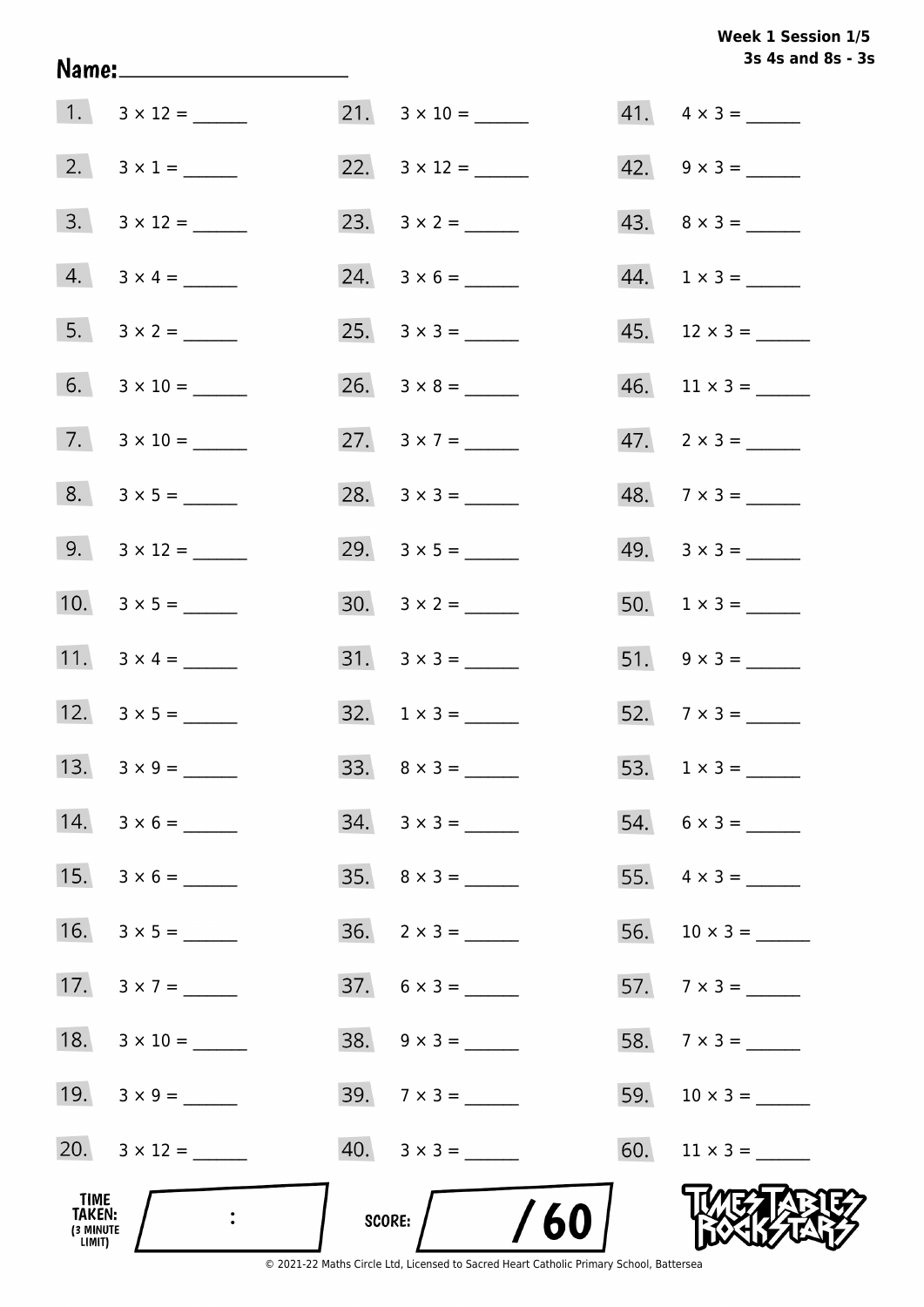| Name:                                 |                                   |                |                                   |        |                                            |     |                                   | <b>VACCV</b> | ÷<br>$3531011$ $23$<br>3s 4s and 8s - 3s  |
|---------------------------------------|-----------------------------------|----------------|-----------------------------------|--------|--------------------------------------------|-----|-----------------------------------|--------------|-------------------------------------------|
| 1.                                    | $3\overline{)18}$                 | 13.            | $\overline{27}$<br>3 <sup>5</sup> | 25.    | $3\overline{)36}$                          | 37. | $\overline{30}$<br>3 <sup>2</sup> | 49.          | 3 <sup>5</sup><br>$\overline{\mathbf{3}}$ |
| 2.                                    | $3 \overline{)33}$                | 14.            | $\frac{15}{15}$<br>$3\vert$       | 26.    | $\frac{1}{18}$<br>$\overline{3}$           | 38. | $\overline{9}$<br>3 <sup>2</sup>  | 50.          | $\overline{15}$<br>$\overline{3}$         |
| 3.                                    | $3\overline{)33}$                 | 15.            | $3\vert$<br>$\overline{33}$       | 27.    | $3\overline{24}$                           | 39. | $3\sqrt{24}$                      | 51.          | $\overline{3}$<br>$\overline{3}$          |
| 4.                                    | $3\sqrt{21}$                      | 16.            | $\overline{3}$<br>$\overline{18}$ | 28.    | $\overline{6}$<br>$\overline{3}$           | 40. | $\overline{18}$<br>3              | 52.          | $\overline{3}$<br>$33$                    |
| 5.                                    | $3\sqrt{27}$                      | 17.            | $3\vert$                          | 29.    | $\overline{18}$<br>$\overline{\mathbf{3}}$ | 41. | $3\overline{)24}$                 | 53.          | 36<br>3                                   |
| 6.                                    | $3\sqrt{24}$                      | 18.            | $\overline{30}$<br>$\overline{3}$ | 30.    | $\overline{6}$<br>$\overline{\mathbf{3}}$  | 42. | $\overline{24}$<br>3              | 54.          | 33<br>$\mathsf{3}$                        |
| 7.                                    | $3\overline{21}$                  | 19.            | $\overline{36}$<br>3              | 31.    | $\overline{36}$<br>$\overline{3}$          | 43. | $3\overline{3}$                   | 55.          | $\,$ 6 $\,$<br>3                          |
| 8.                                    | 33<br>3                           | 20.            | $18\,$<br>3                       | 32.    | 36<br>3                                    | 44. | $\overline{12}$<br>3              | 56.          | 21<br>3                                   |
| 9.                                    | $27\,$<br>$\overline{\mathbf{3}}$ | 21.            | 33<br>3                           | 33.    | 21<br>$\mathsf 3$                          | 45. | 21<br>3                           | 57.          | $12\,$<br>3                               |
| 10.                                   | $24\,$<br>$\overline{\mathbf{3}}$ | 22.            | $24\,$<br>3                       | 34.    | 33<br>3                                    | 46. | $18\,$<br>3                       | 58.          | 21<br>3                                   |
| 11.                                   | 18<br>3                           | 23.            | $\overline{27}$<br>3              | 35.    | 15<br>$\mathsf 3$                          | 47. | 30<br>3                           | 59.          | 15<br>3                                   |
| 12.                                   | 18<br>3                           | 24.            | $\overline{3}$<br>3               | 36.    | $\overline{21}$<br>3                       | 48. | $\overline{18}$<br>3              | 60.          | 33<br>3                                   |
| TIME<br>TAKEN:<br>(3 MINUTE<br>LIMIT) |                                   | $\ddot{\cdot}$ |                                   | SCORE: |                                            | 60  |                                   |              |                                           |

**Week 1 Session 2/5** 

<sup>© 2021-22</sup> Maths Circle Ltd, Licensed to Sacred Heart Catholic Primary School, Battersea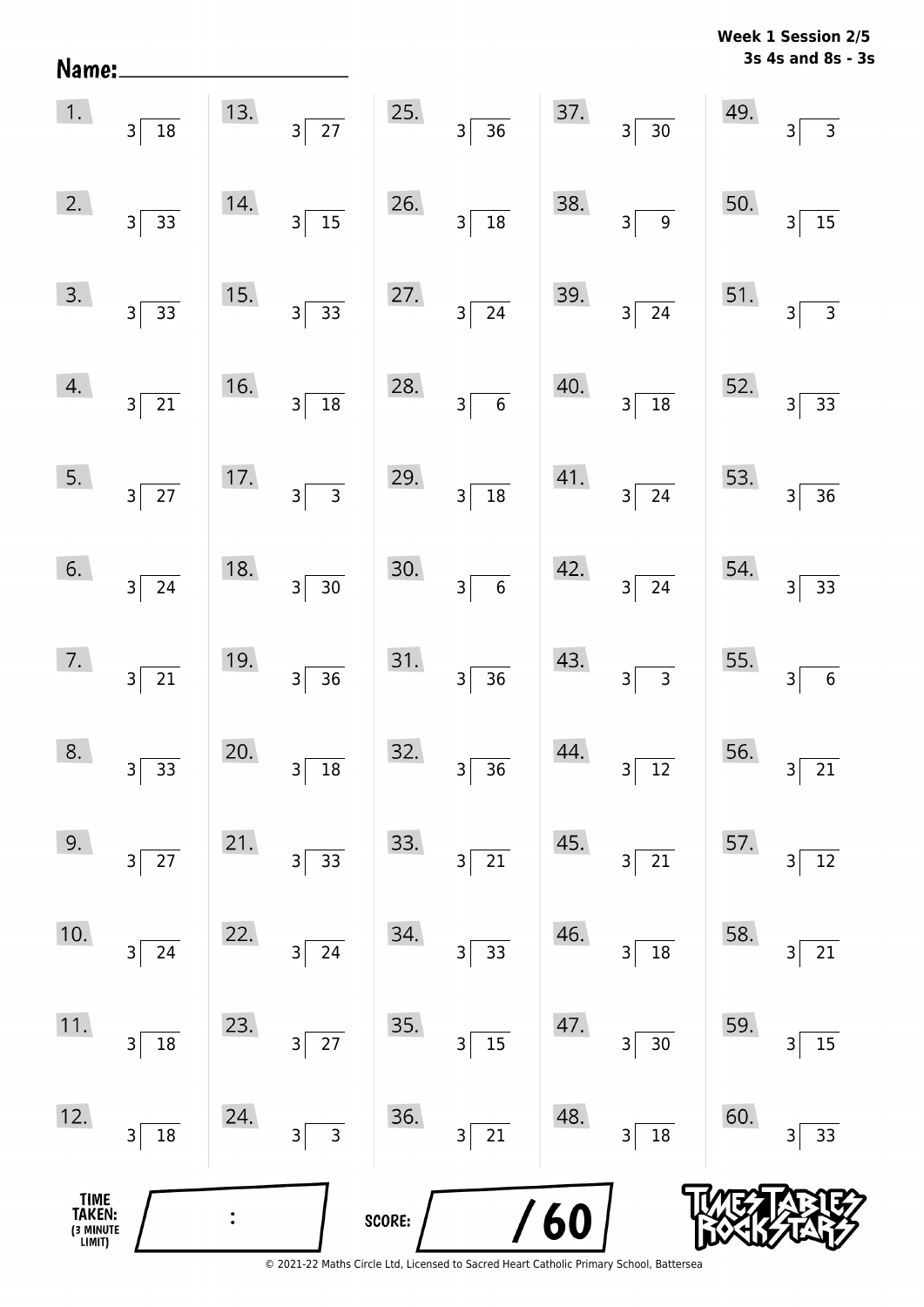Name:

**3s 4s and 8s - 3s Week 1 Session 3/5** 

|                                               | 1. $\begin{array}{c} 3 \\ \times 11 \end{array}$ |                | 13. $\begin{array}{ c c } \hline 3 & 25. \\ \hline 13. & 25. \\ \hline \end{array}$     |        | $\begin{array}{c} 3 \\ \times 8 \end{array}$      |     | $\frac{3}{x}$<br>37.                                   | 49. | $\begin{array}{c} 3 \\ \times 5 \end{array}$ |
|-----------------------------------------------|--------------------------------------------------|----------------|-----------------------------------------------------------------------------------------|--------|---------------------------------------------------|-----|--------------------------------------------------------|-----|----------------------------------------------|
| 2.                                            | $\begin{array}{c} 3 \\ \times 11 \end{array}$    | 14.            | $\frac{3}{11}$                                                                          |        | 26. $\begin{array}{r} 3 \\ \times 4 \end{array}$  | 38. | $\begin{array}{c} 3 \\ \times 9 \end{array}$           | 50. | $\overline{\phantom{a}}$ 3<br>$\times$ 12    |
| 3.                                            | $\begin{array}{r} 3 \\ \times 4 \end{array}$     | 15.            | $\begin{array}{r} 3 \\ \times 6 \end{array}$                                            | 27.    | $\begin{array}{c}\n3 \\ \times 6\n\end{array}$    | 39. | $\begin{array}{c c}\n 3 \\  \times 8\n \end{array}$    | 51. | $\overline{\phantom{a}}$<br>$\times$ 12      |
| 4.                                            | $\frac{3}{x^2}$                                  |                | $\begin{array}{r} 3 \\ \times 10 \end{array}$<br>$\begin{array}{c}\n16. \\ \end{array}$ | 28.    | $\frac{3}{2}$                                     | 40. | $\begin{array}{c c} 3 & 52. \ \times 11 & \end{array}$ |     | $\begin{array}{r} 3 \\ \times 6 \end{array}$ |
| 5.                                            | $\begin{array}{c} 3 \\ \times 8 \end{array}$     |                | 17. $\begin{array}{c} 3 \\ \times 11 \end{array}$                                       |        | 29. $3 \times 10$                                 |     | 41. $\begin{array}{c} 3 \\ \times 4 \end{array}$ 53.   |     | 53. $3 \times 10$                            |
| 6.                                            | $\frac{3}{x}$                                    | 18.            | $\begin{array}{c c}\n 3 \\  \times 9\n \end{array}$                                     |        | $30.$ $3 \times 11$                               | 42. | $\begin{array}{c} 3 \\ \times 5 \end{array}$           | 54. | $\begin{array}{r} 3 \\ \times 5 \end{array}$ |
| 7.                                            | $\begin{array}{c} 3 \\ \times 5 \end{array}$     | 19.            | $\frac{3}{x 9}$                                                                         |        | 31. $\begin{array}{r} 3 \\ \times 12 \end{array}$ | 43. | $\begin{array}{r} 3 \\ \times 12 \end{array}$          | 55. | $\begin{array}{r} 3 \\ \times 2 \end{array}$ |
| 8.                                            | $\begin{array}{r} 3 \\ \times 6 \end{array}$     | 20.            | $\frac{3}{x^2}$                                                                         | 32.    | $\begin{array}{r} 3 \\ \times 10 \end{array}$     | 44. | $\begin{array}{c} 3 \\ \times 8 \end{array}$           | 56. | $\mathsf{3}$<br>$\times 2$                   |
| 9.                                            | 3<br>$\times$ 5                                  | 21.            | 3<br>$\times$ 5                                                                         | 33.    | $\overline{3}$<br>$\times$ 3                      | 45. | 3<br>$\times$ 3                                        | 57. | 3<br>$\times$ 9                              |
| 10.                                           | 3<br>$\times$ 11                                 | 22.            | 3<br>$\times 10$                                                                        | 34.    | $\overline{\mathsf{c}}$<br>$\times 2$             | 46. | 3<br>$\times$ 9                                        | 58. | $\mathsf 3$<br>$\times$ 11                   |
| 11.                                           | 3<br>$\times$ 5                                  | 23.            | 3<br>$\times$ 3                                                                         | 35.    | 3<br>$\times$ 5                                   | 47. | 3<br>$\times 8$                                        | 59. | 3<br>$\times$ 8                              |
| 12.                                           | 3<br>$\times$ 5                                  | 24.            | 3<br>$\times$ 12                                                                        | 36.    | 3<br>$\times$ 5                                   | 48. | 3<br>$\times$ 1                                        | 60. | 3<br>$\times$ 11                             |
| <b>TIME<br/>TAKEN:</b><br>(3 MINUTE<br>LIMIT) |                                                  | $\ddot{\cdot}$ |                                                                                         | SCORE: |                                                   | 60  |                                                        |     |                                              |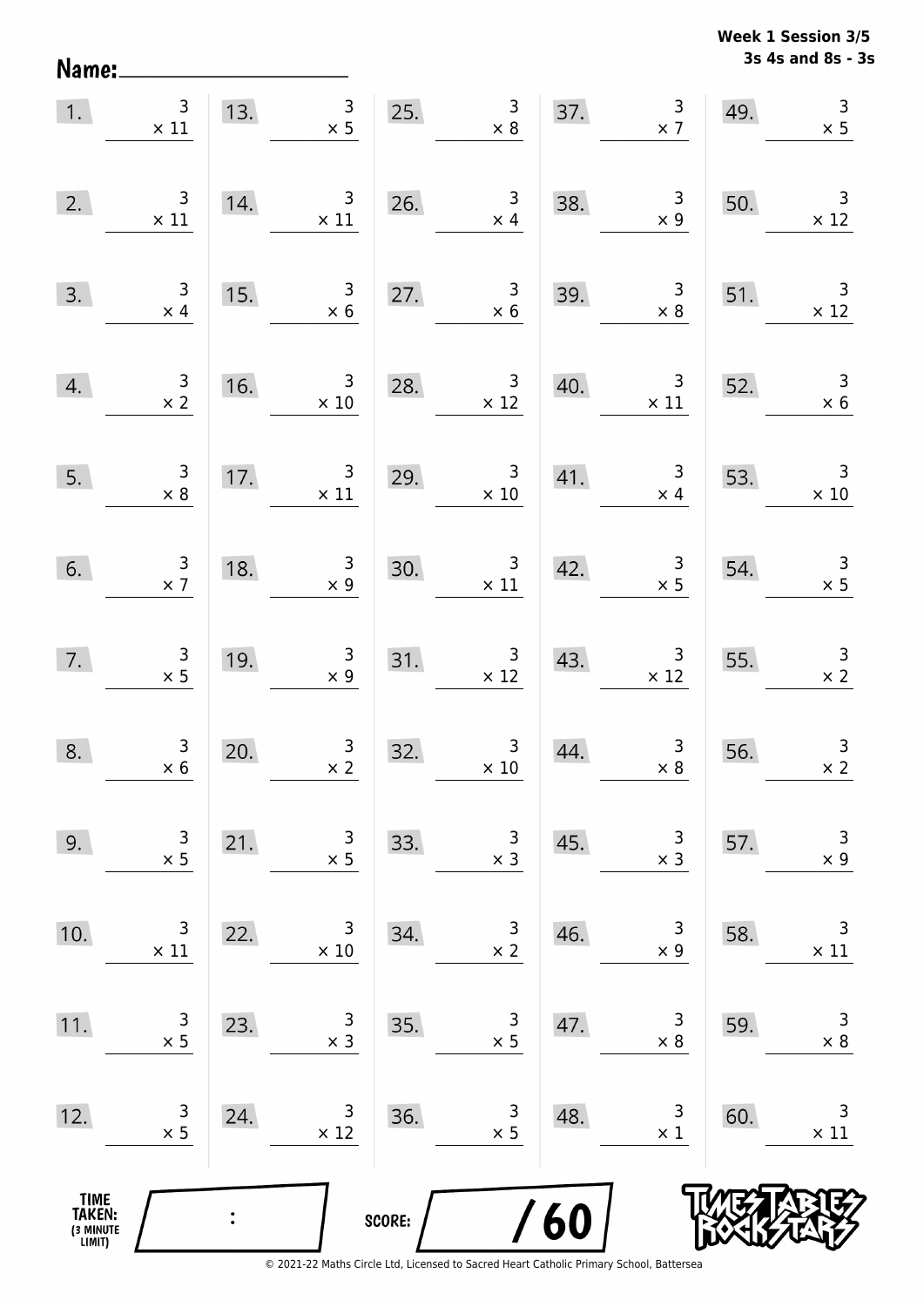|                                       | Name:______________________ |        |                   |     | 3s 4s and 8s - 3s |
|---------------------------------------|-----------------------------|--------|-------------------|-----|-------------------|
|                                       |                             |        |                   |     |                   |
| 2.                                    | $18 \div 3 =$               |        | 22. $18 \div 3 =$ |     |                   |
| 3.                                    |                             |        | 23. $27 \div 3 =$ |     |                   |
| 4.                                    |                             |        | 24. $3 \div 3 =$  |     | $44. 30 \div 3 =$ |
| 5.                                    | $21 \div 3 =$               |        | 25. $6 \div 3 =$  |     |                   |
| 6.                                    | $18 \div 3 =$               |        | 26. $36 \div 3 =$ | 46. | $12 \div 3 =$     |
| 7.                                    | $12 \div 3 =$               |        | 27. $12 \div 3 =$ |     |                   |
| 8.                                    | $6 \div 3 =$                |        | 28. $21 \div 3 =$ |     |                   |
| 9.                                    | $33 \div 3 =$               | 29.    | $30 \div 3 =$     |     | 49. $12 \div 3 =$ |
| 10.                                   |                             |        |                   |     | 50. $15 \div 3 =$ |
| 11.                                   | $6 \div 3 =$                |        |                   |     | 51. $18 \div 3 =$ |
| 12.                                   | $18 \div 3 =$               |        |                   |     | 52. $21 \div 3 =$ |
| 13.                                   |                             | 33.    | $21 \div 3 =$     |     | 53. $24 \div 3 =$ |
| 14.                                   | $27 \div 3 =$               | 34.    |                   | 54. |                   |
| 15.                                   | $12 \div 3 =$               | 35.    | $30 \div 3 =$     | 55. |                   |
| 16.                                   | $18 \div 3 =$               |        |                   | 56. | $9 \div 3 =$      |
| 17.                                   | $18 \div 3 =$               |        |                   |     | 57. $24 \div 3 =$ |
| 18.                                   | $9 \div 3 =$                |        | 38. $15 \div 3 =$ |     | 58. $27 \div 3 =$ |
| 19.                                   |                             |        | 39. $6 \div 3 =$  |     | 59. $12 \div 3 =$ |
| 20.                                   |                             |        |                   |     | 60. $15 \div 3 =$ |
| TIME<br>TAKEN:<br>(3 MINUTE<br>LIMIT) |                             | SCORE: | /60               |     |                   |

© 2021-22 Maths Circle Ltd, Licensed to Sacred Heart Catholic Primary School, Battersea

**3s 4s and 8s - 3s Week 1 Session 4/5**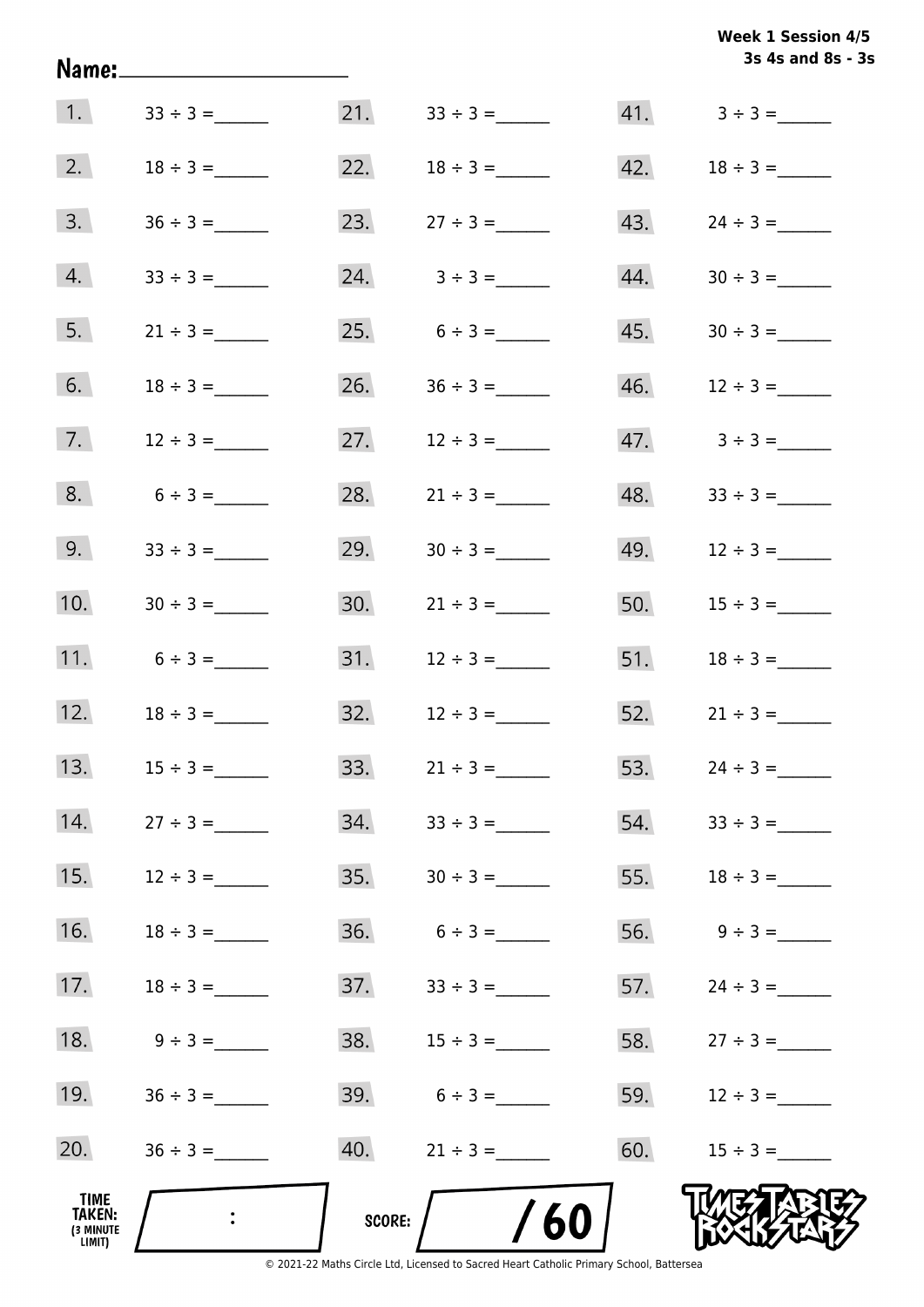## **3s 4s and 8s - 3s Week 1 Session 5/5**

|                                                     |                         |     | 21. $3 \times 4 =$              |     |                                 | ADD UP<br>YOUR TIME                  |
|-----------------------------------------------------|-------------------------|-----|---------------------------------|-----|---------------------------------|--------------------------------------|
|                                                     |                         |     |                                 | 42. | $18 \div 3 =$                   | FOR THE WEEK                         |
| 3.                                                  | $3 \times 8 =$          |     |                                 | 43. | $33 \div 3 =$                   | MINUTES<br>S1:                       |
|                                                     | $4. 3 \times 6 =$       |     |                                 | 44. | $21 \div 3 =$                   | S2:                                  |
|                                                     |                         |     |                                 | 45. |                                 | S3:                                  |
|                                                     |                         |     |                                 | 46. | $21 \div 3 =$                   | S4:                                  |
|                                                     | $7. \quad 3 \times 3 =$ |     |                                 |     | $47. \hspace{1.5cm} 3 \div 3 =$ | SS:<br>Total:                        |
|                                                     | $8. 3 \times 12 =$      |     | 28. $3 \times 4 =$              |     | $48. \qquad 9 \div 3 =$         | SECONDS                              |
|                                                     |                         |     | 29. $3 \times 2 =$              |     | $49. 6 \div 3 =$                | S1:                                  |
|                                                     |                         |     |                                 | 50. |                                 | S2:<br>S3:                           |
|                                                     | 11. $3 \times 7 =$      |     | $31.$ $33 \div 3 =$ 51.         |     | $30 \div 3 =$                   | S4:                                  |
|                                                     |                         |     | 32. $27 \div 3 =$ 52.           |     | $33 \div 3 =$                   | SS:                                  |
|                                                     | 13. $3 \times 8 =$      |     | 33. $21 \div 3 =$ 53.           |     | $21 \div 3 =$                   | Total:                               |
|                                                     | 14. $3 \times 2 =$      |     | $34. \hspace{1.5cm} 3 \div 3 =$ |     |                                 | ADD UP<br>YOUR SCORE<br>FOR THE WEEK |
|                                                     |                         | 35. |                                 |     | $30 \div 3 =$ 55. $6 \div 3 =$  | S1:                                  |
|                                                     |                         | 36. | $30 \div 3 =$                   |     | 56. $15 \div 3 =$               | S2:                                  |
|                                                     |                         | 37. |                                 |     | $24 \div 3 = 57.$ $3 \div 3 =$  | S3:                                  |
|                                                     |                         | 38. |                                 |     | $33 \div 3 =$ 58. $18 \div 3 =$ | S4:                                  |
|                                                     | 19. $3 \times 1 =$      | 39. |                                 |     | $18 \div 3 =$ 59. $15 \div 3 =$ | SS:                                  |
|                                                     | 20. $3 \times 7 =$      | 40. | $36 \div 3 =$ 60. $3 \div 3 =$  |     |                                 | Total:                               |
| <b>TIME</b><br><b>TAKEN:</b><br>(3 MINUTE<br>LIMIT) |                         |     | SCORE:                          |     | 60                              |                                      |

Name: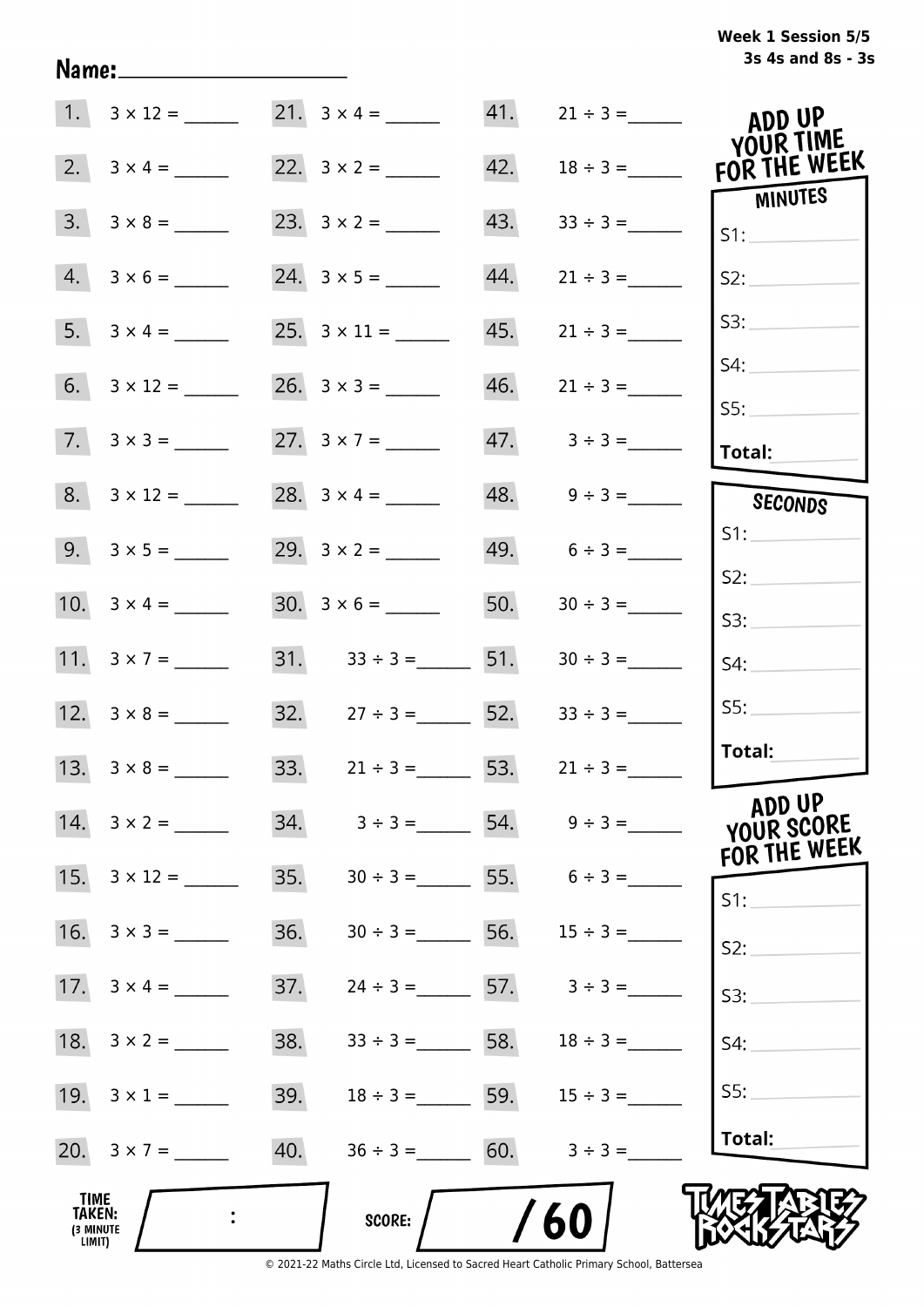## Week 2 Session 1/5 3s 4s and 8s - 3s

|                                              |                           |                           | 3s 4s and 8s - 3            |
|----------------------------------------------|---------------------------|---------------------------|-----------------------------|
|                                              |                           | $21. \quad 3 \times 10 =$ | $41. \quad 3 \times 3 =$    |
|                                              |                           |                           | $42. \quad 1 \times 3 = \_$ |
|                                              |                           |                           | $43.7 \times 3 =$           |
|                                              | $4. 3 \times 5 =$         |                           | $44. 7 \times 3 =$          |
|                                              |                           |                           | $45. \quad 4 \times 3 =$    |
|                                              | 6. $3 \times 10 =$        | 26. $3 \times 4 =$        | $46.$ 12 × 3 = ______       |
|                                              |                           | 27. $3 \times 5 =$        | $47. \quad 3 \times 3 =$    |
|                                              | $8. 3 \times 1 =$         |                           | $48.$ 11 × 3 = _______      |
|                                              | 9. $3 \times 3 =$         |                           | $49. 12 \times 3 =$         |
|                                              | 10. $3 \times 9 =$        |                           | $50. 1 \times 3 =$          |
|                                              |                           |                           |                             |
|                                              | 12. $3 \times 2 =$        | $32. \quad 2 \times 3 =$  |                             |
|                                              | 13. $3 \times 2 =$        | $33. 1 \times 3 =$        |                             |
|                                              | $14. \quad 3 \times 12 =$ | $34. 2 \times 3 =$        |                             |
| 15.                                          | $3 \times 2 =$            | $35.7 \times 3 =$         |                             |
|                                              | 16. $3 \times 1 =$        | $36.$ 11 x 3 = ______     | $56. 2 \times 3 =$          |
|                                              |                           | $37. \quad 2 \times 3 =$  |                             |
| 18.                                          | $3 \times 1 =$            |                           |                             |
|                                              | 19. $3 \times 3 =$        |                           | 59. $5 \times 3 =$          |
|                                              | 20. $3 \times 5 =$        | $40. \quad 4 \times 3 =$  | 60. $11 \times 3 =$         |
| TIME<br><b>TAKEN:</b><br>(3 MINUTE<br>LIMIT) |                           | /60<br>SCORE:             |                             |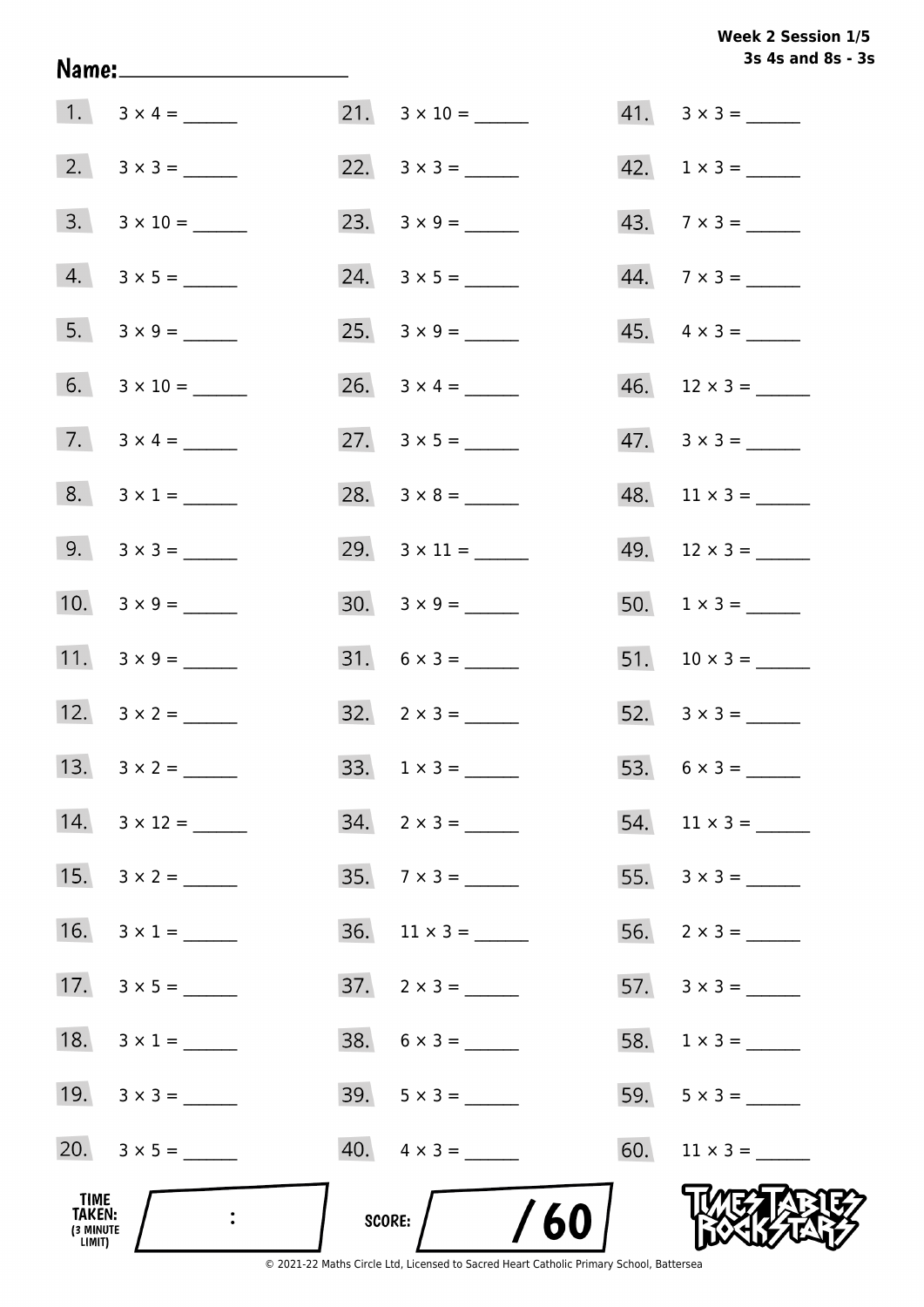| Name:                                 |                                           |     |                                            |        |                                            |     |                                            |     | 3s 4s and 8s - 3s             |
|---------------------------------------|-------------------------------------------|-----|--------------------------------------------|--------|--------------------------------------------|-----|--------------------------------------------|-----|-------------------------------|
| 1.                                    | $3\overline{)12}$                         | 13. | 3<br>$\overline{30}$                       | 25.    | $3 \overline{)33}$                         | 37. | $\overline{18}$<br>3                       | 49. | 21<br>3                       |
| 2.                                    | $3\vert$<br>$\boxed{18}$                  | 14. | $\frac{15}{15}$<br>$\overline{\mathbf{3}}$ | 26.    | 24<br>$\overline{\mathbf{3}}$              | 38. | $\overline{33}$<br>$\overline{\mathsf{3}}$ | 50. | $\overline{3}$<br>3           |
| 3.                                    | $3\sqrt{21}$                              | 15. | $\overline{33}$<br>$\mathsf{3}$            | 27.    | $\overline{27}$<br>$\overline{\mathbf{3}}$ | 39. | $\overline{6}$<br>$\overline{\mathsf{3}}$  | 51. | 18<br>$\mathsf{3}$            |
| 4.                                    | $\overline{\phantom{0}}$ 6<br>$3\sqrt{ }$ | 16. | $\overline{36}$<br>3                       | 28.    | $\overline{15}$<br>$\overline{\mathbf{3}}$ | 40. | $\overline{36}$<br>$\overline{\mathbf{3}}$ | 52. | $12$<br>$\mathsf{3}$          |
| 5.                                    | $3\sqrt{ }$<br>$\overline{24}$            | 17. | $\overline{18}$<br>$\mathsf{3}$            | 29.    | $\overline{27}$<br>3                       | 41. | $\frac{1}{18}$<br>3                        | 53. | 36<br>$\mathsf{3}$            |
| 6.                                    | $3\sqrt{ }$<br>$\overline{15}$            | 18. | $\overline{21}$<br>$\overline{\mathbf{3}}$ | 30.    | $\overline{33}$<br>$\overline{\mathbf{3}}$ | 42. | $3\overline{27}$                           | 54. | $\mathsf{3}$<br>$24\,$        |
| 7.                                    | $\overline{9}$<br>3 <sup>5</sup>          | 19. | $\overline{24}$<br>$\mathsf{3}$            | 31.    | 24<br>$\overline{\mathbf{3}}$              | 43. | $\overline{9}$<br>3                        | 55. | $\overline{6}$<br>$\mathsf 3$ |
| 8.                                    | $\overline{36}$<br>3                      | 20. | 6<br>3                                     | 32.    | 21<br>3                                    | 44. | 21<br>3                                    | 56. | 33<br>3                       |
| 9.                                    | $\overline{6}$<br>3                       | 21. | 24<br>3                                    | 33.    | 33<br>3                                    | 45. | 36<br>3                                    | 57. | $30\,$<br>3                   |
| 10.                                   | 18<br>3                                   | 22. | $30\,$<br>3                                | 34.    | 18<br>3                                    | 46. | 15<br>3                                    | 58. | $\mathsf{3}$<br>3             |
| 11.                                   | 3<br>$\mathsf{3}$                         | 23. | $\boldsymbol{9}$<br>3                      | 35.    | $\boldsymbol{9}$<br>3                      | 47. | $\boldsymbol{6}$<br>3                      | 59. | $18\,$<br>3                   |
| 12.                                   | 15<br>3                                   | 24. | 33<br>3                                    | 36.    | $\boldsymbol{6}$<br>3                      | 48. | 33<br>3                                    | 60. | $\boldsymbol{6}$<br>3         |
| TIME<br>TAKEN:<br>(3 MINUTE<br>LIMIT) |                                           |     |                                            | SCORE: |                                            | 60  |                                            |     |                               |

**Week 2 Session 2/5**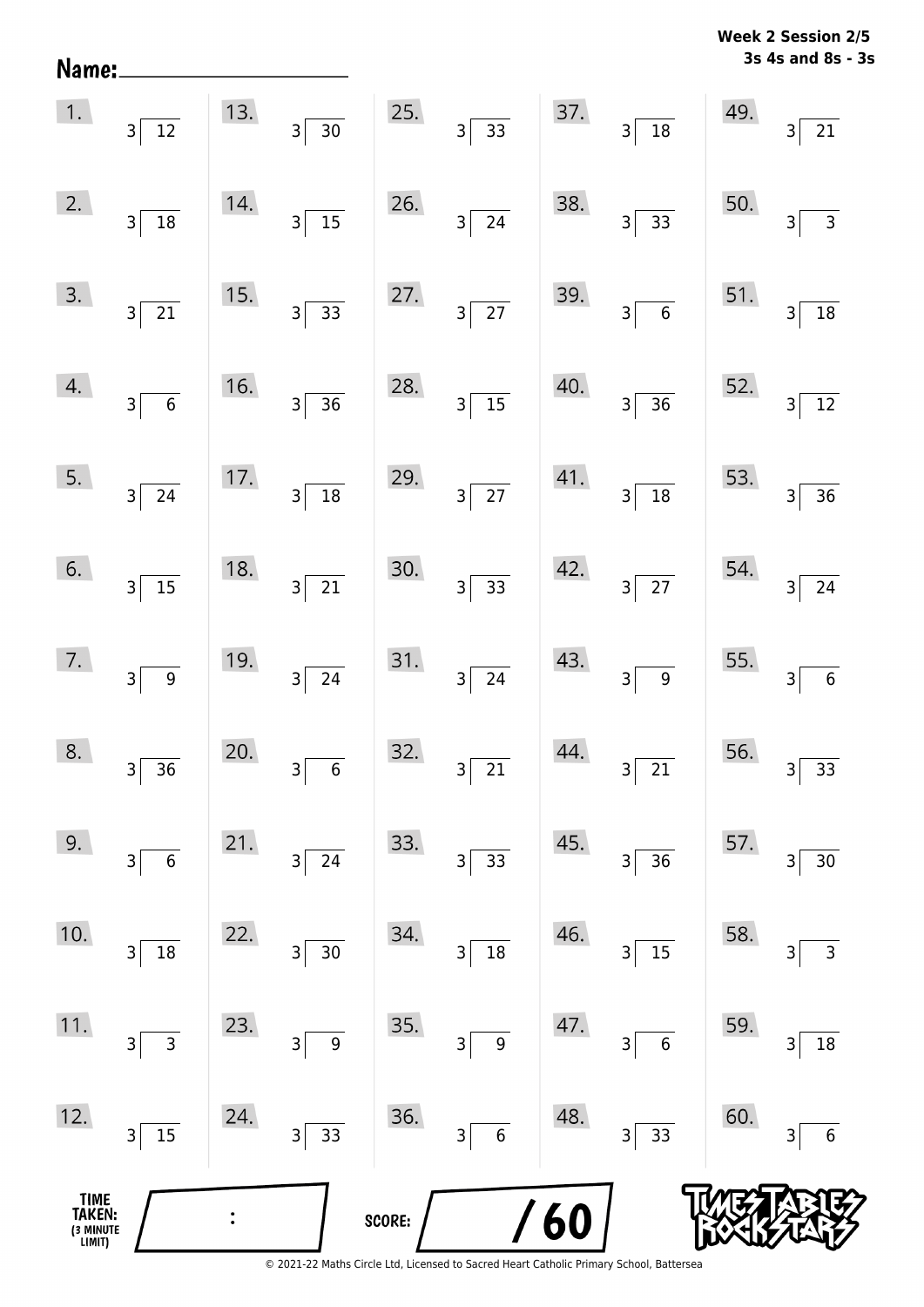Name:

**3s 4s and 8s - 3s Week 2 Session 3/5** 

| 1.                                    | $\frac{3}{x}$                                 |                | 13. $3 \times 12$                                | 25.    | $\begin{array}{c} 3 \\ \times 3 \end{array}$        |     | $\mathsf{3}$<br>37. $3 \times 11$                | 49. | $\begin{array}{c} 3 \\ \times 2 \end{array}$  |
|---------------------------------------|-----------------------------------------------|----------------|--------------------------------------------------|--------|-----------------------------------------------------|-----|--------------------------------------------------|-----|-----------------------------------------------|
| 2.                                    | $\begin{array}{c} 3 \\ \times 6 \end{array}$  | 14.            | $\overline{\phantom{a}}$<br>$\times 10$          |        | $\begin{array}{c} 3 \\ \times 6 \end{array}$<br>26. | 38. | $\begin{array}{r} 3 \\ \times 8 \end{array}$     | 50. | $\begin{array}{r} 3 \\ \times 6 \end{array}$  |
| 3.                                    | $\frac{3}{x}$                                 | 15.            | $\overline{\mathbf{3}}$<br>$\times$ 10           | 27.    | $\begin{array}{c} 3 \\ \times 6 \end{array}$        | 39. | $\overline{\mathbf{3}}$<br>$\times$ 10           | 51. | $\begin{array}{c} 3 \\ \times 8 \end{array}$  |
| 4.                                    | $\begin{array}{c} 3 \\ \times 9 \end{array}$  | 16.            | $\begin{array}{c} 3 \\ x 2 \end{array}$          | 28.    | $\begin{array}{c} 3 \\ \times 5 \end{array}$        | 40. | $\begin{array}{c c}\n3 \\ \times 4\n\end{array}$ | 52. | $\begin{array}{c} 3 \\ \times 11 \end{array}$ |
| 5.                                    | $\begin{array}{c} 3 \\ \times 9 \end{array}$  |                | 17. $\begin{array}{r} 3 \\ \times 6 \end{array}$ |        | 29. $\begin{array}{r} 3 \\ \times 1 \end{array}$    | 41. | $\begin{array}{c}3\\ \times 11\end{array}$       | 53. | $\frac{3}{x^2}$                               |
| 6.                                    | $\begin{array}{c} 3 \\ \times 8 \end{array}$  | 18.            | $\begin{array}{c} 3 \\ \times 11 \end{array}$    | 30.    | $\begin{array}{c} 3 \\ \times 3 \end{array}$        | 42. | $\begin{array}{c} 3 \\ \times 6 \end{array}$     | 54. | $\begin{array}{c} 3 \\ \times 7 \end{array}$  |
| 7.                                    | $\begin{array}{r} 3 \\ \times 12 \end{array}$ | 19.            | $\begin{array}{c} 3 \\ \times 4 \end{array}$     |        | 31. $\begin{array}{r} 3 \\ \times 2 \end{array}$    | 43. | $\begin{array}{r} 3 \\ \times 5 \end{array}$     | 55. | $\begin{array}{r} 3 \\ \times 12 \end{array}$ |
| 8.                                    | $\begin{array}{c} 3 \\ \times 9 \end{array}$  | 20.            | $\begin{array}{c} 3 \\ \times 8 \end{array}$     | 32.    | $\begin{array}{c} 3 \\ \times 4 \end{array}$        | 44. | $\begin{array}{c} 3 \\ \times 12 \end{array}$    | 56. | $\mathbf{3}$<br>$\times$ 1                    |
| 9.                                    | 3<br>$\times$ 10                              | 21.            | 3<br>$\times$ 3                                  | 33.    | $\begin{array}{c} 3 \\ x 3 \end{array}$             | 45. | 3<br>$\times$ 12                                 | 57. | 3<br>$\times$ 1                               |
| 10.                                   | 3<br>$\times$ 9                               | 22.            | 3<br>$\times$ 4                                  | 34.    | 3<br>$\times 10$                                    | 46. | 3<br>$\times 10$                                 | 58. | $\mathsf 3$<br>$\times$ 8                     |
| 11.                                   | 3<br>$\times$ 10                              | 23.            | 3<br>$\times$ 5                                  | 35.    | 3<br>$\times$ 4                                     | 47. | 3<br>$\times$ 6                                  | 59. | $\mathsf 3$<br>$\times$ 2                     |
| 12.                                   | 3<br>$\times$ 12                              | 24.            | 3<br>$\times$ 8                                  | 36.    | 3<br>$\times$ 3                                     | 48. | 3<br>$\times$ 9                                  | 60. | 3<br>$\times$ 1                               |
| TIME<br>TAKEN:<br>(3 MINUTE<br>LIMIT) |                                               | $\ddot{\cdot}$ |                                                  | SCORE: |                                                     | 60  |                                                  |     |                                               |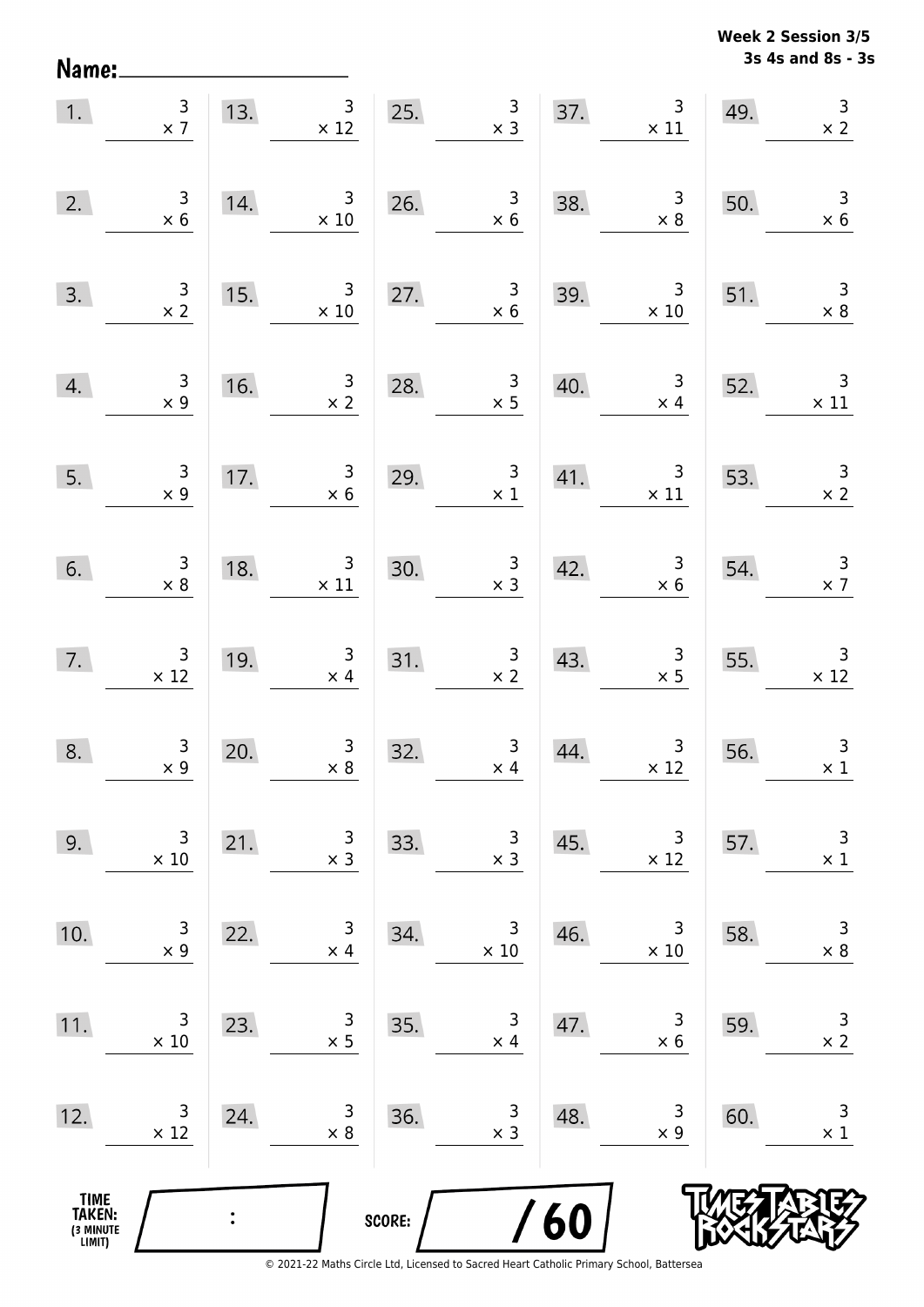|                                       | Name:_____________________ |        |                   |     | 3s 4s and 8s - 3s   |
|---------------------------------------|----------------------------|--------|-------------------|-----|---------------------|
|                                       | 1. $15 \div 3 =$           |        |                   |     |                     |
|                                       | 2. $36 \div 3 =$           |        | 22. $6 \div 3 =$  |     |                     |
| 3.                                    | $24 \div 3 =$              | 23.    | $30 \div 3 =$     |     |                     |
| 4.                                    | $3 \div 3 =$               |        |                   |     |                     |
| 5.                                    | $21 \div 3 =$              |        | 25. $27 \div 3 =$ |     |                     |
| 6.                                    | $3 \div 3 =$               |        | 26. $21 \div 3 =$ |     |                     |
| 7.                                    | $12 \div 3 =$              | 27.    |                   |     |                     |
| 8.                                    | $27 \div 3 =$              | 28.    | $27 \div 3 =$     |     | $48.$ $9 \div 3 =$  |
| 9.                                    | $18 \div 3 =$              |        | 29. $9 \div 3 =$  |     | $49.$ $33 \div 3 =$ |
| 10.                                   | $33 \div 3 =$              |        |                   |     | 50. $6 \div 3 =$    |
| 11.                                   | $12 \div 3 =$              |        |                   |     |                     |
| 12.                                   | $36 \div 3 =$              |        | $32. 6 \div 3 =$  |     | 52. $6 \div 3 =$    |
| 13.                                   | $12 \div 3 =$              | 33.    |                   | 53. | $6 \div 3 =$        |
| 14.                                   |                            | 34.    | $33 \div 3 =$     | 54. | $27 \div 3 =$       |
| 15.                                   |                            | 35.    | $30 \div 3 =$     | 55. | $21 \div 3 =$       |
| 16.                                   |                            | 36.    | $3 \div 3 =$      | 56. |                     |
| 17.                                   | $21 \div 3 =$              | 37.    | $33 \div 3 =$     | 57. | $24 \div 3 =$       |
| 18.                                   | $36 \div 3 =$              | 38.    |                   | 58. | $36 \div 3 =$       |
| 19.                                   | $21 \div 3 =$              | 39.    |                   | 59. | $12 \div 3 =$       |
| 20.                                   | $21 \div 3 =$              | 40.    |                   | 60. | $24 \div 3 =$       |
| TIME<br>TAKEN:<br>(3 MINUTE<br>LIMIT) |                            | SCORE: | /60               |     |                     |

© 2021-22 Maths Circle Ltd, Licensed to Sacred Heart Catholic Primary School, Battersea

**3s 4s and 8s - 3s Week 2 Session 4/5**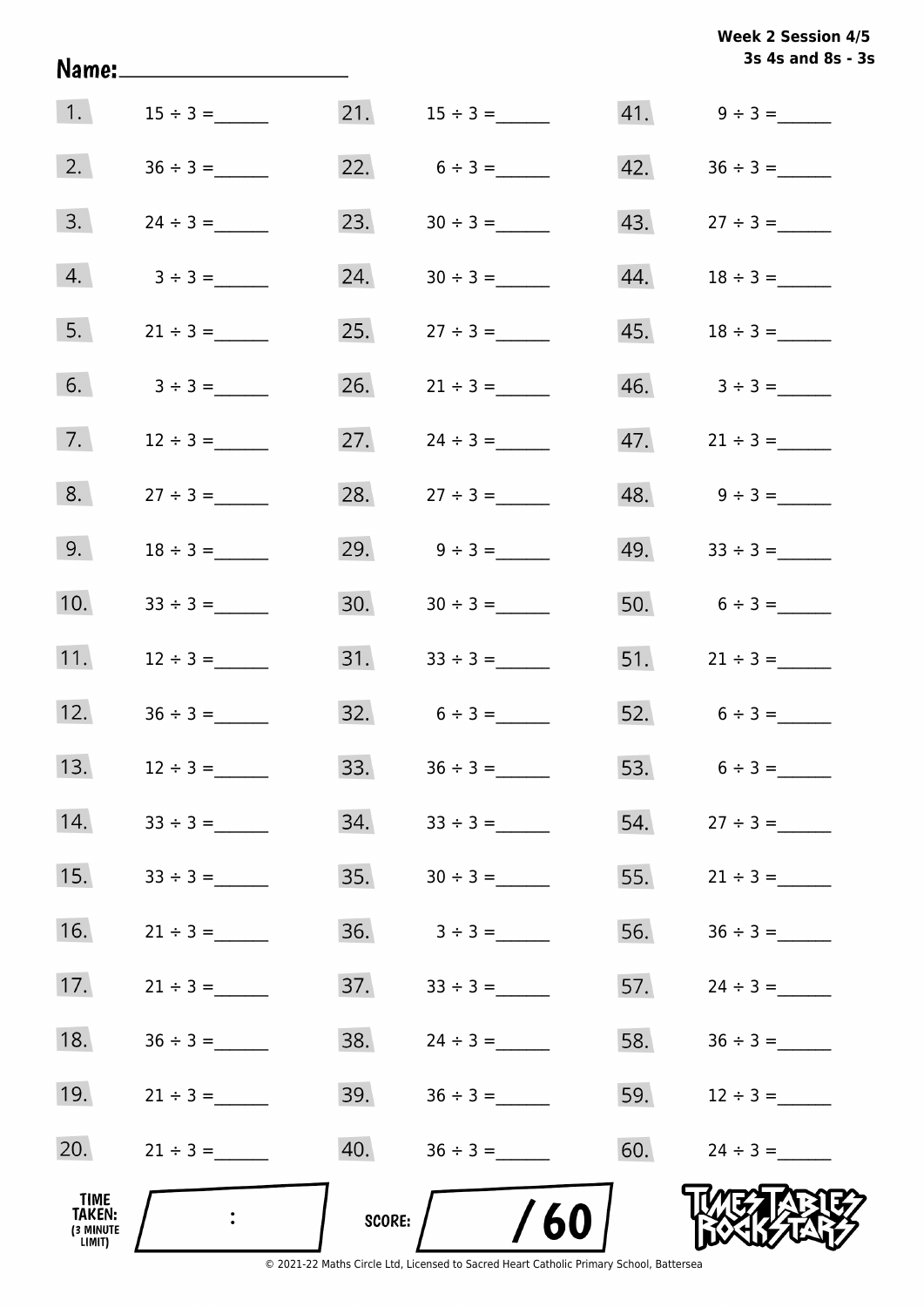## **3s 4s and 8s - 3s Week 2 Session 5/5**

|                                              | $1. 3 \times 3 =$   | 21. $3 \times 7 =$                  |     |                   | ADD UP                                  |
|----------------------------------------------|---------------------|-------------------------------------|-----|-------------------|-----------------------------------------|
|                                              |                     |                                     | 42. |                   | YOUR TIME<br>$36 \div 3 =$ FOR THE WEEK |
|                                              |                     | 23. $3 \times 2 =$                  | 43. |                   | MINUTES<br>S1:                          |
| 4.                                           |                     |                                     |     | $44. 6 \div 3 =$  | S2:                                     |
|                                              |                     | $25. 3 \times 6 =$                  | 45. | $36 \div 3 =$     | S3:                                     |
|                                              |                     | $26. \quad 3 \times 12 =$           | 46. | $18 \div 3 =$     | S4:                                     |
|                                              | $7. 3 \times 7 =$   |                                     |     |                   | SS:                                     |
|                                              |                     |                                     |     |                   | Total:                                  |
|                                              | $8. 3 \times 3 =$   |                                     |     | $48. 33 \div 3 =$ | SECONDS                                 |
|                                              |                     |                                     | 49. | $12 \div 3 =$     | S1:                                     |
|                                              |                     |                                     |     |                   | S2:                                     |
|                                              |                     |                                     | 50. | $15 \div 3 =$     | S3:                                     |
|                                              |                     | $31.$ $36 \div 3 =$ 51.             |     | $18 \div 3 =$     | S4:                                     |
|                                              | 12. $3 \times 12 =$ | 32. $27 \div 3 =$ 52.               |     | $21 \div 3 =$     | SS:                                     |
|                                              | 13. $3 \times 1 =$  | 33. $27 \div 3 =$ 53. $24 \div 3 =$ |     |                   | Total:                                  |
|                                              | 14. $3 \times 9 =$  | 34.<br>$6 \div 3 =$                 |     |                   | ADD UP<br>YOUR SCORE<br>FOR THE WEEK    |
|                                              |                     | 35.<br>$18 \div 3 =$ 55.            |     | $15 \div 3 =$     | $S1$ :                                  |
|                                              |                     | 36.<br>$36 \div 3 =$                | 56. | $15 \div 3 =$     | S2:                                     |
|                                              |                     | 37.<br>$30 \div 3 =$ 57.            |     | $18 \div 3 =$     | S3:                                     |
| 18.                                          | $3 \times 10 =$     | 38.<br>$36 \div 3 =$ 58.            |     | $9 \div 3 =$      | S4:                                     |
| 19.                                          | $3 \times 9 =$      | 39.<br>$30 \div 3 =$ 59.            |     | $27 \div 3 =$     | S5:                                     |
|                                              |                     | 40.<br>$3 \div 3 =$                 | 60. | $24 \div 3 =$     | Total:                                  |
| TIME<br><b>TAKEN:</b><br>(3 MINUTE<br>LIMIT) |                     | <b>SCORE:</b>                       |     | 60                |                                         |

Name: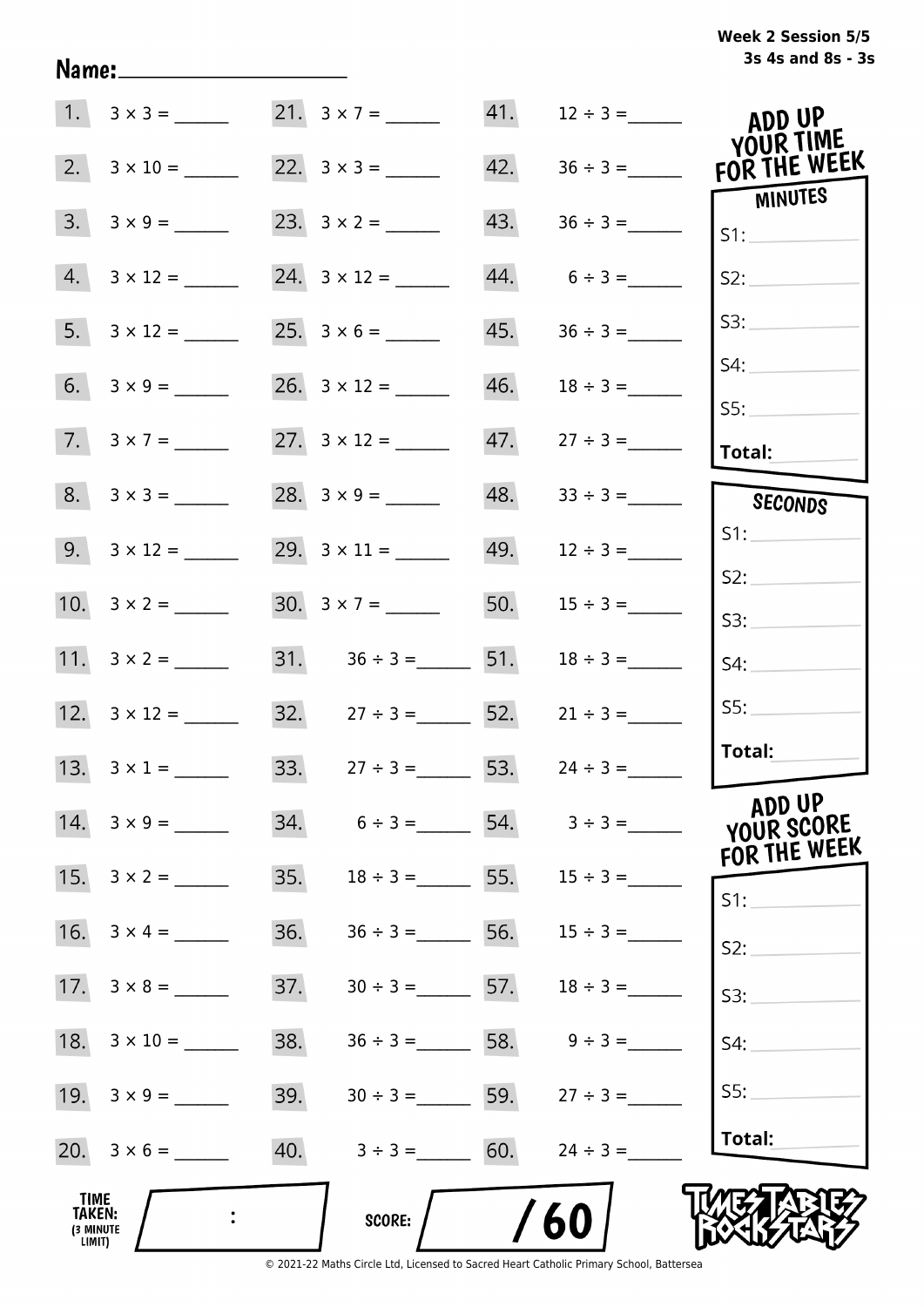## Week 3 Session 1/5 3s 4s and 8s - 4s

|                                              |                         |                             | 3s 4s and 8s - 4         |
|----------------------------------------------|-------------------------|-----------------------------|--------------------------|
|                                              |                         | 21. $4 \times 3 =$          | $41. \quad 4 \times 4 =$ |
|                                              |                         |                             | $42.7 \times 4 =$        |
|                                              | $3. \quad 4 \times 2 =$ |                             |                          |
|                                              | $4. \quad 4 \times 3 =$ |                             |                          |
|                                              | $5. 4 \times 6 =$       |                             | $45. 6 \times 4 =$       |
|                                              | 6. $4 \times 4 =$       | 26. $4 \times 3 =$          | $46. 1 \times 4 =$       |
|                                              | 7. $4 \times 9 =$       | 27. $4 \times 12 =$         | $47. 2 \times 4 =$       |
|                                              | 8. $4 \times 7 =$       | 28. $4 \times 4 =$          | $48. 1 \times 4 =$       |
|                                              | 9. $4 \times 8 =$       | 29. $4 \times 2 =$          | 49. $3 \times 4 =$       |
|                                              | 10. $4 \times 2 =$      | $30. \quad 4 \times 11 =$   | $50.7 \times 4 =$        |
|                                              | 11. $4 \times 7 =$      |                             |                          |
|                                              | 12. $4 \times 2 =$      | 32. $9 \times 4 =$          | 52. $7 \times 4 =$       |
|                                              |                         |                             | 53. $4 \times 4 =$       |
|                                              | 14. $4 \times 12 =$     |                             |                          |
|                                              |                         | $35. 1 \times 4 =$          | 55. $5 \times 4 =$       |
|                                              |                         | $36. \quad 4 \times 4 =$    |                          |
|                                              | 17. $4 \times 7 =$      | $37.7 \times 4 =$           |                          |
|                                              | 18. $4 \times 12 =$     |                             |                          |
|                                              | 19. $4 \times 2 =$      | $39. \quad 3 \times 4 = \_$ | 59. $3 \times 4 =$       |
|                                              | 20. $4 \times 1 =$      | 40. $10 \times 4 =$         | 60. $5 \times 4 =$       |
| TIME<br><b>TAKEN:</b><br>(3 MINUTE<br>LIMIT) |                         | /60<br>SCORE:               |                          |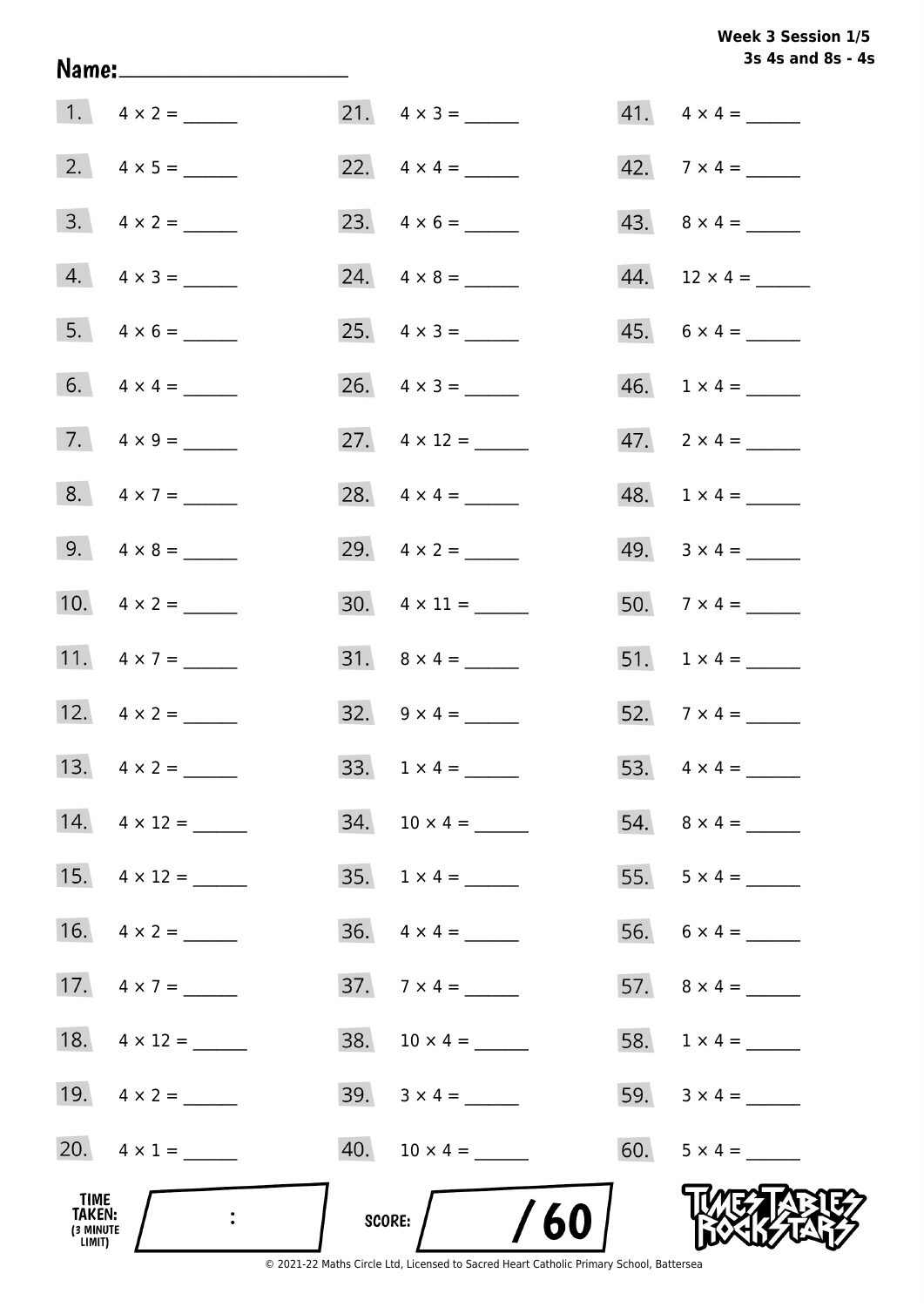| Name:                                 |                                                    |     |                                    |        |                                    |     |                                       |     | 3s 4s and 8s - 4s    |
|---------------------------------------|----------------------------------------------------|-----|------------------------------------|--------|------------------------------------|-----|---------------------------------------|-----|----------------------|
| 1.                                    | 4 <br>$\overline{4}$                               | 13. | $\overline{12}$<br>$\vert 4 \vert$ | 25.    | $4\sqrt{20}$                       | 37. | $4 \overline{)48}$                    | 49. | $\overline{4}$<br>4  |
| 2.                                    | $4\vert$<br>$40\,$                                 | 14. | $\overline{8}$<br>$\vert 4 \vert$  | 26.    | 24<br> 4                           | 38. | $\overline{36}$<br>4                  | 50. | 44<br>$\overline{4}$ |
| 3.                                    | $4\overline{28}$                                   | 15. | $\overline{36}$<br>$4\vert$        | 27.    | $\overline{16}$<br> 4              | 39. | $\overline{48}$<br>$4\vert$           | 51. | 28<br>4              |
| 4.                                    | $4\sqrt{24}$                                       | 16. | $\overline{16}$<br> 4              | 28.    | $\overline{8}$<br>$\overline{4}$   | 40. | $\overline{4}$<br>4                   | 52. | 48<br>4              |
| 5.                                    | $4\sqrt{20}$                                       | 17. | $\overline{32}$<br>$4\vert$        | 29.    | $\overline{24}$<br> 4              | 41. | $\overline{4}$<br>4                   | 53. | 16<br>4              |
| 6.                                    | $4\overline{16}$                                   | 18. | $\overline{28}$<br>$\vert 4 \vert$ | 30.    | $\overline{4}$<br>$\vert 4 \vert$  | 42. | $4\overline{12}$                      | 54. | $\,8\,$<br>4         |
| 7.                                    | $4\overline{16}$                                   | 19. | $\overline{24}$<br>$\vert 4 \vert$ | 31.    | $\overline{20}$<br>$\vert 4 \vert$ | 43. | $4\overline{20}$                      | 55. | 28<br>4              |
| 8.                                    | 12<br> 4                                           | 20. | 36<br>4                            | 32.    | 16<br>4                            | 44. | 40<br>4                               | 56. | 44<br>4              |
| 9.                                    | 44<br>$\vert 4 \vert$                              | 21. | $12\,$<br>4                        | 33.    | 20<br>4                            | 45. | $12\,$<br>4                           | 57. | 48<br>4              |
| 10.                                   | $\overline{\mathbf{4}}$<br>$\overline{\mathbf{4}}$ | 22. | 48<br>4                            | 34.    | 36<br>4                            | 46. | 16<br>4                               | 58. | 8<br>4               |
| 11.                                   | 36<br> 4                                           | 23. | 16<br>4                            | 35.    | 20<br>4                            | 47. | 44<br>4                               | 59. | 48<br>4              |
| 12.                                   | $16\,$<br>$\vert 4 \vert$                          | 24. | 44<br>4                            | 36.    | 24<br>4                            | 48. | ${\bf 28}$<br>$\overline{\mathbf{4}}$ | 60. | 44<br>4              |
| TIME<br>TAKEN:<br>(3 MINUTE<br>LIMIT) |                                                    |     |                                    | SCORE: |                                    | 60  |                                       |     |                      |

**Week 3 Session 2/5**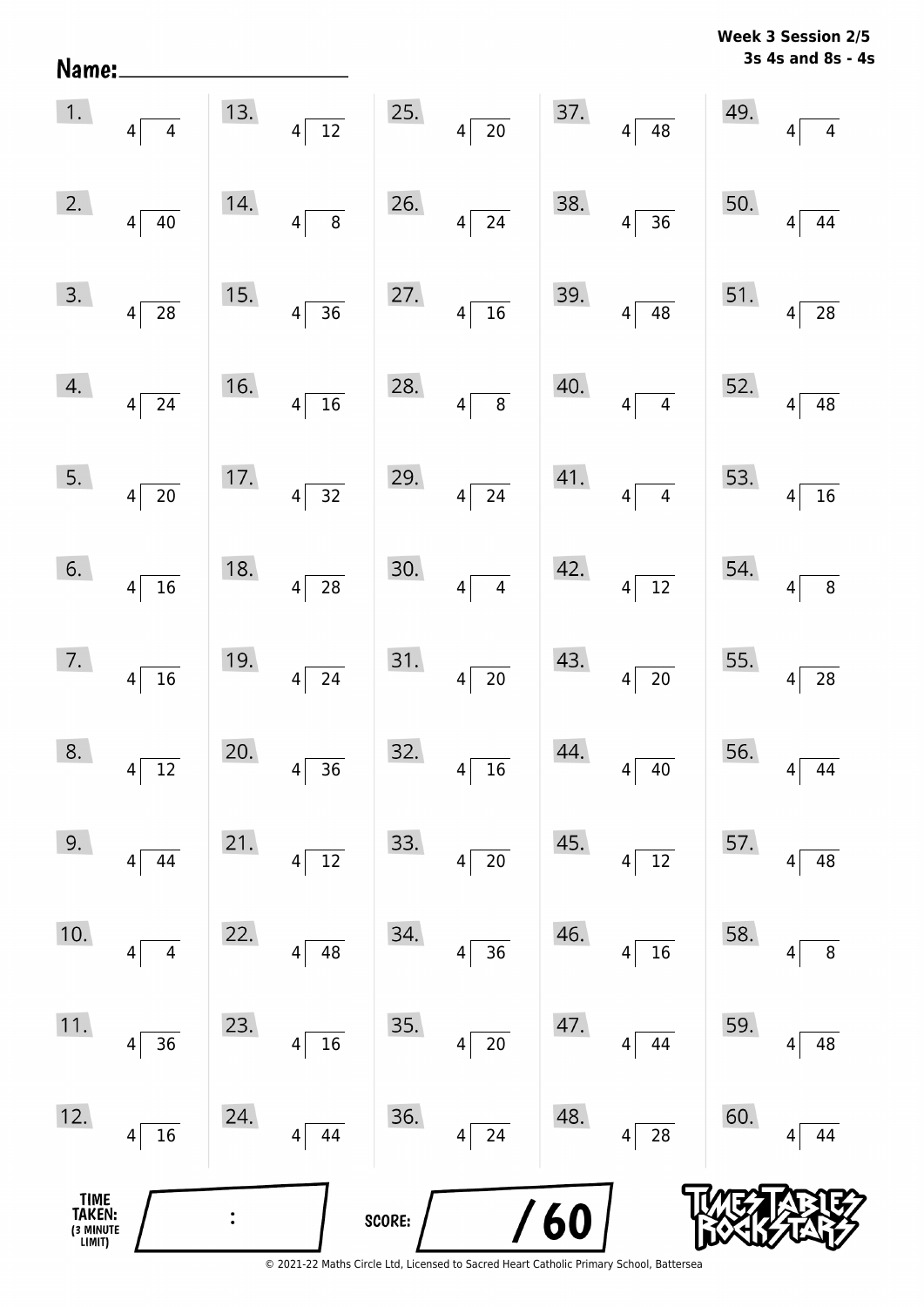Name:

**3s 4s and 8s - 4s Week 3 Session 3/5** 

| 1.                                            | $\overline{\mathbf{4}}$<br>$\times$ 12        | 13.            | $\overline{4}$<br>$\times$ 1 | 25.    | $\overline{\mathcal{A}}$<br>$\times$ 3          | 37. | $\overline{4}$<br>$\times$ 4  | 49. | $\overline{\mathbf{4}}$<br>$\times$ 11       |
|-----------------------------------------------|-----------------------------------------------|----------------|------------------------------|--------|-------------------------------------------------|-----|-------------------------------|-----|----------------------------------------------|
| 2.                                            | $\begin{array}{c} 4 \\ \times 2 \end{array}$  | 14.            | 4<br>$\times$ 7              | 26.    | 4<br>$\times$ 10                                | 38. | 4<br>$\times$ 1               | 50. | $\overline{4}$<br>$\times$ 7                 |
| 3.                                            | $\overline{4}$<br>$\times$ 4                  | 15.            | 4<br>$\times$ 2              | 27.    | $\overline{\mathbf{4}}$<br>$\times 6$           | 39. | $\overline{4}$<br>$\times$ 1  | 51. | $\overline{4}$<br>$\times$ 12                |
| 4.                                            | $\overline{a}$<br>$\times 8$                  | 16.            | $\overline{4}$<br>$\times$ 1 | 28.    | $\overline{a}$<br>$\times$ 1                    | 40. | $\overline{4}$<br>$\times$ 11 | 52. | $\overline{4}$<br>$\times$ 9                 |
| 5.                                            | $\overline{4}$<br>$\times$ 10                 | 17.            | $\overline{4}$<br>$\times$ 3 | 29.    | $\overline{\mathbf{r}}$<br>$\times$ 8           | 41. | $\overline{4}$<br>$\times$ 8  | 53. | $\overline{4}$<br>$\times$ 1                 |
| 6.                                            | $\begin{array}{c} 4 \\ \times 7 \end{array}$  | 18.            | $\overline{4}$<br>$\times$ 5 | 30.    | $\begin{array}{c} 4 \\ \times \ 11 \end{array}$ | 42. | $\overline{4}$<br>$\times 8$  | 54. | $\overline{4}$<br>$\times 10$                |
| 7.                                            | $\begin{array}{c} 4 \\ \times 11 \end{array}$ | 19.            | $\overline{a}$<br>$\times$ 8 | 31.    | $\overline{a}$<br>$\times$ 4                    | 43. | $\overline{4}$<br>$\times$ 11 | 55. | $\begin{array}{c} 4 \\ \times 2 \end{array}$ |
| 8.                                            | $\overline{\mathbf{r}}$<br>$\times$ 12        | 20.            | $\overline{4}$<br>$\times$ 7 | 32.    | $\begin{array}{c} 4 \\ \times 5 \end{array}$    | 44. | $\overline{4}$<br>$\times 8$  | 56. | $\overline{4}$<br>$\times$ 11                |
| 9.                                            | 4<br>$\times$ 1                               | 21.            | 4<br>$\times$ 12             | 33.    | 4<br>$\times$ 7                                 | 45. | 4<br>$\times$ 5               | 57. | 4<br>$\times$ 12                             |
| 10.                                           | 4<br>$\times$ 12                              | 22.            | 4<br>$\times$ 1              | 34.    | 4<br>$\times$ 9                                 | 46. | 4<br>$\times$ 5               | 58. | 4<br>$\times$ 7                              |
| 11.                                           | 4<br>$\times$ 7                               | 23.            | 4<br>$\times$ 4              | 35.    | 4<br>$\times$ 3                                 | 47. | 4<br>$\times$ 2               | 59. | 4<br>$\times$ 10                             |
| 12.                                           | 4<br>$\times$ 1                               | 24.            | 4<br>$\times$ 9              | 36.    | 4<br>$\times$ 5                                 | 48. | 4<br>$\times$ 8               | 60. | 4<br>$\times$ 11                             |
| <b>TIME<br/>TAKEN:</b><br>(3 MINUTE<br>LIMIT) |                                               | $\ddot{\cdot}$ |                              | SCORE: | $\prime$                                        | 60  |                               |     |                                              |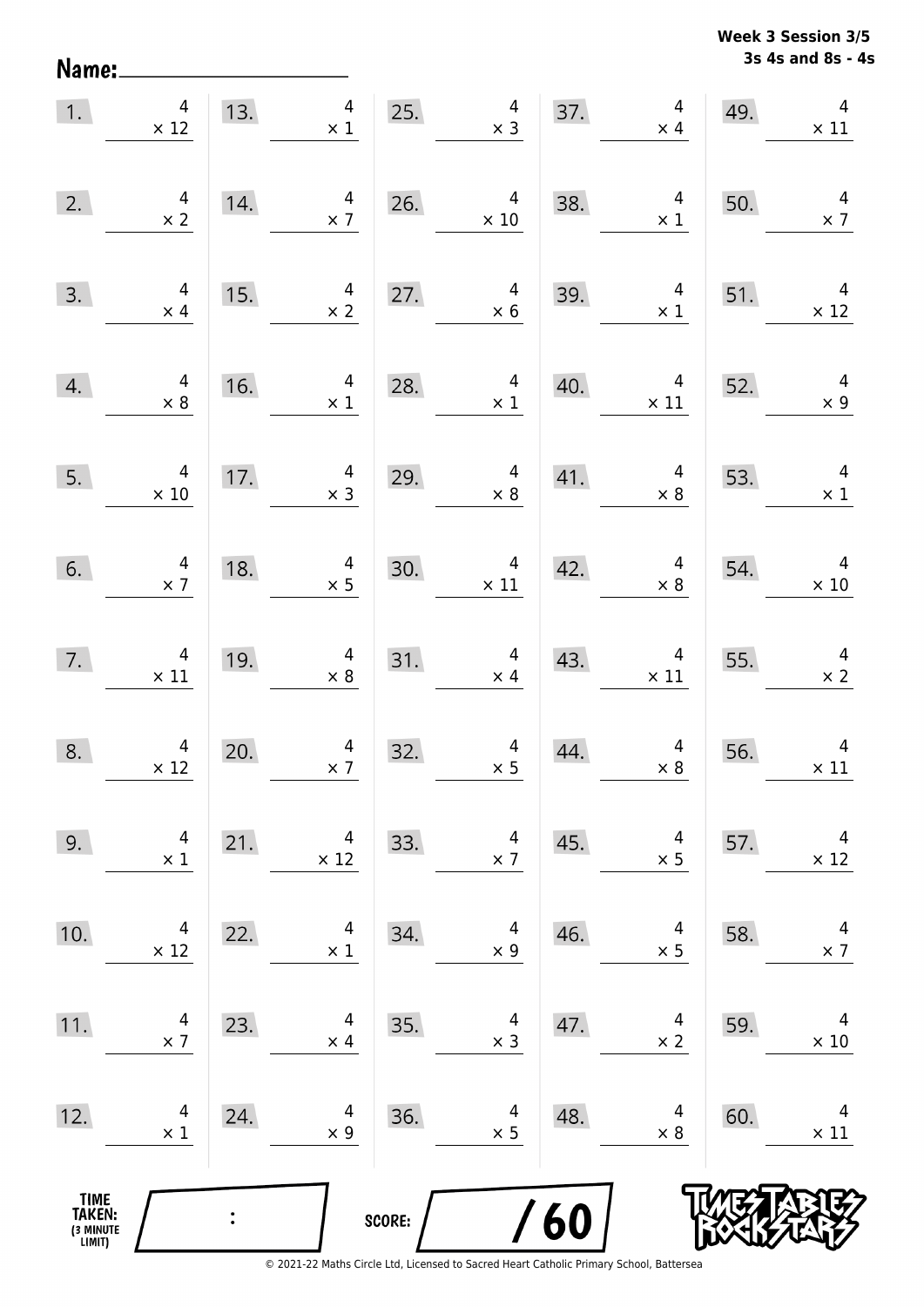| Week 3 Session 4/5 |                   |  |
|--------------------|-------------------|--|
|                    | 3s 4s and 8s - 4s |  |

|                                                     | Name:________________________ |        |               |     | 3s 4s and 8s - 4s |
|-----------------------------------------------------|-------------------------------|--------|---------------|-----|-------------------|
| $\vert 1. \vert$                                    | $12 \div 4 =$                 | 21.    | $24 \div 4 =$ |     |                   |
| 2.                                                  | $48 \div 4 =$                 | 22.    |               | 42. |                   |
| 3.                                                  |                               | 23.    | $36 \div 4 =$ | 43. | $44 \div 4 =$     |
| 4.                                                  |                               | 24.    | $40 \div 4 =$ | 44. | $20 \div 4 =$     |
| 5.                                                  | $44 \div 4 =$                 | 25.    | $24 \div 4 =$ | 45. | $16 \div 4 =$     |
| 6.                                                  | $48 \div 4 =$                 | 26.    | $20 \div 4 =$ |     |                   |
| 7.                                                  | $32 \div 4 =$                 | 27.    | $48 \div 4 =$ |     |                   |
| 8.                                                  | $16 \div 4 =$                 | 28.    | $44 \div 4 =$ |     |                   |
| 9.                                                  | $8 \div 4 =$                  | 29.    | $12 \div 4 =$ |     | 49. $12 \div 4 =$ |
| 10.                                                 | $32 \div 4 =$                 | 30.    | $40 \div 4 =$ |     | 50. $4 \div 4 =$  |
| 11.                                                 | $16 \div 4 =$                 | 31.    | $28 \div 4 =$ |     | 51. $28 \div 4 =$ |
| 12.                                                 | $48 \div 4 =$                 | 32.    | $12 \div 4 =$ |     | 52. $12 \div 4 =$ |
| 13.                                                 | $28 \div 4 =$                 | 33.    | $44 \div 4 =$ | 53. | $28 \div 4 =$     |
| 14.                                                 | $20 \div 4 =$                 | 34.    | $12 \div 4 =$ |     |                   |
| 15.                                                 | $24 \div 4 =$                 | 35.    | $4 \div 4 =$  | 55. | $28 \div 4 =$     |
| 16.                                                 |                               | 36.    | $36 \div 4 =$ |     | 56. $12 \div 4 =$ |
| 17.                                                 | $32 \div 4 =$                 | 37.    | $44 \div 4 =$ | 57. | $16 \div 4 =$     |
| 18.                                                 | $32 \div 4 =$                 | 38.    | $24 \div 4 =$ | 58. | $8 \div 4 =$      |
| 19.                                                 | $20 \div 4 =$                 | 39.    | $24 \div 4 =$ |     | 59. $36 \div 4 =$ |
| 20.                                                 | $16 \div 4 =$                 | 40.    | $48 \div 4 =$ | 60. | $20 \div 4 =$     |
| <b>TIME</b><br><b>TAKEN:</b><br>(3 MINUTE<br>LIMIT) |                               | SCORE: | 60            |     |                   |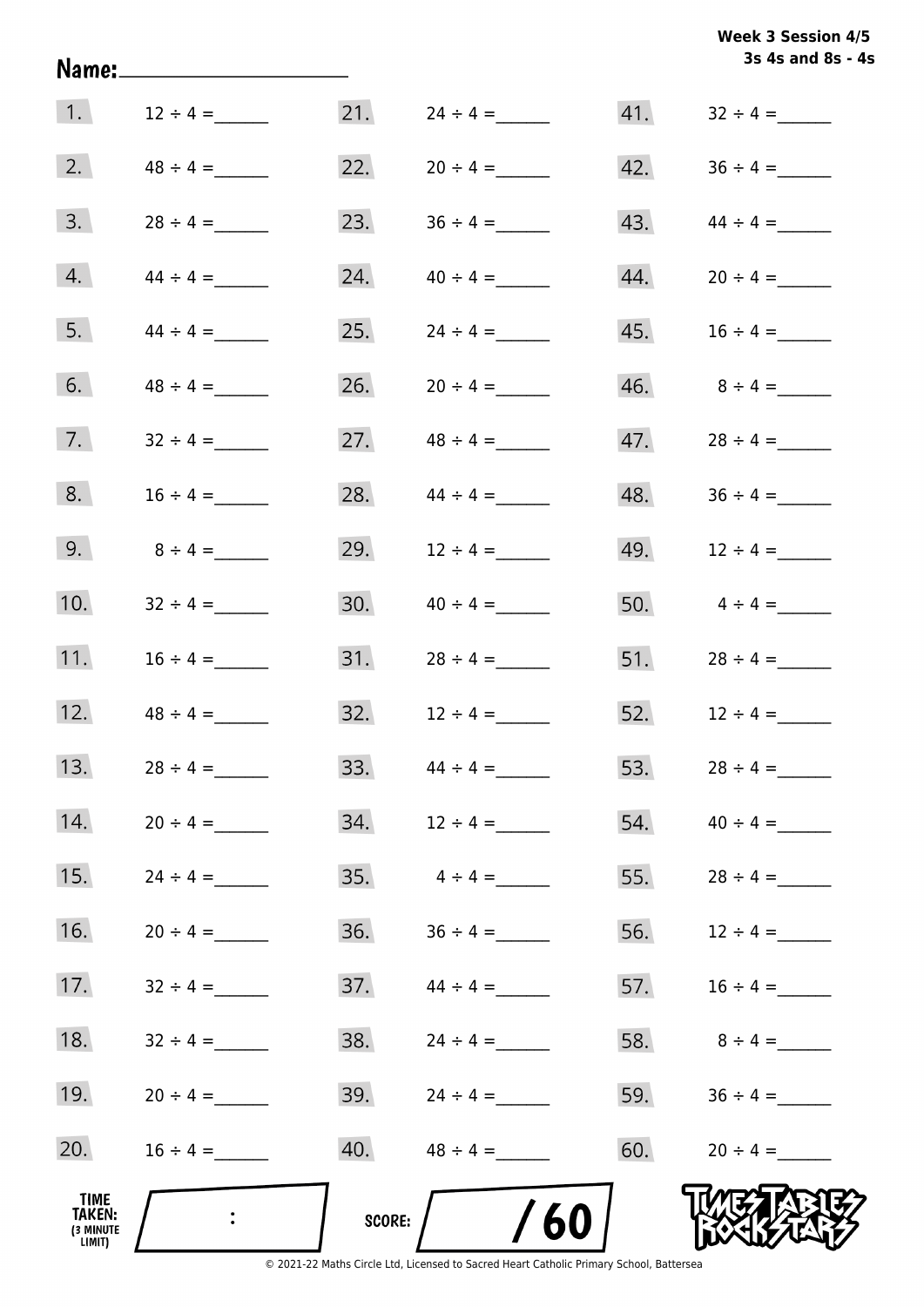## **3s 4s and 8s - 4s Week 3 Session 5/5**

| 1.                                                  |                    |                     | 21. $4 \times 7 =$    |     |                         | ADD UP<br><b>YOUR TIME</b>           |
|-----------------------------------------------------|--------------------|---------------------|-----------------------|-----|-------------------------|--------------------------------------|
| 2.                                                  | $4 \times 9 =$     |                     |                       |     | $42. \qquad 4 \div 4 =$ | FOR THE WEEK                         |
| 3.                                                  | $4 \times 7 =$     |                     |                       | 43. | $12 \div 4 =$           | MINUTES<br>S1:                       |
| 4.                                                  | $4 \times 4 =$     | 24. $4 \times 10 =$ |                       | 44. | $12 \div 4 =$           | S2:                                  |
|                                                     |                    |                     |                       |     | $45.$ $4 \div 4 =$      | S3:                                  |
|                                                     |                    |                     |                       | 46. | $40 \div 4 =$           | S4:                                  |
|                                                     | 7. $4 \times 7 =$  | 27. $4 \times 10 =$ |                       | 47. | $16 \div 4 =$           | S5:<br>Total:                        |
|                                                     |                    |                     | 28. $4 \times 12 =$   |     | $48. \qquad 4 \div 4 =$ | SECONDS                              |
|                                                     |                    |                     |                       |     | 49. $4 \div 4 =$        | S1:                                  |
|                                                     |                    |                     |                       | 50. | $28 \div 4 =$           | S2:<br>S3:                           |
|                                                     |                    |                     | 31. $16 \div 4 =$ 51. |     | $16 \div 4 =$           | S4:                                  |
|                                                     |                    |                     | 32. $12 \div 4 =$ 52. |     | $12 \div 4 =$           | S5:                                  |
|                                                     |                    | 33.                 | $28 \div 4 =$ 53.     |     | $48 \div 4 =$           | Total:                               |
|                                                     | 14. $4 \times 6 =$ | 34.                 | $24 \div 4 =$         |     | 54. $4 \div 4 =$        | ADD UP<br>YOUR SCORE<br>FOR THE WEEK |
| 15.                                                 | $4 \times 12 =$    | 35.                 | $4 \div 4 =$ 55.      |     | $20 \div 4 =$           | $S1$ :                               |
| 16.                                                 | $4 \times 8 =$     | 36.                 | $40 \div 4 =$ 56.     |     | $28 \div 4 =$           | S2:                                  |
|                                                     |                    | 37.                 | $36 \div 4 =$ 57.     |     | $24 \div 4 =$           | S3:                                  |
| 18.                                                 | $4 \times 7 =$     | 38.                 | $20 \div 4 =$ 58.     |     | $12 \div 4 =$           | S4:                                  |
|                                                     | 19. $4 \times 9 =$ | 39.                 | $12 \div 4 =$ 59.     |     | $20 \div 4 =$           | S5:                                  |
|                                                     |                    | 40.                 | $28 \div 4 = 60.$     |     | $4 \div 4 =$            | Total:                               |
| <b>TIME</b><br><b>TAKEN:</b><br>(3 MINUTE<br>LIMIT) |                    |                     | SCORE:                |     | 60                      |                                      |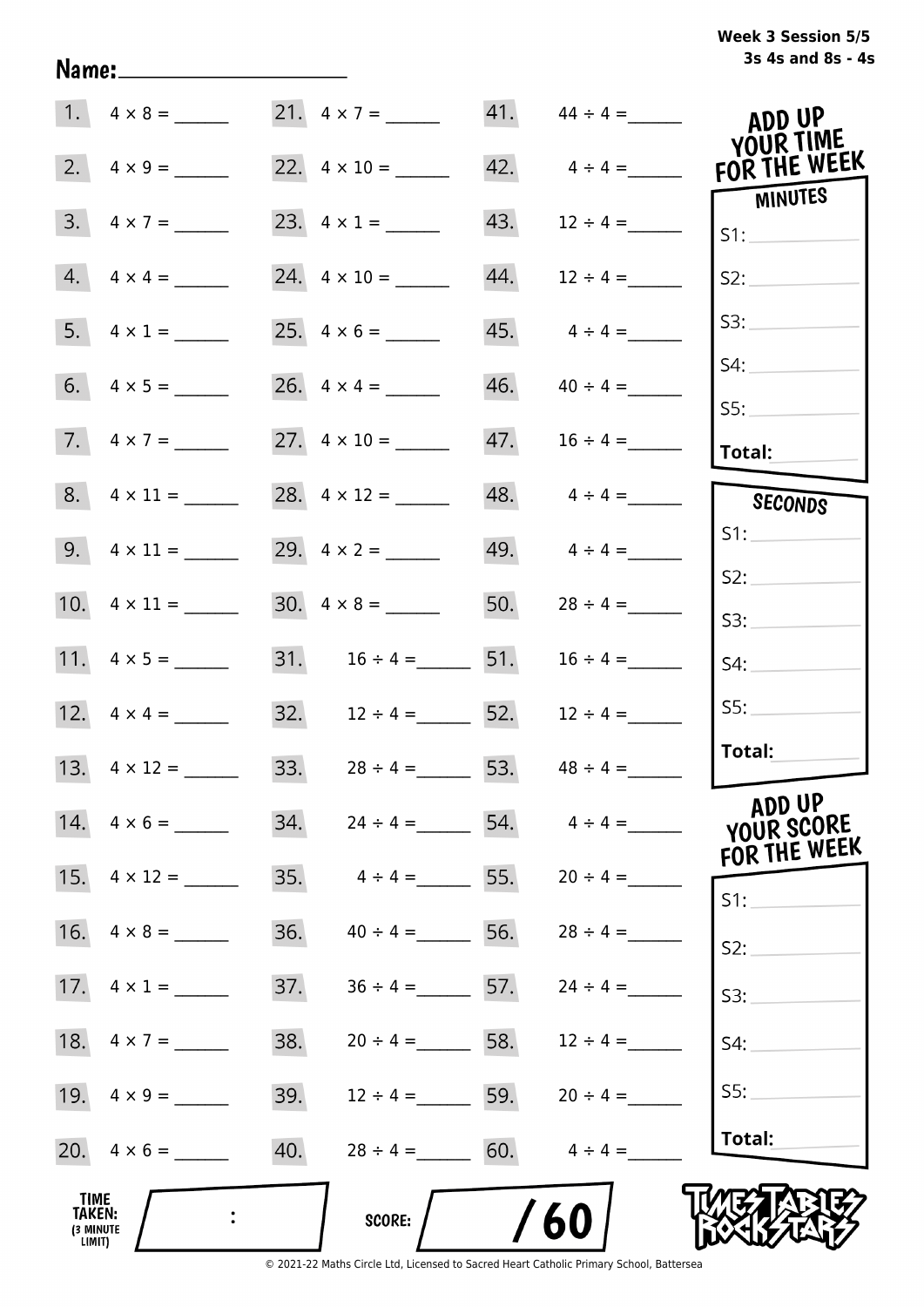## Week 4 Session 1/5 3s 4s and 8s - 4s

|                                              |                         |                             | 3s 4s and 8s - 4         |
|----------------------------------------------|-------------------------|-----------------------------|--------------------------|
|                                              |                         | 21. $4 \times 7 =$          | $41. 5 \times 4 =$       |
|                                              | 2. $4 \times 9 =$       | 22. $4 \times 3 =$          | $42. \quad 2 \times 4 =$ |
|                                              | $3. \quad 4 \times 2 =$ | 23. $4 \times 7 =$          | $43. 6 \times 4 =$       |
|                                              | $4. \quad 4 \times 8 =$ |                             | $44. \quad 4 \times 4 =$ |
|                                              | 5. $4 \times 11 =$      |                             | $45. 5 \times 4 =$       |
|                                              | 6. $4 \times 3 =$       |                             |                          |
|                                              | 7. $4 \times 12 =$      | 27. $4 \times 7 =$          |                          |
|                                              | $8. 4 \times 10 =$      | 28. $4 \times 2 =$          | $48. 10 \times 4 =$      |
|                                              | 9. $4 \times 8 =$       | 29. $4 \times 1 =$          | 49. $1 \times 4 =$       |
|                                              | 10. $4 \times 5 =$      | $30. \quad 4 \times 10 =$   |                          |
|                                              | 11. $4 \times 10 =$     |                             | 51. $2 \times 4 =$       |
|                                              | 12. $4 \times 4 =$      | 32. $7 \times 4 =$          | 52. $3 \times 4 =$       |
|                                              | 13. $4 \times 1 =$      | $33. 5 \times 4 =$          | 53. $8 \times 4 =$       |
|                                              | 14. $4 \times 7 =$      | $34. \quad 8 \times 4 =$    |                          |
|                                              | 15. $4 \times 8 =$      | $35. \quad 2 \times 4 =$    |                          |
|                                              | 16. $4 \times 3 =$      | $36. \quad 9 \times 4 =$    | 56. $7 \times 4 =$       |
|                                              | 17. $4 \times 1 =$      | $37. \quad 8 \times 4 = \_$ | 57. $12 \times 4 =$      |
|                                              |                         |                             |                          |
|                                              | 19. $4 \times 3 =$      | $39.5 \times 4 =$           |                          |
|                                              | 20. $4 \times 7 =$      | $40.$ $9 \times 4 =$        |                          |
| TIME<br><b>TAKEN:</b><br>(3 MINUTE<br>LIMIT) |                         | /60<br>SCORE:               |                          |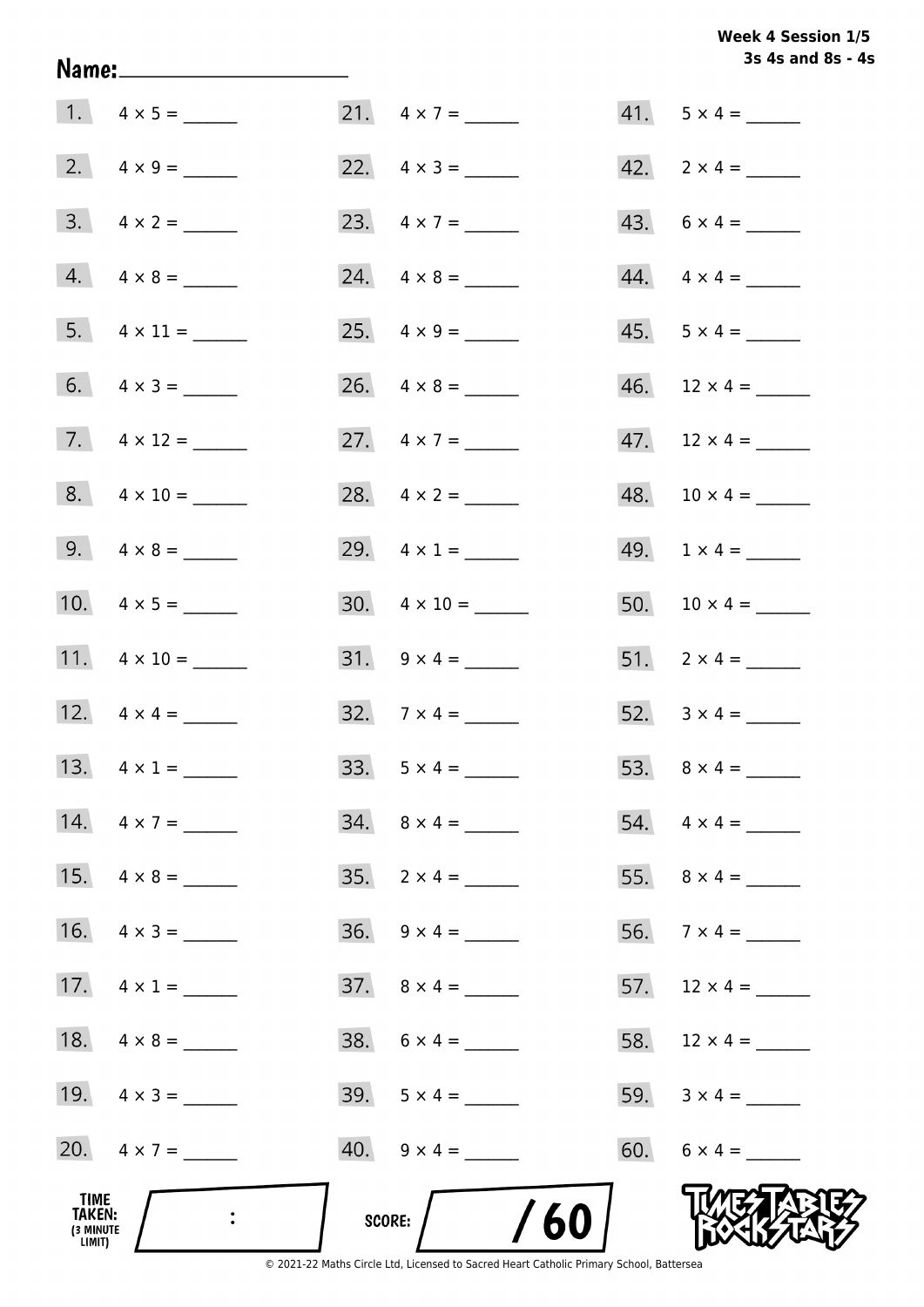**Week 4 Session 2/5**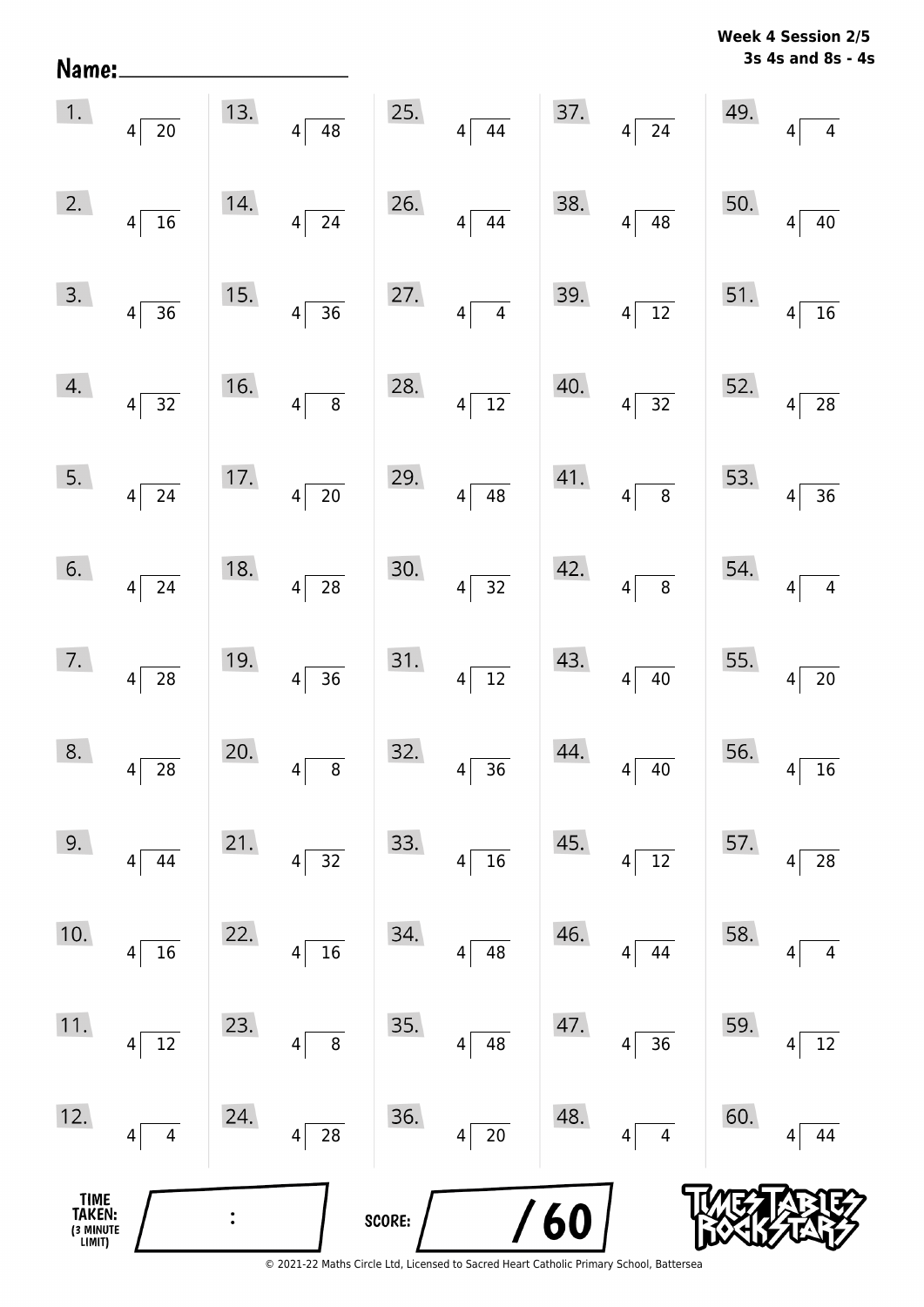**3s 4s and 8s - 4s Week 4 Session 3/5** 

| 1.                                            | $\begin{array}{c} 4 \\ \times 3 \end{array}$    |     | $\overline{4}$<br>13.<br>$\times$ 2          | 25.    | $\overline{4}$<br>$\times$ 12                                  |     | 37.<br>$\overline{a}$<br>$\times$ 5           | 49. | $\begin{array}{c} 4 \\ \times 3 \end{array}$  |
|-----------------------------------------------|-------------------------------------------------|-----|----------------------------------------------|--------|----------------------------------------------------------------|-----|-----------------------------------------------|-----|-----------------------------------------------|
| 2.                                            | $4$<br>$\times$ 9                               | 14. | $\overline{4}$<br>$\times$ 9                 | 26.    | $\overline{4}$<br>$\times$ 12                                  | 38. | $\overline{4}$<br>$\times$ 11                 | 50. | $\overline{4}$<br>$\times$ 1                  |
| 3.                                            | $\overline{4}$<br>$\times$ 10                   | 15. | $\overline{4}$<br>$\times$ 8                 | 27.    | $\overline{4}$<br>$\begin{array}{c} 4 \\ \times 1 \end{array}$ | 39. | $\overline{4}$<br>$\times$ 1                  | 51. | $\overline{4}$<br>$\times$ 9                  |
| 4.                                            | $\begin{array}{c} 4 \\ \times 4 \end{array}$    | 16. | $\overline{4}$<br>$\times$ 8                 | 28.    | $\overline{a}$<br>$\times 9$                                   | 40. | $\begin{array}{r} 4 \\ \times 10 \end{array}$ | 52. | $\begin{array}{r} 4 \\ \times 10 \end{array}$ |
| 5.                                            | $\begin{array}{c} 4 \\ \times 2 \end{array}$    | 17. | $\frac{4}{\times 7}$                         | 29.    | $\frac{4}{\times 2}$                                           | 41. | $\overline{4}$<br>$\times$ 5                  | 53. | $\overline{4}$<br>$\times$ 1                  |
| 6.                                            | $\begin{array}{c} 4 \\ \times \ 10 \end{array}$ | 18. | $\begin{array}{r} 4 \\ \times 4 \end{array}$ | 30.    | $4 \times 8$                                                   | 42. | $\begin{array}{c} 4 \\ \times 5 \end{array}$  | 54. | $\begin{array}{r} 4 \\ \times 2 \end{array}$  |
| 7.                                            | $\begin{array}{r} 4 \\ \times 12 \end{array}$   | 19. | $\begin{array}{c} 4 \\ \times 5 \end{array}$ |        | 31. $4 \times 4$<br>$\times$ 4                                 | 43. | $\overline{4}$<br>$\times$ 4                  | 55. | $\overline{4}$<br>$\times$ 11                 |
| 8.                                            | $\begin{array}{c} 4 \\ \times 1 \end{array}$    | 20. | $\begin{array}{c} 4 \\ \times 1 \end{array}$ | 32.    | $\begin{array}{c} 4 \\ \times 12 \end{array}$                  | 44. | $\frac{4}{x^2}$                               | 56. | $\overline{a}$<br>$\times 2$                  |
| 9.                                            | 4<br>$\times 10$                                | 21. | 4<br>$\times$ 12                             | 33.    | 4<br>$\times 2$                                                | 45. | 4<br>$\times$ 2                               | 57. | 4<br>$\times$ 10                              |
| 10.                                           | 4<br>$\times$ 2                                 | 22. | 4<br>$\times$ 9                              | 34.    | 4<br>$\times$ 11                                               | 46. | 4<br>$\times$ 8                               | 58. | 4<br>$\times$ 10                              |
| 11.                                           | 4<br>$\times$ 11                                | 23. | 4<br>$\times$ 2                              | 35.    | 4<br>$\times$ 6                                                | 47. | 4<br>$\times$ 2                               | 59. | 4<br>$\times$ 7                               |
| 12.                                           | 4<br>$\times$ 7                                 | 24. | 4<br>$\times$ 4                              | 36.    | 4<br>$\times$ 5                                                | 48. | 4<br>$\times$ 6                               | 60. | 4<br>$\times$ 9                               |
| <b>TIME<br/>TAKEN:</b><br>(3 MINUTE<br>LIMIT) |                                                 |     |                                              | SCORE: |                                                                | 60  |                                               |     |                                               |

Name: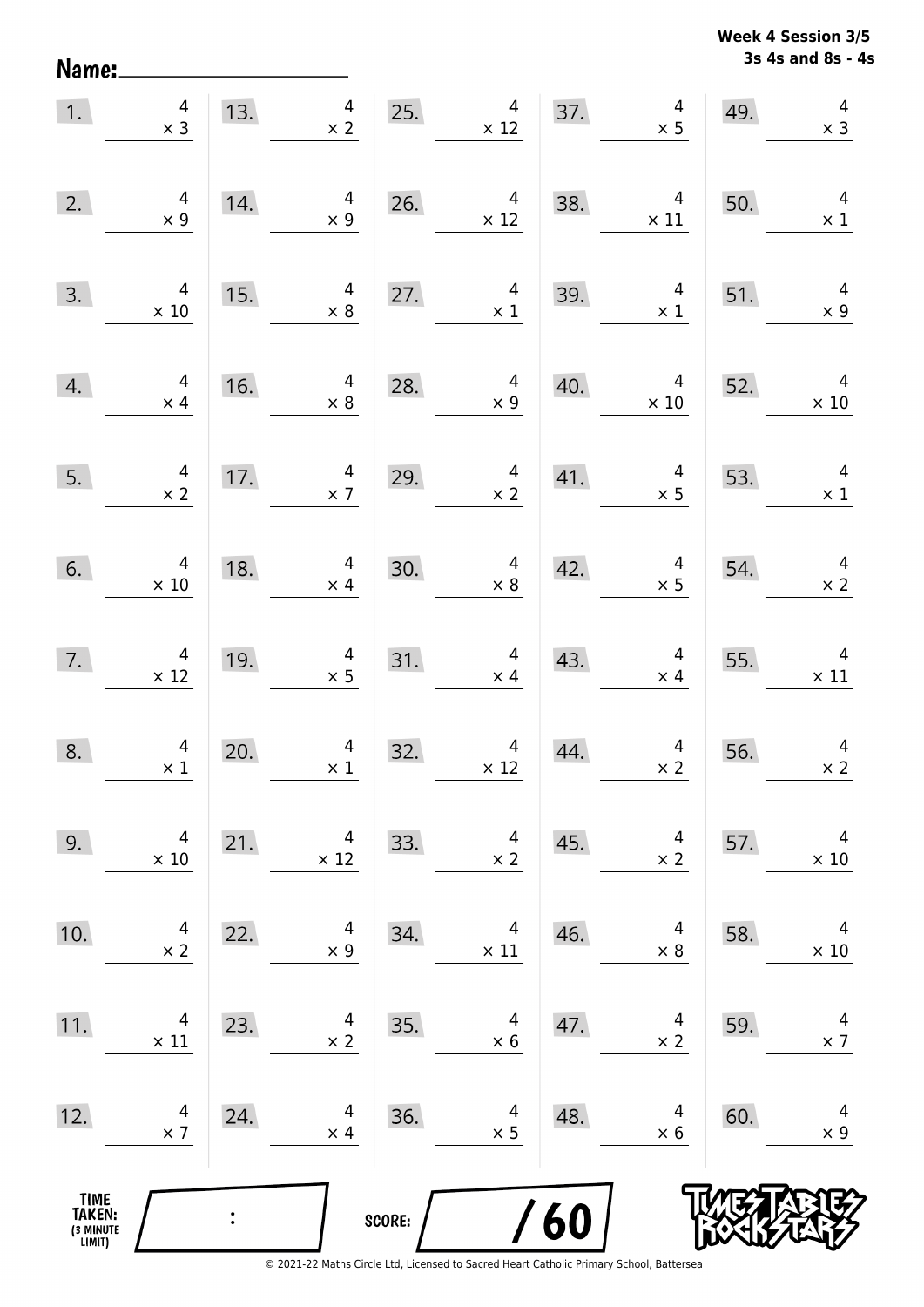| Week 4 Session 4/5 |  |
|--------------------|--|
| 3s 4s and 8s - 4s  |  |
|                    |  |

| TIME<br><b>TAKEN:</b><br>(3 MINUTE<br>LIMIT) |               | SCORE: | 60                 |     |                   |
|----------------------------------------------|---------------|--------|--------------------|-----|-------------------|
| 20.                                          | $8 \div 4 =$  | 40.    | $20 \div 4 =$      | 60. | $32 \div 4 =$     |
| 19.                                          | $16 \div 4 =$ | 39.    | $28 \div 4 =$      | 59. | $40 \div 4 =$     |
| 18.                                          | $28 \div 4 =$ | 38.    | $12 \div 4 =$      | 58. | $44 \div 4 =$     |
| 17.                                          | $36 \div 4 =$ | 37.    | $48 \div 4 =$      | 57. | $28 \div 4 =$     |
| 16.                                          | $12 \div 4 =$ | 36.    | $4 \div 4 =$       | 56. | $16 \div 4 =$     |
| 15.                                          | $40 \div 4 =$ |        | $35.$ $8 \div 4 =$ |     | 55. $48 \div 4 =$ |
| 14.                                          | $28 \div 4 =$ |        |                    |     | 54. $36 \div 4 =$ |
| 13.                                          | $48 \div 4 =$ | 33.    | $32 \div 4 =$      | 53. | $8 \div 4 =$      |
| 12.                                          | $12 \div 4 =$ | 32.    | $24 \div 4 =$      | 52. | $24 \div 4 =$     |
| 11.                                          | $24 \div 4 =$ | 31.    | $44 \div 4 =$      | 51. | $16 \div 4 =$     |
| 10.                                          |               | 30.    |                    | 50. | $32 \div 4 =$     |
| 9.                                           | $32 \div 4 =$ | 29.    | $36 \div 4 =$      | 49. | $44 \div 4 =$     |
| 8.                                           | $8 \div 4 =$  | 28.    |                    | 48. | $8 \div 4 =$      |
| 7.                                           |               | 27.    | $44 \div 4 =$      | 47. | $32 \div 4 =$     |
| 6.                                           | $8 \div 4 =$  | 26.    | $20 \div 4 =$      | 46. | $32 \div 4 =$     |
| 5.                                           | $16 \div 4 =$ | 25.    | $8 \div 4 =$       | 45. | $16 \div 4 =$     |
| 4.                                           |               | 24.    | $16 \div 4 =$      | 44. | $28 \div 4 =$     |
| 3.                                           | $4 \div 4 =$  | 23.    |                    | 43. |                   |
| 2.                                           | $40 \div 4 =$ | 22.    | $32 \div 4 =$      | 42. | $28 \div 4 =$     |
| 1.                                           | $48 \div 4 =$ | 21.    |                    | 41. | $16 \div 4 =$     |

Name: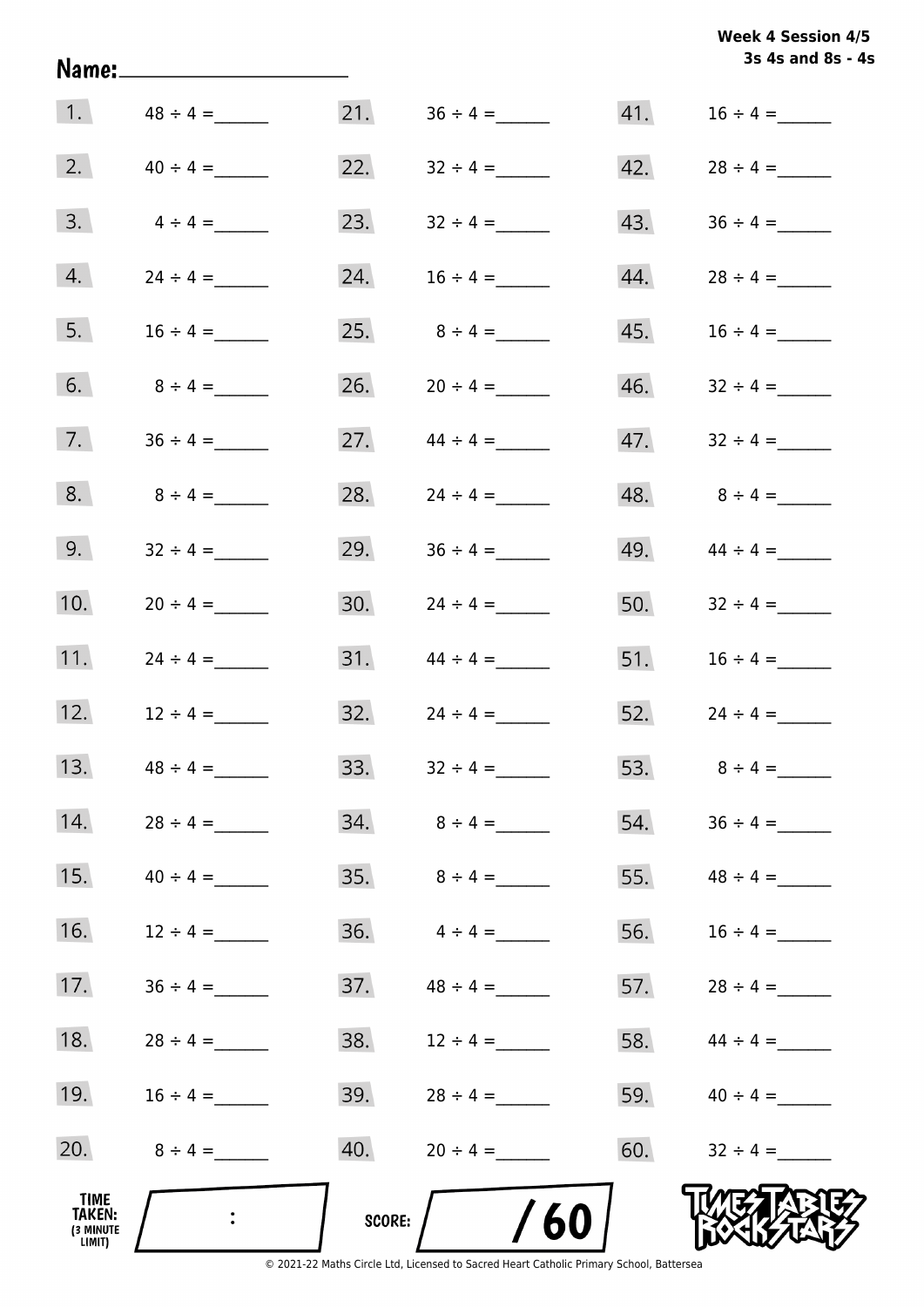## **3s 4s and 8s - 4s Week 4 Session 5/5**

|                                              |                           | 21. $4 \times 11 =$               | 41. | $16 \div 4 =$    | ADD UP                               |
|----------------------------------------------|---------------------------|-----------------------------------|-----|------------------|--------------------------------------|
| 2.                                           |                           | 22. $4 \times 1 =$                | 42. | $48 \div 4 =$    | YOUR TIME<br>FOR THE WEEK            |
| 3.                                           | $4 \times 4 =$            | 23. $4 \times 7 =$                | 43. | $20 \div 4 =$    | MINUTES<br>S1:                       |
|                                              | $4.4 \times 6 =$          |                                   | 44. | $40 \div 4 =$    | S2:                                  |
|                                              | 5. $4 \times 1 =$         | 25. $4 \times 10 =$               | 45. | $32 \div 4 =$    | S3:                                  |
|                                              |                           | 26. $4 \times 3 =$                | 46. | $40 \div 4 =$    | S4:                                  |
|                                              | $7. \quad 4 \times 3 =$   |                                   | 47. | $40 \div 4 =$    | SS:<br>Total:                        |
|                                              | $8. 4 \times 2 =$         | 28. $4 \times 10 =$               | 48. | $28 \div 4 =$    | SECONDS                              |
|                                              |                           | 29. $4 \times 10 =$               | 49. | $32 \div 4 =$    | S1:                                  |
|                                              |                           | $30. \quad 4 \times 6 =$          |     | 50. $4 \div 4 =$ | S2:<br>S3:                           |
|                                              |                           | 31. $4 \div 4 =$ 51. $4 \div 4 =$ |     |                  | S4:                                  |
|                                              |                           | 32. $4 \div 4 = 52$ .             |     | $16 \div 4 =$    | SS:                                  |
|                                              | 13. $4 \times 9 =$        | 33. $48 \div 4 = 53$ .            |     | $16 \div 4 =$    | Total:                               |
|                                              | $14. \quad 4 \times 12 =$ | 34.<br>$48 \div 4 =$              |     | 54. $8 \div 4 =$ | ADD UP<br>YOUR SCORE<br>FOR THE WEEK |
| 15.                                          | $4 \times 11 =$           | 35.<br>$36 \div 4 =$              |     | 55. $4 \div 4 =$ | $S1$ :                               |
| 16.                                          | $4 \times 6 =$            | 36.<br>$36 \div 4 =$              | 56. | $28 \div 4 =$    | S2:                                  |
|                                              | 17. $4 \times 1 =$        | 37.<br>$44 \div 4 = 57$ .         |     | $48 \div 4 =$    | S3:                                  |
|                                              |                           | 38.<br>$28 \div 4 = 58.$          |     | $44 \div 4 =$    | S4:                                  |
|                                              |                           | 39.<br>$24 \div 4 =$ 59.          |     | $28 \div 4 =$    | S5:                                  |
|                                              | 20. $4 \times 7 =$        | 40.<br>$8 \div 4 = 60.$           |     | $24 \div 4 =$    | Total:                               |
| <b>TIME</b><br>TAKEN:<br>(3 MINUTE<br>LIMIT) |                           | <b>SCORE:</b>                     |     | 60               |                                      |

Name: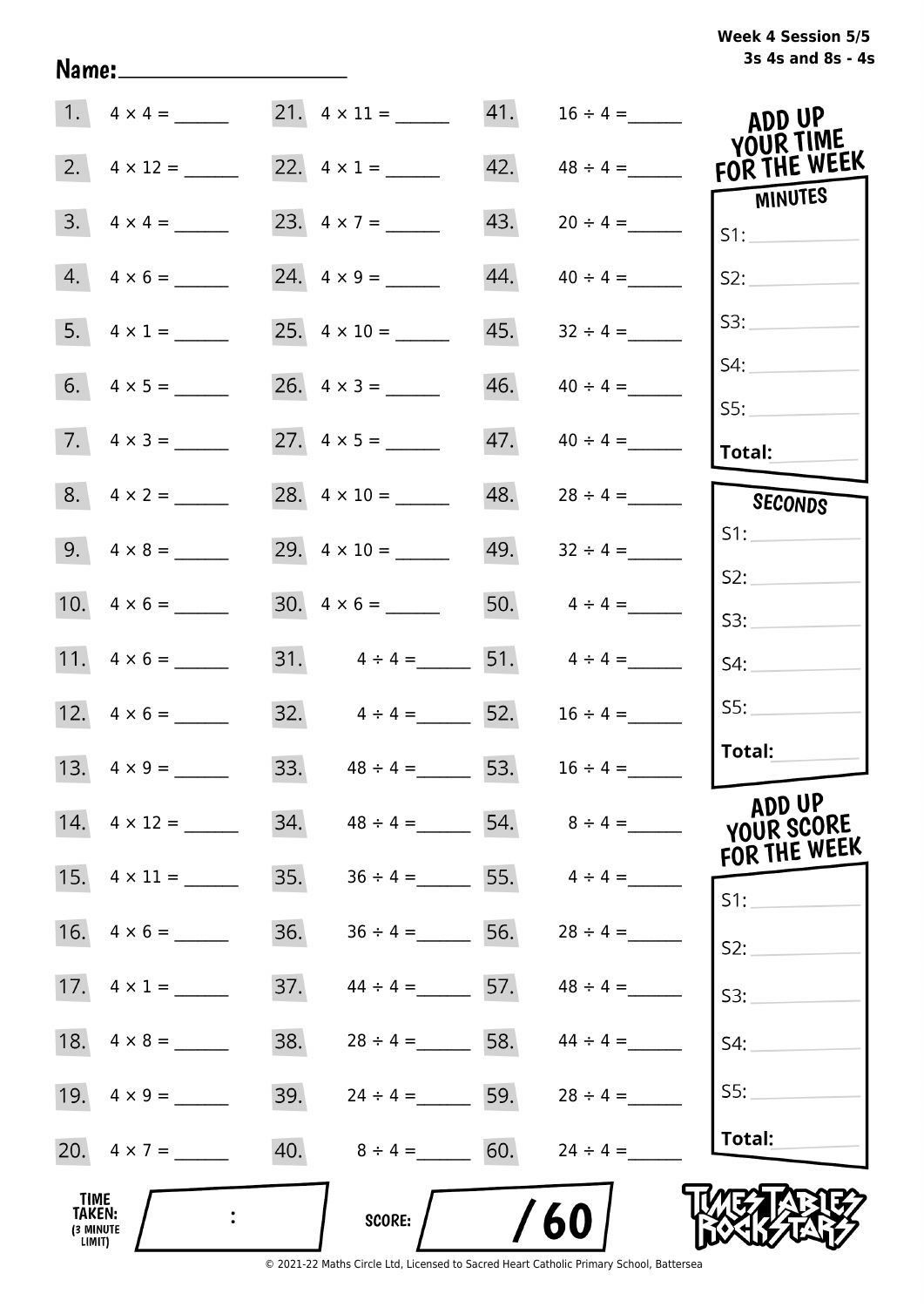## Week 5 Session 1/5 3s 4s and 8s - 8s

| TIME<br>TAKEN:<br>(3 MINUTE<br>LIMIT) |                          | /60<br>SCORE:            |                          |
|---------------------------------------|--------------------------|--------------------------|--------------------------|
|                                       |                          | $40. 1 \times 8 =$       | $60. 9 \times 8 =$       |
|                                       | 19. $8 \times 7 =$       | $39. \quad 3 \times 8 =$ |                          |
|                                       |                          |                          |                          |
|                                       | 17. $8 \times 4 =$       | $37. \quad 4 \times 8 =$ |                          |
|                                       |                          |                          |                          |
|                                       | 15. $8 \times 1 =$       | $35. \quad 2 \times 8 =$ |                          |
|                                       | 14. $8 \times 6 =$       | $34. \quad 9 \times 8 =$ |                          |
|                                       |                          |                          |                          |
|                                       | 12. $8 \times 4 =$       | $32. 1 \times 8 =$       |                          |
|                                       | 11. $8 \times 10 =$      | $31. 9 \times 8 =$       |                          |
|                                       | 10. $8 \times 11 =$      | $30. 8 \times 6 =$       |                          |
|                                       |                          |                          | $49. 1 \times 8 =$       |
|                                       | 8. $8 \times 4 =$        |                          | $48. 7 \times 8 =$       |
|                                       | 7. $8 \times 1 =$        |                          | $47. \quad 9 \times 8 =$ |
|                                       |                          |                          |                          |
|                                       | $5. 8 \times 6 =$        |                          | $45. 6 \times 8 =$       |
|                                       | $4. 8 \times 9 =$        | 24. $8 \times 7 =$       | $44. 6 \times 8 =$       |
|                                       | $3. \quad 8 \times 10 =$ |                          | $43. \quad 2 \times 8 =$ |
|                                       |                          | 22. $8 \times 7 =$       | $42. 5 \times 8 =$       |
|                                       |                          |                          | $41. 2 \times 8 =$       |

Name: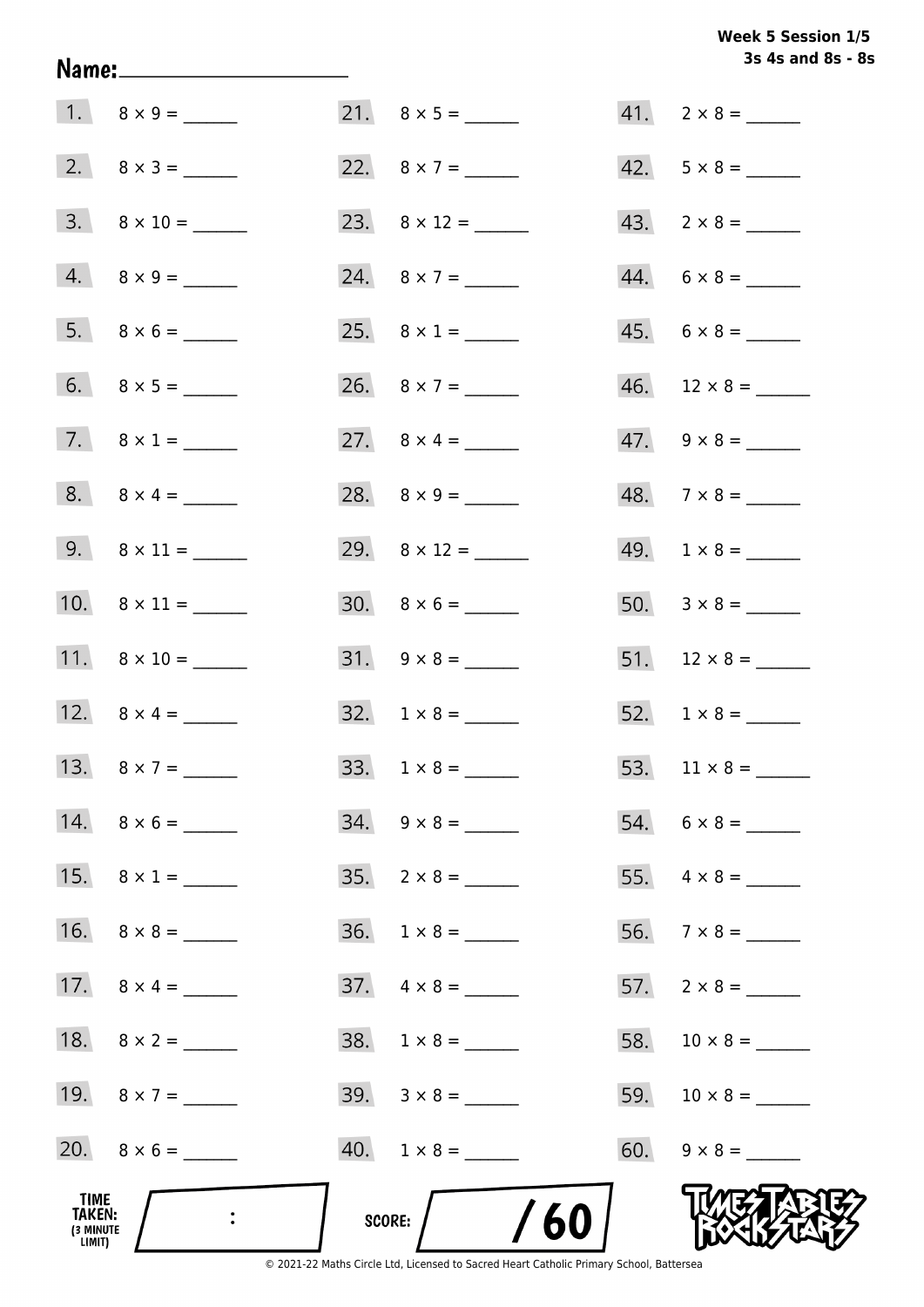| Name:                                 |                          |                |                       |        |                          |     |                                   | 77 CC | 6331VII 4/J<br>3s 4s and 8s - 8s |
|---------------------------------------|--------------------------|----------------|-----------------------|--------|--------------------------|-----|-----------------------------------|-------|----------------------------------|
| 1.                                    | $8\overline{)32}$        | 13.            | $\overline{8}$<br>8   | 25.    | $8^{\frac{1}{2}}$<br>40  | 37. | $\overline{88}$<br>8 <sup>1</sup> | 49.   | 16<br>8                          |
| 2.                                    | 8 <br>48                 | 14.            | 48<br> 8              | 26.    | 8 <sup>1</sup><br>48     | 38. | $\overline{8}$<br>$\bf{8}$        | 50.   | $\,8\,$<br>8                     |
| 3.                                    | 8 <sup>1</sup><br>$\, 8$ | 15.            | 80<br>$8\vert$        | 27.    | 8 <sup>1</sup><br>$40\,$ | 39. | 96<br>8 <sup>1</sup>              | 51.   | $\, 8$<br>8                      |
| 4.                                    | $8\vert$<br>40           | 16.            | $\overline{16}$<br>8  | 28.    | $\bf{8}$<br>72           | 40. | ${\bf 80}$<br>8 <sup>1</sup>      | 52.   | 8 <sup>1</sup><br>$\, 8$         |
| 5.                                    | $8\overline{72}$         | 17.            | 40<br>8 <sup>1</sup>  | 29.    | 48<br>$\bf 8$            | 41. | $\,8\,$<br>8                      | 53.   | $\bf 8$<br>8                     |
| 6.                                    | $8\sqrt{ }$<br>88        | 18.            | $\overline{96}$<br> 8 | 30.    | $\bf{8}$<br>64           | 42. | $\overline{16}$<br>8 <sup>1</sup> | 54.   | $40\,$<br>8                      |
| 7.                                    | $8\sqrt{ }$<br>48        | 19.            | $\bf 8$<br>$8\vert$   | 31.    | 8<br>$\bf 8$             | 43. | 16<br>8 <sup>1</sup>              | 55.   | $\boldsymbol{8}$<br>64           |
| 8.                                    | 56<br>8                  | 20.            | $40\,$<br>8           | 32.    | 32<br>8                  | 44. | 24<br>8                           | 56.   | $40\,$<br>8                      |
| 9.                                    | $16\,$<br>8              | 21.            | 64<br>8               | 33.    | ${\bf 80}$<br>8          | 45. | 48<br>8                           | 57.   | 88<br>8                          |
| 10.                                   | 56<br>8                  | 22.            | ${\bf 80}$<br>8       | 34.    | 24<br>8                  | 46. | 32<br>8                           | 58.   | $72\,$<br>8                      |
| 11.                                   | 16<br>8                  | 23.            | 72<br>8               | 35.    | 96<br>8                  | 47. | 48<br>8                           | 59.   | 16<br>8                          |
| 12.                                   | 32<br>$\bf{8}$           | 24.            | 64<br>8 <sup>2</sup>  | 36.    | 64<br>8                  | 48. | 80<br>8                           | 60.   | 64<br>8                          |
| TIME<br>TAKEN:<br>(3 MINUTE<br>LIMIT) |                          | $\ddot{\cdot}$ |                       | SCORE: |                          | 60  |                                   |       |                                  |

**Week 5 Session 2/5**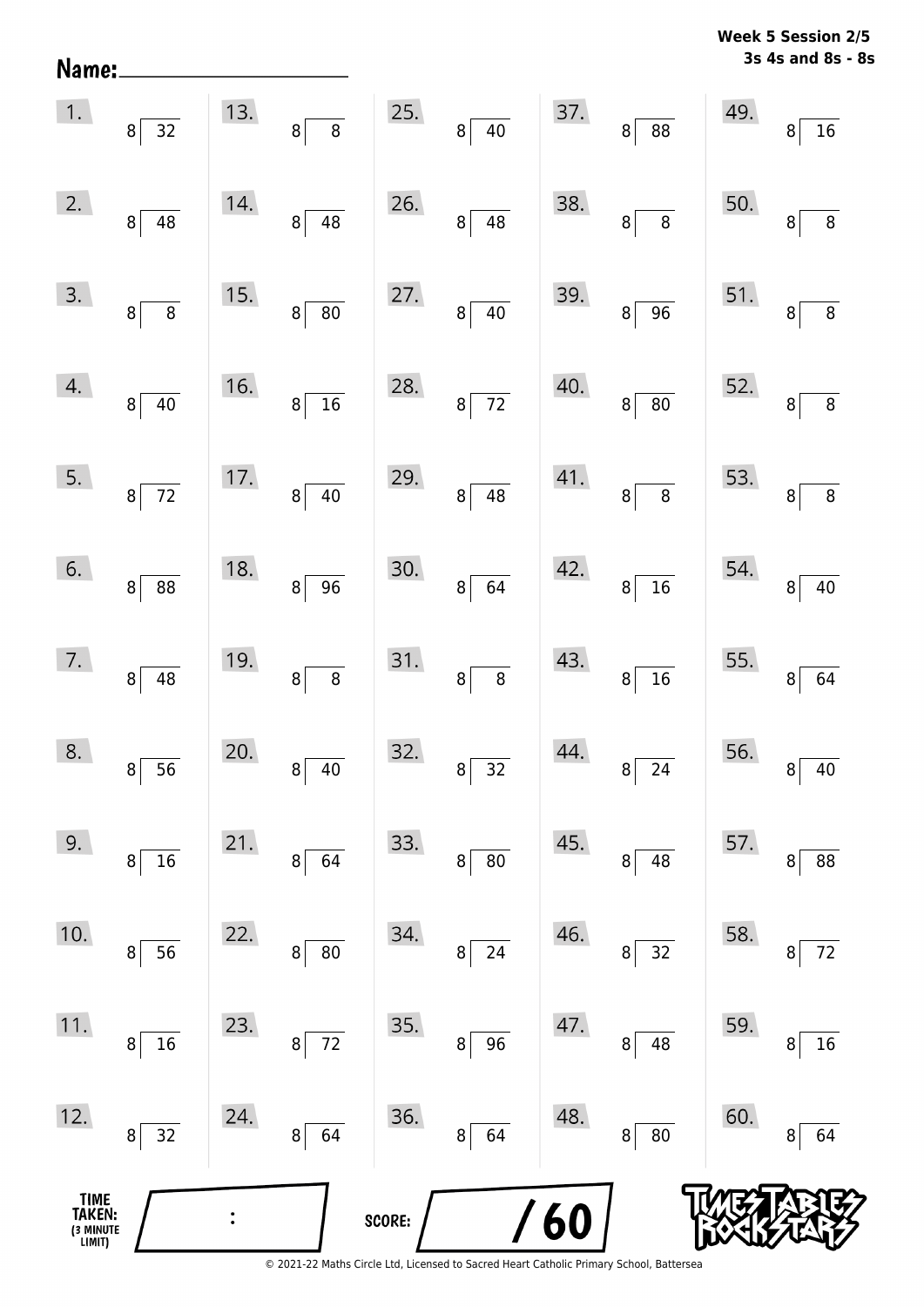Name:

**3s 4s and 8s - 8s Week 5 Session 3/5** 

| 1.                                    | $\begin{array}{c} 8 \\ \times 8 \end{array}$    |                | 8<br>13. $\begin{array}{r} 8 \\ \times 5 \end{array}$ | 25.    | $\begin{array}{c} 8 \\ \times 10 \end{array}$              |                                                                                                 | $37.$ $8$<br>$\times$ 1                                 | 49. | $\, 8$<br>$\times 8$                          |
|---------------------------------------|-------------------------------------------------|----------------|-------------------------------------------------------|--------|------------------------------------------------------------|-------------------------------------------------------------------------------------------------|---------------------------------------------------------|-----|-----------------------------------------------|
| 2.                                    | $\,8\,$<br>$\times$ 11                          | 14.            | $\overline{\phantom{0}}$ 8<br>$\times$ 6              |        | 26. $8 \times 11$                                          | 38.                                                                                             | $\times$ 11                                             | 50. | $\times$ 10                                   |
| 3.                                    | $\begin{array}{r} 8 \\ \times 12 \end{array}$   | 15.            | $8\phantom{1}$<br>$\times 6$                          | 27.    | $\begin{array}{c} 8 \\ \times 2 \end{array}$               |                                                                                                 | $\begin{array}{r} 8 \\ \times 9 \end{array}$ 51.<br>39. |     | $\overline{\mathbf{8}}$<br>$\times$ 12        |
| 4.                                    | $\begin{array}{c} 8 \\ \times 6 \end{array}$    |                | 16. $8 \times 10$                                     | 28.    | $\begin{array}{c} 8 \\ \times 6 \end{array}$               | 40.                                                                                             | $8 \mid 52.$<br>$\times$ 12                             |     | $\begin{array}{c} 8 \\ \times 5 \end{array}$  |
| 5.                                    | $\begin{array}{c} 8 \\ \times 2 \end{array}$    |                | 17. $8 \times 12$                                     | 29.    | $\begin{array}{c} 8 \\ \times 12 \end{array}$              |                                                                                                 | 41. $8 \times 11$ 53.                                   |     | $\begin{array}{c} 8 \\ \times 2 \end{array}$  |
| 6.                                    | $\begin{array}{c} 8 \\ \times 1 \end{array}$    | 18.            | $\begin{array}{r} 8 \\ \times 12 \end{array}$         | 30.    |                                                            | $\begin{array}{@{}c@{\hspace{1em}}c@{\hspace{1em}}}\n & 8 & 42. \\  \times 3 & & \n\end{array}$ | $\begin{array}{c} 8 \\ \times 6 \end{array}$            | 54. | $\begin{array}{r} 8 \\ \times 10 \end{array}$ |
| 7.                                    | $\begin{array}{c} 8 \\ \times \ 11 \end{array}$ | 19.            | $\begin{array}{c} 8 \\ \times 11 \end{array}$         |        | $\begin{array}{c c}\n 31. & 8 \\  \times 10\n \end{array}$ | 43.                                                                                             | $\begin{array}{c} 8 \\ \times 4 \end{array}$            | 55. | $\begin{array}{c} 8 \\ \times 9 \end{array}$  |
| 8.                                    | $\begin{array}{c} 8 \\ \times 4 \end{array}$    | 20.            | $\begin{array}{c} 8 \\ \times 2 \end{array}$          | 32.    | $\begin{array}{c} 8 \\ \times 5 \end{array}$               | 44.                                                                                             | $\begin{array}{c} 8 \\ \times 6 \end{array}$            | 56. | $\boldsymbol{8}$<br>$\times$ 10               |
| 9.                                    | 8<br>$\times$ 11                                | 21.            | 8<br>$\times 8$                                       | 33.    | 8<br>$\times$ 5                                            | 45.                                                                                             | 8<br>$\times$ 7                                         | 57. | $\, 8$<br>$\times$ 1                          |
| 10.                                   | 8<br>$\times$ 3                                 | 22.            | 8<br>$\times 10$                                      | 34.    | 8<br>$\times$ 7                                            | 46.                                                                                             | 8<br>$\times$ 11                                        | 58. | 8<br>$\times$ 6                               |
| 11.                                   | 8<br>$\times$ 2                                 | 23.            | 8<br>$\times 2$                                       | 35.    | 8<br>$\times$ 3                                            | 47.                                                                                             | 8<br>$\times$ 4                                         | 59. | 8<br>$\times$ 7                               |
| 12.                                   | 8<br>$\times$ 11                                | 24.            | 8<br>$\times$ 9                                       | 36.    | 8<br>$\times$ 5                                            | 48.                                                                                             | 8<br>$\times$ 3                                         | 60. | 8<br>$\times$ 2                               |
| TIME<br>TAKEN:<br>(3 MINUTE<br>LIMIT) |                                                 | $\ddot{\cdot}$ |                                                       | SCORE: |                                                            | 60                                                                                              |                                                         |     |                                               |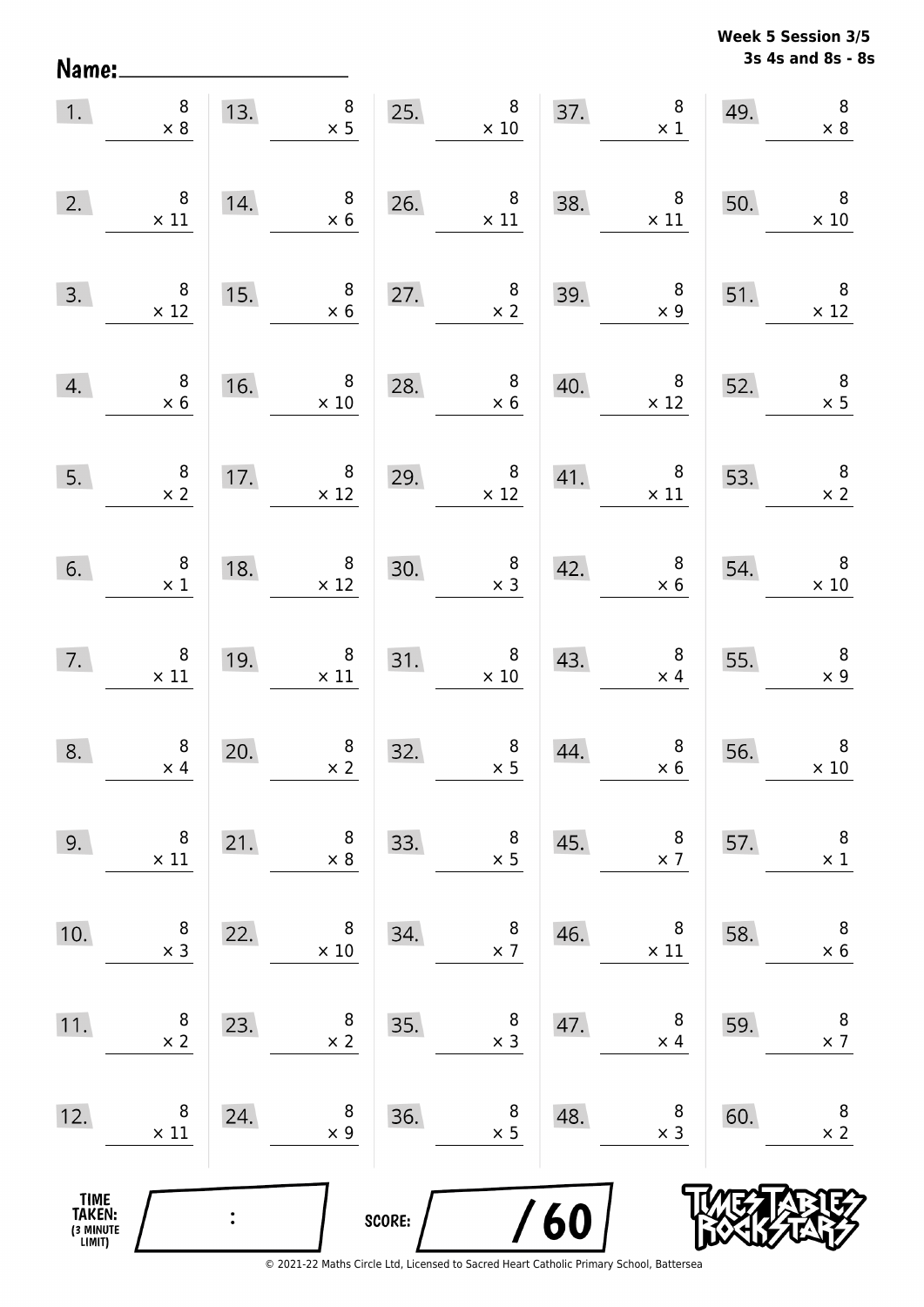|                                       |                |            |                   |     | 3s 4s and 8s - 8s                |
|---------------------------------------|----------------|------------|-------------------|-----|----------------------------------|
| 1.                                    | $32 \div 8 =$  |            |                   |     |                                  |
| 2.                                    | $48 \div 8 =$  |            | 22. $96 \div 8 =$ |     | $42. 72 \div 8 =$                |
| 3.                                    |                | 23.        |                   |     | 43. $96 \div 8 =$                |
| 4.                                    |                | 24.        | $16 \div 8 =$     |     | $44. \hspace{1.5cm} 40 \div 8 =$ |
| 5.                                    |                |            |                   |     |                                  |
| 6.                                    |                | 26.        |                   |     |                                  |
| 7.                                    | $72 \div 8 =$  | 27.        | $40 \div 8 =$     |     | $47.8 \div 8 =$                  |
| 8.                                    | $16 \div 8 =$  | 28.        | $80 \div 8 =$     |     |                                  |
| 9.                                    |                | 29.        | $56 \div 8 =$     |     | 49. $8 \div 8 =$                 |
| 10.                                   |                |            |                   |     | 50. $56 \div 8 =$                |
| 11.                                   | $48 \div 8 =$  |            |                   |     |                                  |
| 12.                                   |                |            | $32. 64 \div 8 =$ |     |                                  |
| 13.                                   |                | 33.        | $32 \div 8 =$     | 53. |                                  |
| 14.                                   | $48 \div 8 =$  | 34.        | $40 \div 8 =$     | 54. | $48 \div 8 =$                    |
| 15.                                   | $88 \div 8 =$  | 35.        |                   | 55. | $16 \div 8 =$                    |
| 16.                                   | $8 \div 8 =$   | 36.        | $72 \div 8 =$     | 56. |                                  |
| 17.                                   |                | 37.        | $24 \div 8 =$     | 57. |                                  |
| 18.                                   | $48 \div 8 =$  | 38.        | $24 \div 8 =$     | 58. |                                  |
| 19.                                   | $48 \div 8 =$  | 39.        | $48 \div 8 =$     |     | 59. $64 \div 8 =$                |
| 20.                                   | $80 \div 8 =$  | 40.        | $24 \div 8 =$     | 60. | $24 \div 8 =$                    |
| TIME<br>TAKEN:<br>(3 MINUTE<br>LIMIT) | $\ddot{\cdot}$ | $score:$ / | /60               |     |                                  |

**Week 5 Session 4/5**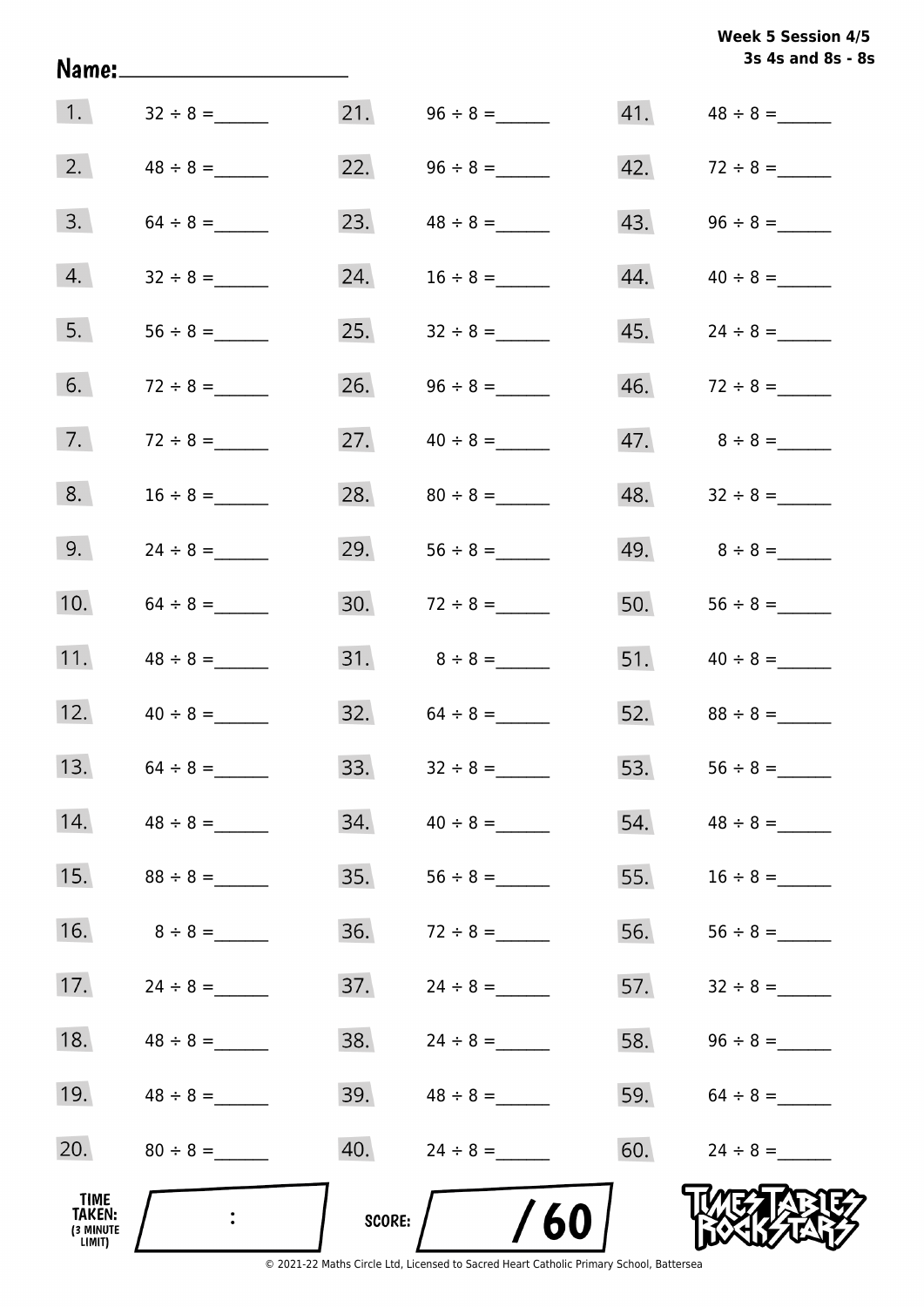## **3s 4s and 8s - 8s Week 5 Session 5/5**

|                                              |                         |     | 21. $8 \times 4 =$                  |     |                                 | ADD UP                    |
|----------------------------------------------|-------------------------|-----|-------------------------------------|-----|---------------------------------|---------------------------|
|                                              |                         |     |                                     | 42. | $16 \div 8 =$                   | YOUR TIME<br>FOR THE WEEK |
|                                              | $3. \quad 8 \times 6 =$ |     |                                     | 43. |                                 | MINUTES<br>S1:            |
|                                              | $4.8 \times 5 =$        |     |                                     | 44. | $8 \div 8 =$                    | S2:                       |
|                                              |                         |     | 25. $8 \times 4 =$                  | 45. |                                 | S3:                       |
|                                              |                         |     |                                     | 46. | $32 \div 8 =$                   | S4:                       |
|                                              | $7. \ 8 \times 6 =$     |     | 27. $8 \times 7 =$                  | 47. |                                 | SS:<br>Total:             |
|                                              | $8. 8 \times 3 =$       |     |                                     | 48. | $16 \div 8 =$                   | SECONDS                   |
|                                              | 9. $8 \times 7 =$       |     |                                     |     | $49. 56 \div 8 =$               | S1:                       |
|                                              | 10. $8 \times 1 =$      |     |                                     |     | 50. $80 \div 8 =$               | S2:<br>S3:                |
|                                              |                         |     | 31. $88 \div 8 =$ 51. $80 \div 8 =$ |     |                                 | S4:                       |
|                                              |                         |     | 32. $96 \div 8 =$ 52. $88 \div 8 =$ |     |                                 | SS:                       |
|                                              |                         |     | 33. $24 \div 8 =$ 53. $8 \div 8 =$  |     |                                 | Total:                    |
|                                              | 14. $8 \times 7 =$      | 34. | $16 \div 8 =$ 54.                   |     | $24 \div 8 =$                   | ADD UP<br>YOUR SCORE      |
|                                              |                         | 35. |                                     |     | $80 \div 8 =$ 55. $96 \div 8 =$ | FOR THE WEEK<br>S1:       |
|                                              |                         | 36. | $40 \div 8 =$ 56.                   |     | $88 \div 8 =$                   | S2:                       |
|                                              |                         | 37. | $56 \div 8 =$ 57.                   |     | $40 \div 8 =$                   | S3:                       |
|                                              |                         | 38. | $72 \div 8 =$ 58.                   |     | $56 \div 8 =$                   | S4:                       |
|                                              | 19. $8 \times 1 =$      | 39. |                                     |     | $16 \div 8 =$ 59. $72 \div 8 =$ | SS:                       |
|                                              |                         | 40. | $48 \div 8 =$ 60.                   |     | $8 \div 8 =$                    | Total:                    |
| <b>TIME</b><br>TAKEN:<br>(3 MINUTE<br>LIMIT) |                         |     | <b>SCORE:</b>                       |     | 60                              |                           |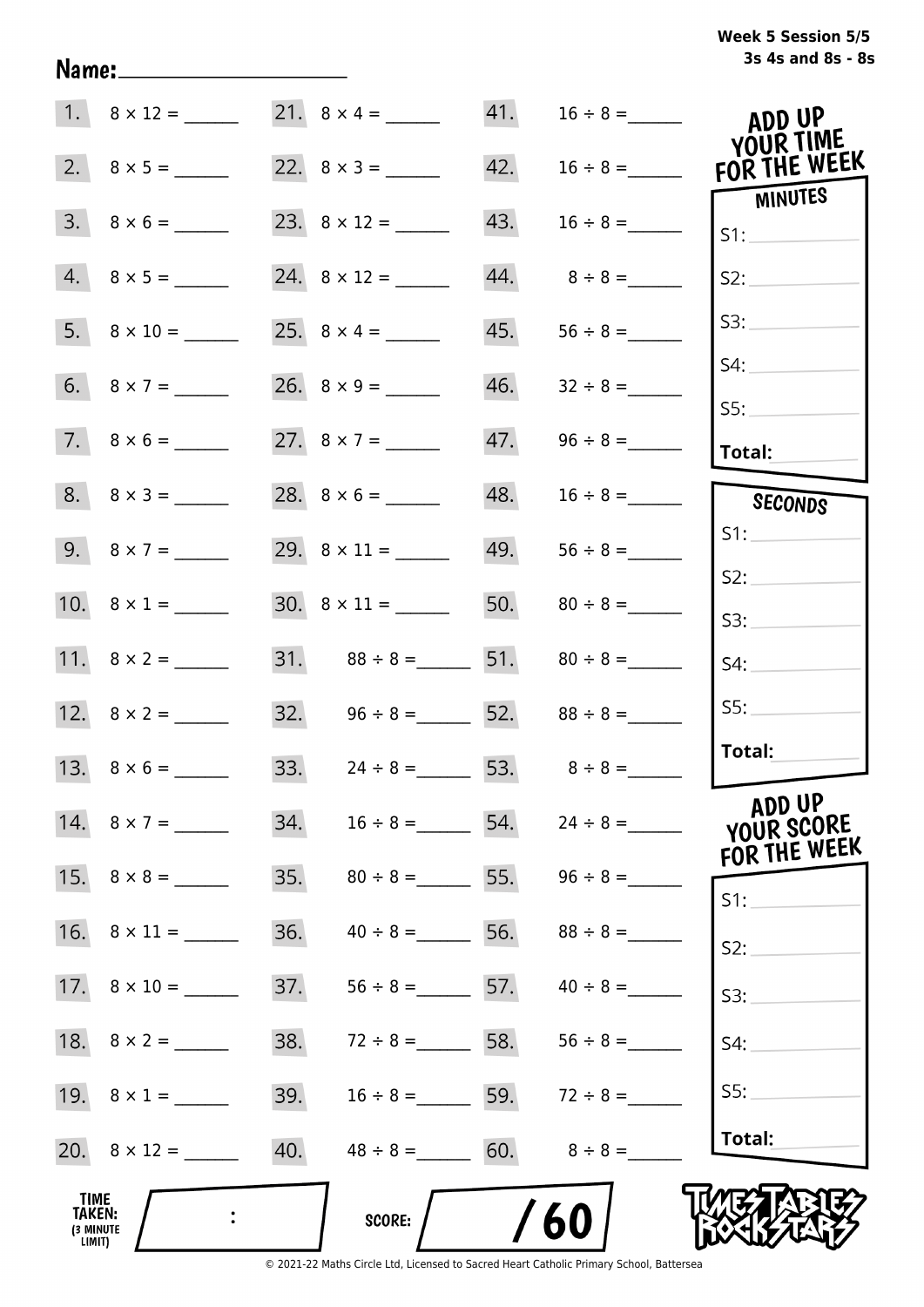## **3s 4s and 8s - 3s, 8s Week 6 Session 1/5**

| TIME<br>TAKEN:<br>(3 MINUTE<br>LIMIT) | $\ddot{\cdot}$           | $/$ /60<br>SCORE: $/$ |                             |
|---------------------------------------|--------------------------|-----------------------|-----------------------------|
|                                       | 20. $3 \times 2 =$       | $40. 9 \times 8 =$    |                             |
|                                       | 19. $3 \times 11 =$      |                       |                             |
|                                       | 18. $8 \times 5 =$       | $38. 1 \times 3 =$    |                             |
|                                       |                          | $37.7 \times 3 =$     |                             |
|                                       | 16. $3 \times 6 =$       | $36. 5 \times 8 =$    |                             |
|                                       | 15. $3 \times 10 =$      | 35. $11 \times 3 =$   |                             |
|                                       |                          | $34. 2 \times 3 =$    |                             |
|                                       |                          |                       |                             |
|                                       | 12. $8 \times 11 =$      | $32. 12 \times 8 =$   | 52. $5 \times 8 =$          |
|                                       | 11. $3 \times 1 =$       |                       |                             |
|                                       | 10. $8 \times 4 =$       |                       | 50. $4 \times 3 =$          |
|                                       | 9. $8 \times 9 =$        |                       |                             |
|                                       | 8. $8 \times 7 =$        |                       |                             |
|                                       | $7. \quad 3 \times 10 =$ |                       | $47. \quad 2 \times 8 =$    |
|                                       |                          |                       | $46. 5 \times 3 =$          |
|                                       |                          |                       | $45. \quad 8 \times 8 =$    |
|                                       | $4. 8 \times 9 =$        |                       |                             |
|                                       | $3. \quad 3 \times 4 =$  |                       |                             |
|                                       |                          |                       | $42. \quad 1 \times 3 = \_$ |
|                                       |                          |                       | $41. 5 \times 8 =$          |

Name: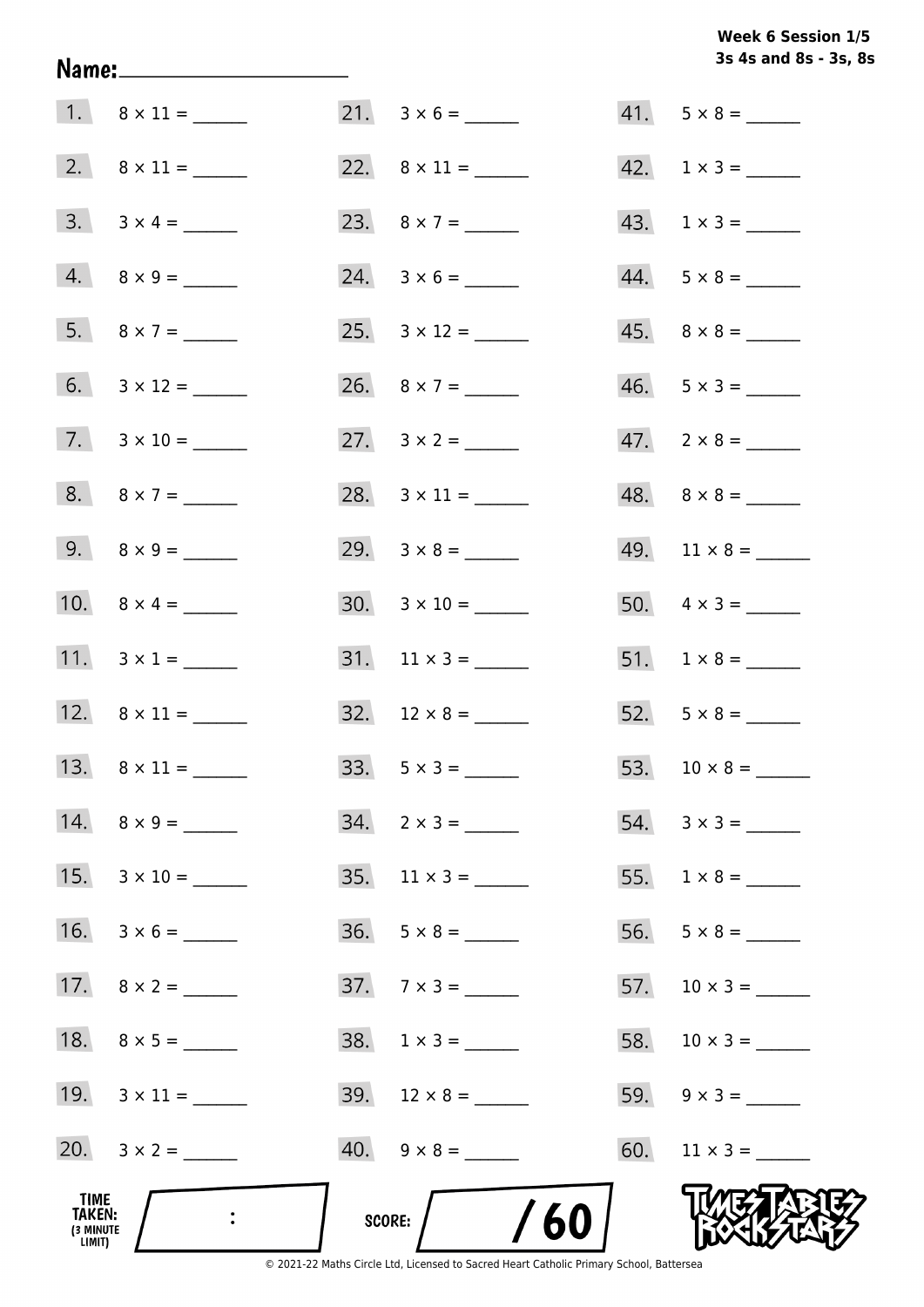**3s 4s and 8s - 3s, 8s Week 6 Session 2/5** 

|                                       | $\begin{array}{ c c } \hline 1. & \quad & 8 \hline \end{array}$ |     | 13. $3\overline{)12}$             |        | 25. $8 \overline{)88}$        |     | $37.$ $8 \overline{)16}$       | 49.   | $8\overline{)24}$                 |
|---------------------------------------|-----------------------------------------------------------------|-----|-----------------------------------|--------|-------------------------------|-----|--------------------------------|-------|-----------------------------------|
| 2.                                    | $8\overline{)}72$                                               | 14. | $8\sqrt{24}$                      | 26.    | $3\overline{)12}$             | 38. | $\overline{40}$<br>$8^{\circ}$ | 50.   | $\overline{8}$<br>$\overline{96}$ |
| 3.                                    | $3\overline{21}$                                                | 15. | $3\overline{)18}$                 | 27.    | $3\overline{)27}$             |     | 39. $3\overline{\smash)33}$    |       | 51. $3\overline{)3}$              |
| 4.                                    | $8\overline{)48}$                                               | 16. | $3\overline{)30}$                 | 28.    | $8\overline{)32}$             | 40. | $3\overline{\smash{)}27}$      | 52.   | $\overline{21}$<br>$\overline{3}$ |
| 5.                                    | $3\overline{)30}$                                               | 17. | $3\overline{)12}$                 | 29.    | $3\overline{)12}$             | 41. | $3\overline{)18}$              |       | 53. $3\overline{)24}$             |
| 6.                                    | $3\overline{)33}$                                               | 18. | $3\overline{)33}$                 | 30.    | $8\overline{)16}$             | 42. | $8\sqrt{40}$                   |       | 54. $3\overline{)12}$             |
| 7.                                    | $3\overline{9}$                                                 | 19. | $3\overline{6}$                   |        | 31. $3\overline{)27}$         | 43. | $8\sqrt{16}$                   |       | 55. $8 \overline{)64}$            |
| 8.                                    | $\mathbf{8}$<br>$\overline{80}$                                 | 20. | $\frac{1}{32}$<br>$\vert 8 \vert$ | 32.    | $3\overline{3}$               | 44. | $8\sqrt{64}$                   | 56. 8 | $\overline{80}$                   |
| 9.                                    | 18<br>3                                                         | 21. | 3<br>$30$                         | 33.    | 36<br>$\overline{\mathsf{3}}$ | 45. | 36<br>3                        | 57.   | $\boldsymbol{9}$<br>3             |
| 10.                                   | 3<br>3                                                          | 22. | 15<br>3                           | 34.    | $30\,$<br>3                   | 46. | 32<br>8                        | 58.   | 40<br>8                           |
| 11.                                   | 24<br>3                                                         | 23. | 30<br>3                           | 35.    | 40<br>8 <sup>1</sup>          | 47. | 96<br>8                        | 59.   | $18\,$<br>3                       |
| 12.                                   | 8<br>$\bf 8$                                                    | 24. | 48<br>8                           | 36.    | 8 <sup>1</sup><br>8           | 48. | 32<br>8                        | 60.   | 27<br>3                           |
| TIME<br>TAKEN:<br>(3 MINUTE<br>LIMIT) |                                                                 |     |                                   | SCORE: |                               | 60  |                                |       |                                   |

Name: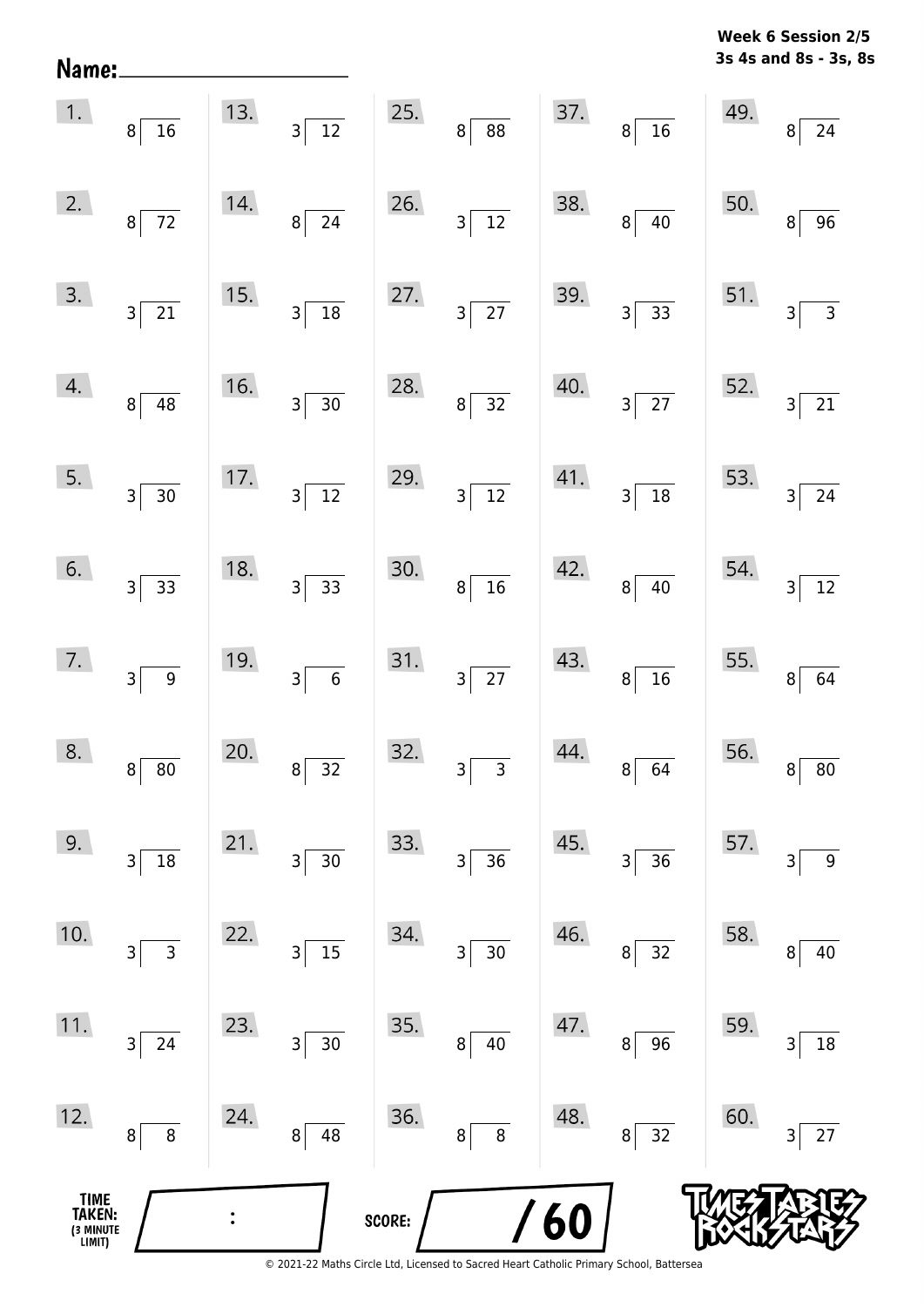Name:

**3s 4s and 8s - 3s, 8s Week 6 Session 3/5** 

| 1.                                            | $\begin{array}{c} 8 \\ \times 8 \end{array}$  |                | $\overline{\mathbf{3}}$<br>13.<br>$\times$ 4  | 25.    | $\begin{array}{c} 3 \\ \times 4 \end{array}$      |     | $\bf 8$<br>37.<br>$\times$ 9                     | 49. | $\, 8$<br>$\times$ 7                         |
|-----------------------------------------------|-----------------------------------------------|----------------|-----------------------------------------------|--------|---------------------------------------------------|-----|--------------------------------------------------|-----|----------------------------------------------|
| 2.                                            | $\begin{array}{c} 3 \\ \times 5 \end{array}$  | 14.            | $\begin{array}{c} 8 \\ \times 9 \end{array}$  |        | 26. $\begin{array}{r} 8 \\ \times 1 \end{array}$  | 38. | $\overline{\phantom{0}}$ 8<br>$\times$ 11        | 50. | $\overline{\phantom{a}}$<br>$\times 2$       |
| 3.                                            | $\frac{3}{x}$                                 | 15.            | $\begin{array}{c} 3 \\ x 3 \end{array}$       | 27.    | $\begin{array}{c} 8 \\ \times 2 \end{array}$      | 39. | $\begin{array}{r} 3 \\ \times 4 \end{array}$     | 51. | $\times$ 12                                  |
| 4.                                            | $\begin{array}{c} 8 \\ \times 9 \end{array}$  | 16.            | $\begin{array}{c} 8 \\ \times 3 \end{array}$  |        | 28. $3 \times 11$                                 | 40. | $\begin{array}{c} 8 \\ \times 3 \end{array}$     | 52. | $\begin{array}{c} 3 \\ \times 5 \end{array}$ |
| 5.                                            | $\begin{array}{c} 8 \\ \times 2 \end{array}$  | 17.            | 3 <sup>7</sup><br>$\times 9$                  | 29.    | $\begin{array}{c} 8 \\ \times 11 \end{array}$     |     | 41. $\begin{array}{c} 8 \\ \times 9 \end{array}$ | 53. | $\overline{\phantom{a}}$<br>$\times$ 9       |
| 6.                                            | $\begin{array}{c} 3 \\ \times 5 \end{array}$  | 18.            | $\begin{array}{r} 3 \\ \times 12 \end{array}$ | 30.    | $\begin{array}{c} 3 \\ \times 1 \end{array}$      | 42. | $\begin{array}{r} 8 \\ \times 3 \end{array}$     | 54. | $\begin{array}{c} 3 \\ \times 6 \end{array}$ |
| 7.                                            | $\begin{array}{c} 3 \\ \times 11 \end{array}$ | 19.            | $\begin{array}{c} 8 \\ \times 8 \end{array}$  |        | 31. $\begin{array}{r} 3 \\ \times 12 \end{array}$ | 43. | $\begin{array}{c} 8 \\ \times 2 \end{array}$     | 55. | $\begin{array}{c} 8 \\ \times 4 \end{array}$ |
| 8.                                            | $\begin{array}{c} 8 \\ \times 11 \end{array}$ | 20.            | $\begin{array}{r} 3 \\ \times 7 \end{array}$  | 32.    | $\begin{array}{c} 8 \\ \times \ 11 \end{array}$   | 44. | $\begin{array}{c} 3 \\ \times 7 \end{array}$     | 56. | $\, 8$<br>$\times 9$                         |
| 9.                                            | 8<br>$\times$ 9                               | 21.            | 8<br>$\times$ 6                               | 33.    | 3<br>$\times$ 9                                   | 45. | 8<br>$\times$ 1                                  | 57. | 3<br>$\times$ 1                              |
| 10.                                           | 8<br>$\times 8$                               | 22.            | 3<br>$\times$ 9                               | 34.    | 8<br>$\times$ 3                                   | 46. | 3<br>$\times$ 11                                 | 58. | 8<br>$\times$ 4                              |
| 11.                                           | 8<br>$\times 8$                               | 23.            | 3<br>$\times 8$                               | 35.    | 8<br>$\times$ 8                                   | 47. | 8<br>$\times$ 7                                  | 59. | $\mathsf 3$<br>$\times$ 3                    |
| 12.                                           | 8<br>$\times$ 3                               | 24.            | 3<br>$\times$ 6                               | 36.    | 3<br>$\times$ 11                                  | 48. | 3<br>$\times$ 4                                  | 60. | 8<br>$\times$ 6                              |
| <b>TIME<br/>TAKEN:</b><br>(3 MINUTE<br>LIMIT) |                                               | $\ddot{\cdot}$ |                                               | SCORE: |                                                   | 60  |                                                  |     |                                              |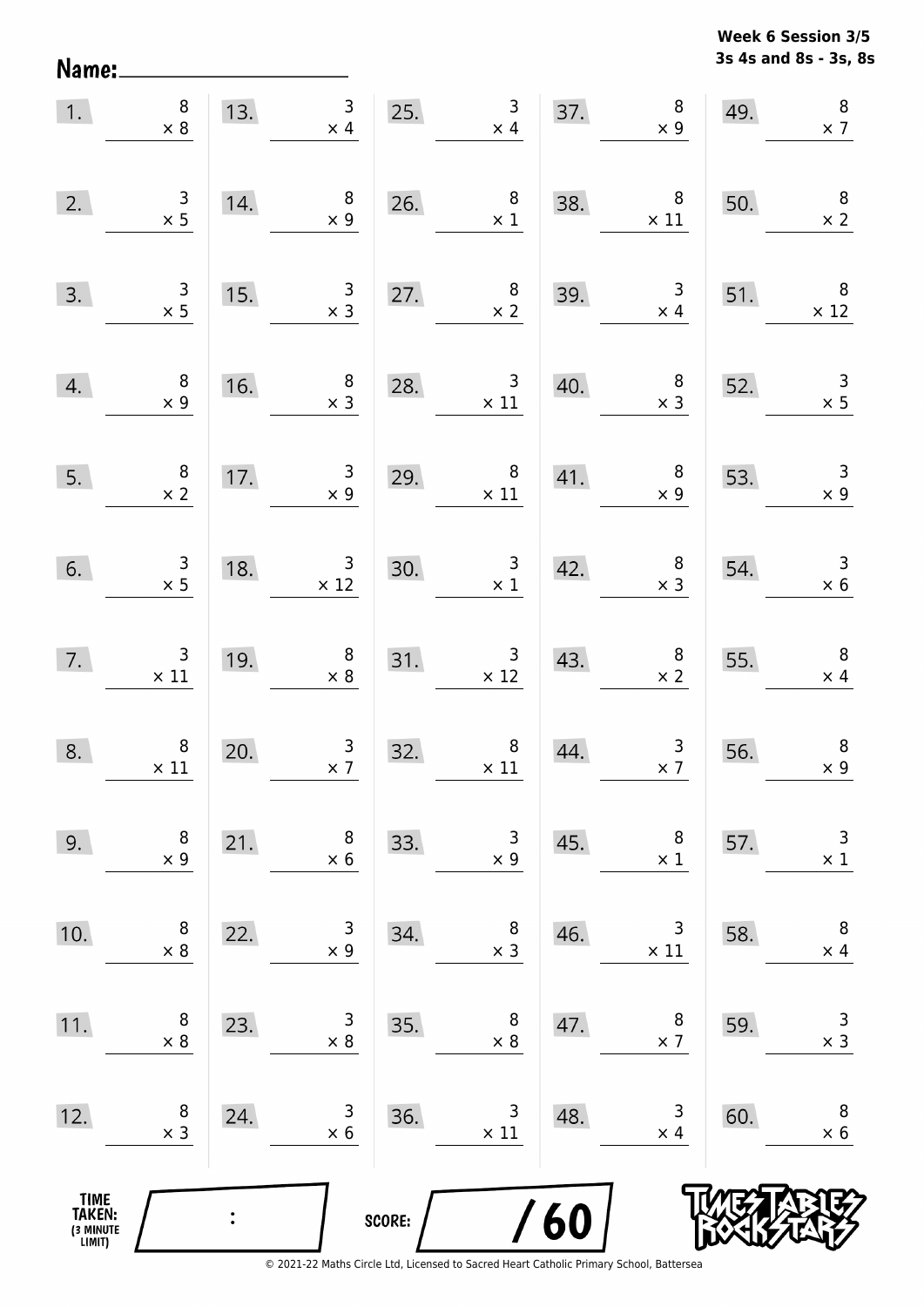|                                       | Name:_______________________ |        |                     |     | <b>WEEK 6 SESSION 4/3</b><br>3s 4s and 8s - 3s, 8s |
|---------------------------------------|------------------------------|--------|---------------------|-----|----------------------------------------------------|
| 1.                                    |                              | 21.    | $15 \div 3 =$       | 41. |                                                    |
| 2.                                    | $16 \div 8 =$                | 22.    | $27 \div 3 =$       | 42. |                                                    |
| 3.                                    | $15 \div 3 =$                | 23.    | $24 \div 3 =$       | 43. |                                                    |
| 4.                                    | $30 \div 3 =$                |        | 24. $8 \div 8 =$    | 44. |                                                    |
| 5.                                    | $9 \div 3 =$                 |        |                     | 45. | $12 \div 3 =$                                      |
| 6.                                    | $48 \div 8 =$                |        |                     |     |                                                    |
| 7.                                    | $12 \div 3 =$                |        | 27. $80 \div 8 =$   | 47. | $64 \div 8 =$                                      |
| 8.                                    | $88 \div 8 =$                | 28.    | $36 \div 3 =$       |     | $48. 6 \div 3 =$                                   |
| 9.                                    | $24 \div 8 =$                |        | 29. $3 \div 3 =$    |     | 49. $72 \div 8 =$                                  |
| 10.                                   | $30 \div 3 =$                |        | $30.$ $96 \div 8 =$ |     |                                                    |
| 11.                                   | $3 \div 3 =$                 |        |                     |     | 51. $64 \div 8 =$                                  |
| 12.                                   |                              |        | $32.$ $21 \div 3 =$ |     | 52. $9 \div 3 =$                                   |
| 13.                                   | $18 \div 3 =$                | 33.    | $16 \div 8 =$       | 53. |                                                    |
| 14.                                   | $40 \div 8 =$                | 34.    | $96 \div 8 =$       | 54. | $40 \div 8 =$                                      |
| 15.                                   | $80 \div 8 =$                | 35.    | $12 \div 3 =$       | 55. |                                                    |
| 16.                                   | $56 \div 8 =$                | 36.    | $64 \div 8 =$       | 56. |                                                    |
| 17.                                   | $72 \div 8 =$                |        |                     | 57. | $12 \div 3 =$                                      |
| 18.                                   | $30 \div 3 =$                |        | 38. $16 \div 8 =$   | 58. | $9 \div 3 =$                                       |
| 19.                                   | $16 \div 8 =$                |        |                     | 59. |                                                    |
| 20.                                   | $88 \div 8 =$                |        |                     |     | 60. $48 \div 8 =$                                  |
| TIME<br>TAKEN:<br>(3 MINUTE<br>LIMIT) |                              | SCORE: | 60                  |     |                                                    |

**Week 6 Session 4/5** 

© 2021-22 Maths Circle Ltd, Licensed to Sacred Heart Catholic Primary School, Battersea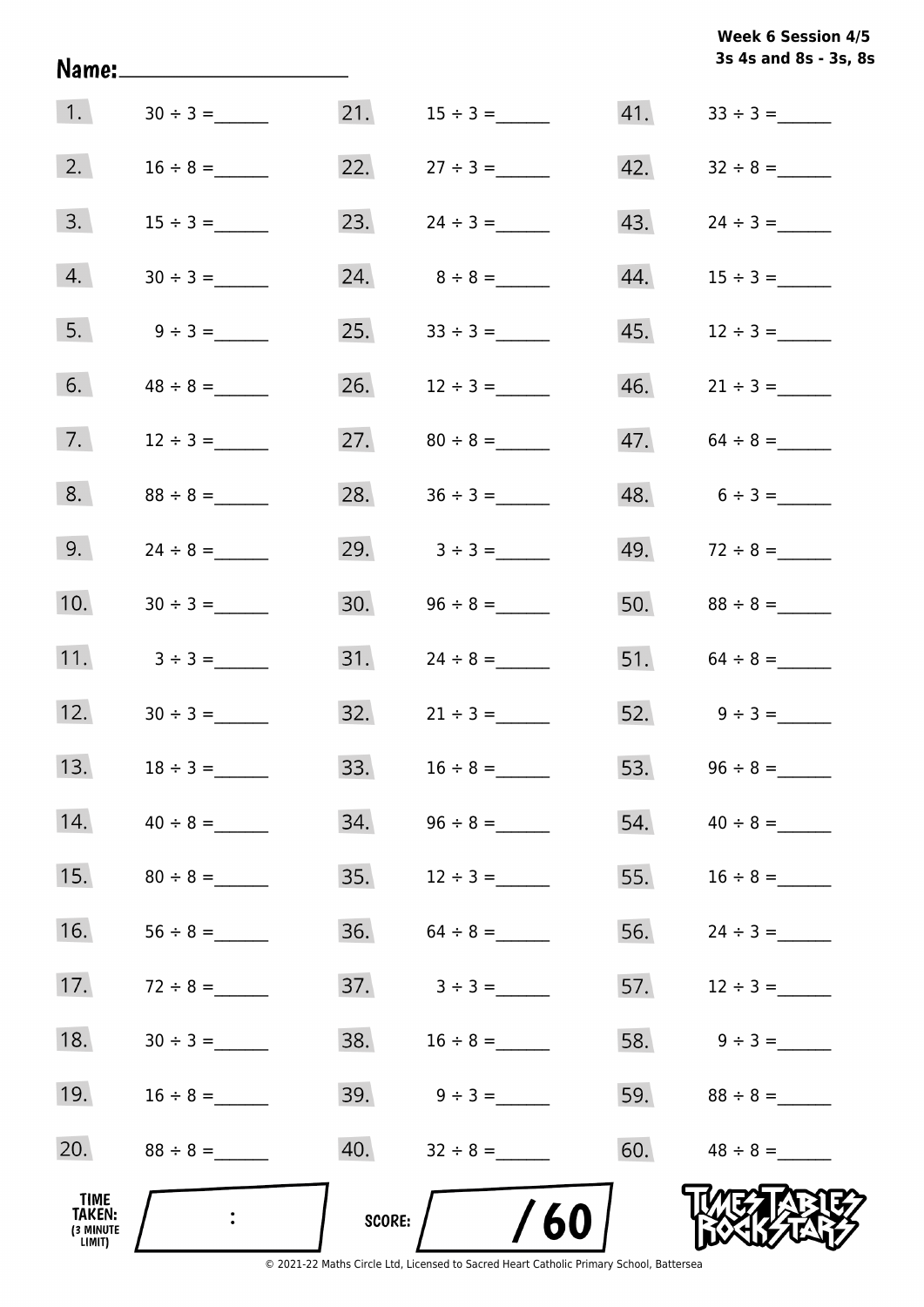# **3s 4s and 8s - 3s, 8s Week 6 Session 5/5**

|                                              | $1. \quad 8 \times 10 =$ |                                      |                   |     | 21. $8 \times 12 =$ 41. $64 \div 8 =$ | ADD UP                               |
|----------------------------------------------|--------------------------|--------------------------------------|-------------------|-----|---------------------------------------|--------------------------------------|
|                                              |                          |                                      |                   |     |                                       | YOUR TIME<br>FOR THE WEEK            |
| 3.                                           | $3 \times 1 =$           |                                      |                   | 43. |                                       | MINUTES<br>S1:                       |
|                                              | $4. 8 \times 6 =$        |                                      |                   | 44. | $16 \div 8 =$                         | S2:                                  |
|                                              |                          |                                      |                   | 45. | $40 \div 8 =$                         | S3:                                  |
|                                              |                          | 26. $8 \times 5 =$ ________          |                   |     | $46. 64 \div 8 =$                     | S4:                                  |
|                                              | 7. $8 \times 4 =$        | 27. $3 \times 7 =$                   |                   |     |                                       | SS:<br>Total:                        |
|                                              |                          |                                      |                   |     |                                       | SECONDS                              |
|                                              | 9. $3 \times 1 =$        |                                      |                   |     | 49. $72 \div 8 =$                     | S1:                                  |
|                                              | 10. $8 \times 3 =$       |                                      |                   |     | 50. $6 \div 3 =$                      | S2:<br>S3:                           |
|                                              | 11. $3 \times 6 =$       | $31. \qquad 24 \div 3 =$ 51.         |                   |     | $24 \div 8 =$                         | S4:                                  |
|                                              | 12. $8 \times 11 =$      | $32. \hspace{1.5cm} 48 \div 8 =$ 52. |                   |     | $96 \div 8 =$                         | SS:                                  |
|                                              | 13. $3 \times 9 =$       | 33. $24 \div 3 =$ 53.                |                   |     | $12 \div 3 =$                         | Total:                               |
|                                              | 14. $8 \times 5 =$       |                                      |                   |     | 34. $18 \div 3 =$ 54. $88 \div 8 =$   | ADD UP<br>YOUR SCORE<br>FOR THE WEEK |
|                                              |                          | 35.                                  | $6 \div 3 =$ 55.  |     | $16 \div 8 =$                         | $S1$ :                               |
|                                              |                          | 36.                                  | $72 \div 8 =$ 56. |     | $30 \div 3 =$                         | S2:                                  |
|                                              |                          | 37.                                  | $16 \div 8 =$ 57. |     | $24 \div 8 =$                         | S3:                                  |
|                                              |                          | 38.                                  | $33 \div 3 =$ 58. |     | $16 \div 8 =$                         | S4:                                  |
|                                              |                          | 39.                                  | $36 \div 3 =$ 59. |     | $56 \div 8 =$                         | S5:                                  |
|                                              |                          | 40.                                  | $88 \div 8 =$ 60. |     | $88 \div 8 =$                         | Total:                               |
| TIME<br><b>TAKEN:</b><br>(3 MINUTE<br>LIMIT) |                          |                                      | <b>SCORE:</b>     |     | 60                                    |                                      |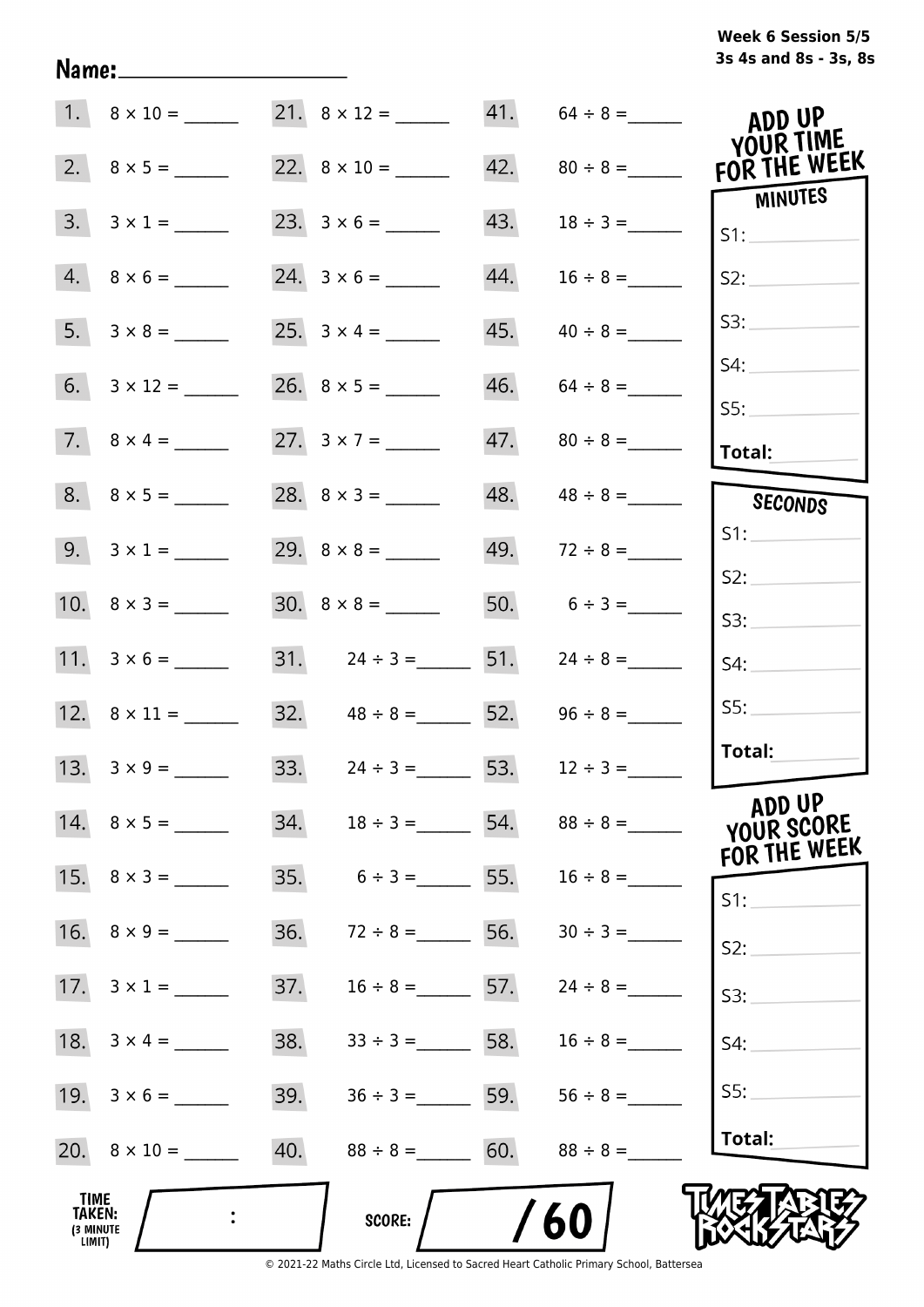## **3s 4s and 8s - 4s Week 7 Session 1/5**

|                                              |                         |                               | 3s 4s and 8s - 4         |
|----------------------------------------------|-------------------------|-------------------------------|--------------------------|
|                                              |                         |                               | $41. \quad 8 \times 4 =$ |
|                                              |                         | 22. $4 \times 5 =$            | $42.7 \times 4 =$        |
|                                              |                         |                               | 43. $9 \times 4 =$       |
|                                              | $4. \quad 4 \times 7 =$ | 24. $4 \times 2 =$            | $44. \quad 8 \times 4 =$ |
|                                              |                         | 25. $4 \times 2 =$            | $45. 6 \times 4 =$       |
|                                              | 6. $4 \times 11 =$      | 26. $4 \times 9 =$            | $46. 1 \times 4 =$       |
|                                              | 7. $4 \times 11 =$      | 27. $4 \times 9 =$            | $47. \quad 3 \times 4 =$ |
|                                              | $8. 4 \times 11 =$      | 28. $4 \times 6 =$            | $48. 1 \times 4 =$       |
|                                              | 9. $4 \times 2 =$       | 29. $4 \times 12 =$           | 49. $12 \times 4 =$      |
|                                              | 10. $4 \times 3 =$      |                               | 50. $1 \times 4 =$       |
|                                              | 11. $4 \times 10 =$     |                               | 51. $11 \times 4 =$      |
|                                              | 12. $4 \times 4 =$      | $32. 1 \times 4 =$            | 52. $5 \times 4 =$       |
|                                              |                         | 33. $2 \times 4 =$            |                          |
|                                              | 14. $4 \times 8 =$      | $34. \quad 4 \times 4 =$      | 54. $12 \times 4 =$      |
|                                              | 15. $4 \times 1 =$      |                               | 55. $11 \times 4 =$      |
|                                              | 16. $4 \times 7 =$      | $36. 3 \times 4 =$            |                          |
|                                              | 17. $4 \times 12 =$     | $37.$ 11 $\times$ 4 = _______ | 57. $12 \times 4 =$      |
|                                              | 18. $4 \times 12 =$     |                               | 58. $5 \times 4 =$       |
|                                              | 19. $4 \times 7 =$      |                               |                          |
|                                              | 20. $4 \times 8 =$      | $40.7 \times 4 =$             | 60. $2 \times 4 =$       |
| TIME<br><b>TAKEN:</b><br>(3 MINUTE<br>LIMIT) |                         | /60<br>score:                 |                          |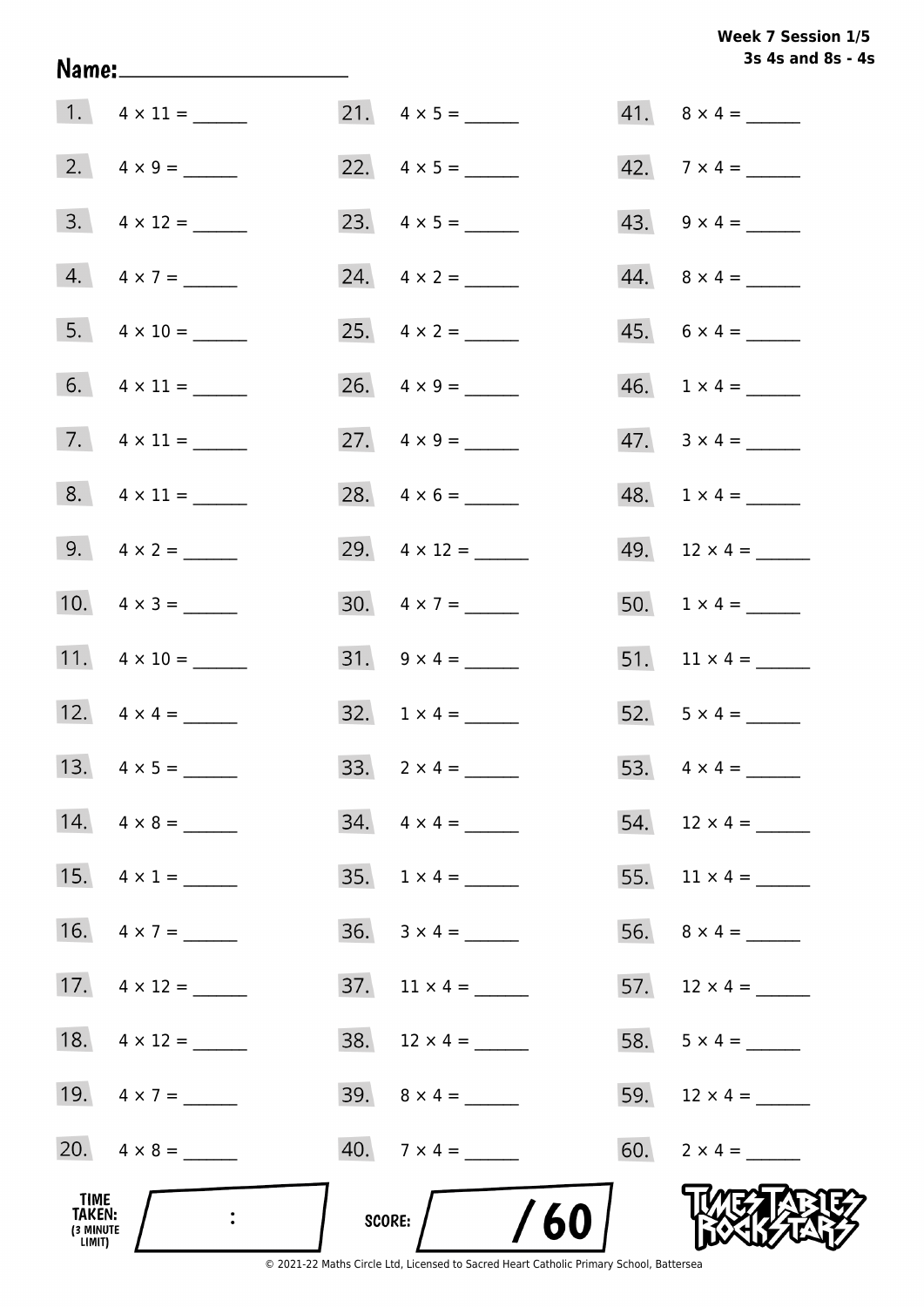| Name:                                 |                                            |     |                                     |        |                                        |     |                                    |     | 3s 4s and 8s - $\epsilon$                  |
|---------------------------------------|--------------------------------------------|-----|-------------------------------------|--------|----------------------------------------|-----|------------------------------------|-----|--------------------------------------------|
| 1.                                    | $4\overline{24}$                           | 13. | $\overline{44}$<br>$4\sqrt{ }$      | 25.    | $4\sqrt{ }$<br>$\overline{\mathbf{8}}$ | 37. | $4\sqrt{ }$<br>40                  | 49. | 40<br>$\overline{\mathbf{4}}$              |
| 2.                                    | $\overline{4}$<br>$4\vert$                 | 14. | $\overline{40}$<br>$4\sqrt{ }$      | 26.    | $4\overline{)36}$                      | 38. | $\frac{1}{12}$<br>$\vert 4 \vert$  | 50. | $\overline{44}$<br>$\overline{4}$          |
| 3.                                    | $\overline{12}$<br>$\left 4\right $        | 15. | $\overline{24}$<br>$4\sqrt{ }$      | 27.    | $4\sqrt{32}$                           | 39. | $\overline{20}$<br>$\vert 4 \vert$ | 51. | $\overline{40}$<br>$\overline{4}$          |
| 4.                                    | $4 \overline{)44}$                         | 16. | $\overline{12}$<br>$4\vert$         | 28.    | $4 \overline{)36}$                     | 40. | 44<br> 4                           | 52. | $\overline{32}$<br>$\vert 4 \vert$         |
| 5.                                    | $4 \overline{)36}$                         | 17. | $\overline{44}$<br>$\left 4\right $ | 29.    | $4\sqrt{12}$                           | 41. | $\overline{48}$<br>$4\vert$        | 53. | 44<br>$\overline{4}$                       |
| 6.                                    | $\vert 4 \vert$<br>$\, 8$                  | 18. | $\overline{48}$<br>$\vert 4 \vert$  | 30.    | $\overline{28}$<br>$\left 4\right $    | 42. | $\frac{1}{32}$<br>$4\vert$         | 54. | $\overline{28}$<br>$\overline{\mathbf{4}}$ |
| 7.                                    | $4\sqrt{ }$<br>$\overline{48}$             | 19. | $\overline{32}$<br>$4\sqrt{ }$      | 31.    | $4\overline{28}$                       | 43. | 48<br> 4                           | 55. | 48<br>$\overline{4}$                       |
| 8.                                    | 28<br>4                                    | 20. | $\overline{24}$<br>$\overline{4}$   | 32.    | 28<br>4                                | 44. | $\overline{16}$<br>$\overline{4}$  | 56. | $\overline{24}$<br>4                       |
| 9.                                    | $\overline{12}$<br> 4                      | 21. | $40\,$<br> 4                        | 33.    | 40<br>$\vert 4 \vert$                  | 45. | $40\,$<br>4                        | 57. | $32$<br>4                                  |
| 10.                                   | $40\,$<br> 4                               | 22. | 32<br> 4                            | 34.    | 48<br>$\vert 4 \vert$                  | 46. | 16<br>4                            | 58. | $\overline{12}$<br>4                       |
| 11.                                   | $\overline{12}$<br>$\overline{\mathbf{4}}$ | 23. | 44<br>4                             | 35.    | $\overline{32}$<br>$\vert 4 \vert$     | 47. | ${\bf 16}$<br>4                    | 59. | $\bf 8$<br>4                               |
| 12.                                   | $12\,$<br> 4                               | 24. | $\overline{8}$<br>$\vert 4 \vert$   | 36.    | $4\overline{12}$                       | 48. | 48<br> 4                           | 60. | 16<br>4                                    |
| TIME<br>TAKEN:<br>(3 MINUTE<br>LIMIT) |                                            |     |                                     | SCORE: |                                        | /60 |                                    |     |                                            |

© 2021-22 Maths Circle Ltd, Licensed to Sacred Heart Catholic Primary School, Battersea

**3s 4s and 8s - 4s Week 7 Session 2/5**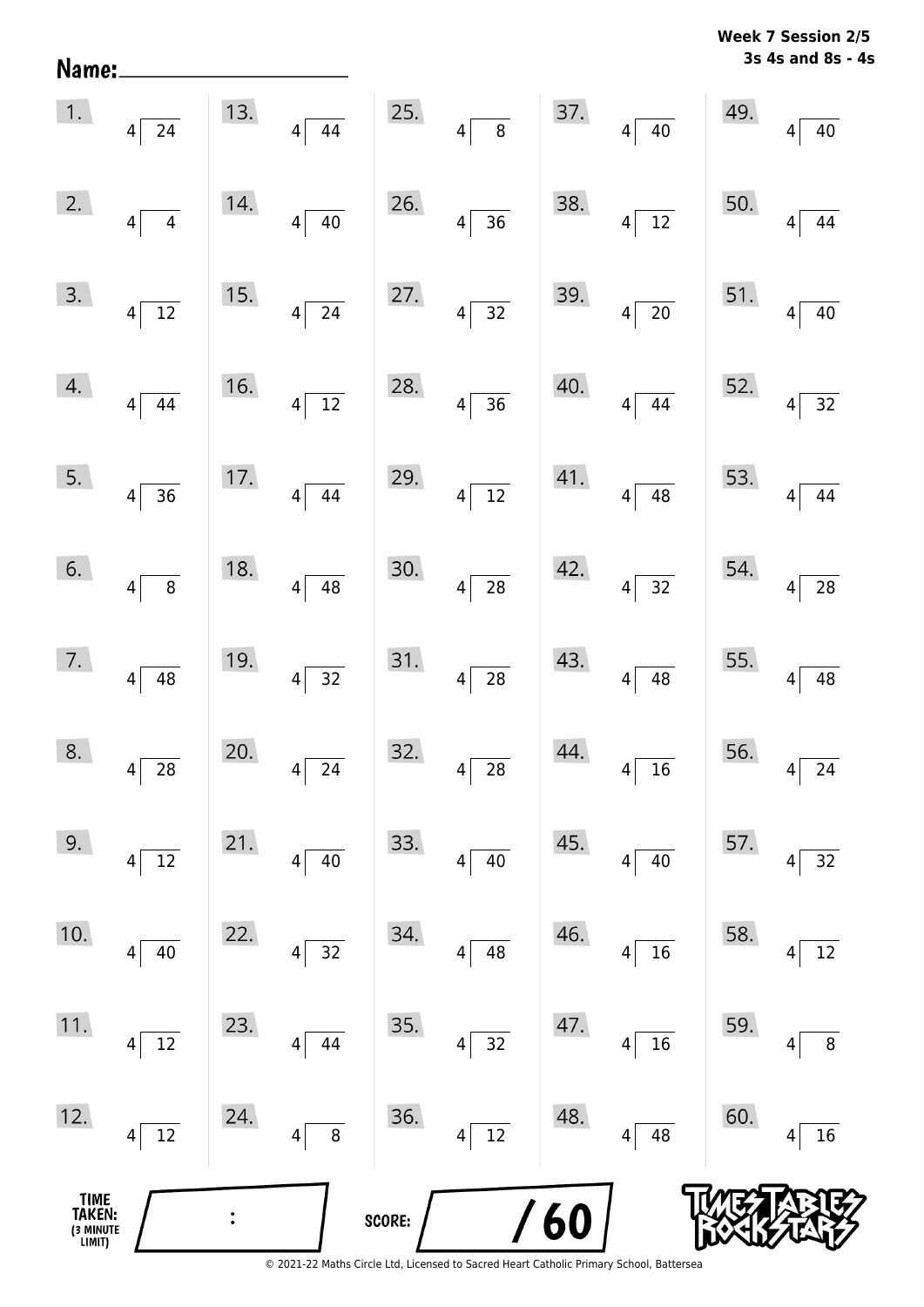**3s 4s and 8s - 4s Week 7 Session 3/5** 

| Name:                                         |                                        |     |                              |        |                                         |                   |                                         |                   | 3s 4s and 8s - 4                       |
|-----------------------------------------------|----------------------------------------|-----|------------------------------|--------|-----------------------------------------|-------------------|-----------------------------------------|-------------------|----------------------------------------|
| 1.                                            | $\overline{4}$<br>$\times$ 5           | 13. | 4<br>$\times$ 7              | 25.    | $\overline{4}$<br>$\times$ 5            | 37.               | $\overline{4}$<br>$\times$ 12           | 49.               | $\overline{\mathbf{4}}$<br>$\times$ 10 |
| 2.                                            | 4<br>$\times 8$                        | 14. | 4<br>$\times$ 7              | 26.    | $\overline{\mathcal{A}}$<br>$\times$ 4  | 38.               | $\overline{\mathbf{4}}$<br>$\times$ 11  | 50.               | $\overline{4}$<br>$\times$ 4           |
| 3.                                            | $\overline{4}$<br>$\times$ 3           | 15. | 4<br>$\times$ 12             | 27.    | $\overline{4}$<br>$\times$ 4            | 39.               | 4<br>$\times$ 5                         | 51.               | $\overline{\mathcal{A}}$<br>$\times$ 3 |
| 4.                                            | 4<br>$\times$ 10                       | 16. | 4<br>$\times$ 2              | 28.    | 4<br>$\times$ 6                         | 40.               | 4<br>$\times$ 8                         | 52.               | $\overline{a}$<br>$\times$ 1           |
| 5.                                            | $\overline{4}$<br>$\times$ 5           | 17. | $\overline{4}$<br>$\times$ 8 | 29.    | 4<br>$\times$ 7                         | 41.               | $\overline{\mathcal{A}}$<br>$\times$ 11 | 53.               | $\overline{\mathbf{4}}$<br>$\times$ 12 |
| 6.                                            | $\overline{4}$<br>$\times$ 4           | 18. | 4<br>$\times$ 11             | 30.    | $\overline{\mathcal{A}}$<br>$\times$ 10 | 42.               | $\overline{4}$<br>$\times$ 5            | 54.               | $\overline{4}$<br>$\times$ 2           |
| 7.                                            | $\overline{\mathcal{A}}$<br>$\times$ 6 | 19. | 4<br>$\times 8$              | 31.    | $\overline{\mathcal{A}}$<br>$\times$ 10 | 43.               | 4<br>$\times$ 5                         | 55.               | $\overline{4}$<br>$\times$ 2           |
| 8.                                            | $\overline{4}$<br>$\times$ 11          | 20. | 4<br>$\times$ 3              | 32.    | $\times$ 11                             | $\frac{4}{1}$ 44. | $\times$ 2                              | $\frac{4}{2}$ 56. | $\overline{4}$<br>$\times$ 1           |
| 9.                                            | 4<br>$\times$ 7                        | 21. | 4<br>$\times$ 6              | 33.    | 4<br>$\times$ 3                         | 45.               | 4<br>$\times$ 4                         | 57.               | $\overline{4}$<br>$\times$ 1           |
| 10.                                           | 4<br>$\times$ 3                        | 22. | 4<br>$\times 8$              | 34.    | $\overline{\mathcal{A}}$<br>$\times$ 5  | 46.               | 4<br>$\times$ 12                        | 58.               | $\overline{4}$<br>$\times$ 3           |
| 11.                                           | $\overline{4}$<br>$\times$ 3           | 23. | 4<br>$\times$ 3              | 35.    | 4<br>$\times$ 12                        | 47.               | 4<br>$\times$ 12                        | 59.               | $\overline{4}$<br>$\times$ 2           |
| 12.                                           | 4<br>$\times$ 9                        | 24. | 4<br>$\times$ 11             | 36.    | 4<br>$\times$ 2                         | 48.               | 4<br>$\times$ 7                         | 60.               | $\overline{4}$<br>$\times$ 5           |
| <b>TIME<br/>TAKEN:</b><br>(3 MINUTE<br>LIMIT) |                                        |     |                              | SCORE: |                                         | 60                |                                         |                   |                                        |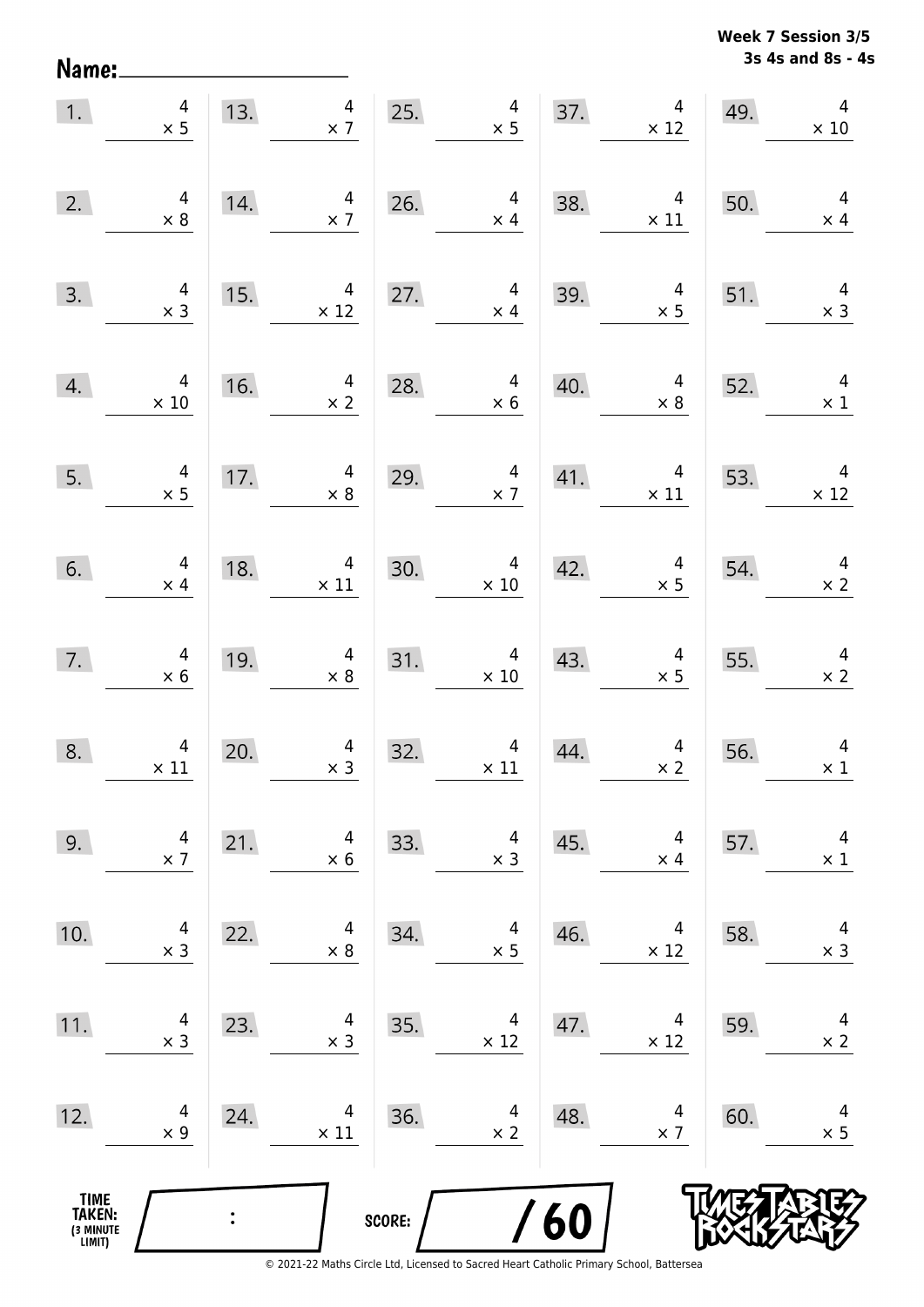|                                       | Name:____________________ |        |                     |     | <b>Week 7 Session 4/5</b><br>3s 4s and 8s - 4s |
|---------------------------------------|---------------------------|--------|---------------------|-----|------------------------------------------------|
| 1.                                    | $12 \div 4 =$             |        | 21. $4 \div 4 =$    |     |                                                |
| 2.                                    | $28 \div 4 =$             |        | 22. $16 \div 4 =$   |     | $42. \hspace{1.5cm} 36 \div 4 =$               |
| 3.                                    | $28 \div 4 =$             | 23.    | $16 \div 4 =$       |     | $43. \hspace{1.5cm} 24 \div 4 =$               |
| 4.                                    | $12 \div 4 =$             | 24.    | $4 \div 4 =$        |     | $44. \hspace{1.5cm} 44 \div 4 =$               |
| 5.                                    | $16 \div 4 =$             | 25.    | $36 \div 4 =$       | 45. | $44 \div 4 =$                                  |
| 6.                                    |                           | 26.    | $12 \div 4 =$       |     | $46. \hspace{1.5cm} 8 \div 4 =$                |
| 7.                                    | $12 \div 4 =$             | 27.    | $24 \div 4 =$       | 47. | $16 \div 4 =$                                  |
| 8.                                    | $48 \div 4 =$             | 28.    | $16 \div 4 =$       | 48. | $40 \div 4 =$                                  |
| 9.                                    | $32 \div 4 =$             | 29.    | $44 \div 4 =$       | 49. | $20 \div 4 =$                                  |
| 10.                                   | $12 \div 4 =$             | 30.    | $44 \div 4 =$       | 50. | $16 \div 4 =$                                  |
| 11.                                   | $12 \div 4 =$             |        |                     |     | 51. $12 \div 4 =$                              |
| 12.                                   | $16 \div 4 =$             |        | $32.$ $24 \div 4 =$ |     | 52. $8 \div 4 =$                               |
| 13.                                   | $40 \div 4 =$             | 33.    | $32 \div 4 =$       | 53. | $44 \div 4 =$                                  |
| 14.                                   | $28 \div 4 =$             | 34.    |                     | 54. | $44 \div 4 =$                                  |
| 15.                                   | $20 \div 4 =$             | 35.    | $48 \div 4 =$       | 55. |                                                |
| 16.                                   | $20 \div 4 =$             | 36.    | $4 \div 4 =$        | 56. | $12 \div 4 =$                                  |
| 17.                                   | $8 \div 4 =$              | 37.    | $44 \div 4 =$       | 57. | $44 \div 4 =$                                  |
| 18.                                   | $48 \div 4 =$             | 38.    | $12 \div 4 =$       | 58. | $36 \div 4 =$                                  |
| 19.                                   | $44 \div 4 =$             | 39.    | $4 \div 4 =$        | 59. | $28 \div 4 =$                                  |
| 20.                                   |                           | 40.    |                     | 60. | $24 \div 4 =$                                  |
| TIME<br>TAKEN:<br>(3 MINUTE<br>LIMIT) | $\ddot{\cdot}$            | SCORE: | /60                 |     |                                                |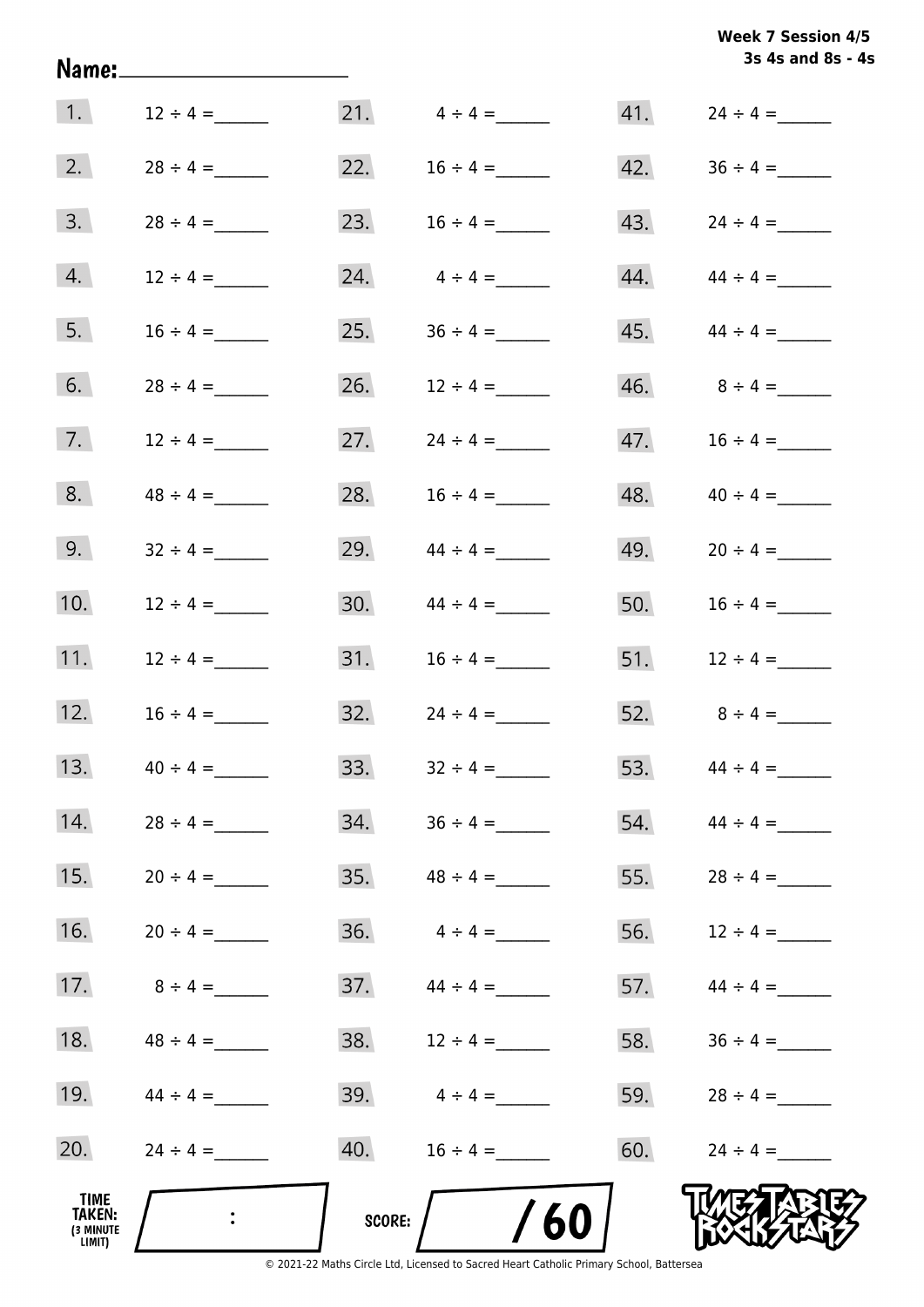## **3s 4s and 8s - 4s Week 7 Session 5/5**

|                                                     | 1. $4 \times 9 =$        |     |                       | 41. |               | ADD UP                           |
|-----------------------------------------------------|--------------------------|-----|-----------------------|-----|---------------|----------------------------------|
|                                                     | 2. $4 \times 1 =$        |     | 22. $4 \times 9 =$    | 42. | $28 \div 4 =$ | <b>YOUR TIME</b><br>FOR THE WEEK |
|                                                     | $3. \quad 4 \times 7 =$  |     |                       | 43. | $40 \div 4 =$ | MINUTES<br>S1:                   |
|                                                     | $4. \quad 4 \times 10 =$ |     |                       | 44. | $4 \div 4 =$  | S2:                              |
|                                                     |                          |     | 25. $4 \times 7 =$    | 45. | $16 \div 4 =$ | S3:                              |
|                                                     |                          |     |                       | 46. | $16 \div 4 =$ | S4:                              |
|                                                     |                          |     | 27. $4 \times 3 =$    | 47. | $44 \div 4 =$ | S5:<br>Total:                    |
|                                                     | $8. 4 \times 6 =$        |     | 28. $4 \times 9 =$    | 48. | $40 \div 4 =$ | SECONDS                          |
|                                                     |                          |     | 29. $4 \times 1 =$    | 49. | $28 \div 4 =$ | S1:                              |
|                                                     | 10. $4 \times 1 =$       |     |                       | 50. | $20 \div 4 =$ | S2:<br>S3:                       |
|                                                     |                          |     | 31. $20 \div 4 =$ 51. |     | $44 \div 4 =$ | S4:                              |
|                                                     |                          |     | 32. $12 \div 4 =$ 52. |     | $36 \div 4 =$ | SS:                              |
|                                                     | 13. $4 \times 7 =$       | 33. | $44 \div 4 =$ 53.     |     | $40 \div 4 =$ | Total:                           |
|                                                     |                          | 34. | $40 \div 4 =$         | 54. | $48 \div 4 =$ | ADD UP<br>YOUR SCORE             |
| 15.                                                 | $4 \times 8 =$           | 35. | $20 \div 4 =$ 55.     |     | $28 \div 4 =$ | FOR THE WEEK                     |
| 16.                                                 | $4 \times 4 =$           | 36. | $24 \div 4 =$ 56.     |     | $24 \div 4 =$ | $S1$ :<br>S2:                    |
| 17.                                                 | $4 \times 10 =$          | 37. | $24 \div 4 = 57$ .    |     | $36 \div 4 =$ | S3:                              |
| 18.                                                 | $4 \times 11 =$          | 38. | $20 \div 4 =$ 58.     |     | $44 \div 4 =$ | S4:                              |
|                                                     |                          | 39. | $20 \div 4 =$         | 59. | $28 \div 4 =$ | S5:                              |
|                                                     |                          | 40. | $32 \div 4 =$ 60.     |     | $12 \div 4 =$ | Total:                           |
| <b>TIME</b><br><b>TAKEN:</b><br>(3 MINUTE<br>LIMIT) |                          |     | <b>SCORE:</b>         |     | 60            |                                  |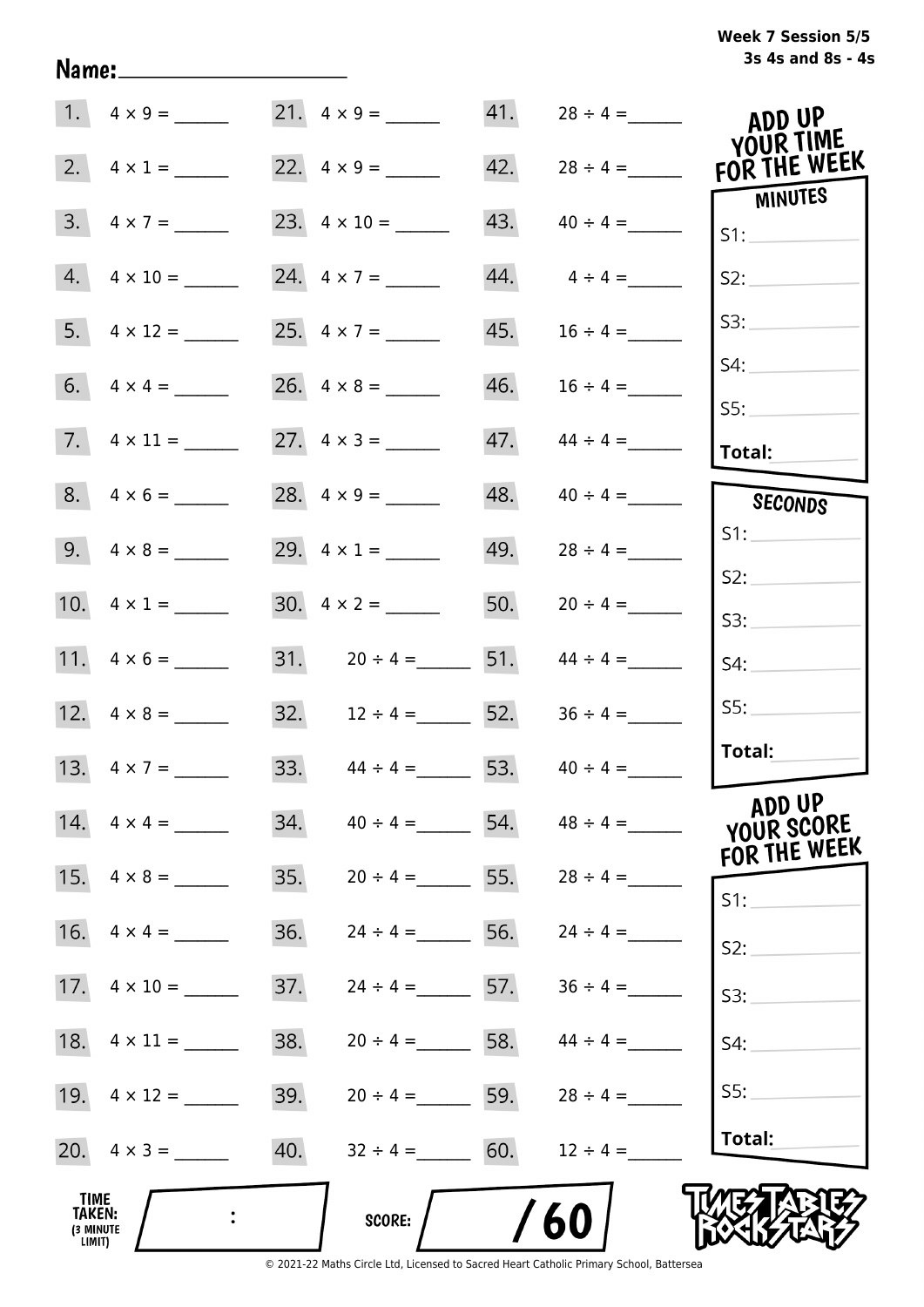## Week 8 Session 1/5 3s 4s and 8s - 8s

| TIME<br>TAKEN:<br>(3 MINUTE<br>LIMIT) |                              | SCORE: | /60                      |                             |
|---------------------------------------|------------------------------|--------|--------------------------|-----------------------------|
|                                       |                              |        |                          | $60. 9 \times 8 =$          |
|                                       | 19. $8 \times 12 =$          |        | $39. 12 \times 8 =$      |                             |
|                                       | 18. $8 \times 3 =$           |        | $38. 1 \times 8 =$       |                             |
|                                       | 17. $8 \times 1 =$           |        | $37. \quad 1 \times 8 =$ |                             |
|                                       |                              | 36.    |                          |                             |
|                                       |                              | 35.    | $1 \times 8 =$           | 55. $7 \times 8 =$          |
|                                       | $14. \quad 8 \times 9 =$     |        | $34. \quad 4 \times 8 =$ |                             |
|                                       | 13. $8 \times 10 =$          |        |                          |                             |
|                                       | 12. $8 \times 7 =$           |        |                          |                             |
|                                       | 11. $8 \times 4 =$           |        | $31. 2 \times 8 =$       |                             |
|                                       | 10. $8 \times 2 =$           |        | $30. \quad 8 \times 8 =$ |                             |
|                                       |                              |        |                          |                             |
|                                       | $8. \qquad 8 \times 11 = \_$ |        |                          | $48. 3 \times 8 =$          |
|                                       |                              |        |                          | $47. 5 \times 8 =$          |
|                                       |                              |        |                          |                             |
|                                       |                              |        |                          | $45. \quad 1 \times 8 = \_$ |
|                                       | $4. \qquad 8 \times 10 = \_$ |        |                          | $44. 5 \times 8 =$          |
|                                       |                              |        |                          |                             |
|                                       | 2. $8 \times 7 =$            |        |                          | $42. \quad 8 \times 8 =$    |
|                                       |                              |        | $21. \quad 8 \times 8 =$ |                             |

Name: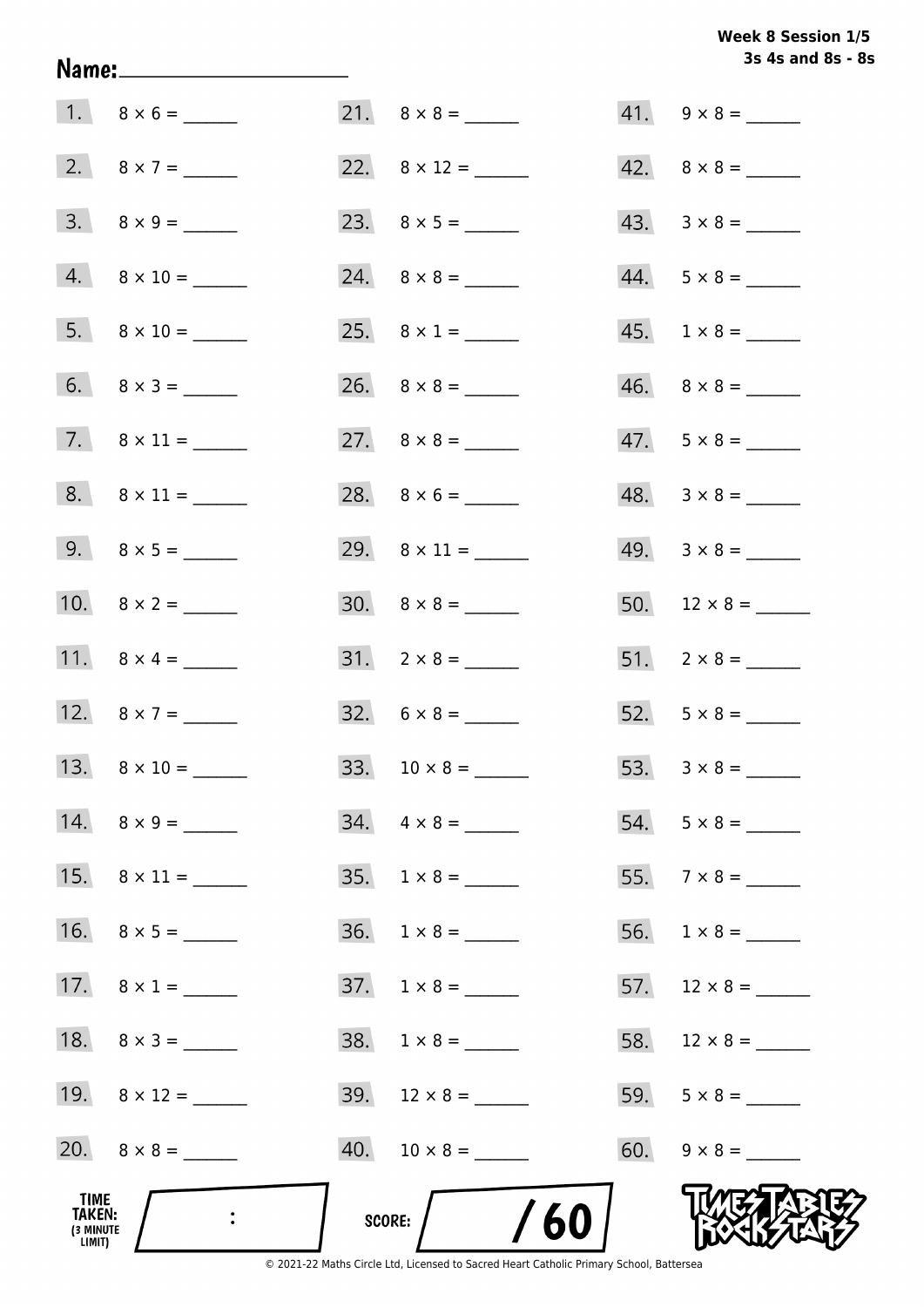| Name:                                 |                              |     |                            |        |                            |     |                                   |     | 3s 4s and 8s - 8s |
|---------------------------------------|------------------------------|-----|----------------------------|--------|----------------------------|-----|-----------------------------------|-----|-------------------|
| 1.                                    | 8 <sup>2</sup><br>$40\,$     | 13. | $32\,$<br>$\bf 8$          | 25.    | 96<br>$\bf 8$              | 37. | $\overline{32}$<br>8 <sup>2</sup> | 49. | 32<br>8           |
| 2.                                    | 8 <br>64                     | 14. | 48<br>$\,8\,$              | 26.    | 64<br>8                    | 38. | ${\bf 80}$<br>$\bf 8$             | 50. | 56<br>8           |
| 3.                                    | 32<br>8 <sup>1</sup>         | 15. | 64<br>$\,8\,$              | 27.    | 48<br>$\bf 8$              | 39. | 24<br>8                           | 51. | 48<br>8           |
| 4.                                    | ${\bf 80}$<br>8 <sup>1</sup> | 16. | 40<br>$\,8\,$              | 28.    | $\overline{16}$<br>$\bf 8$ | 40. | $\overline{16}$<br>8              | 52. | 32<br>8           |
| 5.                                    | 8 <sup>1</sup><br>${\bf 48}$ | 17. | $40\,$<br>$\bf 8$          | 29.    | 16<br>$\bf 8$              | 41. | 96<br>$\bf 8$                     | 53. | 64<br>8           |
| 6.                                    | $8^{\circ}$<br>64            | 18. | $\overline{32}$<br>$\bf 8$ | 30.    | 56<br>$\bf 8$              | 42. | 24<br>$\bf{8}$                    | 54. | 64<br>8           |
| 7.                                    | 8 <sup>1</sup><br>32         | 19. | $\overline{56}$<br>$\bf 8$ | 31.    | 56<br>$\bf 8$              | 43. | $\overline{96}$<br>$\bf 8$        | 55. | 72<br>$\bf 8$     |
| 8.                                    | 96<br>8                      | 20. | 32<br>8                    | 32.    | $72$<br>8                  | 44. | 72<br>8                           | 56. | 48<br>8           |
| 9.                                    | 24<br>8                      | 21. | 8<br>8                     | 33.    | 16<br>8                    | 45. | 8<br>8                            | 57. | $\bf 8$<br>8      |
| 10.                                   | 96<br>8                      | 22. | 88<br>8                    | 34.    | 88<br>8                    | 46. | $72\,$<br>8                       | 58. | 16<br>8           |
| 11.                                   | $\bf 8$<br>88                | 23. | 8<br>8                     | 35.    | $\bf 8$<br>8               | 47. | 56<br>8                           | 59. | 64<br>8           |
| 12.                                   | 32<br>8                      | 24. | 88<br>8                    | 36.    | 96<br>8                    | 48. | 64<br>8                           | 60. | $72\,$<br>8       |
| TIME<br>TAKEN:<br>(3 MINUTE<br>LIMIT) |                              |     |                            | SCORE: |                            | 60  |                                   |     |                   |

**Week 8 Session 2/5**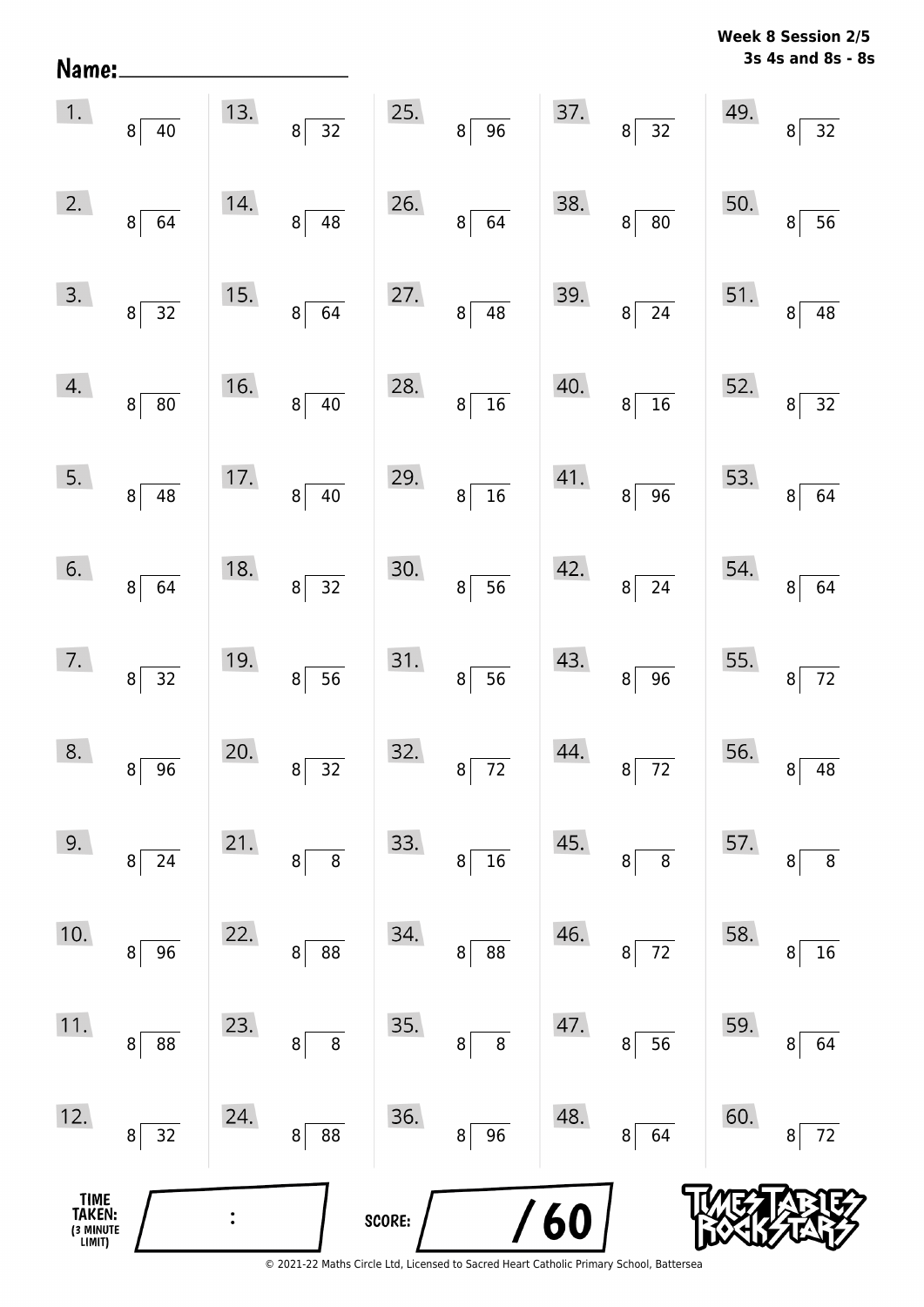Name:

**3s 4s and 8s - 8s Week 8 Session 3/5** 

| 1.                                    | $\bf 8$<br>$\times$ 12                        |                | 8 <sup>1</sup><br>13.<br>$\times$ 10          |        | $\begin{array}{c} 8 \\ \times 4 \end{array}$<br>$\overline{\phantom{25}}$ |     | $\begin{array}{c} 8 \\ \times 3 \end{array}$<br>37. | 49. | $\, 8$<br>$\times$ 9                                                                |
|---------------------------------------|-----------------------------------------------|----------------|-----------------------------------------------|--------|---------------------------------------------------------------------------|-----|-----------------------------------------------------|-----|-------------------------------------------------------------------------------------|
| 2.                                    | $\begin{array}{c} 8 \\ \times 1 \end{array}$  | 14.            | $\times$ 12                                   |        | 26. $8 \times 11$                                                         | 38. | $\overline{\phantom{0}}$ 8<br>$\times$ 12           | 50. | $\overline{\phantom{a}}$<br>$\times$ 3                                              |
| 3.                                    | $\begin{array}{c} 8 \\ \times 11 \end{array}$ | 15.            | $\begin{array}{c} 8 \\ \times 9 \end{array}$  | 27.    | $\begin{array}{c} 8 \\ \times 1 \end{array}$                              |     | 39. $8 \times 4$                                    | 51. | $\times 10$                                                                         |
| 4.                                    | $\begin{array}{c} 8 \\ \times 3 \end{array}$  | 16.            | 8 <sup>8</sup><br>$\times$ 1                  |        | 28. $8 \times 1$                                                          | 40. | $\begin{array}{c} 8 \\ \times 11 \end{array}$       | 52. | $\begin{array}{c} 8 \\ \times 11 \end{array}$<br>$\sim$ $\sim$ $\sim$ $\sim$ $\sim$ |
| 5.                                    | $\begin{array}{c} 8 \\ \times 8 \end{array}$  | 17.            | $\begin{array}{r} 8 \\ \times 3 \end{array}$  | 29.    | $\begin{array}{c} 8 \\ \times 5 \end{array}$                              |     | 41. $\begin{array}{c} 8 \\ \times 2 \end{array}$    | 53. | $\overline{\phantom{a}}$ 8<br>$\times$ 8                                            |
| 6.                                    | $\begin{array}{c} 8 \\ \times 5 \end{array}$  | 18.            | $\begin{array}{c} 8 \\ \times 5 \end{array}$  | 30.    | $\begin{array}{c} 8 \\ \times 6 \end{array}$<br>0.                        |     | $42.$ $8 \times 7$                                  | 54. | $\overline{\phantom{a}}$ 8<br>$\times$ 4                                            |
| 7.                                    | $\begin{array}{c} 8 \\ \times 5 \end{array}$  | 19.            | $\begin{array}{c} 8 \\ \times 4 \end{array}$  | 31.    | $\begin{array}{c} 8 \\ \times 3 \end{array}$                              | 43. | $\begin{array}{c} 8 \\ \times 2 \end{array}$        | 55. | $\overline{\phantom{0}}$ 8<br>$\times 10$                                           |
| 8.                                    | $\begin{array}{c} 8 \\ \times 12 \end{array}$ | 20.            | $\begin{array}{c} 8 \\ \times 12 \end{array}$ | 32.    | $\begin{array}{c} 8 \\ \times 3 \end{array}$                              | 44. | $\begin{array}{c} 8 \\ \times 6 \end{array}$        | 56. | $\, 8$<br>$\times$ 6                                                                |
| 9.                                    | 8<br>$\times$ 9                               | 21.            | 8<br>$\times$ 11                              | 33.    | 8<br>$\times$ 4                                                           | 45. | 8<br>$\times 8$                                     | 57. | 8<br>$\times$ 11                                                                    |
| 10.                                   | 8<br>$\times$ 5                               | 22.            | 8<br>$\times 12$                              | 34.    | 8<br>$\times$ 8                                                           | 46. | 8<br>$\times$ 3                                     | 58. | 8<br>$\times$ 10                                                                    |
| 11.                                   | 8<br>$\times$ 7                               | 23.            | 8<br>$\times$ 4                               | 35.    | 8<br>$\times$ 4                                                           | 47. | 8<br>$\times$ 7                                     | 59. | 8<br>$\times 8$                                                                     |
| 12.                                   | 8<br>$\times$ 2                               | 24.            | 8<br>$\times$ 9                               | 36.    | 8<br>$\times$ 9                                                           | 48. | 8<br>$\times$ 11                                    | 60. | 8<br>$\times$ 9                                                                     |
| TIME<br>TAKEN:<br>(3 MINUTE<br>LIMIT) |                                               | $\ddot{\cdot}$ |                                               | SCORE: |                                                                           | 60  |                                                     |     |                                                                                     |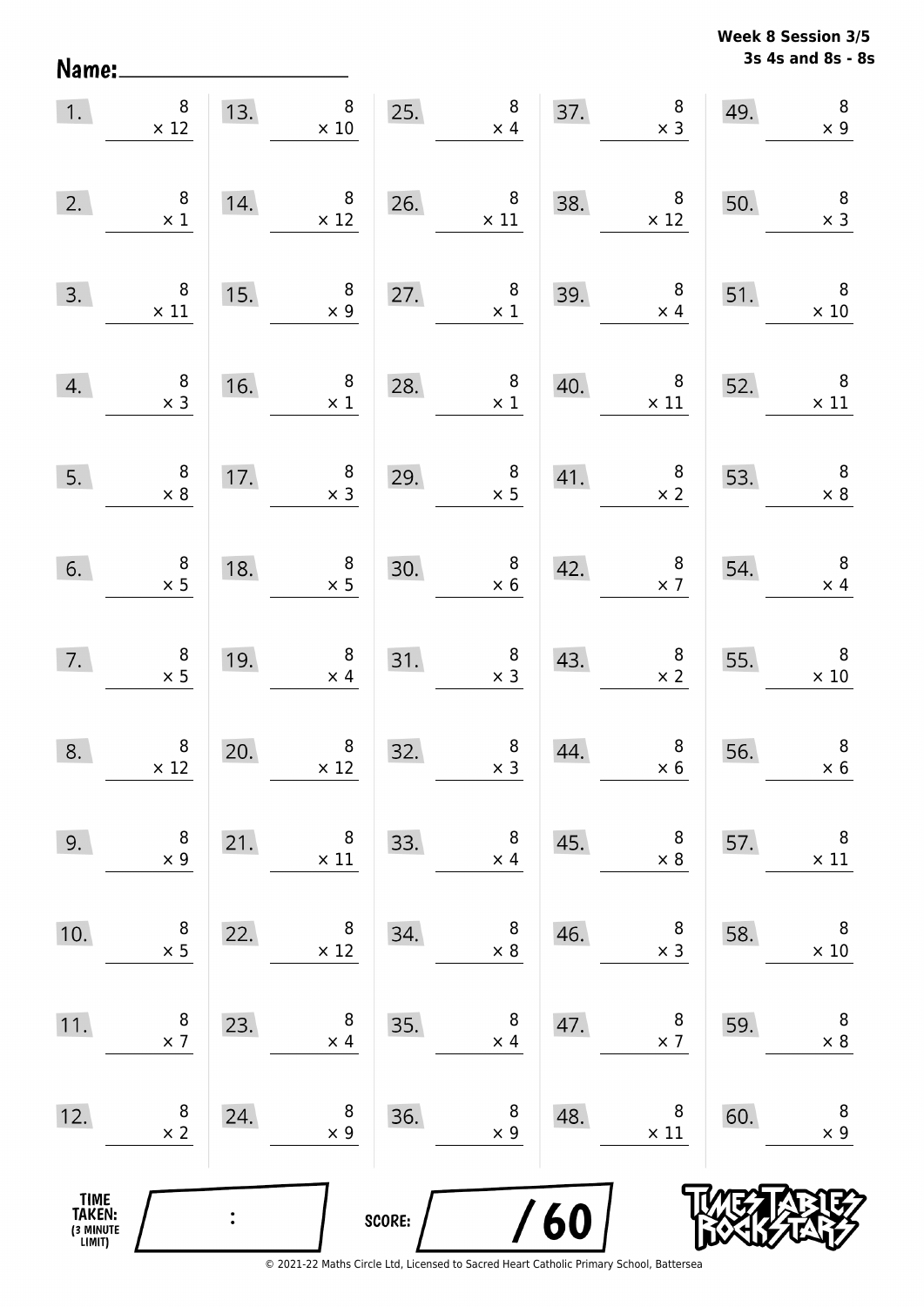|                                              | Name:_______________________ |        |                   |     | 3s 4s and 8s - 8s |
|----------------------------------------------|------------------------------|--------|-------------------|-----|-------------------|
| $\vert 1. \vert$                             |                              |        |                   |     |                   |
| 2.                                           |                              |        | 22. $64 \div 8 =$ |     |                   |
| 3.                                           |                              | 23.    | $40 \div 8 =$     |     | 43. $8 \div 8 =$  |
| 4.                                           | $8 \div 8 =$                 |        | 24. $72 \div 8 =$ | 44. | $24 \div 8 =$     |
| 5.                                           |                              |        | 25. $64 \div 8 =$ |     |                   |
| 6.                                           |                              |        | 26. $64 \div 8 =$ | 46. | $48 \div 8 =$     |
| 7.                                           |                              |        | 27. $8 \div 8 =$  | 47. | $80 \div 8 =$     |
| 8.                                           |                              |        | 28. $72 \div 8 =$ | 48. |                   |
| 9.                                           |                              |        | 29. $16 \div 8 =$ | 49. | $64 \div 8 =$     |
| 10.                                          | $16 \div 8 =$                |        |                   | 50. |                   |
| 11.                                          | $48 \div 8 =$                |        |                   |     |                   |
| 12.                                          |                              |        | $32. 64 \div 8 =$ |     |                   |
| 13.                                          |                              | 33.    | $40 \div 8 =$     | 53. | $40 \div 8 =$     |
| 14.                                          |                              | 34.    | $24 \div 8 =$     | 54. |                   |
| 15.                                          |                              | 35.    | $64 \div 8 =$     | 55. | $64 \div 8 =$     |
| 16.                                          |                              | 36.    | $64 \div 8 =$     | 56. | $40 \div 8 =$     |
| 17.                                          |                              | 37.    |                   |     | 57. $72 \div 8 =$ |
| 18.                                          | $88 \div 8 =$                | 38.    |                   | 58. |                   |
| 19.                                          |                              |        | $39.8 \div 8 =$   | 59. | $48 \div 8 =$     |
| 20.                                          |                              |        |                   | 60. |                   |
| TIME<br><b>TAKEN:</b><br>(3 MINUTE<br>LIMIT) |                              | SCORE: | /60               |     |                   |

**Week 8 Session 4/5**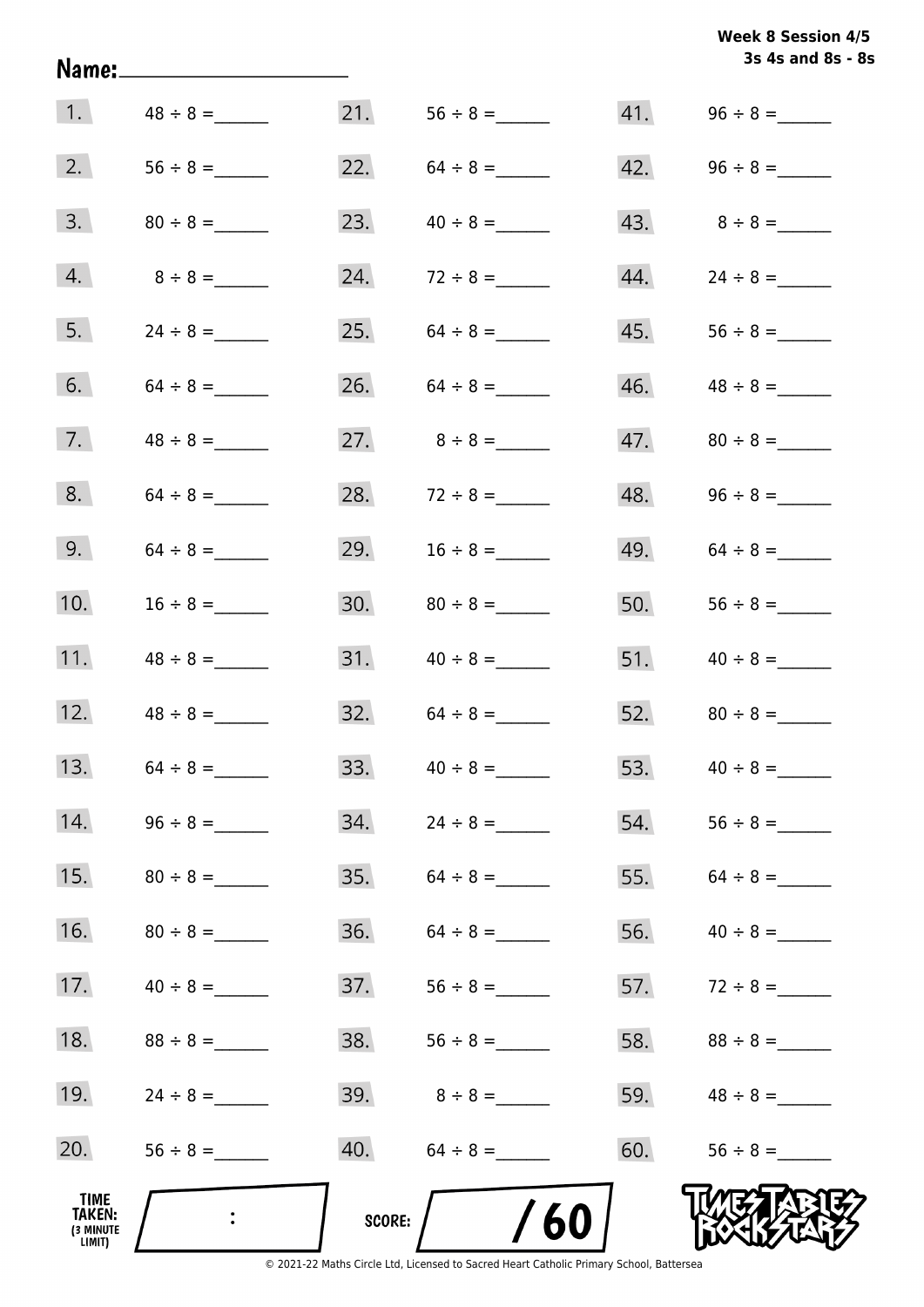# **3s 4s and 8s - 8s Week 8 Session 5/5**

|                                              |                          |     |                                     |     | $41. 72 \div 8 =$               | ADD UP                                         |
|----------------------------------------------|--------------------------|-----|-------------------------------------|-----|---------------------------------|------------------------------------------------|
|                                              | 2. $8 \times 1 =$        |     |                                     | 42. |                                 | <b>YOUR TIME</b><br>$16 \div 8 =$ FOR THE WEEK |
|                                              | $3. \quad 8 \times 9 =$  |     |                                     | 43. | $8 \div 8 =$                    | MINUTES<br>S1:                                 |
|                                              | $4. 8 \times 6 =$        |     |                                     | 44. | $56 \div 8 =$                   | S2:                                            |
|                                              |                          |     |                                     | 45. | $32 \div 8 =$                   | S3:                                            |
|                                              |                          |     |                                     | 46. | $40 \div 8 =$                   | S4:                                            |
|                                              | $7. \quad 8 \times 10 =$ |     |                                     | 47. | $24 \div 8 =$                   | SS:<br>Total:                                  |
|                                              | $8. \quad 8 \times 10 =$ |     | 28. $8 \times 3 =$                  | 48. |                                 | SECONDS                                        |
|                                              |                          |     |                                     |     | $49.$ $48 \div 8 =$             | S1:                                            |
|                                              |                          |     |                                     |     | 50. $24 \div 8 =$               | S2:                                            |
|                                              | 11. $8 \times 7 =$       |     | 31. $48 \div 8 =$ 51. $80 \div 8 =$ |     |                                 | S3:<br>S4:                                     |
|                                              |                          |     | 32. $32 \div 8 =$ 52. $64 \div 8 =$ |     |                                 | SS:                                            |
|                                              | 13. $8 \times 8 =$       |     | 33. $88 \div 8 =$ 53. $64 \div 8 =$ |     |                                 | Total:                                         |
|                                              | 14. $8 \times 5 =$       | 34. | $56 \div 8 =$                       |     |                                 | ADD UP<br>YOUR SCORE<br>FOR THE WEEK           |
|                                              |                          | 35. | $16 \div 8 =$                       |     | 55. $88 \div 8 =$               | $S1$ :                                         |
|                                              |                          | 36. | $96 \div 8 =$                       | 56. | $40 \div 8 =$                   | S2:                                            |
|                                              |                          | 37. |                                     |     | $40 \div 8 =$ 57. $48 \div 8 =$ | S3:                                            |
|                                              |                          | 38. | $24 \div 8 =$ 58. $88 \div 8 =$     |     |                                 | S4:                                            |
|                                              |                          | 39. |                                     |     | $56 \div 8 =$ 59. $64 \div 8 =$ | SS:                                            |
|                                              |                          | 40. | $72 \div 8 = 60.$                   |     | $96 \div 8 =$                   | Total:                                         |
| TIME<br><b>TAKEN:</b><br>(3 MINUTE<br>LIMIT) |                          |     | <b>SCORE:</b>                       |     | 60                              |                                                |

Name: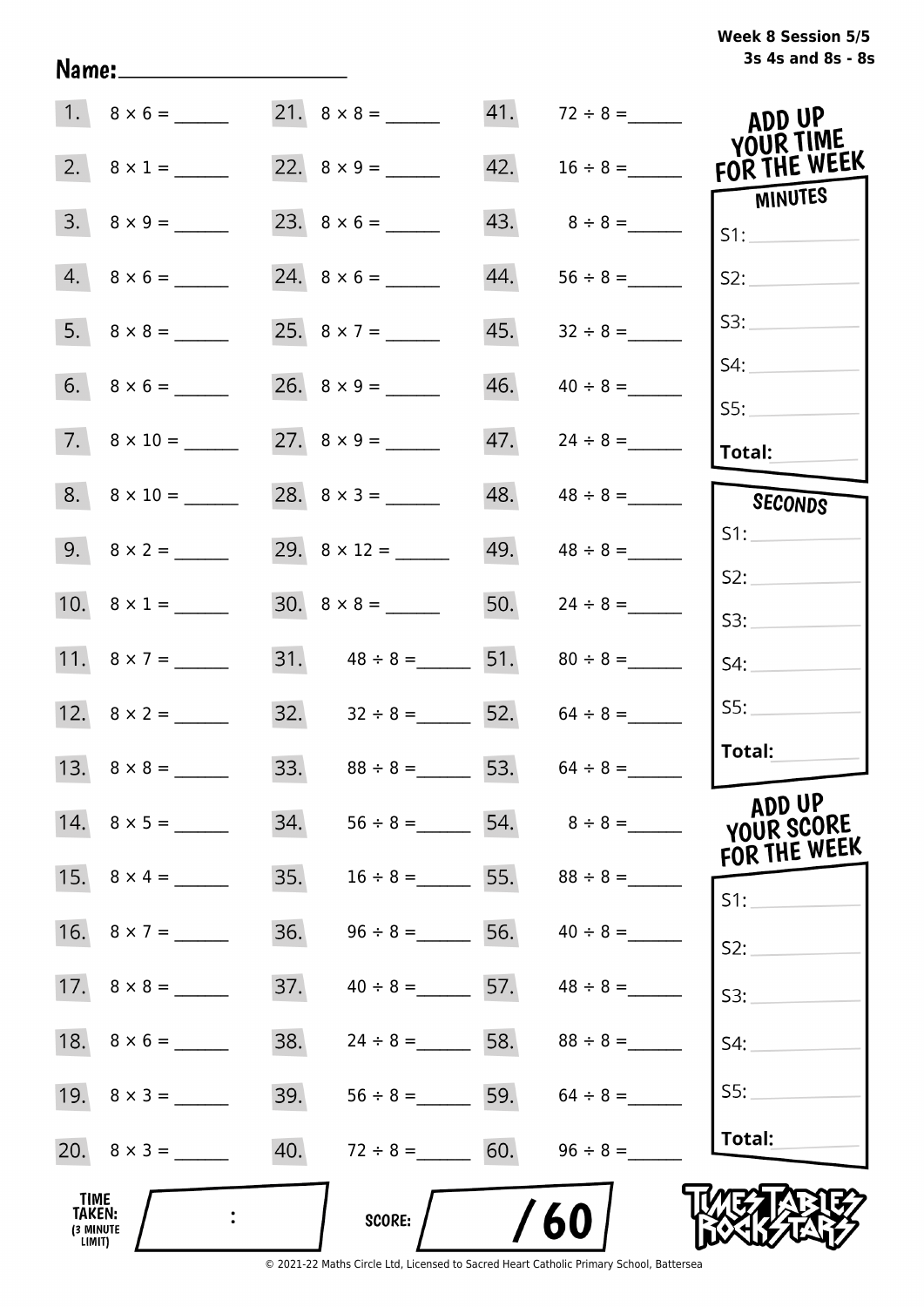# Week 9 Session 1/5 3s 4s and 8s - 3s, 4s, 8s

| TIME<br><b>TAKEN:</b><br>(3 MINUTE<br>LIMIT) |                          | /60<br>SCORE:                |                             |
|----------------------------------------------|--------------------------|------------------------------|-----------------------------|
|                                              | 20. $4 \times 1 =$       | $40. \quad 4 \times 3 =$     |                             |
|                                              | 19. $3 \times 7 =$       | 39. $12 \times 4 =$          | 59. $9 \times 4 =$          |
|                                              |                          | $38. 7 \times 8 =$           | 58. $11 \times 4 =$         |
|                                              |                          | $37. 1 \times 8 =$           |                             |
|                                              |                          | $36. 10 \times 8 =$          |                             |
|                                              |                          |                              |                             |
|                                              | 14. $8 \times 4 =$       | $34. 1 \times 4 =$           | $54. \quad 2 \times 3 =$    |
|                                              | 13. $4 \times 7 =$       | 33. $11 \times 8 =$          |                             |
|                                              | 12. $8 \times 12 =$      | $32.7 \times 8 =$            |                             |
|                                              |                          |                              |                             |
|                                              | 10. $4 \times 11 =$      | 30. $8 \times 1 =$           | 50. $7 \times 3 =$          |
|                                              | 9. $3 \times 5 =$        | 29. $4 \times 1 =$           | 49. $4 \times 3 =$          |
|                                              | $8. 3 \times 5 =$        | 28. $8 \times 7 =$           | $48. \quad 9 \times 8 =$    |
|                                              |                          |                              | $47. 5 \times 8 =$          |
|                                              |                          | $26. \quad 3 \times 10 = \_$ |                             |
|                                              |                          |                              | $45. \quad 2 \times 4 = \_$ |
|                                              |                          | 24. $8 \times 9 =$           | $44. 6 \times 4 =$          |
|                                              | $3. \quad 4 \times 10 =$ |                              | $43. \quad 1 \times 8 = \_$ |
|                                              | 2. $8 \times 7 =$        |                              |                             |
|                                              |                          |                              | $41. \quad 3 \times 3 =$    |

Name: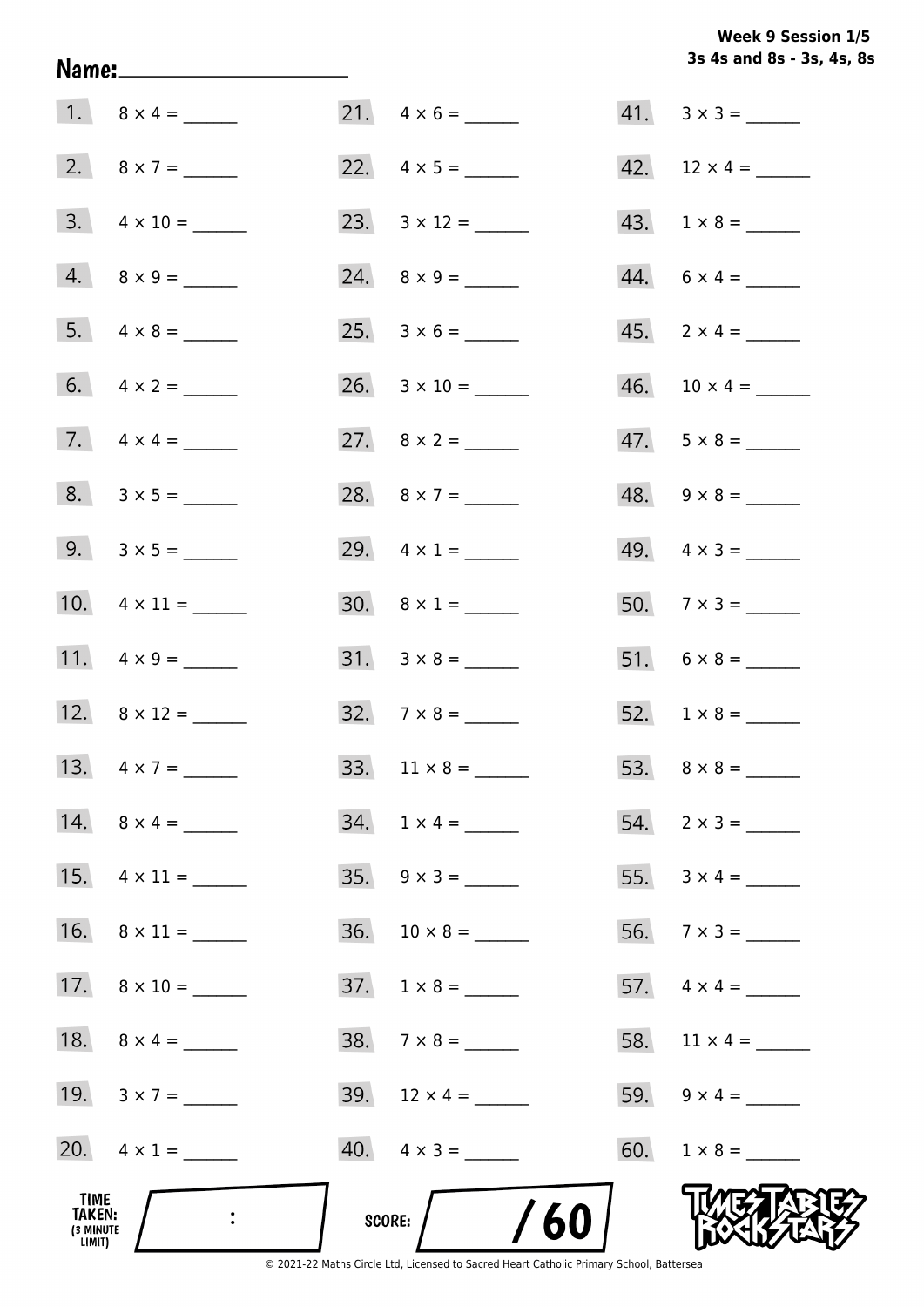| Name:                                 |                                            |     |                                |        |                                 |     |                               |     | 3s 4s and 8s - 3s, 4s, 8s |
|---------------------------------------|--------------------------------------------|-----|--------------------------------|--------|---------------------------------|-----|-------------------------------|-----|---------------------------|
| 1.                                    | 3<br>36                                    | 13. | $\overline{3}$<br>$3\vert$     | 25.    | $\overline{12}$<br>$3\vert$     | 37. | $3\vert$<br>$30\,$            | 49. | $36$<br>3                 |
| 2.                                    | $\boldsymbol{6}$<br>3                      | 14. | $\, 8$<br>4                    | 26.    | 48<br>$\bf 8$                   | 38. | 21<br>$\overline{\mathbf{3}}$ | 50. | $\mathsf{3}$<br>3         |
| 3.                                    | $\overline{33}$<br>$\overline{\mathsf{3}}$ | 15. | $\,8\,$<br>8                   | 27.    | $\overline{\mathbf{4}}$<br>4    | 39. | 64<br>8                       | 51. | $\mathsf 3$<br>3          |
| 4.                                    | 32<br>4                                    | 16. | $8\overline{72}$               | 28.    | $\overline{12}$<br>$\mathsf{3}$ | 40. | $\overline{21}$<br>3          | 52. | $\boldsymbol{9}$<br>3     |
| 5.                                    | $3\vert$<br>33                             | 17. | $\overline{\bf 8}$<br>$4\vert$ | 29.    | 48<br>$\,8\,$                   | 41. | ${\bf 24}$<br>$\overline{4}$  | 53. | $21\,$<br>$\overline{3}$  |
| 6.                                    | $\overline{12}$<br>$3\vert$                | 18. | $40\,$<br> 4                   | 30.    | 96<br>$\bf 8$                   | 42. | $\overline{18}$<br>3          | 54. | 88<br>8 <sup>1</sup>      |
| 7.                                    | 36<br>3                                    | 19. | $\overline{36}$<br>$4\vert$    | 31.    | $\overline{3}$<br>$\mathsf{3}$  | 43. | $40\,$<br>$\bf 8$             | 55. | $24\,$<br>3               |
| 8.                                    | 24<br>8                                    | 20. | 40<br>4                        | 32.    | 32<br>$\, 8$                    | 44. | $\mathsf{3}$<br>3             | 56. | 44                        |
| 9.                                    | $15$<br>3                                  | 21. | $\boldsymbol{9}$<br>3          | 33.    | $\boldsymbol{6}$<br>3           | 45. | 56<br>8                       | 57. | 16<br>8                   |
| 10.                                   | 40<br>8                                    | 22. | 3<br>3                         | 34.    | 32<br>$\overline{4}$            | 46. | 18<br>3                       | 58. | $\, 8$<br>4               |
| 11.                                   | $\bf 8$<br>24                              | 23. | 80<br>8                        | 35.    | 40<br>4                         | 47. | 48<br>8                       | 59. | $\mathsf 3$<br>3          |
| 12.                                   | 8<br>48                                    | 24. | $\overline{27}$<br>$3\vert$    | 36.    | 16<br>8                         | 48. | 27<br>3                       | 60. | 24<br>3                   |
| TIME<br>TAKEN:<br>(3 MINUTE<br>LIMIT) |                                            |     |                                | SCORE: |                                 | 60  |                               |     |                           |

**Week 9 Session 2/5** 

<sup>© 2021-22</sup> Maths Circle Ltd, Licensed to Sacred Heart Catholic Primary School, Battersea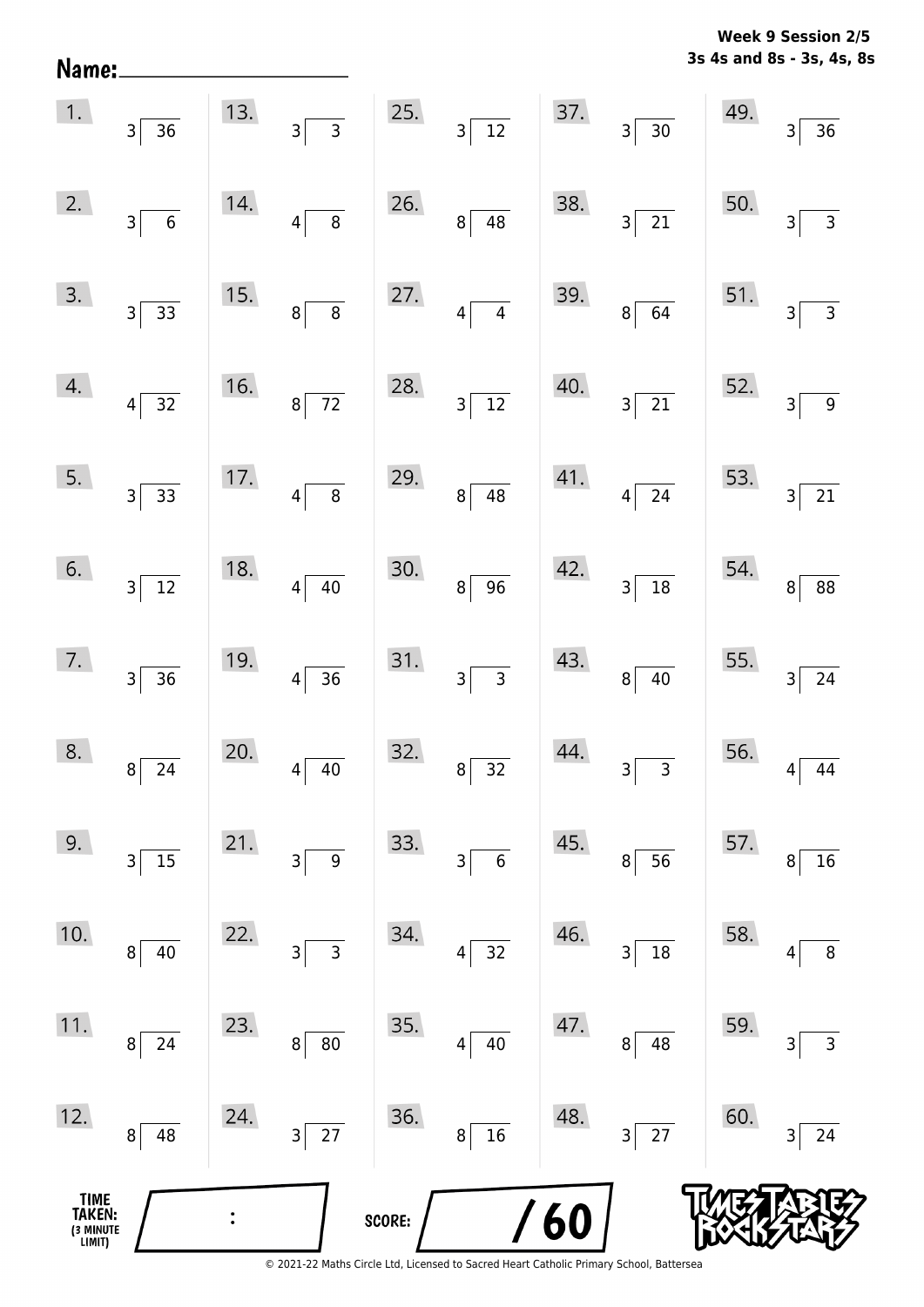**3s 4s and 8s - 3s, 4s, 8s Week 9 Session 3/5** 

| 1.                                    | $\begin{array}{c c}\n3 & \cdots \\ x & 1\n\end{array}$ |     | 13. $4 \times 8$                                                            |        | 25. $\begin{array}{r} 8 \\ \times 9 \end{array}$         |     | $\begin{array}{c c}\n 37. & 4 \\  \times 11\n \end{array}$ | 49. | $\begin{array}{c} 3 \\ \times 9 \end{array}$                             |
|---------------------------------------|--------------------------------------------------------|-----|-----------------------------------------------------------------------------|--------|----------------------------------------------------------|-----|------------------------------------------------------------|-----|--------------------------------------------------------------------------|
| 2.                                    | $\begin{array}{c} 8 \\ \times 3 \end{array}$           | 14. | $\begin{array}{c} 8 \\ \times 10 \end{array}$                               |        | 26. $4 \times 7$                                         | 38. | $\begin{array}{c} 8 \\ \times 1 \end{array}$               | 50. | $\frac{3}{x}$ 11                                                         |
| 3.                                    | $\begin{array}{r} 4 \\ \times 11 \end{array}$          | 15. | $\begin{array}{ c c c }\n \hline\n & 3 & 27. \\  \times 10 & & \end{array}$ |        | $\overline{\mathbf{r}}$<br>$\times 8$                    | 39. |                                                            |     | $\begin{array}{c cc}\n3 & 51. & 3 \\ \times 2 & & \times 8\n\end{array}$ |
| 4.                                    | $4 \times 5$                                           |     | 16. $\frac{3}{x^2}$                                                         |        | 28. $3 \times 10$                                        |     | 40. $8 \times 11 \times 10$                                |     |                                                                          |
| 5.                                    | $\begin{array}{c} 3 \\ \times 9 \end{array}$           |     | 17. $3 \times 5$                                                            |        | 29. $8 \times 11$                                        |     | 41. $8 \times 8$ 53.                                       |     | $\begin{array}{r} 3 \\ \times 1 \end{array}$                             |
| 6.                                    | $\begin{array}{c} 3 \\ \times 6 \end{array}$           | 18. | $\begin{array}{c c}\n 18. & \text{3} \\  \times 8 & \n \end{array}$         | 30.    | $\begin{array}{r} 3 \\ \times 2 \end{array}$             | 42. | $4 \times 8$                                               | 54. | $\begin{array}{r} 8 \\ \times 4 \end{array}$                             |
| 7.                                    | $4$<br>$\times 9$                                      | 19. | $\begin{array}{r}4\\ \times 9\end{array}$                                   |        | 31. $\begin{array}{r} 3 \\ \times 5 \end{array}$         | 43. |                                                            |     | $\begin{array}{c c}\n & 4 \\ \times 12 & \times 7\n\end{array}$          |
| 8.                                    | $\begin{array}{c} 4 \\ \times 10 \end{array}$          | 20. | $\begin{array}{c} 3 \\ \times 11 \end{array}$                               | 32.    | $\begin{array}{c c} & 3 & 44 \\ \times 12 & \end{array}$ | 44. | $\begin{array}{c c} 4 & 56. \\ \times 5 & \end{array}$     |     | $\overline{4}$<br>$\times$ 3                                             |
| 9.                                    | 4<br>$\times 10$                                       | 21. | 8<br>$\times$ 10                                                            | 33.    | 4<br>$\times$ 3                                          | 45. | 8<br>$\times 8$                                            | 57. | 4<br>$\times$ 7                                                          |
| 10.                                   | 8<br>$\times$ 12                                       | 22. | 4<br>$\times$ 5                                                             | 34.    | 8<br>$\times$ 10                                         | 46. | 8<br>$\times$ 12                                           | 58. | 3<br>$\times$ 3                                                          |
| 11.                                   | 3<br>$\times$ 3                                        | 23. | 8<br>$\times$ 9                                                             | 35.    | 8<br>$\times$ 10                                         | 47. | 4<br>$\times$ 7                                            | 59. | $\,8\,$<br>$\times 8$                                                    |
| 12.                                   | 8<br>$\times$ 2                                        | 24. | 4<br>$\times$ 4                                                             | 36.    | 8<br>$\times$ 3                                          | 48. | 3<br>$\times$ 11                                           | 60. | 4<br>$\times$ 2                                                          |
| TIME<br>TAKEN:<br>(3 MINUTE<br>LIMIT) |                                                        |     |                                                                             | SCORE: |                                                          | 60  |                                                            |     |                                                                          |

Name: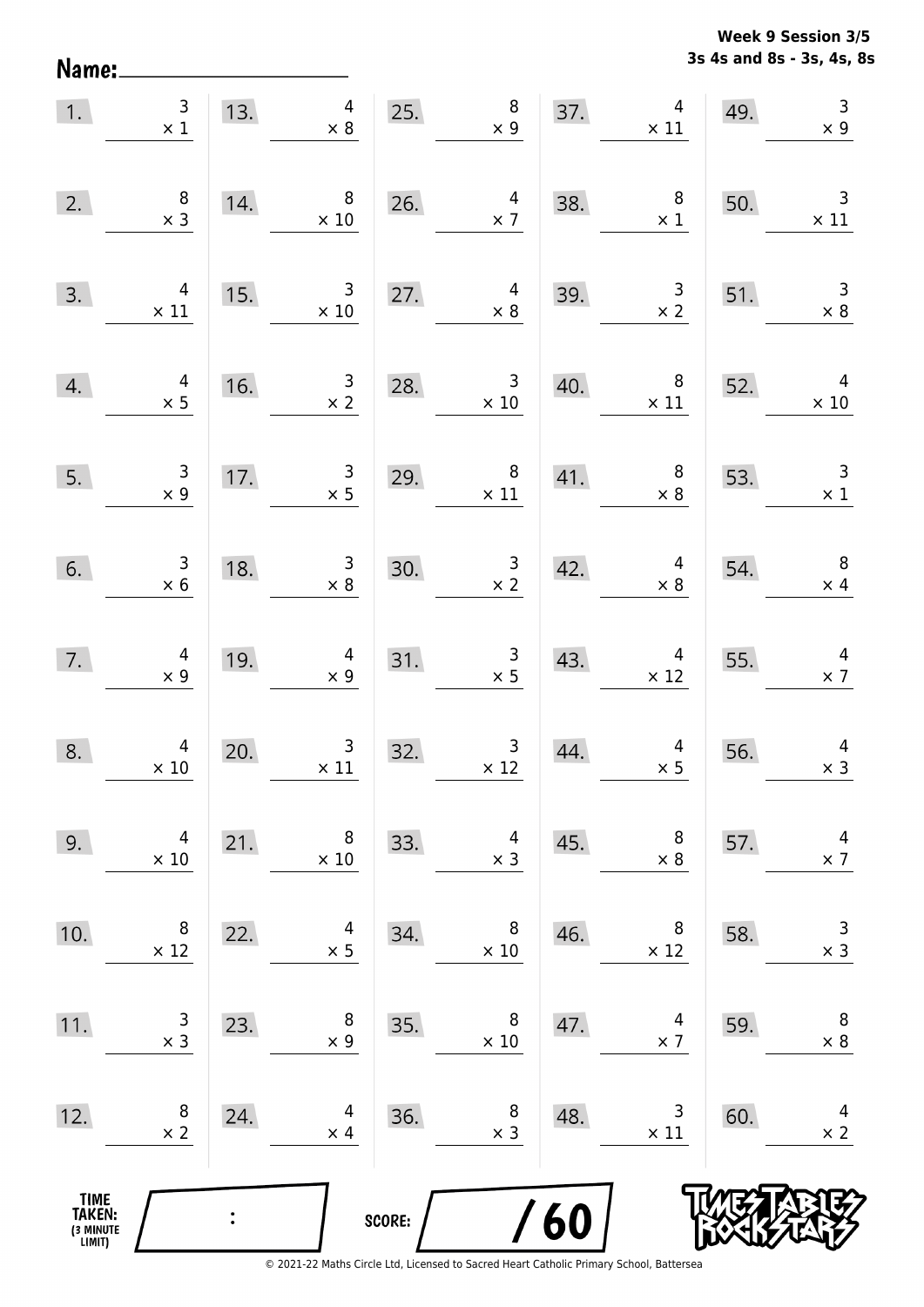|                                              | Name:_______________________ |        |                   |     | 3s 4s and 8s - 3s, 4s, 8s       |
|----------------------------------------------|------------------------------|--------|-------------------|-----|---------------------------------|
| 1.                                           | $4 \div 4 =$                 |        |                   |     |                                 |
| 2.                                           | $8 \div 4 =$                 |        | 22. $40 \div 8 =$ |     | $42. \hspace{1.5cm} 3 \div 3 =$ |
| 3.                                           |                              |        | 23. $64 \div 8 =$ |     | 43. $6 \div 3 =$                |
| 4.                                           | $12 \div 4 =$                | 24.    | $16 \div 8 =$     | 44. | $21 \div 3 =$                   |
| 5.                                           |                              |        | 25. $3 \div 3 =$  | 45. | $40 \div 4 =$                   |
| 6.                                           | $16 \div 8 =$                |        | 26. $32 \div 8 =$ | 46. |                                 |
| 7.                                           | $15 \div 3 =$                |        | 27. $48 \div 4 =$ | 47. | $12 \div 4 =$                   |
| 8.                                           | $44 \div 4 =$                |        | 28. $33 \div 3 =$ | 48. | $44 \div 4 =$                   |
| 9.                                           | $16 \div 4 =$                | 29.    | $24 \div 8 =$     | 49. |                                 |
| 10.                                          | $48 \div 4 =$                |        |                   | 50. | $32 \div 4 =$                   |
| 11.                                          | $20 \div 4 =$                |        |                   |     | 51. $44 \div 4 =$               |
| 12.                                          |                              |        |                   |     | 52. $12 \div 3 =$               |
| 13.                                          | $12 \div 4 =$                | 33.    | $64 \div 8 =$     | 53. | $4 \div 4 =$                    |
| 14.                                          | $6 \div 3 =$                 | 34.    | $36 \div 4 =$     | 54. | $18 \div 3 =$                   |
| 15.                                          | $18 \div 3 =$                | 35.    | $56 \div 8 =$     | 55. | $44 \div 4 =$                   |
| 16.                                          | $27 \div 3 =$                | 36.    | $36 \div 3 =$     | 56. |                                 |
| 17.                                          | $48 \div 8 =$                | 37.    | $32 \div 4 =$     | 57. | $12 \div 4 =$                   |
| 18.                                          |                              |        | $38. 6 \div 3 =$  | 58. | $32 \div 4 =$                   |
| 19.                                          |                              |        | 39. $96 \div 8 =$ | 59. |                                 |
| 20.                                          | $40 \div 4 =$                |        |                   | 60. | $20 \div 4 =$                   |
| TIME<br><b>TAKEN:</b><br>(3 MINUTE<br>LIMIT) |                              | SCORE: | /60               |     |                                 |

**3s 4s and 8s - 3s, 4s, 8s**

**Week 9 Session 4/5** 

© 2021-22 Maths Circle Ltd, Licensed to Sacred Heart Catholic Primary School, Battersea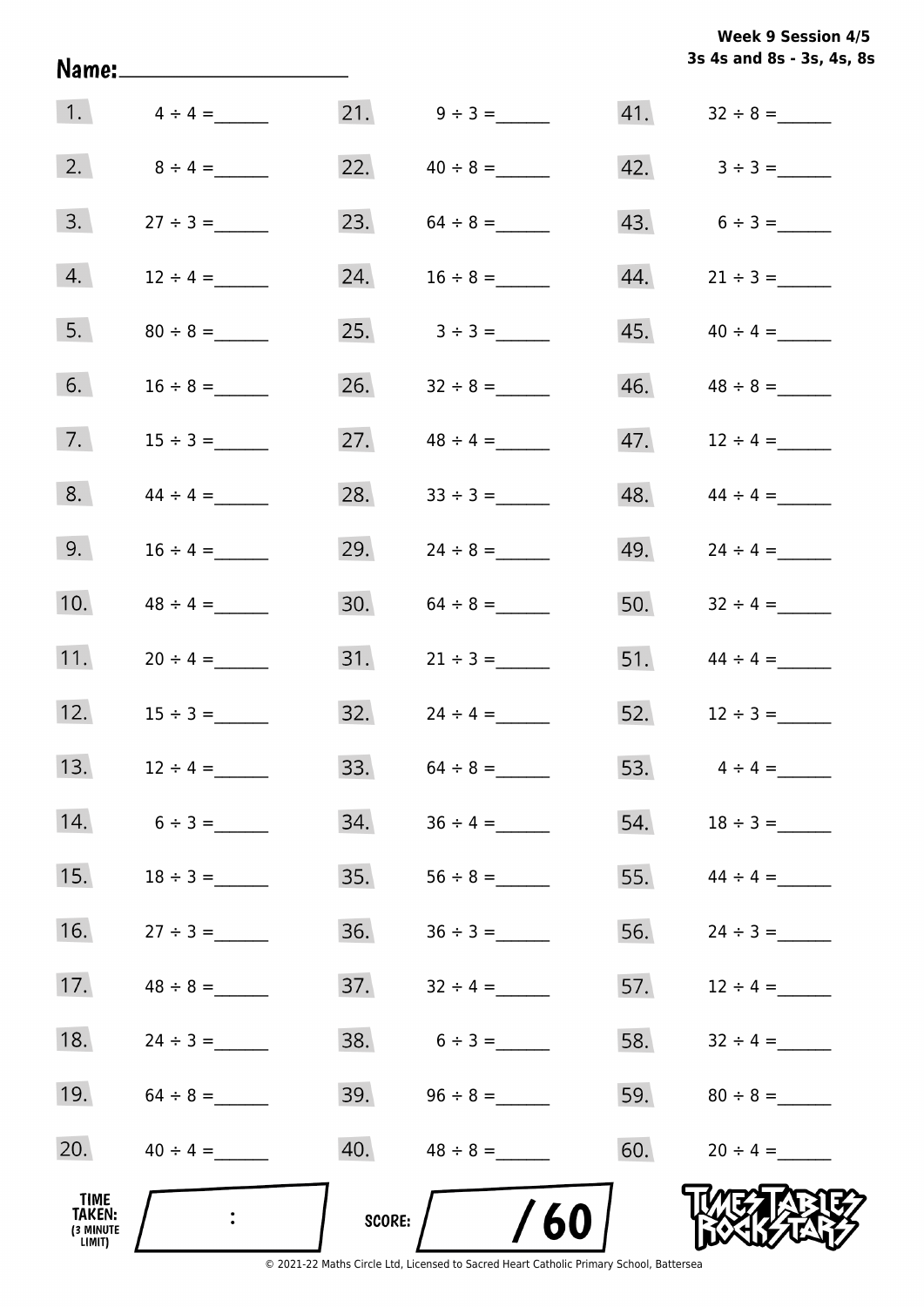|  | Week 9 Session 5/5        |  |  |  |
|--|---------------------------|--|--|--|
|  | 3s 4s and 8s - 3s, 4s, 8s |  |  |  |

|                                       |                     |     | 21. $4 \times 11 =$                 | 41. | $28 \div 4 =$      | ADD UP<br>YOUR TIME                  |
|---------------------------------------|---------------------|-----|-------------------------------------|-----|--------------------|--------------------------------------|
| 2.                                    | $8 \times 12 =$     |     |                                     | 42. | $12 \div 4 =$      | FOR THE WEEK                         |
| 3.                                    |                     |     |                                     | 43. | $21 \div 3 =$      | <b>MINUTES</b><br>S1:                |
| 4.                                    | $4 \times 8 =$      |     | 24. $3 \times 7 =$                  | 44. | $32 \div 4 =$      | S2:                                  |
| 5.                                    |                     |     |                                     | 45. | $80 \div 8 =$      | S3:                                  |
| 6.                                    | $4 \times 8 =$      |     |                                     | 46. | $15 \div 3 =$      | S4:                                  |
| 7.                                    |                     |     |                                     |     | $47.$ $9 \div 3 =$ | SS:<br><b>Total:</b>                 |
|                                       |                     |     |                                     | 48. | $72 \div 8 =$      | SECONDS                              |
|                                       | 9. $4 \times 9 =$   |     |                                     | 49. | $64 \div 8 =$      | S1:                                  |
|                                       | 10. $3 \times 1 =$  |     | $30. \quad 4 \times 8 =$            | 50. | $64 \div 8 =$      | S2:                                  |
|                                       |                     |     |                                     |     |                    | S3:                                  |
|                                       | 11. $8 \times 1 =$  |     | 31. $9 \div 3 =$ 51.                |     |                    | S4:                                  |
|                                       |                     |     | 32. $16 \div 4 =$ 52. $48 \div 8 =$ |     |                    | SS:                                  |
|                                       |                     |     | 33. $32 \div 8 =$ 53. $80 \div 8 =$ |     |                    | Total:                               |
|                                       | 14. $8 \times 7 =$  | 34. | $36 \div 4 =$ 54.                   |     |                    | ADD UP<br>YOUR SCORE<br>FOR THE WEEK |
|                                       | 15. $8 \times 10 =$ | 35. | $36 \div 3 = 55$ .                  |     | $40 \div 8 =$      | S1:                                  |
|                                       | 16. $8 \times 3 =$  | 36. | $48 \div 4 =$                       | 56. | $24 \div 8 =$      | S2:                                  |
|                                       |                     | 37. | $21 \div 3 =$ 57.                   |     | $36 \div 3 =$      | S3:                                  |
|                                       |                     | 38. | $24 \div 3 = 58.$                   |     | $15 \div 3 =$      | S4:                                  |
|                                       |                     | 39. | $9 \div 3 =$ 59.                    |     | $30 \div 3 =$      | S5:                                  |
|                                       |                     | 40. | $72 \div 8 = 60.$                   |     | $9 \div 3 =$       | Total:                               |
| TIME<br>TAKEN:<br>(3 MINUTE<br>LIMIT) |                     |     | <b>SCORE:</b>                       |     | 60                 |                                      |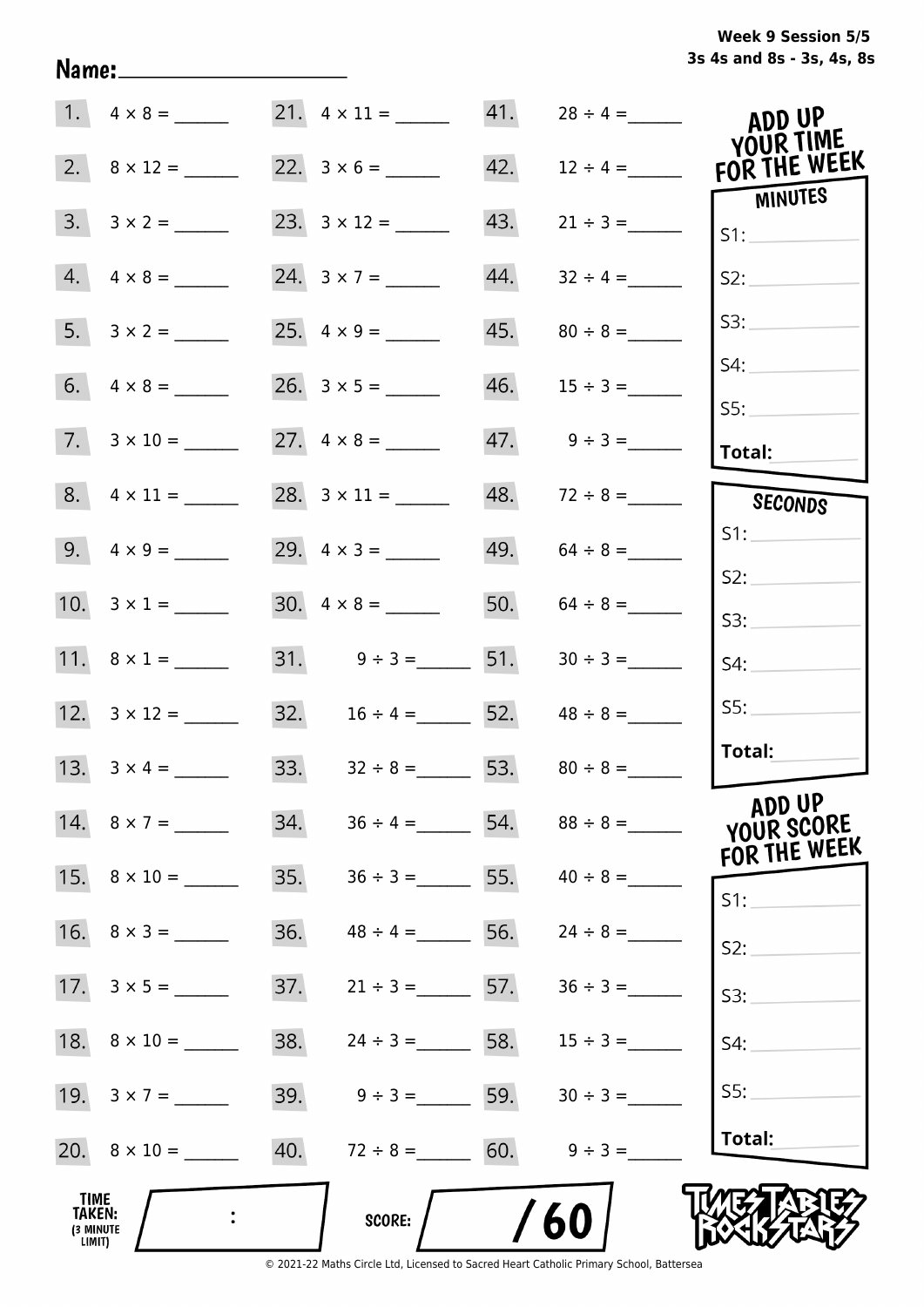# Week 10 Session 1/5 3s 4s and 8s - 3s, 4s, 8s

| TIME<br><b>TAKEN:</b><br>(3 MINUTE<br>LIMIT) |                     | /60<br>score:            |                          |
|----------------------------------------------|---------------------|--------------------------|--------------------------|
|                                              | 20. $4 \times 5 =$  |                          | 60. $2 \times 4 =$       |
|                                              | 19. $4 \times 5 =$  | $39. \quad 4 \times 8 =$ |                          |
|                                              | 18. $4 \times 12 =$ |                          | 58. $5 \times 4 =$       |
|                                              | 17. $8 \times 1 =$  |                          |                          |
|                                              | 16. $3 \times 1 =$  | $36. 6 \times 8 =$       |                          |
|                                              |                     | $35. \quad 8 \times 3 =$ |                          |
|                                              | 14. $3 \times 12 =$ | $34. 5 \times 3 =$       |                          |
|                                              |                     |                          | 53. $3 \times 3 =$       |
|                                              |                     |                          | 52. $6 \times 4 =$       |
|                                              |                     |                          | 51. $2 \times 4 =$       |
|                                              | 10. $8 \times 3 =$  |                          |                          |
|                                              | 9. $3 \times 3 =$   |                          | 49. $4 \times 4 =$       |
|                                              | $8. 4 \times 8 =$   |                          | $48. 3 \times 3 =$       |
|                                              | 7. $3 \times 1 =$   | 27. $3 \times 7 =$       | $47. 1 \times 4 =$       |
|                                              |                     |                          | $46. 5 \times 3 =$       |
|                                              |                     | 25. $4 \times 10 =$      |                          |
|                                              | $4. 3 \times 12 =$  |                          | $44. 1 \times 8 =$       |
|                                              |                     |                          | $43. \quad 9 \times 4 =$ |
|                                              |                     |                          |                          |
|                                              | 1. $8 \times 7 =$   |                          | $41. \quad 3 \times 3 =$ |

Name: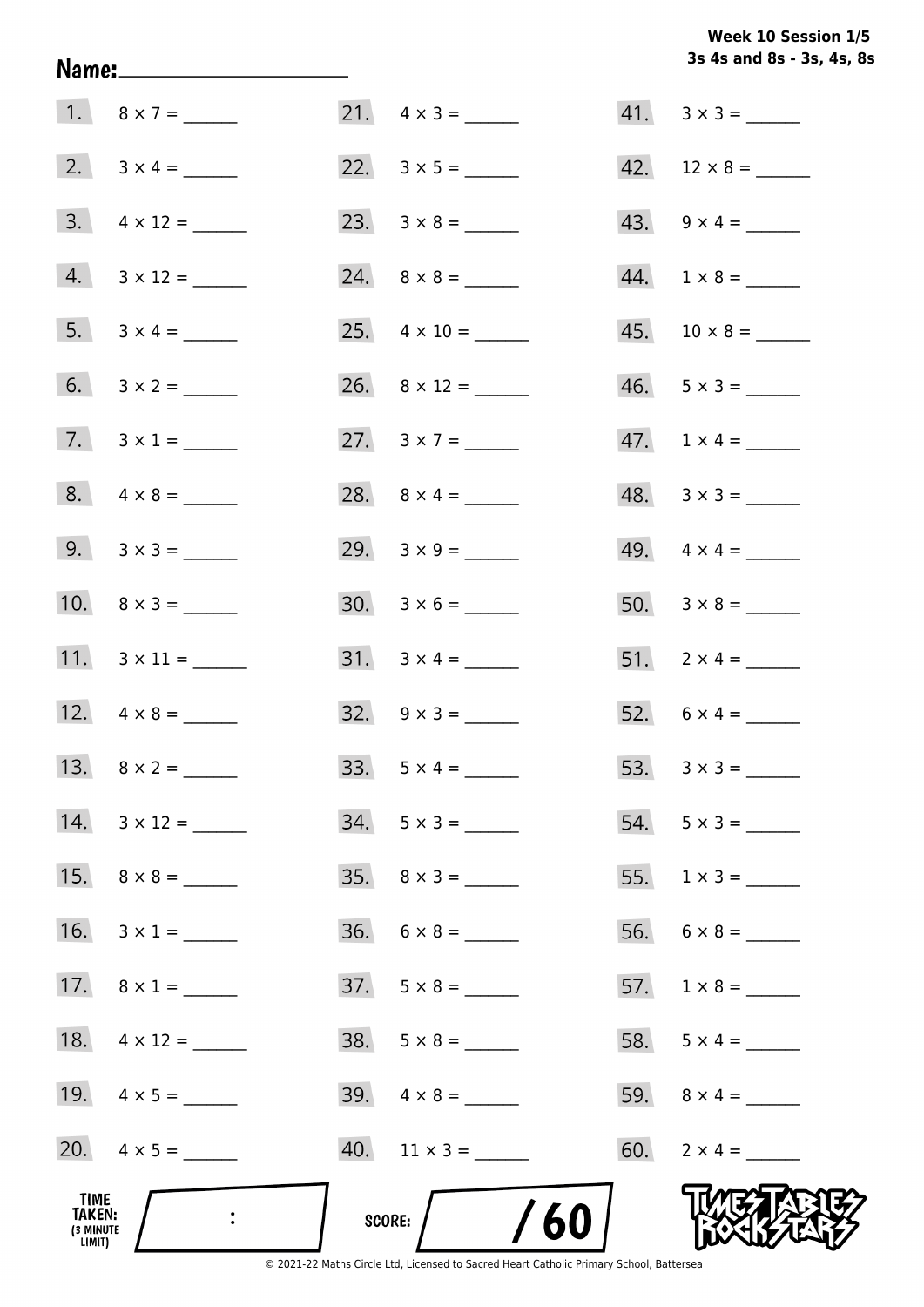**3s 4s and 8s - 3s, 4s, 8s Week 10 Session 2/5** 

| TIME<br>TAKEN:<br>(3 MINUTE<br>LIMIT) |                                                          |     |                                                           | SCORE: |                               | $\sqrt{60}$ |                                                    |                                        |                                 |
|---------------------------------------|----------------------------------------------------------|-----|-----------------------------------------------------------|--------|-------------------------------|-------------|----------------------------------------------------|----------------------------------------|---------------------------------|
| 12.                                   | 96<br>8                                                  | 24. | 8<br>4                                                    | 36.    | 3<br>24                       | 48.         | 8<br>4                                             | 60.                                    | 24<br>4                         |
| 11.                                   | 64<br>8                                                  | 23. | $18\,$<br>3                                               | 35.    | 27<br>$\overline{\mathsf{3}}$ | 47.         | $20\,$<br> 4                                       | 59.                                    | 48<br>4                         |
| 10.                                   | 48<br>4                                                  | 22. | 16<br>4                                                   | 34.    | $30\,$<br>3                   | 46.         | 96<br>8 <sup>1</sup>                               | 58.                                    | 4<br>4                          |
| 9.                                    | 48<br>4                                                  | 21. | 96<br>8                                                   | 33.    | $\bf 8$<br>$80\,$             | 45.         | 30<br>3                                            | 57.                                    | 15<br>3                         |
| 8.                                    | $3\overline{)33}$                                        | 20. | $4\overline{)16}$                                         | 32.    | $8 \overline{)96}$            | 44.         | $8 \overline{) 88}$                                | 56. $4\begin{bmatrix} 4 \end{bmatrix}$ | $\overline{36}$                 |
| 7.                                    | $3\overline{)}$                                          | 19. | $8\overline{8}$                                           | 31.    | $8\overline{72}$              | 43.         | $8\sqrt{96}$                                       | 55. $4\sqrt{ }$                        | $\boxed{16}$                    |
| 6.                                    | $4\overline{28}$                                         | 18. | $3\overline{21}$                                          | 30.    | $3\overline{3}$               |             | $\begin{array}{ c c }\n 42. & 3 & 18\n\end{array}$ | 54.                                    | $\boxed{12}$<br>$\overline{3}$  |
| 5.                                    | $8\sqrt{32}$                                             | 17. | $3\overline{6}$                                           | 29.    | $3\overline{21}$              |             | 41. $8 \overline{)64}$                             |                                        | 53. $8\overline{72}$            |
| 4.                                    | $\overline{8}$<br>$\overline{80}$                        | 16. | $8\sqrt{32}$                                              | 28.    | $8\overline{)}56$             | 40.         | $8\sqrt{40}$                                       | 52.                                    | $8\overline{)}56$               |
| 3.                                    | $4\overline{)24}$                                        | 15. | $3\overline{)3}$                                          | 27.    | $4\overline{\smash{)}\ 24}$   | 39.         | $3\overline{)36}$                                  | 51.                                    | $\boxed{18}$<br>$\overline{3}$  |
| 2.                                    | 8 <sup>°</sup>                                           | 14. | $4\overline{)48}$                                         | 26.    | $3\overline{)15}$             | 38.         | $3\overline{)36}$                                  | 50.                                    | $\mathbf{8}$<br>$\overline{16}$ |
|                                       | $\begin{array}{ c c }\n\hline\n1. & 3 & 18\n\end{array}$ |     | $\begin{array}{ c c }\n\hline\n13. & 3 & 30\n\end{array}$ |        | 25. $4\overline{)12}$         |             | 37. $8 \overline{)48}$                             | 49.                                    | $\bf{8}$<br>40                  |

Name: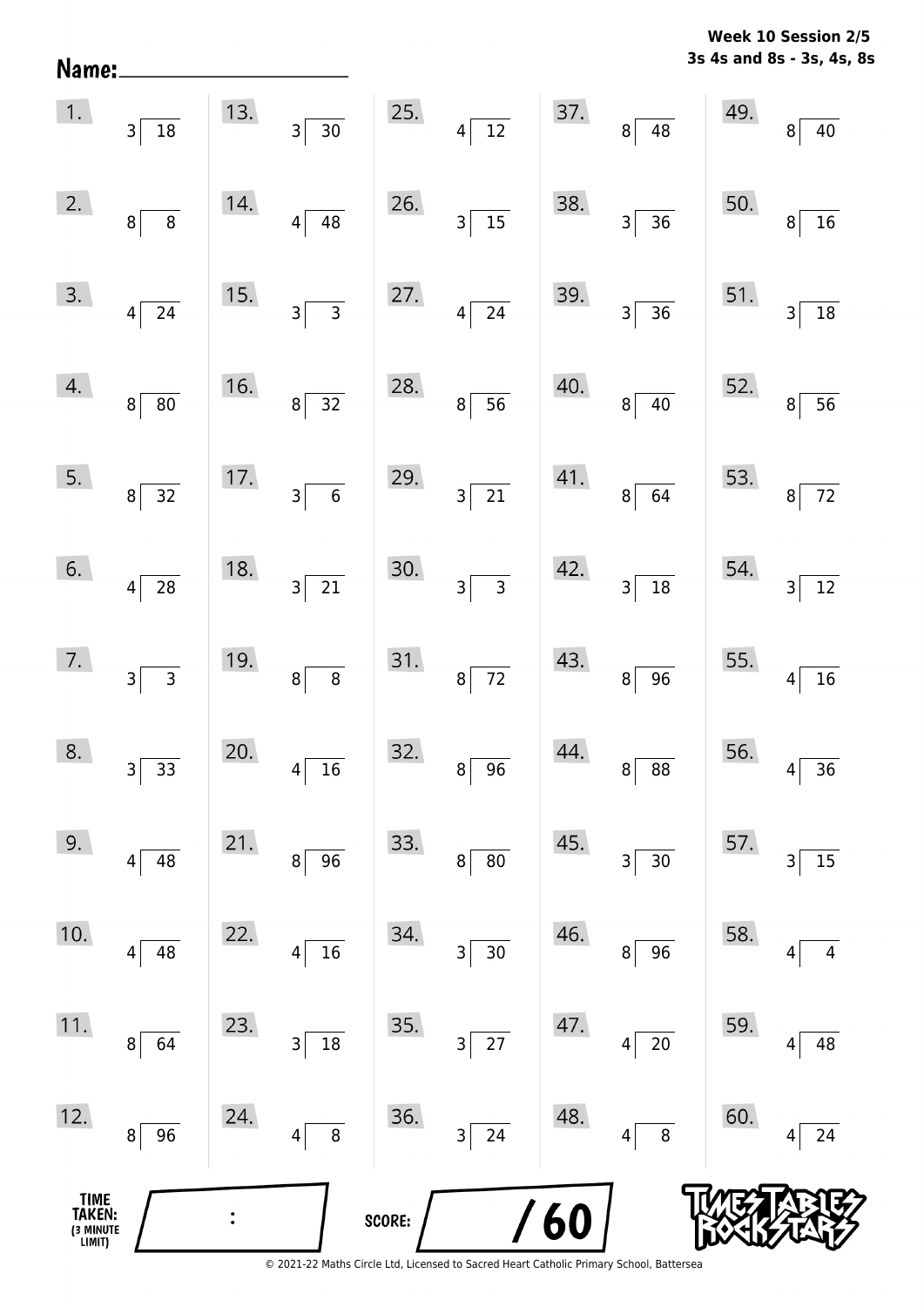Name:

**3s 4s and 8s - 3s, 4s, 8s Week 10 Session 3/5** 

| 1.                                    | $\begin{array}{c} 8 \\ \times 1 \end{array}$  | 13. | $8\phantom{1}$<br>$\times$ 4                    | 25.                                                                                 | $\frac{4}{1}$                                    |     | 37. $3 \times 6$                                 | 49. | $\overline{4}$<br>$\times 8$                 |
|---------------------------------------|-----------------------------------------------|-----|-------------------------------------------------|-------------------------------------------------------------------------------------|--------------------------------------------------|-----|--------------------------------------------------|-----|----------------------------------------------|
| 2.                                    | $\begin{array}{c} 3 \\ \times 5 \end{array}$  | 14. | $\begin{array}{c}\n4 \\ \times 12\n\end{array}$ |                                                                                     | 26. $8 \times 8$                                 | 38. | $\begin{array}{c} 8 \\ \times 7 \end{array}$     | 50. | $\overline{4}$<br>$\times 8$                 |
| 3.                                    | $\begin{array}{c} 8 \\ \times 8 \end{array}$  | 15. | $\frac{3}{x}$ 8                                 | 27.                                                                                 | $\begin{array}{c} 8 \\ \times 3 \end{array}$     | 39. | 39. $4 \times 5$                                 | 51. | $\begin{array}{r} 3 \\ \times 8 \end{array}$ |
| 4.                                    | $\begin{array}{r} 8 \\ \times 12 \end{array}$ | 16. | $\begin{array}{c} 8 \\ \times 8 \end{array}$    | 28.                                                                                 | $\frac{3}{x 5}$                                  | 40. | $\begin{array}{c} 4 \\ \times 3 \end{array}$     | 52. | $\frac{3}{\times 7}$                         |
| 5.                                    | $\begin{array}{c}3\\ \times 11\end{array}$    | 17. | $\begin{array}{r} 4 \\ \times 10 \end{array}$   | 29.                                                                                 | $\begin{array}{c} 3 \\ \times 9 \end{array}$     |     | 41. $\begin{array}{c} 8 \\ \times 1 \end{array}$ | 53. | $\frac{3}{x}$                                |
| 6.                                    | $\begin{array}{c} 8 \\ \times 10 \end{array}$ | 18. | $\begin{array}{r} 3 \\ \times 2 \end{array}$    | 30.                                                                                 | $\begin{array}{r} 3 \\ \times 3 \end{array}$     | 42. | $\begin{array}{c} 4 \\ \times 8 \end{array}$     | 54. | $\begin{array}{c} 8 \\ \times 8 \end{array}$ |
| 7.                                    | $\begin{array}{r} 8 \\ \times 7 \end{array}$  | 19. | $\begin{array}{c} 8 \\ \times 7 \end{array}$    | 31.                                                                                 | 31. $\begin{array}{r} 3 \\ \times 8 \end{array}$ | 43. | $\begin{array}{c} 8 \\ \times 9 \end{array}$     |     | 55. $4 \times 2$                             |
| 8.                                    | $\begin{array}{c} 8 \\ \times 1 \end{array}$  | 20. | $\frac{3}{12}$                                  | $\overline{32}$ .<br>$\overline{\phantom{a}}$ . The set of $\overline{\phantom{a}}$ | $\begin{array}{c} 4 \\ \times 4 \end{array}$     | 44. | $\begin{array}{c} 8 \\ \times 6 \end{array}$     | 56. | $\boldsymbol{8}$<br>$\times$ 1               |
| 9.                                    | 8<br>$\times$ 12                              | 21. | 3<br>$\times$ 7                                 | 33.                                                                                 | 8<br>$\times$ 4                                  | 45. | 4<br>$\times$ 6                                  | 57. | $\mathsf 3$<br>$\times$ 2                    |
| 10.                                   | 8<br>$\times$ 5                               | 22. | 3<br>$\times$ 3                                 | 34.                                                                                 | 8<br>$\times$ 3                                  | 46. | 8<br>$\times$ 12                                 | 58. | $\,8\,$<br>$\times$ 5                        |
| 11.                                   | 4<br>$\times$ 3                               | 23. | 4<br>$\times$ 4                                 | 35.                                                                                 | 4<br>$\times$ 10                                 | 47. | 3<br>$\times$ 2                                  | 59. | 8<br>$\times$ 12                             |
| 12.                                   | $\mathsf 3$<br>$\times$ 4                     | 24. | 8<br>$\times$ 12                                | 36.                                                                                 | 3<br>$\times$ 7                                  | 48. | 4<br>$\times$ 7                                  | 60. | 3<br>$\times$ 12                             |
| TIME<br>TAKEN:<br>(3 MINUTE<br>LIMIT) |                                               |     |                                                 | SCORE:                                                                              |                                                  | 60  |                                                  |     |                                              |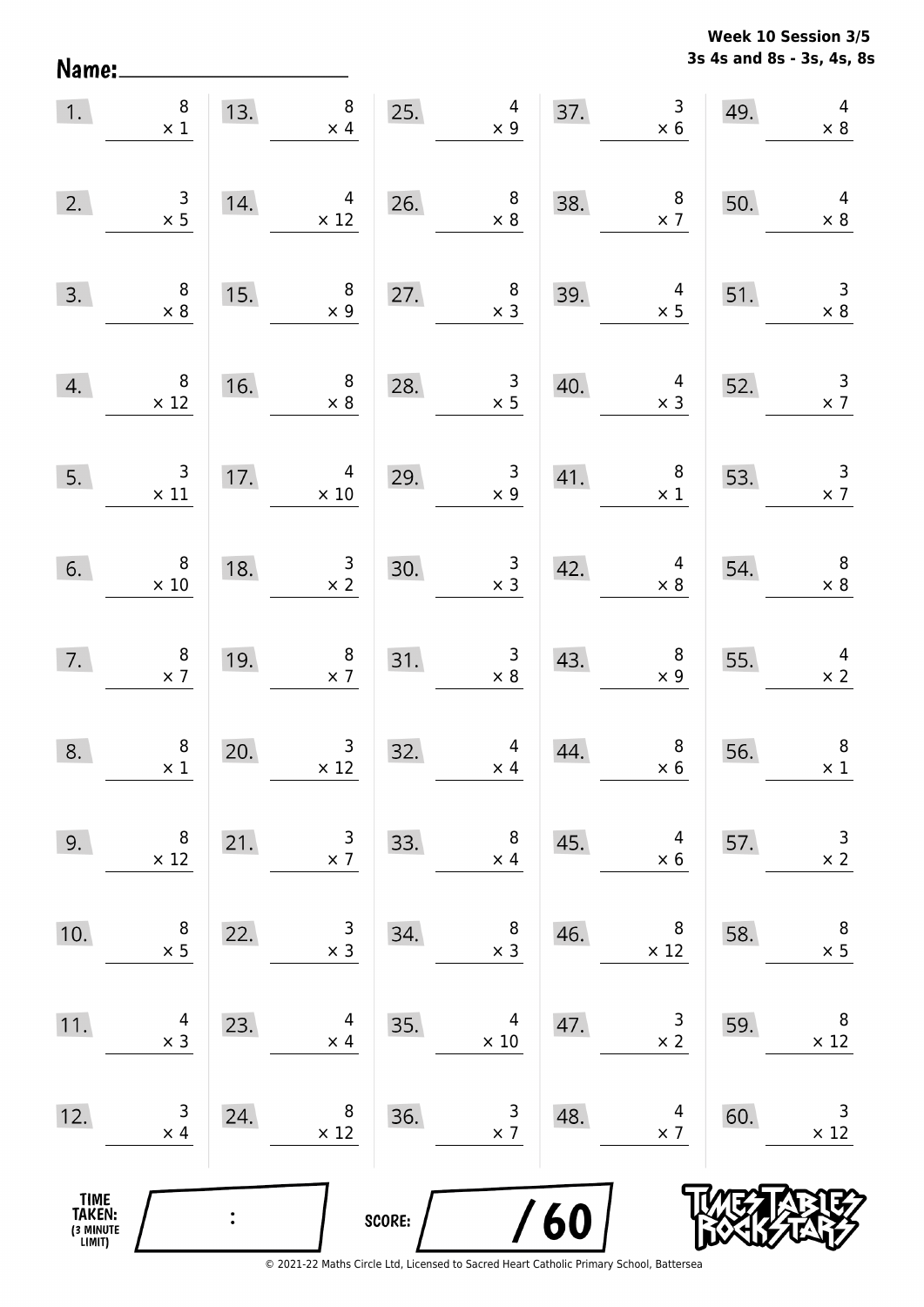|                                       | Name:_______________________ |        |                                 |     | 3s 4s and 8s - 3s, 4s, 8s        |
|---------------------------------------|------------------------------|--------|---------------------------------|-----|----------------------------------|
| $\vert 1. \vert$                      | $28 \div 4 =$                |        |                                 |     |                                  |
| 2.                                    |                              |        | 22. $20 \div 4 =$               |     | $42. \hspace{1.5cm} 3 \div 3 =$  |
| 3.                                    | $64 \div 8 =$                |        | 23. $48 \div 4 =$               |     | $43.80 \div 8 =$                 |
| 4.                                    | $15 \div 3 =$                |        | $24. 6 \div 3 =$                |     | $44. \hspace{1.5cm} 40 \div 8 =$ |
| 5.                                    | $24 \div 8 =$                |        |                                 |     |                                  |
| 6.                                    |                              |        |                                 |     |                                  |
| 7.                                    |                              |        | 27. $21 \div 3 =$               |     |                                  |
| 8.                                    | $21 \div 3 =$                |        | 28. $24 \div 4 =$               |     | 48. $32 \div 8 =$                |
| 9.                                    |                              |        | 29. $32 \div 4 =$               |     | 49. $64 \div 8 =$                |
| 10.                                   | $64 \div 8 =$                | 30.    | $33 \div 3 =$                   |     | 50. $24 \div 3 =$                |
| 11.                                   | $24 \div 3 =$                | 31.    | $36 \div 4 =$                   |     |                                  |
| 12.                                   | $18 \div 3 =$                |        | $32. \hspace{1.5cm} 3 \div 3 =$ |     | 52. $32 \div 8 =$                |
| 13.                                   | $36 \div 3 =$                |        | 33. $36 \div 4 =$               | 53. | $48 \div 8 =$                    |
| 14.                                   | $80 \div 8 =$                |        |                                 |     | $54. 64 \div 8 =$                |
| 15.                                   | $12 \div 3 =$                |        |                                 | 55. |                                  |
| 16.                                   | $20 \div 4 =$                |        | 36. $8 \div 4 =$                | 56. |                                  |
| 17.                                   | $20 \div 4 =$                |        |                                 | 57. |                                  |
| 18.                                   | $28 \div 4 =$                |        | 38. $4 \div 4 =$                | 58. |                                  |
| 19.                                   | $20 \div 4 =$                |        |                                 |     | 59. $15 \div 3 =$                |
| 20.                                   |                              |        |                                 |     | 60. $64 \div 8 =$                |
| TIME<br>TAKEN:<br>(3 MINUTE<br>LIMIT) |                              | SCORE: | 60                              |     |                                  |

**Week 10 Session 4/5**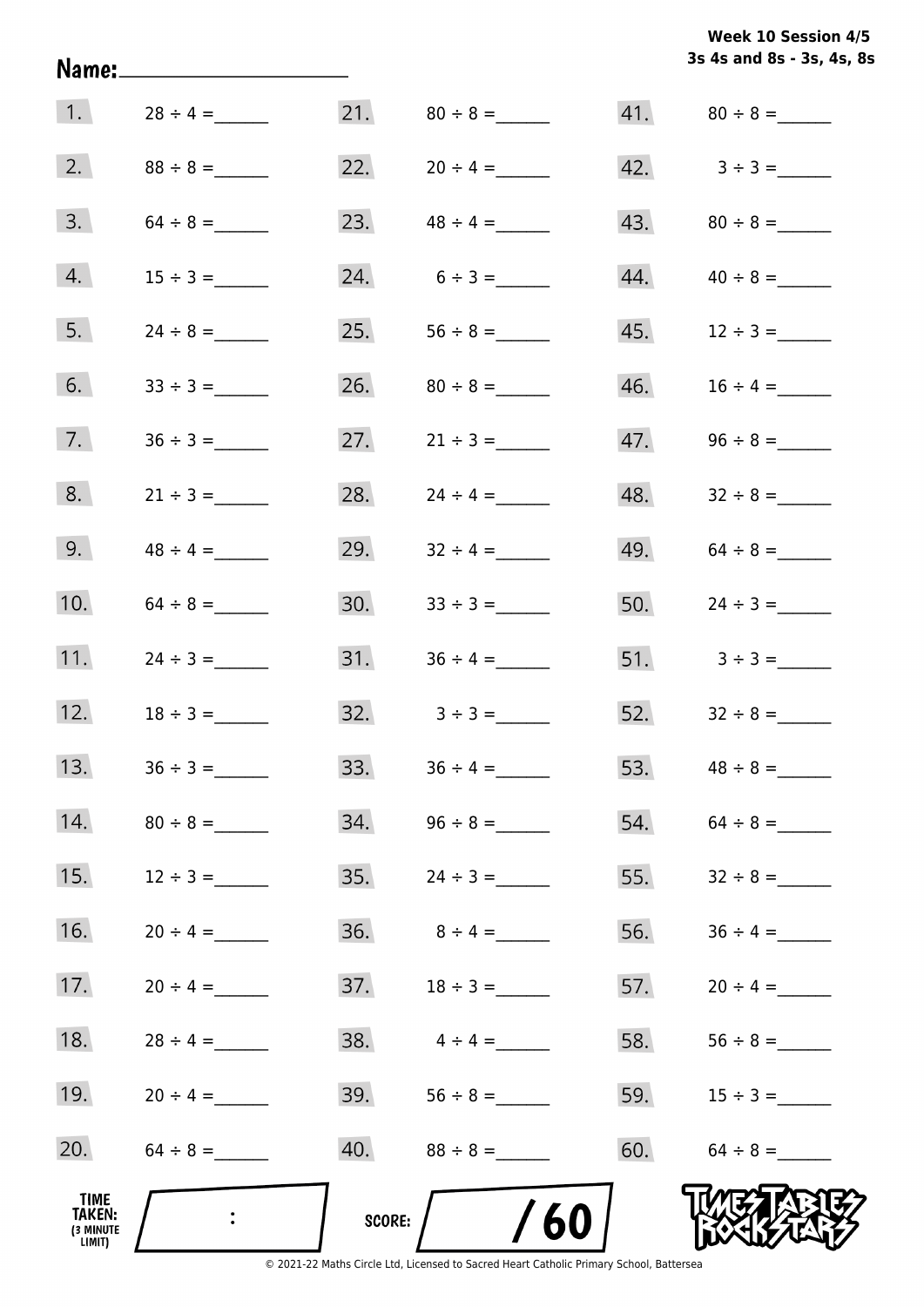# **3s 4s and 8s - 3s, 4s, 8s Week 10 Session 5/5**

|                                                     | 1. $4 \times 8 =$       | 21. $8 \times 10 =$ 41. $8 \div 8 =$ |     |                   | ADD UP                    |
|-----------------------------------------------------|-------------------------|--------------------------------------|-----|-------------------|---------------------------|
|                                                     | 2. $8 \times 7 =$       |                                      | 42. | $28 \div 4 =$     | YOUR TIME<br>FOR THE WEEK |
| 3.                                                  | $3 \times 6 =$          |                                      | 43. |                   | MINUTES<br>S1:            |
|                                                     | $4. 8 \times 1 =$       |                                      | 44. | $8 \div 8 =$      | S2:                       |
|                                                     |                         |                                      | 45. | $36 \div 3 =$     | S3:                       |
|                                                     |                         |                                      | 46. |                   | S4:                       |
|                                                     | $7. \quad 8 \times 2 =$ |                                      | 47. | $12 \div 4 =$     | 55:<br>Total:             |
|                                                     | $8. \quad 8 \times 9 =$ |                                      | 48. | $24 \div 4 =$     | SECONDS                   |
|                                                     | $9. 3 \times 6 =$       |                                      |     | $49. 12 \div 3 =$ | S1:                       |
|                                                     |                         |                                      | 50. | $32 \div 4 =$     | S2:<br>S3:                |
|                                                     |                         | 31. $16 \div 8 =$ 51. $9 \div 3 =$   |     |                   | S4:                       |
|                                                     |                         | 32. $40 \div 8 = 52. 9 \div 3 =$     |     |                   | SS:                       |
|                                                     |                         | 33. $36 \div 4 = 53$ .               |     | $28 \div 4 =$     | Total:                    |
|                                                     | 14. $3 \times 5 =$      |                                      | 54. | $36 \div 4 =$     | ADD UP<br>YOUR SCORE      |
| 15.                                                 | $3 \times 3 =$          |                                      | 55. | $24 \div 3 =$     | FOR THE WEEK<br>$S1$ :    |
| 16.                                                 | $4 \times 5 =$          | 36.<br>$8 \div 4 =$                  | 56. | $36 \div 3 =$     | S2:                       |
|                                                     |                         | 37.<br>$48 \div 8 = 57$ .            |     | $18 \div 3 =$     | S3:                       |
| 18.                                                 | $4 \times 5 =$          | 38.<br>$36 \div 4 =$ 58.             |     | $32 \div 8 =$     | S4:                       |
|                                                     |                         | 39.<br>$15 \div 3 =$ 59.             |     | $24 \div 3 =$     | SS:                       |
|                                                     |                         | 40.<br>$3 \div 3 = 60.$              |     | $16 \div 4 =$     | Total:                    |
| <b>TIME</b><br><b>TAKEN:</b><br>(3 MINUTE<br>LIMIT) |                         | <b>SCORE:</b>                        |     | 60                |                           |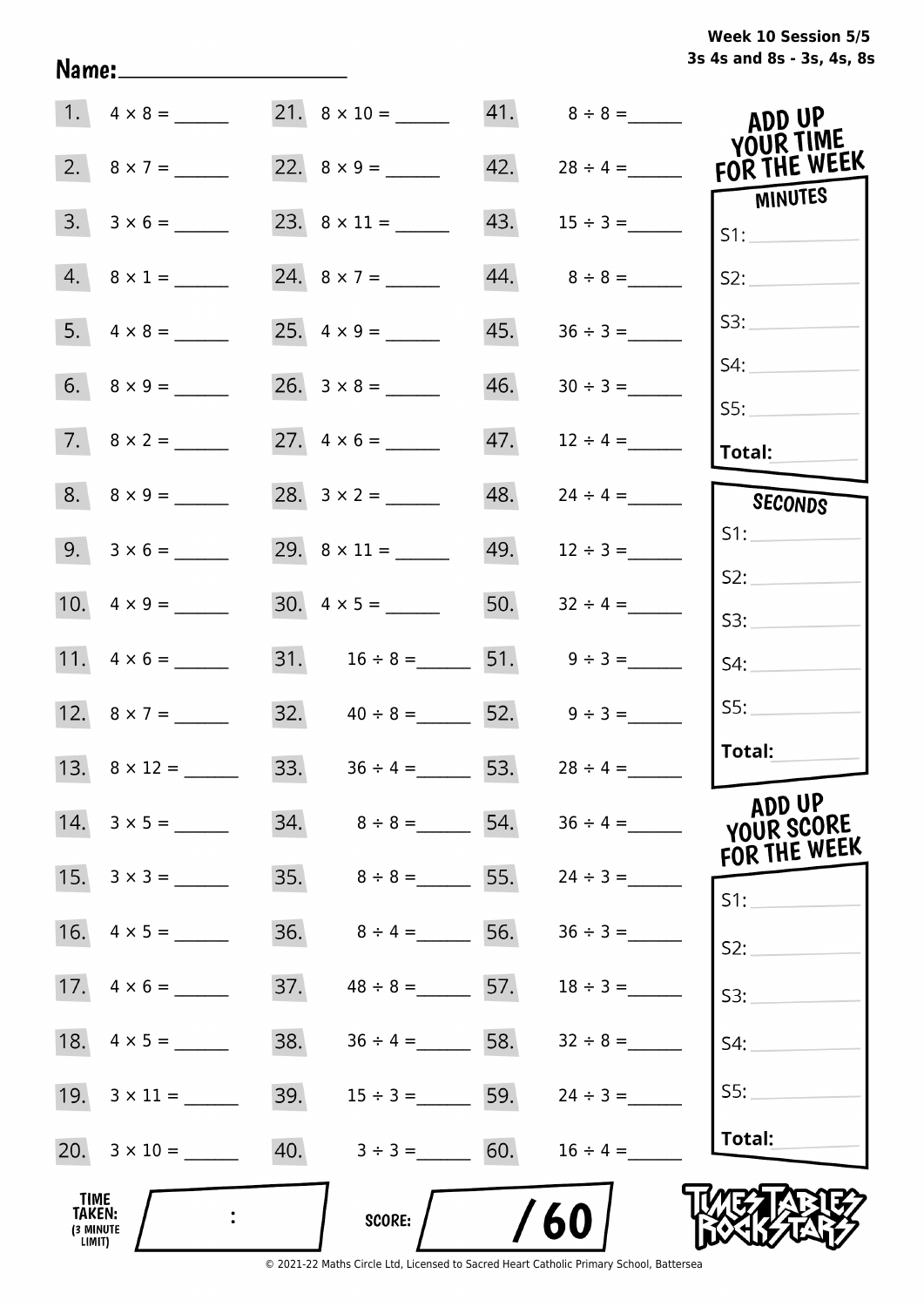**3s 4s and 8s - 3s, 4s, 8s Week 11 Session 1/5** 

| TIME<br>TAKEN:<br>(3 MINUTE<br>LIMIT) | $\ddot{\cdot}$      | /60<br><b>SCORE:</b>     |                             |
|---------------------------------------|---------------------|--------------------------|-----------------------------|
|                                       |                     | $40. \quad 4 \times 8 =$ |                             |
|                                       | 19. $4 \times 2 =$  | 39. $6 \times 4 =$       |                             |
|                                       | 18. $3 \times 8 =$  | $38. 2 \times 3 =$       |                             |
|                                       | 17. $4 \times 4 =$  | $37. 5 \times 3 =$       |                             |
|                                       | 16. $8 \times 8 =$  | $36. \quad 3 \times 8 =$ |                             |
|                                       | 15. $8 \times 1 =$  |                          |                             |
|                                       | 14. $3 \times 5 =$  | $34. 1 \times 8 =$       |                             |
|                                       |                     |                          |                             |
|                                       | 12. $3 \times 9 =$  |                          |                             |
|                                       | 11. $8 \times 10 =$ | $31. 5 \times 8 =$       |                             |
|                                       |                     | $30. \quad 4 \times 3 =$ |                             |
|                                       | 9. $3 \times 6 =$   |                          | $49. 10 \times 8 =$         |
|                                       |                     | 28. $3 \times 10 =$      |                             |
|                                       |                     |                          | $47. 6 \times 3 =$          |
|                                       |                     |                          | $46. \quad 4 \times 3 =$    |
|                                       |                     |                          | $45. \quad 3 \times 4 = \_$ |
|                                       |                     | 24. $8 \times 3 =$       | $44. \quad 8 \times 3 =$    |
|                                       |                     |                          | $43. \quad 2 \times 3 =$    |
|                                       |                     |                          |                             |
|                                       |                     |                          | $41. 1 \times 3 =$          |

Name: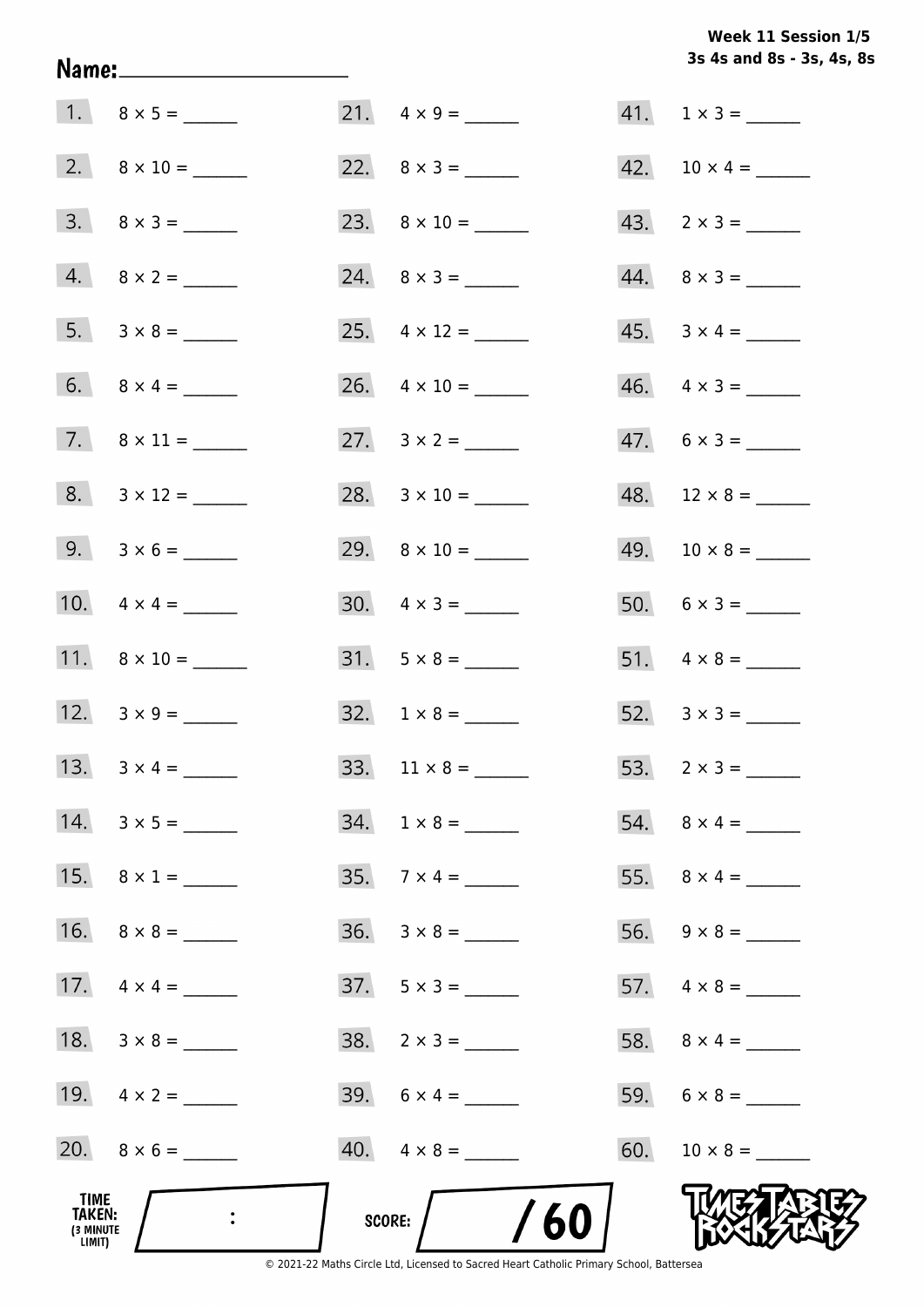| Name:                                 |                                        |     |                                      |        |                                              |            |                               |     | 3s 4s and 8s - 3s, 4s, 8s                 |
|---------------------------------------|----------------------------------------|-----|--------------------------------------|--------|----------------------------------------------|------------|-------------------------------|-----|-------------------------------------------|
| 1.                                    | 8 <sup>1</sup><br>$80\,$               | 13. | $4\sqrt{ }$<br>44                    | 25.    | $\overline{4}$<br>$\overline{16}$            | 37.        | $8^{\frac{1}{2}}$<br>48       | 49. | 36<br>$\overline{3}$                      |
| 2.                                    | 3<br>$\boldsymbol{9}$                  | 14. | $\overline{8}$<br>8                  | 26.    | $\overline{18}$<br>$\overline{3}$            | 38.        | $\frac{1}{33}$<br>$3\vert$    | 50. | $\overline{48}$<br>8                      |
| 3.                                    | $3\vert$<br>$\overline{\phantom{0}}$ 6 | 15. | $\overline{56}$<br>$8^{\frac{1}{2}}$ | 27.    | $\overline{3}$<br>$\overline{\phantom{0}}$ 6 | 39.        | $\overline{16}$<br> 4         | 51. | $\overline{6}$<br>$\overline{\mathbf{3}}$ |
| 4.                                    | $3\vert$<br>$\overline{36}$            | 16. | $\overline{16}$<br>$4\vert$          | 28.    | $\overline{4}$<br>$\overline{20}$            | 40.        | $\overline{30}$<br>$3\vert$   | 52. | $\overline{48}$<br>$\bf{8}$               |
| 5.                                    | $3\sqrt{ }$<br>30                      | 17. | $\overline{48}$<br>$8\vert$          | 29.    | 3 <sup>5</sup><br>$\overline{33}$            | 41.        | $\overline{18}$<br>$3\vert$   | 53. | $\overline{\bf 8}$<br>$\bf{8}$            |
| 6.                                    | $3\sqrt{ }$<br>18                      | 18. | $\overline{48}$<br>$\vert 4 \vert$   | 30.    | $\overline{20}$<br>$\vert 4 \vert$           | 42.        | $3\overline{)15}$             | 54. | $\overline{36}$<br>$\overline{4}$         |
| 7.                                    | $3\vert$<br>30                         | 19. | $\overline{32}$<br>$\left 4\right $  | 31.    | $\overline{27}$<br>$3\vert$                  | 43.        | $3\overline{21}$              | 55. | 24<br>$\bf 8$                             |
| 8.                                    | 96<br>8                                | 20. | 16<br>$\overline{4}$                 | 32.    | 40<br>4                                      | 44.        | 8<br>40                       | 56. | 40<br>4                                   |
| 9.                                    | $\boldsymbol{6}$<br>3                  | 21. | 64<br>8                              | 33.    | 30<br>3                                      | 45.        | 96<br>8                       | 57. | 36<br>3                                   |
| 10.                                   | 8<br>4                                 | 22. | 21<br>3                              | 34.    | $32\,$<br>8                                  | 46.        | 16<br>8                       | 58. | ${\bf 28}$<br>4                           |
| 11.                                   | 21<br>$3\vert$                         | 23. | 72<br>$\bf 8$                        | 35.    | $\bf 8$<br>$80\,$                            | 47.        | 48<br>8                       | 59. | 56<br>8                                   |
| 12.                                   | 27<br>$3\vert$                         | 24. | ${\bf 28}$<br>4                      | 36.    | 15<br>3                                      | 48.        | 36<br>$\overline{\mathbf{4}}$ | 60. | $32\,$<br>4                               |
| TIME<br>TAKEN:<br>(3 MINUTE<br>LIMIT) |                                        |     |                                      | SCORE: |                                              | <b>/60</b> |                               |     |                                           |

**Week 11 Session 2/5** 

© 2021-22 Maths Circle Ltd, Licensed to Sacred Heart Catholic Primary School, Battersea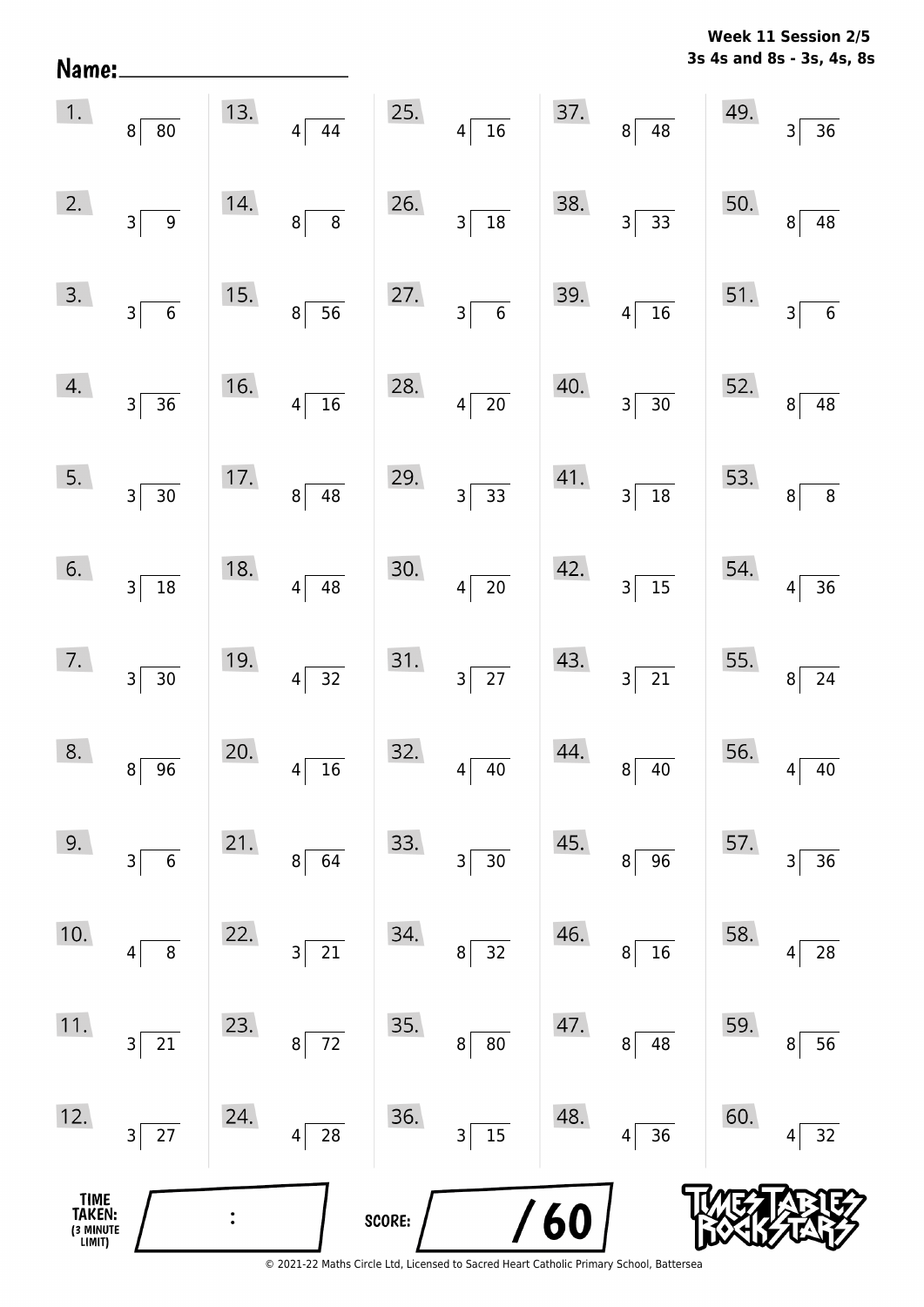Name:

**3s 4s and 8s - 3s, 4s, 8s Week 11 Session 3/5** 

| 1.                                            | $\begin{array}{c} 8 \\ \times 5 \end{array}$  | 13. | $\mathsf{3}$<br>$\times$ 6                     | 25.    | $\begin{array}{c} 8 \\ \times 7 \end{array}$ | 37. | $\bf 8$<br>$\times$ 10                        | 49. | $\overline{\mathcal{A}}$<br>$\times$ 9       |
|-----------------------------------------------|-----------------------------------------------|-----|------------------------------------------------|--------|----------------------------------------------|-----|-----------------------------------------------|-----|----------------------------------------------|
| 2.                                            | $\begin{array}{c} 8 \\ \times 5 \end{array}$  | 14. | 4<br>$\times$ 8                                | 26.    | $\begin{array}{c} 8 \\ \times 9 \end{array}$ | 38. | 4<br>$\times$ 3                               | 50. | $\overline{3}$<br>$\times$ 10                |
| 3.                                            | $\begin{array}{c} 3 \\ \times 1 \end{array}$  | 15. | 8<br>$\times$ 11                               | 27.    | $\mathsf{3}$<br>$\times$ 11                  | 39. | $\begin{array}{c} 8 \\ \times 3 \end{array}$  | 51. | $\overline{\phantom{a}}$<br>$\times$ 3       |
| 4.                                            | $\, 8$<br>$\times$ 12                         | 16. | $\begin{array}{c} 8 \\ \times 3 \end{array}$   | 28.    | $\bf 8$<br>$\times$ 11                       | 40. | $\begin{array}{c} 3 \\ \times 2 \end{array}$  | 52. | $\begin{array}{c} 3 \\ \times 7 \end{array}$ |
| 5.                                            | $\begin{array}{c} 4 \\ \times 5 \end{array}$  | 17. | $\overline{a}$<br>$\times$ 5                   | 29.    | $\begin{array}{c} 8 \\ \times 7 \end{array}$ | 41. | $\begin{array}{c} 3 \\ \times 12 \end{array}$ | 53. | $\overline{\phantom{a}}$<br>$\times$ 12      |
| 6.                                            | $\begin{array}{c} 4 \\ \times 2 \end{array}$  | 18. | $\begin{array}{c} 3 \\ \times 8 \end{array}$   | 30.    | $\begin{array}{c} 8 \\ \times 6 \end{array}$ | 42. | $\overline{4}$<br>$\times$ 7                  | 54. | $\overline{4}$<br>$\times$ 12                |
| 7.                                            | $\begin{array}{c} 8 \\ \times 12 \end{array}$ | 19. | $\begin{array}{c} 3 \\ \times 6 \end{array}$   | 31.    | $\begin{array}{c} 8 \\ \times 9 \end{array}$ | 43. | $\begin{array}{c} 4 \\ \times 1 \end{array}$  | 55. | $\mathbf{3}$<br>$\times$ 10                  |
| 8.                                            | $\begin{array}{c} 3 \\ x 3 \end{array}$       | 20. | $\begin{array}{c} 8 \\ \times \ 1 \end{array}$ | 32.    | $\bf 8$<br>$\times$ 4                        | 44. | $\begin{array}{c} 3 \\ \times 12 \end{array}$ | 56. | $\, 8$<br>$\times$ 10                        |
| 9.                                            | 4<br>$\times$ 5                               | 21. | 3<br>$\times$ 11                               | 33.    | 4<br>$\times$ 7                              | 45. | 3<br>$\times$ 10                              | 57. | $\,8\,$<br>$\times$ 5                        |
| 10.                                           | 4<br>$\times$ 9                               | 22. | 4<br>$\times$ 10                               | 34.    | $\overline{3}$<br>$\times$ 7                 | 46. | $\overline{4}$<br>$\times$ 7                  | 58. | 4<br>$\times$ 11                             |
| 11.                                           | 3<br>$\times 6$                               | 23. | 8<br>$\times$ 12                               | 35.    | 3<br>$\times$ 8                              | 47. | 8<br>$\times$ 11                              | 59. | $\mathsf 3$<br>$\times$ 12                   |
| 12.                                           | 4<br>$\times$ 11                              | 24. | 8<br>$\times$ 3                                | 36.    | 4<br>$\times$ 9                              | 48. | 8<br>$\times$ 7                               | 60. | 8<br>$\times$ 10                             |
| <b>TIME<br/>TAKEN:</b><br>(3 MINUTE<br>LIMIT) |                                               |     |                                                | SCORE: |                                              | 60  |                                               |     |                                              |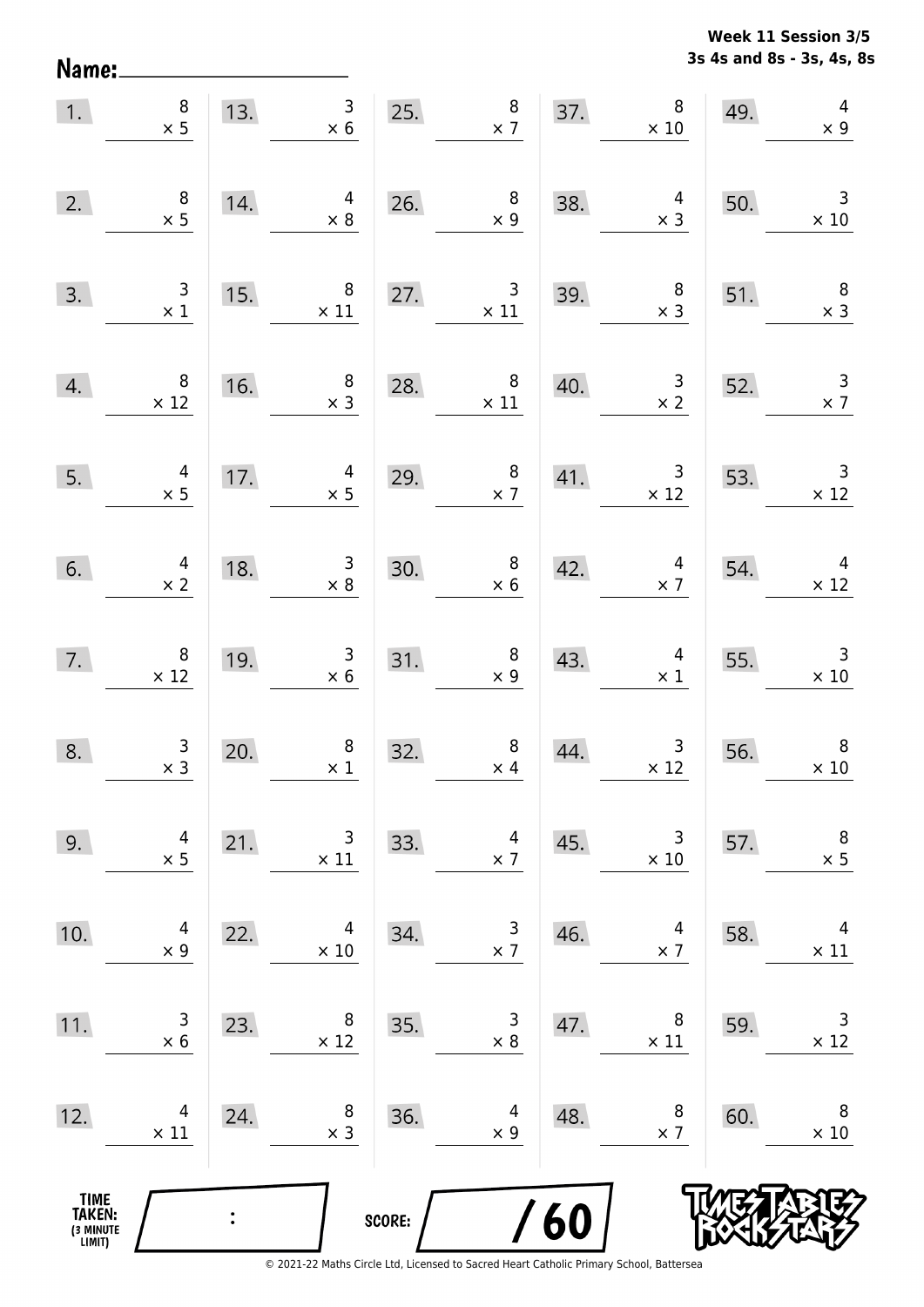|                                              | Name:_______________________ |               |                   |     | 3s 4s and 8s - 3s, 4s, 8s |
|----------------------------------------------|------------------------------|---------------|-------------------|-----|---------------------------|
| 1.                                           | $4 \div 4 =$                 | 21.           | $24 \div 3 =$     |     |                           |
| 2.                                           |                              | 22.           | $40 \div 4 =$     | 42. |                           |
| 3.                                           | $21 \div 3 =$                | 23.           | $40 \div 4 =$     |     |                           |
| 4.                                           | $6 \div 3 =$                 | 24.           | $40 \div 8 =$     | 44. | $40 \div 4 =$             |
| 5.                                           | $21 \div 3 =$                | 25.           | $28 \div 4 =$     | 45. |                           |
| 6.                                           | $8 \div 4 =$                 | 26.           | $48 \div 8 =$     | 46. | $80 \div 8 =$             |
| 7.                                           |                              | 27.           | $4 \div 4 =$      | 47. | $40 \div 4 =$             |
| 8.                                           |                              |               | 28. $36 \div 4 =$ |     | 48. $27 \div 3 =$         |
| 9.                                           |                              | 29.           | $32 \div 4 =$     | 49. | $48 \div 8 =$             |
| 10.                                          | $44 \div 4 =$                | 30.           |                   | 50. |                           |
| 11.                                          | $16 \div 8 =$                | 31.           |                   |     |                           |
| 12.                                          | $8 \div 8 =$                 | 32.           | $28 \div 4 =$     |     | 52. $4 \div 4 =$          |
| 13.                                          |                              | 33.           | $12 \div 4 =$     | 53. | $16 \div 8 =$             |
| 14.                                          | $48 \div 8 =$                | 34.           | $40 \div 4 =$     | 54. | $21 \div 3 =$             |
| 15.                                          | $33 \div 3 =$                | 35.           | $12 \div 3 =$     | 55. |                           |
| 16.                                          | $48 \div 4 =$                | 36.           | $32 \div 4 =$     | 56. | $8 \div 8 =$              |
| 17.                                          | $40 \div 8 =$                | 37.           | $96 \div 8 =$     | 57. | $21 \div 3 =$             |
| 18.                                          |                              | 38.           | $18 \div 3 =$     | 58. |                           |
| 19.                                          | $20 \div 4 =$                |               | 39. $4 \div 4 =$  | 59. |                           |
| 20.                                          |                              |               | $40. 6 \div 3 =$  | 60. |                           |
| TIME<br><b>TAKEN:</b><br>(3 MINUTE<br>LIMIT) |                              | <b>SCORE:</b> | 60                |     |                           |

© 2021-22 Maths Circle Ltd, Licensed to Sacred Heart Catholic Primary School, Battersea

**3s 4s and 8s - 3s, 4s, 8s Week 11 Session 4/5**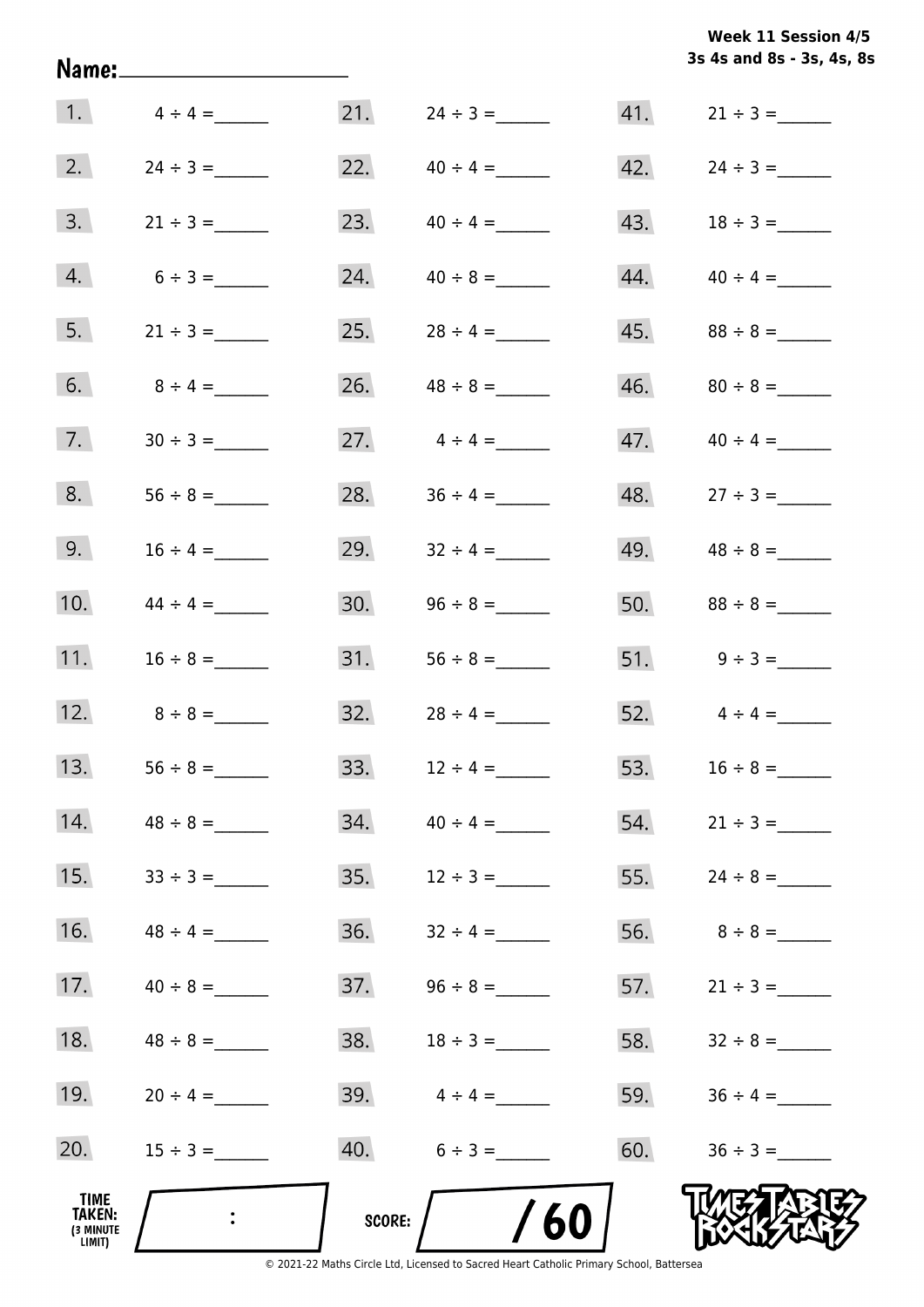# **3s 4s and 8s - 3s, 4s, 8s Week 11 Session 5/5**

|                                              |                          |     | 21. $3 \times 11 =$ 41. $80 \div 8 =$ |     |                                 | ADD UP<br>YOUR TIME                  |
|----------------------------------------------|--------------------------|-----|---------------------------------------|-----|---------------------------------|--------------------------------------|
| 2.                                           | $4 \times 1 =$           |     | 22. $4 \times 9 =$                    | 42. | $16 \div 4 =$                   | FOR THE WEEK                         |
| 3.                                           | $8 \times 10 =$          |     |                                       | 43. |                                 | MINUTES<br>S1:                       |
| 4.                                           | $3 \times 1 =$           |     |                                       |     | $44. \qquad 9 \div 3 =$         | S2:                                  |
|                                              |                          |     |                                       | 45. | $36 \div 3 =$                   | S3:                                  |
|                                              |                          |     |                                       | 46. | $44 \div 4 =$                   | S4:                                  |
|                                              |                          |     |                                       |     | $47. \hspace{1.5cm} 3 \div 3 =$ | SS:<br><b>Total:</b>                 |
|                                              | $8. \quad 4 \times 10 =$ |     |                                       |     | $48. 20 \div 4 =$               | SECONDS                              |
|                                              |                          |     |                                       |     | $49. \qquad 24 \div 3 =$        | S1:                                  |
|                                              |                          |     | $30. 3 \times 1 =$                    | 50. | $16 \div 8 =$                   | S2:                                  |
|                                              |                          |     |                                       |     |                                 | S3:                                  |
|                                              | 11. $3 \times 11 =$      |     |                                       | 51. | $32 \div 8 =$                   | S4:                                  |
|                                              | 12. $4 \times 8 =$       |     | 32. $28 \div 4 =$ 52.                 |     | $40 \div 4 =$                   | SS:                                  |
|                                              |                          |     | $33.$ $8 \div 4 =$                    |     | 53. $40 \div 4 =$               | Total:                               |
|                                              | $14. 3 \times 8 =$       |     | 34. $36 \div 4 =$ 54. $36 \div 4 =$   |     |                                 | ADD UP<br>YOUR SCORE<br>FOR THE WEEK |
|                                              | 15. $8 \times 3 =$       | 35. | $40 \div 4 = 55.$ $8 \div 4 =$        |     |                                 | S1:                                  |
|                                              |                          | 36. | $8 \div 8 =$ 56. 28 ÷ 4 =             |     |                                 | S2:                                  |
|                                              |                          | 37. | $24 \div 3 =$ 57.                     |     | $32 \div 4 =$                   | S3:                                  |
| 18.                                          | $3 \times 2 =$           | 38. | $18 \div 3 =$ 58. $12 \div 3 =$       |     |                                 | S4:                                  |
| 19.                                          | $3 \times 2 =$           | 39. | $96 \div 8 =$ 59.                     |     | $16 \div 8 =$                   | SS:                                  |
|                                              | 20. $4 \times 11 =$      | 40. | $27 \div 3 = 60.$                     |     | $80 \div 8 =$                   | Total:                               |
| TIME<br><b>TAKEN:</b><br>(3 MINUTE<br>LIMIT) |                          |     | <b>SCORE:</b>                         |     | 60                              |                                      |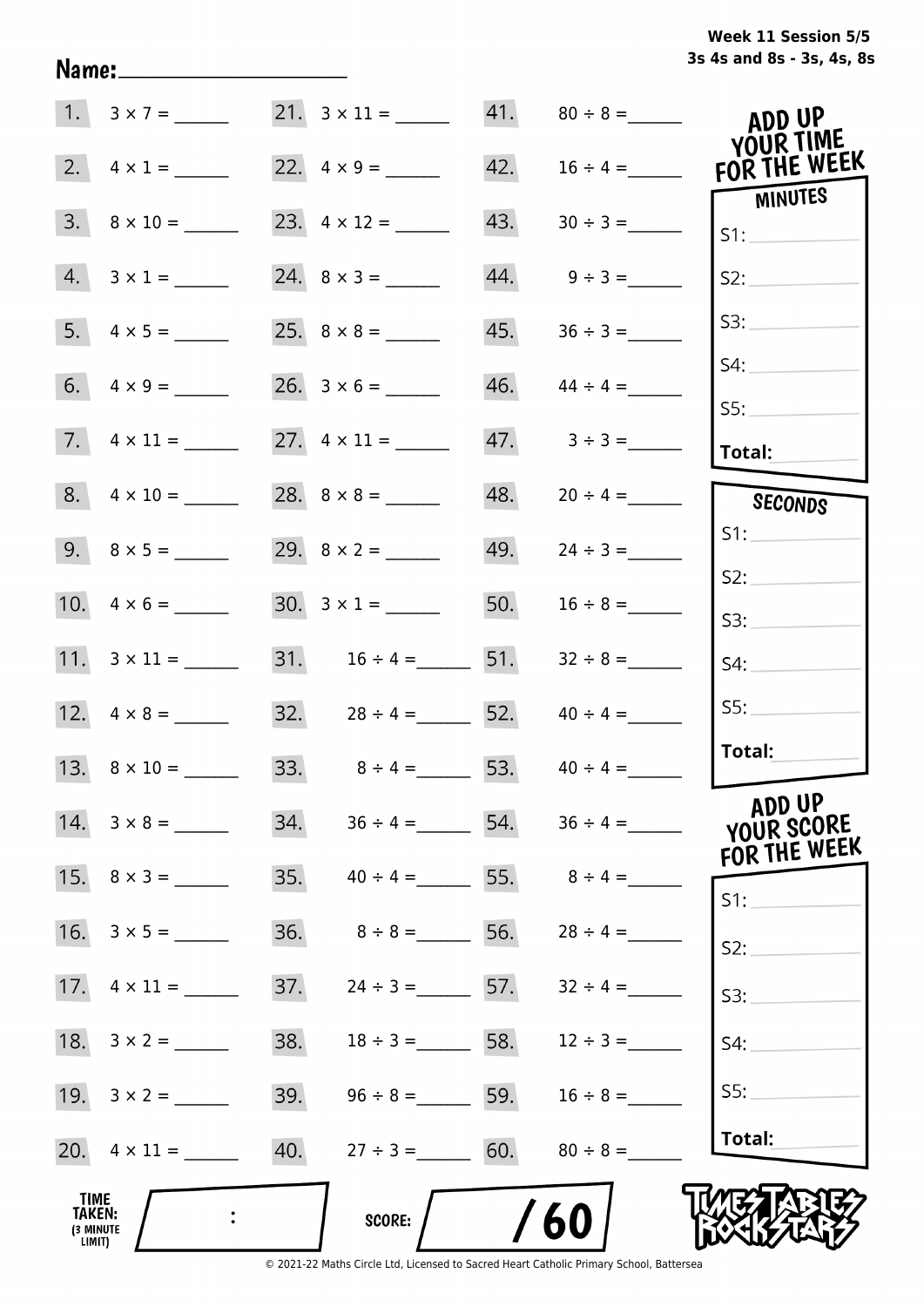# **3s 4s and 8s - 3s Week 12 Session 1/5**

|                                              | Name:__________________________ |                             | 3s 4s and 8s - 3         |
|----------------------------------------------|---------------------------------|-----------------------------|--------------------------|
|                                              | $1. 3 \times 6 =$               |                             |                          |
|                                              | 2. $3 \times 7 =$               | 22. $3 \times 1 =$          | $42. \quad 4 \times 3 =$ |
|                                              | $3. \quad 3 \times 3 =$         |                             | $43. 10 \times 3 =$      |
|                                              | $4. 3 \times 3 =$               |                             | $44. 5 \times 3 =$       |
|                                              | $5. 3 \times 8 =$               | 25. $3 \times 1 =$          | $45.$ 12 × 3 = ______    |
|                                              | 6. $3 \times 12 =$              | $26. \quad 3 \times 10 =$   | $46.$ 11 × 3 = _______   |
|                                              | $7. \quad 3 \times 3 =$         |                             | $47. \quad 3 \times 3 =$ |
|                                              | $8. 3 \times 12 =$              | 28. $3 \times 2 =$          | $48.$ 11 × 3 = ______    |
|                                              | 9. $3 \times 12 =$              |                             | $49.7 \times 3 =$        |
|                                              |                                 |                             |                          |
|                                              | 11. $3 \times 1 =$              |                             | 51. $1 \times 3 =$       |
|                                              | 12. $3 \times 10 =$             | $32. \quad 10 \times 3 =$   | 52. $5 \times 3 =$       |
|                                              |                                 | $33. \quad 3 \times 3 = \_$ | 53. $1 \times 3 =$       |
|                                              | $14. \quad 3 \times 11 =$       | $34. \quad 4 \times 3 =$    |                          |
| 15.                                          | $3 \times 9 =$                  | $35. 5 \times 3 =$          |                          |
| 16.                                          | $3 \times 11 =$                 | $36. \quad 9 \times 3 =$    |                          |
| 17.                                          |                                 | $37. \quad 4 \times 3 =$    | 57. $4 \times 3 =$       |
| 18.                                          |                                 |                             |                          |
|                                              | 19. $3 \times 6 =$              |                             | 59. $10 \times 3 =$      |
|                                              | 20. $3 \times 1 =$              |                             |                          |
| TIME<br><b>TAKEN:</b><br>(3 MINUTE<br>LIMIT) |                                 | /60<br><b>SCORE:</b>        |                          |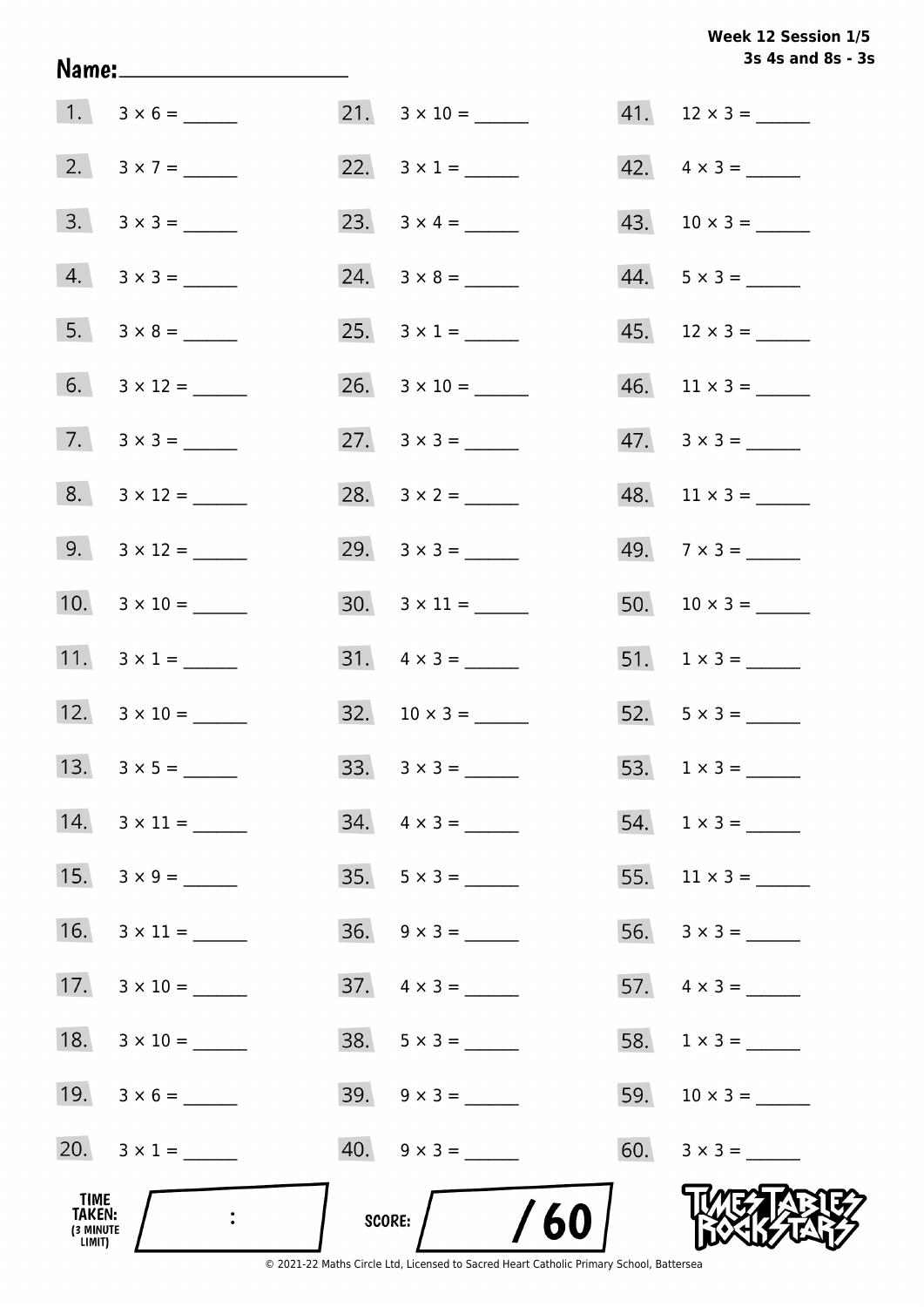| Name:                                         |                                   |     |                                   |        |                                         |     |                                           |     | 3s 4s and 8s - 3s                                  |
|-----------------------------------------------|-----------------------------------|-----|-----------------------------------|--------|-----------------------------------------|-----|-------------------------------------------|-----|----------------------------------------------------|
| 1.                                            | $3\vert$<br>$\overline{12}$       | 13. | $\overline{\mathbf{6}}$<br>3      | 25.    | $3\overline{27}$                        | 37. | $\frac{1}{18}$<br>$3\vert$                | 49. | 24<br>$\overline{\mathsf{3}}$                      |
| 2.                                            | $3\vert$<br>$\boxed{18}$          | 14. | $\overline{18}$<br>$3\vert$       | 26.    | $3\vert$<br>$\overline{6}$              | 38. | $\overline{18}$<br>3                      | 50. | 30<br>$\overline{\mathsf{3}}$                      |
| 3.                                            | $\overline{3}$<br>$\overline{18}$ | 15. | $\overline{6}$<br>$3\sqrt{ }$     | 27.    | $3\sqrt{ }$<br>$\overline{24}$          | 39. | $\overline{18}$<br>$\overline{3}$         | 51. | $\overline{36}$<br>$\overline{\mathsf{3}}$         |
| 4.                                            | 3 <sup>5</sup><br>$\overline{9}$  | 16. | $3\sqrt{12}$                      | 28.    | $3\sqrt{ }$<br>$\overline{30}$          | 40. | $\frac{1}{33}$<br>3                       | 52. | $30\,$<br>$\overline{\mathsf{3}}$                  |
| 5.                                            | $\overline{15}$<br>$3\vert$       | 17. | $3\overline{)36}$                 | 29.    | $3\lceil$<br>$\overline{24}$            | 41. | $\overline{21}$<br>3                      | 53. | 30<br>$\overline{\mathsf{3}}$                      |
| 6.                                            | $3\overline{)15}$                 | 18. | $3 \overline{)18}$                | 30.    | $\overline{\phantom{0}}$ 3<br>$3\lceil$ | 42. | $\overline{21}$<br>$3\vert$               | 54. | 30<br>$\overline{3}$                               |
| 7.                                            | $3\sqrt{2}$<br>$\overline{15}$    | 19. | $3\overline{27}$                  | 31.    | $3\overline{21}$                        | 43. | $\overline{6}$<br>3                       | 55. | $\overline{\mathbf{3}}$<br>$\overline{\mathbf{3}}$ |
| 8.                                            | $\overline{3}$<br>$\overline{21}$ | 20. | $\overline{3}$<br>$\overline{30}$ | 32.    | $\overline{3}$<br>$\overline{12}$       | 44. | 24<br>$\overline{3}$                      | 56. | $\mathsf{3}$<br>$\overline{\mathsf{3}}$            |
| 9.                                            | $\overline{3}$<br>3               | 21. | $\overline{9}$<br>3               | 33.    | $15$<br>$\overline{\mathbf{3}}$         | 45. | $\overline{12}$<br>3                      | 57. | 36<br>3                                            |
| 10.                                           | 12<br>3                           | 22. | 24<br>$3\vert$                    | 34.    | $\overline{3}$<br>36                    | 46. | 21<br>$\overline{\mathsf{3}}$             | 58. | 18<br>$\overline{\mathbf{3}}$                      |
| 11.                                           | $\overline{21}$<br>3              | 23. | $3\overline{15}$                  | 35.    | $\overline{3}$<br>$\overline{3}$        | 47. | $6\phantom{a}$<br>$\overline{\mathsf{3}}$ | 59. | $\overline{6}$<br>$\overline{\mathsf{3}}$          |
| 12.                                           | 18<br>$\overline{\mathsf{3}}$     | 24. | $3\sqrt{21}$                      | 36.    | $3\overline{3}$                         | 48. | $\overline{18}$<br>$3\vert$               | 60. | 18<br>$\overline{\mathsf{3}}$                      |
| <b>TIME<br/>TAKEN:</b><br>(3 MINUTE<br>LIMIT) |                                   |     |                                   | SCORE: |                                         | 60  |                                           |     |                                                    |

**Week 12 Session 2/5** 

<sup>© 2021-22</sup> Maths Circle Ltd, Licensed to Sacred Heart Catholic Primary School, Battersea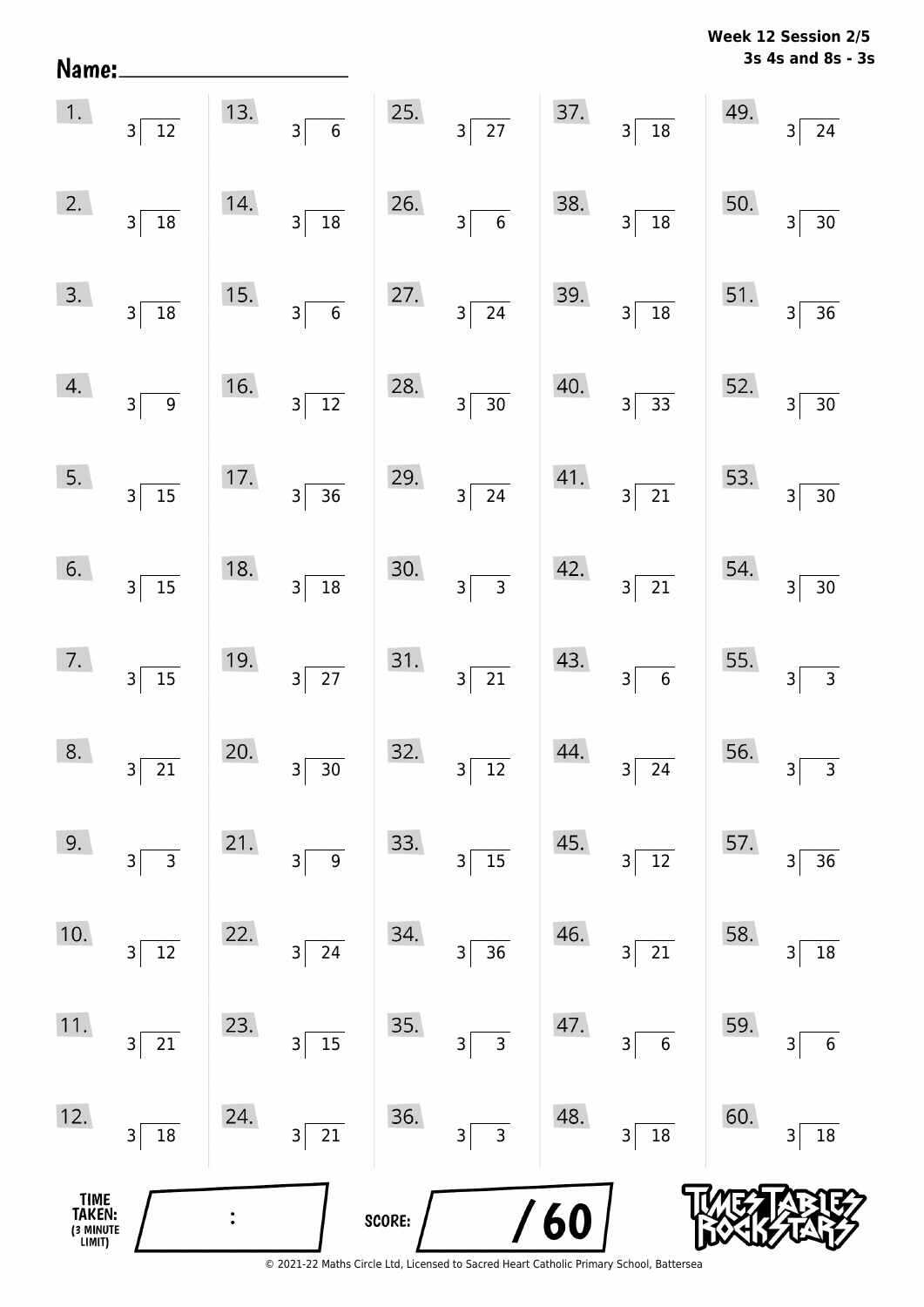Name:

**3s 4s and 8s - 3s Week 12 Session 3/5** 

| 1.                                    | $\begin{array}{c} 3 \\ \times 8 \end{array}$  | 13.            | 3 <sup>7</sup><br>$\begin{array}{c} 3 \\ \times 11 \end{array}$ |        | 25.<br>$\begin{array}{c} 3 \\ \times 11 \end{array}$ |     | 37. $3 \times 5$                              | 49. | $\mathbf{3}$<br>$\times$ 5                    |
|---------------------------------------|-----------------------------------------------|----------------|-----------------------------------------------------------------|--------|------------------------------------------------------|-----|-----------------------------------------------|-----|-----------------------------------------------|
| 2.                                    | $\begin{array}{c} 3 \\ \times 10 \end{array}$ | 14.            | $\begin{array}{c} 3 \\ \times 2 \end{array}$                    |        | 26. $\frac{3}{x7}$                                   | 38. | $\begin{array}{c} 3 \\ \times 1 \end{array}$  | 50. | $\begin{array}{c} 3 \\ \times 7 \end{array}$  |
| 3.                                    | $\begin{array}{c} 3 \\ \times 5 \end{array}$  | 15.            | $\begin{array}{c} 3 \\ \times 8 \end{array}$                    |        | 27. $\begin{array}{r} 3 \\ \times 8 \end{array}$     | 39. | $\begin{array}{c} 3 \\ \times 5 \end{array}$  | 51. | $\begin{array}{c} 3 \\ \times 2 \end{array}$  |
| 4.                                    | $\frac{3}{x}$                                 | 16.            | $\begin{array}{c} 3 \\ \times 8 \end{array}$                    | 28.    | $\begin{array}{r} 3 \\ \times 6 \end{array}$         | 40. | $\begin{array}{r} 3 \\ \times 3 \end{array}$  | 52. | $\frac{3}{x}$                                 |
| 5.                                    | $\begin{array}{c} 3 \\ \times 11 \end{array}$ | 17.            | $\begin{array}{c} 3 \\ \times 8 \end{array}$                    | 29.    | $\begin{array}{c} 3 \\ \times 5 \end{array}$         | 41. | $\begin{array}{c} 3 \\ \times 5 \end{array}$  | 53. | $\begin{array}{r} 3 \\ \times 7 \end{array}$  |
| 6.                                    | $\begin{array}{r} 3 \\ \times 3 \end{array}$  | 18.            | $\begin{array}{c} 3 \\ x \end{array}$                           |        | 30. $\begin{array}{c} 3 \\ \times 7 \end{array}$     | 42. | $\begin{array}{c} 3 \\ \times 12 \end{array}$ | 54. | $\begin{array}{c} 3 \\ \times 11 \end{array}$ |
| 7.                                    | $\begin{array}{c} 3 \\ \times 8 \end{array}$  | 19.            | $\begin{array}{c} 3 \\ \times 4 \end{array}$                    |        | $\begin{array}{r} 3 \\ \times 5 \end{array}$<br>31.  | 43. | $\begin{array}{c} 3 \\ \times 8 \end{array}$  |     | 55. $3 \times 4$                              |
| 8.                                    | $\begin{array}{c} 3 \\ \times 7 \end{array}$  | 20.            | $\begin{array}{c} 3 \\ \times 1 \end{array}$                    | 32.    | $\begin{array}{c c} 3 \\ \times 2 \end{array}$       | 44. | $\begin{array}{c}3\\ \times \ 10\end{array}$  | 56. | $\begin{array}{c} 3 \\ \times 8 \end{array}$  |
| 9.                                    | 3<br>$\times$ 11                              | 21.            | 3<br>$\times$ 7                                                 | 33.    | 3<br>$\times$ 11                                     | 45. | 3<br>$\times$ 9                               | 57. | $\mathsf 3$<br>$\times$ 4                     |
| 10.                                   | 3<br>$\times$ 10                              | 22.            | 3<br>$\times$ 8                                                 | 34.    | $\begin{array}{c} 3 \\ x \end{array}$                | 46. | 3<br>$\times$ 11                              | 58. | $\mathsf 3$<br>$\times$ 4                     |
| 11.                                   | 3<br>$\times 8$                               | 23.            | 3<br>$\times$ 9                                                 | 35.    | 3<br>$\times$ 9                                      | 47. | 3<br>$\times 2$                               | 59. | $\mathsf 3$<br>$\times$ 8                     |
| 12.                                   | 3<br>$\times$ 7                               | 24.            | 3<br>$\times$ 11                                                | 36.    | 3<br>$\times$ 12                                     | 48. | 3<br>$\times$ 1                               | 60. | $\mathsf 3$<br>$\times$ 2                     |
| TIME<br>TAKEN:<br>(3 MINUTE<br>LIMIT) |                                               | $\ddot{\cdot}$ |                                                                 | SCORE: |                                                      | /60 |                                               |     |                                               |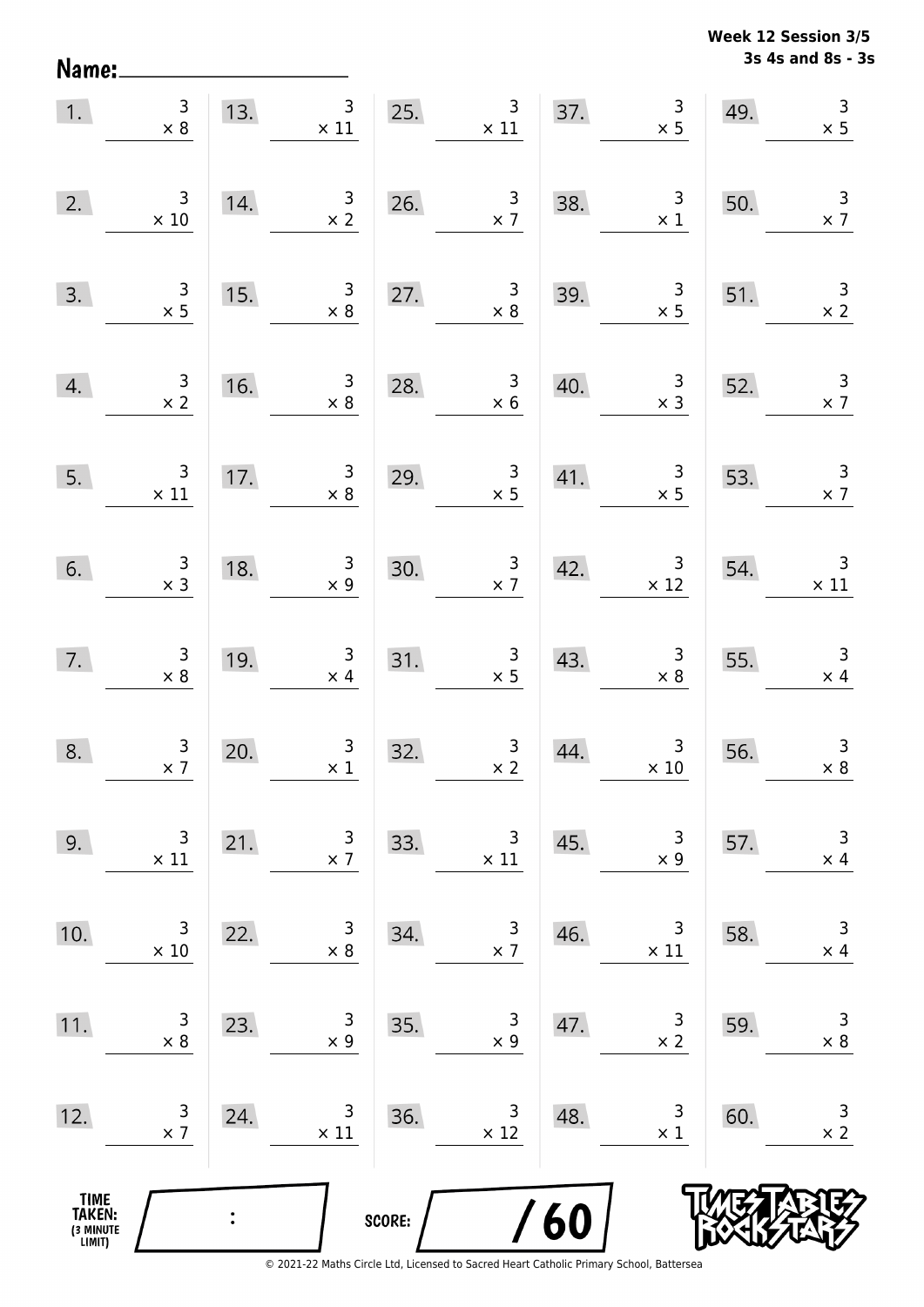| Week 12 Session 4/5 |                   |  |  |
|---------------------|-------------------|--|--|
|                     | 3s 4s and 8s - 3s |  |  |

|                                              |                 |        |                   |     | 3s 4s and 8s - 3s                |
|----------------------------------------------|-----------------|--------|-------------------|-----|----------------------------------|
|                                              | 1. $3 \div 3 =$ |        | 21. $21 \div 3 =$ |     |                                  |
| 2.                                           | $3 \div 3 =$    |        | 22. $27 \div 3 =$ |     | $42. \t24 \div 3 =$              |
| 3.                                           |                 | 23.    |                   |     |                                  |
| 4.                                           | $21 \div 3 =$   | 24.    |                   |     | $44. 6 \div 3 =$                 |
| 5.                                           | $9 \div 3 =$    | 25.    | $21 \div 3 =$     |     |                                  |
| 6.                                           | $6 \div 3 =$    | 26.    | $24 \div 3 =$     |     |                                  |
| 7.                                           | $36 \div 3 =$   |        | 27. $3 \div 3 =$  |     |                                  |
| 8.                                           | $27 \div 3 =$   |        | 28. $27 \div 3 =$ |     | $48. \hspace{1.5cm} 3 \div 3 =$  |
| 9.                                           | $21 \div 3 =$   | 29.    | $15 \div 3 =$     |     | $49. \hspace{1.5cm} 36 \div 3 =$ |
| 10.                                          | $9 \div 3 =$    | 30.    | $12 \div 3 =$     |     | 50. $9 \div 3 =$                 |
| 11.                                          | $33 \div 3 =$   |        |                   |     | 51. $27 \div 3 =$                |
| 12.                                          | $30 \div 3 =$   | 32.    | $33 \div 3 =$     |     | $52.$ $27 \div 3 =$              |
| 13.                                          | $18 \div 3 =$   | 33.    | $21 \div 3 =$     | 53. |                                  |
| 14.                                          | $3 \div 3 =$    | 34.    | $33 \div 3 =$     | 54. | $21 \div 3 =$                    |
| 15.                                          | $3 \div 3 =$    | 35.    |                   | 55. | $24 \div 3 =$                    |
| 16.                                          |                 | 36.    |                   | 56. | $3 \div 3 =$                     |
| 17.                                          | $36 \div 3 =$   | 37.    | $33 \div 3 =$     |     | 57. $27 \div 3 =$                |
| 18.                                          | $30 \div 3 =$   | 38.    | $12 \div 3 =$     |     | 58. $30 \div 3 =$                |
| 19.                                          | $27 \div 3 =$   | 39.    | $3 \div 3 =$      |     | 59. $3 \div 3 =$                 |
| 20.                                          | $21 \div 3 =$   | 40.    | $21 \div 3 =$     | 60. | $3 \div 3 =$                     |
| TIME<br><b>TAKEN:</b><br>(3 MINUTE<br>LIMIT) |                 | SCORE: | 60                |     |                                  |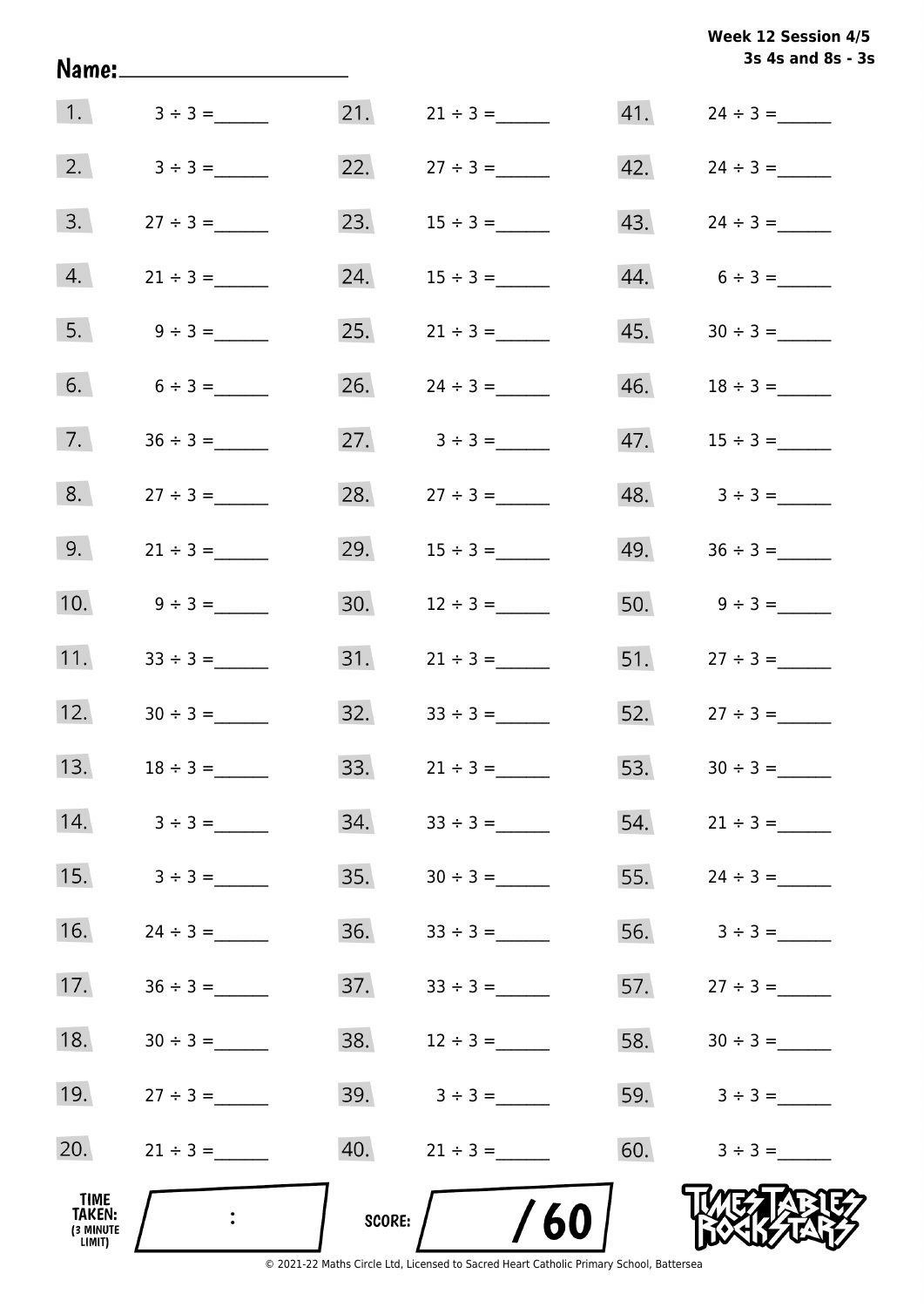| Week 12 Session 5/5 |                   |  |  |
|---------------------|-------------------|--|--|
|                     | 3s 4s and 8s - 3s |  |  |

|                                              |                           |     |                                    |     |                         | ADD UP<br>YOUR TIME                  |
|----------------------------------------------|---------------------------|-----|------------------------------------|-----|-------------------------|--------------------------------------|
| 2.                                           | $3 \times 7 =$            |     | 22. $3 \times 12 =$                | 42. | $24 \div 3 =$           | FOR THE WEEK                         |
| 3.                                           | $3 \times 10 =$           |     |                                    | 43. |                         | MINUTES<br>S1:                       |
| 4.                                           | $3 \times 6 =$            |     | 24. $3 \times 7 =$                 |     | $44. \qquad 3 \div 3 =$ | S2:                                  |
|                                              |                           |     |                                    |     | $45. 3 \div 3 =$        | S3:                                  |
|                                              | $6. 3 \times 12 =$        |     |                                    | 46. | $18 \div 3 =$           | S4:                                  |
|                                              | $7. 3 \times 6 =$         |     |                                    |     |                         | SS:<br>Total:                        |
|                                              | $8. 3 \times 10 =$        |     |                                    | 48. | $15 \div 3 =$           | SECONDS                              |
|                                              | $9. 3 \times 3 =$         |     |                                    |     |                         | S1:                                  |
|                                              |                           |     |                                    |     |                         | S2:                                  |
|                                              |                           |     |                                    |     | 50. $3 \div 3 =$        | S3:                                  |
|                                              |                           |     | 31. $9 \div 3 =$ 51. $6 \div 3 =$  |     |                         | S4:                                  |
|                                              |                           |     | 32. $27 \div 3 =$ 52.              |     | $15 \div 3 =$           | SS:                                  |
|                                              | 13. $3 \times 2 =$        |     | 33. $3 \div 3 = 53.$ $3 \div 3 =$  |     |                         | Total:                               |
|                                              | $14. \quad 3 \times 11 =$ |     | 34. $3 \div 3 =$ 54. $33 \div 3 =$ |     |                         | ADD UP<br>YOUR SCORE<br>FOR THE WEEK |
|                                              | 15. $3 \times 6 =$        |     | 35. $3 \div 3 =$ 55. $3 \div 3 =$  |     |                         | S1:                                  |
| 16.                                          | $3 \times 11 =$           | 36. | $12 \div 3 =$ 56. $27 \div 3 =$    |     |                         | S2:                                  |
|                                              |                           | 37. | $24 \div 3 =$ 57. $18 \div 3 =$    |     |                         | S3:                                  |
|                                              |                           | 38. | $33 \div 3 =$ 58. $9 \div 3 =$     |     |                         | S4:                                  |
|                                              |                           | 39. | $6 \div 3 =$ 59.                   |     | $30 \div 3 =$           | SS:                                  |
|                                              |                           | 40. | $30 \div 3 = 60.$ $27 \div 3 =$    |     |                         | Total:                               |
| <b>TIME</b><br>TAKEN:<br>(3 MINUTE<br>LIMIT) |                           |     | SCORE:                             | /60 |                         |                                      |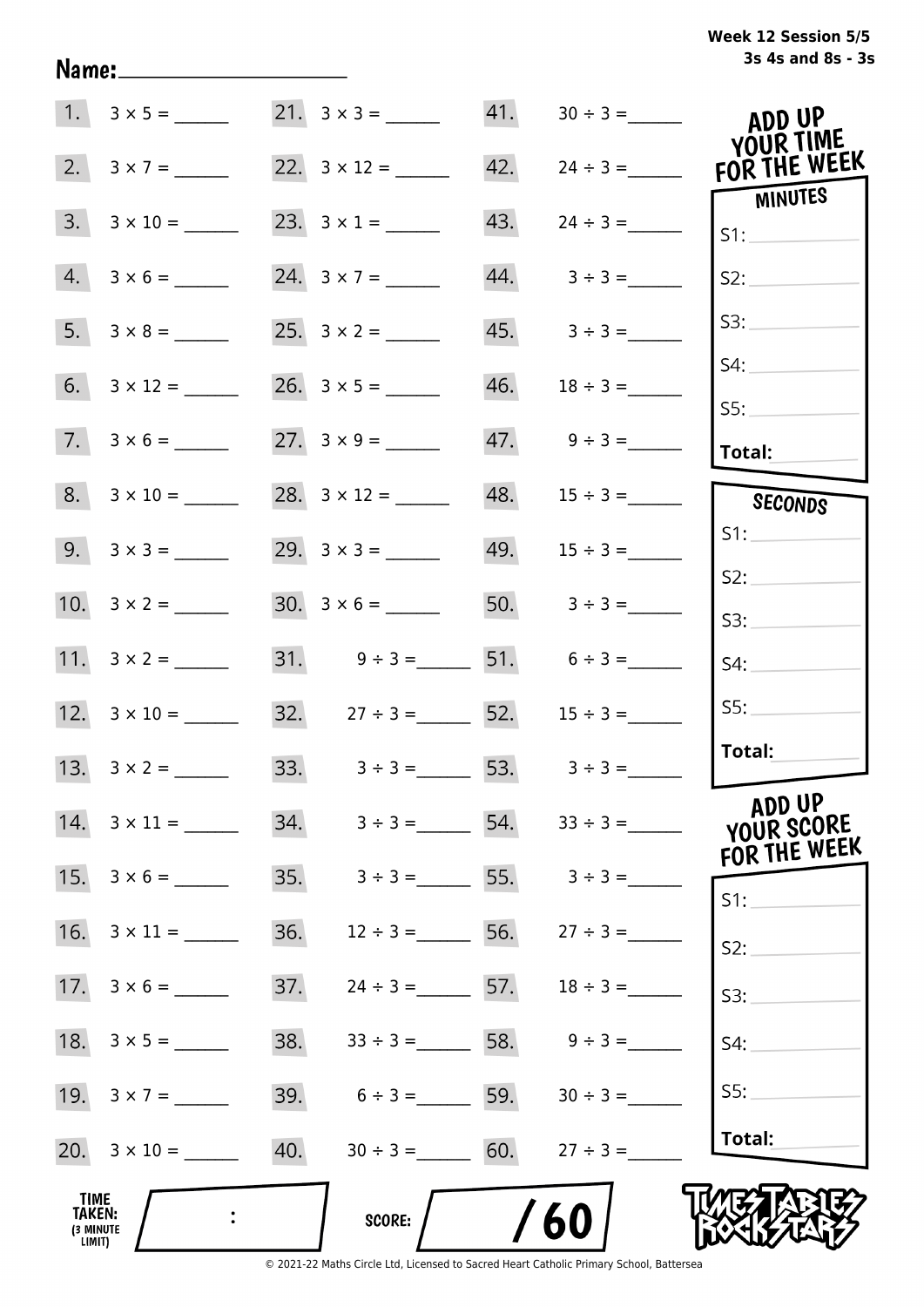Week 13 Session 1/5 3s 4s and 8s - 3s

| TIME<br>TAKEN:<br>(3 MINUTE<br>LIMIT) |                     | /60<br><b>SCORE:</b>     |     |                          |
|---------------------------------------|---------------------|--------------------------|-----|--------------------------|
|                                       | 20. $3 \times 1 =$  |                          |     | 60. $2 \times 3 =$       |
|                                       | 19. $3 \times 6 =$  | $39. 1 \times 3 =$       |     | 59. $11 \times 3 =$      |
|                                       |                     | $38. 12 \times 3 =$      |     |                          |
| 17.                                   | $3 \times 2 =$      | $37. \quad 2 \times 3 =$ |     | 57. $3 \times 3 =$       |
| 16.                                   |                     | $36. \quad 9 \times 3 =$ | 56. |                          |
| 15.                                   |                     | $35. \quad 2 \times 3 =$ | 55. |                          |
|                                       | 14. $3 \times 5 =$  | $34. 1 \times 3 =$       |     | $54. 5 \times 3 =$       |
|                                       |                     |                          |     |                          |
|                                       | 12. $3 \times 10 =$ | $32. \quad 2 \times 3 =$ |     | 52. $1 \times 3 =$       |
|                                       | 11. $3 \times 7 =$  |                          |     |                          |
|                                       | 10. $3 \times 7 =$  |                          |     |                          |
|                                       | 9. $3 \times 7 =$   |                          |     | 49. $4 \times 3 =$       |
|                                       | $8. 3 \times 7 =$   |                          |     | $48. 3 \times 3 =$       |
|                                       | $7. 3 \times 10 =$  | 27. $3 \times 12 =$      |     | $47. \quad 3 \times 3 =$ |
|                                       |                     |                          |     | $46. 5 \times 3 =$       |
|                                       |                     |                          |     |                          |
|                                       |                     |                          |     | $44.7 \times 3 =$        |
|                                       |                     |                          |     | $43. \quad 3 \times 3 =$ |
|                                       |                     |                          |     | $42. \quad 3 \times 3 =$ |
|                                       |                     |                          |     | $41. 9 \times 3 =$       |

Name: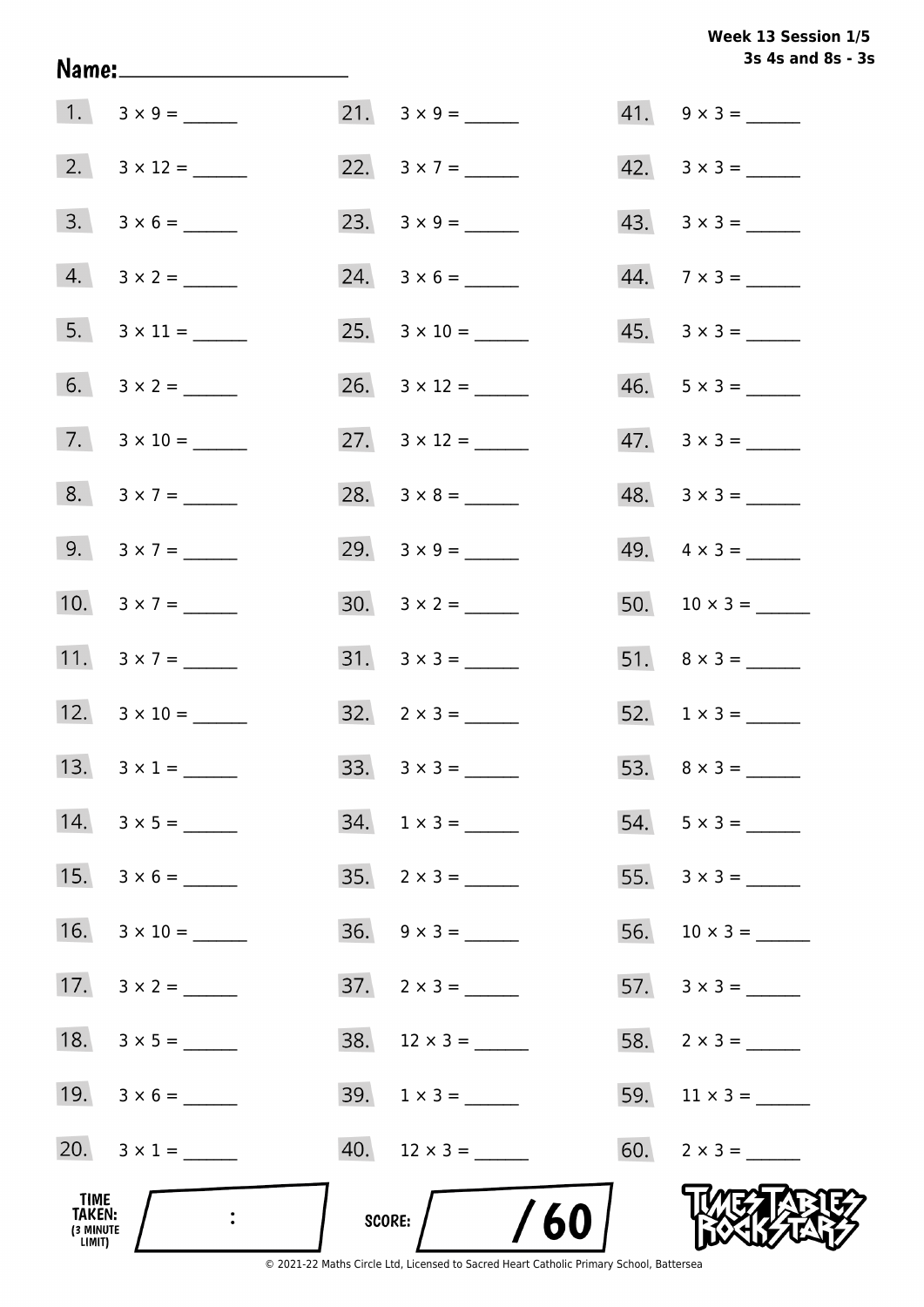| Name:                                 |                                   |     |                                            |        |                                             |     |                                           |     | <b>MEEK TO SEPPINIL SID</b><br>3s 4s and 8s - 3s |
|---------------------------------------|-----------------------------------|-----|--------------------------------------------|--------|---------------------------------------------|-----|-------------------------------------------|-----|--------------------------------------------------|
| 1.                                    | $3\overline{27}$                  | 13. | $\frac{1}{33}$<br>$3\overline{)}$          | 25.    | 3 <sup>2</sup><br>$\overline{9}$            | 37. | $3\sqrt{12}$                              | 49. | $\overline{3}$<br>$30\,$                         |
| 2.                                    | $3\vert$<br>$\overline{18}$       | 14. | $\overline{12}$<br>$\overline{\mathbf{3}}$ | 26.    | $\overline{12}$<br>$\overline{3}$           | 38. | $\overline{24}$<br>$\overline{3}$         | 50. | 18<br>3                                          |
| 3.                                    | $3\overline{)15}$                 | 15. | $\overline{6}$<br>$\overline{\mathbf{3}}$  | 27.    | $\overline{12}$<br>$\overline{\mathbf{3}}$  | 39. | $\overline{21}$<br>$\overline{3}$         | 51. | 36<br>3                                          |
| 4.                                    | 3<br>9                            | 16. | $\overline{3}$<br>$\overline{36}$          | 28.    | $\overline{18}$<br>$\overline{\mathbf{3}}$  | 40. | $\overline{12}$<br>$\overline{3}$         | 52. | $\mathsf{3}$<br>$\boldsymbol{9}$                 |
| 5.                                    | $3\sqrt{12}$                      | 17. | $3\vert$<br>$\overline{12}$                | 29.    | $3\overline{27}$                            | 41. | $\overline{6}$<br>3                       | 53. | 3<br>$\boldsymbol{9}$                            |
| 6.                                    | $3\sqrt{12}$                      | 18. | $\overline{33}$<br>$\overline{3}$          | 30.    | $\overline{27}$<br>$\overline{\mathbf{3}}$  | 42. | $\frac{1}{18}$<br>$\overline{\mathsf{3}}$ | 54. | 24<br>3                                          |
| 7.                                    | $3 \overline{)3}$                 | 19. | $\overline{27}$<br>3                       | 31.    | $\boldsymbol{9}$<br>$\overline{\mathsf{3}}$ | 43. | $\overline{15}$<br>3                      | 55. | $18\,$<br>$\mathsf{3}$                           |
| 8.                                    | $27$<br>3                         | 20. | $\boldsymbol{9}$<br>3                      | 32.    | $30\,$<br>3                                 | 44. | $\overline{12}$<br>$\mathsf 3$            | 56. | $27\,$<br>3                                      |
| 9.                                    | 15<br>$\overline{\mathsf{3}}$     | 21. | $\overline{27}$<br>3                       | 33.    | 33<br>3                                     | 45. | 15<br>3                                   | 57. | 33<br>3                                          |
| 10.                                   | $\overline{3}$<br>3               | 22. | 15<br>3                                    | 34.    | 27<br>3                                     | 46. | $\mathsf{3}$<br>3                         | 58. | $30\,$<br>3                                      |
| 11.                                   | $27\,$<br>$\overline{\mathbf{3}}$ | 23. | $30\,$<br>3                                | 35.    | $\mathsf{3}$<br>3                           | 47. | $\boldsymbol{6}$<br>3                     | 59. | 24<br>3                                          |
| 12.                                   | $\overline{\mathsf{3}}$<br>36     | 24. | $18\,$<br>3                                | 36.    | $\boldsymbol{6}$<br>3                       | 48. | 24<br>3                                   | 60. | 15<br>3                                          |
| TIME<br>TAKEN:<br>(3 MINUTE<br>LIMIT) |                                   |     |                                            | SCORE: |                                             | 60  |                                           |     |                                                  |

**Week 13 Session 2/5**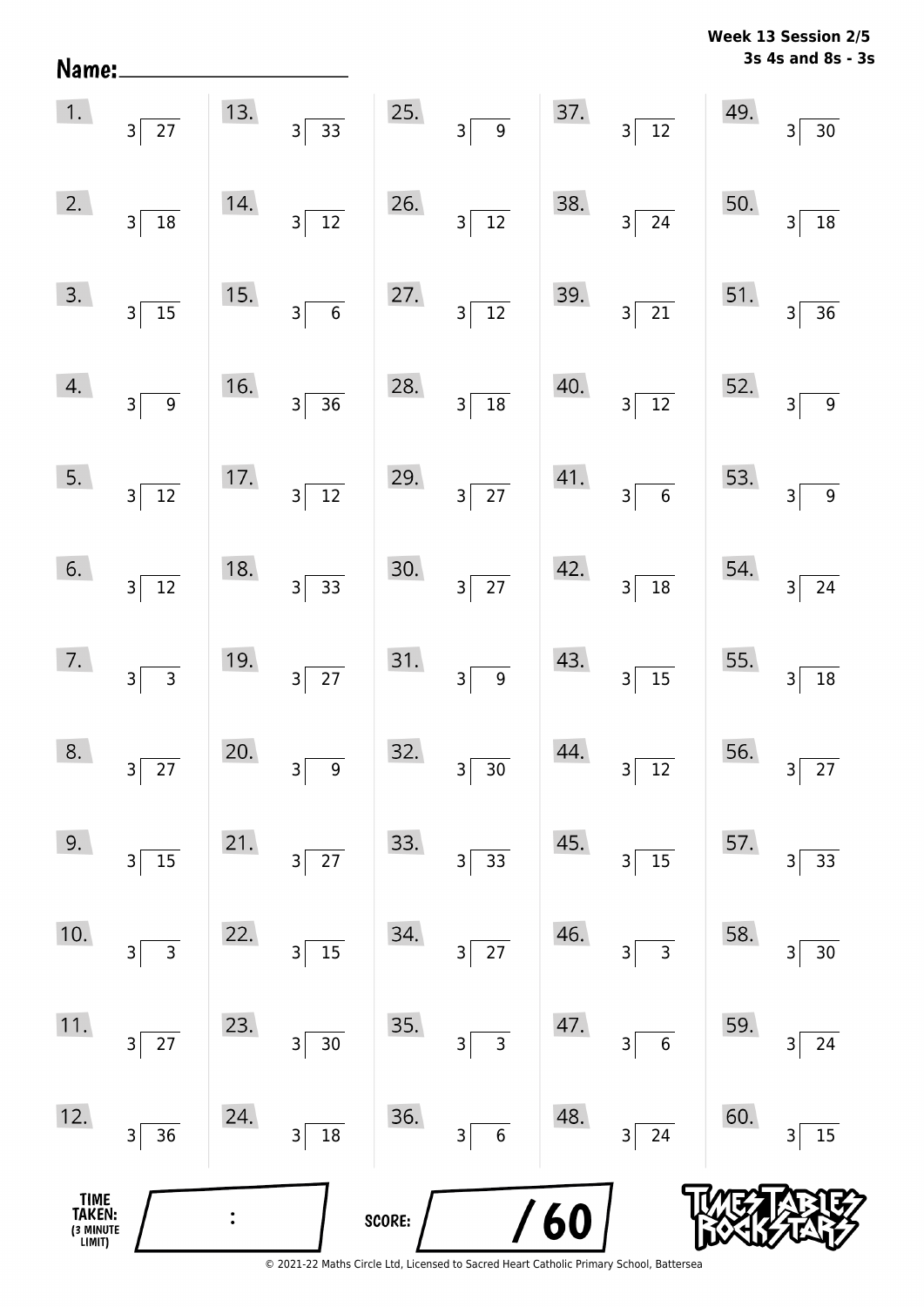Name:

**3s 4s and 8s - 3s Week 13 Session 3/5** 

| 1.                                    | $\begin{array}{c} 3 \\ \times 7 \end{array}$ | 13. | $\mathsf{3}$<br>$\times$ 12                  | 25.    | $\begin{array}{c} 3 \\ \times 9 \end{array}$ | 37. | $\begin{array}{c} 3 \\ \times 8 \end{array}$   | 49. | $\mathsf 3$<br>$\times$ 4                    |
|---------------------------------------|----------------------------------------------|-----|----------------------------------------------|--------|----------------------------------------------|-----|------------------------------------------------|-----|----------------------------------------------|
| 2.                                    | $\begin{array}{c} 3 \\ \times 7 \end{array}$ | 14. | $\begin{array}{c} 3 \\ \times 3 \end{array}$ | 26.    | $\begin{array}{c} 3 \\ \times 5 \end{array}$ | 38. | $\begin{array}{c} 3 \\ \times 3 \end{array}$   | 50. | $\overline{\mathbf{3}}$<br>$\times$ 1        |
| 3.                                    | $\begin{array}{c} 3 \\ \times 8 \end{array}$ | 15. | $\mathsf{3}$<br>$\times$ 11                  | 27.    | $\begin{array}{c} 3 \\ \times 3 \end{array}$ | 39. | $\begin{array}{c} 3 \\ \times 1 \end{array}$   | 51. | $\overline{3}$<br>$\times 8$                 |
| 4.                                    | $\begin{array}{c} 3 \\ \times 6 \end{array}$ | 16. | $\mathsf{3}$<br>$\times$ 4                   | 28.    | $\begin{array}{c} 3 \\ \times 2 \end{array}$ | 40. | $\overline{\mathbf{3}}$<br>$\times$ 11         | 52. | $\overline{3}$<br>$\times$ 10                |
| 5.                                    | $\begin{array}{c} 3 \\ \times 9 \end{array}$ | 17. | $\begin{array}{c} 3 \\ \times 9 \end{array}$ | 29.    | $\begin{array}{c} 3 \\ \times 2 \end{array}$ | 41. | $\frac{3}{x}$                                  | 53. | $\frac{3}{x}$                                |
| 6.                                    | $\begin{array}{c} 3 \\ x 9 \end{array}$      | 18. | $\begin{array}{c} 3 \\ \times 4 \end{array}$ | 30.    | $\frac{3}{x}$ 12                             | 42. | $\begin{array}{c}\n3 \\ \times 5\n\end{array}$ | 54. | $\begin{array}{c} 3 \\ \times 3 \end{array}$ |
| 7.                                    | $\begin{array}{c} 3 \\ \times 7 \end{array}$ | 19. | $\begin{array}{c} 3 \\ \times 7 \end{array}$ | 31.    | $\begin{array}{c} 3 \\ \times 9 \end{array}$ | 43. | $\begin{array}{c} 3 \\ \times 8 \end{array}$   | 55. | $\overline{3}$<br>$\times$ 4                 |
| 8.                                    | $\begin{array}{c} 3 \\ \times 6 \end{array}$ | 20. | $\begin{array}{c} 3 \\ x 3 \end{array}$      | 32.    | $\begin{array}{c} 3 \\ \times 7 \end{array}$ | 44. | $\begin{array}{c} 3 \\ x 3 \end{array}$        | 56. | $\begin{array}{c} 3 \\ x 3 \end{array}$      |
| 9.                                    | 3<br>$\times$ 2                              | 21. | 3<br>$\times$ 5                              | 33.    | 3<br>$\times 8$                              | 45. | 3<br>$\times$ 4                                | 57. | 3<br>$\times$ 6                              |
| 10.                                   | 3<br>$\times$ 12                             | 22. | 3<br>$\times 8$                              | 34.    | 3<br>$\times$ 2                              | 46. | 3<br>$\times$ 4                                | 58. | 3<br>$\times$ 12                             |
| 11.                                   | $\mathsf 3$<br>$\times 8$                    | 23. | 3<br>$\times$ 9                              | 35.    | 3<br>$\times$ 6                              | 47. | 3<br>$\times$ 2                                | 59. | $\mathsf 3$<br>$\times$ 7                    |
| 12.                                   | 3<br>$\times$ 4                              | 24. | 3<br>$\times$ 10                             | 36.    | 3<br>$\times$ 4                              | 48. | 3<br>$\times$ 9                                | 60. | 3<br>$\times$ 5                              |
| TIME<br>TAKEN:<br>(3 MINUTE<br>LIMIT) |                                              |     |                                              | SCORE: |                                              | 60  |                                                |     |                                              |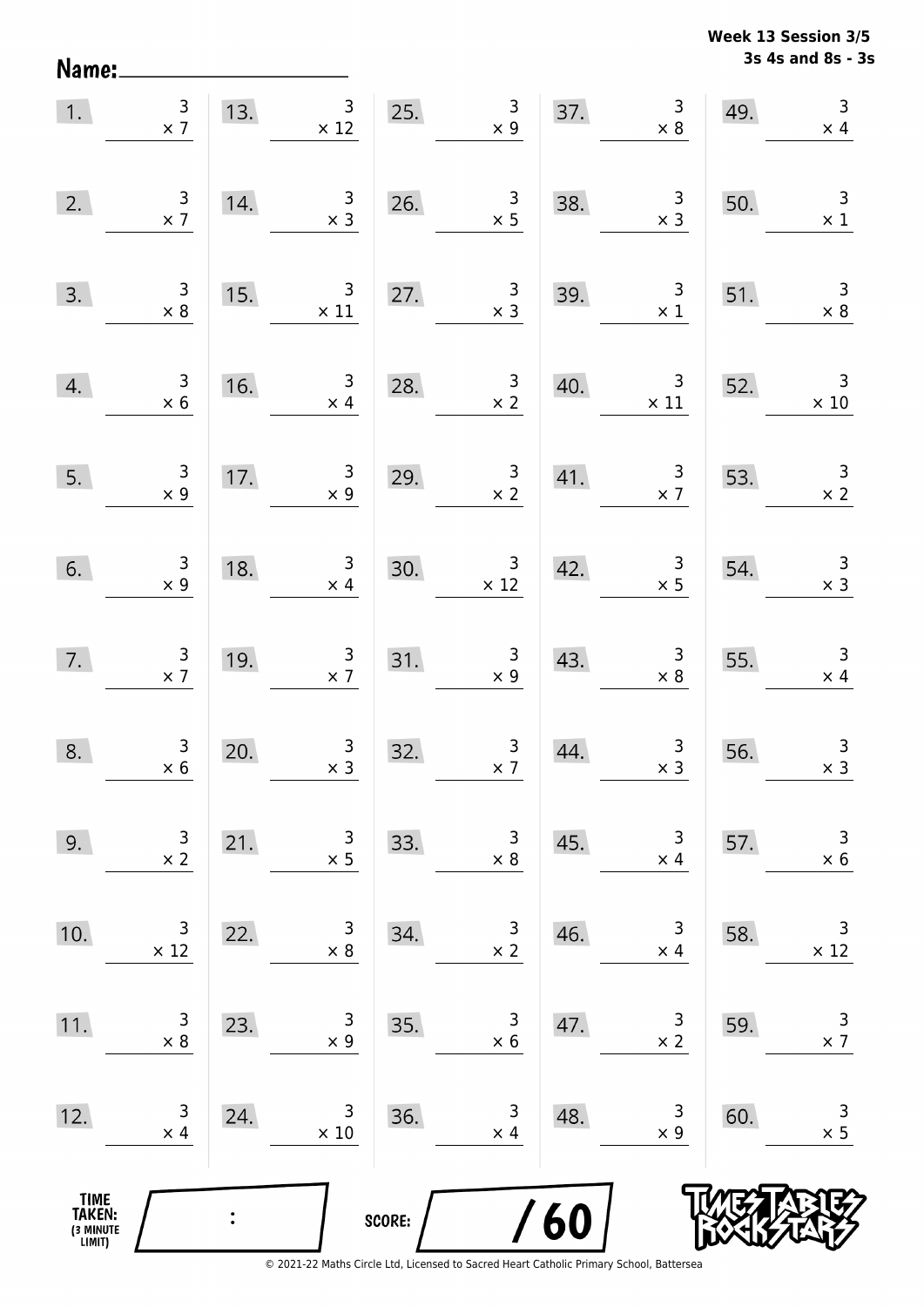|                                                     |               |               |                   |     | Week 13 Session 4/5<br>3s 4s and 8s - 3s |
|-----------------------------------------------------|---------------|---------------|-------------------|-----|------------------------------------------|
| 1.                                                  | $15 \div 3 =$ |               | $21. 21 \div 3 =$ | 41. | $12 \div 3 =$                            |
| 2.                                                  | $21 \div 3 =$ |               | 22. $27 \div 3 =$ | 42. |                                          |
| 3.                                                  | $12 \div 3 =$ |               | 23. $9 \div 3 =$  | 43. |                                          |
| 4.                                                  |               | 24.           | $21 \div 3 =$     | 44. |                                          |
| 5.                                                  |               |               |                   | 45. |                                          |
| 6.                                                  |               | 26.           | $33 \div 3 =$     | 46. |                                          |
| 7.                                                  |               |               | 27. $33 \div 3 =$ | 47. |                                          |
| 8.                                                  | $6 \div 3 =$  | 28.           | $33 \div 3 =$     | 48. |                                          |
| 9.                                                  | $3 \div 3 =$  | 29.           | $18 \div 3 =$     | 49. | $15 \div 3 =$                            |
| 10.                                                 | $27 \div 3 =$ | 30.           | $15 \div 3 =$     | 50. | $18 \div 3 =$                            |
| 11.                                                 | $36 \div 3 =$ |               |                   |     | $51.$ $24 \div 3 =$                      |
| 12.                                                 | $21 \div 3 =$ | 32.           | $21 \div 3 =$     |     | $52.6 \div 3 =$                          |
| 13.                                                 | $6 \div 3 =$  | 33.           | $3 \div 3 =$      | 53. |                                          |
| 14.                                                 |               | 34.           |                   | 54. | $27 \div 3 =$                            |
| 15.                                                 | $21 \div 3 =$ | 35.           | $21 \div 3 =$     | 55. | $9 \div 3 =$                             |
| 16.                                                 |               | 36.           |                   | 56. | $12 \div 3 =$                            |
| 17.                                                 | $9 \div 3 =$  | 37.           | $3 \div 3 =$      | 57. | $3 \div 3 =$                             |
| 18.                                                 |               | 38.           |                   | 58. | $15 \div 3 =$                            |
| 19.                                                 | $33 \div 3 =$ | 39.           | $24 \div 3 =$     | 59. | $21 \div 3 =$                            |
| 20.                                                 |               | 40.           | $36 \div 3 =$     | 60. | $27 \div 3 =$                            |
| <b>TIME</b><br><b>TAKEN:</b><br>(3 MINUTE<br>LIMIT) |               | <b>SCORE:</b> | /60               |     |                                          |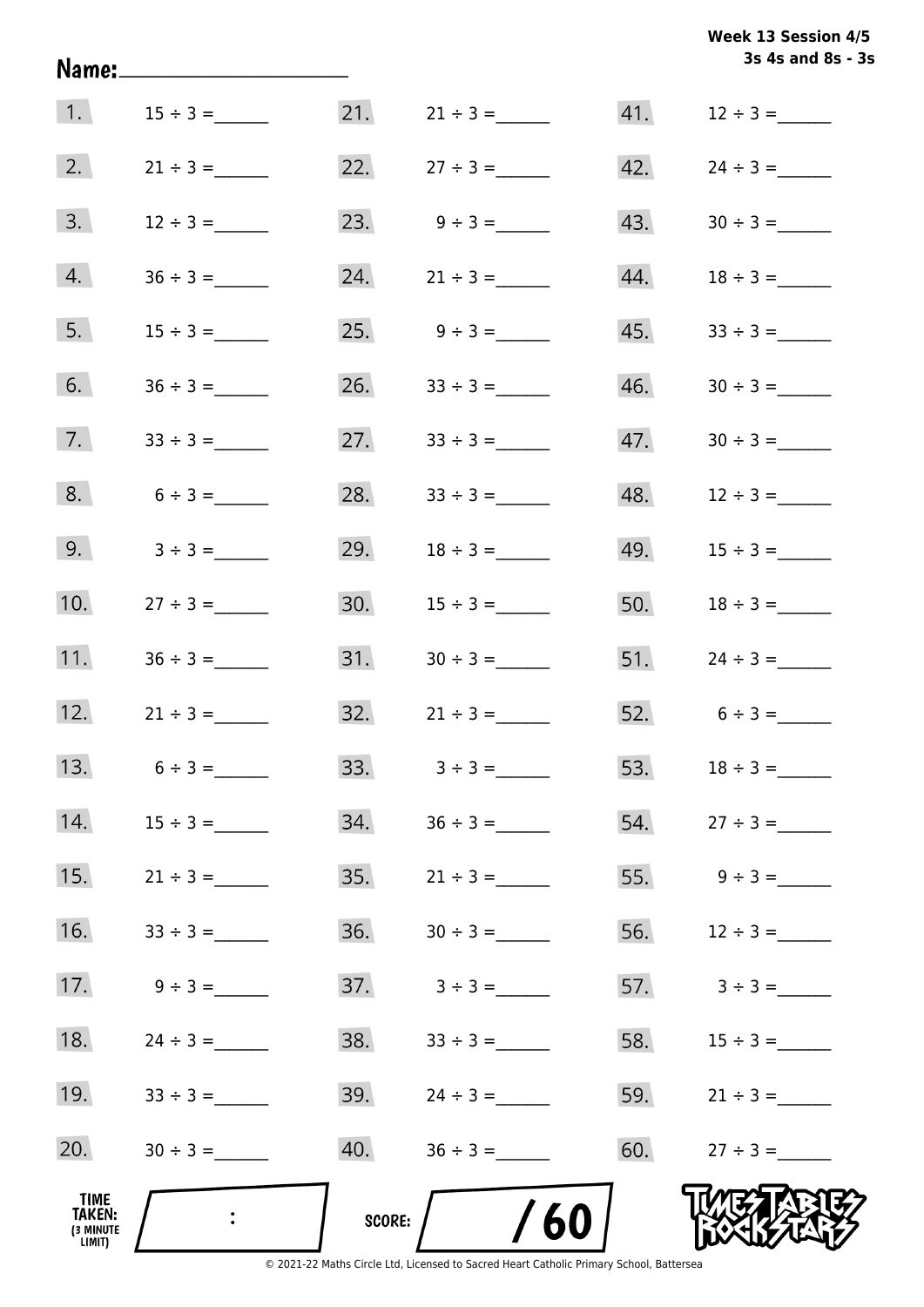| Week 13 Session 5/5 |                   |  |  |
|---------------------|-------------------|--|--|
|                     | 3s 4s and 8s - 3s |  |  |

|                                       | $1. 3 \times 6 =$         |     |                                                     | 41. |                         | ADD UP                    |
|---------------------------------------|---------------------------|-----|-----------------------------------------------------|-----|-------------------------|---------------------------|
| 2.                                    | $3 \times 2 =$            |     | 22. $3 \times 12 =$                                 |     | $42. \qquad 3 \div 3 =$ | YOUR TIME<br>FOR THE WEEK |
| 3.                                    | $3 \times 7 =$            |     |                                                     |     | $43. 6 \div 3 =$        | <b>MINUTES</b><br>S1:     |
| 4.                                    |                           |     |                                                     | 44. | $9 \div 3 =$            | S2:                       |
|                                       | $5. 3 \times 3 =$         |     |                                                     | 45. | $3 \div 3 =$            | S3:                       |
|                                       |                           |     |                                                     | 46. | $6 \div 3 =$            | S4:                       |
|                                       | $7. \quad 3 \times 11 =$  |     |                                                     | 47. |                         | SS:<br><b>Total:</b>      |
|                                       |                           |     | 28. $3 \times 10 =$                                 | 48. |                         |                           |
|                                       | $8. 3 \times 3 =$         |     |                                                     |     | $24 \div 3 =$           | SECONDS<br>S1:            |
|                                       | $9. 3 \times 8 =$         |     |                                                     |     | $49. 36 \div 3 =$       |                           |
|                                       | 10. $3 \times 5 =$        |     | $30. 3 \times 12 =$                                 |     |                         | S2:<br>S3:                |
|                                       |                           |     | 31. $30 \div 3 =$ 51. $3 \div 3 =$                  |     |                         | S4:                       |
|                                       |                           |     | 32. $18 \div 3 =$ 52.                               |     | $12 \div 3 =$           | S5:                       |
|                                       |                           |     | 33. $12 \div 3 =$ 53. $3 \div 3 =$                  |     |                         | Total:                    |
|                                       | $14. \quad 3 \times 12 =$ |     | $34.$ $3 \div 3 =$ $54.$ $33 \div 3 =$              |     |                         | ADD UP<br>YOUR SCORE      |
|                                       |                           | 35. | $33 \div 3 = 55.$                                   |     | $15 \div 3 =$           | FOR THE WEEK<br>S1:       |
|                                       | 16. $3 \times 7 =$        | 36. | $36 \div 3 = 56.$                                   |     | $24 \div 3 =$           | S2:                       |
|                                       | $17. \quad 3 \times 11 =$ | 37. | $12 \div 3 =$ 57. $6 \div 3 =$                      |     |                         | S3:                       |
|                                       | 18. $3 \times 2 =$        | 38. | $9 \div 3 =$ 58. $9 \div 3 =$                       |     |                         | S4:                       |
|                                       |                           |     | $39. \hspace{1.5cm} 21 \div 3 = \hspace{1.5cm} 59.$ |     | $33 \div 3 =$           | S5:                       |
|                                       |                           |     | 40. $6 \div 3 =$ 60. $3 \div 3 =$                   |     |                         | Total:                    |
| TIME<br>TAKEN:<br>(3 MINUTE<br>LIMIT) |                           |     | SCORE:                                              |     | 60                      |                           |

Name: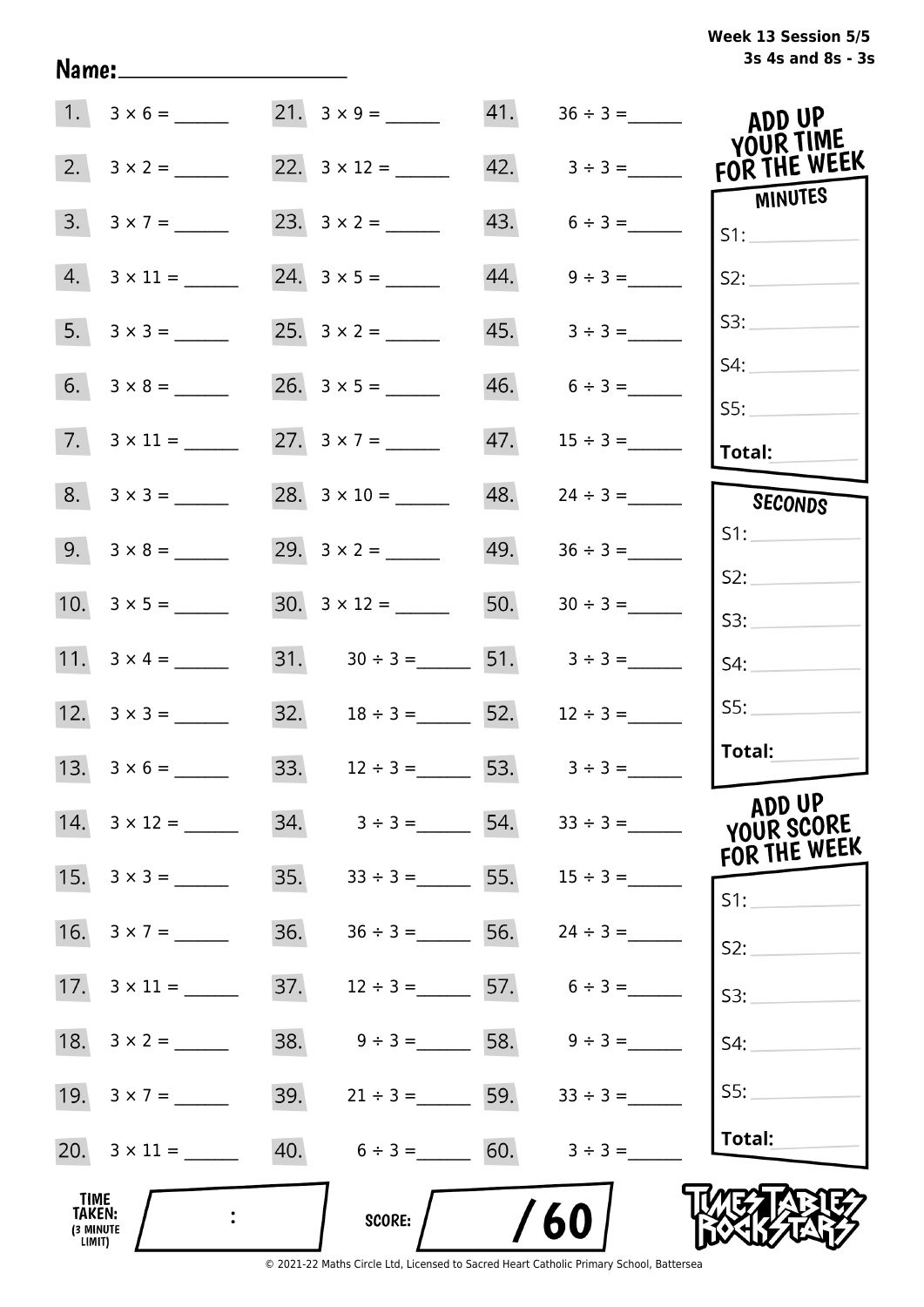# **3s 4s and 8s - 4s Week 14 Session 1/5**

|                                              |                          |                                | 3s 4s and 8s - 4         |
|----------------------------------------------|--------------------------|--------------------------------|--------------------------|
|                                              | 1. $4 \times 7 =$        |                                | $41. \quad 4 \times 4 =$ |
|                                              | 2. $4 \times 3 =$        |                                | $42. 5 \times 4 =$       |
|                                              | $3. \quad 4 \times 8 =$  | 23. $4 \times 4 =$             | $43. 6 \times 4 =$       |
|                                              | $4. \quad 4 \times 11 =$ | 24. $4 \times 10 =$            | $44.7 \times 4 =$        |
|                                              |                          | 25. $4 \times 11 =$            | $45. \quad 4 \times 4 =$ |
|                                              | 6. $4 \times 1 =$        |                                | $46. \quad 8 \times 4 =$ |
|                                              | 7. $4 \times 4 =$        | 27. $4 \times 4 =$             | $47. \quad 3 \times 4 =$ |
|                                              | $8. 4 \times 11 =$       |                                | $48. 10 \times 4 =$      |
|                                              | 9. $4 \times 1 =$        | 29. $4 \times 8 =$             |                          |
|                                              | 10. $4 \times 10 =$      |                                | $50. 6 \times 4 =$       |
|                                              | 11. $4 \times 11 =$      |                                | 51. $8 \times 4 =$       |
|                                              | 12. $4 \times 7 =$       | 32. $10 \times 4 =$            | 52. $6 \times 4 =$       |
|                                              | 13. $4 \times 3 =$       | $33. \quad 9 \times 4 =$       |                          |
|                                              | $14. \quad 4 \times 2 =$ | $34. 1 \times 4 =$             | $54. 3 \times 4 =$       |
|                                              | 15. $4 \times 7 =$       |                                | 55. $11 \times 4 =$      |
|                                              | 16. $4 \times 3 =$       | $36.$ 12 $\times$ 4 = ________ |                          |
|                                              | 17. $4 \times 10 =$      | $37.$ 12 x 4 = ______          | 57. $2 \times 4 =$       |
|                                              | 18. $4 \times 7 =$       |                                | 58. $3 \times 4 =$       |
|                                              | 19. $4 \times 9 =$       | 39. $11 \times 4 =$            | 59. $11 \times 4 =$      |
|                                              |                          | $40.7 \times 4 =$              | 60. $9 \times 4 =$       |
| TIME<br><b>TAKEN:</b><br>(3 MINUTE<br>LIMIT) |                          | /60<br>SCORE:                  |                          |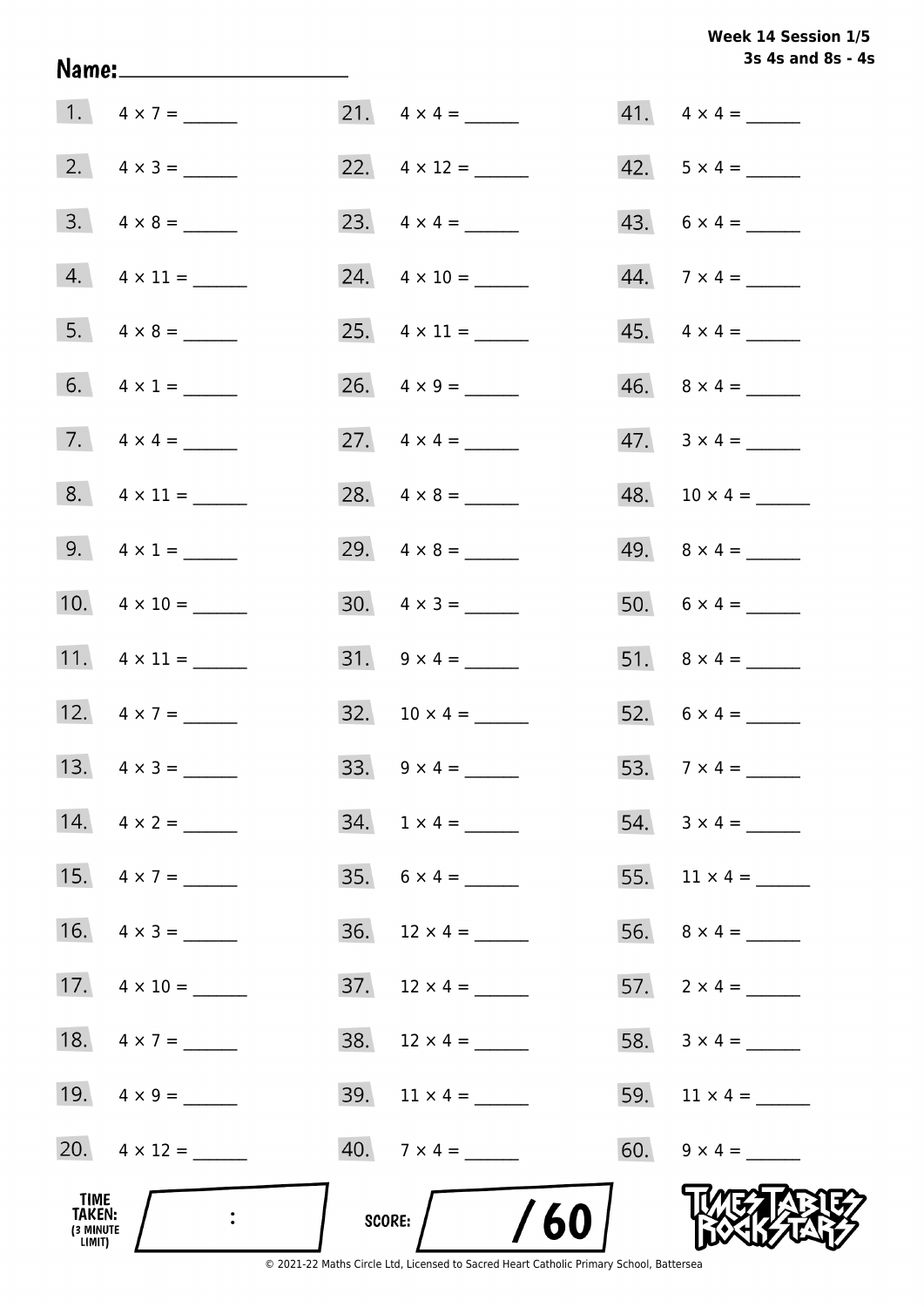| Name:                                 |                       |     |                                    |        |                                    |            |                                   |     | 3s 4s and 8s - 4s                  |
|---------------------------------------|-----------------------|-----|------------------------------------|--------|------------------------------------|------------|-----------------------------------|-----|------------------------------------|
| 1.                                    | $4\sqrt{20}$          | 13. | $4\overline{)36}$                  | 25.    | $\overline{40}$<br>$\overline{4}$  | 37.        | $\overline{4}$<br>$\vert 4 \vert$ | 49. | 24<br>$\vert 4 \vert$              |
| 2.                                    | $4\overline{16}$      | 14. | $4\sqrt{16}$                       | 26.    | $\overline{12}$<br>$\vert 4 \vert$ | 38.        | $4 \overline{)40}$                | 50. | 28<br>$\overline{4}$               |
| 3.                                    | $4\sqrt{12}$          | 15. | $4\sqrt{40}$                       | 27.    | 44<br>$\overline{4}$               | 39.        | $4\sqrt{32}$                      | 51. | 24<br>$\vert 4 \vert$              |
| 4.                                    | $4\sqrt{ }$<br>44     | 16. | $\overline{28}$<br>$\vert 4 \vert$ | 28.    | $\overline{36}$<br>$\vert 4 \vert$ | 40.        | $\overline{48}$<br>4              | 52. | 32<br>$\boldsymbol{4}$             |
| 5.                                    | $4 \overline{)48}$    | 17. | $4\overline{)32}$                  | 29.    | 44<br>$\vert 4 \vert$              | 41.        | $\overline{44}$<br>4              | 53. | $24\,$<br>$\vert 4 \vert$          |
| 6.                                    | $4\sqrt{20}$          | 18. | $4 \overline{)44}$                 | 30.    | $\overline{48}$<br>$\overline{4}$  | 42.        | $\overline{4}$<br> 4              | 54. | 48<br>4                            |
| 7.                                    | $4\overline{20}$      | 19. | $4\overline{)32}$                  | 31.    | 44<br>$\vert 4 \vert$              | 43.        | $\overline{8}$<br> 4              | 55. | $\overline{32}$<br>$\vert 4 \vert$ |
| 8.                                    | 44<br> 4              | 20. | 48<br>4                            | 32.    | $20\,$<br>4                        | 44.        | 28<br>4                           | 56. | 4<br>4                             |
| 9.                                    | $\sqrt{48}$<br>4      | 21. | $\overline{\mathcal{A}}$<br>4      | 33.    | 28<br>4                            | 45.        | 36<br>4                           | 57. | $\bf 8$<br>4                       |
| 10.                                   | 48<br>$\vert 4 \vert$ | 22. | $20\,$<br>4                        | 34.    | 12<br>4                            | 46.        | $\overline{\mathbf{4}}$<br>4      | 58. | 32<br>4                            |
| 11.                                   | 48<br>4               | 23. | $12\,$<br>4                        | 35.    | 24<br>4                            | 47.        | 40<br>4                           | 59. | $20\,$<br>4                        |
| 12.                                   | 36<br>4               | 24. | $\overline{\mathbf{4}}$<br>4       | 36.    | 36<br>4                            | 48.        | $\overline{12}$<br>4              | 60. | $20\,$<br>4                        |
| TIME<br>TAKEN:<br>(3 MINUTE<br>LIMIT) |                       |     |                                    | SCORE: |                                    | <b>/60</b> |                                   |     |                                    |

**Week 14 Session 2/5**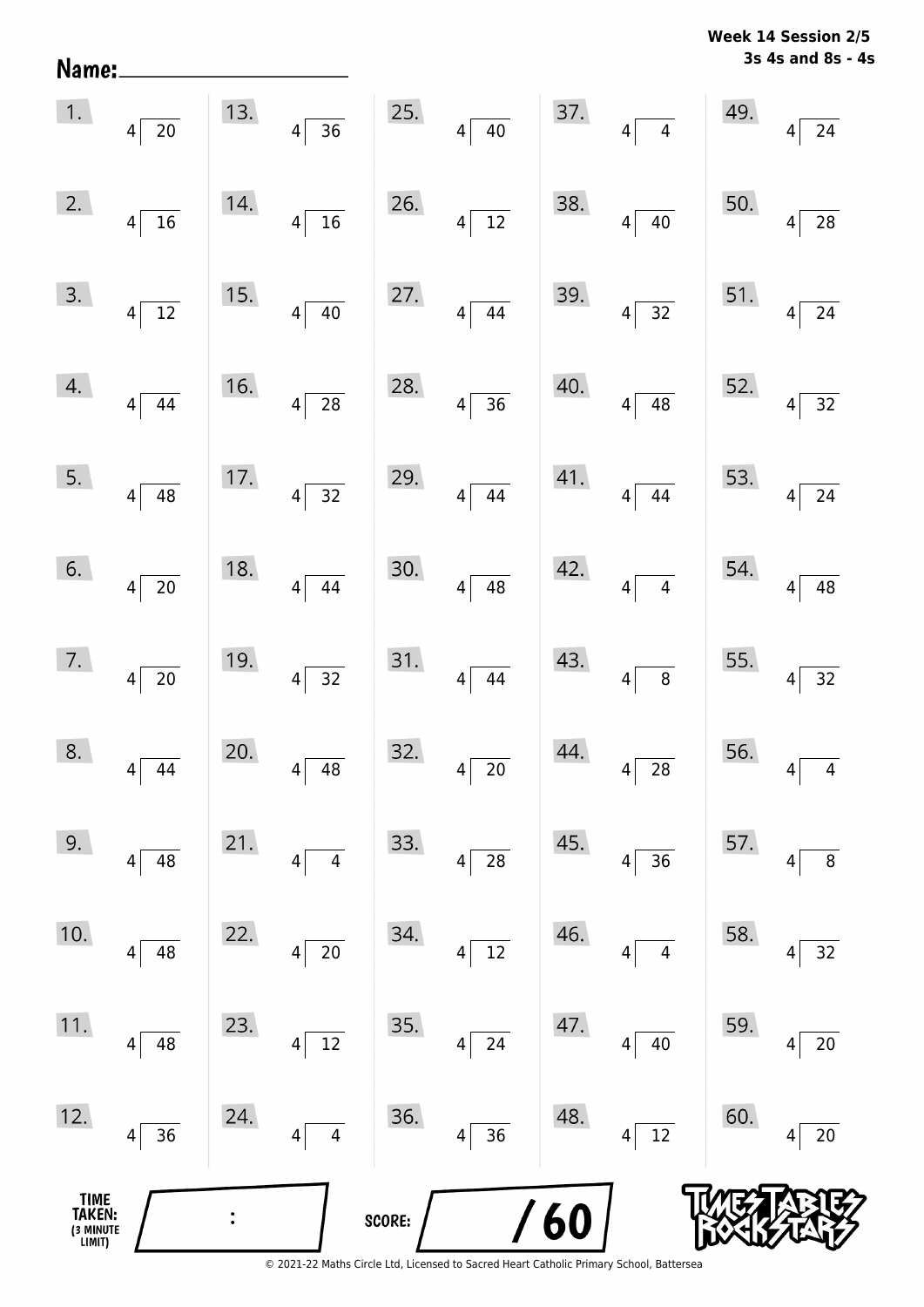Name:

**3s 4s and 8s - 4s Week 14 Session 3/5** 

| 1.                                    | $\overline{4}$<br>$\times$ 11                                   |     | $\overline{4}$<br>13.<br>$\times$ 1          | 25.    | $\overline{4}$<br>$\times$ 9        | 37. | $\overline{4}$<br>$\times$ 4                 | 49. | $\overline{a}$<br>$\times$ 5           |
|---------------------------------------|-----------------------------------------------------------------|-----|----------------------------------------------|--------|-------------------------------------|-----|----------------------------------------------|-----|----------------------------------------|
| 2.                                    | $\begin{array}{c} 4 \\ \times 1 \end{array}$                    | 14. | $\overline{4}$<br>$\times 10$                | 26.    | $\overline{4}$<br>$\times$ 10       | 38. | $\overline{4}$<br>$\times$ 8                 | 50. | $\overline{4}$<br>$\times$ 7           |
| 3.                                    | $\begin{array}{c} 4 \\ \times 1 \end{array}$                    | 15. | $\overline{4}$<br>$\times$ 12                | 27.    | $\overline{4}$<br>$\times$ 4        | 39. | $\overline{4}$<br>$\times$ 12                | 51. | $\overline{4}$<br>$\times$ 8           |
| 4.                                    | $\overline{4}$<br>$\times$ 4                                    | 16. | $\overline{4}$<br>$\times$ 8                 | 28.    | $\overline{4}$<br>$\times$ 2        | 40. | $\overline{4}$<br>$\times$ 2                 | 52. | $\overline{4}$<br>$\times$ 1           |
| 5.                                    | $\overline{a}$<br>$\begin{array}{c} 4 \\ \times 10 \end{array}$ | 17. | $\overline{4}$<br>$\times$ 2                 | 29.    | $\overline{4}$<br>$\times 9$        | 41. | $\overline{4}$<br>$\times$ 3                 | 53. | $\overline{4}$<br>$\times 10$          |
| 6.                                    | $\begin{array}{c} 4 \\ \times \ 1 \end{array}$                  | 18. | $\begin{array}{c} 4 \\ \times 2 \end{array}$ | 30.    | $\overline{a}$<br>$\times$ 10       | 42. | $\overline{4}$<br>$\times$ 7                 | 54. | $\overline{4}$<br>$\times$ 11          |
| 7.                                    | $\begin{array}{c} 4 \\ \times 4 \end{array}$                    | 19. | $\overline{4}$<br>$\times$ 1                 |        | 31.<br>$\overline{4}$<br>$\times$ 1 | 43. | $\overline{4}$<br>$\times$ 7                 | 55. | $\overline{\phantom{a}}$<br>$\times$ 9 |
| 8.                                    | $\begin{array}{c} 4 \\ \times 7 \end{array}$                    | 20. | $\overline{4}$<br>$\times$ 6                 | 32.    | $\overline{4}$<br>$\times$ 9        | 44. | $\begin{array}{c} 4 \\ \times 5 \end{array}$ | 56. | $\overline{4}$<br>$\times$ 6           |
| 9.                                    | 4<br>$\times$ 6                                                 | 21. | 4<br>$\times 6$                              | 33.    | 4<br>$\times 10$                    | 45. | 4<br>$\times$ 9                              | 57. | 4<br>$\times$ 2                        |
| 10.                                   | 4<br>$\times$ 9                                                 | 22. | 4<br>$\times 8$                              | 34.    | 4<br>$\times 6$                     | 46. | 4<br>$\times$ 12                             | 58. | 4<br>$\times$ 5                        |
| 11.                                   | 4<br>$\times$ 8                                                 | 23. | 4<br>$\times 6$                              | 35.    | 4<br>$\times$ 4                     | 47. | 4<br>$\times$ 9                              | 59. | 4<br>$\times$ 10                       |
| 12.                                   | 4<br>$\times$ 12                                                | 24. | 4<br>$\times$ 2                              | 36.    | 4<br>$\times$ 8                     | 48. | 4<br>$\times$ 6                              | 60. | 4<br>$\times$ 11                       |
| TIME<br>TAKEN:<br>(3 MINUTE<br>LIMIT) |                                                                 |     |                                              | SCORE: |                                     | 60  |                                              |     |                                        |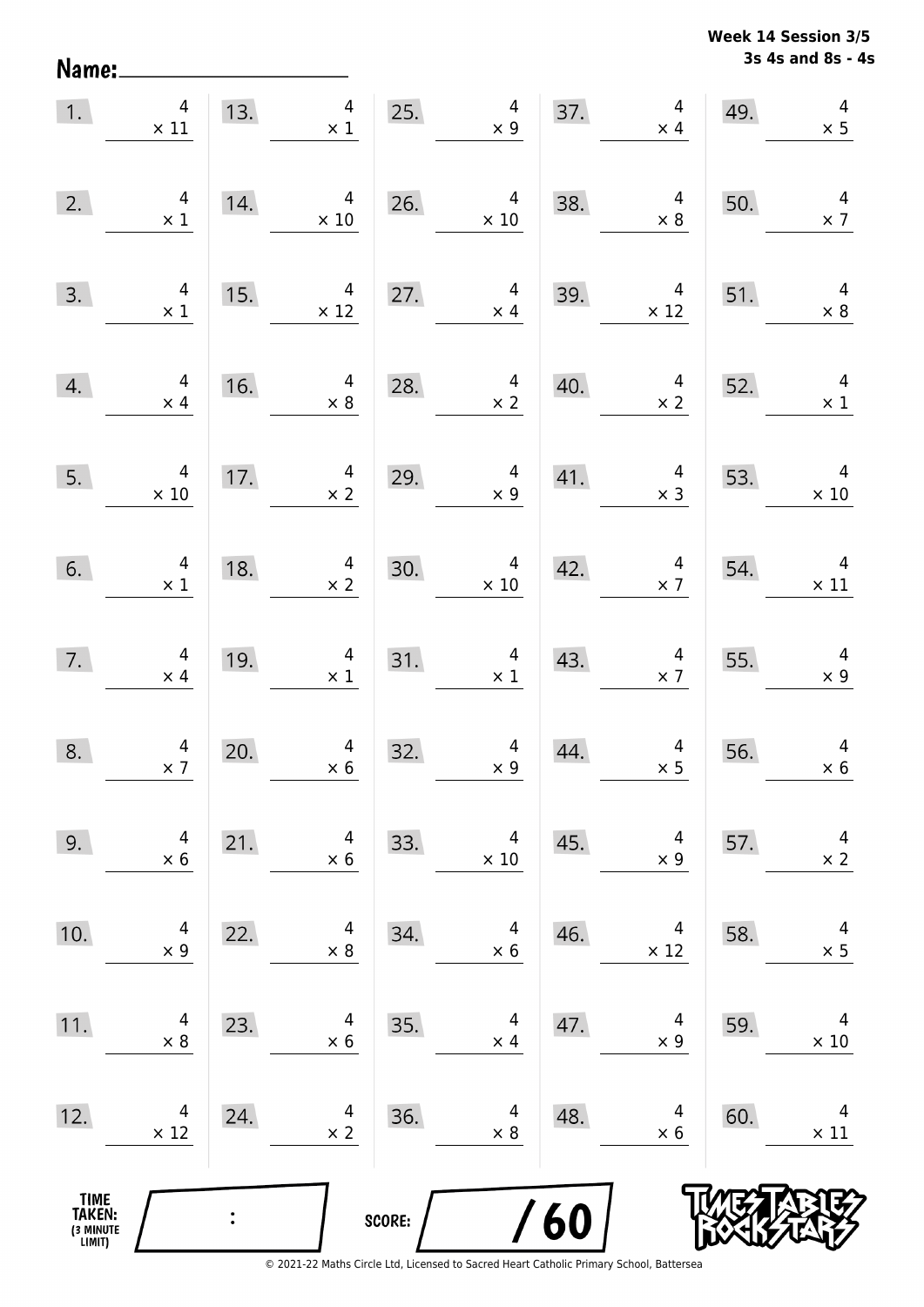| Week 14 Session 4/5 |  |
|---------------------|--|
| 3s 4s and 8s - 4s   |  |

|                                                     |               |        |               |     | 3s 4s and 8s - 4  |
|-----------------------------------------------------|---------------|--------|---------------|-----|-------------------|
| 1.                                                  | $16 \div 4 =$ | 21.    | $32 \div 4 =$ |     |                   |
| 2.                                                  |               | 22.    |               | 42. | $40 \div 4 =$     |
| 3.                                                  | $48 \div 4 =$ | 23.    |               | 43. |                   |
| 4.                                                  | $48 \div 4 =$ | 24.    | $48 \div 4 =$ | 44. |                   |
| 5.                                                  | $48 \div 4 =$ | 25.    | $36 \div 4 =$ | 45. | $40 \div 4 =$     |
| 6.                                                  | $24 \div 4 =$ | 26.    | $48 \div 4 =$ | 46. |                   |
| 7.                                                  | $32 \div 4 =$ | 27.    | $32 \div 4 =$ | 47. | $32 \div 4 =$     |
| 8.                                                  | $16 \div 4 =$ | 28.    |               | 48. | $48 \div 4 =$     |
| 9.                                                  | $32 \div 4 =$ | 29.    | $48 \div 4 =$ | 49. | $32 \div 4 =$     |
| 10.                                                 |               | 30.    | $4 \div 4 =$  |     | 50. $8 \div 4 =$  |
| 11.                                                 | $16 \div 4 =$ | 31.    | $8 \div 4 =$  |     | 51. $44 \div 4 =$ |
| 12.                                                 | $40 \div 4 =$ | 32.    | $48 \div 4 =$ |     | 52. $48 \div 4 =$ |
| 13.                                                 | $36 \div 4 =$ | 33.    | $32 \div 4 =$ | 53. | $16 \div 4 =$     |
| 14.                                                 | $16 \div 4 =$ | 34.    | $32 \div 4 =$ | 54. | $32 \div 4 =$     |
| 15.                                                 | $44 \div 4 =$ | 35.    | $28 \div 4 =$ | 55. | $36 \div 4 =$     |
| 16.                                                 | $32 \div 4 =$ | 36.    | $44 \div 4 =$ | 56. | $32 \div 4 =$     |
| 17.                                                 | $44 \div 4 =$ | 37.    | $44 \div 4 =$ | 57. | $16 \div 4 =$     |
| 18.                                                 | $48 \div 4 =$ | 38.    | $48 \div 4 =$ | 58. |                   |
| 19.                                                 | $12 \div 4 =$ | 39.    | $36 \div 4 =$ | 59. | $20 \div 4 =$     |
| 20.                                                 | $48 \div 4 =$ | 40.    | $20 \div 4 =$ | 60. | $24 \div 4 =$     |
| <b>TIME</b><br><b>TAKEN:</b><br>(3 MINUTE<br>LIMIT) |               | SCORE: | 60            |     |                   |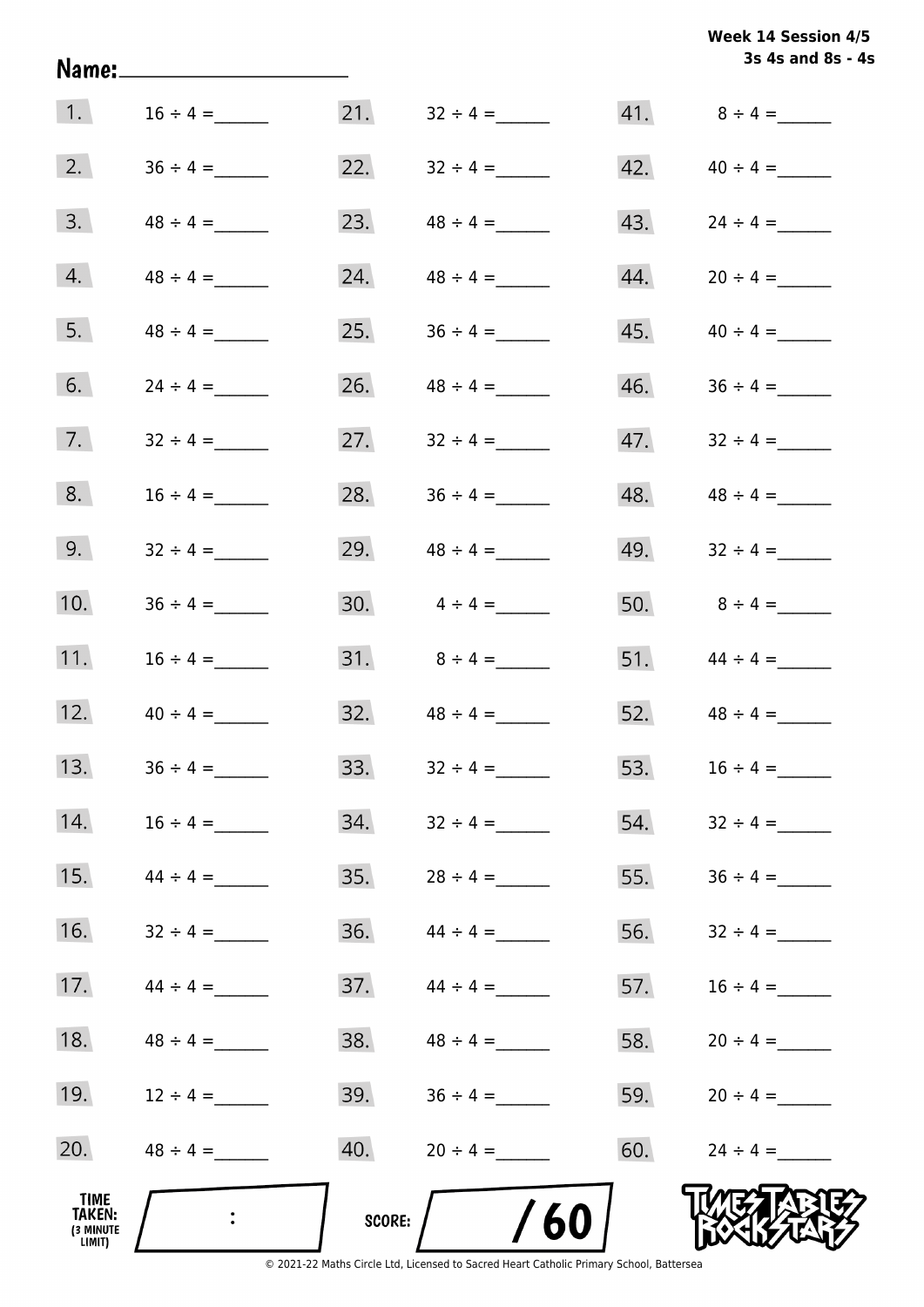# **3s 4s and 8s - 4s Week 14 Session 5/5**

|                                       |                     | 21. $4 \times 7 =$                 | 41.               |                          | ADD UP<br>YOUR TIME                  |
|---------------------------------------|---------------------|------------------------------------|-------------------|--------------------------|--------------------------------------|
|                                       | 2. $4 \times 4 =$   |                                    | 42.               | $40 \div 4 =$            | FOR THE WEEK                         |
|                                       | $3. 4 \times 6 =$   |                                    | 43.               | $48 \div 4 =$            | MINUTES<br>S1:                       |
|                                       | $4.4 \times 12 =$   |                                    | 44.               | $28 \div 4 =$            | S2:                                  |
|                                       | 5. $4 \times 2 =$   |                                    | 45.               | $44 \div 4 =$            | S3:                                  |
|                                       |                     |                                    | 46.               | $48 \div 4 =$            | S4:                                  |
|                                       | 7. $4 \times 4 =$   |                                    | 47.               | $16 \div 4 =$            | S5:<br>Total:                        |
|                                       | $8. 4 \times 3 =$   |                                    |                   |                          | SECONDS                              |
|                                       |                     |                                    |                   | $49. \qquad 40 \div 4 =$ | S1:                                  |
|                                       |                     |                                    |                   |                          | S2:                                  |
|                                       |                     | $30. \quad 4 \times 12 =$          | 50.               | $40 \div 4 =$            | S3:                                  |
|                                       | 11. $4 \times 12 =$ | 31. $28 \div 4 =$ 51. $8 \div 4 =$ |                   |                          | S4:                                  |
|                                       |                     | 32. $28 \div 4 =$ 52.              |                   | $32 \div 4 =$            | SS:                                  |
|                                       |                     | 33. $16 \div 4 = 53. 8 \div 4 =$   |                   |                          | Total:                               |
|                                       |                     | 34.                                | $28 \div 4 =$ 54. | $20 \div 4 =$            | ADD UP<br>YOUR SCORE<br>FOR THE WEEK |
| 15.                                   | $4 \times 10 =$     | 35.                                | $20 \div 4 = 55.$ | $20 \div 4 =$            | $S1$ :                               |
| 16.                                   | $4 \times 7 =$      | 36.<br>$36 \div 4 =$               | 56.               | $48 \div 4 =$            | S2:                                  |
|                                       |                     | 37.                                | $40 \div 4 =$ 57. | $32 \div 4 =$            | S3:                                  |
| 18.                                   | $4 \times 5 =$      | 38.                                | $20 \div 4 =$ 58. | $20 \div 4 =$            | S4:                                  |
|                                       | 19. $4 \times 10 =$ | 39.                                | $40 \div 4 =$ 59. | $8 \div 4 =$             | S5:                                  |
|                                       | 20. $4 \times 11 =$ | 40.                                | $48 \div 4 = 60.$ | $20 \div 4 =$            | Total:                               |
| TIME<br>TAKEN:<br>(3 MINUTE<br>LIMIT) |                     | <b>SCORE:</b>                      |                   | 60                       |                                      |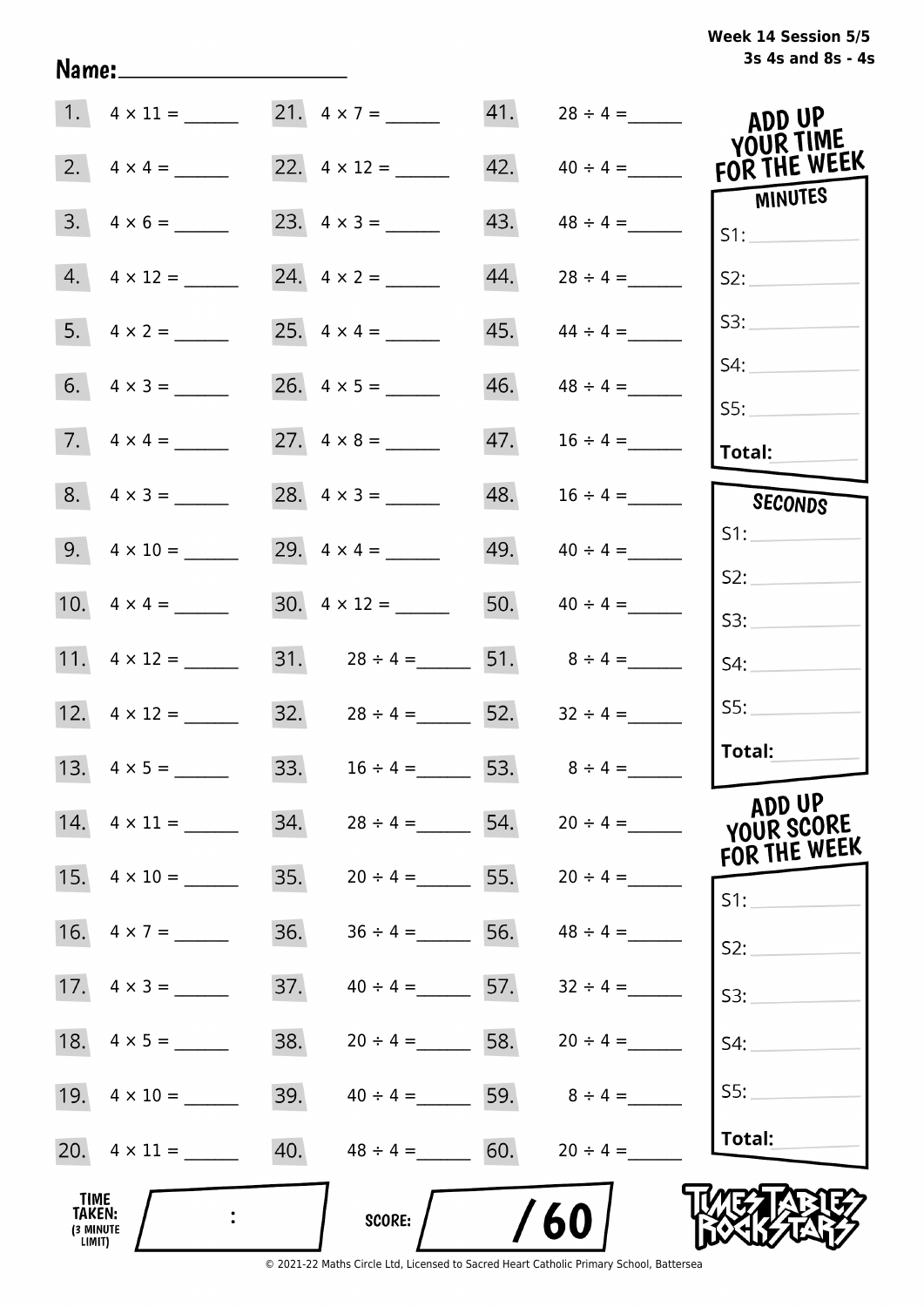# Week 15 Session 1/5 3s 4s and 8s - 4s

|                                              |                         |                           | 3s 4s and 8s - 4            |
|----------------------------------------------|-------------------------|---------------------------|-----------------------------|
|                                              |                         | $21. \quad 4 \times 11 =$ | $41. \quad 4 \times 4 =$    |
|                                              |                         | 22. $4 \times 5 =$        |                             |
|                                              | $3. \quad 4 \times 3 =$ | 23. $4 \times 3 =$        | $43. \quad 3 \times 4 =$    |
|                                              | $4. \quad 4 \times 2 =$ | 24. $4 \times 12 =$       |                             |
|                                              | 5. $4 \times 7 =$       | 25. $4 \times 7 =$        | $45. \quad 3 \times 4 =$    |
|                                              | 6. $4 \times 1 =$       |                           | $46. \quad 3 \times 4 = \_$ |
|                                              | 7. $4 \times 9 =$       | 27. $4 \times 8 =$        |                             |
|                                              | $8. 4 \times 10 =$      | 28. $4 \times 3 =$        | $48. 1 \times 4 =$          |
|                                              | 9. $4 \times 7 =$       | 29. $4 \times 5 =$        | 49. $2 \times 4 =$          |
|                                              | 10. $4 \times 5 =$      | $30. \quad 4 \times 7 =$  | 50. $10 \times 4 =$         |
|                                              | 11. $4 \times 3 =$      |                           | 51. $12 \times 4 =$         |
|                                              | 12. $4 \times 10 =$     | $32. 5 \times 4 =$        | 52. $11 \times 4 =$         |
|                                              |                         | $33. 5 \times 4 =$        | 53. $10 \times 4 =$         |
|                                              | 14. $4 \times 4 =$      | $34. 1 \times 4 =$        |                             |
|                                              | 15. $4 \times 2 =$      | $35. 1 \times 4 =$        |                             |
|                                              | 16. $4 \times 2 =$      | $36. 5 \times 4 =$        |                             |
|                                              | 17. $4 \times 7 =$      |                           |                             |
|                                              |                         |                           | 58. $5 \times 4 =$          |
|                                              | 19. $4 \times 2 =$      |                           |                             |
|                                              | 20. $4 \times 12 =$     |                           | 60. $6 \times 4 =$          |
| TIME<br><b>TAKEN:</b><br>(3 MINUTE<br>LIMIT) | $\mathbb{R}^2$          | /60<br>SCORE:             |                             |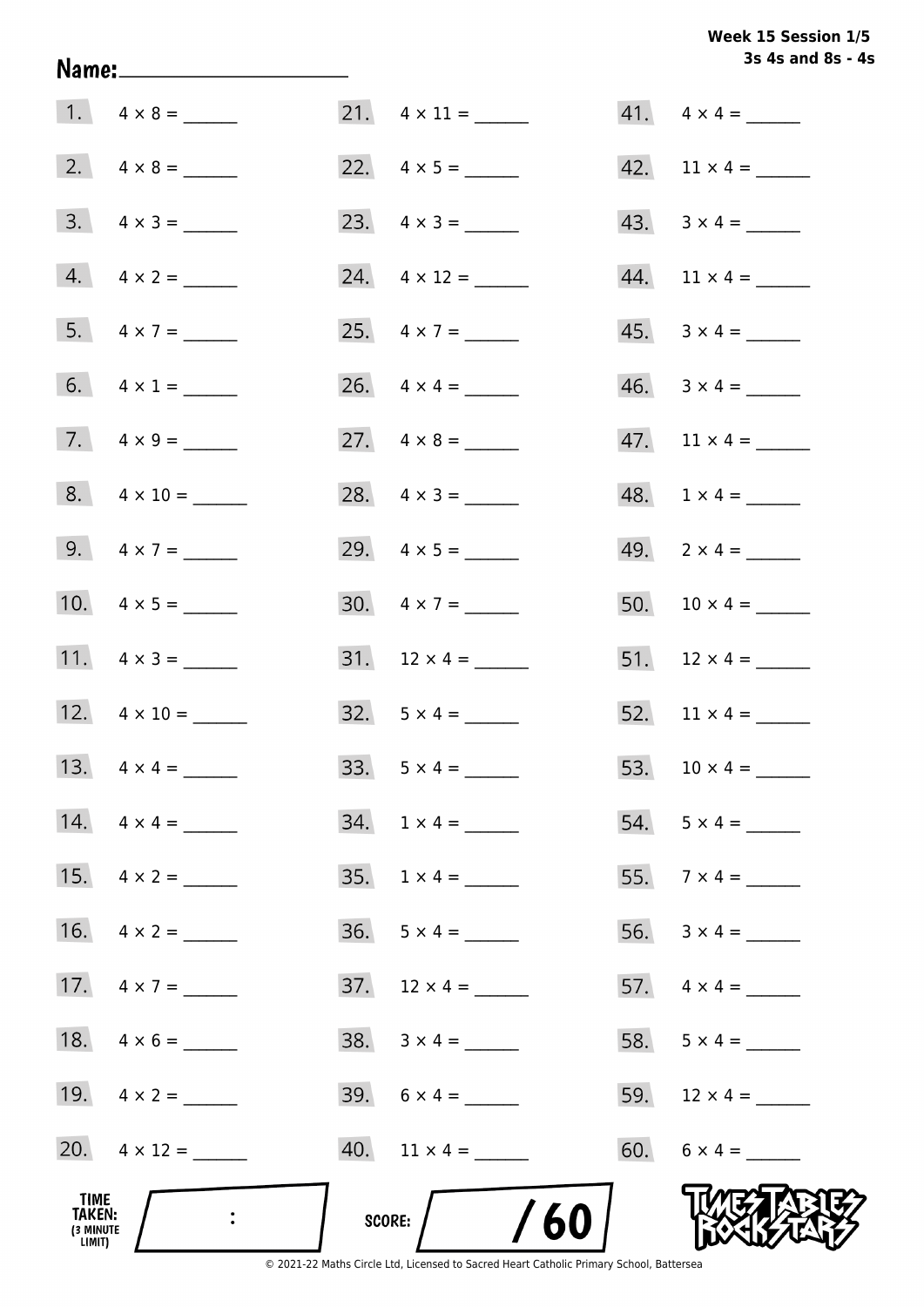| Name:                                 |                                |     |                                    |        |                                |     |                                                                                         |     | 3s 4s and 8s - 4s                 |
|---------------------------------------|--------------------------------|-----|------------------------------------|--------|--------------------------------|-----|-----------------------------------------------------------------------------------------|-----|-----------------------------------|
| 1.                                    | $4\overline{16}$               | 13. | $\overline{48}$<br>$\overline{4}$  | 25.    | $4\sqrt{ }$<br>$\overline{8}$  | 37. | $4\sqrt{12}$                                                                            | 49. | 24<br>$\overline{4}$              |
| 2.                                    | $4\sqrt{ }$<br>$\overline{20}$ | 14. | 40<br>$4\vert$                     | 26.    | $4\sqrt{ }$<br>40              | 38. | $\overline{20}$<br> 4                                                                   | 50. | 48<br>$\overline{4}$              |
| 3.                                    | $4\sqrt{ }$<br>$\overline{12}$ | 15. | $\overline{48}$<br>$\vert 4 \vert$ | 27.    | $4\sqrt{ }$<br>$\overline{32}$ | 39. | $\overline{16}$<br>$4\vert$                                                             | 51. | $\overline{4}$<br>4               |
| 4.                                    | $4 \overline{)44}$             | 16. | $\overline{16}$<br>$4\vert$        | 28.    | $4\sqrt{ }$<br>$\overline{8}$  | 40. | $\overline{48}$<br>$4\vert$                                                             | 52. | $\overline{16}$<br>4              |
| 5.                                    | $4\overline{12}$               | 17. | $\overline{44}$<br>$4\vert$        | 29.    | $4\sqrt{16}$                   | 41. | $\overline{4}$<br>$4\vert$                                                              | 53. | 40<br>$\overline{4}$              |
| 6.                                    | $4 \overline{24}$              | 18. | $\overline{4}$<br>$4\vert$         | 30.    | $4 \overline{)40}$             | 42. | $\overline{28}$<br>$4\vert$                                                             | 54. | $\overline{4}$<br>4               |
| 7.                                    | $4 \overline{)16}$             | 19. | $\overline{28}$<br>$\vert 4 \vert$ | 31.    | $4 \overline{4}$               | 43. | $\overline{\phantom{0}}$ 8<br> 4                                                        | 55. | $\overline{4}$<br>$\vert 4 \vert$ |
| 8.                                    | 48<br>4                        | 20. | 24<br>4                            | 32.    | 36<br>4                        | 44. | 40<br>4                                                                                 | 56. | 36<br>4                           |
| 9.                                    | $20\,$<br>$\overline{4}$       | 21. | 36<br>4                            | 33.    | $20\,$<br>4                    | 45. | 4<br>4                                                                                  | 57. | 40<br>4                           |
| 10.                                   | 8<br>$\vert 4 \vert$           | 22. | 8<br>4                             | 34.    | 48<br>$\overline{4}$           | 46. | $16\,$<br>4                                                                             | 58. | 8<br>4                            |
| 11.                                   | 40<br>$4\vert$                 | 23. | 16<br>4                            | 35.    | 24<br>$\overline{4}$           | 47. | 36<br>4                                                                                 | 59. | 12<br>4                           |
| 12.                                   | 20<br> 4                       | 24. | 44<br>4                            | 36.    | $\, 8$<br>4                    | 48. | $12\,$<br>4                                                                             | 60. | 12<br>4                           |
| TIME<br>TAKEN:<br>(3 MINUTE<br>LIMIT) |                                |     |                                    | SCORE: |                                | 60  | © 2021-22 Maths Circle Ltd, Licensed to Sacred Heart Catholic Primary School, Battersea |     |                                   |

**Week 15 Session 2/5**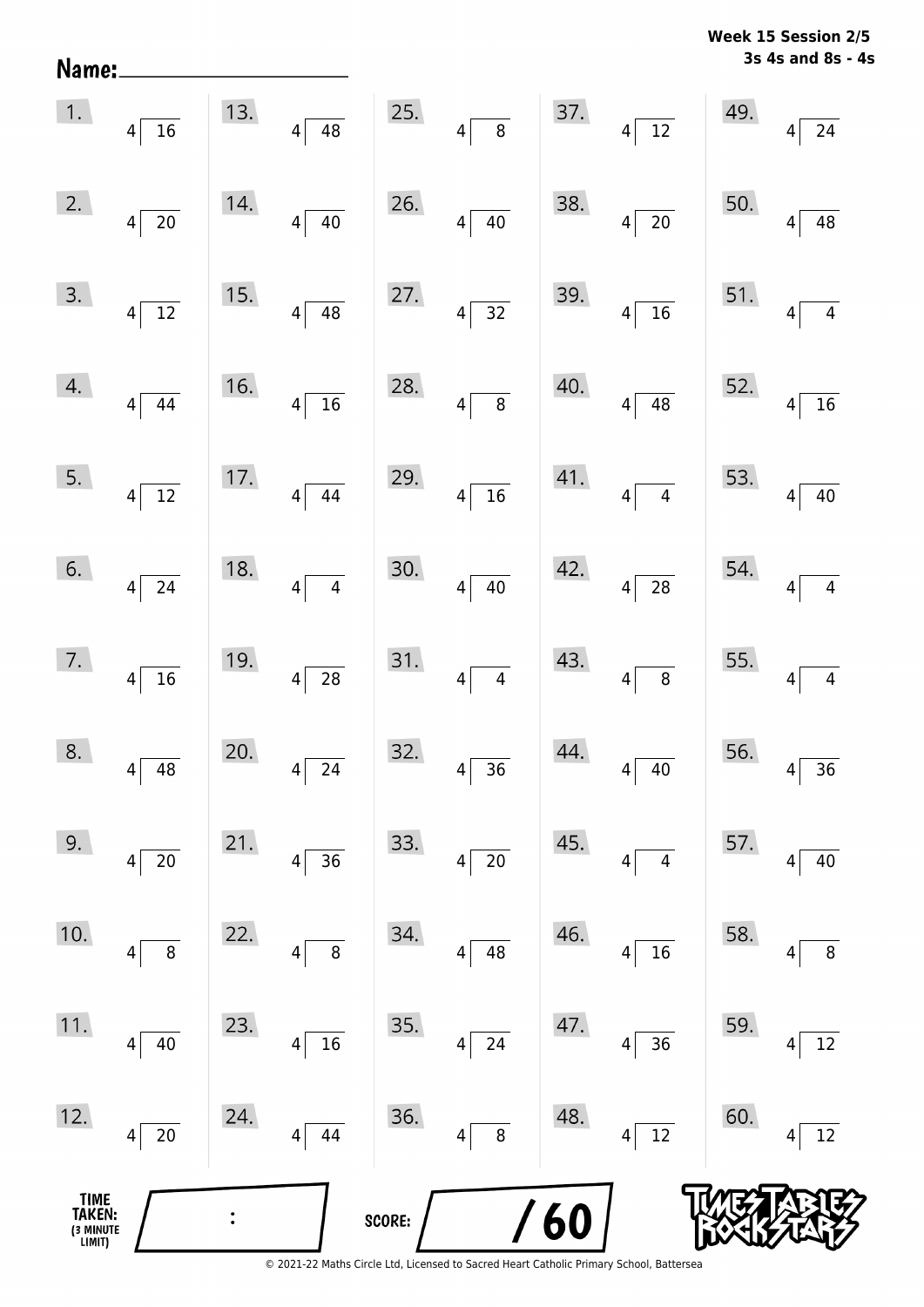**3s 4s and 8s - 4s Week 15 Session 3/5** 

| 1.                                    | $\overline{a}$<br>$\times$ 1                  | 13. | $\overline{4}$<br>$\times$ 4                                    |        | 4<br>$\times$ 4                                                         |     | $\overline{4}$<br>37. $\times$<br>$\times$ 12  | 49. | $\overline{4}$<br>$\times$ 11                 |
|---------------------------------------|-----------------------------------------------|-----|-----------------------------------------------------------------|--------|-------------------------------------------------------------------------|-----|------------------------------------------------|-----|-----------------------------------------------|
| 2.                                    | $\overline{4}$<br>$\times$ 4                  | 14. | 4<br>$\times$ 9                                                 | 26.    | $\overline{4}$<br>$\times$ 4                                            | 38. | $\overline{4}$<br>$\times$ 5                   | 50. | $\begin{array}{c} 4 \\ \times 2 \end{array}$  |
| 3.                                    | $\overline{4}$<br>$\times$ 10                 | 15. | $\overline{4}$<br>$\times$ 9                                    | 27.    | $\overline{4}$<br>$\times 4$                                            | 39. | $\overline{4}$<br>$\times$ 12                  | 51. | $\overline{4}$<br>$\times$ 12                 |
| 4.                                    | $\begin{array}{r} 4 \\ \times 4 \end{array}$  | 16. | $\begin{array}{c c}\n & 4 \\ \times 12\n\end{array}$            |        | 28. $4 \times 12$                                                       | 40. | $\overline{4}$<br>$\times$ 7                   |     | 52. $4 \times 2$                              |
| 5.                                    | $\begin{array}{c} 4 \\ \times 8 \end{array}$  |     | 17. $4 \times 11$                                               | 29.    | $\overline{\mathbf{r}}$<br>$\begin{array}{c} 4 \\ \times 5 \end{array}$ | 41. | $\begin{array}{r}4\\ \times 7\end{array}$      | 53. | $\begin{array}{c} 4 \\ \times 12 \end{array}$ |
| 6.                                    | $\begin{array}{c} 4 \\ \times 6 \end{array}$  | 18. | $\overline{4}$<br>$\times$ 11                                   | 30.    | $\begin{array}{c} 4 \\ \times 7 \end{array}$<br>30.                     | 42. | $\begin{array}{c} 4 \\ \times 3 \end{array}$   | 54. | $\overline{4}$<br>$\times 10$                 |
| 7.                                    | $\begin{array}{c} 4 \\ \times 11 \end{array}$ | 19. | $\overline{4}$<br>$\times$ 12                                   |        | 31. $4 \times 10$                                                       | 43. | $\begin{array}{c} 4 \\ \times 2 \end{array}$   | 55. | $\overline{4}$<br>$\times$ 12                 |
| 8.                                    | $\begin{array}{c} 4 \\ \times 1 \end{array}$  | 20. | $\overline{4}$<br>$\begin{array}{c} 4 \\ \times 10 \end{array}$ | 32.    | $\begin{array}{c}\n4 \\ \times 5\n\end{array}$                          | 44. | $\begin{array}{c}\n4 \\ \times 1\n\end{array}$ | 56. | $\overline{4}$<br>$\times$ 3                  |
| 9.                                    | 4<br>$\times$ 7                               | 21. | 4<br>$\times$ 11                                                | 33.    | 4<br>$\times$ 12                                                        | 45. | 4<br>$\times$ 11                               | 57. | 4<br>$\times$ 9                               |
| 10.                                   | 4<br>$\times$ 7                               | 22. | 4<br>$\times$ 12                                                | 34.    | 4<br>$\times$ 1                                                         | 46. | 4<br>$\times$ 5                                | 58. | 4<br>$\times$ 4                               |
| 11.                                   | 4<br>$\times$ 7                               | 23. | 4<br>$\times$ 9                                                 | 35.    | 4<br>$\times$ 9                                                         | 47. | 4<br>$\times$ 12                               | 59. | 4<br>$\times$ 3                               |
| 12.                                   | 4<br>$\times$ 7                               | 24. | 4<br>$\times$ 10                                                | 36.    | 4<br>$\times$ 8                                                         | 48. | 4<br>$\times$ 9                                | 60. | 4<br>$\times$ 11                              |
| TIME<br>TAKEN:<br>(3 MINUTE<br>LIMIT) |                                               |     |                                                                 | SCORE: |                                                                         | 60  |                                                |     |                                               |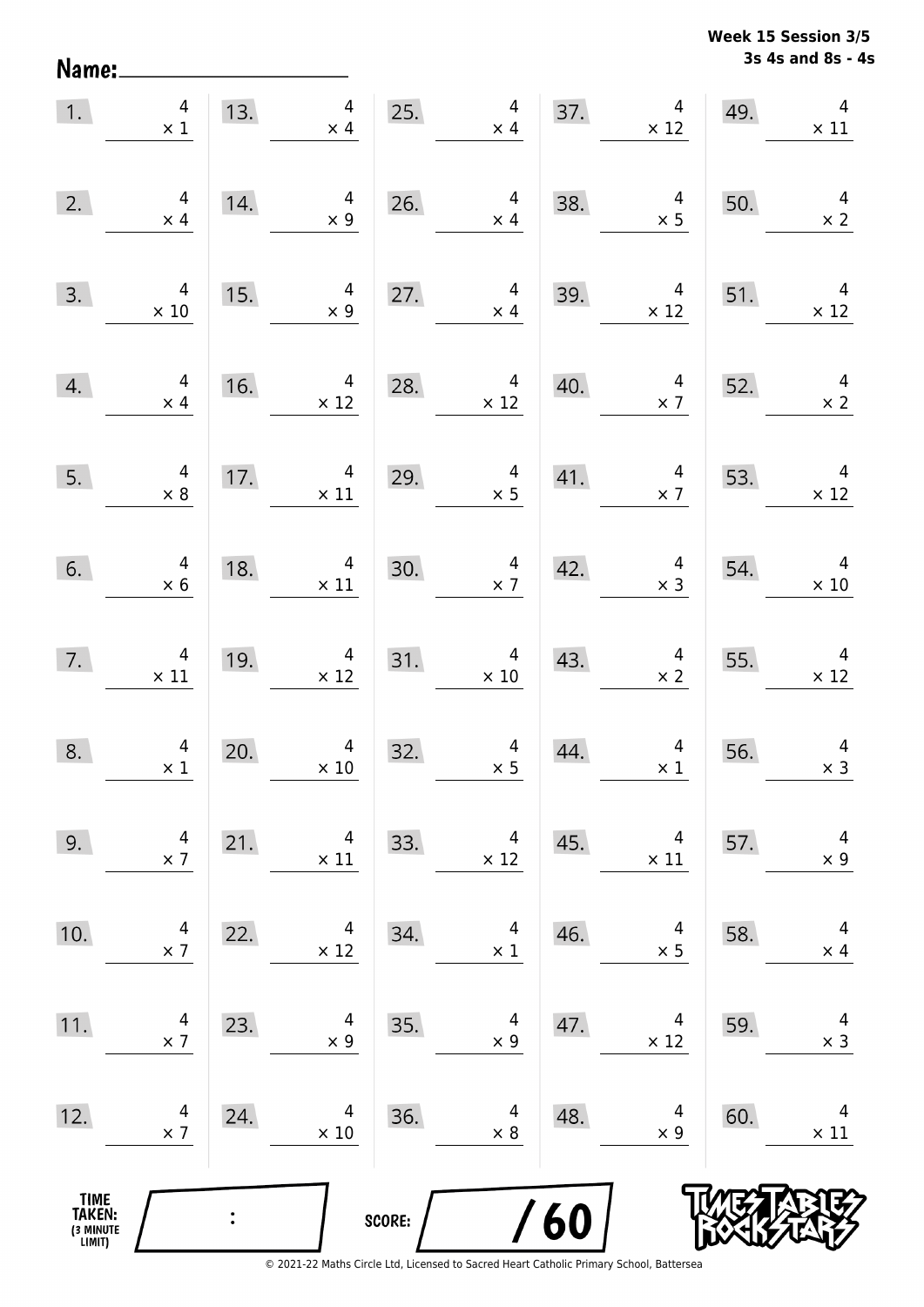| Week 15 Session 4/5 |                   |  |
|---------------------|-------------------|--|
|                     | 3s 4s and 8s - 4s |  |

|                                                     |               |        |               |     | 3s 4s and 8s - 4s                |
|-----------------------------------------------------|---------------|--------|---------------|-----|----------------------------------|
| $\vert$ 1.                                          | $28 \div 4 =$ | 21.    | $40 \div 4 =$ |     |                                  |
| 2.                                                  | $48 \div 4 =$ | 22.    |               |     | $42. \hspace{1.5cm} 40 \div 4 =$ |
| 3.                                                  |               | 23.    |               | 43. | $44 \div 4 =$                    |
| 4.                                                  |               | 24.    | $24 \div 4 =$ | 44. | $20 \div 4 =$                    |
| 5.                                                  | $16 \div 4 =$ | 25.    | $44 \div 4 =$ | 45. | $44 \div 4 =$                    |
| 6.                                                  | $28 \div 4 =$ | 26.    |               | 46. | $32 \div 4 =$                    |
| 7.                                                  |               | 27.    |               |     |                                  |
| 8.                                                  | $28 \div 4 =$ | 28.    | $48 \div 4 =$ |     | $48. 20 \div 4 =$                |
| 9.                                                  | $44 \div 4 =$ | 29.    |               |     | 49. $8 \div 4 =$                 |
| 10.                                                 |               | 30.    |               |     | 50. $44 \div 4 =$                |
| 11.                                                 | $12 \div 4 =$ | 31.    | $12 \div 4 =$ |     | 51. $32 \div 4 =$                |
| 12.                                                 | $36 \div 4 =$ | 32.    | $44 \div 4 =$ | 52. | $20 \div 4 =$                    |
| 13.                                                 | $4 \div 4 =$  | 33.    | $24 \div 4 =$ |     | 53. $44 \div 4 =$                |
| 14.                                                 | $48 \div 4 =$ | 34.    | $20 \div 4 =$ | 54. | $12 \div 4 =$                    |
| 15.                                                 | $12 \div 4 =$ | 35.    | $48 \div 4 =$ |     | 55. $4 \div 4 =$                 |
| 16.                                                 |               | 36.    |               | 56. | $24 \div 4 =$                    |
| 17.                                                 | $48 \div 4 =$ | 37.    | $44 \div 4 =$ |     | 57. $20 \div 4 =$                |
| 18.                                                 | $16 \div 4 =$ | 38.    |               |     | 58. $48 \div 4 =$                |
| 19.                                                 | $16 \div 4 =$ | 39.    | $20 \div 4 =$ | 59. | $20 \div 4 =$                    |
| 20.                                                 | $40 \div 4 =$ | 40.    | $48 \div 4 =$ | 60. | $12 \div 4 =$                    |
| <b>TIME</b><br><b>TAKEN:</b><br>(3 MINUTE<br>LIMIT) |               | SCORE: | 60            |     |                                  |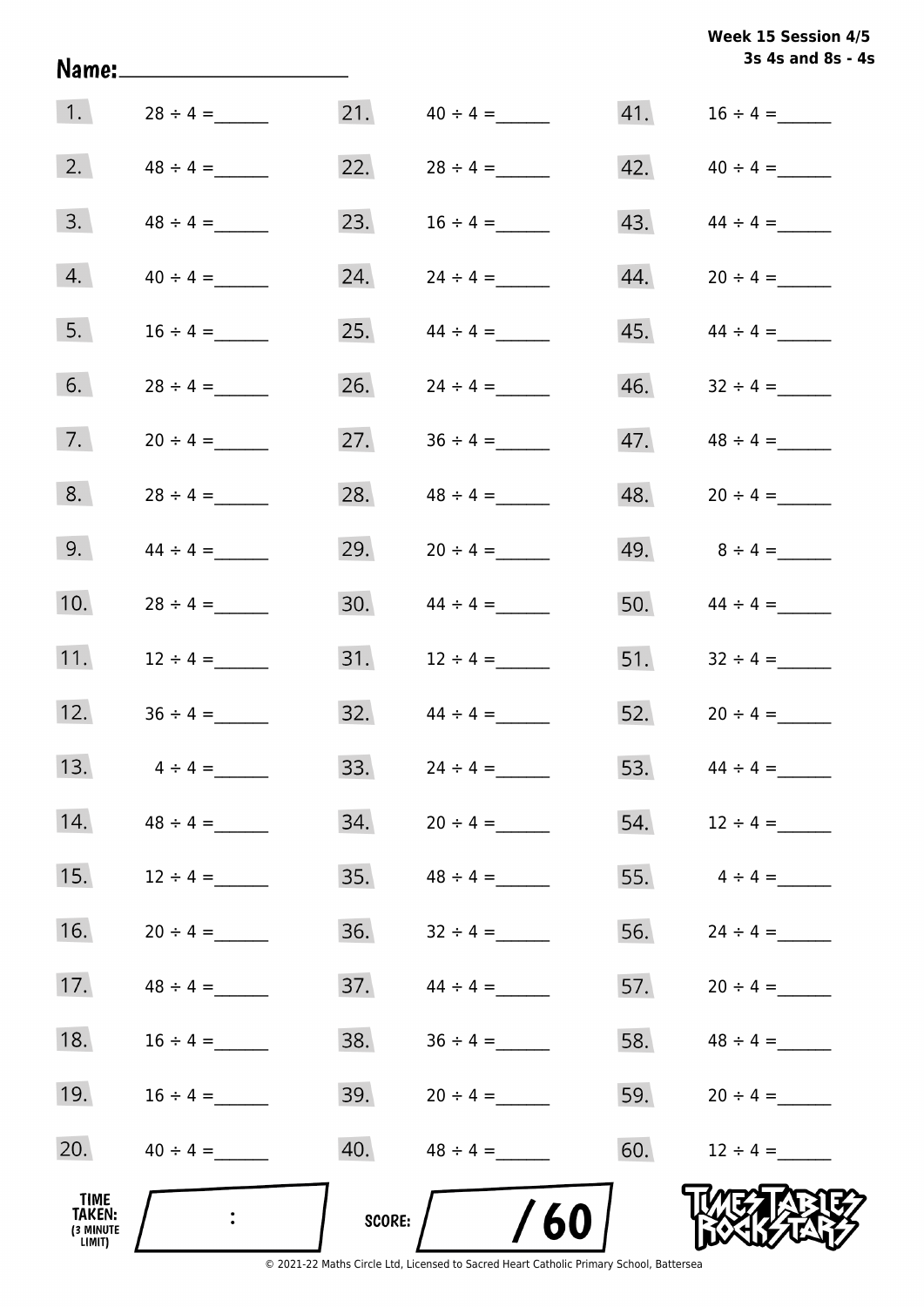# **3s 4s and 8s - 4s Week 15 Session 5/5**

| 1.                                                  |                     |     | $21. \quad 4 \times 9 =$                            |     | $41.$ $44 \div 4 =$            | ADD UP<br>YOUR TIME                  |
|-----------------------------------------------------|---------------------|-----|-----------------------------------------------------|-----|--------------------------------|--------------------------------------|
| 2.                                                  | $4 \times 12 =$     |     | 22. $4 \times 2 =$                                  | 42. | $44 \div 4 =$                  | FOR THE WEEK                         |
| 3.                                                  | $4 \times 4 =$      |     |                                                     | 43. | $36 \div 4 =$                  | MINUTES<br>S1:                       |
| 4.                                                  | $4 \times 2 =$      |     | 24. $4 \times 4 =$                                  | 44. | $40 \div 4 =$                  | S2:                                  |
| 5.                                                  | $4 \times 9 =$      |     |                                                     | 45. | $28 \div 4 =$                  | S3:                                  |
|                                                     |                     |     | 26. $4 \times 7 =$                                  | 46. | $48 \div 4 =$                  | S4:                                  |
|                                                     | $7. \ 4 \times 9 =$ |     | 27. $4 \times 7 =$                                  | 47. | $40 \div 4 =$                  | SS:                                  |
|                                                     |                     |     |                                                     |     |                                | <b>Total:</b>                        |
|                                                     |                     |     | 28. $4 \times 1 =$                                  | 48. | $24 \div 4 =$                  | SECONDS                              |
|                                                     | 9. $4 \times 3 =$   |     | 29. $4 \times 6 =$                                  |     | 49. $44 \div 4 =$              | S1:                                  |
|                                                     |                     |     |                                                     |     |                                | S2:                                  |
|                                                     |                     |     | $30. \quad 4 \times 11 =$                           | 50. | $20 \div 4 =$                  | S3:                                  |
|                                                     | 11. $4 \times 3 =$  |     | 31. $36 \div 4 =$ 51.                               |     | $4 \div 4 =$                   | S4:                                  |
|                                                     |                     |     | $32. \hspace{1.5cm} 36 \div 4 = \hspace{1.5cm} 52.$ |     | $48 \div 4 =$                  | SS:                                  |
|                                                     | 13. $4 \times 3 =$  |     | 33. $40 \div 4 = 53$ .                              |     | $24 \div 4 =$                  | Total:                               |
|                                                     | 14. $4 \times 8 =$  | 34. | $4 \div 4 =$                                        |     | 54. $8 \div 4 =$               | ADD UP<br>YOUR SCORE<br>FOR THE WEEK |
|                                                     |                     | 35. |                                                     |     | $44 \div 4 =$ 55. $4 \div 4 =$ | $S1$ :                               |
| 16.                                                 | $4 \times 3 =$      | 36. | $16 \div 4 =$                                       |     | 56. $8 \div 4 =$               | S2:                                  |
|                                                     |                     | 37. | $16 \div 4 =$ 57. $40 \div 4 =$                     |     |                                | S3:                                  |
| 18.                                                 | $4 \times 8 =$      | 38. | $28 \div 4 =$ 58. $4 \div 4 =$                      |     |                                | S4:                                  |
|                                                     |                     | 39. | $20 \div 4 =$ 59.                                   |     | $24 \div 4 =$                  | S5:                                  |
|                                                     | 20. $4 \times 7 =$  | 40. | $44 \div 4 = 60.$                                   |     | $28 \div 4 =$                  | Total:                               |
| <b>TIME</b><br><b>TAKEN:</b><br>(3 MINUTE<br>LIMIT) |                     |     | SCORE:                                              |     | 60                             |                                      |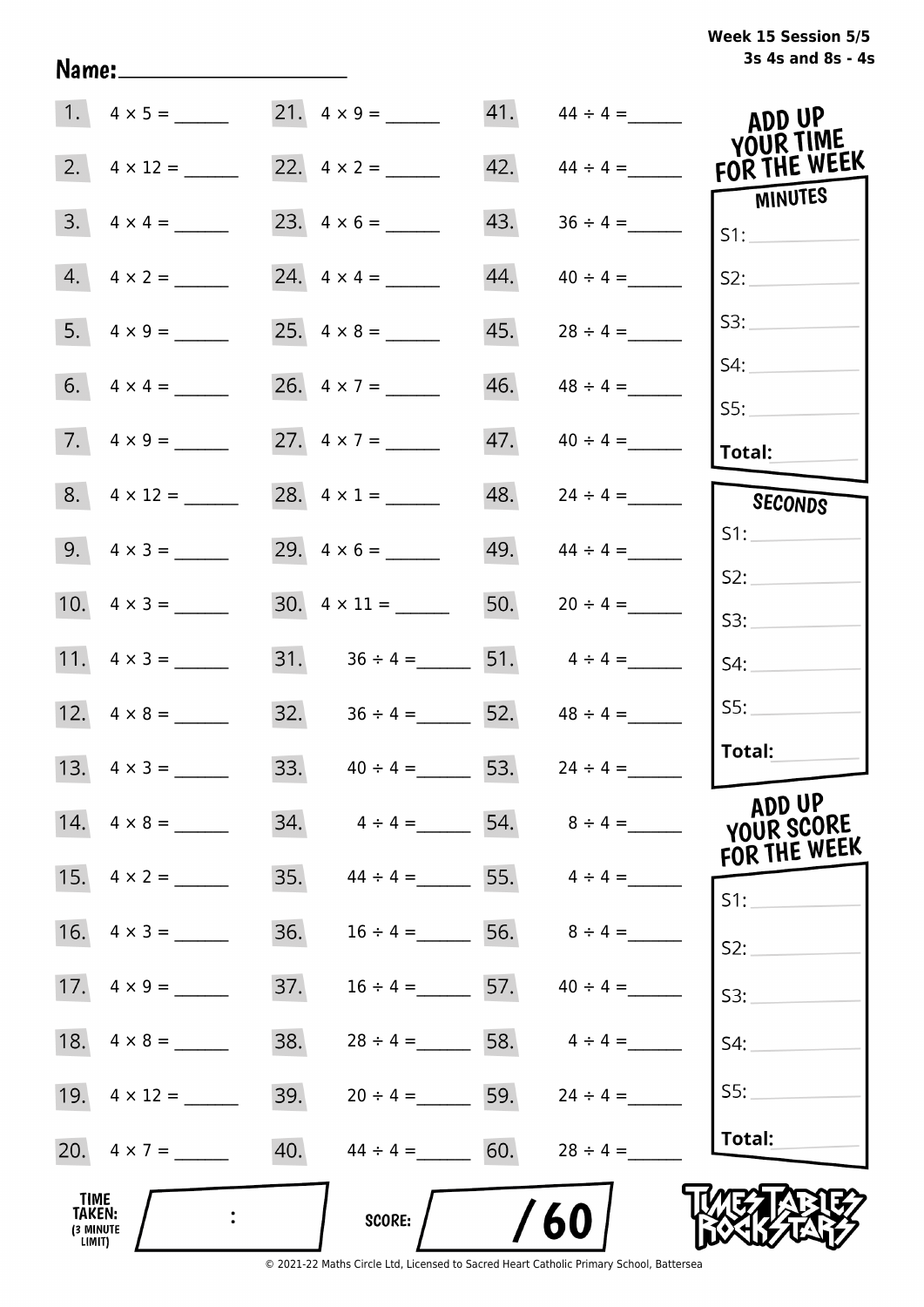# Week 16 Session 1/5 3s 4s and 8s - 8s

| TIME<br>TAKEN:<br>(3 MINUTE<br>LIMIT) |                         | /60<br>SCORE:            |                          |
|---------------------------------------|-------------------------|--------------------------|--------------------------|
|                                       |                         | $40. \quad 4 \times 8 =$ |                          |
|                                       |                         | $39. 6 \times 8 =$       |                          |
|                                       | 18. $8 \times 12 =$     | $38. 6 \times 8 =$       |                          |
|                                       |                         | $37. \quad 9 \times 8 =$ |                          |
|                                       | 16. $8 \times 9 =$      |                          |                          |
|                                       |                         | $35. \quad 4 \times 8 =$ |                          |
|                                       |                         | $34. 1 \times 8 =$       |                          |
|                                       | 13. $8 \times 1 =$      |                          |                          |
|                                       | 12. $8 \times 9 =$      | $32. \quad 1 \times 8 =$ |                          |
|                                       | 11. $8 \times 7 =$      | $31. \quad 4 \times 8 =$ | $51. 9 \times 8 =$       |
|                                       | 10. $8 \times 11 =$     |                          |                          |
|                                       | 9. $8 \times 3 =$       | 29. $8 \times 9 =$       | $49. 9 \times 8 =$       |
|                                       | $8. \quad 8 \times 3 =$ | 28. $8 \times 1 =$       | $48. 6 \times 8 =$       |
|                                       |                         | 27. $8 \times 10 =$      | $47. \quad 3 \times 8 =$ |
|                                       | 6. $8 \times 1 =$       |                          | $46. 6 \times 8 =$       |
|                                       |                         |                          | $45. \quad 9 \times 8 =$ |
|                                       | $4. 8 \times 7 =$       |                          |                          |
|                                       | $3. \quad 8 \times 4 =$ |                          |                          |
|                                       |                         |                          |                          |
|                                       |                         | $21. \quad 8 \times 6 =$ | $41. 3 \times 8 =$       |

Name: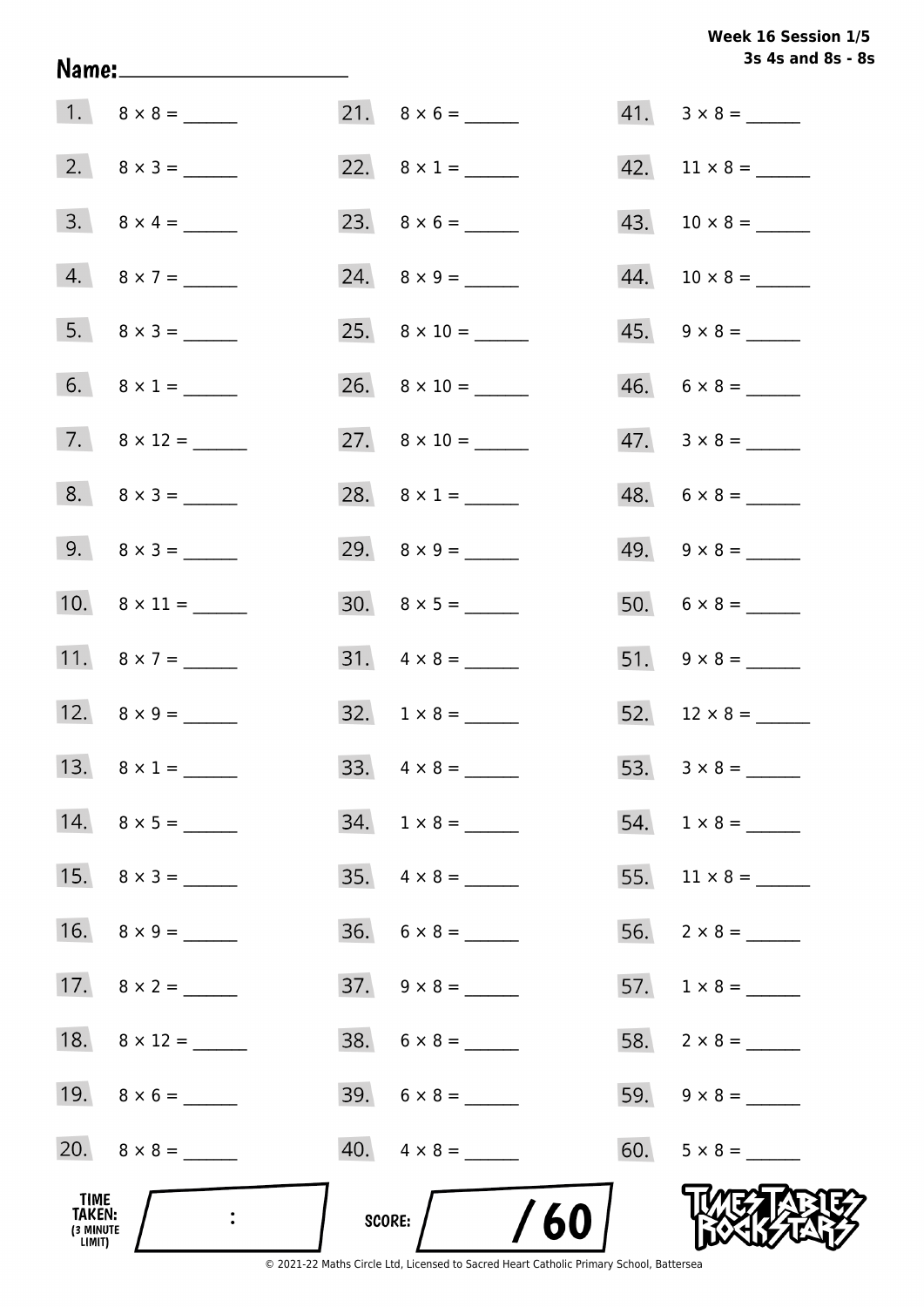**3s 4s and 8s - 8s Week 16 Session 2/5** 

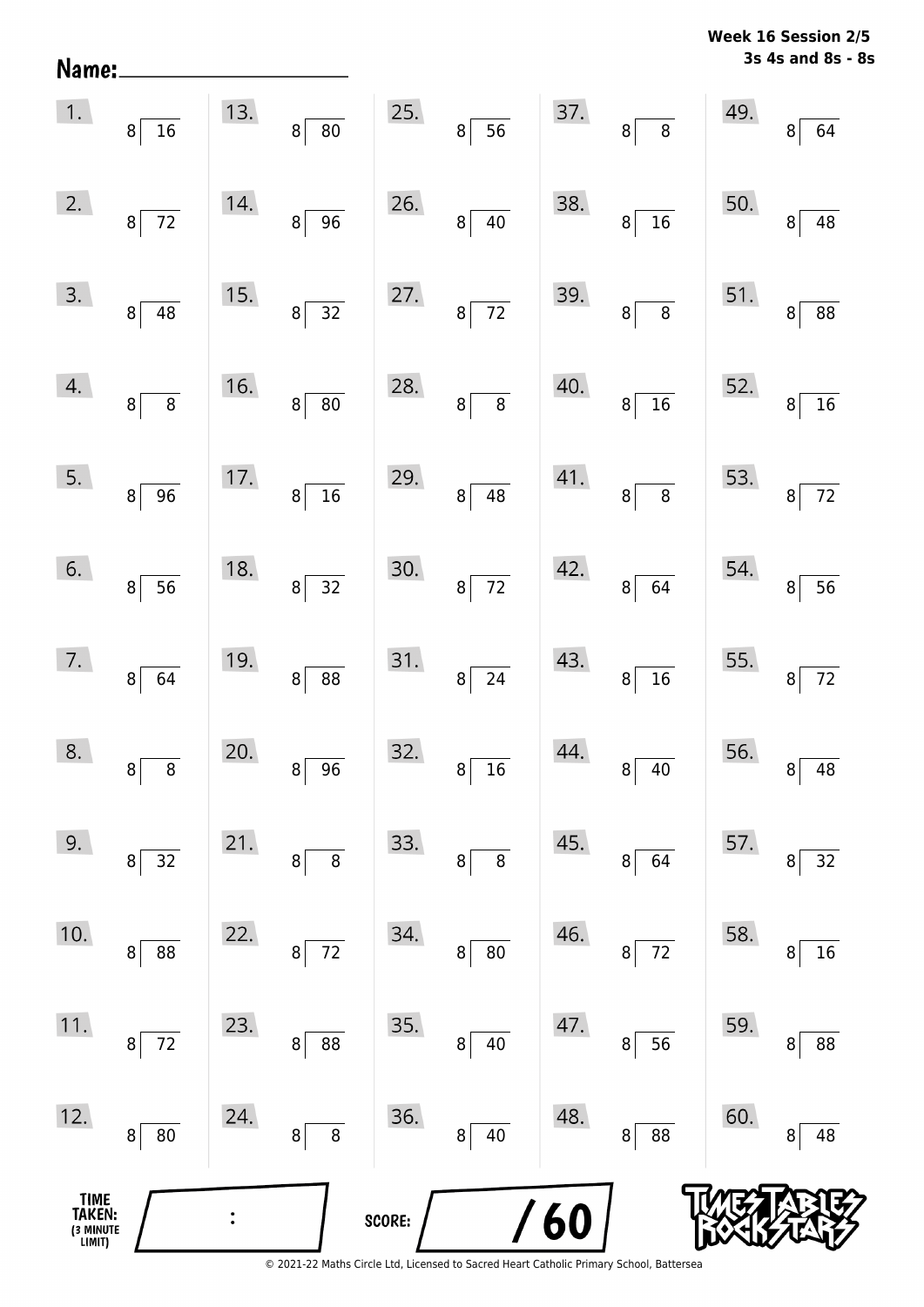**3s 4s and 8s - 8s Week 16 Session 3/5** 

| 1.                                            | $\begin{array}{c} 8 \\ \times 2 \end{array}$  |                | $8\phantom{.}$<br>13.<br>$\times$ 7              | 25.    | 8<br>$\times$ 10                                 |     | $\begin{array}{c}\n 8 \\  \times 5 \\  \hline\n \end{array}$<br>37. | 49. | $\bf 8$<br>$\times$ 7                         |
|-----------------------------------------------|-----------------------------------------------|----------------|--------------------------------------------------|--------|--------------------------------------------------|-----|---------------------------------------------------------------------|-----|-----------------------------------------------|
| 2.                                            | $\, 8$<br>$\times$ 11                         | 14.            | $\overline{\phantom{0}}$ 8<br>$\times$ 8         | 26.    | $\begin{array}{c} 8 \\ \times 2 \end{array}$     | 38. | $\overline{\mathbf{8}}$<br>$\times$ 7                               | 50. | $\overline{\phantom{a}}$<br>$\times$ 2        |
| 3.                                            | $\overline{\phantom{0}}$ 8<br>$\times$ 10     | 15.            | $\begin{array}{c} 8 \\ \times 2 \end{array}$     | 27.    | $\begin{array}{c} 8 \\ \times 3 \end{array}$     | 39. | 8 <sup>1</sup><br>$\times$ 4                                        | 51. | $\overline{\phantom{0}}$<br>$\times$ 4        |
| 4.                                            | $\begin{array}{c} 8 \\ \times 4 \end{array}$  | 16.            | $\begin{array}{c} 8 \\ \times 5 \end{array}$     | 28.    | $\begin{array}{c} 8 \\ \times 8 \end{array}$     | 40. | $\overline{\mathbf{8}}$<br>$\times$ 1                               | 52. | $\begin{array}{c} 8 \\ \times 12 \end{array}$ |
| 5.                                            | $\begin{array}{r} 8 \\ \times 12 \end{array}$ |                | 17. $\begin{array}{c} 8 \\ \times 4 \end{array}$ | 29.    | $\begin{array}{c} 8 \\ \times 1 \end{array}$     |     | $41.$ $8 \times 12$                                                 | 53. | $\begin{array}{c} 8 \\ \times 8 \end{array}$  |
| 6.                                            | $\begin{array}{c} 8 \\ \times 8 \end{array}$  | 18.            | $\begin{array}{c} 8 \\ \times 12 \end{array}$    | 30.    | $\begin{array}{c} 8 \\ \times 10 \end{array}$    | 42. | $\begin{array}{c} 8 \\ \times \ 9 \end{array}$                      | 54. | $\overline{\phantom{a}}$ 8<br>$\times$ 1      |
| 7.                                            | $\begin{array}{c} 8 \\ \times 1 \end{array}$  | 19.            | $\begin{array}{c} 8 \\ \times 9 \end{array}$     |        | 31. $\begin{array}{r} 8 \\ \times 8 \end{array}$ | 43. | $\begin{array}{c} 8 \\ \times 3 \end{array}$                        | 55. | $\begin{array}{c} 8 \\ \times 5 \end{array}$  |
| 8.                                            | $\begin{array}{c} 8 \\ \times 11 \end{array}$ | 20.            | $\begin{array}{c} 8 \\ \times 9 \end{array}$     | 32.    | $\begin{array}{c} 8 \\ \times 10 \end{array}$    | 44. | $\begin{array}{c} 8 \\ \times 2 \end{array}$                        | 56. | $\, 8$<br>$\times$ 12                         |
| 9.                                            | 8<br>$\times$ 2                               | 21.            | 8<br>$\times$ 11                                 | 33.    | 8<br>$\times$ 5                                  | 45. | 8<br>$\times$ 9                                                     | 57. | $\, 8$<br>$\times$ 2                          |
| 10.                                           | 8<br>$\times$ 1                               | 22.            | 8<br>$\times 10$                                 | 34.    | 8<br>$\times$ 4                                  | 46. | 8<br>$\times$ 4                                                     | 58. | $\, 8$<br>$\times$ 6                          |
| 11.                                           | 8<br>$\times$ 7                               | 23.            | 8<br>$\times$ 11                                 | 35.    | 8<br>$\times$ 9                                  | 47. | 8<br>$\times$ 11                                                    | 59. | 8<br>$\times$ 4                               |
| 12.                                           | 8<br>$\times$ 5                               | 24.            | 8<br>$\times$ 3                                  | 36.    | 8<br>$\times$ 12                                 | 48. | 8<br>$\times$ 12                                                    | 60. | 8<br>$\times$ 4                               |
| <b>TIME<br/>TAKEN:</b><br>(3 MINUTE<br>LIMIT) |                                               | $\ddot{\cdot}$ |                                                  | SCORE: |                                                  | 60  |                                                                     |     |                                               |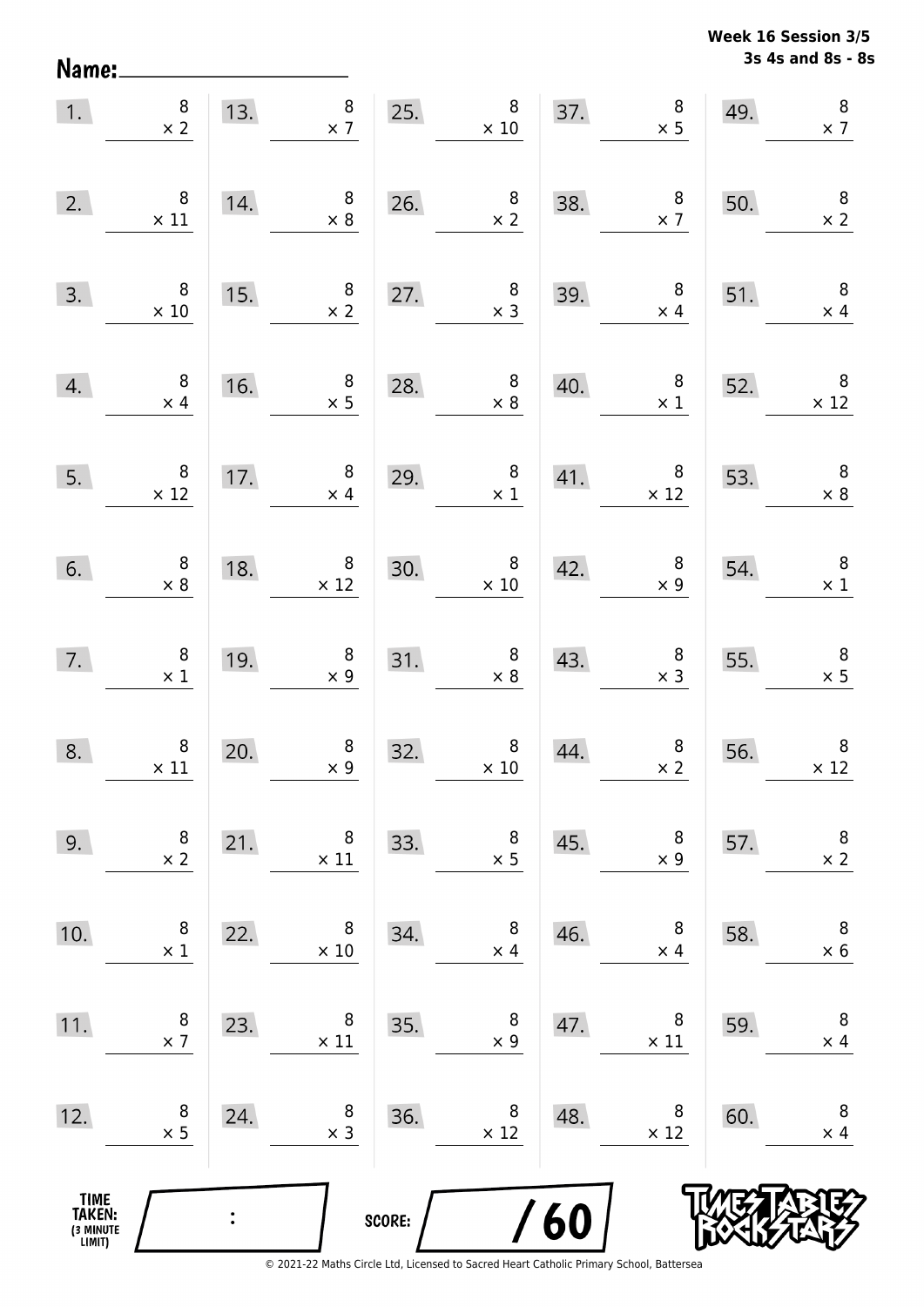| Week 16 Session 4/5 |                   |  |  |
|---------------------|-------------------|--|--|
|                     | 3s 4s and 8s - 8s |  |  |

|                                       |                             |        |                  |     | 3s 4s and 8s - 8  |
|---------------------------------------|-----------------------------|--------|------------------|-----|-------------------|
| 1.                                    | $48 \div 8 =$               | 21.    | $24 \div 8 =$    |     |                   |
| 2.                                    |                             | 22.    |                  |     |                   |
| 3.                                    |                             | 23.    | $64 \div 8 =$    | 43. |                   |
| 4.                                    |                             | 24.    |                  | 44. |                   |
| 5.                                    | $72 \div 8 =$               | 25.    | $56 \div 8 =$    |     |                   |
| 6.                                    | $16 \div 8 =$               | 26.    |                  |     |                   |
| 7.                                    |                             | 27.    |                  |     |                   |
| 8.                                    |                             | 28.    |                  |     |                   |
| 9.                                    |                             | 29.    |                  |     | 49. $48 \div 8 =$ |
| 10.                                   | $48 \div 8 =$               | 30.    | $24 \div 8 =$    |     | 50. $72 \div 8 =$ |
| 11.                                   |                             | 31.    | $8 \div 8 =$     |     |                   |
| 12.                                   | $88 \div 8 =$               | 32.    | $8 \div 8 =$     |     | 52. $96 \div 8 =$ |
| 13.                                   | $72 \div 8 =$               | 33.    | $80 \div 8 =$    | 53. | $72 \div 8 =$     |
| 14.                                   | $32 \div 8 =$               |        |                  |     |                   |
| 15.                                   |                             |        |                  | 55. |                   |
| 16.                                   | $24 \div 8 =$               |        |                  |     |                   |
| 17.                                   | $8 \div 8 =$                |        |                  |     | 57. $48 \div 8 =$ |
| 18.                                   | $24 \div 8 =$               | 38.    | $8 \div 8 =$     |     | 58. $96 \div 8 =$ |
| 19.                                   | $88 \div 8 =$               |        | $39.80 \div 8 =$ |     | 59. $8 \div 8 =$  |
| 20.                                   |                             |        |                  |     | $60.8 \div 8 =$   |
| TIME<br>TAKEN:<br>(3 MINUTE<br>LIMIT) | $\mathcal{L}_{\mathcal{A}}$ | score: | 60               |     |                   |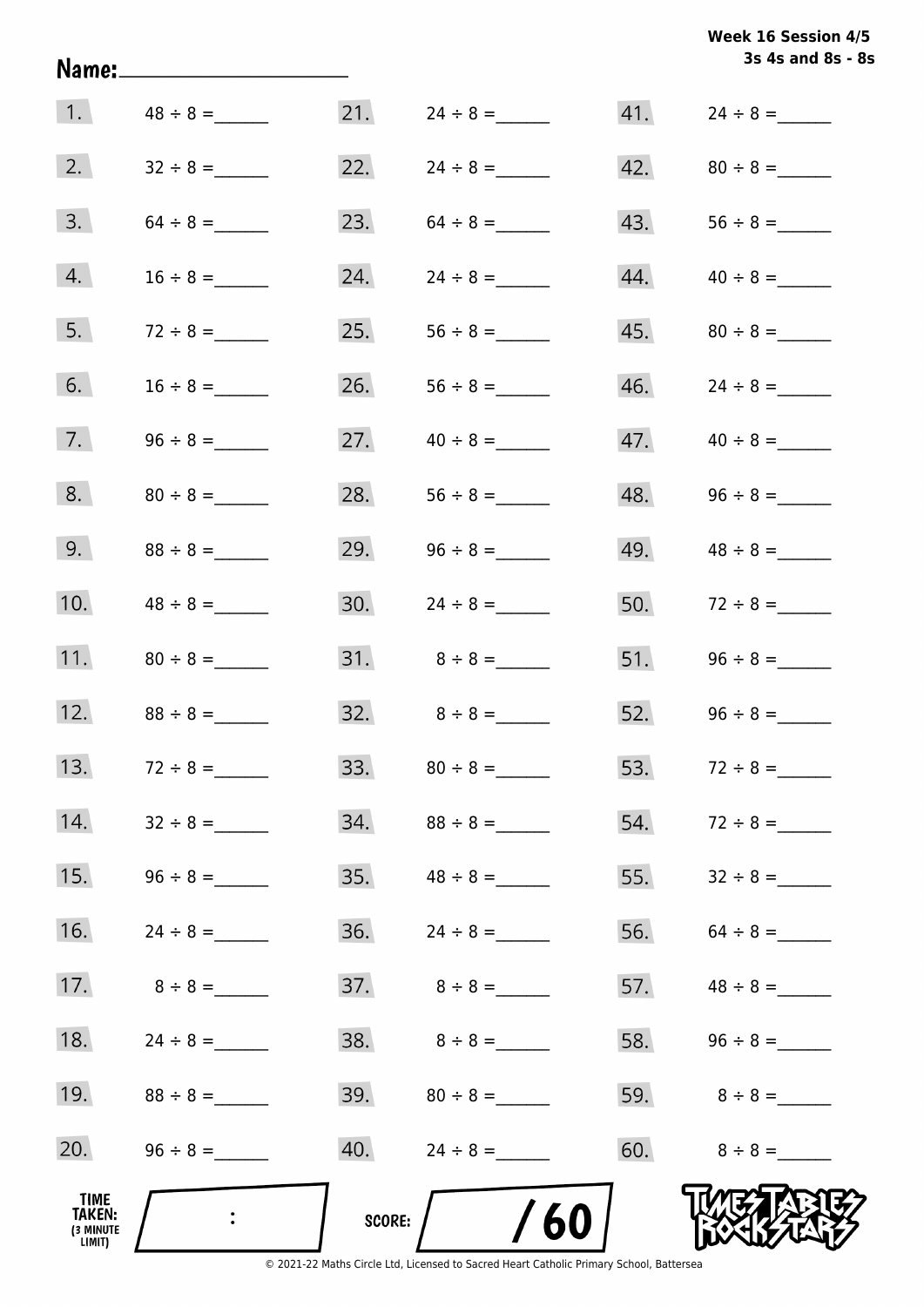# **3s 4s and 8s - 8s Week 16 Session 5/5**

|                                              |                          |     |                                     | 41. | $16 \div 8 =$                       | ADD UP                    |
|----------------------------------------------|--------------------------|-----|-------------------------------------|-----|-------------------------------------|---------------------------|
|                                              |                          |     |                                     | 42. |                                     | YOUR TIME<br>FOR THE WEEK |
|                                              | $3.8 \times 3 =$         |     | 23. $8 \times 1 =$                  | 43. | $24 \div 8 =$                       | MINUTES<br>S1:            |
|                                              | $4.8 \times 9 =$         |     |                                     | 44. | $40 \div 8 =$                       | S2:                       |
|                                              |                          |     |                                     | 45. | $32 \div 8 =$                       | S3:                       |
|                                              | $6. 8 \times 6 =$        |     |                                     | 46. | $24 \div 8 =$                       | S4:                       |
|                                              | $7. \quad 8 \times 10 =$ |     |                                     |     |                                     | SS:<br><b>Total:</b>      |
|                                              |                          |     | 28. $8 \times 7 =$                  |     |                                     | SECONDS                   |
|                                              |                          |     | 29. $8 \times 7 =$                  |     |                                     | S1:                       |
|                                              |                          |     |                                     |     | 50. $88 \div 8 =$                   | S2:<br>S3:                |
|                                              |                          |     |                                     |     | 31. $88 \div 8 =$ 51. $8 \div 8 =$  | S4:                       |
|                                              | 12. $8 \times 7 =$       |     | 32. $24 \div 8 =$ 52. $64 \div 8 =$ |     |                                     | SS:                       |
|                                              |                          |     |                                     |     | 33. $48 \div 8 =$ 53. $96 \div 8 =$ | Total:                    |
|                                              | 14. $8 \times 1 =$       | 34. |                                     |     | $16 \div 8 =$ 54. $32 \div 8 =$     | ADD UP<br>YOUR SCORE      |
|                                              | 15. $8 \times 1 =$       | 35. |                                     |     | $56 \div 8 =$ 55. $32 \div 8 =$     | FOR THE WEEK<br>$S1$ :    |
|                                              |                          | 36. |                                     |     | $8 \div 8 =$ 56. $32 \div 8 =$      | S2:                       |
|                                              |                          | 37. |                                     |     | $24 \div 8 =$ 57. $64 \div 8 =$     | S3:                       |
|                                              |                          | 38. |                                     |     | $64 \div 8 =$ 58. $8 \div 8 =$      | S4:                       |
|                                              |                          | 39. |                                     |     | $96 \div 8 =$ 59. $32 \div 8 =$     | SS:                       |
|                                              |                          |     | 40. $96 \div 8 =$ 60. $80 \div 8 =$ |     |                                     | Total:                    |
| TIME<br><b>TAKEN:</b><br>(3 MINUTE<br>LIMIT) |                          |     | <b>SCORE:</b>                       |     | 60                                  |                           |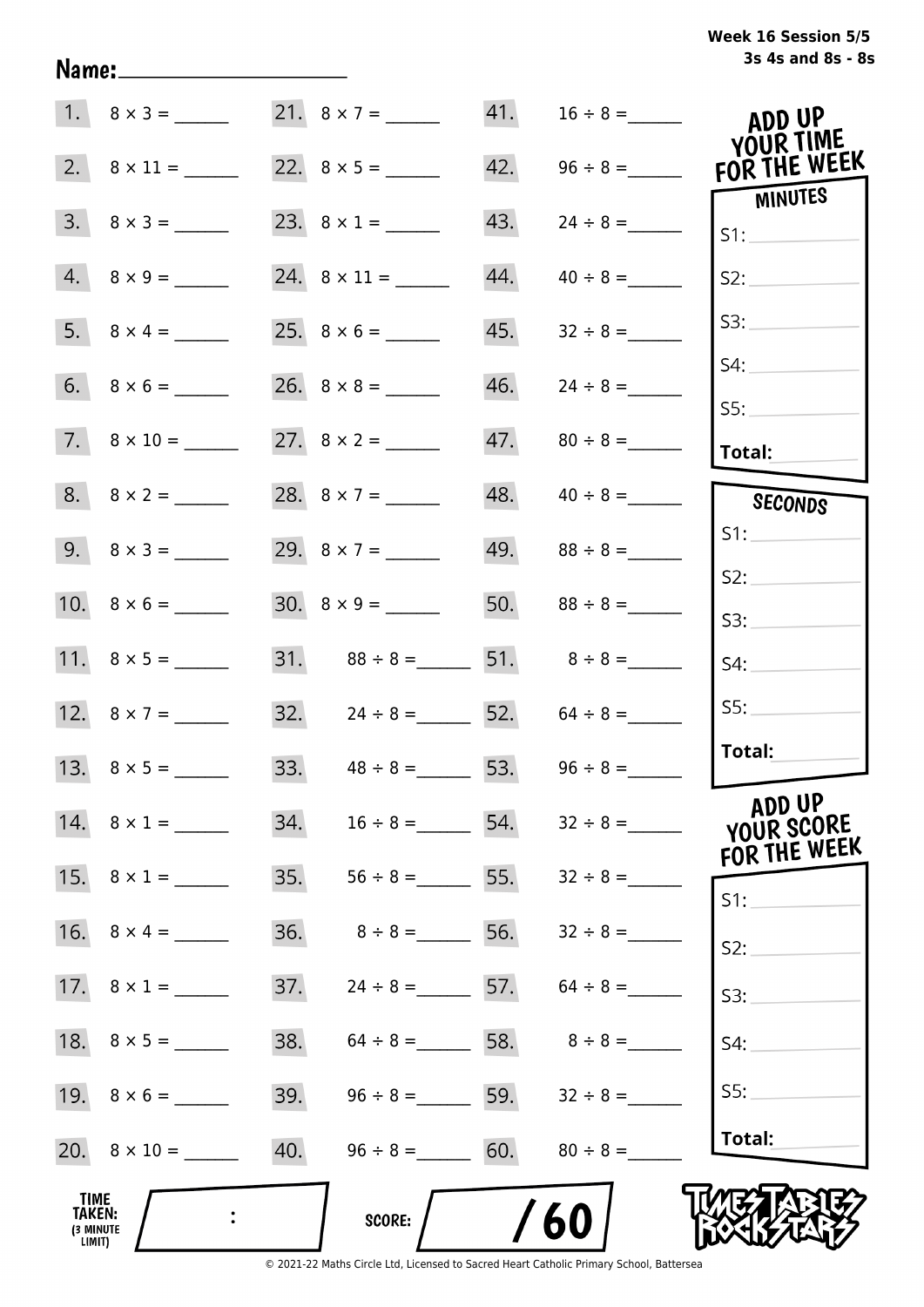**3s 4s and 8s - 3s, 8s Week 17 Session 1/5** 

| TIME<br>TAKEN:<br>(3 MINUTE<br>LIMIT) |                     | /60<br>SCORE:            |                               |
|---------------------------------------|---------------------|--------------------------|-------------------------------|
|                                       |                     | $40. 5 \times 8 =$       |                               |
|                                       | 19. $3 \times 10 =$ | $39. \quad 9 \times 8 =$ |                               |
|                                       | 18. $8 \times 12 =$ | $38. 7 \times 3 =$       |                               |
|                                       | 17. $8 \times 10 =$ | $37. 5 \times 3 =$       |                               |
|                                       | 16. $3 \times 2 =$  |                          |                               |
|                                       |                     |                          | 55. $12 \times 8 =$           |
|                                       |                     | $34.$ 12 x 3 = _______   | $54. \quad 9 \times 8 =$      |
|                                       |                     |                          |                               |
|                                       |                     | $32. \quad 4 \times 3 =$ |                               |
|                                       | 11. $3 \times 1 =$  | $31. \quad 3 \times 3 =$ |                               |
|                                       | 10. $3 \times 10 =$ | $30. \quad 3 \times 3 =$ |                               |
|                                       | 9. $8 \times 2 =$   |                          |                               |
|                                       |                     | 28. $3 \times 1 =$       | $48.$ 12 × 3 = ______         |
|                                       | 7. $3 \times 1 =$   |                          | $47.$ 11 $\times$ 8 = _______ |
|                                       | 6. $3 \times 1 =$   |                          | $46. \quad 9 \times 8 =$      |
|                                       |                     |                          | $45. \quad 3 \times 3 =$      |
|                                       | $4.8 \times 12 =$   |                          |                               |
|                                       |                     |                          |                               |
|                                       | 2. $3 \times 11 =$  |                          | $42. 6 \times 8 =$            |
|                                       |                     |                          | $41. 6 \times 8 =$            |

Name: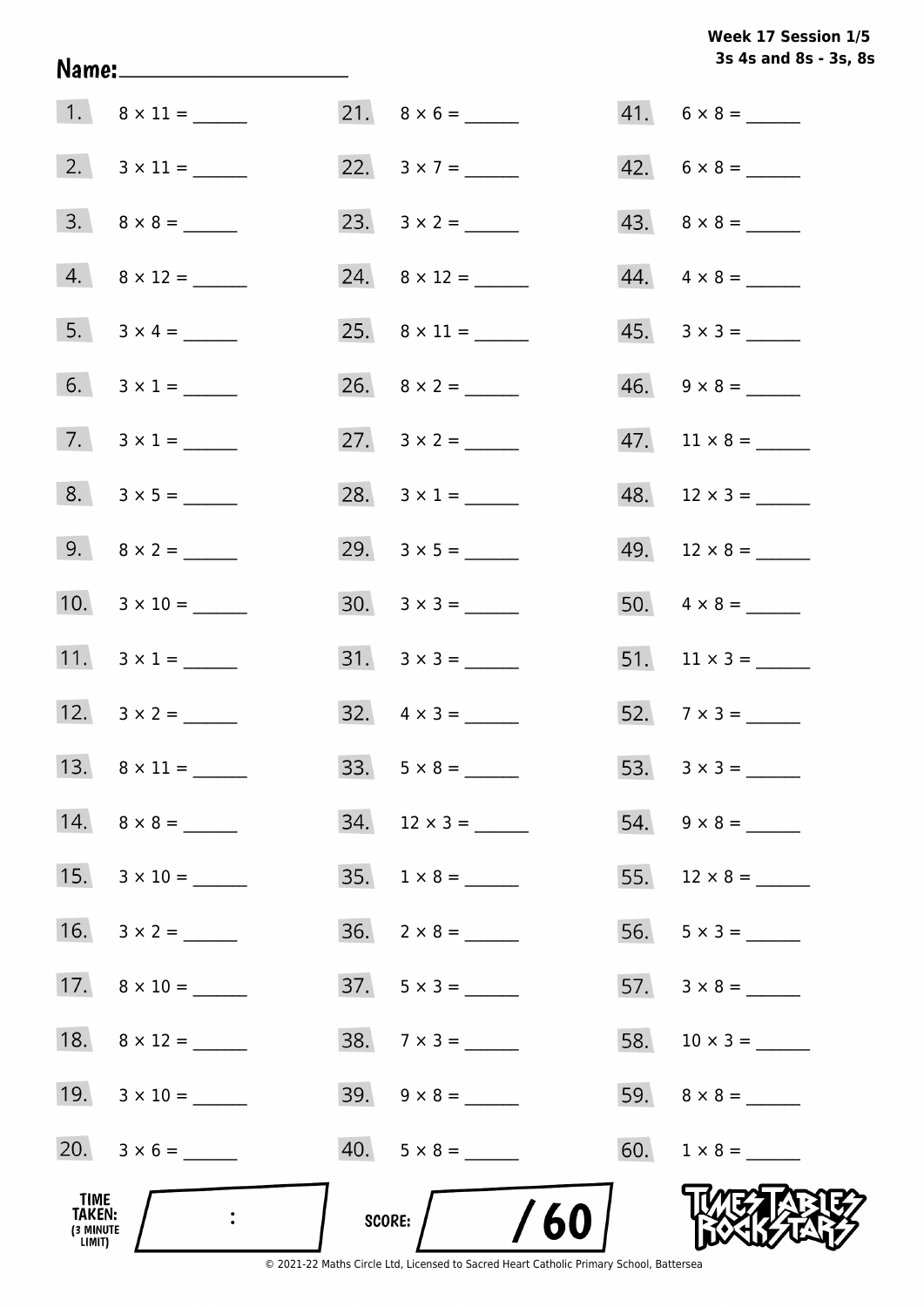| Name:                                 |                                       |     |                                                    |        |                                            |     |                     |     | 3s 4s and 8s - 3s, 8s    |
|---------------------------------------|---------------------------------------|-----|----------------------------------------------------|--------|--------------------------------------------|-----|---------------------|-----|--------------------------|
| 1.                                    | $8\vert$<br>16                        | 13. | $\vert$ 3<br>$\bf 6$                               | 25.    | $8 \mid 48$                                | 37. | 8 88                | 49. | $15\,$<br>$\overline{3}$ |
| 2.                                    | $3\overline{21}$                      | 14. | $\overline{6}$<br>$\overline{\mathsf{3}}$          | 26.    | $3 \overline{\smash{)}24}$                 | 38. | $8\overline{72}$    | 50. | $\mathsf{3}$<br>$21\,$   |
| 3.                                    | 8 <br>88                              | 15. | $\overline{8}$<br>$\bf{8}$                         | 27.    | $18\,$<br>$\overline{\mathsf{3}}$          | 39. | $3\overline{)15}$   | 51. | 88<br>8                  |
| 4.                                    | 8 <sup>1</sup><br>$\overline{\bf 88}$ | 16. | $\overline{9}$<br>$\overline{\mathbf{3}}$          | 28.    | $\overline{30}$<br>$\overline{\mathbf{3}}$ | 40. | $\frac{1}{12}$<br>3 | 52. | $40\,$<br>8              |
| 5.                                    | $3\overline{6}$                       | 17. | $\overline{27}$<br>$3\vert$                        | 29.    | $\overline{8}$<br>8 <sup>1</sup>           | 41. | $3\overline{)15}$   | 53. | $\boldsymbol{9}$<br>3    |
| 6.                                    | 8 <sup>1</sup><br>24                  | 18. | $\overline{\mathbf{3}}$<br>$\overline{\mathbf{3}}$ | 30.    | $\overline{72}$<br>$\bf 8$                 | 42. | 40<br> 8            | 54. | $40\,$<br>8              |
| 7.                                    | $\bf{8}$<br>16                        | 19. | $\overline{6}$<br>$\vert$ 3                        | 31.    | 64<br> 8                                   | 43. | $8\overline{)24}$   | 55. | 15<br>$\mathsf{3}$       |
| 8.                                    | 64<br>$\bf 8$                         | 20. | $\boldsymbol{6}$<br>3                              | 32.    | $\overline{12}$<br>3                       | 44. | $18\,$<br>3         | 56. | 48<br>8                  |
| 9.                                    | $72\,$<br>$\bf 8$                     | 21. | 15<br>3                                            | 33.    | 56<br>8                                    | 45. | $\,8\,$<br>8        | 57. | 80<br>8                  |
| 10.                                   | 21<br>3                               | 22. | $18\,$<br>3                                        | 34.    | 33<br>3                                    | 46. | 56<br>8             | 58. | 3<br>3                   |
| 11.                                   | $18\,$<br>$\overline{\mathbf{3}}$     | 23. | 33<br>3                                            | 35.    | $80\,$<br>8                                | 47. | 21<br>3             | 59. | 8<br>8                   |
| 12.                                   | $\overline{\mathsf{3}}$<br>$30\,$     | 24. | 48<br>8                                            | 36.    | 24<br>3                                    | 48. | 21<br>3             | 60. | 48<br>8                  |
| TIME<br>TAKEN:<br>(3 MINUTE<br>LIMIT) |                                       |     |                                                    | SCORE: |                                            | 60  |                     |     |                          |

**Week 17 Session 2/5**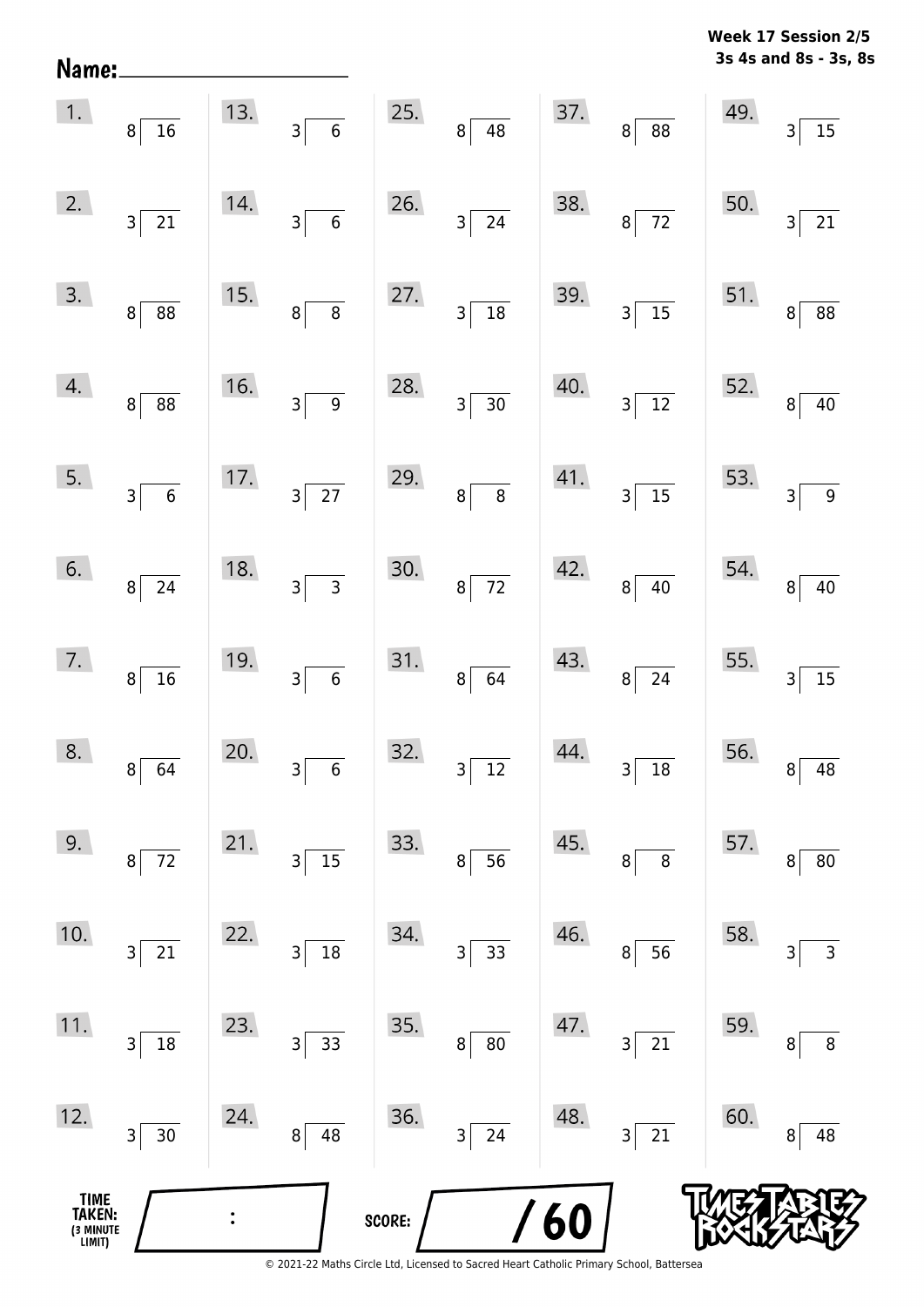**3s 4s and 8s - 3s, 8s Week 17 Session 3/5** 

| 1.                                            | $\frac{3}{x}$                                | 13.            | $\bf 8$<br>$\times$ 1                         |        | $\begin{array}{c} 3 \\ \times 1 \end{array}$<br>25. |     | $\begin{array}{c} 37. & 8 \\ \times 12 \end{array}$ | 49. | $\, 8$<br>$\times 8$                         |
|-----------------------------------------------|----------------------------------------------|----------------|-----------------------------------------------|--------|-----------------------------------------------------|-----|-----------------------------------------------------|-----|----------------------------------------------|
| 2.                                            | $\,8\,$<br>$\times 10$                       | 14.            | $\begin{array}{c} 3 \\ \times 3 \end{array}$  | 26.    | $\begin{array}{c} 8 \\ \times 10 \end{array}$       | 38. | $\begin{array}{c} 3 \\ x \end{array}$               | 50. | $\overline{\mathbf{8}}$<br>$\times$ 6        |
| 3.                                            | $\begin{array}{c} 8 \\ \times 9 \end{array}$ | 15.            | $\begin{array}{c} 8 \\ \times 5 \end{array}$  | 27.    | 8<br>$\times 10$                                    | 39. | $\begin{array}{c} 8 \\ \times 5 \end{array}$        | 51. | $\begin{array}{c} 3 \\ \times 2 \end{array}$ |
| 4.                                            | $\begin{array}{c} 8 \\ \times 3 \end{array}$ | 16.            | $\begin{array}{c} 3 \\ \times 3 \end{array}$  | 28.    | $\begin{array}{c} 8 \\ \times 1 \end{array}$        | 40. | $\begin{array}{c} 8 \\ \times 5 \end{array}$        | 52. | $\overline{\phantom{a}}$<br>$\times$ 9       |
| 5.                                            | $\begin{array}{c} 8 \\ \times 1 \end{array}$ | 17.            | $\begin{array}{c} 3 \\ \times 7 \end{array}$  | 29.    | $\begin{array}{c} 8 \\ \times 2 \end{array}$        | 41. | 8 <sup>8</sup><br>$\times$ 6                        | 53. | $\begin{array}{c} 3 \\ \times 2 \end{array}$ |
| 6.                                            | $\begin{array}{c} 3 \\ \times 2 \end{array}$ | 18.            | $\begin{array}{c} 3 \\ \times 11 \end{array}$ | 30.    | $\begin{array}{c} 3 \\ \times 1 \end{array}$        | 42. | $\begin{array}{c} 8 \\ \times 7 \end{array}$        | 54. | $\begin{array}{c} 8 \\ \times 2 \end{array}$ |
| 7.                                            | $\begin{array}{r} 3 \\ \times 2 \end{array}$ | 19.            | $\begin{array}{c} 3 \\ \times 7 \end{array}$  |        | $\begin{array}{r} 3 \\ \times 6 \end{array}$<br>31. | 43. | $\begin{array}{c} 8 \\ \times 3 \end{array}$        | 55. | $\begin{array}{r} 3 \\ \times 6 \end{array}$ |
| 8.                                            | $\begin{array}{c} 8 \\ \times 7 \end{array}$ | 20.            | $\begin{array}{c} 8 \\ \times 5 \end{array}$  | 32.    | $\begin{array}{c} 8 \\ \times \ 4 \end{array}$      | 44. | $\begin{array}{c} 3 \\ \times 4 \end{array}$        | 56. | $\begin{array}{c} 3 \\ \times 7 \end{array}$ |
| 9.                                            | 3<br>$\times$ 4                              | 21.            | 8<br>$\times$ 10                              | 33.    | 3<br>$\times$ 11                                    | 45. | 8<br>$\times 8$                                     | 57. | $\mathsf 3$<br>$\times$ 1                    |
| 10.                                           | 8<br>$\times$ 4                              | 22.            | 3<br>$\times$ 10                              | 34.    | 8<br>$\times$ 10                                    | 46. | 3<br>$\times$ 4                                     | 58. | $\,8\,$<br>$\times$ 1                        |
| 11.                                           | 3<br>$\times$ 10                             | 23.            | 3<br>$\times$ 2                               | 35.    | 3<br>$\times$ 9                                     | 47. | 8<br>$\times 10$                                    | 59. | $\mathsf 3$<br>$\times$ 1                    |
| 12.                                           | 8<br>$\times$ 4                              | 24.            | 3<br>$\times$ 11                              | 36.    | 8<br>$\times$ 7                                     | 48. | 8<br>$\times$ 5                                     | 60. | 8<br>$\times$ 12                             |
| <b>TIME<br/>TAKEN:</b><br>(3 MINUTE<br>LIMIT) |                                              | $\ddot{\cdot}$ |                                               | SCORE: |                                                     | 60  |                                                     |     |                                              |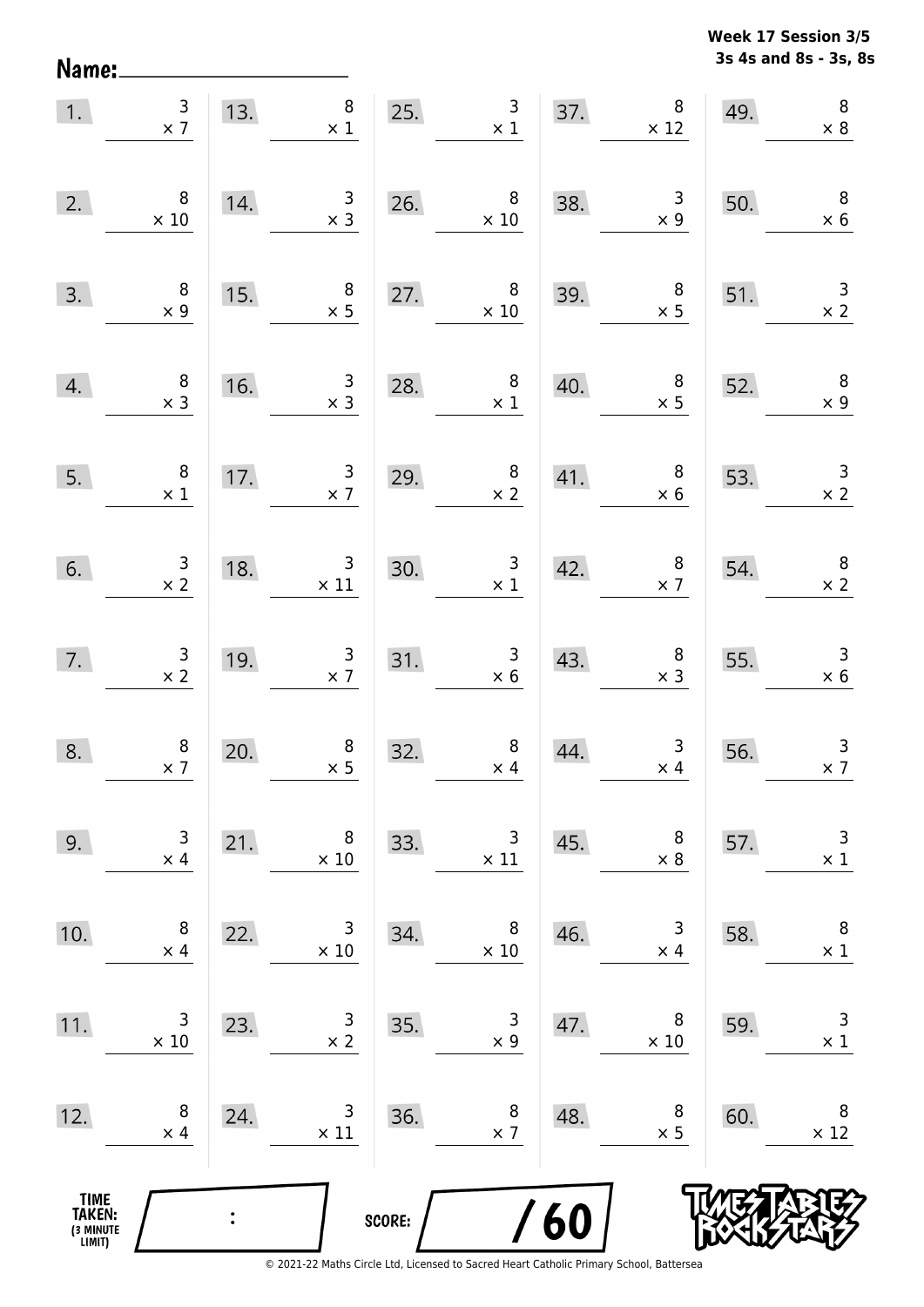|                                       | Name:_____________________ |        |                                 |     | 3s 4s and 8s - 3s, 8s           |
|---------------------------------------|----------------------------|--------|---------------------------------|-----|---------------------------------|
| 1.                                    | $32 \div 8 =$              |        | 21. $72 \div 8 =$               |     |                                 |
| 2.                                    | $24 \div 8 =$              |        |                                 |     |                                 |
| 3.                                    | $6 \div 3 =$               |        | 23. $48 \div 8 =$               |     | 43. $88 \div 8 =$               |
| 4.                                    | $12 \div 3 =$              |        | 24. $72 \div 8 =$               |     |                                 |
| 5.                                    | $8 \div 8 =$               |        | 25. $96 \div 8 =$               |     |                                 |
| 6.                                    | $8 \div 8 =$               |        | 26. $36 \div 3 =$               |     |                                 |
| 7.                                    |                            |        | $27. \hspace{1.5cm} 3 \div 3 =$ | 47. |                                 |
| 8.                                    |                            |        | 28. $15 \div 3 =$               |     | $48. \hspace{1.5cm} 9 \div 3 =$ |
| 9.                                    |                            |        | 29. $9 \div 3 =$                | 49. |                                 |
| 10.                                   | $40 \div 8 =$              | 30.    | $56 \div 8 =$                   | 50. | $40 \div 8 =$                   |
| 11.                                   | $64 \div 8 =$              |        |                                 | 51. | $36 \div 3 =$                   |
| 12.                                   | $16 \div 8 =$              |        | 32. $32 \div 8 =$               |     |                                 |
| 13.                                   | $72 \div 8 =$              | 33.    | $33 \div 3 =$                   | 53. |                                 |
| 14.                                   |                            | 34.    |                                 | 54. |                                 |
| 15.                                   |                            | 35.    |                                 | 55. |                                 |
| 16.                                   | $72 \div 8 =$              | 36.    |                                 | 56. | $72 \div 8 =$                   |
| 17.                                   |                            | 37.    | $8 \div 8 =$                    | 57. |                                 |
| 18.                                   |                            | 38.    | $48 \div 8 =$                   | 58. | $56 \div 8 =$                   |
| 19.                                   | $40 \div 8 =$              | 39.    |                                 | 59. | $6 \div 3 =$                    |
| 20.                                   |                            | 40.    | $80 \div 8 =$                   | 60. | $36 \div 3 =$                   |
| TIME<br>TAKEN:<br>(3 MINUTE<br>LIMIT) |                            | SCORE: | /60                             |     |                                 |

**Week 17 Session 4/5** 

© 2021-22 Maths Circle Ltd, Licensed to Sacred Heart Catholic Primary School, Battersea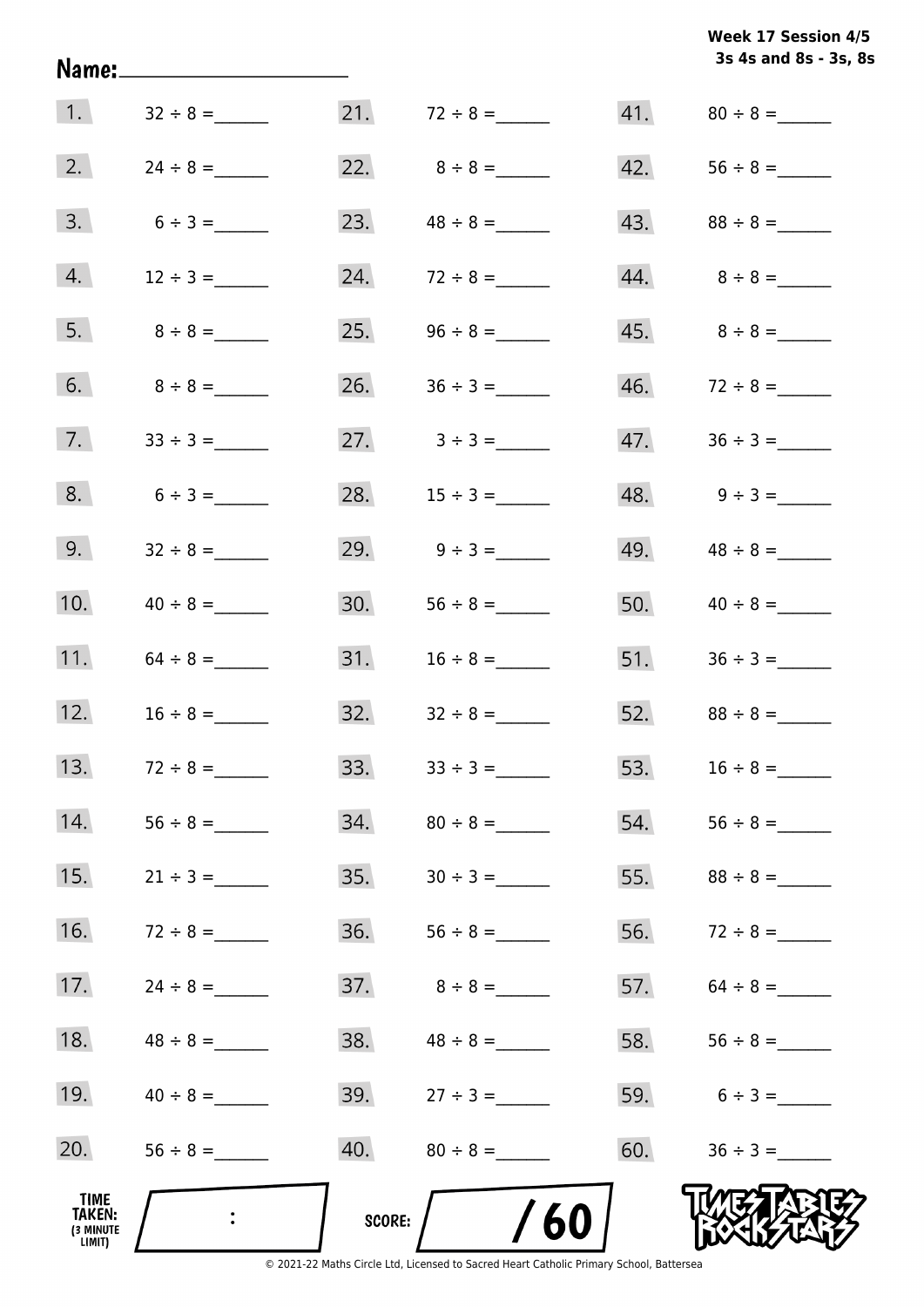# **3s 4s and 8s - 3s, 8s Week 17 Session 5/5**

|                                       | $1. 3 \times 8 =$   |     | $21. 8 \times 3 =$                  |     | $41. \qquad 3 \div 3 =$         | ADD UP<br>YOUR TIME    |
|---------------------------------------|---------------------|-----|-------------------------------------|-----|---------------------------------|------------------------|
| 2.                                    |                     |     |                                     | 42. | $21 \div 3 =$                   | FOR THE WEEK           |
| 3.                                    | $8 \times 12 =$     |     |                                     | 43. |                                 | MINUTES<br>S1:         |
| 4.                                    |                     |     |                                     | 44. | $96 \div 8 =$                   | S2:                    |
|                                       | 5. $3 \times 1 =$   |     |                                     | 45. | $33 \div 3 =$                   | S3:                    |
|                                       |                     |     |                                     | 46. | $48 \div 8 =$                   | S4:                    |
|                                       | $7. 3 \times 7 =$   |     |                                     |     | $47.$ $48 \div 8 =$             | SS:<br>Total:          |
|                                       | $8. 8 \times 1 =$   |     | 28. $3 \times 1 =$                  |     | $48.$ $80 \div 8 =$             | SECONDS                |
|                                       |                     |     |                                     |     |                                 | S1:                    |
|                                       |                     |     |                                     | 50. | $56 \div 8 =$                   | S2:<br>S3:             |
|                                       |                     |     | 31. $21 \div 3 =$ 51. $8 \div 8 =$  |     |                                 | S4:                    |
|                                       |                     |     | 32. $36 \div 3 =$ 52.               |     | $40 \div 8 =$                   | SS:                    |
|                                       |                     |     | 33. $80 \div 8 =$ 53. $96 \div 8 =$ |     |                                 | Total:                 |
|                                       | 14. $8 \times 7 =$  | 34. |                                     |     | $24 \div 8 =$ 54. $12 \div 3 =$ | ADD UP<br>YOUR SCORE   |
|                                       |                     | 35. |                                     |     | $33 \div 3 = 55.$ $21 \div 3 =$ | FOR THE WEEK<br>$S1$ : |
|                                       |                     | 36. | $80 \div 8 =$ 56. $9 \div 3 =$      |     |                                 | S2:                    |
|                                       |                     | 37. | $27 \div 3 =$ 57.                   |     | $33 \div 3 =$                   | S3:                    |
|                                       | 18. $8 \times 1 =$  | 38. | $6 \div 3 =$ 58. 56 ÷ 8 =           |     |                                 | S4:                    |
|                                       | 19. $8 \times 12 =$ | 39. | $72 \div 8 =$ 59.                   |     | $33 \div 3 =$                   | SS:                    |
|                                       |                     | 40. | $40 \div 8 = 60.$                   |     | $15 \div 3 =$                   | Total:                 |
| TIME<br>TAKEN:<br>(3 MINUTE<br>LIMIT) |                     |     | <b>SCORE:</b>                       |     | 60                              |                        |

Name: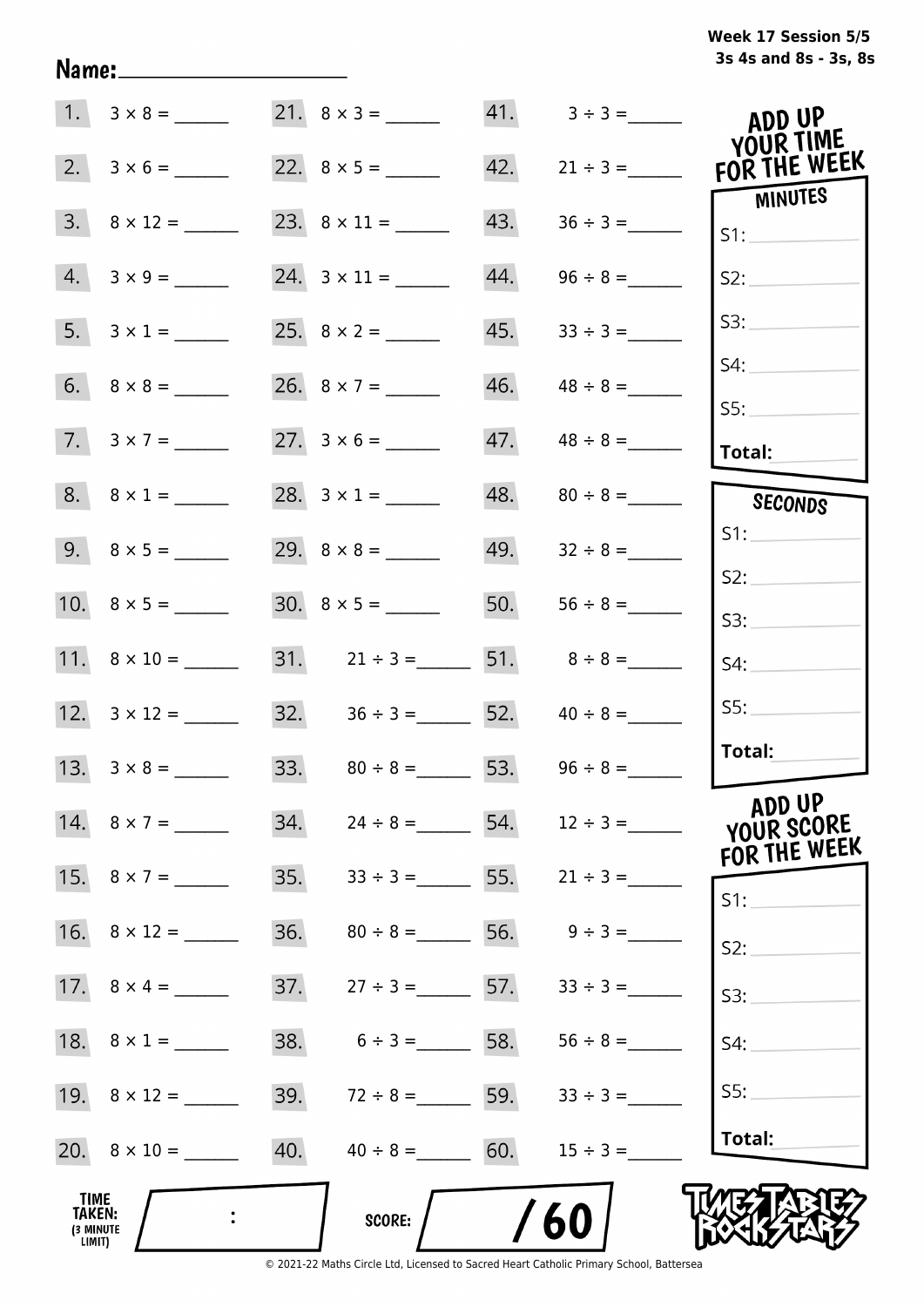# **3s 4s and 8s - 4s Week 18 Session 1/5**

|                                              |                          |                          | 3s 4s and 8s - 4         |
|----------------------------------------------|--------------------------|--------------------------|--------------------------|
|                                              |                          |                          | $41. \quad 4 \times 4 =$ |
|                                              |                          | 22. $4 \times 1 =$       |                          |
|                                              | $3. \quad 4 \times 8 =$  | 23. $4 \times 7 =$       |                          |
|                                              | $4. \quad 4 \times 12 =$ | 24. $4 \times 10 =$      |                          |
|                                              | $5. \quad 4 \times 11 =$ | 25. $4 \times 1 =$       | $45. 10 \times 4 =$      |
|                                              | 6. $4 \times 9 =$        | 26. $4 \times 11 =$      |                          |
|                                              | 7. $4 \times 11 =$       | 27. $4 \times 3 =$       | $47. \ 8 \times 4 =$     |
|                                              | $8. 4 \times 3 =$        |                          | $48. 1 \times 4 =$       |
|                                              |                          | 29. $4 \times 9 =$       | 49. $9 \times 4 =$       |
|                                              |                          | $30. \quad 4 \times 7 =$ | 50. $10 \times 4 =$      |
|                                              | 11. $4 \times 11 =$      |                          | 51. $11 \times 4 =$      |
|                                              | 12. $4 \times 12 =$      | 32. $11 \times 4 =$      | 52. $9 \times 4 =$       |
|                                              | 13. $4 \times 12 =$      | 33. $4 \times 4 =$       |                          |
|                                              | 14. $4 \times 9 =$       | $34. \quad 9 \times 4 =$ | $54. \quad 4 \times 4 =$ |
|                                              | 15. $4 \times 3 =$       |                          | 55. $7 \times 4 =$       |
|                                              | 16. $4 \times 4 =$       | $36. 5 \times 4 =$       |                          |
|                                              | 17. $4 \times 7 =$       | $37. 10 \times 4 =$      | 57. $10 \times 4 =$      |
|                                              | 18. $4 \times 1 =$       |                          |                          |
|                                              | 19. $4 \times 10 =$      |                          |                          |
|                                              | 20. $4 \times 6 =$       | $40. \quad 9 \times 4 =$ | 60. $9 \times 4 =$       |
| TIME<br><b>TAKEN:</b><br>(3 MINUTE<br>LIMIT) | $\sim 10^4$              | /60/<br>SCORE:           |                          |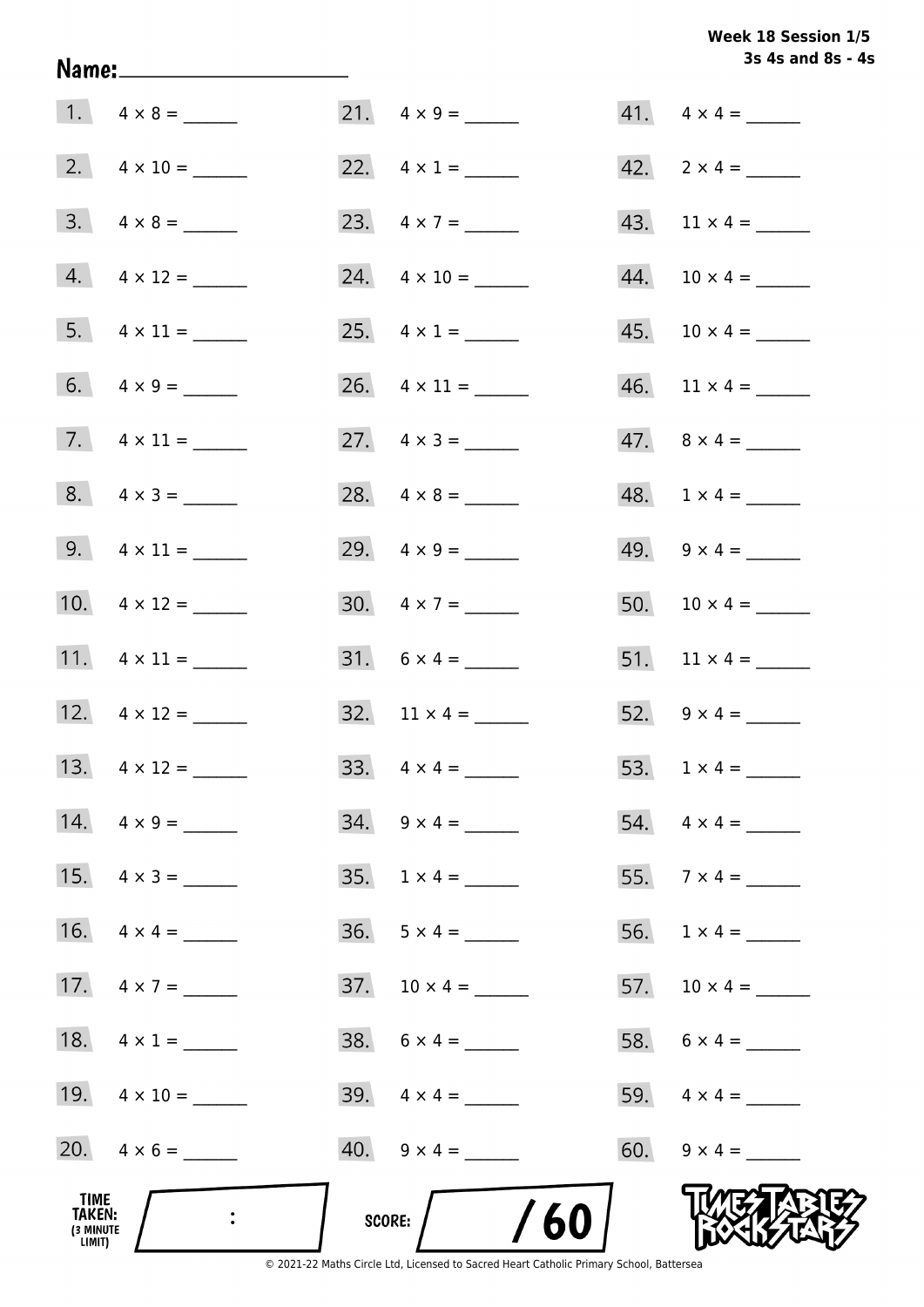| Name:                                 |                            |     |                                            |        |                                    |     |                            |     | 3s 4s and 8s - 4s                 |
|---------------------------------------|----------------------------|-----|--------------------------------------------|--------|------------------------------------|-----|----------------------------|-----|-----------------------------------|
| 1.                                    | $4 \mid 44$                | 13. | $\vert 4 \vert$<br>$\overline{\mathbf{4}}$ | 25.    | $4\overline{20}$                   | 37. | $\overline{4}$<br>4        | 49. | 4<br>4                            |
| 2.                                    | $\overline{4}$<br>$4\vert$ | 14. | 44<br>$\vert 4 \vert$                      | 26.    | $16$<br>$\vert 4 \vert$            | 38. | 24<br>4                    | 50. | 44<br>4                           |
| 3.                                    | $4\sqrt{20}$               | 15. | $\,8\,$<br> 4                              | 27.    | $\overline{32}$<br> 4              | 39. | $4\sqrt{20}$               | 51. | 16<br>$\overline{4}$              |
| 4.                                    | $4 \overline{)48}$         | 16. | $\overline{4}$<br>4                        | 28.    | $\overline{24}$<br>$\overline{4}$  | 40. | $4\sqrt{16}$               | 52. | 28<br>$\overline{4}$              |
| 5.                                    | $4\overline{4}$            | 17. | 44<br>$\vert 4 \vert$                      | 29.    | $\overline{8}$<br>$\vert 4 \vert$  | 41. | $\overline{4}$<br>$4\vert$ | 53. | $\, 8$<br>4                       |
| 6.                                    | $4\overline{)48}$          | 18. | $\overline{36}$<br>$\left 4\right $        | 30.    | $\overline{24}$<br>$\vert 4 \vert$ | 42. | 44<br>$4\vert$             | 54. | $20\,$<br>4                       |
| 7.                                    | $4 \mid 40$                | 19. | $\overline{28}$<br>$\vert 4 \vert$         | 31.    | $\overline{36}$<br>$\vert 4 \vert$ | 43. | $4 \overline{)40}$         | 55. | $20\,$<br>$\overline{\mathbf{4}}$ |
| 8.                                    | 12<br> 4                   | 20. | 16<br>4                                    | 32.    | 4<br>4                             | 44. | 16<br>4                    | 56. | 48<br>4                           |
| 9.                                    | 44<br>$\vert 4 \vert$      | 21. | $12\,$<br>4                                | 33.    | 24<br>4                            | 45. | 48<br>4                    | 57. | 12<br>4                           |
| 10.                                   | 24<br>$\overline{4}$       | 22. | $\overline{\mathbf{4}}$<br>4               | 34.    | 44<br>4                            | 46. | $\, 8$<br>4                | 58. | 40<br>4                           |
| 11.                                   | 32<br> 4                   | 23. | 24<br>4                                    | 35.    | 16<br>4                            | 47. | 44<br>4                    | 59. | 48<br>4                           |
| 12.                                   | $\overline{4}$<br>4        | 24. | 44<br>4                                    | 36.    | $20\,$<br>4                        | 48. | 32<br>$\overline{4}$       | 60. | 44<br>4                           |
| TIME<br>TAKEN:<br>(3 MINUTE<br>LIMIT) |                            |     |                                            | SCORE: |                                    | 60  |                            |     |                                   |

**Week 18 Session 2/5**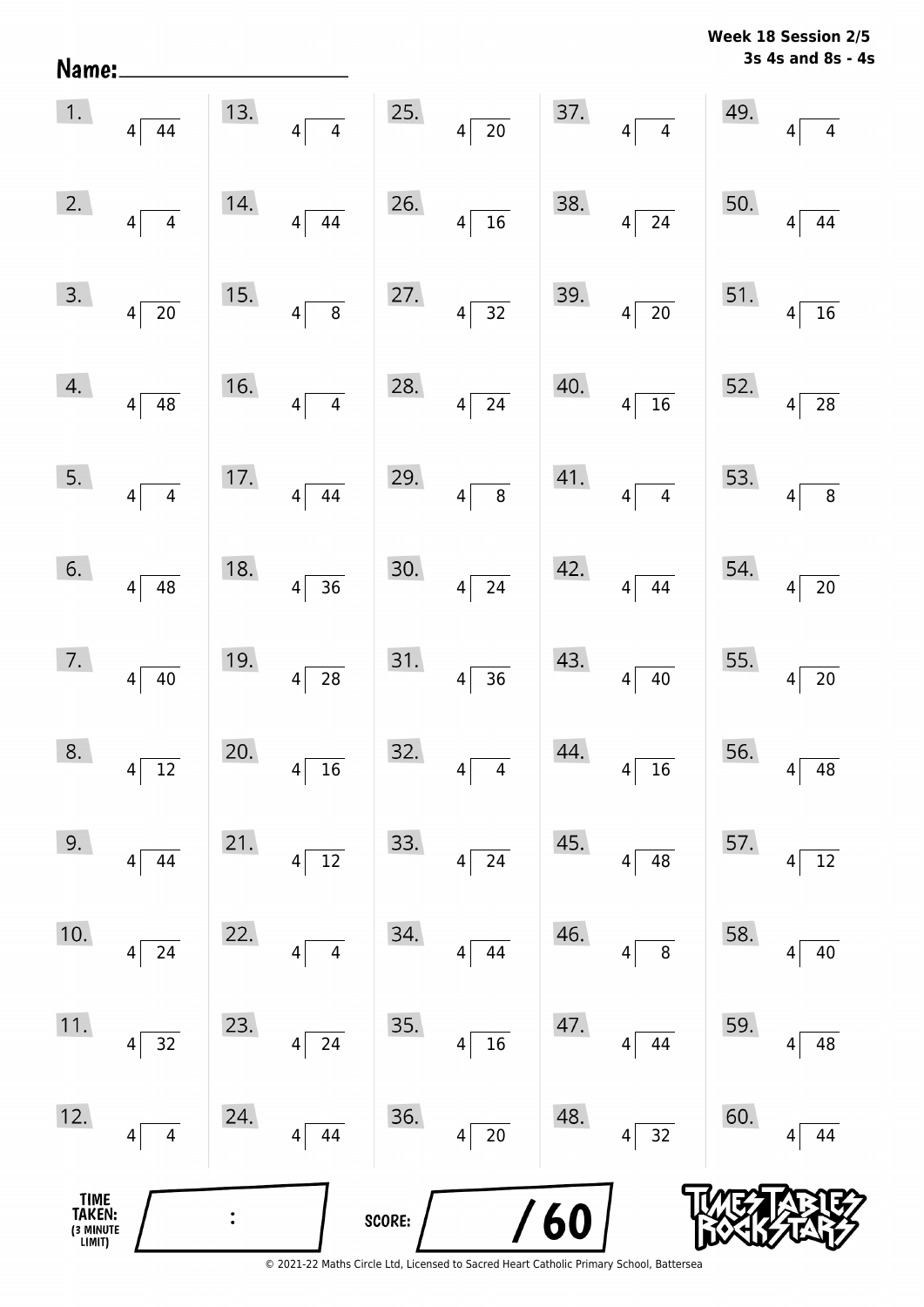**3s 4s and 8s - 4s Week 18 Session 3/5** 

| 1.                                            | $\overline{4}$<br>$\times$ 12                 | 13. | $\overline{4}$<br>$\times$ 5                 | 25.    | $\overline{4}$<br>$\times$ 10                                           |     | $\overline{\mathcal{A}}$<br>37.<br>$\times$ 9 | 49. | $\overline{\mathcal{A}}$<br>$\times$ 12      |
|-----------------------------------------------|-----------------------------------------------|-----|----------------------------------------------|--------|-------------------------------------------------------------------------|-----|-----------------------------------------------|-----|----------------------------------------------|
| 2.                                            | 4<br>$\times$ 12                              | 14. | $\overline{4}$<br>$\times$ 11                | 26.    | $\begin{array}{c} 4 \\ \times 2 \end{array}$                            | 38. | $\begin{array}{c} 4 \\ \times 5 \end{array}$  | 50. | $\overline{4}$<br>$\times$ 1                 |
| 3.                                            | $4 \times 5$                                  | 15. | $\overline{4}$<br>$\times$ 2                 | 27.    | $\overline{4}$<br>$\times$ 7                                            | 39. | $\begin{array}{c} 4 \\ \times 7 \end{array}$  | 51. | $\overline{4}$<br>$\times$ 12                |
| 4.                                            | $\begin{array}{c} 4 \\ \times 8 \end{array}$  | 16. | $\overline{4}$<br>$\times$ 4                 | 28.    | $\overline{a}$<br>$\times 8$                                            | 40. | $\begin{array}{c} 4 \\ \times 3 \end{array}$  | 52. | $\overline{4}$<br>$\times$ 11                |
| 5.                                            | $\begin{array}{c} 4 \\ \times 3 \end{array}$  | 17. | $\overline{4}$<br>$\times$ 1                 | 29.    | $\overline{4}$<br>$\times$ 4                                            | 41. | $\overline{4}$<br>$\times$ 11                 | 53. | $\overline{4}$<br>$\times$ 11                |
| 6.                                            | $\overline{\mathbf{r}}$<br>$\times 8$         | 18. | $\overline{4}$<br>$\times$ 1                 | 30.    | $\overline{\mathbf{r}}$<br>$\begin{array}{r} 4 \\ \times 7 \end{array}$ | 42. | $\overline{4}$<br>$\times$ 10                 | 54. | $\overline{4}$<br>$\times$ 1                 |
| 7.                                            | $4 \times 6$                                  | 19. | $\begin{array}{r} 4 \\ \times 5 \end{array}$ | 31.    | $4 \times 5$                                                            | 43. | $\begin{array}{c} 4 \\ \times 5 \end{array}$  | 55. | $\overline{4}$<br>$\times$ 4                 |
| 8.                                            | $\begin{array}{c} 4 \\ \times 12 \end{array}$ | 20. | $\overline{4}$<br>$\times$ 11                | 32.    | $\begin{array}{c} 4 \\ \times \ 11 \end{array}$                         | 44. | $\begin{array}{c} 4 \\ \times 8 \end{array}$  | 56. | $\begin{array}{c} 4 \\ \times 9 \end{array}$ |
| 9.                                            | 4<br>$\times$ 2                               | 21. | 4<br>$\times 8$                              | 33.    | 4<br>$\times 9$                                                         | 45. | 4<br>$\times$ 9                               | 57. | 4<br>$\times$ 5                              |
| 10.                                           | 4<br>$\times$ 5                               | 22. | 4<br>$\times$ 11                             | 34.    | 4<br>$\times$ 6                                                         | 46. | 4<br>$\times$ 10                              | 58. | 4<br>$\times$ 1                              |
| 11.                                           | 4<br>$\times$ 3                               | 23. | 4<br>$\times 6$                              | 35.    | 4<br>$\times$ 1                                                         | 47. | 4<br>$\times$ 12                              | 59. | 4<br>$\times$ 7                              |
| 12.                                           | 4<br>$\times$ 7                               | 24. | 4<br>$\times$ 1                              | 36.    | 4<br>$\times$ 5                                                         | 48. | 4<br>$\times$ 3                               | 60. | 4<br>$\times$ 7                              |
| <b>TIME<br/>TAKEN:</b><br>(3 MINUTE<br>LIMIT) |                                               |     |                                              | SCORE: |                                                                         | 60  |                                               |     |                                              |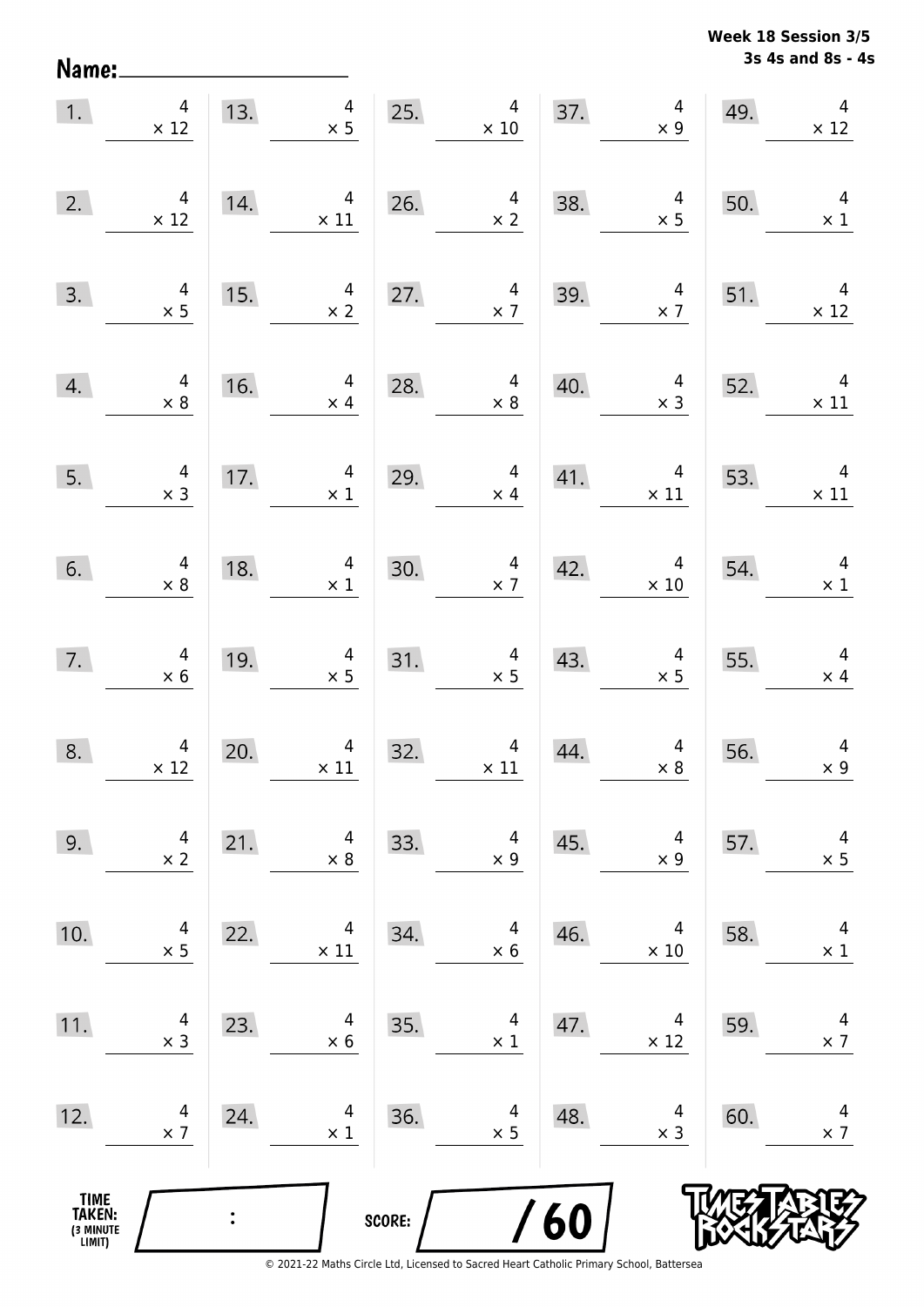| Week 18 Session 4/5 |  |
|---------------------|--|
| 3s 4s and 8s - 4s   |  |

|                                              |                  |        |                   |     | 3s 4s and 8s - 4 |
|----------------------------------------------|------------------|--------|-------------------|-----|------------------|
|                                              | 1. $44 \div 4 =$ |        |                   | 41. | $16 \div 4 =$    |
| 2.                                           | $48 \div 4 =$    |        | 22. $40 \div 4 =$ | 42. | $32 \div 4 =$    |
| 3.                                           | $8 \div 4 =$     | 23.    | $48 \div 4 =$     | 43. | $28 \div 4 =$    |
| 4.                                           | $44 \div 4 =$    | 24.    | $8 \div 4 =$      | 44. | $16 \div 4 =$    |
| 5.                                           | $4 \div 4 =$     | 25.    | $16 \div 4 =$     | 45. | $12 \div 4 =$    |
| 6.                                           | $32 \div 4 =$    | 26.    | $20 \div 4 =$     | 46. | $44 \div 4 =$    |
| 7.                                           | $24 \div 4 =$    | 27.    | $48 \div 4 =$     | 47. | $28 \div 4 =$    |
| 8.                                           | $44 \div 4 =$    | 28.    | $4 \div 4 =$      | 48. | $24 \div 4 =$    |
| 9.                                           |                  | 29.    | $48 \div 4 =$     | 49. | $16 \div 4 =$    |
| 10.                                          | $12 \div 4 =$    | 30.    |                   | 50. | $20 \div 4 =$    |
| 11.                                          | $40 \div 4 =$    | 31.    |                   | 51. | $44 \div 4 =$    |
| 12.                                          | $32 \div 4 =$    | 32.    | $36 \div 4 =$     | 52. | $40 \div 4 =$    |
| 13.                                          | $40 \div 4 =$    | 33.    | $24 \div 4 =$     | 53. | $32 \div 4 =$    |
| 14.                                          | $8 \div 4 =$     | 34.    | $24 \div 4 =$     | 54. |                  |
| 15.                                          | $32 \div 4 =$    | 35.    | $16 \div 4 =$     | 55. |                  |
| 16.                                          | $28 \div 4 =$    | 36.    | $20 \div 4 =$     | 56. | $44 \div 4 =$    |
| 17.                                          |                  | 37.    | $12 \div 4 =$     | 57. | $4 \div 4 =$     |
| 18.                                          | $28 \div 4 =$    | 38.    | $40 \div 4 =$     | 58. | $12 \div 4 =$    |
| 19.                                          | $20 \div 4 =$    | 39.    | $44 \div 4 =$     | 59. | $16 \div 4 =$    |
| 20.                                          | $20 \div 4 =$    | 40.    | $36 \div 4 =$     | 60. | $24 \div 4 =$    |
| TIME<br><b>TAKEN:</b><br>(3 MINUTE<br>LIMIT) | $\ddot{\cdot}$   | SCORE: | 60                |     |                  |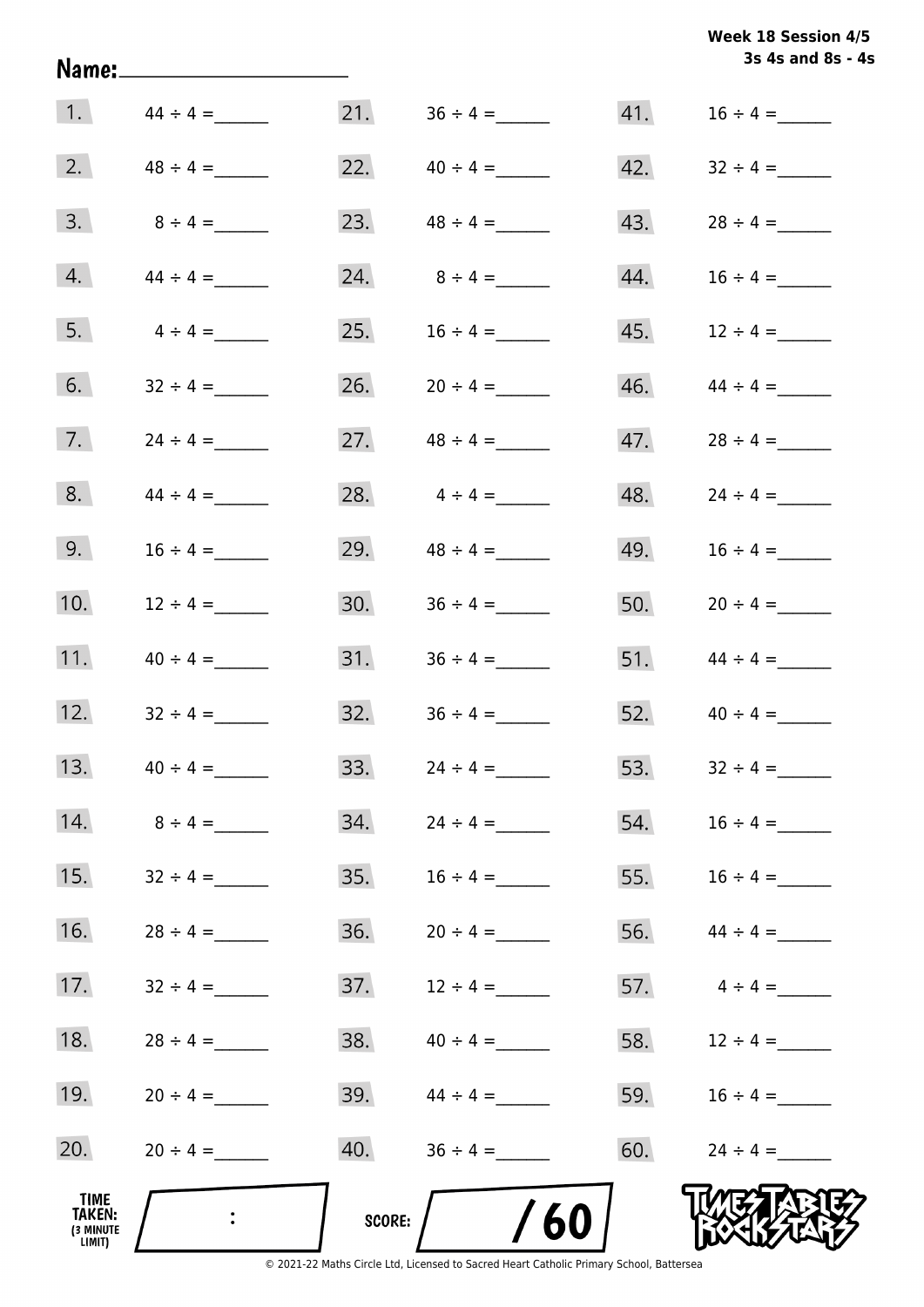| Week 18 Session 5/5 |  |                   |  |
|---------------------|--|-------------------|--|
|                     |  | 3s 4s and 8s - 4s |  |

| 1. $4 \times 7 =$                            |                          | 21. $4 \times 12 =$                                 |     | $41.$ $28 \div 4 =$                | ADD UP<br><b>YOUR TIME</b>           |
|----------------------------------------------|--------------------------|-----------------------------------------------------|-----|------------------------------------|--------------------------------------|
| 2.<br>$4 \times 2 =$                         |                          |                                                     | 42. | $28 \div 4 =$                      | FOR THE WEEK                         |
| 3.<br>$4 \times 2 =$                         |                          |                                                     | 43. | $8 \div 4 =$                       | <b>MINUTES</b><br>S1:                |
| 4.<br>$4 \times 10 =$                        | 24. $4 \times 7 =$       |                                                     | 44. | $20 \div 4 =$                      | S2:                                  |
| 5.<br>$4 \times 2 =$                         |                          |                                                     | 45. | $48 \div 4 =$                      | S3:                                  |
|                                              |                          |                                                     | 46. | $12 \div 4 =$                      | S4:                                  |
| $7. \quad 4 \times 5 =$                      |                          |                                                     | 47. | $32 \div 4 =$                      | SS:<br>Total:                        |
|                                              |                          |                                                     | 48. | $40 \div 4 =$                      | SECONDS                              |
| 9. $4 \times 2 =$                            | 29. $4 \times 4 =$       |                                                     |     | 49. $4 \div 4 =$                   | S1:                                  |
|                                              | $30. \quad 4 \times 6 =$ |                                                     |     | 50. $40 \div 4 =$                  | S2:                                  |
| 11. $4 \times 10 =$                          |                          |                                                     |     | 31. $24 \div 4 =$ 51. $4 \div 4 =$ | S3:<br>S4:                           |
|                                              |                          | $32. \hspace{1.5cm} 20 \div 4 = \hspace{1.5cm} 52.$ |     | $12 \div 4 =$                      | SS:                                  |
|                                              |                          | 33. $44 \div 4 = 53$ .                              |     | $24 \div 4 =$                      | Total:                               |
| 14. $4 \times 1 =$                           | 34.                      | $24 \div 4 =$ 54.                                   |     | $32 \div 4 =$                      | ADD UP<br>YOUR SCORE<br>FOR THE WEEK |
| 15.<br>$4 \times 12 =$                       | 35.                      | $24 \div 4 =$ 55.                                   |     | $20 \div 4 =$                      | S1:                                  |
| 16.<br>$4 \times 8 =$                        | 36.                      | $24 \div 4 =$                                       | 56. | $36 \div 4 =$                      | S2:                                  |
| 17.<br>$4 \times 12 =$                       | 37.                      | $40 \div 4 = 57.$                                   |     | $28 \div 4 =$                      | S3:                                  |
|                                              | 38.                      | $12 \div 4 =$ 58.                                   |     | $28 \div 4 =$                      | S4:                                  |
|                                              | 39.                      | $8 \div 4 =$ 59.                                    |     | $12 \div 4 =$                      | S5:                                  |
|                                              | 40.                      | $28 \div 4 = 60.$                                   |     | $8 \div 4 =$                       | Total:                               |
| <b>TIME</b><br>TAKEN:<br>(3 MINUTE<br>LIMIT) |                          | <b>SCORE:</b>                                       |     | 60                                 |                                      |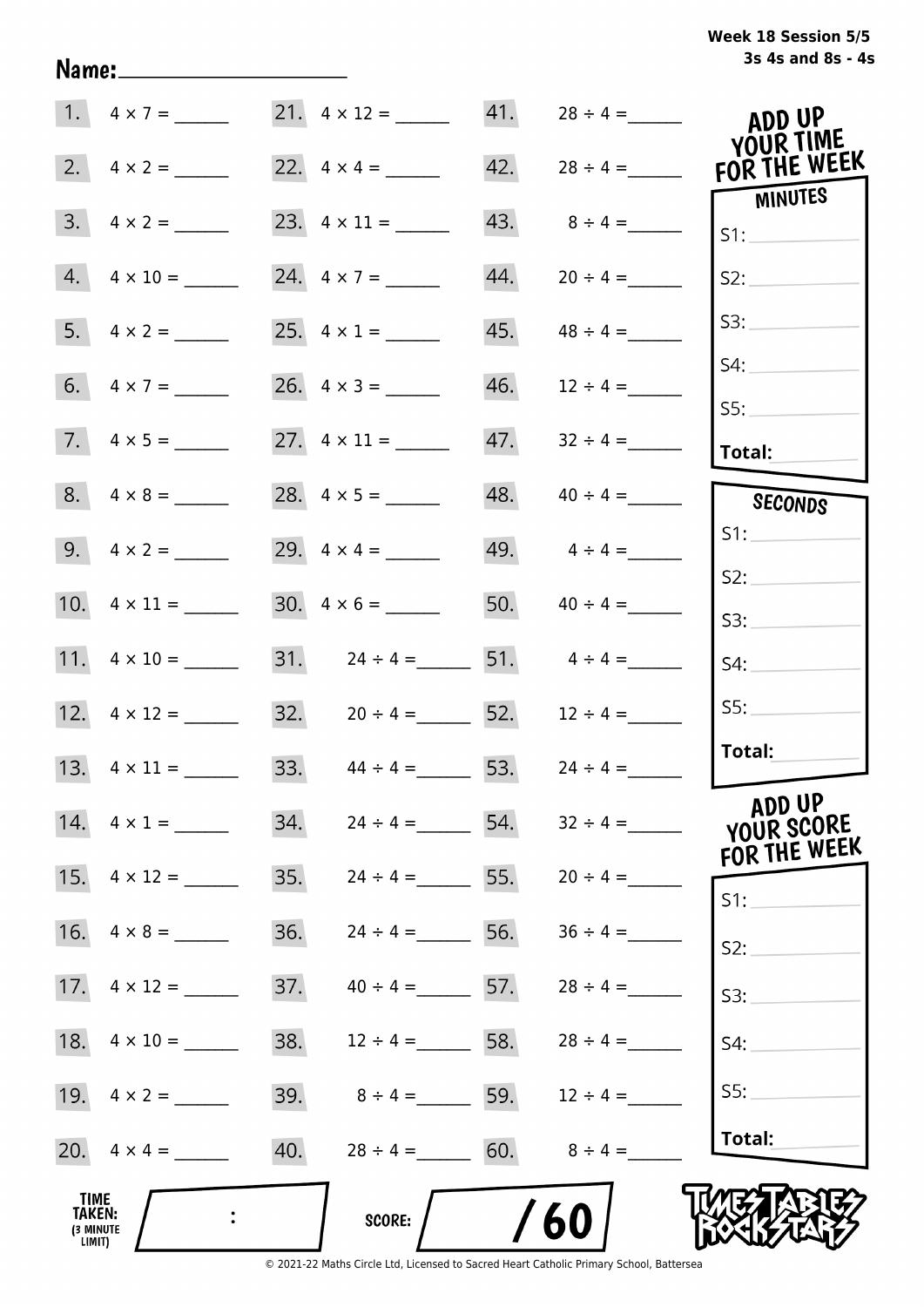# Week 19 Session 1/5 3s 4s and 8s - 8s

|                                              |                     |                              | 3s 4s and 8s - 8         |
|----------------------------------------------|---------------------|------------------------------|--------------------------|
|                                              |                     |                              | $41. 7 \times 8 =$       |
|                                              | 2. $8 \times 7 =$   | 22. $8 \times 12 =$          |                          |
|                                              | $3. \ 8 \times 3 =$ |                              | $43. \quad 9 \times 8 =$ |
|                                              | $4. 8 \times 10 =$  |                              | $44.7 \times 8 =$        |
|                                              |                     | 25. $8 \times 1 =$           | $45. 9 \times 8 =$       |
|                                              |                     |                              |                          |
|                                              | $7. \ 8 \times 6 =$ | 27. $8 \times 7 =$           | $47. \quad 9 \times 8 =$ |
|                                              | $8. 8 \times 2 =$   |                              | $48. 6 \times 8 =$       |
|                                              | 9. $8 \times 6 =$   | 29. $8 \times 1 =$           | $49. \quad 2 \times 8 =$ |
|                                              |                     | $30. \quad 8 \times 8 =$     |                          |
|                                              |                     | $31.7 \times 8 =$            |                          |
|                                              |                     | $32. 12 \times 8 =$          |                          |
|                                              |                     |                              |                          |
|                                              | 14. $8 \times 4 =$  | $34.7 \times 8 =$            | $54. 9 \times 8 =$       |
|                                              | 15. $8 \times 9 =$  |                              |                          |
|                                              |                     | $36. 6 \times 8 =$           |                          |
|                                              | 17. $8 \times 2 =$  | $37.$ 11 $\times$ 8 = ______ |                          |
|                                              |                     | $38. 7 \times 8 =$           |                          |
|                                              |                     |                              |                          |
|                                              | 20. $8 \times 9 =$  |                              | $60. 9 \times 8 =$       |
| TIME<br><b>TAKEN:</b><br>(3 MINUTE<br>LIMIT) |                     | /60<br>score:                |                          |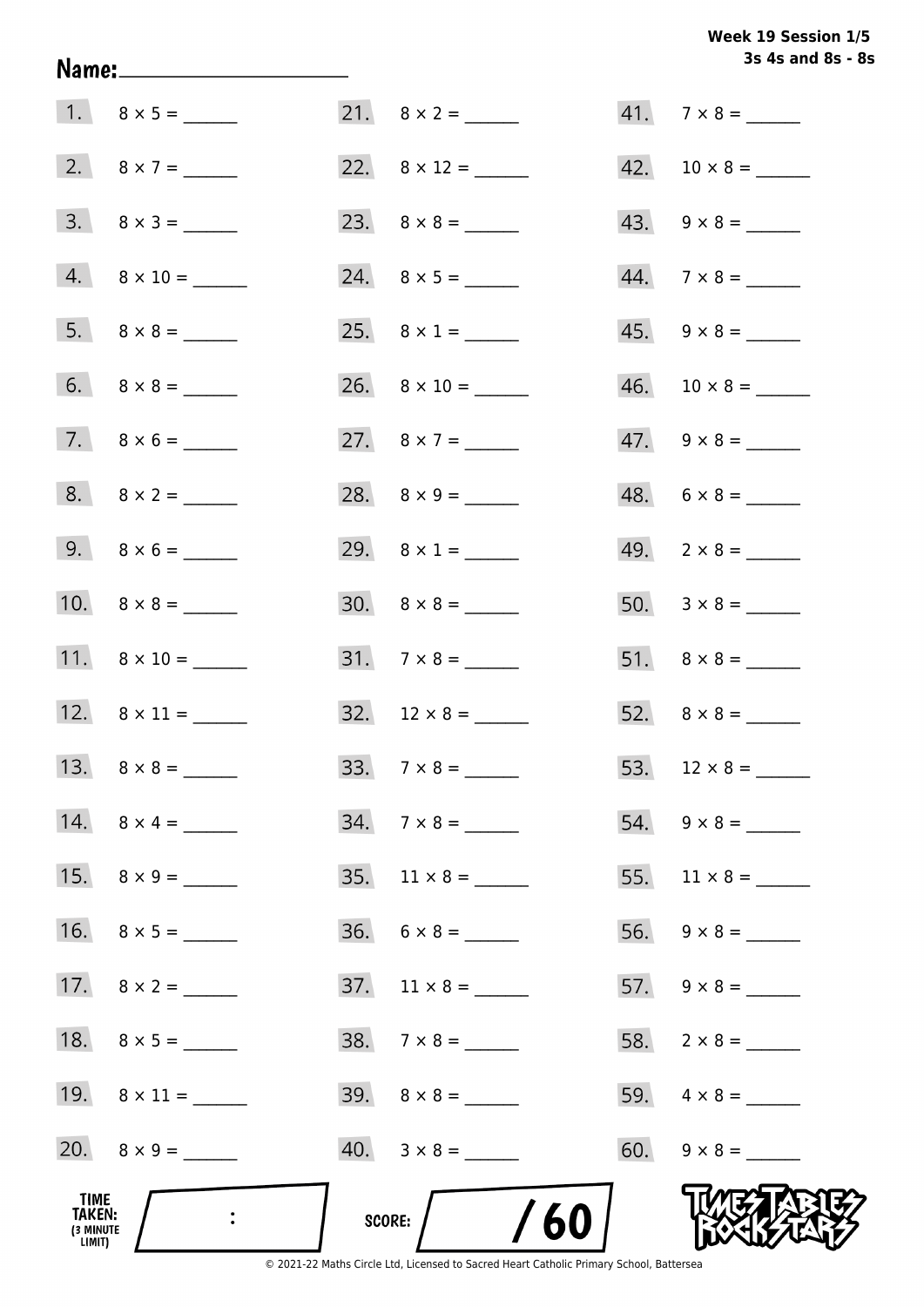**3s 4s and 8s - 8s Week 19 Session 2/5** 

| 12.<br>TIME<br>TAKEN: | 32<br>8                                      | 24. | 40<br>8                           | 36. | 64<br>$\,8\,$                                        | 48.<br><b>60</b> | 16<br>8 <sup>1</sup>         | 60.              | 96<br>8                           |
|-----------------------|----------------------------------------------|-----|-----------------------------------|-----|------------------------------------------------------|------------------|------------------------------|------------------|-----------------------------------|
| 11.                   | 56<br>8                                      | 23. | 8<br>8                            | 35. | 96<br>$\bf 8$                                        | 47.              | ${\bf 80}$<br>8 <sup>1</sup> | 59.              | 96<br>8                           |
| 10.                   | ${\bf 80}$<br>8                              | 22. | 8<br>48                           | 34. | $\bf 8$<br>64                                        | 46.              | 32<br>8                      | 58.              | 72<br>8                           |
| 9.                    | 48<br>8                                      | 21. | 32<br>8                           | 33. | 56<br>$\bf 8$                                        | 45.              | 8<br>8                       | 57.              | 88<br>8                           |
| 8.                    | $8 \overline{\smash{)}\ 88}$                 | 20. | $\frac{1}{32}$<br>$\mathbf{8}$    | 32. | $8 \overline{) 88}$                                  | 44.              | $8\sqrt{56}$                 | 56.              | $\overline{96}$<br>$\mathbf{8}$   |
| 7.                    | 8 <sup>2</sup><br>64                         | 19. | $8\sqrt{48}$                      | 31. | $\begin{bmatrix} 8 \end{bmatrix}$<br>$\overline{56}$ | 43.              | $8\sqrt{56}$                 | 55. $\mathbf{a}$ | $\overline{96}$                   |
| 6.                    | $\overline{8}$<br>$\overline{\phantom{0}16}$ | 18. | $8\sqrt{96}$                      | 30. | $8\sqrt{32}$                                         | 42.              | $8\sqrt{40}$                 | 54.              | $\frac{1}{56}$<br>$\vert 8 \vert$ |
| 5.                    | $\sqrt{8}$<br>$\overline{24}$                | 17. | $\overline{48}$<br>8 <sup>1</sup> | 29. | 8 <sup>°</sup><br>$\frac{1}{16}$                     | 41.              | $8\sqrt{24}$                 | 53.              | $\sqrt{24}$<br>8                  |
| 4.                    | $\overline{40}$<br>$\vert 8 \vert$           | 16. | $8\overline{8}$                   | 28. | $8\overline{)}56$                                    | 40.              | $8\sqrt{64}$                 | 52.              | $\overline{56}$<br>$\bf{8}$       |
| 3.                    | $8\overline{8}$                              | 15. | $8\overline{)}56$                 | 27. | $8\overline{)}8$                                     | 39.              | $8\overline{72}$             | 51.              | $\overline{8}$<br>$\overline{56}$ |
| 2.                    | $\overline{48}$<br>$\mathbf{8}$              | 14. | $8\sqrt{72}$                      | 26. | $8\sqrt{80}$                                         | 38.              | $8\sqrt{80}$                 | 50.              | $\overline{32}$<br>$\bf{8}$       |
| 1.                    | $8\sqrt{96}$                                 | 13. | $8\overline{64}$                  | 25. | $8\sqrt{16}$                                         |                  | $37.8 \overline{8}$          | 49.              | $\overline{32}$<br>$8^{\circ}$    |

Name: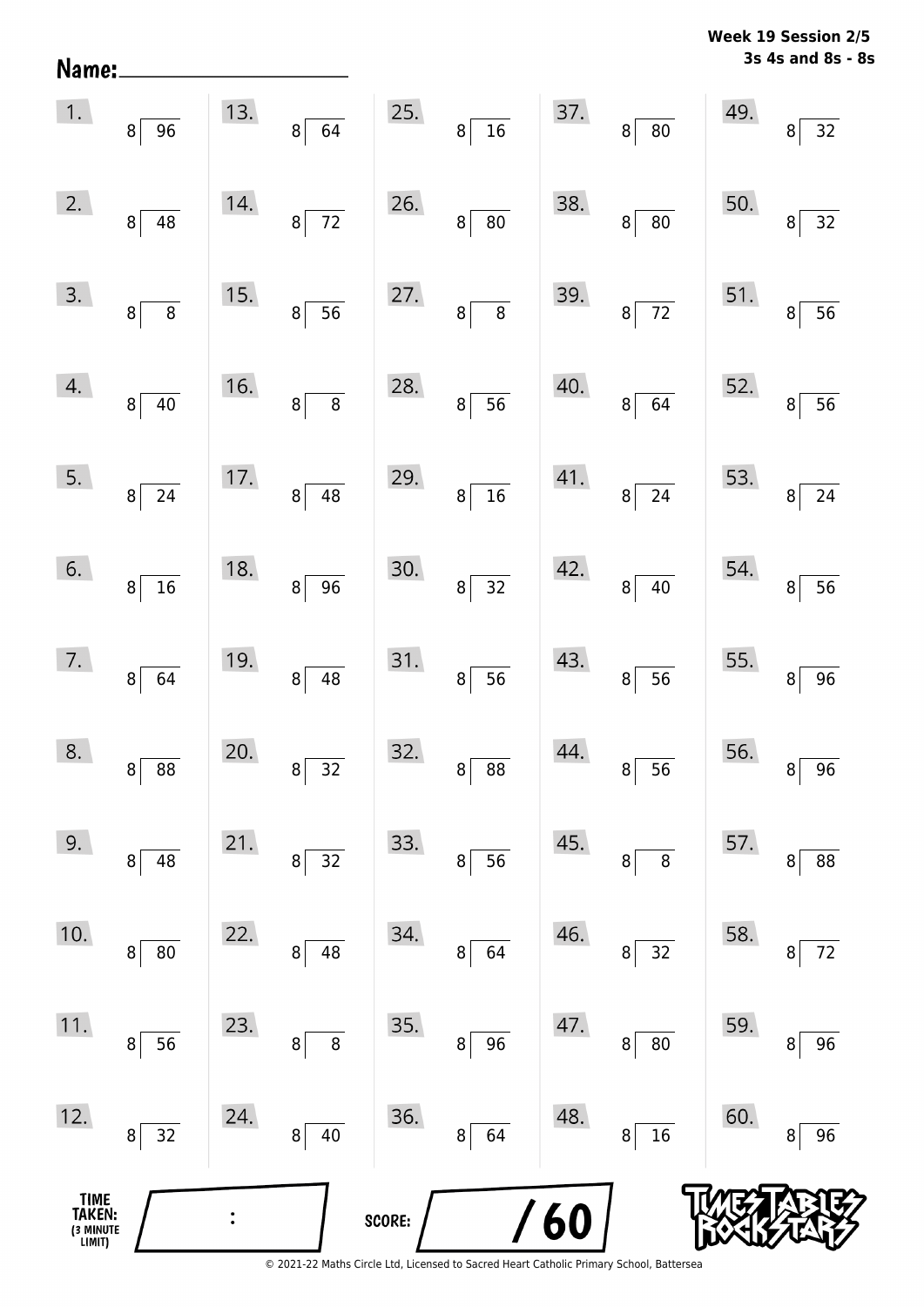**3s 4s and 8s - 8s Week 19 Session 3/5** 

| 1.                                    | $\begin{array}{c} 8 \\ \times 7 \end{array}$ |     | 8 <sup>1</sup><br>13. $\begin{array}{c} 8 \\ \times 1 \end{array}$           |        | 25. $\begin{array}{r} 8 \\ \times 1 \end{array}$           |                                                        | $\begin{array}{c} 8 \\ \times 5 \end{array}$<br>37. | 49.                                                                                           | $\, 8$<br>$\times$ 10                        |
|---------------------------------------|----------------------------------------------|-----|------------------------------------------------------------------------------|--------|------------------------------------------------------------|--------------------------------------------------------|-----------------------------------------------------|-----------------------------------------------------------------------------------------------|----------------------------------------------|
| 2.                                    | $\begin{array}{c} 8 \\ \times 1 \end{array}$ | 14. | $\begin{array}{c} 8 \\ \times 2 \end{array}$                                 |        | 26. $8 \times 12$                                          | 38.                                                    | $\overline{\phantom{a}}$ 8<br>$\times$ 4            | 50.                                                                                           | $\overline{\phantom{0}}$ 8<br>$\times$ 10    |
| 3.                                    | $\begin{array}{c} 8 \\ \times 6 \end{array}$ | 15. | $\begin{array}{c} 8 \\ \times 9 \end{array}$                                 | 27.    | $\overline{\phantom{0}}$ 8<br>$\times 10$                  | 39.                                                    | $\begin{array}{r} 8 \\ \times 10 \end{array}$       | 51.                                                                                           | $\times$ 12                                  |
| 4.                                    | $\begin{array}{c} 8 \\ \times 2 \end{array}$ |     | $\begin{array}{c} 8 \\ \times 6 \end{array}$<br>$\overline{\phantom{0}}$ 16. |        | 28. $\begin{array}{r} 8 \\ \times 2 \end{array}$           | 40.                                                    |                                                     | $\begin{array}{@{}c@{\hspace{1em}}c@{\hspace{1em}}}\n & 8 & 52. \\  \times 7 & & \end{array}$ | $\begin{array}{c} 8 \\ \times 8 \end{array}$ |
| 5.                                    | $\begin{array}{c} 8 \\ \times 4 \end{array}$ |     | 17. $8 \times 12$                                                            | 29.    | $\begin{array}{c} 8 \\ \times 8 \end{array}$               |                                                        | 41. $8 \times 7$ 53.                                |                                                                                               | $\overline{\mathbf{8}}$<br>$\times$ 1        |
| 6.                                    | $\begin{array}{c} 8 \\ \times 3 \end{array}$ | 18. | $\begin{array}{c} 8 \\ \times 10 \end{array}$                                | 30.    |                                                            | $\begin{array}{c c} 8 & 42. \\ \times 6 & \end{array}$ | $\begin{array}{c} 8 \\ \times 1 \end{array}$        | 54.                                                                                           | $\begin{array}{c} 8 \\ \times 9 \end{array}$ |
| 7.                                    | $\begin{array}{c} 8 \\ \times 2 \end{array}$ | 19. | $\begin{array}{r} 8 \\ \times 12 \end{array}$                                |        | $\begin{array}{c c}\n 31. & 8 \\  \times 12\n \end{array}$ | 43.                                                    | $\begin{array}{c} 8 \\ \times 10 \end{array}$       | 55.                                                                                           | $\begin{array}{c} 8 \\ \times 2 \end{array}$ |
| 8.                                    | $\begin{array}{c} 8 \\ \times 3 \end{array}$ | 20. | $\begin{array}{c} 8 \\ \times 8 \end{array}$                                 | 32.    | $\begin{array}{c} 8 \\ \times 3 \end{array}$               | 44.                                                    | $\begin{array}{c} 8 \\ \times 7 \end{array}$        | 56.                                                                                           | $\, 8$<br>$\times$ 5                         |
| 9.                                    | 8<br>$\times$ 2                              | 21. | 8<br>$\times$ 7                                                              | 33.    | 8<br>$\times 6$                                            | 45.                                                    | 8<br>$\times$ 5                                     | 57.                                                                                           | $\, 8$<br>$\times$ 7                         |
| 10.                                   | 8<br>$\times$ 7                              | 22. | 8<br>$\times$ 10                                                             | 34.    | 8<br>$\times$ 9                                            | 46.                                                    | 8<br>$\times$ 6                                     | 58.                                                                                           | 8<br>$\times$ 11                             |
| 11.                                   | 8<br>$\times$ 2                              | 23. | 8<br>$\times$ 6                                                              | 35.    | 8<br>$\times$ 5                                            | 47.                                                    | 8<br>$\times$ 1                                     | 59.                                                                                           | 8<br>$\times$ 1                              |
| 12.                                   | 8<br>$\times$ 10                             | 24. | 8<br>$\times$ 9                                                              | 36.    | 8<br>$\times$ 7                                            | 48.                                                    | 8<br>$\times 8$                                     | 60.                                                                                           | 8<br>$\times$ 7                              |
| TIME<br>TAKEN:<br>(3 MINUTE<br>LIMIT) |                                              |     |                                                                              | SCORE: |                                                            | 60                                                     |                                                     |                                                                                               |                                              |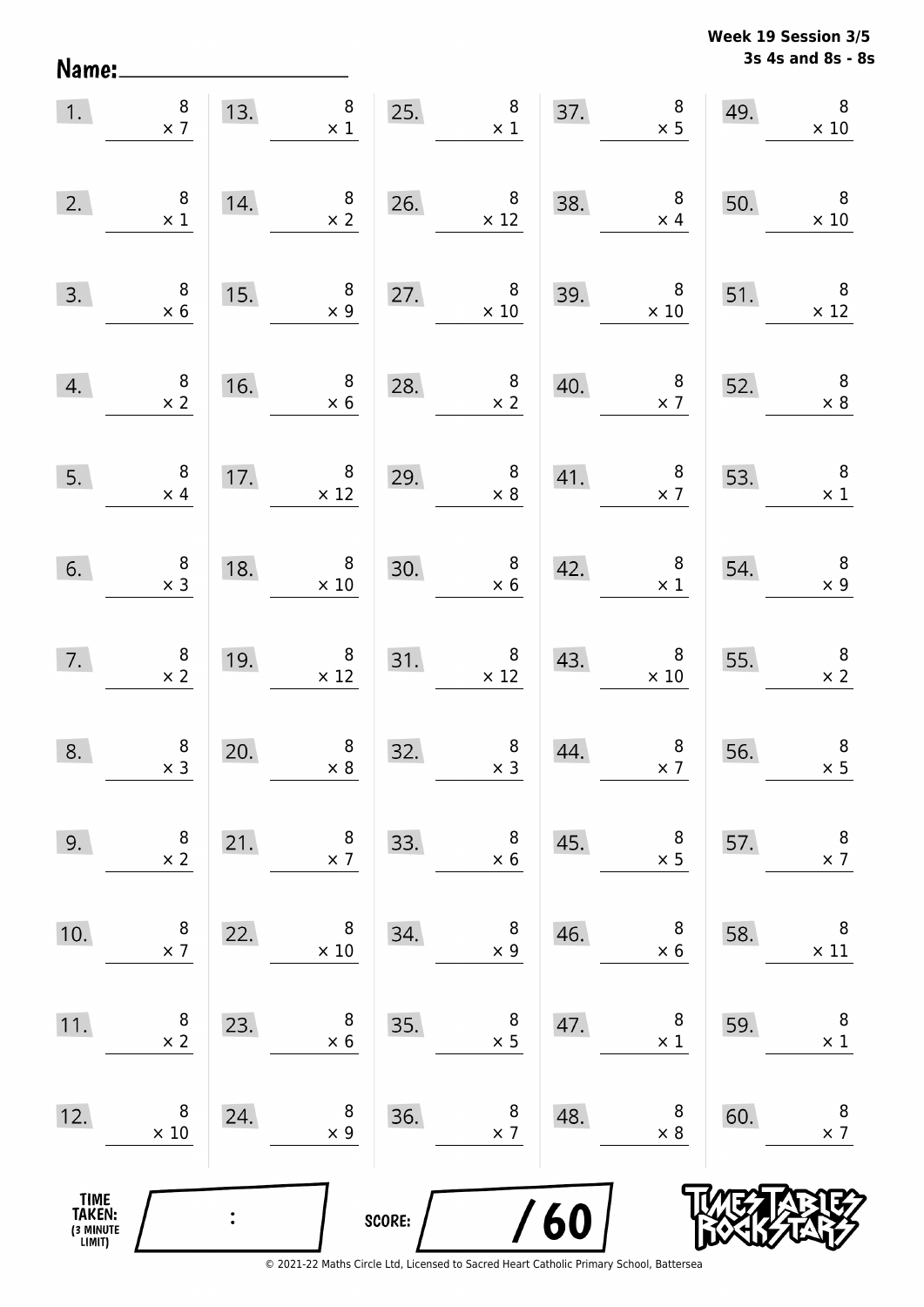|                                       | Name:_______________________ |        |                     |     | Week 19 Session 4/5<br>3s 4s and 8s - 8s |
|---------------------------------------|------------------------------|--------|---------------------|-----|------------------------------------------|
| 1.                                    | $88 \div 8 =$                |        |                     |     |                                          |
| 2.                                    | $32 \div 8 =$                |        | 22. $8 \div 8 =$    |     | $42. 64 \div 8 =$                        |
| 3.                                    |                              | 23.    | $96 \div 8 =$       | 43. |                                          |
| 4.                                    | $72 \div 8 =$                | 24.    | $16 \div 8 =$       |     | $44. 64 \div 8 =$                        |
| 5.                                    |                              | 25.    | $80 \div 8 =$       | 45. | $40 \div 8 =$                            |
| 6.                                    |                              |        |                     |     |                                          |
| 7.                                    |                              | 27.    | $88 \div 8 =$       | 47. | $80 \div 8 =$                            |
| 8.                                    | $48 \div 8 =$                |        | 28. $8 \div 8 =$    | 48. |                                          |
| 9.                                    | $88 \div 8 =$                | 29.    | $24 \div 8 =$       | 49. |                                          |
| 10.                                   | $16 \div 8 =$                |        | $30.8 \div 8 =$     |     | 50. $32 \div 8 =$                        |
| 11.                                   | $32 \div 8 =$                |        | $31.$ $40 \div 8 =$ |     | $51.$ $80 \div 8 =$                      |
| 12.                                   | $24 \div 8 =$                |        | $32.$ $56 \div 8 =$ |     | 52. $88 \div 8 =$                        |
| 13.                                   |                              |        |                     | 53. |                                          |
| 14.                                   | $72 \div 8 =$                | 34.    |                     | 54. |                                          |
| 15.                                   |                              | 35.    | $8 \div 8 =$        | 55. |                                          |
| 16.                                   |                              | 36.    | $40 \div 8 =$       | 56. |                                          |
| 17.                                   |                              | 37.    | $40 \div 8 =$       | 57. | $48 \div 8 =$                            |
| 18.                                   |                              | 38.    |                     | 58. | $56 \div 8 =$                            |
| 19.                                   | $24 \div 8 =$                | 39.    | $48 \div 8 =$       | 59. | $72 \div 8 =$                            |
| 20.                                   | $8 \div 8 =$                 | 40.    |                     | 60. |                                          |
| TIME<br>TAKEN:<br>(3 MINUTE<br>LIMIT) |                              | SCORE: | /60                 |     |                                          |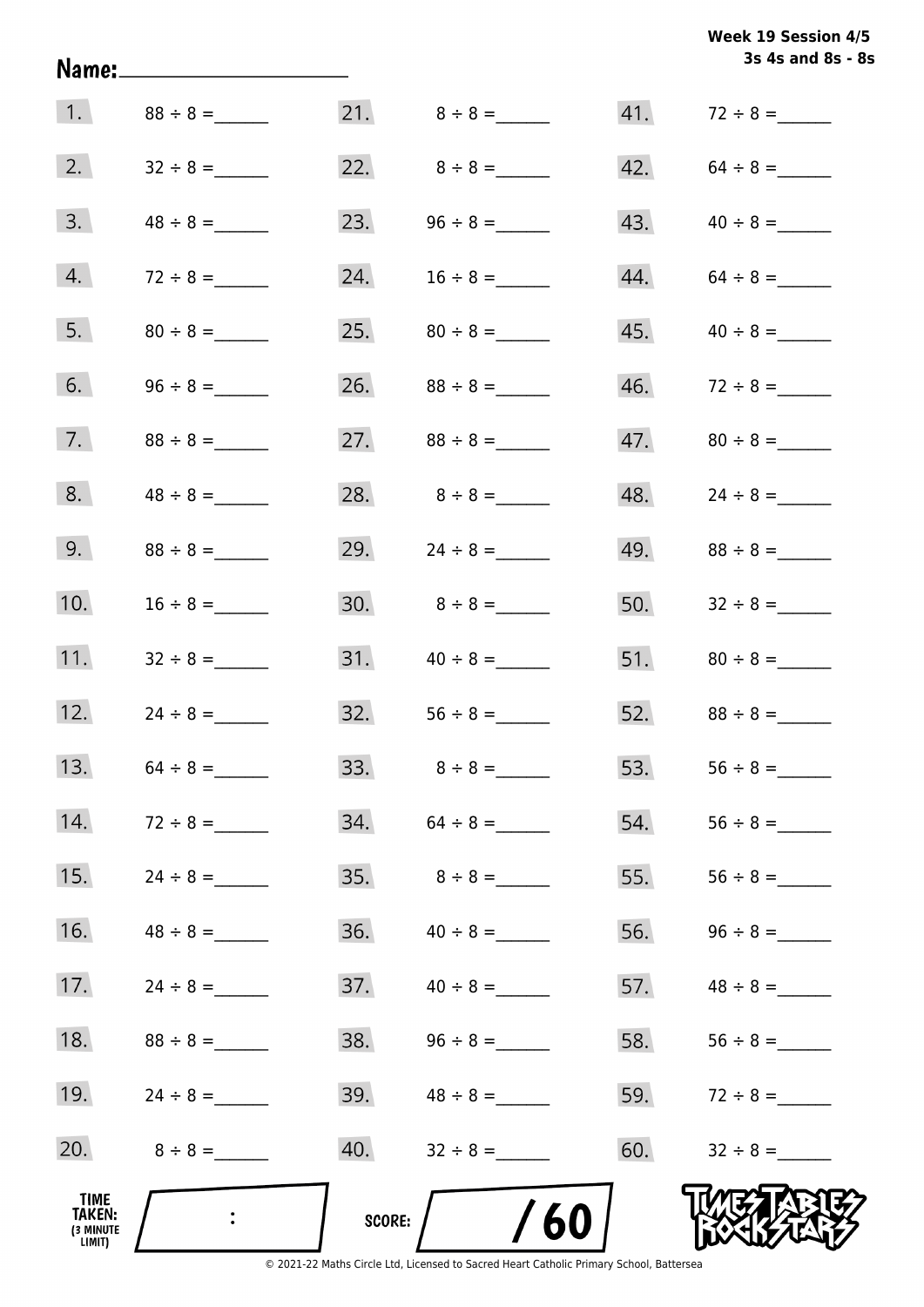# **3s 4s and 8s - 8s Week 19 Session 5/5**

|                                              | 1. $8 \times 7 =$       |     |                                     |     |                                 | ADD UP<br><b>YOUR TIME</b>           |
|----------------------------------------------|-------------------------|-----|-------------------------------------|-----|---------------------------------|--------------------------------------|
|                                              | 2. $8 \times 7 =$       |     |                                     | 42. |                                 | FOR THE WEEK                         |
|                                              | $3. \quad 8 \times 8 =$ |     |                                     | 43. |                                 | MINUTES<br>S1:                       |
|                                              | $4.8 \times 7 =$        |     |                                     | 44. | $32 \div 8 =$                   | S2:                                  |
|                                              |                         |     |                                     | 45. | $24 \div 8 =$                   | S3:                                  |
|                                              |                         |     | 26. $8 \times 7 =$                  | 46. |                                 | S4:                                  |
|                                              | $7. \ 8 \times 1 =$     |     |                                     |     |                                 | SS:<br><b>Total:</b>                 |
|                                              | $8. 8 \times 1 =$       |     | 28. $8 \times 1 =$                  |     |                                 | SECONDS                              |
|                                              |                         |     |                                     |     | $49.$ $96 \div 8 =$             | S1:                                  |
|                                              | 10. $8 \times 1 =$      |     |                                     |     | 50. $48 \div 8 =$               | S2:<br>S3:                           |
|                                              |                         |     | 31. $96 \div 8 =$ 51. $80 \div 8 =$ |     |                                 | S4:                                  |
|                                              |                         |     | 32. $16 \div 8 =$ 52. $64 \div 8 =$ |     |                                 | SS:                                  |
|                                              | 13. $8 \times 4 =$      |     | 33. $16 \div 8 =$ 53.               |     | $24 \div 8 =$                   | Total:                               |
|                                              | 14. $8 \times 7 =$      | 34. |                                     |     |                                 | ADD UP<br>YOUR SCORE<br>FOR THE WEEK |
|                                              |                         | 35. |                                     |     | $56 \div 8 =$ 55. $96 \div 8 =$ | $S1$ :                               |
|                                              |                         | 36. | $40 \div 8 =$ 56. 96 ÷ 8 =          |     |                                 | S2:                                  |
|                                              |                         | 37. | $40 \div 8 =$ 57. $32 \div 8 =$     |     |                                 | S3:                                  |
|                                              |                         | 38. | $88 \div 8 =$ 58. $80 \div 8 =$     |     |                                 | S4:                                  |
|                                              |                         | 39. | $64 \div 8 =$ 59. $8 \div 8 =$      |     |                                 | SS:                                  |
|                                              | 20. $8 \times 11 =$     | 40. | $96 \div 8 =$ 60.                   |     | $40 \div 8 =$                   | Total:                               |
| TIME<br><b>TAKEN:</b><br>(3 MINUTE<br>LIMIT) |                         |     | <b>SCORE:</b>                       |     | 60                              |                                      |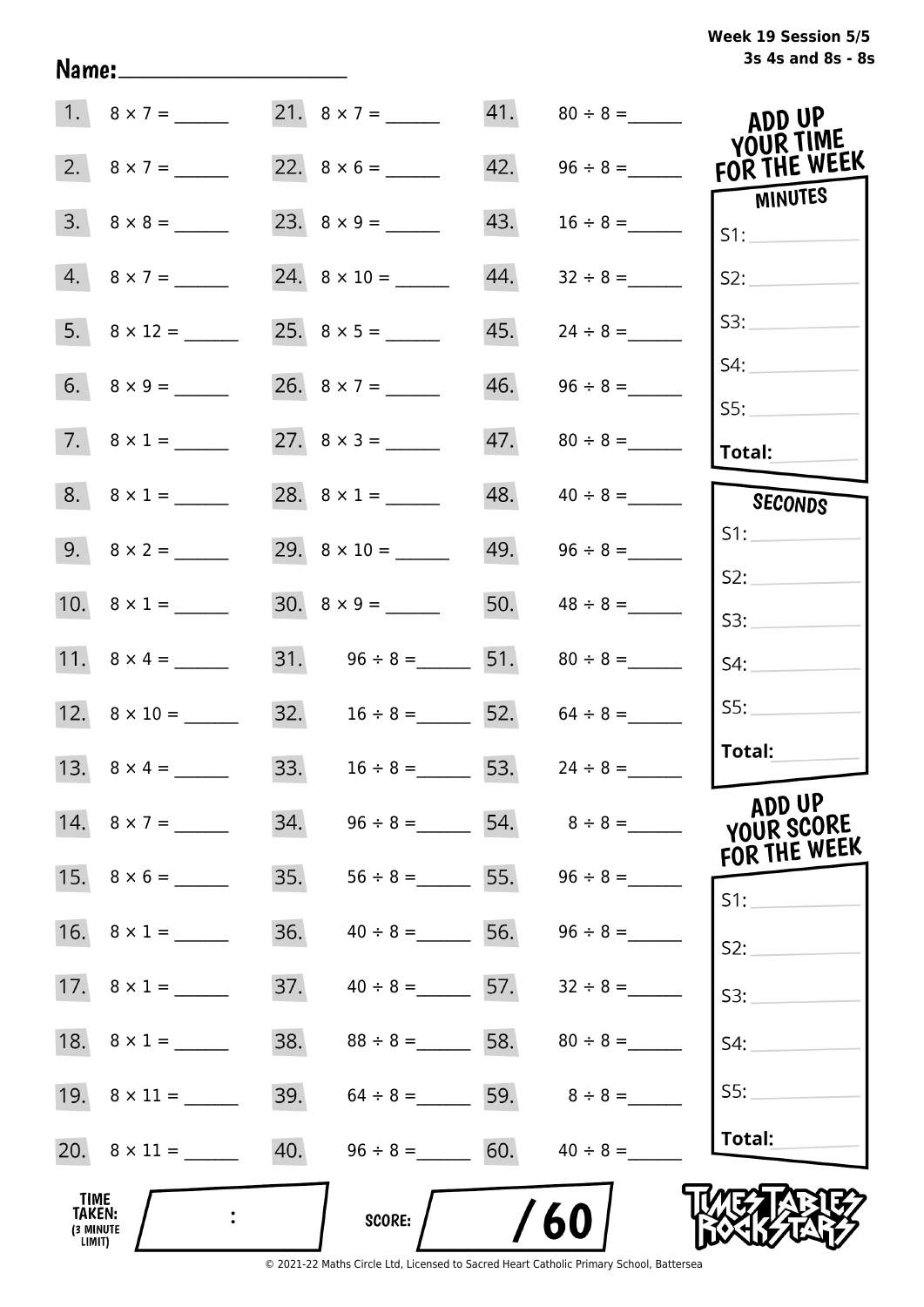Week 20 Session 1/5 3s 4s and 8s - 3s, 4s, 8s

| Name:_________________________               |                           | 3s 4s and 8s - 3s, 4s, 8s   |
|----------------------------------------------|---------------------------|-----------------------------|
| $1. 3 \times 8 =$                            |                           | $41. 1 \times 3 =$          |
|                                              | 22. $4 \times 6 =$        | $42. \quad 2 \times 4 = \_$ |
| $3. \quad 4 \times 6 =$                      | 23. $3 \times 9 =$        |                             |
| $4. 3 \times 4 =$                            | 24. $4 \times 12 =$       | $44. \quad 9 \times 3 =$    |
|                                              |                           | $45. 5 \times 4 =$          |
|                                              |                           | $46. \quad 4 \times 8 =$    |
| $7. \quad 3 \times 8 =$                      |                           | $47. \quad 9 \times 8 =$    |
| $8. 3 \times 4 =$                            | 28. $3 \times 7 =$        |                             |
| 9. $8 \times 6 =$                            | 29. $3 \times 1 =$        | $49. \quad 4 \times 3 =$    |
| 10. $3 \times 8 =$                           | $30. \quad 8 \times 9 =$  | 50. $12 \times 4 =$         |
| 11. $8 \times 1 =$                           |                           |                             |
| 12. $8 \times 4 =$                           | $32. 1 \times 8 =$        |                             |
| 13.                                          | 33.                       |                             |
| $14. 3 \times 8 =$                           | $34. 5 \times 8 =$        | $54. \quad 4 \times 4 =$    |
| 15.                                          | $35. \quad 3 \times 3 =$  |                             |
| 16. $8 \times 12 =$                          | $36. 5 \times 3 =$        |                             |
| 17. $4 \times 11 =$                          |                           |                             |
| 18. $4 \times 1 =$                           | $38. \quad 10 \times 3 =$ | 58. $1 \times 8 =$          |
| 19. $3 \times 2 =$                           | 39. $11 \times 3 =$       |                             |
| 20. $8 \times 5 =$                           | $40. \quad 2 \times 4 =$  | 60. $9 \times 3 =$          |
| TIME<br><b>TAKEN:</b><br>(3 MINUTE<br>LIMIT) | SCORE: $/$ /60            |                             |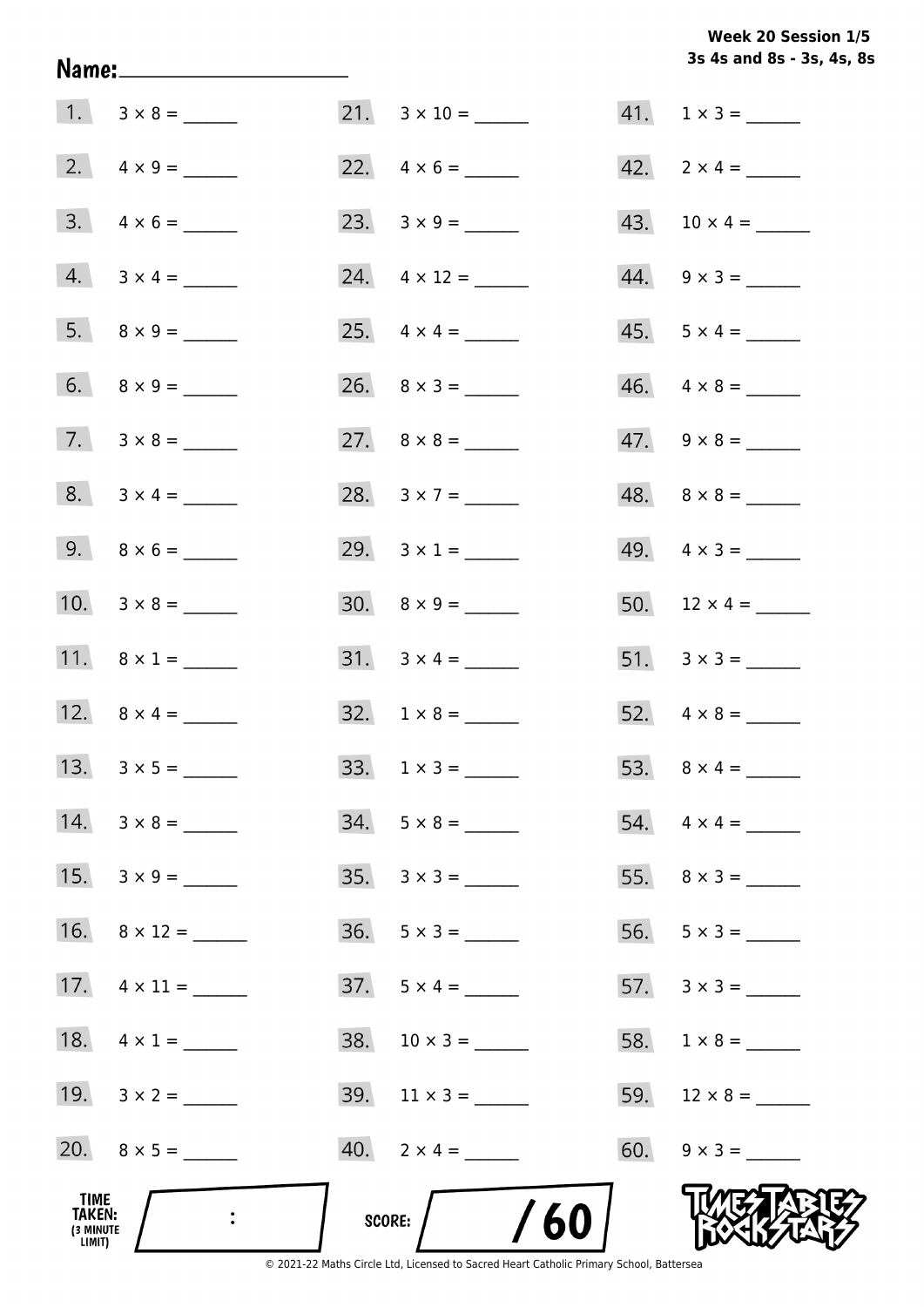**3s 4s and 8s - 3s, 4s, 8s Week 20 Session 2/5** 

| TIME<br>TAKEN:<br>(3 MINUTE<br>LIMIT) |                                   |     |                               | SCORE: |                                   | /60 |                                     |                                        |                                   |
|---------------------------------------|-----------------------------------|-----|-------------------------------|--------|-----------------------------------|-----|-------------------------------------|----------------------------------------|-----------------------------------|
| 12.                                   | 36<br>3                           | 24. | 88<br>8                       | 36.    | 28<br>$\overline{4}$              | 48. | 36<br> 4                            | 60.                                    | 8<br>8                            |
| 11.                                   | 56<br>8                           | 23. | $30\,$<br>3                   | 35.    | 16<br>4                           | 47. | 36<br>4                             | 59.                                    | 96<br>8                           |
| 10.                                   | $72\,$<br>8                       | 22. | 33<br>3                       | 34.    | 96<br>8                           | 46. | $72\,$<br>8                         | 58.                                    | 36<br>4                           |
| 9.                                    | 3<br>6                            | 21. | $\overline{\mathbf{4}}$<br>4  | 33.    | $\overline{\mathsf{3}}$<br>$12\,$ | 45. | 33<br>3                             | 57.                                    | 32<br>4                           |
| 8.                                    | $3\vert$<br>$\overline{12}$       | 20. | $\overline{20}$<br>$4\vert$   | 32.    | $8\overline{)16}$                 | 44. | $3\overline{\smash{)}24}$           | 56. $4\begin{bmatrix} 4 \end{bmatrix}$ | $\overline{36}$                   |
| 7.                                    | 8 <sup>°</sup><br>$\overline{80}$ | 19. | $3\overline{)30}$             | 31.    | $4\overline{)48}$                 | 43. | $8\sqrt{72}$                        |                                        | 55. $8 \overline{)64}$            |
| 6.                                    | $8^{\frac{1}{2}}$<br>40           | 18. | $8\overline{)32}$             | 30.    | $3\overline{6}$                   | 42. | $\frac{1}{80}$<br>$8^{\frac{1}{2}}$ |                                        | 54. $8\overline{)32}$             |
| 5.                                    | $4\sqrt{32}$                      | 17. | $4\overline{)28}$             | 29.    | $8\sqrt{40}$                      | 41. | $3\sqrt{12}$                        | 53.                                    | $3\overline{)24}$                 |
| 4.                                    | 8 <sup>°</sup><br>$\overline{48}$ | 16. | $\frac{1}{18}$<br>$3\sqrt{ }$ | 28.    | $4\overline{4}$                   | 40. | $8\overline{8}$                     | 52.                                    | $8\overline{)32}$                 |
| 3.                                    | $\overline{8}$<br>$\overline{64}$ | 15. | $8\sqrt{72}$                  | 27.    | $3\overline{)30}$                 |     | 39. $8\overline{8}$                 |                                        | 51. $8\overline{)40}$             |
| 2.                                    | 3 <sup>2</sup><br>$\overline{9}$  | 14. | $8\overline{)88}$             | 26.    | $4\overline{)32}$                 | 38. | $8\sqrt{32}$                        | 50.                                    | $\bf{8}$<br>$\overline{96}$       |
| 1.                                    | $8\sqrt{24}$                      |     | 13. $8 \overline{)88}$        |        | 25. $4 \overline{)36}$            |     | 37. $3\overline{)15}$               | 49.                                    | $\overline{8}$<br>$\overline{96}$ |

Name: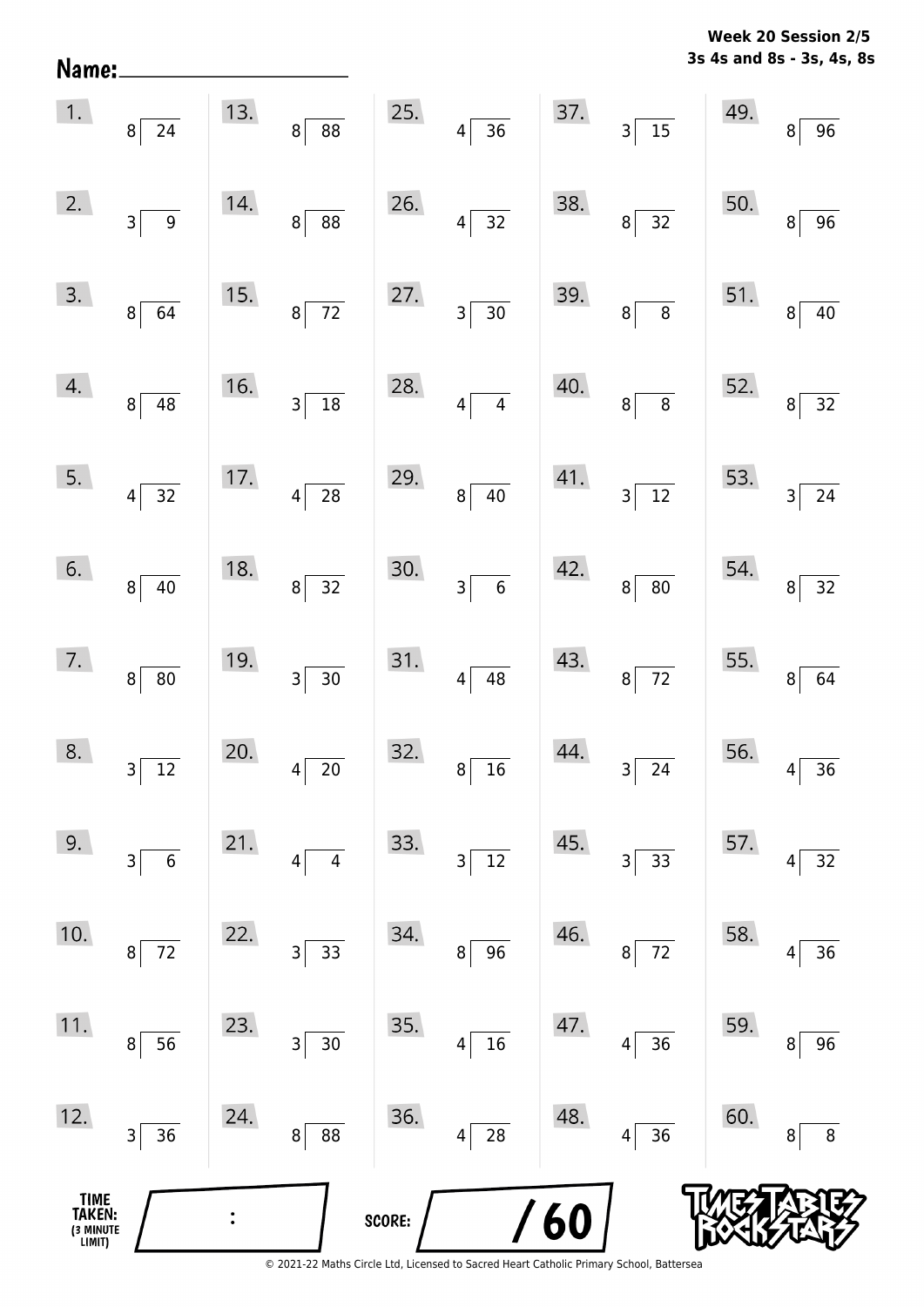**3s 4s and 8s - 3s, 4s, 8s Week 20 Session 3/5** 

| 1.                                            | $\begin{array}{c} 8 \\ \times 7 \end{array}$  |                | $\mathsf{3}$<br>13.<br>$\times$ 5            | 25.    | 4<br>$\times$ 11                             | 37. | $\bf 8$<br>$\times$ 8                         | 49. | $\overline{4}$<br>$\times$ 6                 |
|-----------------------------------------------|-----------------------------------------------|----------------|----------------------------------------------|--------|----------------------------------------------|-----|-----------------------------------------------|-----|----------------------------------------------|
| 2.                                            | $\begin{array}{c} 4 \\ \times 2 \end{array}$  | 14.            | $\begin{array}{c} 3 \\ \times 8 \end{array}$ | 26.    | $\begin{array}{c} 8 \\ \times 5 \end{array}$ | 38. | $\overline{4}$<br>$\times$ 11                 | 50. | $\overline{\phantom{0}}$ 8<br>$\times$ 12    |
| 3.                                            | $\overline{4}$<br>$\times$ 11                 | 15.            | $\overline{\mathbf{3}}$<br>$\times$ 11       | 27.    | $\begin{array}{c} 8 \\ \times 6 \end{array}$ | 39. | $\overline{\mathbf{3}}$<br>$\times$ 11        | 51. | $\overline{4}$<br>$\times$ 11                |
| 4.                                            | $\begin{array}{c} 8 \\ \times 6 \end{array}$  | 16.            | $\begin{array}{c} 8 \\ \times 3 \end{array}$ | 28.    | $\begin{array}{c} 3 \\ \times 9 \end{array}$ | 40. | $\overline{\mathbf{3}}$<br>$\times$ 10        | 52. | $\overline{4}$<br>$\times$ 9                 |
| 5.                                            | $\begin{array}{c} 8 \\ \times 11 \end{array}$ | 17.            | $\overline{\mathbf{8}}$<br>$\times$ 7        | 29.    | $\begin{array}{c} 3 \\ \times 9 \end{array}$ | 41. | $\begin{array}{r} 8 \\ \times 11 \end{array}$ | 53. | $\begin{array}{c} 3 \\ \times 5 \end{array}$ |
| 6.                                            | $\begin{array}{c} 4 \\ \times 3 \end{array}$  | 18.            | $4 \times 6$                                 | 30.    | $\begin{array}{c} 8 \\ \times 3 \end{array}$ | 42. | $\begin{array}{c} 4 \\ \times 3 \end{array}$  | 54. | $\begin{array}{c} 8 \\ \times 5 \end{array}$ |
| 7.                                            | $\begin{array}{c} 8 \\ \times 2 \end{array}$  | 19.            | $\begin{array}{c} 4 \\ \times 7 \end{array}$ | 31.    | $4 \times 8$                                 | 43. | $\begin{array}{c} 3 \\ \times 9 \end{array}$  | 55. | $\begin{array}{c} 8 \\ \times 9 \end{array}$ |
| 8.                                            | $\begin{array}{c} 3 \\ \times 8 \end{array}$  | 20.            | $\,8\,$<br>$\times$ 10                       | 32.    | $\begin{array}{c} 8 \\ \times 2 \end{array}$ | 44. | $\begin{array}{c} 4 \\ \times 8 \end{array}$  | 56. | $\mathsf 3$<br>$\times$ 7                    |
| 9.                                            | 4<br>$\times$ 10                              | 21.            | 8<br>$\times$ 8                              | 33.    | 8<br>$\times$ 7                              | 45. | 4<br>$\times$ 12                              | 57. | $\,8\,$<br>$\times$ 2                        |
| 10.                                           | 3<br>$\times$ 1                               | 22.            | 8<br>$\times 6$                              | 34.    | 3<br>$\times$ 4                              | 46. | 4<br>$\times$ 8                               | 58. | $\mathsf 3$<br>$\times$ 2                    |
| 11.                                           | 3<br>$\times$ 8                               | 23.            | 8<br>$\times$ 2                              | 35.    | 8<br>$\times$ 2                              | 47. | 4<br>$\times$ 3                               | 59. | 4<br>$\times$ 8                              |
| 12.                                           | 4<br>$\times$ 1                               | 24.            | 8<br>$\times$ 2                              | 36.    | 8<br>$\times$ 7                              | 48. | 3<br>$\times$ 11                              | 60. | 3<br>$\times$ 7                              |
| <b>TIME<br/>TAKEN:</b><br>(3 MINUTE<br>LIMIT) |                                               | $\ddot{\cdot}$ |                                              | SCORE: |                                              | /60 |                                               |     |                                              |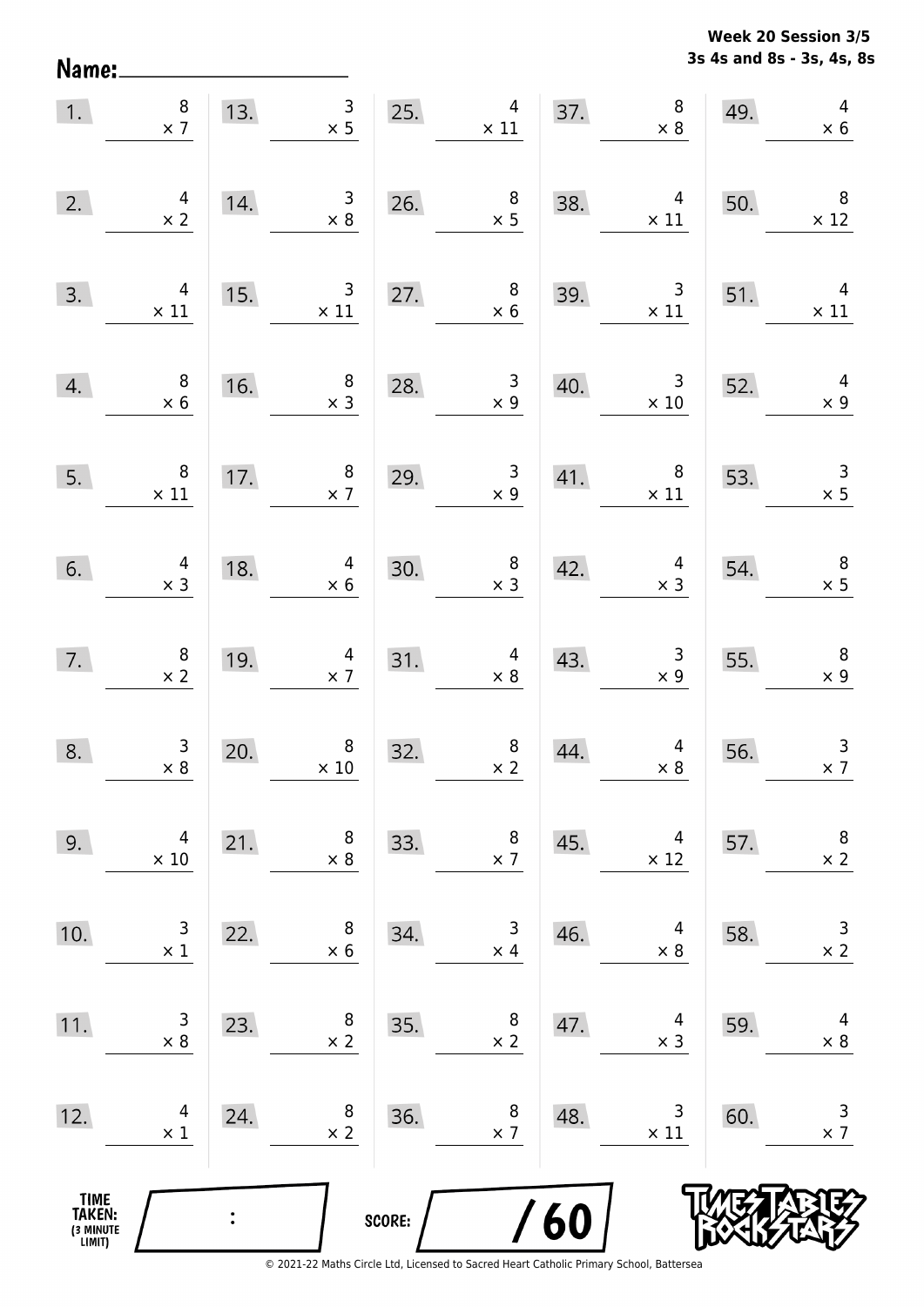|                                                     | Name:_____________________ |               |                   |     | 3s 4s and 8s - 3s, 4s, 8s |
|-----------------------------------------------------|----------------------------|---------------|-------------------|-----|---------------------------|
| 1.                                                  | $33 \div 3 =$              |               | 21. $56 \div 8 =$ |     |                           |
| 2.                                                  | $48 \div 8 =$              |               | 22. $56 \div 8 =$ |     | $42. \qquad 4 \div 4 =$   |
| 3.                                                  | $12 \div 4 =$              | 23.           | $18 \div 3 =$     |     | 43. $48 \div 8 =$         |
| 4.                                                  |                            | 24.           | $24 \div 3 =$     |     | $44. 56 \div 8 =$         |
| 5.                                                  |                            |               | 25. $6 \div 3 =$  |     | $45.$ $44 \div 4 =$       |
| 6.                                                  |                            |               | 26. $40 \div 8 =$ |     | $46. 64 \div 8 =$         |
| 7.                                                  | $4 \div 4 =$               | 27.           | $48 \div 4 =$     | 47. | $32 \div 8 =$             |
| 8.                                                  | $4 \div 4 =$               | 28.           | $32 \div 4 =$     | 48. | $48 \div 4 =$             |
| 9.                                                  | $16 \div 4 =$              | 29.           |                   | 49. |                           |
| 10.                                                 |                            |               | 30. $12 \div 4 =$ |     | 50. $12 \div 4 =$         |
| 11.                                                 |                            | 31.           |                   | 51. |                           |
| 12.                                                 |                            |               | 32. $8 \div 4 =$  |     | 52. $27 \div 3 =$         |
| 13.                                                 | $16 \div 4 =$              | 33.           |                   | 53. | $21 \div 3 =$             |
| 14.                                                 |                            | 34.           | $21 \div 3 =$     | 54. |                           |
| 15.                                                 | $40 \div 4 =$              | 35.           |                   | 55. |                           |
| 16.                                                 | $16 \div 8 =$              | 36.           | $32 \div 4 =$     | 56. |                           |
| 17.                                                 | $21 \div 3 =$              | 37.           | $80 \div 8 =$     | 57. | $24 \div 8 =$             |
| 18.                                                 | $28 \div 4 =$              | 38.           |                   |     | 58. $72 \div 8 =$         |
| 19.                                                 |                            | 39.           | $72 \div 8 =$     | 59. |                           |
| 20.                                                 |                            | 40.           |                   | 60. | $18 \div 3 =$             |
| <b>TIME</b><br><b>TAKEN:</b><br>(3 MINUTE<br>LIMIT) |                            | <b>SCORE:</b> | /60               |     |                           |

**Week 20 Session 4/5**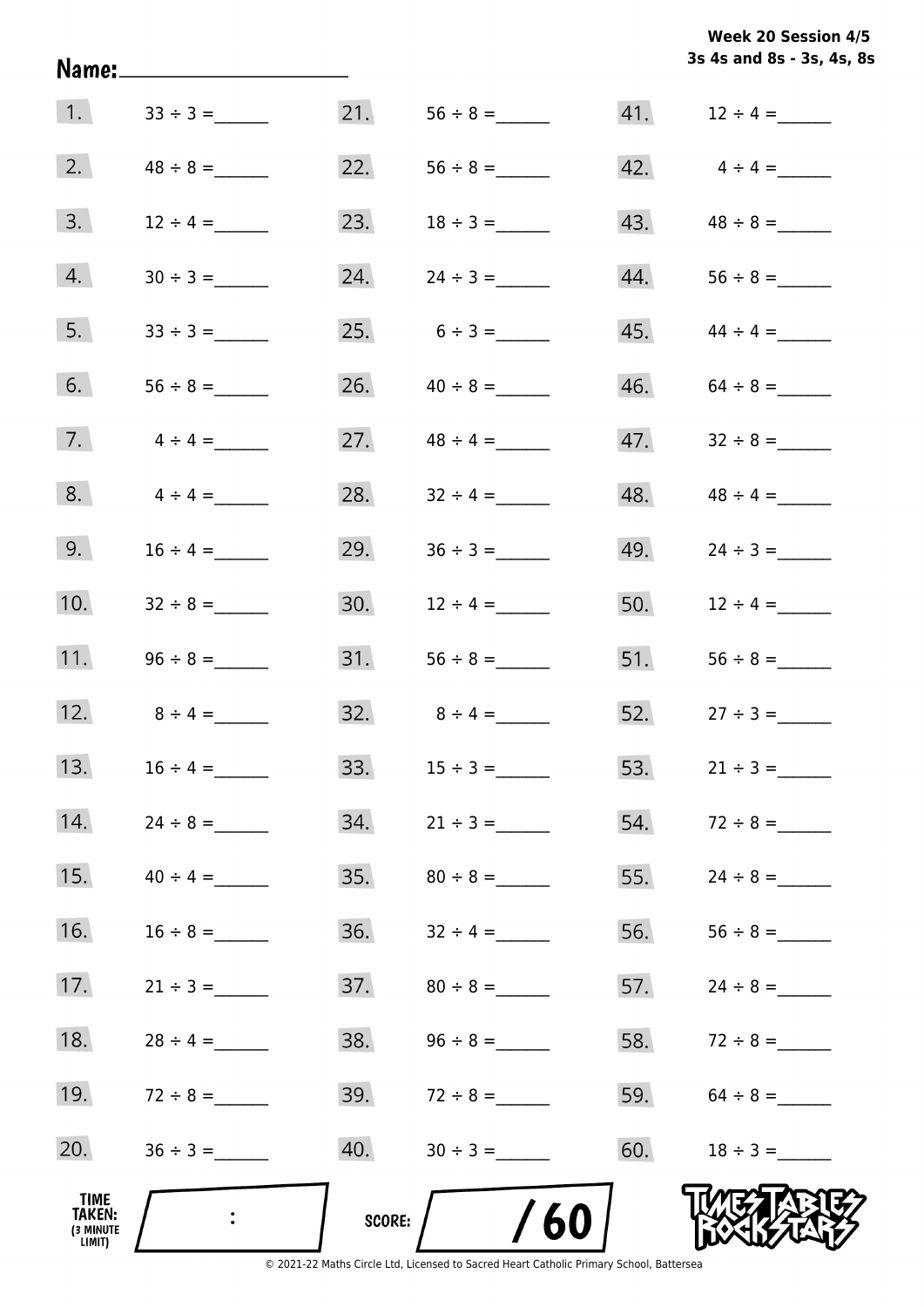|  | Week 20 Session 5/5       |  |  |  |
|--|---------------------------|--|--|--|
|  | 3s 4s and 8s - 3s, 4s, 8s |  |  |  |

|                                       | 1. $8 \times 7 =$        |     |                                     |     |                                    | ADD UP                               |
|---------------------------------------|--------------------------|-----|-------------------------------------|-----|------------------------------------|--------------------------------------|
| 2.                                    | $8 \times 1 =$           |     |                                     | 42. | $72 \div 8 =$                      | YOUR TIME<br>FOR THE WEEK            |
| 3.                                    |                          |     |                                     | 43. |                                    | MINUTES<br>S1:                       |
|                                       | $4. \quad 4 \times 3 =$  |     |                                     | 44. | $27 \div 3 =$                      | S2:                                  |
|                                       |                          |     |                                     | 45. | $64 \div 8 =$                      | S3:                                  |
|                                       |                          |     |                                     | 46. | $27 \div 3 =$                      | S4:<br>SS:                           |
|                                       |                          |     |                                     | 47. | $28 \div 4 =$                      | Total:                               |
|                                       |                          |     |                                     | 48. |                                    | SECONDS                              |
|                                       |                          |     |                                     |     | 49. $27 \div 3 =$                  | S1:                                  |
|                                       | 10. $8 \times 1 =$       |     | $30. \quad 4 \times 9 =$            |     | 50. $8 \div 4 =$                   | S2:                                  |
|                                       |                          |     | 31. $9 \div 3 =$ 51. $8 \div 8 =$   |     |                                    | S3:<br>S4:                           |
|                                       |                          |     | 32. $28 \div 4 =$ 52.               |     | $27 \div 3 =$                      | SS:                                  |
|                                       | 13. $8 \times 10 =$      |     | 33. $30 \div 3 =$ 53. $96 \div 8 =$ |     |                                    | Total:                               |
|                                       | $14. \quad 3 \times 8 =$ |     |                                     |     | 34. $27 \div 3 =$ 54. $9 \div 3 =$ | ADD UP<br>YOUR SCORE<br>FOR THE WEEK |
|                                       | 15. $8 \times 12 =$      | 35. | $8 \div 8 =$ 55.                    |     | $24 \div 4 =$                      | S1:                                  |
|                                       | 16. $4 \times 2 =$       | 36. | $16 \div 8 =$                       | 56. | $12 \div 3 =$                      | S2:                                  |
|                                       | 17. $8 \times 2 =$       | 37. | $24 \div 3 =$ 57.                   |     | $80 \div 8 =$                      | S3:                                  |
|                                       | 18. $3 \times 1 =$       | 38. | $40 \div 8 = 58. 64 \div 8 =$       |     |                                    | S4:                                  |
|                                       |                          | 39. | $3 \div 3 =$ 59. $40 \div 8 =$      |     |                                    | S5:                                  |
|                                       |                          | 40. | $21 \div 3 = 60.$ $8 \div 8 =$      |     |                                    | Total:                               |
| TIME<br>TAKEN:<br>(3 MINUTE<br>LIMIT) |                          |     | SCORE:                              |     | 60                                 |                                      |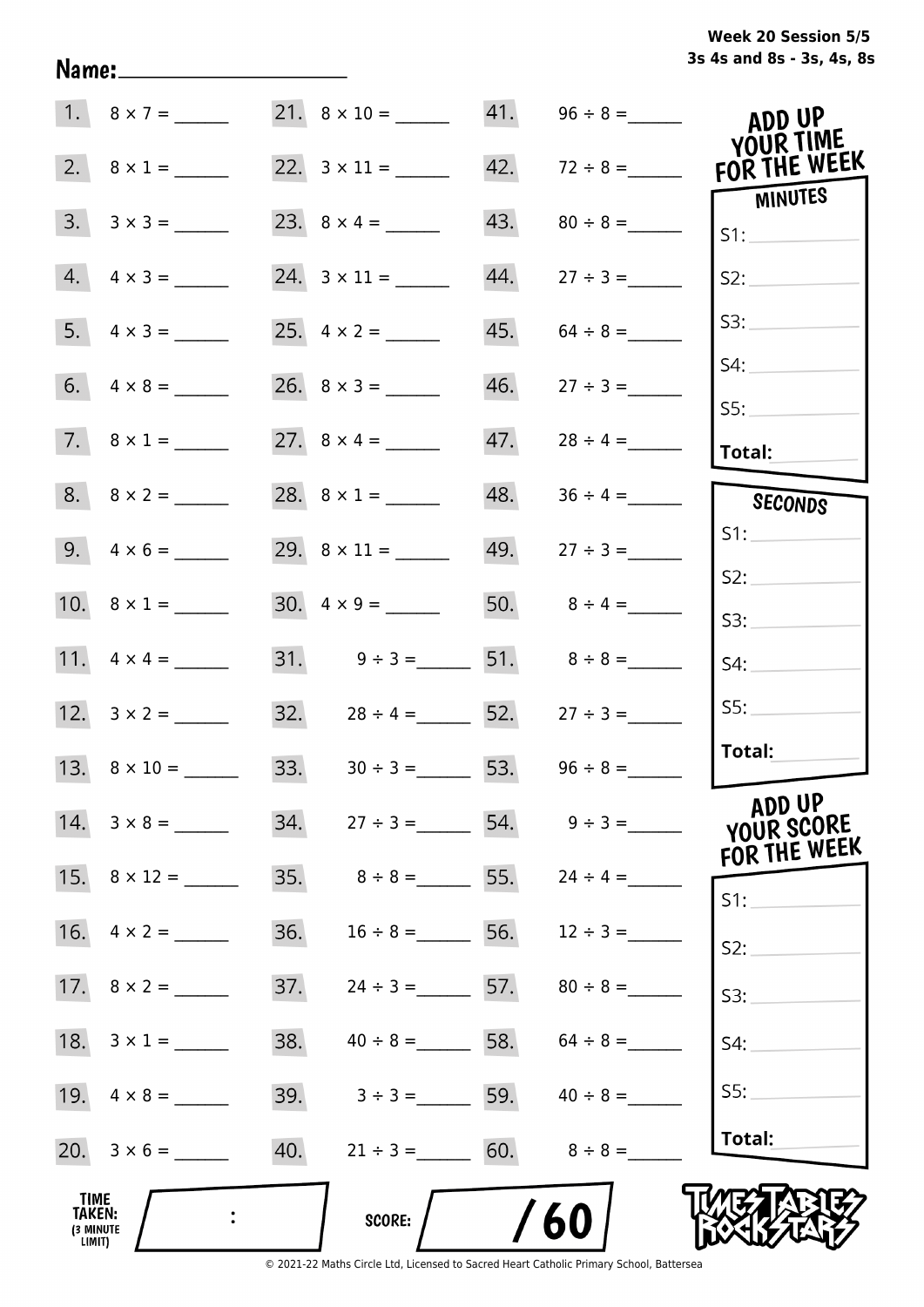**3s 4s and 8s - 3s, 4s, 8s Week 21 Session 1/5** 

| 18. $8 \times 12 =$<br>19. $4 \times 8 =$ | $38. 1 \times 3 =$       |                                               |
|-------------------------------------------|--------------------------|-----------------------------------------------|
| 17. $4 \times 10 =$                       | $37. \quad 8 \times 3 =$ |                                               |
|                                           | $36. \quad 2 \times 3 =$ |                                               |
| 15. $8 \times 9 =$                        |                          |                                               |
|                                           |                          |                                               |
|                                           |                          |                                               |
| 12. $8 \times 11 =$                       |                          | $52.7 \times 3 =$                             |
| 11. $4 \times 11 =$                       | $31. \quad 4 \times 8 =$ |                                               |
| 10. $8 \times 4 =$                        |                          | 50. $9 \times 4 =$                            |
| 9. $3 \times 4 =$                         |                          | $49.$ 11 × 3 = ______                         |
| $8. 3 \times 12 =$                        |                          | $48. \quad 9 \times 8 =$                      |
| $7. \quad 3 \times 10 =$                  | 27. $8 \times 7 =$       | $47. \quad 3 \times 8 =$                      |
|                                           |                          | $45.7 \times 3 =$<br>$46. \quad 7 \times 4 =$ |
| $4. 3 \times 7 =$                         |                          |                                               |
| $3. 3 \times 12 =$                        |                          | $43. 6 \times 3 =$                            |
|                                           |                          |                                               |
|                                           |                          | $41. 6 \times 4 =$                            |
|                                           |                          |                                               |

Name: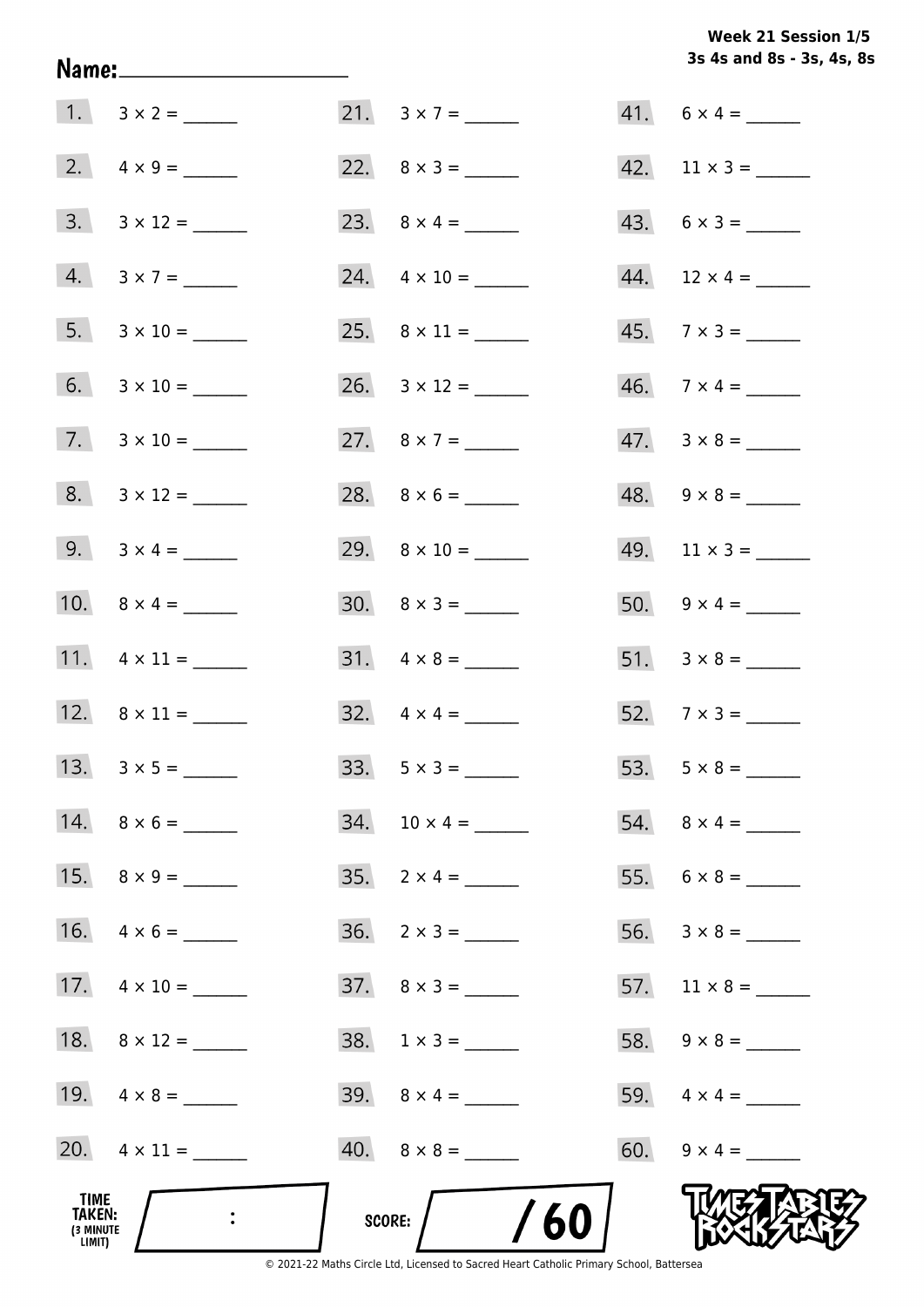**3s 4s and 8s - 3s, 4s, 8s** Name:  $\vert 1. \vert$  $13.$ 25. 37. 49. 4 28 4 40 3 24 3 21 3 18  $2.$ 14. 26. 38. 50. 8 64 4 36 4 8 3 21 8 96  $3.$ 15. 27. 39. 51. 4 16 4 48 4 16 8 40 3 9  $\mathcal{A}$ . 16. 28. 40. 52. 3 24 8 16 8 32 4 28 3 18  $5.$  $17.$ 29. 41. 53. 8 24 4 20 8 88 89 56 4 36  $6.$ 18. 30. 42. 54. 4 20 4 32 8 32 8 64 3 3 27  $7.$ 19. 31. 43. 55. 3 3 3 18 8 64 8 24 3 3 32. 8.  $20.$ 44. 56. 4 | 16 | 8 | 72 | 8 | 8 | 3 | 27 | 3 | 3  $9.$  $21.$ 33. 45. 57. 8 48 3 18 3 36 8 56 3 12 10.  $22.$ 34. 46. 58. 8 32 3 18 3 21 8 96 8 48  $11.$ 23. 35. 47. 59. 8 96 4 28 3 27 3 3 3 8 16  $12.$ 24. 36. 48. 60. 8 64 4 4 4 4 56 4 20 **TIME**  $\ddot{\cdot}$ 6 **TAKEN: SCORE:** (3 MINUTE<br>LIMIT)

**Week 21 Session 2/5**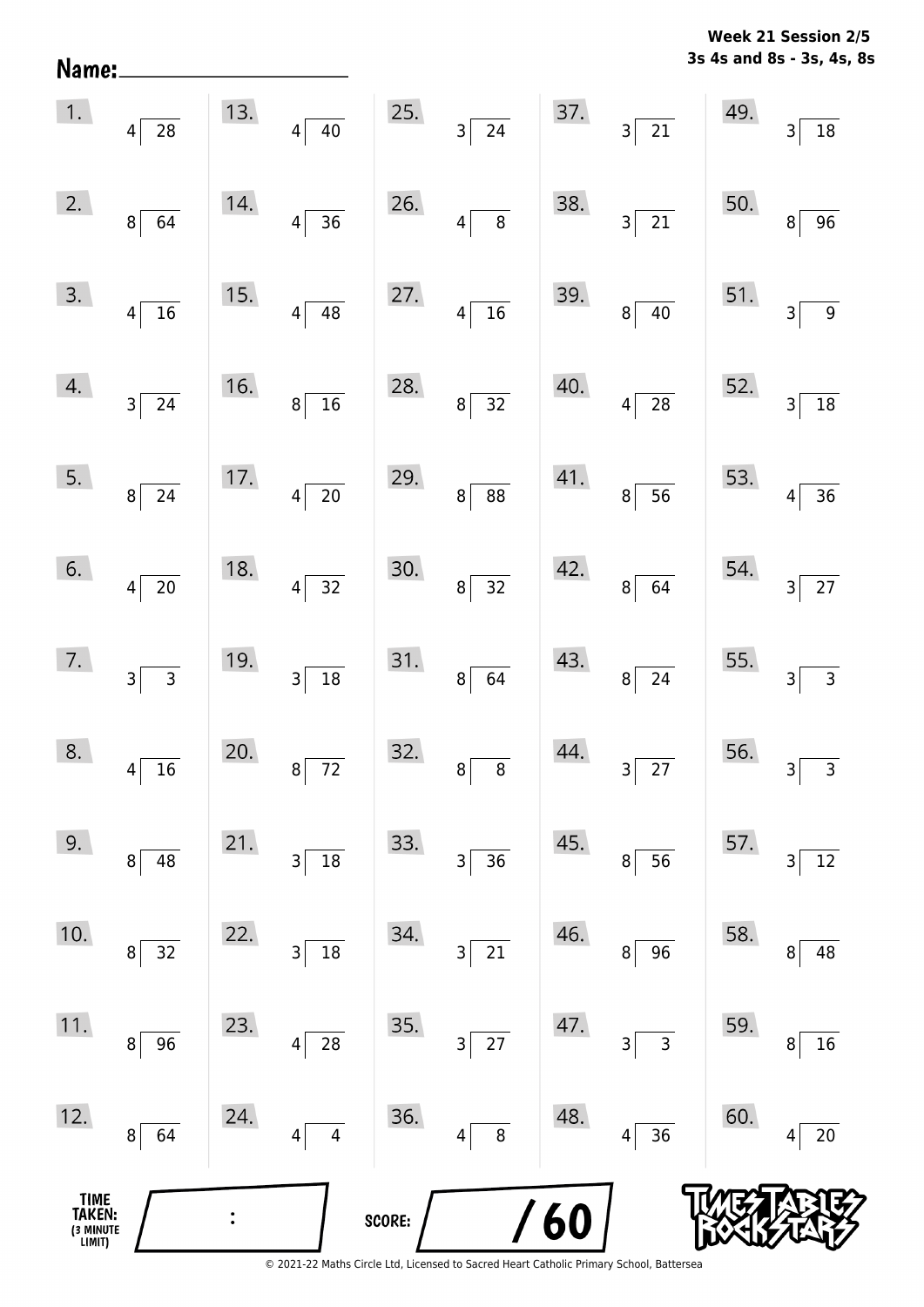**3s 4s and 8s - 3s, 4s, 8s Week 21 Session 3/5** 

|                                       | 1. $\begin{array}{c} 3 \\ \times 12 \end{array}$ | 13. | $\begin{array}{c} 8 \\ \times 1 \end{array}$             |        | 25.<br>$\overline{4}$<br>$\times$ 1                                                |             | 37. $4 \times 3$                                                                                                                                                                                                                                                                                                                                                                                          | 49. | $\boldsymbol{8}$<br>$\times$ 2               |
|---------------------------------------|--------------------------------------------------|-----|----------------------------------------------------------|--------|------------------------------------------------------------------------------------|-------------|-----------------------------------------------------------------------------------------------------------------------------------------------------------------------------------------------------------------------------------------------------------------------------------------------------------------------------------------------------------------------------------------------------------|-----|----------------------------------------------|
| 2.                                    | $\begin{array}{c} 4 \\ \times 4 \end{array}$     | 14. | $\begin{array}{c}\n 3 \\  \times 9\n \end{array}$        |        | 26. $4 \times 12$                                                                  | 38.         | $\begin{array}{c c}\n 38. & & 8 \\  \times 8 & & \n\end{array}$                                                                                                                                                                                                                                                                                                                                           | 50. | $\overline{4}$<br>$\times$ 3                 |
| 3.                                    | $\begin{array}{c} 8 \\ \times 4 \end{array}$     |     | 15. $4 \times 11$                                        |        | 27. $4 \times 12$                                                                  |             | 39. $4 \times 7$                                                                                                                                                                                                                                                                                                                                                                                          | 51. | $\begin{array}{c} 8 \\ \times 2 \end{array}$ |
| 4.                                    | $\begin{array}{r} 8 \\ \times 12 \end{array}$    | 16. | $\begin{array}{c c}\n16. & & 4 \\ \times 7\n\end{array}$ | 28.    | $\begin{array}{r} 4 \\ \times 3 \end{array}$<br>28.                                | 40.         | $4 \times 5$                                                                                                                                                                                                                                                                                                                                                                                              | 52. | $\begin{array}{c} 8 \\ \times 7 \end{array}$ |
| 5.                                    | $\begin{array}{r} 4 \\ \times 12 \end{array}$    | 17. | 17. $\begin{array}{c} 3 \\ \times 8 \end{array}$         | 29.    | $4 \times 9$                                                                       | 41.         | $\begin{array}{r} 3 \\ \times 6 \end{array}$                                                                                                                                                                                                                                                                                                                                                              | 53. | $\begin{array}{c} 8 \\ \times 8 \end{array}$ |
| 6.                                    | $\begin{array}{c} 8 \\ \times 7 \end{array}$     | 18. | $\begin{array}{c}\n 8 \\  \times 6\n \end{array}$        |        | 30. $\begin{array}{r} 3 \\ \times 7 \end{array}$                                   |             | 42. $\begin{array}{@{}c@{\hspace{1em}}c@{\hspace{1em}}c@{\hspace{1em}}c@{\hspace{1em}}c@{\hspace{1em}}c@{\hspace{1em}}c@{\hspace{1em}}c@{\hspace{1em}}c@{\hspace{1em}}c@{\hspace{1em}}c@{\hspace{1em}}c@{\hspace{1em}}c@{\hspace{1em}}c@{\hspace{1em}}c@{\hspace{1em}}c@{\hspace{1em}}c@{\hspace{1em}}c@{\hspace{1em}}c@{\hspace{1em}}c@{\hspace{1em}}c@{\hspace{1em}}c@{\hspace{1em}}c@{\hspace{1em}}c@$ |     |                                              |
| 7.                                    | $4 \times 6$                                     |     | 19. $3 \times 6$                                         |        | 31. $\begin{array}{r} 8 \\ \times 4 \end{array}$                                   |             | 43. $8 \times 3 \times 3 \times 4$                                                                                                                                                                                                                                                                                                                                                                        |     |                                              |
| 8.                                    | $\begin{array}{c} 8 \\ \times \ 10 \end{array}$  | 20. | $\begin{array}{r} 3 \\ \times 4 \end{array}$             |        | 32. $\begin{array}{ c c } \hline 3 & 3 & 44. \\ \hline & x 1 & \hline \end{array}$ | 44.         | $\begin{array}{c} 8 \\ \times 10 \end{array}$                                                                                                                                                                                                                                                                                                                                                             | 56. | $\overline{4}$<br>$\times 9$                 |
| 9.                                    | 3<br>$\times$ 7                                  | 21. | 8<br>$\times 8$                                          | 33.    | 8<br>$\times$ 11                                                                   | 45.         | 4<br>$\times$ 3                                                                                                                                                                                                                                                                                                                                                                                           | 57. | 4<br>$\times$ 3                              |
| 10.                                   | 3<br>$\times$ 8                                  | 22. | 8<br>$\times$ 2                                          | 34.    | 4<br>$\times$ 5                                                                    | 46.         | 3<br>$\times$ 5                                                                                                                                                                                                                                                                                                                                                                                           | 58. | 4<br>$\times$ 6                              |
| 11.                                   | $\mathsf{3}$<br>$\times$ 1                       | 23. | 8<br>$\times$ 3                                          | 35.    | 4<br>$\times$ 1                                                                    | 47.         | 8<br>$\times$ 12                                                                                                                                                                                                                                                                                                                                                                                          | 59. | $\mathsf 3$<br>$\times$ 2                    |
| 12.                                   | 8<br>$\times$ 2                                  | 24. | 4<br>$\times$ 11                                         | 36.    | 3<br>$\times$ 3                                                                    | 48.         | 4<br>$\times$ 1                                                                                                                                                                                                                                                                                                                                                                                           | 60. | 3<br>$\times$ 8                              |
| TIME<br>TAKEN:<br>(3 MINUTE<br>LIMIT) |                                                  |     |                                                          | SCORE: |                                                                                    | $\sqrt{60}$ |                                                                                                                                                                                                                                                                                                                                                                                                           |     |                                              |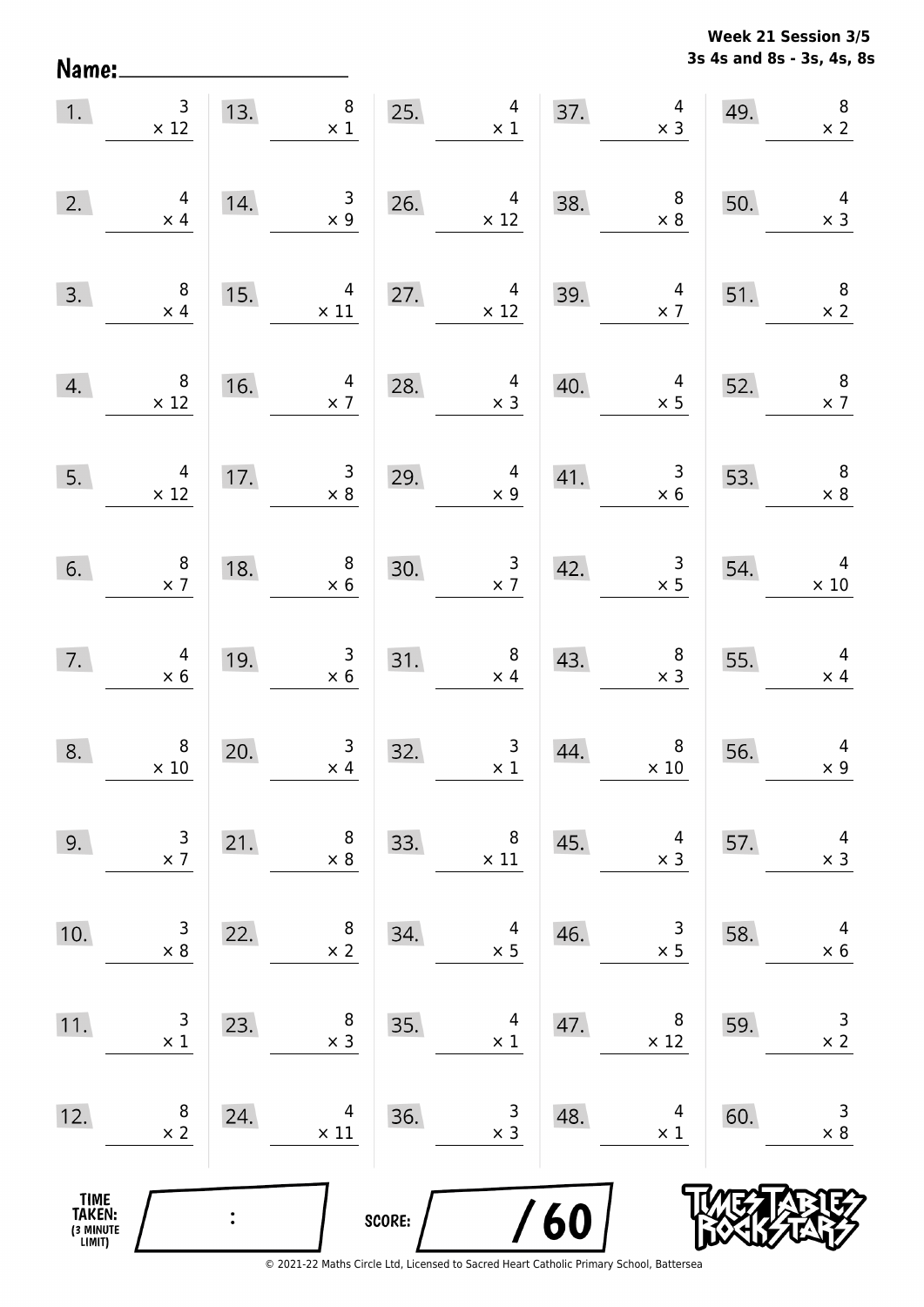**3s 4s and 8s - 3s, 4s, 8s Week 21 Session 4/5** 

| 1.                                           |                   | 21.    | $28 \div 4 =$       |     |                     |
|----------------------------------------------|-------------------|--------|---------------------|-----|---------------------|
| 2.                                           | $36 \div 4 =$     |        | 22. $44 \div 4 =$   |     | $42.$ $24 \div 4 =$ |
| 3.                                           |                   |        | 23. $40 \div 8 =$   |     |                     |
| 4.                                           |                   | 24.    |                     |     | 44. $88 \div 8 =$   |
| 5.                                           |                   |        |                     |     |                     |
| 6.                                           | $40 \div 8 =$     |        | 26. $48 \div 8 =$   |     |                     |
| 7.                                           | $20 \div 4 =$     |        | 27. $56 \div 8 =$   | 47. | $32 \div 4 =$       |
| 8.                                           | $8 \div 8 =$      |        | 28. $40 \div 4 =$   |     | $48. 6 \div 3 =$    |
| 9.                                           | $44 \div 4 =$     |        | 29. $9 \div 3 =$    |     | 49. $21 \div 3 =$   |
| 10.                                          | $4 \div 4 =$      |        |                     |     |                     |
| 11.                                          | $24 \div 3 =$     |        |                     |     | 51. $28 \div 4 =$   |
|                                              | 12. $24 \div 4 =$ |        |                     |     | 52. $48 \div 8 =$   |
| 13.                                          | $18 \div 3 =$     |        | 33. $18 \div 3 =$   |     | 53. $64 \div 8 =$   |
| 14.                                          | $12 \div 4 =$     | 34.    | $24 \div 3 =$       |     | $54.$ $15 \div 3 =$ |
| 15.                                          | $80 \div 8 =$     | 35.    | $88 \div 8 =$       | 55. | $8 \div 4 =$        |
| 16.                                          |                   | 36.    | $12 \div 3 =$       | 56. |                     |
| 17.                                          |                   | 37.    | $4 \div 4 =$        | 57. |                     |
| 18.                                          |                   | 38.    | $24 \div 3 =$       |     | 58. $48 \div 4 =$   |
| 19.                                          | $6 \div 3 =$      |        | $39.$ $96 \div 8 =$ |     | 59. $3 \div 3 =$    |
| 20.                                          | $21 \div 3 =$     | 40.    | $24 \div 4 =$       | 60. | $32 \div 8 =$       |
| TIME<br><b>TAKEN:</b><br>(3 MINUTE<br>LIMIT) | $\mathbf{L}$      | SCORE: | 60                  |     |                     |

Name: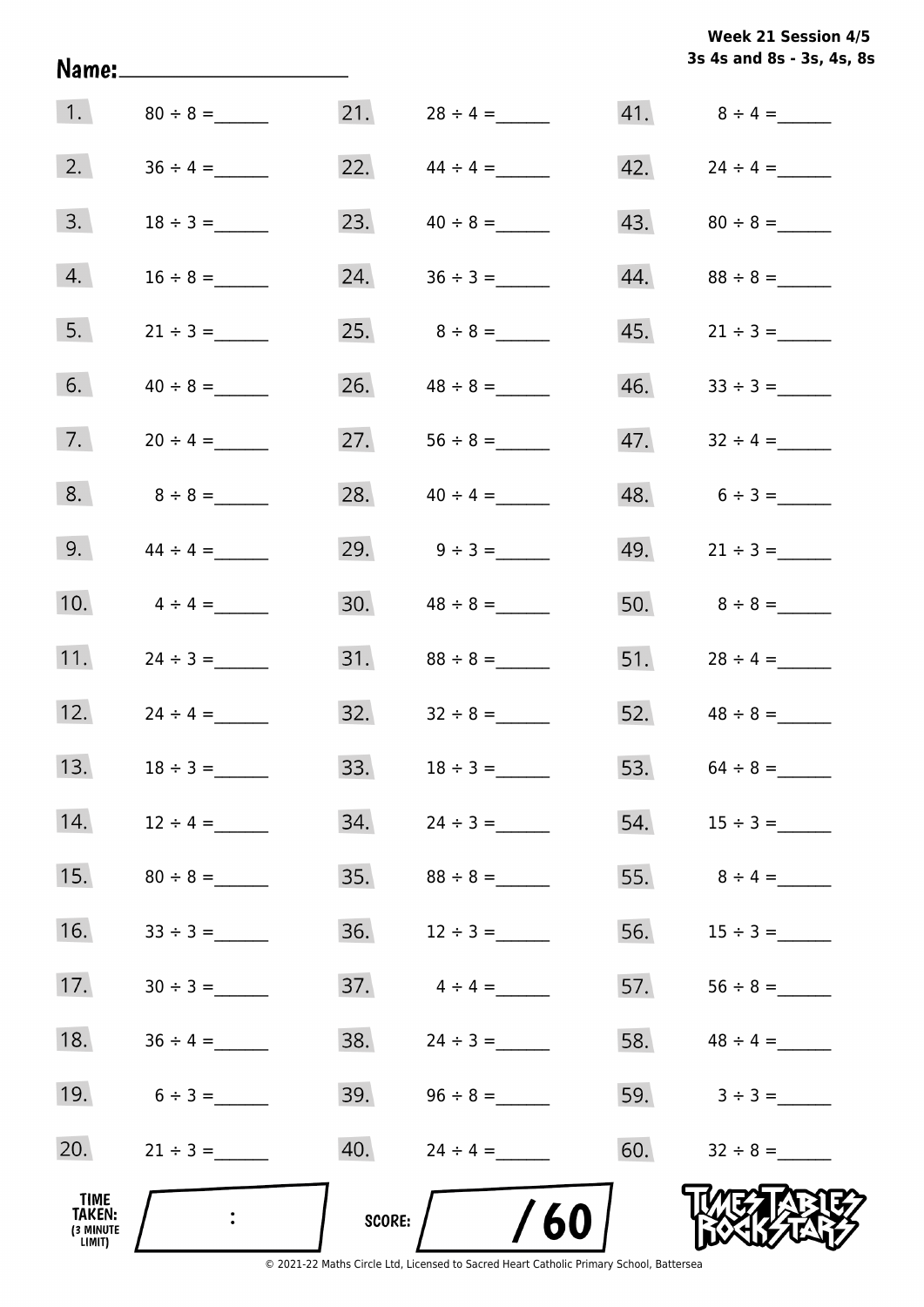# **3s 4s and 8s - 3s, 4s, 8s Week 21 Session 5/5**

|                              |                           | 21. $8 \times 4 =$       |     | $41.$ $24 \div 8 =$             | ADD UP                           |
|------------------------------|---------------------------|--------------------------|-----|---------------------------------|----------------------------------|
|                              | 2. $8 \times 4 =$         |                          | 42. | $15 \div 3 =$                   | <b>YOUR TIME</b><br>FOR THE WEEK |
|                              | $3. 3 \times 2 =$         |                          | 43. |                                 | MINUTES<br>S1:                   |
|                              | $4. \ 8 \times 12 =$      |                          | 44. | $96 \div 8 =$                   | S2:                              |
|                              |                           | 25. $8 \times 7 =$       | 45. | $20 \div 4 =$                   | S3:                              |
|                              |                           |                          | 46. |                                 | S4:                              |
|                              | 7. $3 \times 4 =$         | 27. $8 \times 7 =$       |     | 47. $8 \div 4 =$                | SS:<br>Total:                    |
|                              |                           | 28. $3 \times 4 =$       |     |                                 | SECONDS                          |
|                              |                           |                          |     |                                 | S1:                              |
|                              | 10. $4 \times 1 =$        |                          | 50. | $48 \div 4 =$                   | S2:<br>S3:                       |
|                              |                           | 31. $24 \div 8 =$ 51.    |     | $48 \div 4 =$                   | S4:                              |
|                              |                           | 32. $24 \div 3 =$ 52.    |     | $30 \div 3 =$                   | SS:                              |
|                              | 13. $4 \times 9 =$        | 33.<br>$6 \div 3 =$ 53.  |     | $16 \div 4 =$                   | Total:                           |
|                              | $14. \quad 8 \times 10 =$ |                          | 54. | $24 \div 4 =$                   | ADD UP<br>YOUR SCORE             |
|                              |                           | 35.<br>$8 \div 4 =$ 55.  |     |                                 | FOR THE WEEK                     |
|                              |                           | 36.<br>$24 \div 8 =$ 56. |     | $16 \div 8 =$                   | $S1$ :                           |
|                              | 17. $4 \times 11 =$       | 37.<br>$24 \div 3 =$ 57. |     | $80 \div 8 =$                   | S2:<br>S3:                       |
|                              |                           | 38.                      |     | $40 \div 8 =$ 58. $72 \div 8 =$ | S4:                              |
|                              |                           | 39.<br>$4 \div 4 =$ 59.  |     | $48 \div 8 =$                   | S5:                              |
|                              | 20. $4 \times 1 =$        | 40.<br>$88 \div 8 =$ 60. |     | $40 \div 4 =$                   | Total:                           |
| <b>TIME</b><br><b>TAKEN:</b> |                           | SCORE:                   |     | 60                              |                                  |
| (3 MINUTE<br>LIMIT)          |                           |                          |     |                                 |                                  |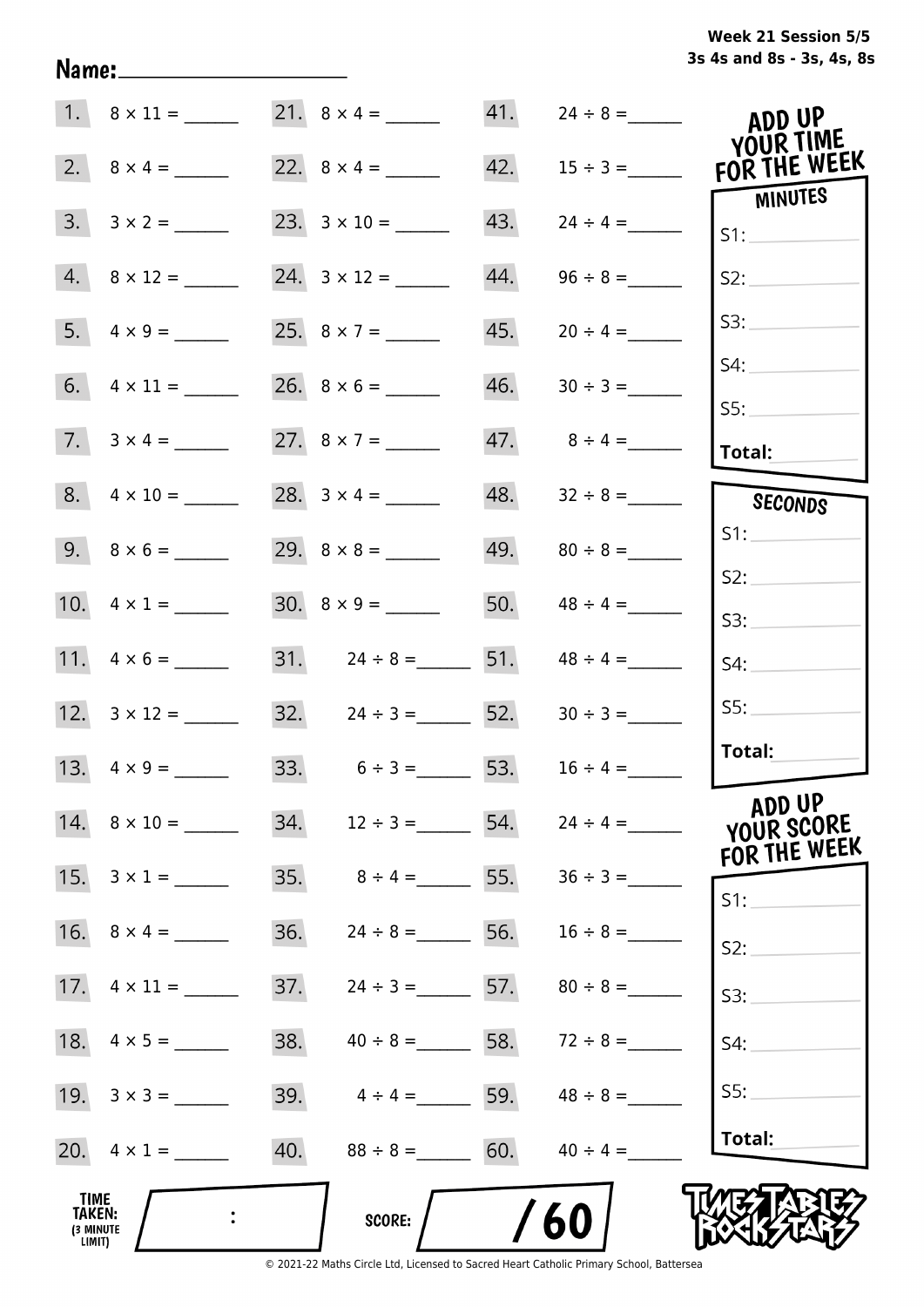**3s 4s and 8s - 3s, 4s, 8s Week 22 Session 1/5** 

| <b>TIME</b><br>TAKEN:<br>(3 MINUTE<br>LIMIT) |                          | $/$ /60<br>SCORE: /            |                             |
|----------------------------------------------|--------------------------|--------------------------------|-----------------------------|
|                                              | 20. $4 \times 9 =$       | $40.$ 12 $\times$ 4 = ________ | 60. $5 \times 4 =$          |
|                                              | 19. $3 \times 11 =$      | $39. 6 \times 3 =$             |                             |
|                                              | 18. $8 \times 6 =$       | $38. 10 \times 3 =$            |                             |
|                                              | $17. \quad 3 \times 3 =$ | $37. \quad 4 \times 8 =$       | 57. $5 \times 3 =$          |
|                                              |                          | $36. 3 \times 4 =$             |                             |
|                                              | 15. $3 \times 5 =$       | 35. $10 \times 8 =$            |                             |
|                                              |                          | $34. 5 \times 8 =$             | 54. $12 \times 4 =$         |
|                                              |                          | 33. $6 \times 4 =$             |                             |
|                                              | 12. $8 \times 6 =$       |                                | 52. $6 \times 3 =$          |
|                                              | 11. $8 \times 3 =$       | $31. \quad 4 \times 3 =$       |                             |
|                                              |                          | $30. \quad 8 \times 9 =$       |                             |
|                                              | 9. $3 \times 7 =$        | 29. $3 \times 4 =$             |                             |
|                                              | 8. $8 \times 7 =$        |                                |                             |
|                                              | $7. \quad 3 \times 10 =$ | 27. $3 \times 7 =$             | $47.$ 11 × 3 = _______      |
|                                              | $6. \qquad 8 \times 3 =$ |                                | $46. \quad 1 \times 3 = \_$ |
|                                              |                          |                                | $45. \quad 9 \times 4 =$    |
|                                              | $4. 3 \times 8 =$        |                                | $44. \quad 4 \times 4 =$    |
|                                              | $3. \quad 4 \times 4 =$  |                                | $43. 6 \times 8 =$          |
|                                              |                          |                                |                             |
|                                              |                          | $21. \quad 4 \times 3 =$       | $41. \quad 3 \times 4 =$    |

Name: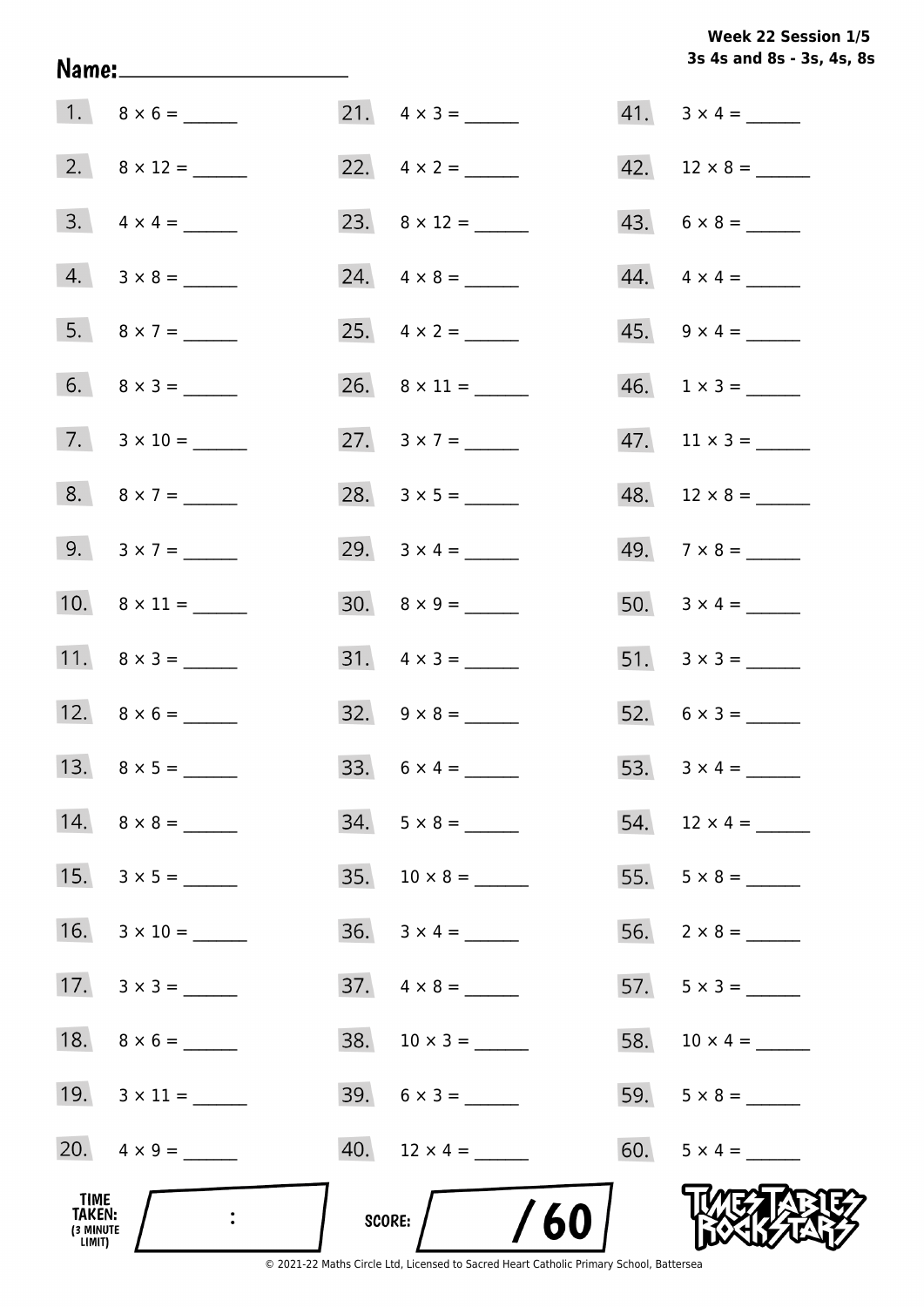**3s 4s and 8s - 3s, 4s, 8s Week 22 Session 2/5** 

|                                       | $1.$ $4\overline{20}$             |     | 13. $8 \overline{)64}$                                          |        | 25. $8\overline{72}$ 37. $8\overline{8}$ |     |                          | 49.                                    | $3\vert$<br>$\frac{1}{33}$      |
|---------------------------------------|-----------------------------------|-----|-----------------------------------------------------------------|--------|------------------------------------------|-----|--------------------------|----------------------------------------|---------------------------------|
| 2.                                    | 8 <sup>°</sup><br>$\overline{56}$ | 14. | $8\overline{)}56$                                               | 26.    | $4\overline{4}$                          | 38. | $4\sqrt{40}$             | 50.                                    | $\overline{64}$<br>$\bf{8}$     |
| 3.                                    | $3\overline{21}$                  | 15. | $3\overline{6}$                                                 | 27.    | $4\overline{28}$                         | 39. | $8\overline{)}56$        | 51. $4\begin{bmatrix} 4 \end{bmatrix}$ | $\frac{1}{40}$                  |
| 4.                                    | $4\overline{4}$                   | 16. | $8\sqrt{32}$                                                    | 28.    | $8\overline{)88}$                        |     | $40.$ $3 \overline{)9}$  | 52.                                    | $\boxed{40}$<br>$\vert 8 \vert$ |
| 5.                                    | $4\vert$<br>$\frac{1}{32}$        |     | $\begin{array}{ c c }\n\hline\n17. & \quad 3 & 30\n\end{array}$ | 29.    | $3\overline{\smash{)}15}$                |     | $41.$ $4 \overline{)44}$ | 53.                                    | $4\overline{12}$                |
| 6.                                    | $8\sqrt{ }$<br>$\overline{96}$    | 18. | $3\overline{)30}$                                               | 30.    | $8\overline{)32}$                        |     | $42.$ $4 \overline{)24}$ | $54.$ $3\overline{)}$                  | $\boxed{15}$                    |
| 7.                                    | $8\overline{72}$                  | 19. | $8\overline{)48}$                                               |        | 31. $4 \overline{)40}$                   | 43. | $8\sqrt{48}$             | 55. $4\lceil$                          | $\boxed{32}$                    |
| 8.                                    | $3\overline{)33}$                 | 20. | $\frac{1}{16}$<br>$\left 8\right $                              |        | 32.896                                   | 44. | $8\sqrt{72}$             |                                        | 56. $8\overline{)32}$           |
| 9.                                    | $80\,$<br>$\bf 8$                 | 21. | $\boldsymbol{9}$<br>3                                           | 33.    | 8<br>4                                   | 45. | 44<br>4                  | 57.                                    | 21<br>3                         |
| 10.                                   | 8<br>$80\,$                       | 22. | 96<br>8                                                         | 34.    | 24<br>8 <sup>1</sup>                     | 46. | $\boldsymbol{9}$<br>3    | 58.                                    | 12<br>3                         |
| 11.                                   | 36<br>3                           | 23. | 3<br>3                                                          | 35.    | $15\,$<br>3                              | 47. | 32<br>8                  | 59.                                    | 16<br>4                         |
| 12.                                   | 8<br>4                            | 24. | 40<br>4                                                         | 36.    | 8 <sup>1</sup><br>40                     | 48. | 24<br>$\vert 4 \vert$    | 60.                                    | 33<br>3                         |
| TIME<br>TAKEN:<br>(3 MINUTE<br>LIMIT) |                                   |     |                                                                 | SCORE: |                                          | 60  |                          |                                        |                                 |

Name: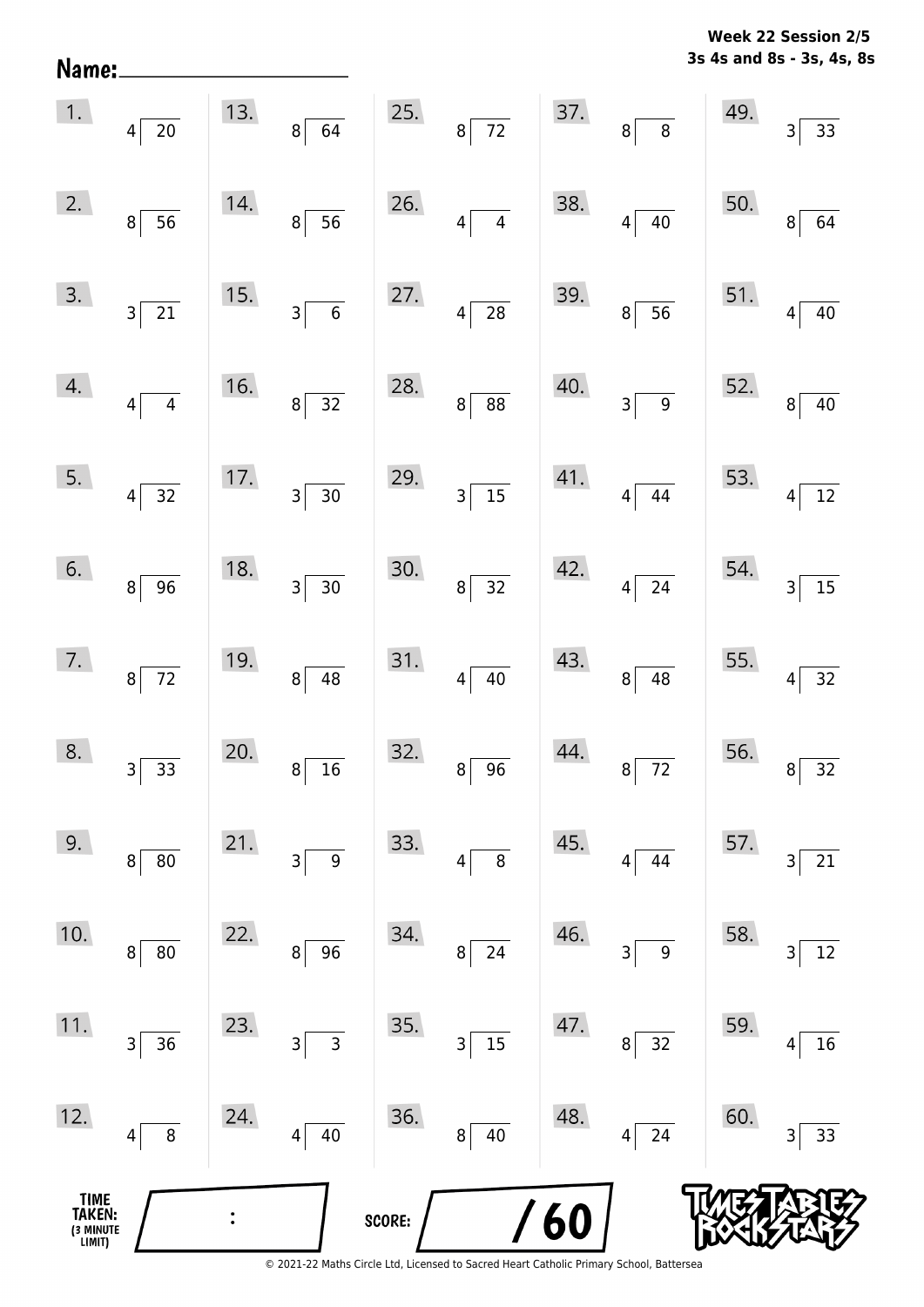**3s 4s and 8s - 3s, 4s, 8s Week 22 Session 3/5** 

| 1.                                    | $\begin{array}{c} 3 \\ \times 12 \end{array}$ |     | $\begin{array}{c} 8 \\ \times 2 \end{array}$<br>13. | 25.    | $\begin{array}{c} 3 \\ \times 5 \end{array}$      | 37.        | $\begin{array}{r} 3 \\ \times 6 \end{array}$                             | 49. | $\overline{\mathbf{4}}$<br>$\times$ 12        |
|---------------------------------------|-----------------------------------------------|-----|-----------------------------------------------------|--------|---------------------------------------------------|------------|--------------------------------------------------------------------------|-----|-----------------------------------------------|
| 2.                                    | $\begin{array}{c} 4 \\ \times 4 \end{array}$  | 14. | $\begin{array}{c} 8 \\ \times 5 \end{array}$        | 26.    | $\begin{array}{c} 8 \\ \times 8 \end{array}$      | 38.        | $\frac{3}{x}$                                                            | 50. | $\overline{4}$<br>$\times 10$                 |
| 3.                                    | $\begin{array}{c} 3 \\ \times 12 \end{array}$ | 15. | $\begin{array}{r} 4 \\ \times 3 \end{array}$        |        | 27. $4 \times 11$                                 | 39.        | $\begin{array}{c} 3 \\ \times 8 \end{array}$                             | 51. | $\begin{array}{r} 3 \\ \times 5 \end{array}$  |
| 4.                                    | $\begin{array}{c} 4 \\ \times 7 \end{array}$  | 16. | $\frac{3}{x}$                                       | 28.    | $\begin{array}{c} 8 \\ \times 6 \end{array}$      | 40.        | $\begin{array}{c} 8 \\ \times 5 \end{array}$                             | 52. | $\overline{\mathbf{8}}$<br>$\times$ 4         |
| 5.                                    | $\begin{array}{c} 4 \\ \times 4 \end{array}$  | 17. | $\begin{array}{c} 3 \\ x \end{array}$               |        | 29. $\begin{array}{r} 8 \\ \times 11 \end{array}$ | 41.        | $\begin{array}{r} 4 \\ \times 9 \end{array}$                             | 53. | $\begin{array}{c} 8 \\ \times 5 \end{array}$  |
| 6.                                    | $\begin{array}{c} 3 \\ \times 3 \end{array}$  | 18. | $\begin{array}{r} 3 \\ \times 10 \end{array}$       | 30.    | $\frac{3}{x^2}$                                   | 42.        | $\begin{array}{c} 8 \\ \times 4 \end{array}$                             | 54. | $\times$ 1                                    |
| 7.                                    | $\begin{array}{c} 4 \\ \times 11 \end{array}$ | 19. | $\begin{array}{r}4 \\ \times 5\end{array}$          |        | $31. \frac{4}{x 12}$                              | 43.        | $\begin{array}{c} 8 \\ \times 9 \end{array}$                             | 55. | $\begin{array}{c} 8 \\ \times 11 \end{array}$ |
| 8.                                    | $\begin{array}{c} 8 \\ \times 5 \end{array}$  | 20. | $\begin{array}{r} 3 \\ \times 1 \end{array}$        | 32.    | $\begin{array}{r} 8 \\ \times 12 \end{array}$     | 44.        | $\begin{array}{c} 8 \\ \times 9 \end{array}$<br>$\overline{\phantom{a}}$ | 56. | $\times$ 11                                   |
| 9.                                    | 3<br>$\times$ 2                               | 21. | 3<br>$\times 8$                                     | 33.    | 8<br>$\times$ 12                                  | 45.        | 8<br>$\times$ 3                                                          | 57. | 4<br>$\times$ 11                              |
| 10.                                   | 3<br>$\times$ 8                               | 22. | 8<br>$\times$ 12                                    | 34.    | 4<br>$\times$ 6                                   | 46.        | 8<br>$\times$ 6                                                          | 58. | 3<br>$\times$ 10                              |
| 11.                                   | 3<br>$\times$ 12                              | 23. | 4<br>$\times$ 10                                    | 35.    | 8<br>$\times$ 1                                   | 47.        | 3<br>$\times$ 4                                                          | 59. | 4<br>$\times$ 6                               |
| 12.                                   | 8<br>$\times$ 8                               | 24. | 3<br>$\times$ 1                                     | 36.    | 8<br>$\times$ 1                                   | 48.        | 3<br>$\times$ 4                                                          | 60. | 4<br>$\times$ 11                              |
| TIME<br>TAKEN:<br>(3 MINUTE<br>LIMIT) |                                               |     |                                                     | SCORE: |                                                   | <b>/60</b> |                                                                          |     |                                               |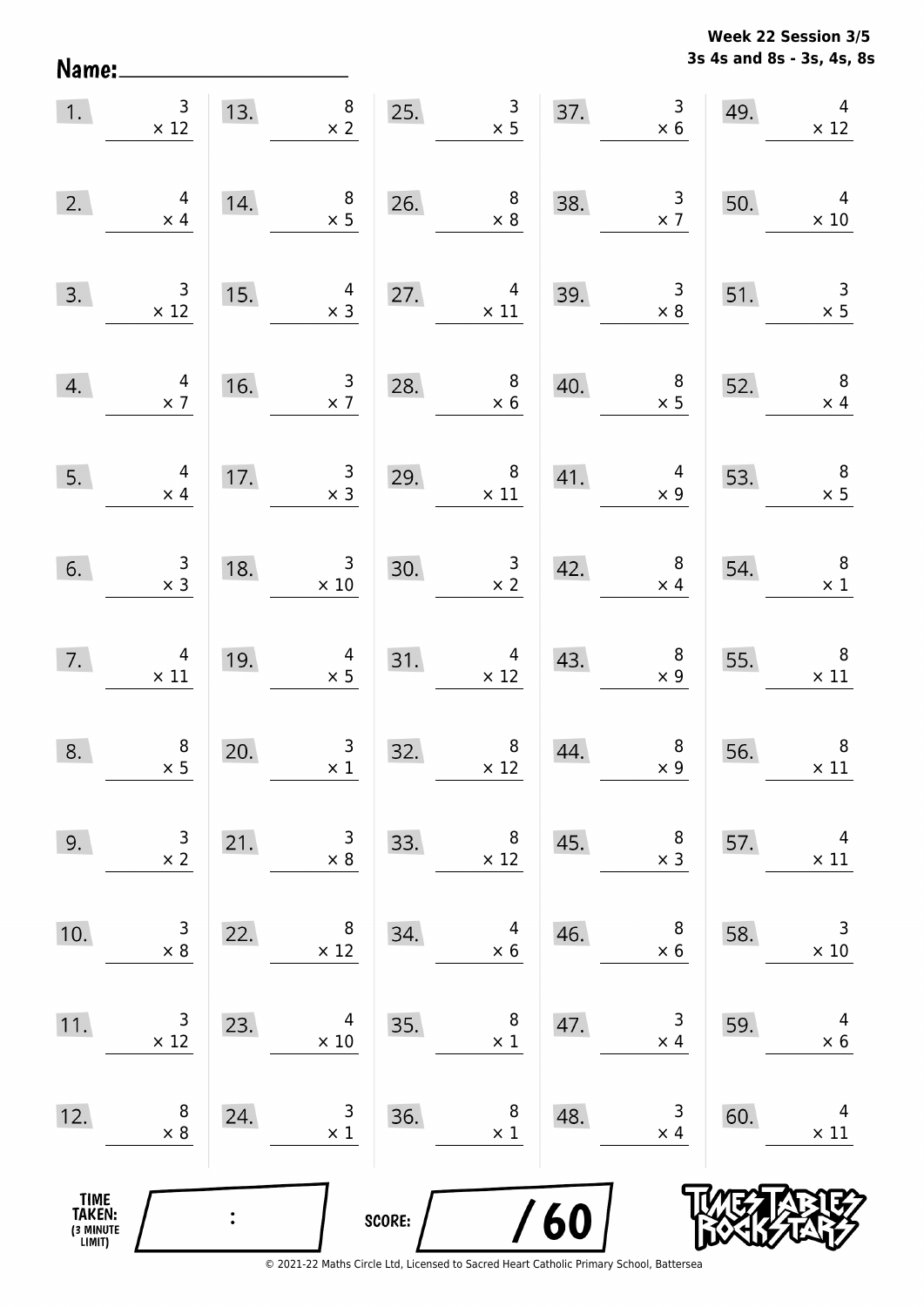|                                       |                |        |                                  |     | 3s 4s and 8s - 3s, 4s, 8s |
|---------------------------------------|----------------|--------|----------------------------------|-----|---------------------------|
| $\vert 1. \vert$                      |                |        |                                  |     |                           |
| 2.                                    | $16 \div 8 =$  | 22.    |                                  |     |                           |
| 3.                                    |                | 23.    |                                  |     | 43. $48 \div 8 =$         |
| 4.                                    |                |        | 24. $32 \div 8 =$                |     |                           |
| 5.                                    |                |        | 25. $32 \div 4 =$                |     |                           |
| 6.                                    | $48 \div 4 =$  |        | 26. $64 \div 8 =$                |     | $46.$ $44 \div 4 =$       |
| 7.                                    | $12 \div 4 =$  |        | 27. $96 \div 8 =$                |     | $47.6 \div 3 =$           |
| 8.                                    |                |        |                                  |     | $48. 3 \div 3 =$          |
| 9.                                    |                |        | 29. $3 \div 3 =$                 |     | 49. $32 \div 4 =$         |
| 10.                                   | $24 \div 8 =$  |        |                                  |     | 50. $3 \div 3 =$          |
| 11.                                   | $8 \div 8 =$   |        |                                  |     | 51. $16 \div 4 =$         |
| 12.                                   | $33 \div 3 =$  |        | $32. \hspace{1cm} 12 \div 3 =$   |     |                           |
| 13.                                   |                |        | 33. $24 \div 8 =$                |     | 53. $8 \div 4 =$          |
| 14.                                   | $8 \div 8 =$   |        | $34. \qquad 4 \div 4 =$          | 54. | $72 \div 8 =$             |
| 15.                                   | $28 \div 4 =$  |        | $35.$ $44 \div 4 =$              | 55. | $24 \div 4 =$             |
| 16.                                   | $18 \div 3 =$  |        |                                  | 56. |                           |
| 17.                                   | $4 \div 4 =$   |        |                                  | 57. |                           |
| 18.                                   |                |        |                                  |     |                           |
| 19.                                   | $3 \div 3 =$   |        | $39. \hspace{1.5cm} 24 \div 3 =$ |     | 59. $40 \div 8 =$         |
| 20.                                   | $64 \div 8 =$  | 40.    | $12 \div 3 =$                    | 60. | $16 \div 4 =$             |
| TIME<br>TAKEN:<br>(3 MINUTE<br>LIMIT) | $\ddot{\cdot}$ | SCORE: | /60                              |     |                           |

**Week 22 Session 4/5**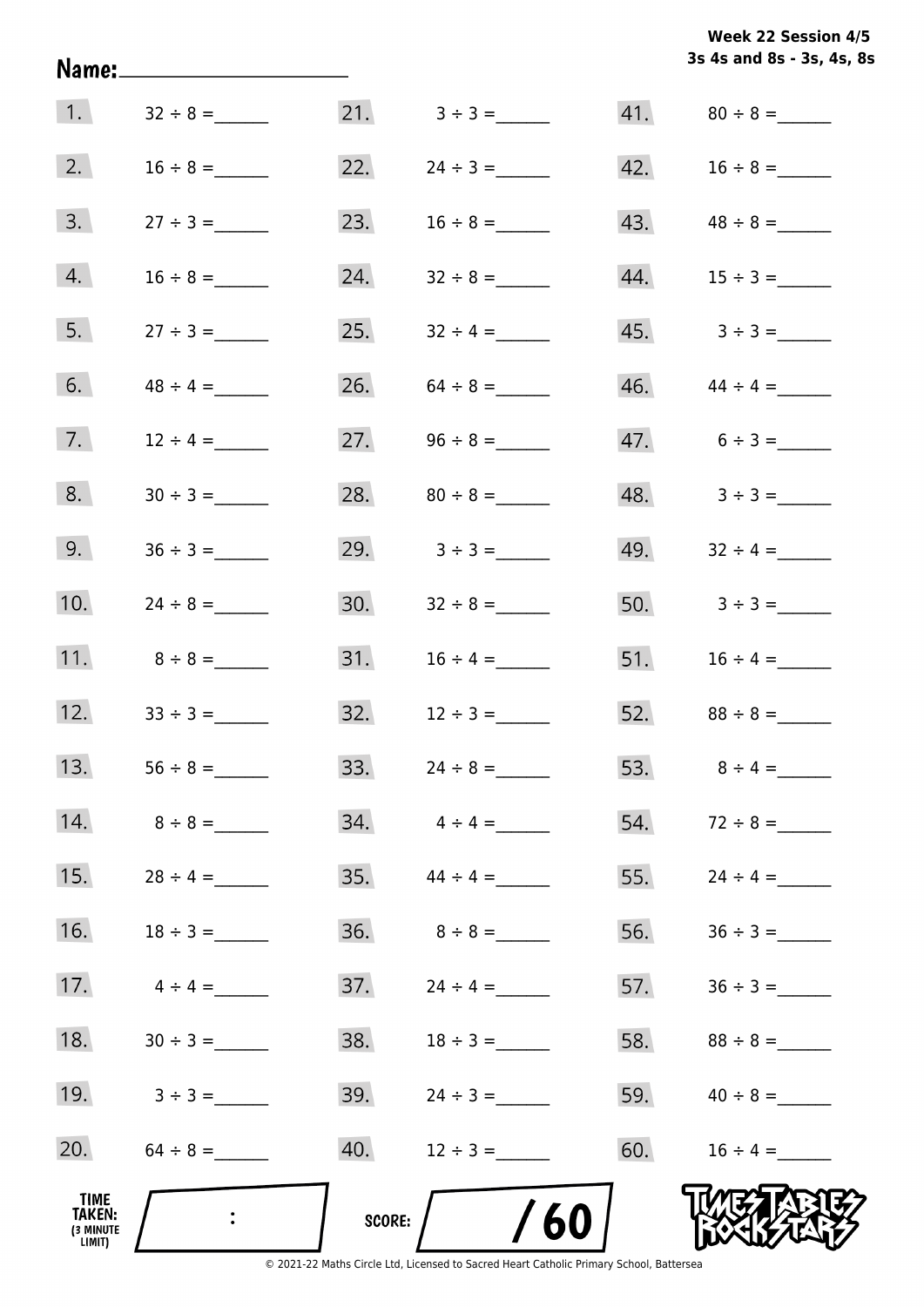|  | Week 22 Session 5/5       |  |  |  |
|--|---------------------------|--|--|--|
|  | 3s 4s and 8s - 3s, 4s, 8s |  |  |  |

|                                              | 1. $3 \times 2 =$        |     |                                     |     |                                | ADD UP                               |
|----------------------------------------------|--------------------------|-----|-------------------------------------|-----|--------------------------------|--------------------------------------|
| 2.                                           | $4 \times 1 =$           |     |                                     | 42. | $96 \div 8 =$                  | YOUR TIME<br>FOR THE WEEK            |
| 3.                                           | $8 \times 9 =$           |     |                                     | 43. | $32 \div 4 =$                  | MINUTES<br>S1:                       |
|                                              | $4. 8 \times 5 =$        |     |                                     | 44. | $96 \div 8 =$                  | S2:                                  |
|                                              |                          |     |                                     | 45. | $27 \div 3 =$                  | S3:                                  |
|                                              |                          |     |                                     | 46. | $44 \div 4 =$                  | S4:                                  |
|                                              | $7. \quad 3 \times 12 =$ |     |                                     | 47. |                                | SS:<br><b>Total:</b>                 |
|                                              | $8. 4 \times 10 =$       |     |                                     | 48. | $33 \div 3 =$                  | SECONDS                              |
|                                              | $9. 3 \times 3 =$        |     | 29. $4 \times 3 =$                  |     | $49. 3 \div 3 =$               | S1:                                  |
|                                              |                          |     | $30. 8 \times 2 =$                  |     | 50. $12 \div 3 =$              | S2:<br>S3:                           |
|                                              | 11. $4 \times 5 =$       |     | 31. $36 \div 3 =$ 51. $56 \div 8 =$ |     |                                | S4:                                  |
|                                              |                          |     | 32. $56 \div 8 =$ 52. $88 \div 8 =$ |     |                                | SS:                                  |
|                                              | 13. $4 \times 12 =$      |     | 33. $28 \div 4 =$ 53. $96 \div 8 =$ |     |                                | Total:                               |
|                                              | 14. $4 \times 7 =$       | 34. |                                     |     | $20 \div 4 =$ 54. $9 \div 3 =$ | ADD UP<br>YOUR SCORE<br>FOR THE WEEK |
| 15.                                          | $3 \times 11 =$          | 35. | $18 \div 3 =$                       | 55. | $48 \div 8 =$                  | S1:                                  |
| 16.                                          | $3 \times 7 =$           | 36. | $96 \div 8 =$                       | 56. | $21 \div 3 =$                  | S2:                                  |
| 17.                                          | $4 \times 12 =$          | 37. | $64 \div 8 =$ 57.                   |     | $24 \div 3 =$                  | S3:                                  |
| 18.                                          | $3 \times 8 =$           | 38. | $40 \div 8 = 58.$                   |     | $72 \div 8 =$                  | S4:                                  |
|                                              |                          | 39. | $96 \div 8 = 59.$                   |     | $30 \div 3 =$                  | SS:                                  |
|                                              | 20. $3 \times 7 =$       | 40. | $20 \div 4 = 60.$                   |     | $28 \div 4 =$                  | Total:                               |
| <b>TIME</b><br>TAKEN:<br>(3 MINUTE<br>LIMIT) |                          |     | SCORE:                              |     | 60                             |                                      |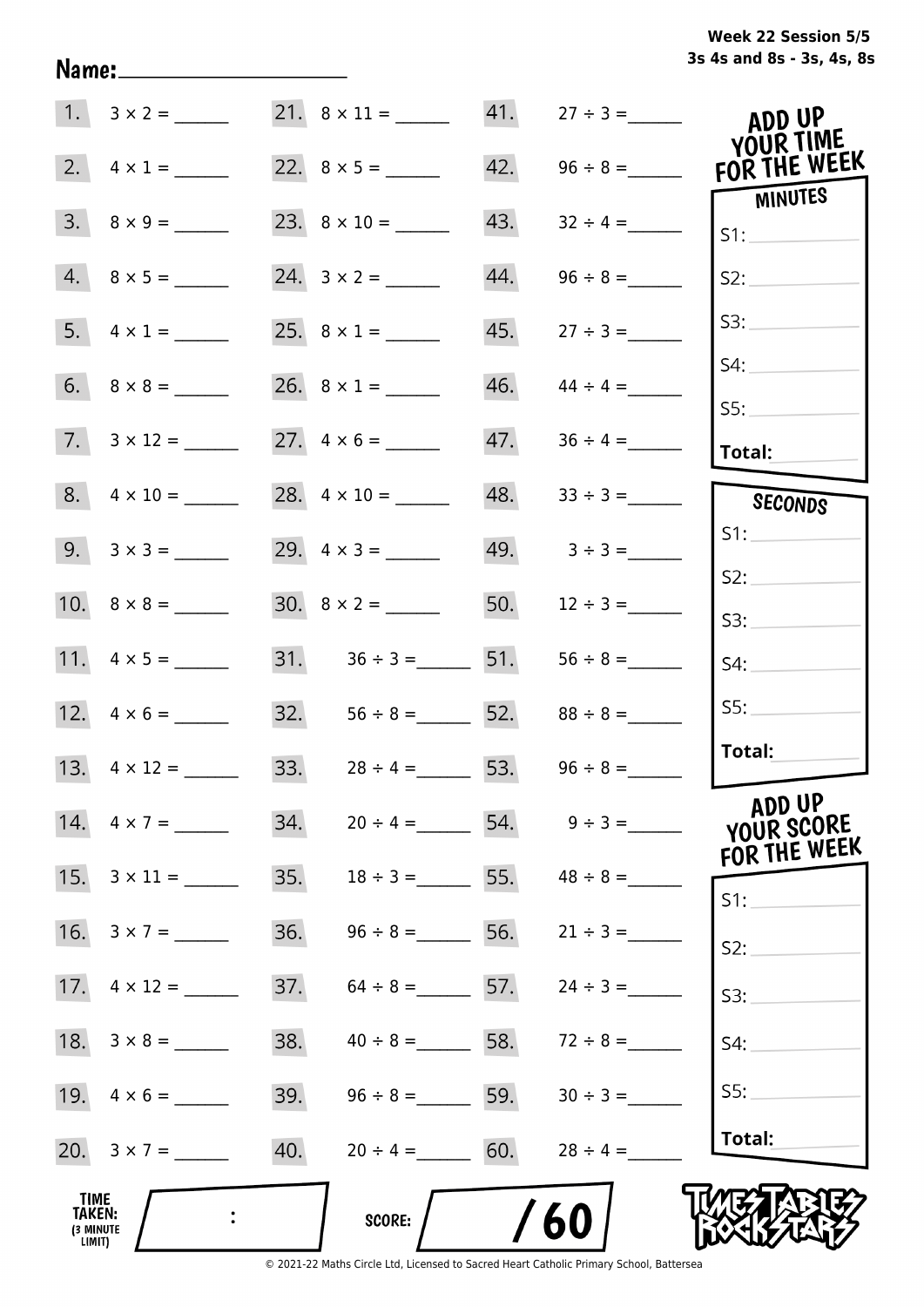Week 23 Session 1/5 3s 4s and 8s - 3s

|                                              |                           |                          | 3s 4s and 8s - 3            |
|----------------------------------------------|---------------------------|--------------------------|-----------------------------|
|                                              |                           |                          | $41. 6 \times 3 =$          |
|                                              |                           | 22. $3 \times 6 =$       | $42. \quad 1 \times 3 = \_$ |
|                                              | $3. 3 \times 1 =$         | 23. $3 \times 7 =$       | $43. \quad 2 \times 3 =$    |
|                                              | $4. 3 \times 6 =$         | 24. $3 \times 12 =$      | $44. 1 \times 3 =$          |
|                                              | $5. 3 \times 9 =$         | 25. $3 \times 12 =$      | $45. 6 \times 3 =$          |
|                                              |                           | 26. $3 \times 7 =$       |                             |
|                                              | 7. $3 \times 12 =$        | 27. $3 \times 9 =$       | $47.5 \times 3 =$           |
|                                              | $8. 3 \times 7 =$         |                          | $48. \quad 4 \times 3 =$    |
|                                              | 9. $3 \times 7 =$         | 29. $3 \times 4 =$       | $49. 5 \times 3 =$          |
|                                              | 10. $3 \times 9 =$        |                          |                             |
|                                              | 11. $3 \times 1 =$        |                          | 51. $4 \times 3 =$          |
|                                              | 12. $3 \times 4 =$        | $32. \quad 2 \times 3 =$ | $52. 5 \times 3 =$          |
|                                              |                           | $33. 1 \times 3 =$       | 53. $7 \times 3 =$          |
|                                              | $14. \quad 3 \times 11 =$ | $34. 1 \times 3 =$       |                             |
| 15.                                          | $3 \times 8 =$            | $35. \quad 4 \times 3 =$ |                             |
| 16.                                          | $3 \times 10 =$           | $36. 1 \times 3 =$       | $56. 2 \times 3 =$          |
| 17.                                          | $3 \times 4 =$            | $37. 6 \times 3 =$       |                             |
| 18.                                          |                           | $38. \quad 4 \times 3 =$ | 58. $4 \times 3 =$          |
|                                              | 19. $3 \times 1 =$        | $39. 6 \times 3 =$       | 59. $1 \times 3 =$          |
|                                              | 20. $3 \times 6 =$        | $40.7 \times 3 =$        | 60. $2 \times 3 =$          |
| TIME<br><b>TAKEN:</b><br>(3 MINUTE<br>LIMIT) |                           | /60<br>SCORE:            |                             |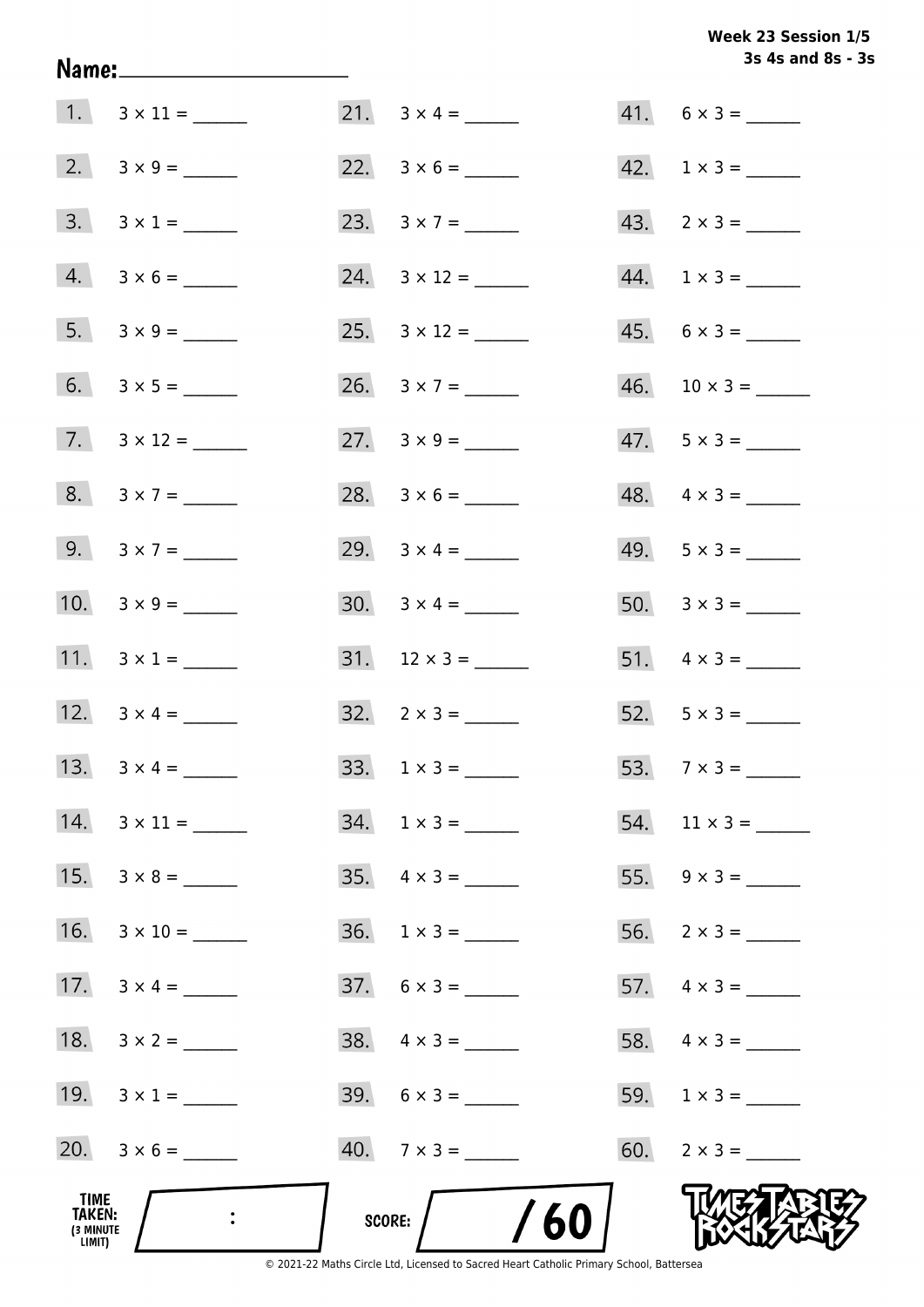| Name:                                 |                                            |     |                                           |        |                                        |            |                                           |     | วร 4s and os - ะ                           |
|---------------------------------------|--------------------------------------------|-----|-------------------------------------------|--------|----------------------------------------|------------|-------------------------------------------|-----|--------------------------------------------|
| 1.                                    | $3\overline{3}$                            | 13. | $\frac{1}{18}$<br>$3\sqrt{ }$             | 25.    | $3\overline{)36}$                      | 37.        | $3\overline{27}$                          | 49. | $\overline{18}$<br>3                       |
| 2.                                    | $3\overline{9}$                            | 14. | $\frac{15}{15}$<br>$3\sqrt{ }$            | 26.    | $3\overline{)18}$                      | 38.        | $3\overline{12}$                          | 50. | $\overline{21}$<br>3                       |
| 3.                                    | $3\overline{3}$                            | 15. | $\frac{1}{15}$<br>$3\sqrt{ }$             | 27.    | $3\overline{)36}$                      | 39.        | $3\overline{6}$                           | 51. | $\overline{30}$<br>$\overline{\mathsf{3}}$ |
| 4.                                    | $3\sqrt{15}$                               | 16. | $\overline{\phantom{0}}$ 6<br>$3\sqrt{ }$ | 28.    | $3\overline{)15}$                      | 40.        | $\overline{\phantom{0}}$ 6<br>$3\sqrt{2}$ | 52. | $\overline{36}$<br>3                       |
| 5.                                    | $3\overline{)36}$                          | 17. | $3\overline{27}$                          | 29.    | $\overline{\phantom{0}}$ 6<br>$3\vert$ | 41.        | $\overline{9}$<br>$3\vert$                | 53. | $\overline{33}$<br>$\overline{\mathbf{3}}$ |
| 6.                                    | $3\sqrt{27}$                               | 18. | $\overline{18}$<br>$3^{\circ}$            | 30.    | $3\overline{6}$                        | 42.        | $3\sqrt{12}$                              | 54. | $\overline{30}$<br>$\overline{\mathbf{3}}$ |
| 7.                                    | $3\overline{)18}$                          | 19. | $\overline{\phantom{0}}$ 6<br>$3\sqrt{ }$ | 31.    | $3\overline{)18}$                      | 43.        | $3\overline{)12}$                         | 55. | $\overline{15}$<br>$\overline{3}$          |
| 8.                                    | 15<br>3                                    | 20. | 12<br>3                                   | 32.    | $\overline{21}$<br>3                   | 44.        | 15<br>$\mathsf 3$                         | 56. | 24<br>3                                    |
| 9.                                    | 30<br>$3\vert$                             | 21. | $\boldsymbol{6}$<br>3                     | 33.    | $18\,$<br>3                            | 45.        | $\boldsymbol{6}$<br>3                     | 57. | 24<br>3                                    |
| 10.                                   | 33<br>3                                    | 22. | 30<br>3                                   | 34.    | $30\,$<br>$\overline{\mathbf{3}}$      | 46.        | $18\,$<br>3                               | 58. | 12<br>3                                    |
| 11.                                   | $\overline{27}$<br>$\overline{\mathbf{3}}$ | 23. | $\boldsymbol{6}$<br>3                     | 35.    | 18<br>$\overline{\mathbf{3}}$          | 47.        | $\boldsymbol{6}$<br>3                     | 59. | 30<br>3                                    |
| 12.                                   | 36<br>3                                    | 24. | $\overline{6}$<br>$\overline{\mathbf{3}}$ | 36.    | 9<br>3                                 | 48.        | $\overline{27}$<br>3                      | 60. | 18<br>3                                    |
| TIME<br>TAKEN:<br>(3 MINUTE<br>LIMIT) |                                            |     |                                           | SCORE: |                                        | <b>/60</b> |                                           |     |                                            |

**3s 4s and 8s - 3s Week 23 Session 2/5**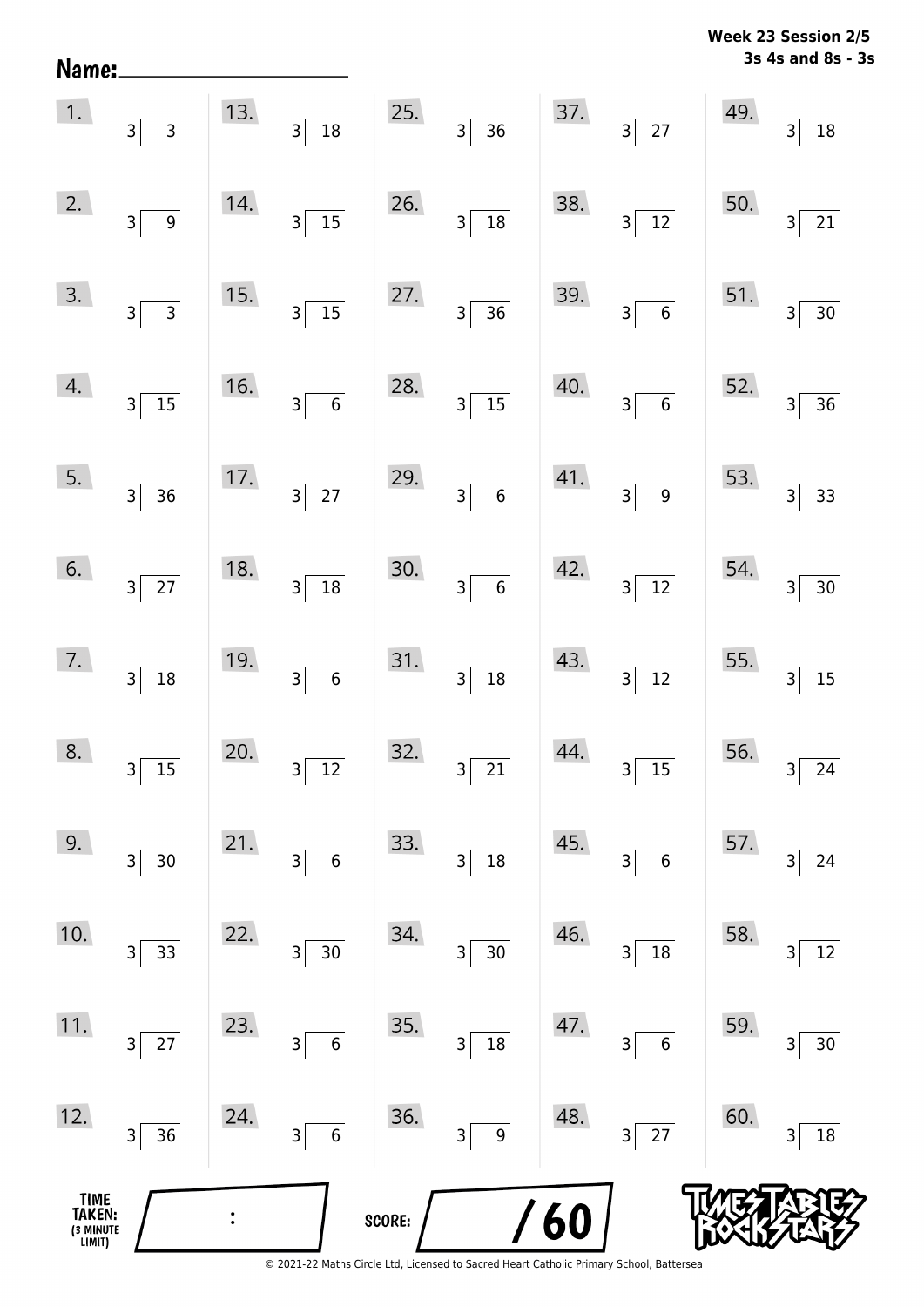Name:

**3s 4s and 8s - 3s Week 23 Session 3/5** 

| 1.                                            | $\begin{array}{c} 3 \\ \times 4 \end{array}$ | 13.            | 3 <sup>7</sup><br>$\times 8$                  |        | $\begin{array}{c} 3 \\ \times 2 \end{array}$<br>25. |     | 37. $3/12$                                    | 49. | $\overline{3}$<br>$\overline{\phantom{1}}$ $\times$ 1 |
|-----------------------------------------------|----------------------------------------------|----------------|-----------------------------------------------|--------|-----------------------------------------------------|-----|-----------------------------------------------|-----|-------------------------------------------------------|
| 2.                                            | $\begin{array}{c} 3 \\ \times 3 \end{array}$ | 14.            | $\begin{array}{r} 3 \\ \times 8 \end{array}$  |        | 26. $\frac{3}{x 4}$                                 | 38. | $\begin{array}{c} 3 \\ \times 12 \end{array}$ | 50. | $\begin{array}{c} 3 \\ \times 7 \end{array}$          |
| 3.                                            | $\begin{array}{c} 3 \\ \times 5 \end{array}$ | 15.            | $\begin{array}{c} 3 \\ \times 7 \end{array}$  | 27.    | $\frac{3}{x^2}$                                     | 39. | $\begin{array}{c} 3 \\ \times 4 \end{array}$  | 51. | $\overline{\phantom{a}}$ 3<br>$\times 10$             |
| 4.                                            | $\begin{array}{c} 3 \\ \times 3 \end{array}$ | 16.            | $\begin{array}{c} 3 \\ \times 9 \end{array}$  | 28.    | $\frac{3}{x^2}$                                     | 40. | $\begin{array}{r} 3 \\ \times 12 \end{array}$ | 52. | $\overline{3}$<br>$\times$ 4                          |
| 5.                                            | $\begin{array}{c} 3 \\ \times 1 \end{array}$ | 17.            | $\begin{array}{c} 3 \\ \times 12 \end{array}$ | 29.    | $\begin{array}{c} 3 \\ \times 8 \end{array}$        | 41. | $\begin{array}{c} 3 \\ \times 9 \end{array}$  | 53. | $\begin{array}{c} 3 \\ \times 9 \end{array}$          |
| 6.                                            | $\begin{array}{c} 3 \\ \times 5 \end{array}$ | 18.            | $\begin{array}{c} 3 \\ \times 1 \end{array}$  | 30.    | $\begin{array}{c} 3 \\ \times 2 \end{array}$        | 42. | $\begin{array}{c} 3 \\ \times 2 \end{array}$  | 54. | $\begin{array}{c} 3 \\ \times 2 \end{array}$          |
| 7.                                            | $\begin{array}{r} 3 \\ \times 9 \end{array}$ | 19.            | $\begin{array}{c} 3 \\ \times 7 \end{array}$  |        | 31. $\begin{array}{c} 3 \\ \times 1 \end{array}$    | 43. | $\begin{array}{c} 3 \\ \times 1 \end{array}$  | 55. | $\begin{array}{c} 3 \\ \times 12 \end{array}$         |
| 8.                                            | $\begin{array}{c} 3 \\ \times 9 \end{array}$ | 20.            | $\begin{array}{c} 3 \\ \times 6 \end{array}$  | 32.    | $\begin{array}{c} 3 \\ \times 1 \end{array}$        | 44. | $\begin{array}{c} 3 \\ x 3 \end{array}$       | 56. | $\begin{array}{c} 3 \\ \times 2 \end{array}$          |
| 9.                                            | 3<br>$\times$ 2                              | 21.            | 3<br>$\times$ 7                               | 33.    | 3<br>$\times$ 1                                     | 45. | 3<br>$\times$ 7                               | 57. | $\mathsf 3$<br>$\times$ 1                             |
| 10.                                           | 3<br>$\times$ 5                              | 22.            | $\mathsf 3$<br>$\times$ 3                     | 34.    | 3<br>$\times$ 11                                    | 46. | 3<br>$\times$ 1                               | 58. | $\mathsf 3$<br>$\times$ 3                             |
| 11.                                           | 3<br>$\times$ 10                             | 23.            | 3<br>$\times$ 11                              | 35.    | 3<br>$\times$ 9                                     | 47. | 3<br>$\times 10$                              | 59. | $\mathsf 3$<br>$\times$ 2                             |
| 12.                                           | 3<br>$\times$ 7                              | 24.            | 3<br>$\times$ 12                              | 36.    | 3<br>$\times$ 1                                     | 48. | 3<br>$\times$ 5                               | 60. | $\mathsf{3}$<br>$\times$ 2                            |
| <b>TIME<br/>TAKEN:</b><br>(3 MINUTE<br>LIMIT) |                                              | $\ddot{\cdot}$ |                                               | SCORE: |                                                     | 60  |                                               |     |                                                       |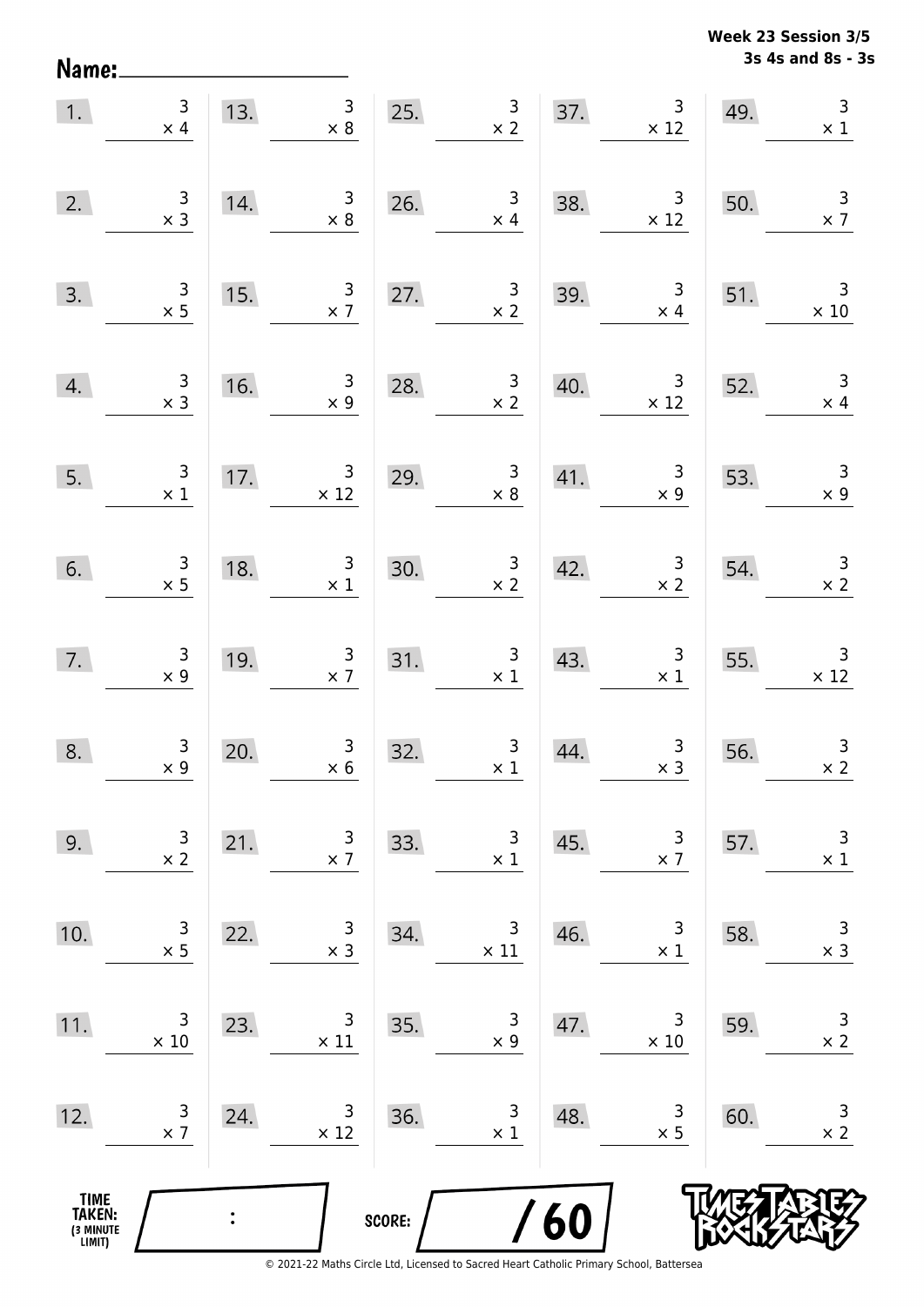|                                       |               |               |                     |     | Week 23 Session 4/5<br>3s 4s and 8s - 3s |
|---------------------------------------|---------------|---------------|---------------------|-----|------------------------------------------|
| 1.                                    | $15 \div 3 =$ |               |                     |     | $41. 6 \div 3 =$                         |
| 2.                                    | $18 \div 3 =$ |               | 22. $12 \div 3 =$   |     |                                          |
| 3.                                    | $15 \div 3 =$ |               | 23. $3 \div 3 =$    |     |                                          |
| 4.                                    | $9 \div 3 =$  | 24.           | $18 \div 3 =$       | 44. |                                          |
| 5.                                    |               |               |                     |     |                                          |
| 6.                                    | $21 \div 3 =$ |               |                     |     |                                          |
| 7.                                    |               |               | 27. $15 \div 3 =$   |     | $47.$ $9 \div 3 =$                       |
| 8.                                    |               | 28.           | $15 \div 3 =$       | 48. | $27 \div 3 =$                            |
| 9.                                    | $27 \div 3 =$ | 29.           | $3 \div 3 =$        | 49. | $36 \div 3 =$                            |
| 10.                                   | $21 \div 3 =$ | 30.           | $30 \div 3 =$       |     | 50. $21 \div 3 =$                        |
| 11.                                   | $12 \div 3 =$ |               | $31.$ $33 \div 3 =$ |     | $51.$ $27 \div 3 =$                      |
| 12.                                   | $6 \div 3 =$  |               | $32.$ $18 \div 3 =$ |     | 52. $27 \div 3 =$                        |
| 13.                                   |               | 33.           |                     | 53. |                                          |
| 14.                                   |               | 34.           | $12 \div 3 =$       | 54. | $6 \div 3 =$                             |
| 15.                                   |               | 35.           | $24 \div 3 =$       | 55. | $21 \div 3 =$                            |
| 16.                                   | $6 \div 3 =$  | 36.           | $21 \div 3 =$       | 56. | $21 \div 3 =$                            |
| 17.                                   | $6 \div 3 =$  | 37.           | $9 \div 3 =$        | 57. | $30 \div 3 =$                            |
| 18.                                   |               | 38.           |                     | 58. |                                          |
| 19.                                   | $21 \div 3 =$ | 39.           | $21 \div 3 =$       | 59. | $9 \div 3 =$                             |
| 20.                                   | $3 \div 3 =$  | 40.           |                     | 60. | $18 \div 3 =$                            |
| TIME<br>TAKEN:<br>(3 MINUTE<br>LIMIT) |               | <b>SCORE:</b> | /60                 |     |                                          |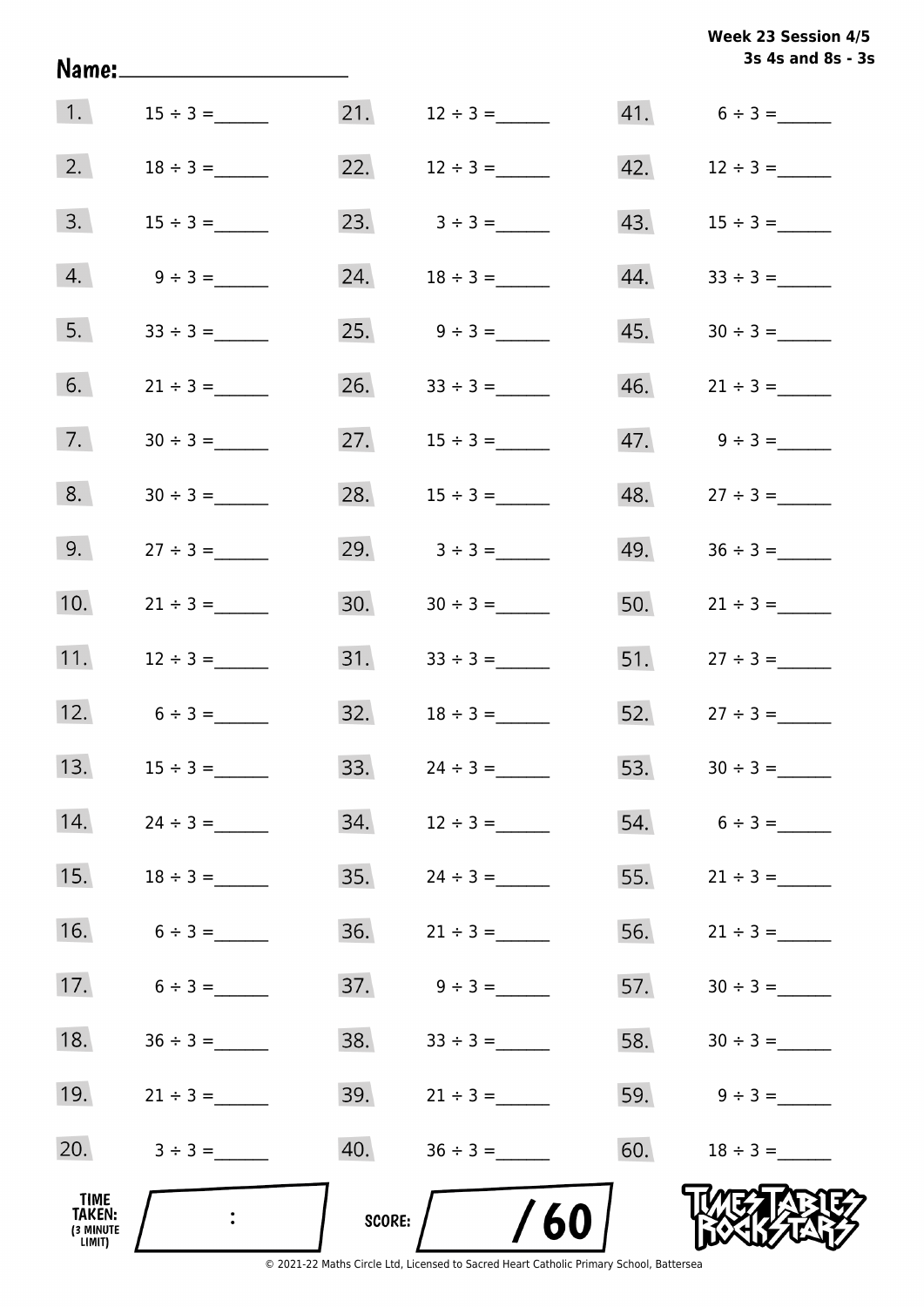| Week 23 Session 5/5 |                   |  |  |
|---------------------|-------------------|--|--|
|                     | 3s 4s and 8s - 3s |  |  |

|                                       |                           | $21. 3 \times 6 =$                  |     | $41. 30 \div 3 =$ | ADD UP<br>YOUR TIME        |
|---------------------------------------|---------------------------|-------------------------------------|-----|-------------------|----------------------------|
| 2.                                    | $3 \times 4 =$            |                                     | 42. | $33 \div 3 =$     | FOR THE WEEK               |
| 3.                                    | $3 \times 7 =$            |                                     | 43. |                   | <b>MINUTES</b><br>S1:      |
| 4.                                    | $3 \times 9 =$            | $24. 3 \times 3 =$                  | 44. | $15 \div 3 =$     | S2:                        |
|                                       | $5. 3 \times 11 =$        |                                     | 45. | $18 \div 3 =$     | S3:                        |
| 6.                                    |                           |                                     | 46. | $33 \div 3 =$     | S4:                        |
|                                       | $7. \quad 3 \times 10 =$  |                                     |     |                   | SS:<br><b>Total:</b>       |
|                                       | $8. 3 \times 2 =$         |                                     |     | $48. 3 \div 3 =$  | SECONDS                    |
|                                       |                           | 29. $3 \times 12 =$                 |     | $49. 21 \div 3 =$ | S1:                        |
|                                       |                           |                                     |     | 50. $3 \div 3 =$  | S2:                        |
|                                       |                           | 31. $24 \div 3 =$ 51. $15 \div 3 =$ |     |                   | S3:<br>S4:                 |
|                                       |                           | 32. $12 \div 3 =$ 52. $24 \div 3 =$ |     |                   | SS:                        |
|                                       |                           | 33. $6 \div 3 = 53.$ $3 \div 3 =$   |     |                   | Total:                     |
|                                       | 13. $3 \times 8 =$        |                                     |     |                   | ADD UP                     |
|                                       | $14. \quad 3 \times 10 =$ | 34.<br>$6 \div 3 = 54.$             |     | $36 \div 3 =$     | YOUR SCORE<br>FOR THE WEEK |
|                                       | 15. $3 \times 8 =$        | 35.<br>$27 \div 3 =$ 55.            |     |                   | S1:                        |
|                                       | 16. $3 \times 3 =$        | 36.<br>$12 \div 3 =$ 56.            |     | $15 \div 3 =$     | S2:                        |
|                                       | 17. $3 \times 9 =$        | 37.<br>$9 \div 3 =$ 57.             |     | $18 \div 3 =$     | S3:                        |
|                                       |                           | 38.<br>$9 \div 3 =$ 58.             |     | $18 \div 3 =$     | S4:                        |
|                                       |                           | 39.<br>$27 \div 3 =$ 59.            |     | $12 \div 3 =$     | S5:                        |
|                                       | 20. $3 \times 1 =$        | 40.<br>$12 \div 3 =$ 60.            |     | $12 \div 3 =$     | Total:                     |
| TIME<br>TAKEN:<br>(3 MINUTE<br>LIMIT) |                           | <b>SCORE:</b>                       |     | 60                |                            |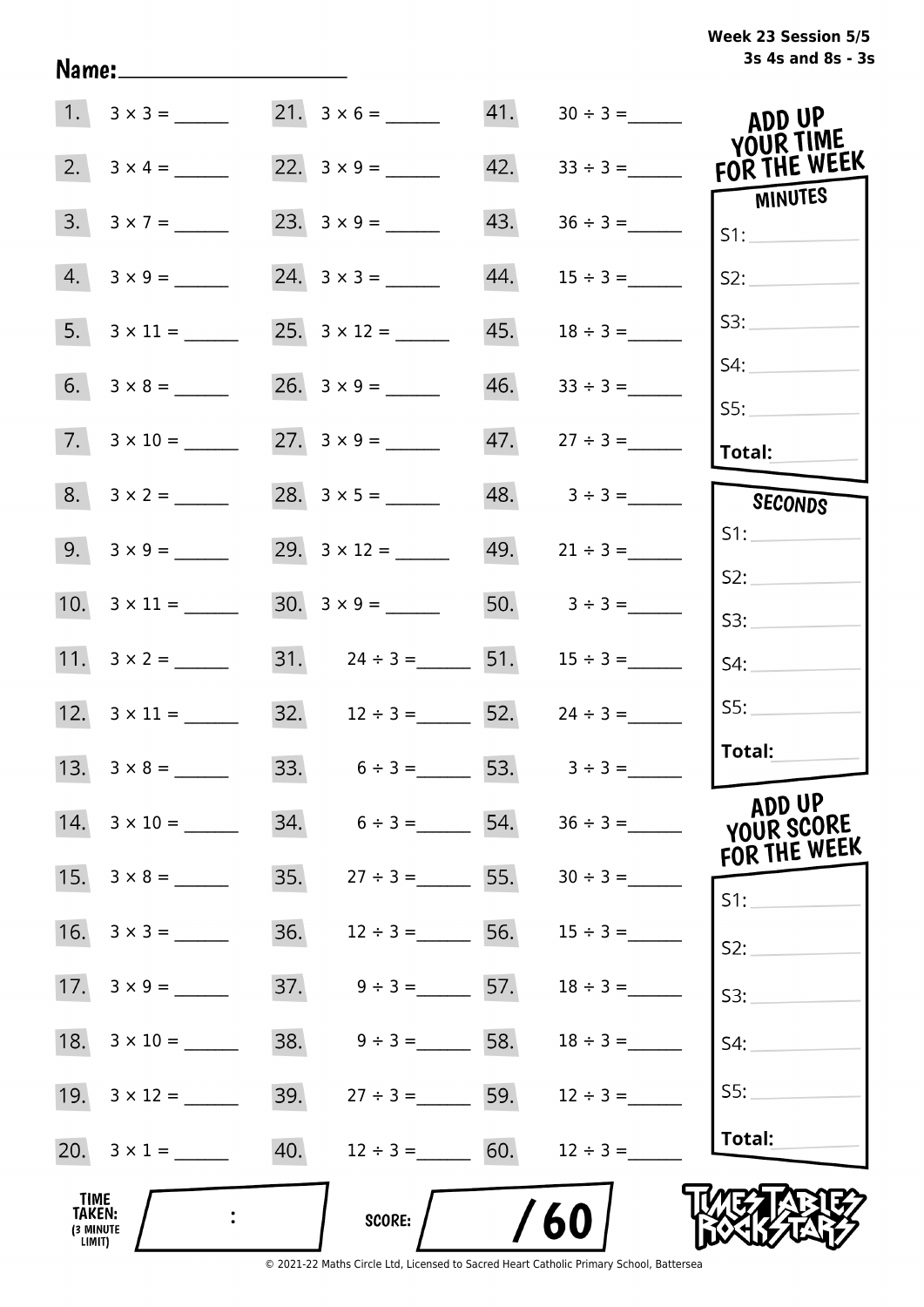Week 24 Session 1/5 3s 4s and 8s - 3s

|                                              |                      |                             | 3s 4s and 8s - 3         |
|----------------------------------------------|----------------------|-----------------------------|--------------------------|
|                                              |                      |                             | $41. 1 \times 3 =$       |
|                                              | 2. $3 \times 7 =$    |                             | $42.7 \times 3 =$        |
|                                              | $3. 3 \times 4 =$    | 23. $3 \times 10 =$         | $43. \quad 2 \times 3 =$ |
|                                              | $4. 3 \times 9 =$    |                             |                          |
|                                              | 5. $3 \times 10 =$   | 25. $3 \times 7 =$          | $45. \quad 9 \times 3 =$ |
|                                              | 6. $3 \times 12 =$   |                             |                          |
|                                              | $7. \ 3 \times 10 =$ | 27. $3 \times 6 =$          | $47. 6 \times 3 =$       |
|                                              | $8. 3 \times 9 =$    | 28. $3 \times 2 =$          | $48. 3 \times 3 =$       |
|                                              | 9. $3 \times 6 =$    | 29. $3 \times 3 =$          | $49.7 \times 3 =$        |
|                                              | 10. $3 \times 9 =$   |                             | $50.$ 11 × 3 = _______   |
|                                              |                      |                             |                          |
|                                              | 12. $3 \times 8 =$   | $32. \quad 9 \times 3 =$    |                          |
|                                              |                      | $33. \quad 3 \times 3 =$    |                          |
| 14.                                          | $3 \times 2 =$       | $34. 1 \times 3 =$          |                          |
| 15.                                          |                      | $35. \quad 9 \times 3 =$    |                          |
| 16.                                          | $3 \times 7 =$       | $36. 5 \times 3 =$          |                          |
| 17.                                          |                      | $37. \quad 1 \times 3 = \_$ |                          |
| 18.                                          |                      |                             |                          |
|                                              | 19. $3 \times 7 =$   |                             | 59. $9 \times 3 =$       |
|                                              | 20. $3 \times 6 =$   |                             |                          |
| TIME<br><b>TAKEN:</b><br>(3 MINUTE<br>LIMIT) |                      | /60<br>SCORE:               |                          |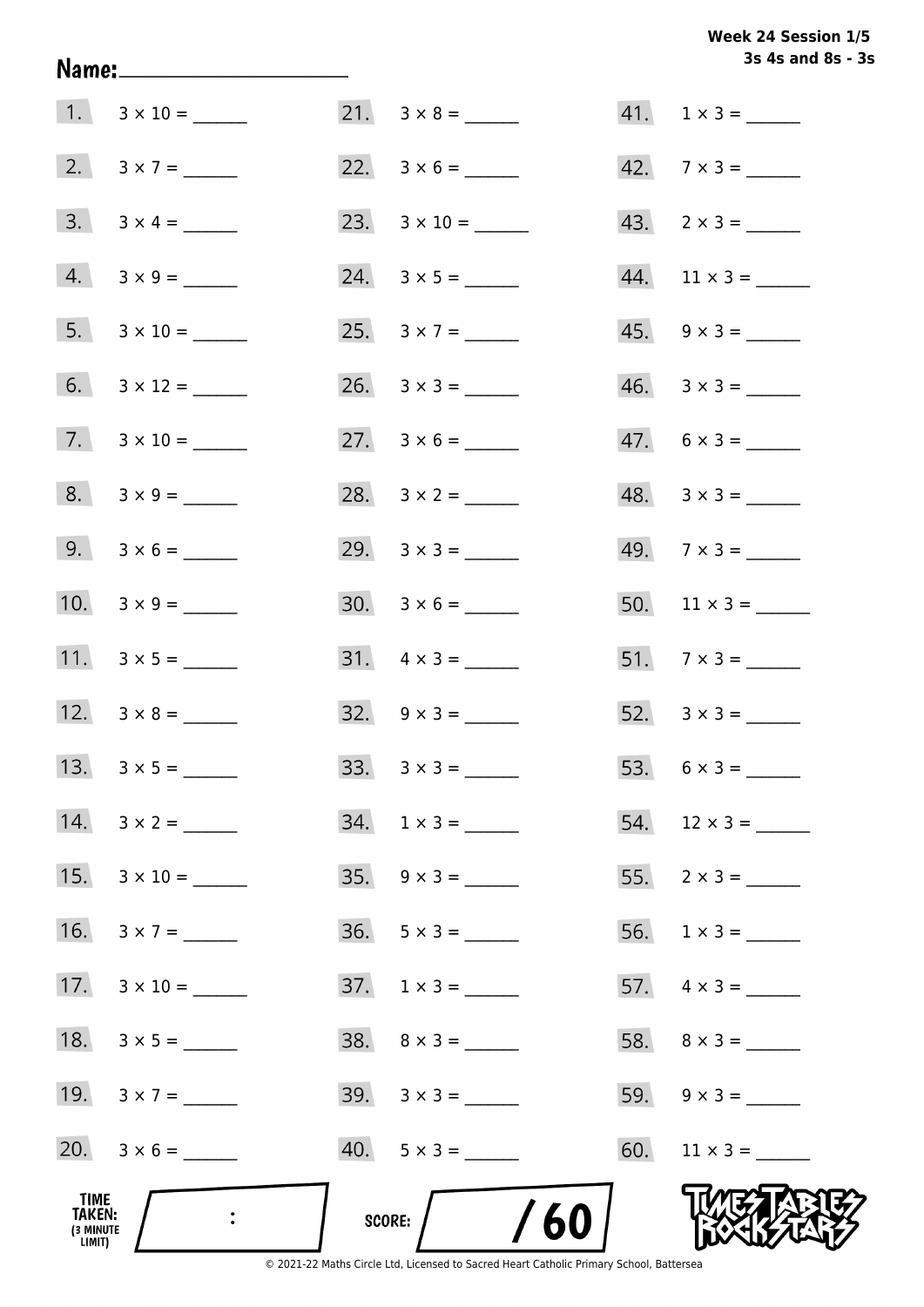| Name:                                 |                                           |     |                             |        |                                             |     |                                            |     | $3s$ 4s and 8s - $3s$                                  |
|---------------------------------------|-------------------------------------------|-----|-----------------------------|--------|---------------------------------------------|-----|--------------------------------------------|-----|--------------------------------------------------------|
| 1.                                    | 3 <sup>5</sup><br>$\overline{21}$         | 13. | $3\overline{27}$            | 25.    | $3\overline{6}$                             | 37. | $3\overline{\smash{)}24}$                  | 49. | $\overline{27}$<br>$\overline{\mathsf{3}}$             |
| 2.                                    | $3\sqrt{ }$<br>$\overline{33}$            | 14. | $\overline{9}$<br>$3\vert$  | 26.    | $3\overline{9}$                             | 38. | $3\overline{6}$                            | 50. | $\overline{15}$<br>3                                   |
| 3.                                    | $3\overline{27}$                          | 15. | $\overline{21}$<br>$3\vert$ | 27.    | $3\overline{27}$                            | 39. | $3\sqrt{18}$                               | 51. | $\overline{\overline{\overline{3}}}$<br>$\overline{3}$ |
| 4.                                    | $3\sqrt{ }$<br>$\overline{\phantom{0}}$ 6 | 16. | $3\overline{)33}$           | 28.    | $3\overline{27}$                            | 40. | $\frac{1}{30}$<br>$3\sqrt{ }$              | 52. | $\overline{24}$<br>3                                   |
| 5.                                    | $3\sqrt{18}$                              | 17. | $3\overline{)36}$           | 29.    | $\boxed{18}$<br>3 <sup>5</sup>              | 41. | $\overline{9}$<br>$3\vert$                 | 53. | $\overline{33}$<br>$\overline{\mathbf{3}}$             |
| 6.                                    | $3 \overline{\smash{)}\ 33}$              | 18. | 3 <sup>5</sup>              | 30.    | $\frac{1}{33}$<br>3 <sup>5</sup>            | 42. | $\overline{15}$<br>$3\vert$                | 54. | $\overline{15}$<br>3                                   |
| 7.                                    | $3\overline{27}$                          | 19. | $\overline{6}$<br>$3\vert$  | 31.    | $3\overline{)15}$                           | 43. | $3\overline{)24}$                          | 55. | $\overline{30}$<br>3                                   |
| 8.                                    | 21<br>$\overline{3}$                      | 20. | 33<br>3                     | 32.    | 24<br>3                                     | 44. | 30<br>3                                    | 56. | $33\,$<br>3                                            |
| 9.                                    | 27<br>3                                   | 21. | $30\,$<br>3                 | 33.    | $\boldsymbol{6}$<br>$\overline{\mathbf{3}}$ | 45. | 33<br>$\mathsf{3}$                         | 57. | $12\,$<br>3                                            |
| 10.                                   | $27$<br>3                                 | 22. | $\overline{24}$<br>3        | 34.    | $\overline{15}$<br>$\overline{\mathbf{3}}$  | 46. | 33<br>3                                    | 58. | $12\,$<br>3                                            |
| 11.                                   | $18\,$<br>3                               | 23. | $\overline{6}$<br>3         | 35.    | 33<br>3                                     | 47. | $\overline{12}$<br>$\overline{\mathsf{3}}$ | 59. | $30\,$<br>3                                            |
| 12.                                   | $21\,$<br>3                               | 24. | $\overline{6}$<br>$3\vert$  | 36.    | $\overline{21}$<br>$\overline{\mathsf{S}}$  | 48. | $\overline{12}$<br>$\overline{\mathsf{S}}$ | 60. | $18\,$<br>3                                            |
| TIME<br>TAKEN:<br>(3 MINUTE<br>LIMIT) |                                           |     |                             | SCORE: |                                             | 60  |                                            |     |                                                        |

**3s 4s and 8s - 3s Week 24 Session 2/5**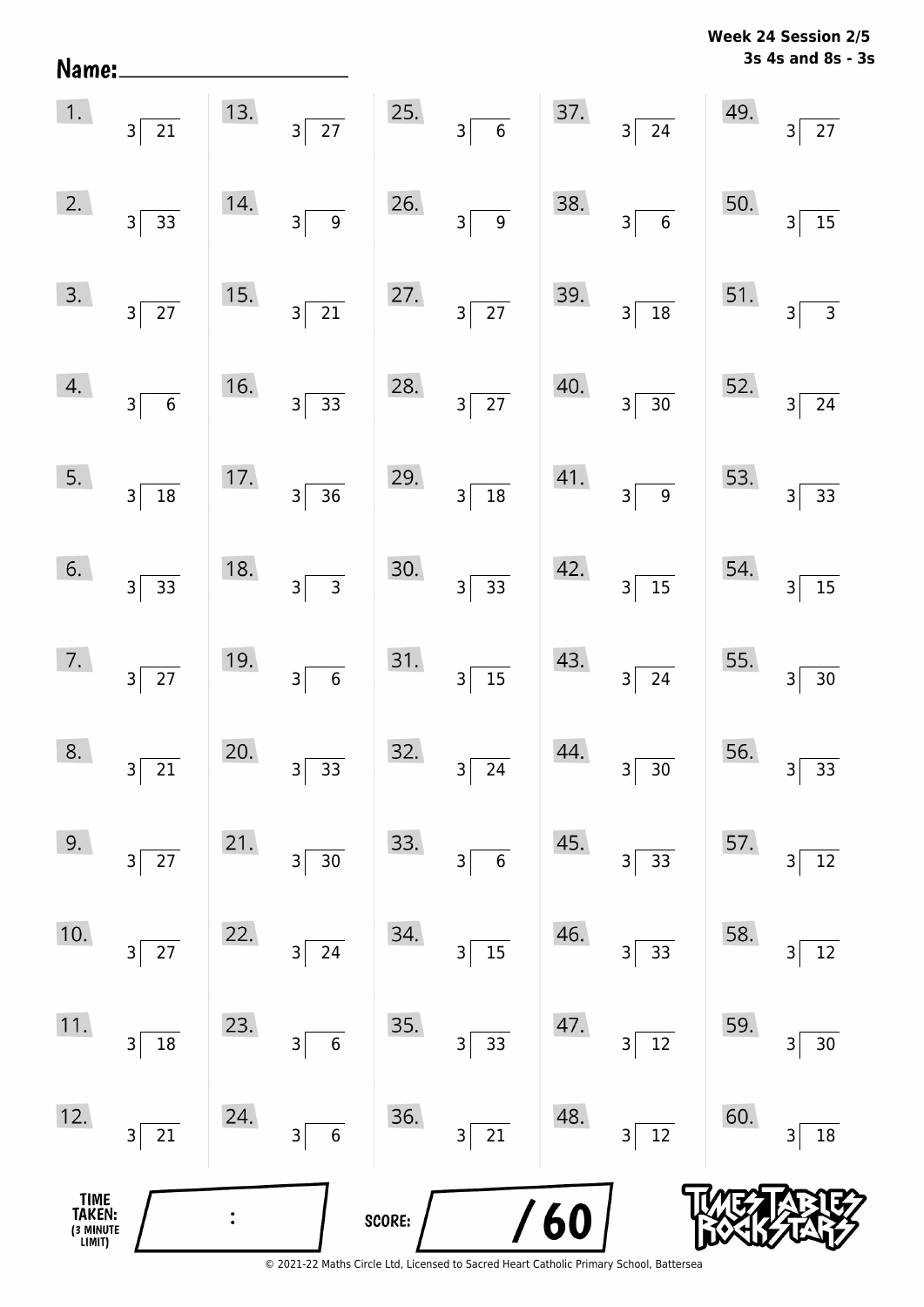Name:

**3s 4s and 8s - 3s Week 24 Session 3/5** 

| 1.                                            | $\begin{array}{c} 3 \\ \times 1 \end{array}$  |                                         | 13. $3 \times 11$ 25.                             |               | $\begin{array}{c} 3 \\ \times 5 \end{array}$     |     | 37. $3^3$                                          | 49. | $\overline{3}$<br>$\times$ 10                 |
|-----------------------------------------------|-----------------------------------------------|-----------------------------------------|---------------------------------------------------|---------------|--------------------------------------------------|-----|----------------------------------------------------|-----|-----------------------------------------------|
| 2.                                            | $\begin{array}{c} 3 \\ \times 11 \end{array}$ | 14.                                     | $\frac{3}{x^2}$                                   |               | 26. $\frac{3}{x 9}$                              | 38. | $\begin{array}{r} 3 \\ \times 2 \end{array}$       | 50. | $\overline{\phantom{a}}$<br>$\times$ 11       |
| 3.                                            | $\begin{array}{c} 3 \\ \times 11 \end{array}$ | 15.                                     | $\frac{3}{x}$                                     | 27.           | $\begin{array}{c} 3 \\ \times 4 \end{array}$     | 39. | $\begin{array}{r} 3 \\ \times 11 \end{array}$      | 51. | $\overline{\mathbf{3}}$<br>$\times$ 1         |
| 4.                                            | $\begin{array}{c} 3 \\ \times 6 \end{array}$  | $\begin{array}{c} 16. \\ - \end{array}$ | $\begin{array}{c} 3 \\ \times 9 \end{array}$      | 28.           | $\frac{3}{x^2}$                                  | 40. | $\begin{array}{c c}\n 3 \\  \times 6\n\end{array}$ | 52. | $\overline{\mathbf{3}}$<br>$\times 1$         |
| 5.                                            | $\begin{array}{c} 3 \\ \times 5 \end{array}$  |                                         | 17. $\begin{array}{r} 3 \\ \times 10 \end{array}$ |               | 29. $3 \times 5$                                 |     | 41. $3 \times 3$ 53.                               |     | $\begin{array}{r} 3 \\ \times 10 \end{array}$ |
| 6.                                            | $\begin{array}{c} 3 \\ \times 7 \end{array}$  | 18.                                     | $\begin{array}{c} 3 \\ \times 2 \end{array}$      | 30.           | $\frac{3}{\times 6}$                             |     | 42. $3 \times 11$                                  | 54. | $\begin{array}{c} 3 \\ \times 2 \end{array}$  |
| 7.                                            | $\begin{array}{r} 3 \\ \times 12 \end{array}$ | 19.                                     | $\begin{array}{c} 3 \\ \times 11 \end{array}$     |               | 31. $\begin{array}{c} 3 \\ \times 7 \end{array}$ | 43. | $\begin{array}{r} 3 \\ \times 10 \end{array}$      | 55. | $\begin{array}{r} 3 \\ \times 1 \end{array}$  |
| 8.                                            | $\begin{array}{c} 3 \\ \times 11 \end{array}$ | 20.                                     | $\begin{array}{r} 3 \\ \times 10 \end{array}$     | 32.           | $\begin{array}{c} 3 \\ \times 1 \end{array}$     | 44. | $\begin{array}{c} 3 \\ \times 9 \end{array}$       | 56. | $\mathsf{3}$<br>$\times$ 7                    |
| 9.                                            | 3<br>$\times$ 11                              | 21.                                     | 3<br>$\times$ 5                                   | 33.           | 3<br>$\times$ 2                                  | 45. | 3<br>$\times$ 11                                   | 57. | 3<br>$\times 8$                               |
| 10.                                           | 3<br>$\times$ 5                               | 22.                                     | 3<br>$\times 10$                                  | 34.           | 3<br>$\times 8$                                  | 46. | 3<br>$\times$ 3                                    | 58. | $\mathsf 3$<br>$\times$ 8                     |
| 11.                                           | 3<br>$\times$ 7                               | 23.                                     | 3<br>$\times$ 12                                  | 35.           | 3<br>$\times$ 11                                 | 47. | 3<br>$\times$ 7                                    | 59. | 3<br>$\times$ 6                               |
| 12.                                           | 3<br>$\times 8$                               | 24.                                     | 3<br>$\times$ 5                                   | 36.           | 3<br>$\times$ 1                                  | 48. | 3<br>$\times$ 2                                    | 60. | 3<br>$\times$ 10                              |
| <b>TIME<br/>TAKEN:</b><br>(3 MINUTE<br>LIMIT) |                                               | $\ddot{\cdot}$                          |                                                   | <b>SCORE:</b> |                                                  | 60  |                                                    |     |                                               |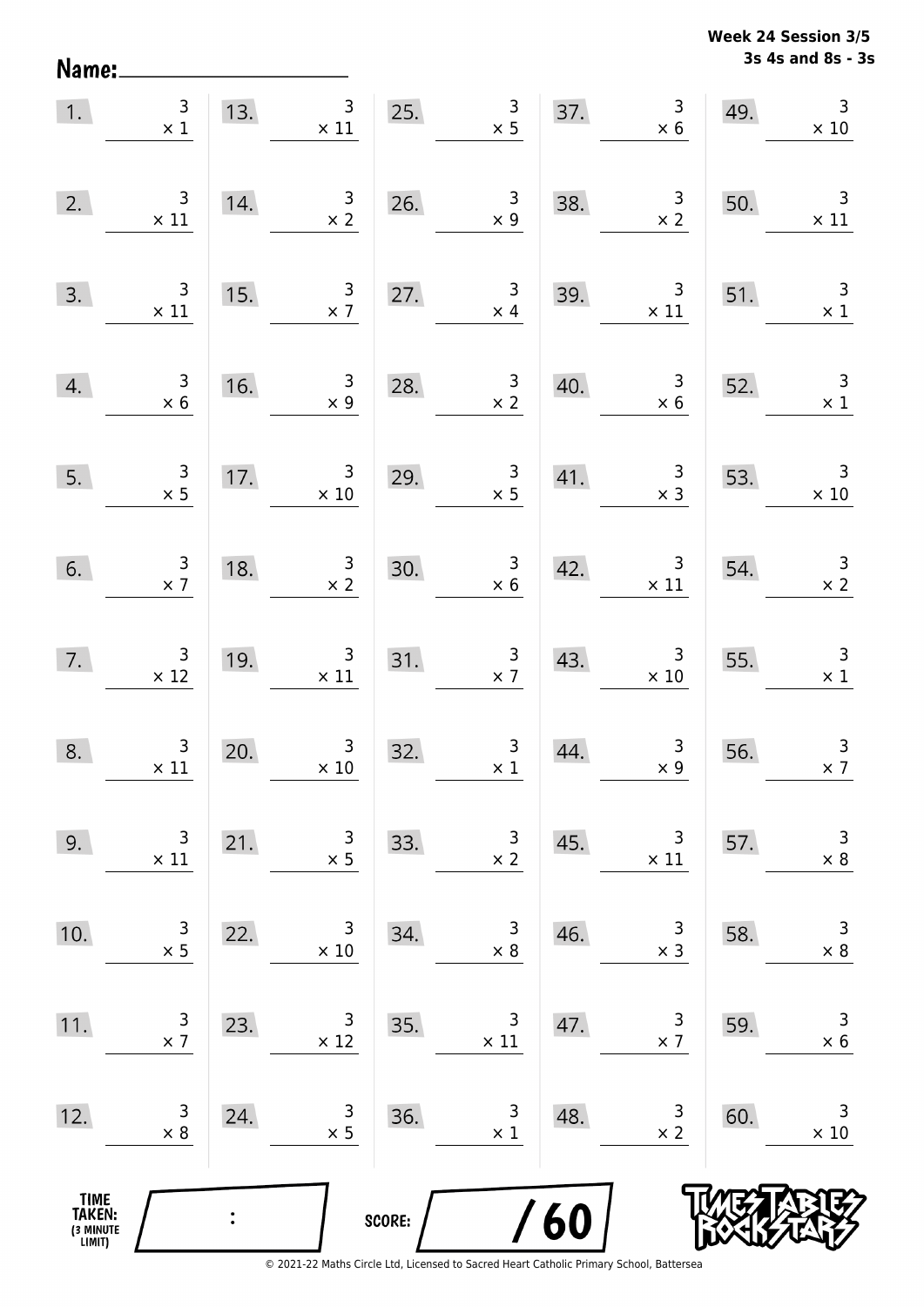|                                       | <u>Name:______________________</u> |        |                                 |     | Week 24 Session 4/5<br>3s 4s and 8s - 3s |
|---------------------------------------|------------------------------------|--------|---------------------------------|-----|------------------------------------------|
|                                       | 1. $3 \div 3 =$                    |        |                                 |     | $41. 6 \div 3 =$                         |
| 2.                                    | $15 \div 3 =$                      |        | 22. $6 \div 3 =$                |     | $42. 6 \div 3 =$                         |
| 3.                                    | $21 \div 3 =$                      |        | 23. $3 \div 3 =$                |     | $43. \hspace{1.5cm} 33 \div 3 =$         |
| 4.                                    | $33 \div 3 =$                      | 24.    | $30 \div 3 =$                   |     |                                          |
| 5.                                    | $33 \div 3 =$                      |        | $25. \hspace{1cm} 3 \div 3 =$   |     |                                          |
| 6.                                    | $6 \div 3 =$                       |        | 26. $21 \div 3 =$               |     |                                          |
| 7.                                    |                                    |        | 27. $27 \div 3 =$               |     |                                          |
| 8.                                    | $33 \div 3 =$                      | 28.    | $27 \div 3 =$                   |     |                                          |
| 9.                                    | $6 \div 3 =$                       | 29.    |                                 |     | 49. $9 \div 3 =$                         |
| 10.                                   | $30 \div 3 =$                      | 30.    | $21 \div 3 =$                   |     | 50. $6 \div 3 =$                         |
| 11.                                   | $12 \div 3 =$                      |        |                                 |     | 51. $30 \div 3 =$                        |
| 12.                                   | $33 \div 3 =$                      | 32.    | $3 \div 3 =$                    |     | $52.$ $24 \div 3 =$                      |
| 13.                                   |                                    |        | 33. $12 \div 3 =$               |     | 53. $9 \div 3 =$                         |
| 14.                                   | $3 \div 3 =$                       | 34.    | $9 \div 3 =$                    | 54. | $12 \div 3 =$                            |
| 15.                                   | $24 \div 3 =$                      | 35.    | $6 \div 3 =$                    | 55. |                                          |
| 16.                                   | $12 \div 3 =$                      | 36.    | $33 \div 3 =$                   | 56. | $3 \div 3 =$                             |
| 17.                                   | $9 \div 3 =$                       | 37.    |                                 | 57. | $36 \div 3 =$                            |
| 18.                                   | $36 \div 3 =$                      | 38.    | $6 \div 3 =$                    | 58. | $33 \div 3 =$                            |
| 19.                                   | $12 \div 3 =$                      |        | $39.$ $12 \div 3 =$             | 59. | $30 \div 3 =$                            |
| 20.                                   | $21 \div 3 =$                      |        | $40. \hspace{1.5cm} 3 \div 3 =$ | 60. | $18 \div 3 =$                            |
| TIME<br>TAKEN:<br>(3 MINUTE<br>LIMIT) |                                    | SCORE: | /60                             |     |                                          |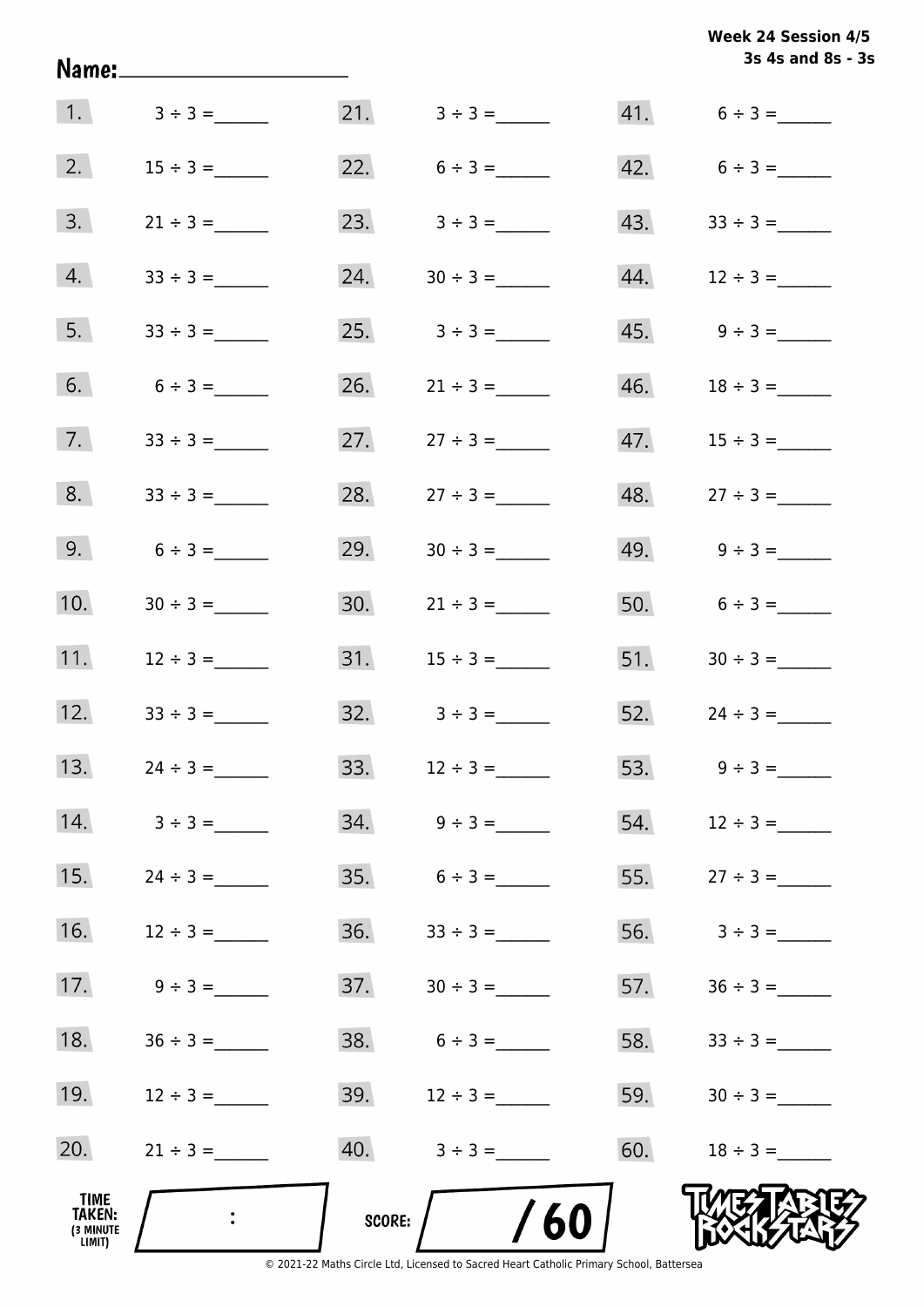### **3s 4s and 8s - 3s Week 24 Session 5/5**

|                                              |                         | 1. $3 \times 12 =$ 21. $3 \times 3 =$ 21. |     |                                 | ADD UP<br>YOUR TIME                  |
|----------------------------------------------|-------------------------|-------------------------------------------|-----|---------------------------------|--------------------------------------|
| 2.                                           | $3 \times 11 =$         | 22. $3 \times 7 =$                        |     | $42. \qquad 9 \div 3 =$         | FOR THE WEEK                         |
| 3.                                           | $3 \times 10 =$         |                                           | 43. |                                 | <b>MINUTES</b><br>S1:                |
| 4.                                           | $3 \times 4 =$          | 24. $3 \times 1 =$                        | 44. | $15 \div 3 =$                   | S2:                                  |
|                                              |                         | $25. 3 \times 3 =$                        |     | $45. 3 \div 3 =$                | S3:                                  |
|                                              |                         |                                           |     | $46. \hspace{1.5cm} 3 \div 3 =$ | S4:                                  |
|                                              | $7. \quad 3 \times 1 =$ |                                           | 47. | $30 \div 3 =$                   | SS:<br>Total:                        |
|                                              |                         |                                           | 48. |                                 | SECONDS                              |
|                                              |                         | 29. $3 \times 7 =$                        |     | $49. \hspace{1.5cm} 3 \div 3 =$ | S1:                                  |
|                                              |                         |                                           | 50. | $27 \div 3 =$                   | S2:<br>S3:                           |
|                                              | 11. $3 \times 1 =$      | 31. $27 \div 3 =$ 51.                     |     | $24 \div 3 =$                   | S4:                                  |
|                                              | 12. $3 \times 6 =$      | 32. $24 \div 3 =$ 52.                     |     | $30 \div 3 =$                   | SS:                                  |
|                                              | 13. $3 \times 4 =$      | 33. $21 \div 3 =$ 53.                     |     | $18 \div 3 =$                   | Total:                               |
|                                              | 14. $3 \times 4 =$      | $34. \hspace{1.5cm} 9 \div 3 =$ 54.       |     | $18 \div 3 =$                   | ADD UP<br>YOUR SCORE<br>FOR THE WEEK |
|                                              |                         | $35.$ $15 \div 3 =$ 55.                   |     | $18 \div 3 =$                   | $S1$ :                               |
|                                              |                         | 36.<br>$6 \div 3 =$ 56. $6 \div 3 =$      |     |                                 | S2:                                  |
|                                              |                         | 37.<br>$15 \div 3 =$ 57. $3 \div 3 =$     |     |                                 | S3:                                  |
|                                              | 18. $3 \times 6 =$      | 38.                                       |     | $33 \div 3 =$ 58. $3 \div 3 =$  | S4:                                  |
|                                              | 19. $3 \times 1 =$      | 39.<br>$9 \div 3 =$ 59. $9 \div 3 =$      |     |                                 | SS:                                  |
|                                              | 20. $3 \times 7 =$      | 40. $6 \div 3 =$ 60.                      |     | $15 \div 3 =$                   | Total:                               |
| TIME<br><b>TAKEN:</b><br>(3 MINUTE<br>LIMIT) |                         | SCORE:                                    |     | 60                              |                                      |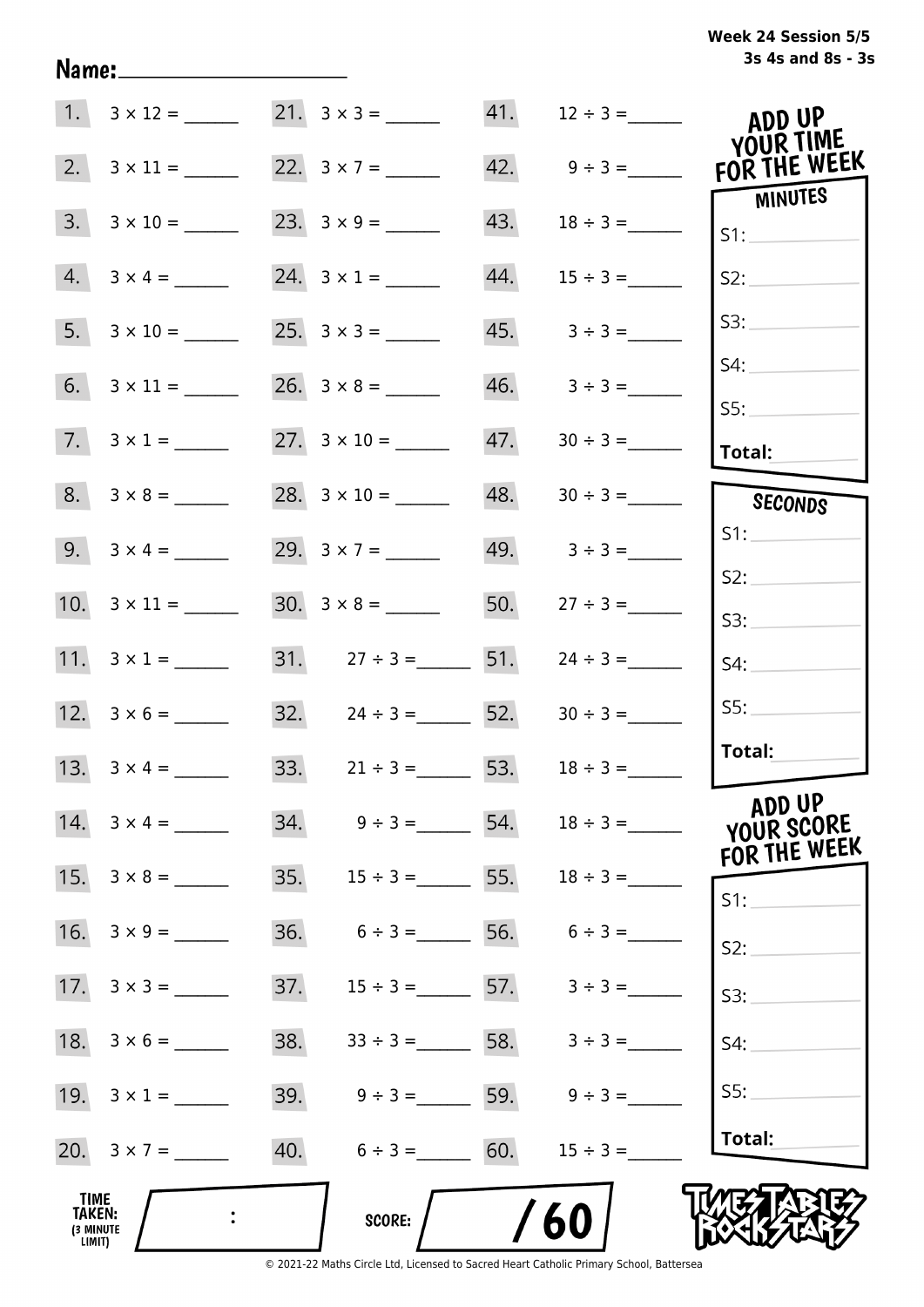**3s 4s and 8s - 4s Week 25 Session 1/5** 

|                                              |                         |                                | 3s 4s and 8s - 4         |
|----------------------------------------------|-------------------------|--------------------------------|--------------------------|
|                                              |                         |                                | $41. \quad 8 \times 4 =$ |
|                                              |                         | 22. $4 \times 2 =$             | $42. \quad 3 \times 4 =$ |
|                                              | $3. \quad 4 \times 4 =$ |                                |                          |
|                                              | $4. \quad 4 \times 8 =$ |                                | $44. \quad 9 \times 4 =$ |
|                                              | 5. $4 \times 7 =$       |                                | $45. \quad 8 \times 4 =$ |
|                                              | 6. $4 \times 9 =$       | 26. $4 \times 12 =$            | $46. 1 \times 4 =$       |
|                                              | 7. $4 \times 1 =$       | 27. $4 \times 7 =$             |                          |
|                                              | $8. 4 \times 2 =$       | 28. $4 \times 11 =$            | $48. 12 \times 4 =$      |
|                                              | 9. $4 \times 1 =$       | 29. $4 \times 4 =$             | 49. $3 \times 4 =$       |
|                                              | 10. $4 \times 9 =$      | $30. \quad 4 \times 10 =$      | 50. $5 \times 4 =$       |
|                                              | 11. $4 \times 2 =$      |                                | 51. $12 \times 4 =$      |
|                                              | 12. $4 \times 6 =$      | 32. $2 \times 4 =$             | 52. $12 \times 4 =$      |
|                                              | 13. $4 \times 5 =$      | $33. 1 \times 4 =$             | 53. $3 \times 4 =$       |
|                                              | 14. $4 \times 9 =$      | $34.$ 11 $\times$ 4 = ________ | $54. 5 \times 4 =$       |
|                                              | 15. $4 \times 7 =$      | $35. \quad 9 \times 4 =$       | 55. $9 \times 4 =$       |
|                                              |                         | $36. 7 \times 4 =$             |                          |
|                                              | 17. $4 \times 12 =$     | $37.$ 11 $\times$ 4 = _______  | 57. $11 \times 4 =$      |
|                                              |                         | $38. \quad 9 \times 4 =$       | 58. $2 \times 4 =$       |
|                                              | 19. $4 \times 9 =$      |                                | 59. $11 \times 4 =$      |
|                                              | 20. $4 \times 9 =$      |                                |                          |
| TIME<br><b>TAKEN:</b><br>(3 MINUTE<br>LIMIT) |                         | /60<br>SCORE:                  |                          |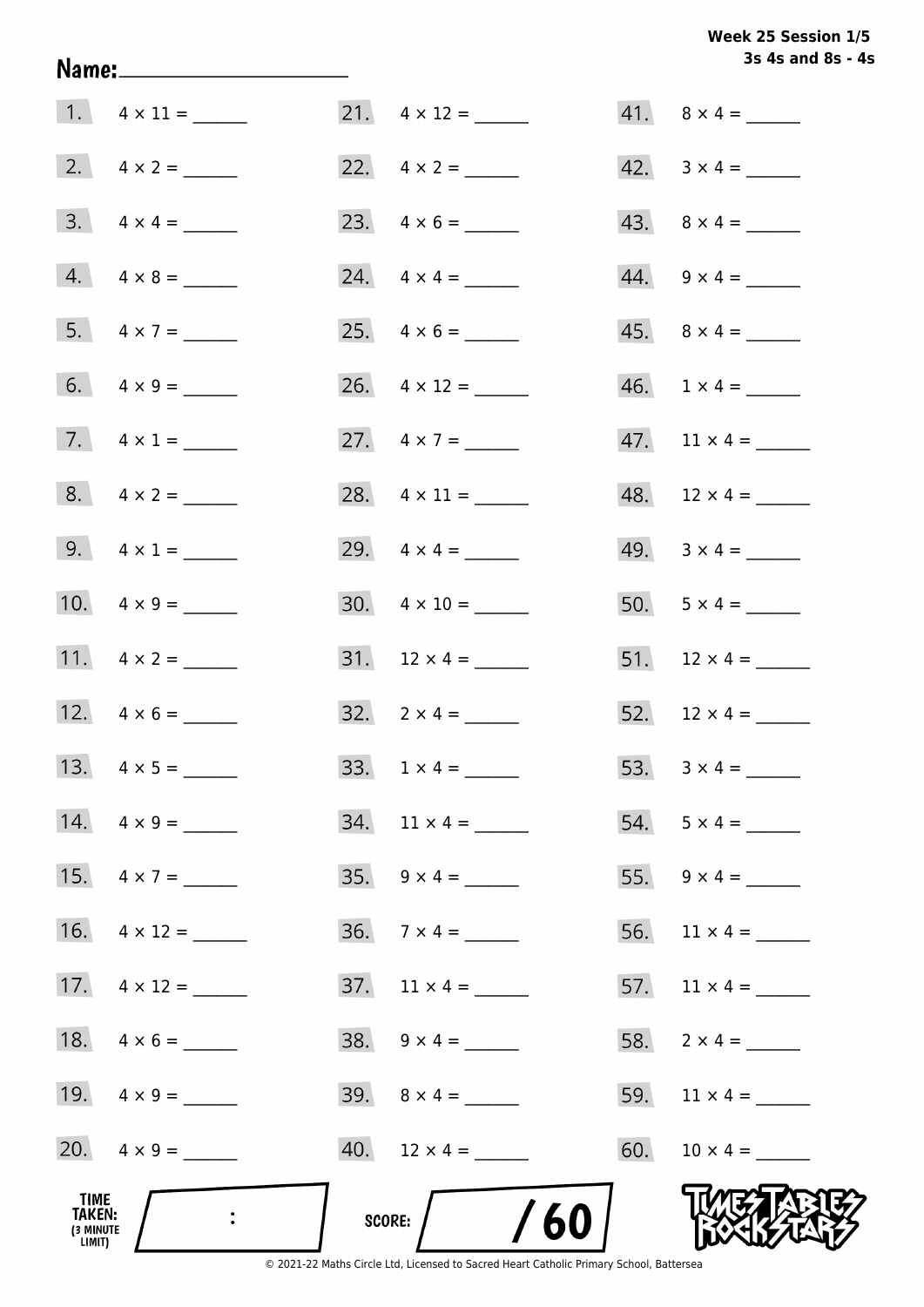| Name:                                         |                                     |     |                                    |        |                                            |      |                                     |     | 3s 4s and 8s - 4s                 |
|-----------------------------------------------|-------------------------------------|-----|------------------------------------|--------|--------------------------------------------|------|-------------------------------------|-----|-----------------------------------|
| 1.                                            | $\overline{12}$<br>$\vert 4 \vert$  | 13. | $\overline{40}$<br>$4\vert$        | 25.    | $\overline{40}$<br>$4\vert$                | 37.  | $\overline{28}$<br>$\vert 4 \vert$  | 49. | 48<br>$\overline{4}$              |
| 2.                                            | 8<br>$\vert 4 \vert$                | 14. | $\overline{16}$<br>$\vert 4 \vert$ | 26.    | $\vert 4 \vert$<br>48                      | 38.  | $\overline{4}$<br> 4                | 50. | $\overline{12}$<br>4 <sup>1</sup> |
| 3.                                            | $\vert 4 \vert$<br>28               | 15. | $\overline{16}$<br>$\vert 4 \vert$ | 27.    | $\overline{4}$<br>$\overline{16}$          | 39.  | $\overline{48}$<br>$\vert 4 \vert$  | 51. | $\overline{16}$<br> 4             |
| 4.                                            | $\left 4\right $<br>$\overline{36}$ | 16. | $\overline{40}$<br>$\vert 4 \vert$ | 28.    | $4\vert$<br>40                             | 40.  | $\overline{20}$<br>$4\vert$         | 52. | $\overline{4}$<br>$\overline{4}$  |
| 5.                                            | $\overline{28}$<br>$\vert 4 \vert$  | 17. | $\overline{16}$<br>$\vert 4 \vert$ | 29.    | $4\vert$<br>$\overline{24}$                | 41.  | $\overline{4}$<br>$\vert 4 \vert$   | 53. | $4 \overline{44}$                 |
| 6.                                            | $\overline{12}$<br>$\vert 4 \vert$  | 18. | $\overline{12}$<br>$\vert 4 \vert$ | 30.    | $4\vert$<br>$\overline{32}$                | 42.  | 44<br>$4\vert$                      | 54. | $\overline{8}$<br>$4\vert$        |
| 7.                                            | $\vert 4 \vert$<br>28               | 19. | $\overline{32}$<br>$4\vert$        | 31.    | $\overline{\phantom{0}}$ 8<br>$4\vert$     | 43.  | $\overline{36}$<br>$\left 4\right $ | 55. | $4 \overline{32}$                 |
| 8.                                            | 48<br>$\overline{\mathbf{4}}$       | 20. | 44<br>4                            | 32.    | 32<br>$\overline{\mathbf{4}}$              | 44.  | $20\,$<br>4                         | 56. | $20\,$<br>4                       |
| 9.                                            | $24\,$<br>$\overline{4}$            | 21. | $12\,$<br>$\vert 4 \vert$          | 33.    | 48<br>$\overline{4}$                       | 45.  | $20\,$<br> 4                        | 57. | $12\,$<br> 4                      |
| 10.                                           | $20\,$<br> 4                        | 22. | $40\,$<br>$\vert 4 \vert$          | 34.    | 48<br>$\vert 4 \vert$                      | 46.  | 12<br> 4                            | 58. | 16<br>4                           |
| 11.                                           | $40\,$<br> 4                        | 23. | 48<br>$\overline{4}$               | 35.    | $\overline{12}$<br>$\vert 4 \vert$         | 47.  | ${\bf 28}$<br>$\vert 4 \vert$       | 59. | 24<br>$\vert 4 \vert$             |
| 12.                                           | ${\bf 28}$<br>$\vert 4 \vert$       | 24. | $\overline{32}$<br>$\vert 4 \vert$ | 36.    | $\overline{\mathbf{4}}$<br>$\vert 4 \vert$ | 48.  | 48<br> 4                            | 60. | 24<br>$\overline{4}$              |
| <b>TIME<br/>TAKEN:</b><br>(3 MINUTE<br>LIMIT) |                                     |     |                                    | SCORE: |                                            | / 60 |                                     |     |                                   |

**Week 25 Session 2/5**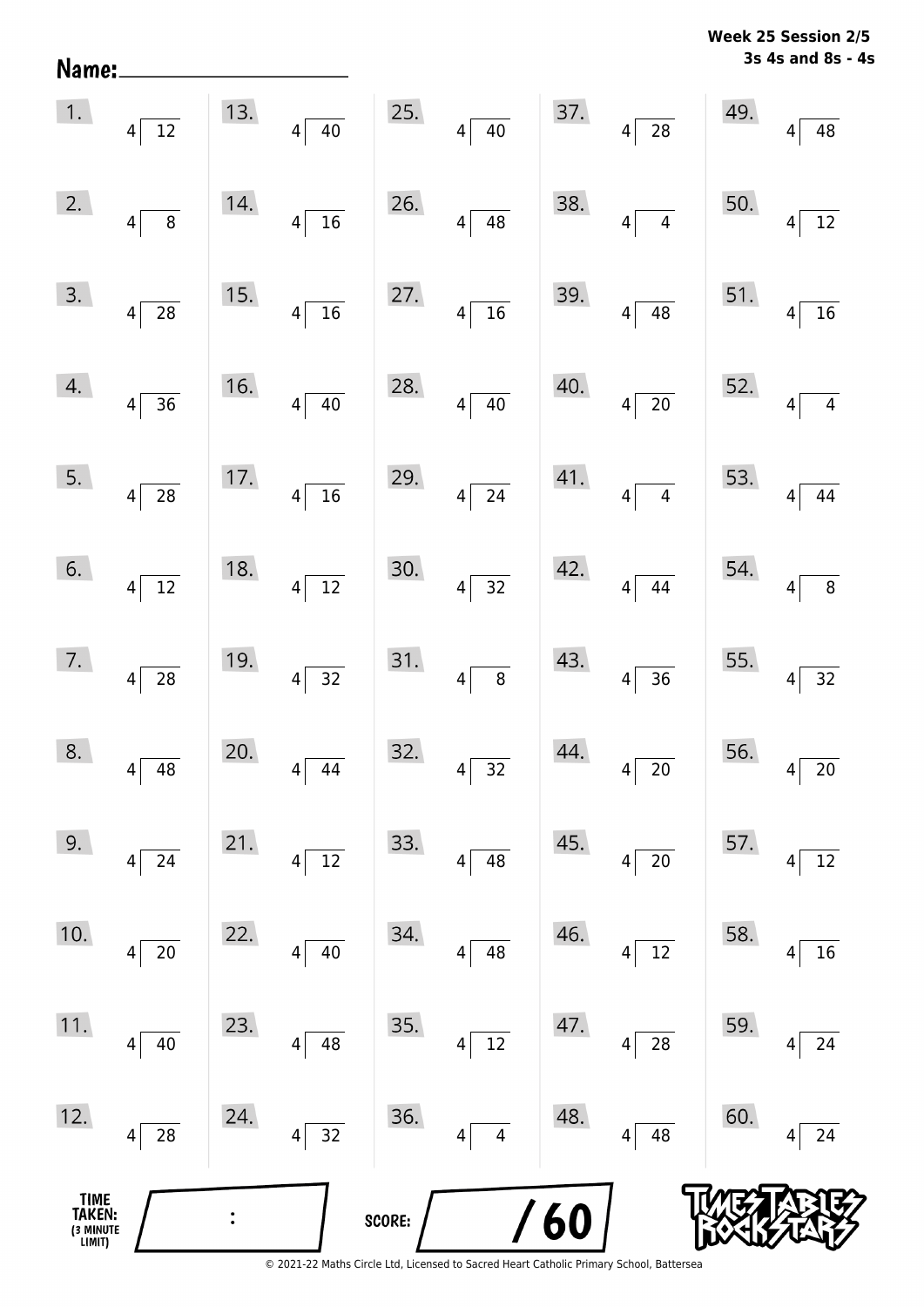Name:

**3s 4s and 8s - 4s Week 25 Session 3/5** 

| 1.                                            | $\overline{a}$<br>$\times$ 6                  | 13.            | $\overline{4}$<br>$\times$ 5                 | 25.    | $\overline{4}$<br>$\times$ 9                 | 37. | $\overline{4}$<br>$\times$ 1                 | 49. | $\overline{4}$<br>$\times$ 3  |
|-----------------------------------------------|-----------------------------------------------|----------------|----------------------------------------------|--------|----------------------------------------------|-----|----------------------------------------------|-----|-------------------------------|
| 2.                                            | $\overline{4}$<br>$\times$ 4                  | 14.            | 4<br>$\times 8$                              | 26.    | $\overline{a}$<br>$\times 9$                 | 38. | 4<br>$\times$ 12                             | 50. | $4 \times 5$                  |
| 3.                                            | $\begin{array}{c} 4 \\ \times 7 \end{array}$  | 15.            | $\overline{4}$<br>$\times$ 12                | 27.    | $\overline{4}$<br>$\times$ 10                | 39. | $\overline{4}$<br>$\times$ 8                 | 51. | $\overline{4}$<br>$\times$ 8  |
| 4.                                            | $\overline{4}$<br>$\times$ 10                 | 16.            | $\overline{4}$<br>$\times$ 10                | 28.    | $\overline{4}$<br>$\times$ 3                 | 40. | $\overline{4}$<br>$\times$ 6                 | 52. | $\overline{4}$<br>$\times$ 6  |
| 5.                                            | $4 \times 11$                                 | 17.            | $\overline{4}$<br>$\times$ 9                 | 29.    | $\overline{4}$<br>$\times 6$                 | 41. | $\overline{4}$<br>$\times$ 4                 | 53. | $\overline{4}$<br>$\times$ 3  |
| 6.                                            | $\begin{array}{c} 4 \\ \times 1 \end{array}$  | 18.            | $\begin{array}{c} 4 \\ \times 3 \end{array}$ | 30.    | $\begin{array}{c} 4 \\ \times 8 \end{array}$ | 42. | $\overline{4}$<br>$\times$ 3                 | 54. | $\overline{4}$<br>$\times 10$ |
| 7.                                            | $\begin{array}{c} 4 \\ \times 3 \end{array}$  | 19.            | $\begin{array}{c} 4 \\ \times 9 \end{array}$ | 31.    | $4 \times 3$                                 | 43. | $\begin{array}{c} 4 \\ \times 5 \end{array}$ | 55. | $\overline{4}$<br>$\times$ 12 |
| 8.                                            | $\begin{array}{c} 4 \\ \times 12 \end{array}$ | 20.            | $\overline{4}$<br>$\times$ 1                 | 32.    | $\overline{a}$<br>$\times$ 5                 | 44. | $\overline{4}$<br>$\times$ 4                 | 56. | $\overline{4}$<br>$\times$ 10 |
| 9.                                            | 4<br>$\times$ 5                               | 21.            | 4<br>$\times$ 7                              | 33.    | 4<br>$\times$ 7                              | 45. | 4<br>$\times$ 5                              | 57. | 4<br>$\times$ 1               |
| 10.                                           | 4<br>$\times$ 6                               | 22.            | 4<br>$\times$ 7                              | 34.    | 4<br>$\times$ 9                              | 46. | 4<br>$\times$ 12                             | 58. | 4<br>$\times$ 1               |
| 11.                                           | 4<br>$\times$ 1                               | 23.            | 4<br>$\times$ 7                              | 35.    | 4<br>$\times$ 11                             | 47. | 4<br>$\times$ 3                              | 59. | 4<br>$\times$ 6               |
| 12.                                           | 4<br>$\times$ 2                               | 24.            | 4<br>$\times$ 5                              | 36.    | 4<br>$\times$ 12                             | 48. | 4<br>$\times$ 1                              | 60. | 4<br>$\times$ 10              |
| <b>TIME<br/>TAKEN:</b><br>(3 MINUTE<br>LIMIT) |                                               | $\ddot{\cdot}$ |                                              | SCORE: |                                              | 60  |                                              |     |                               |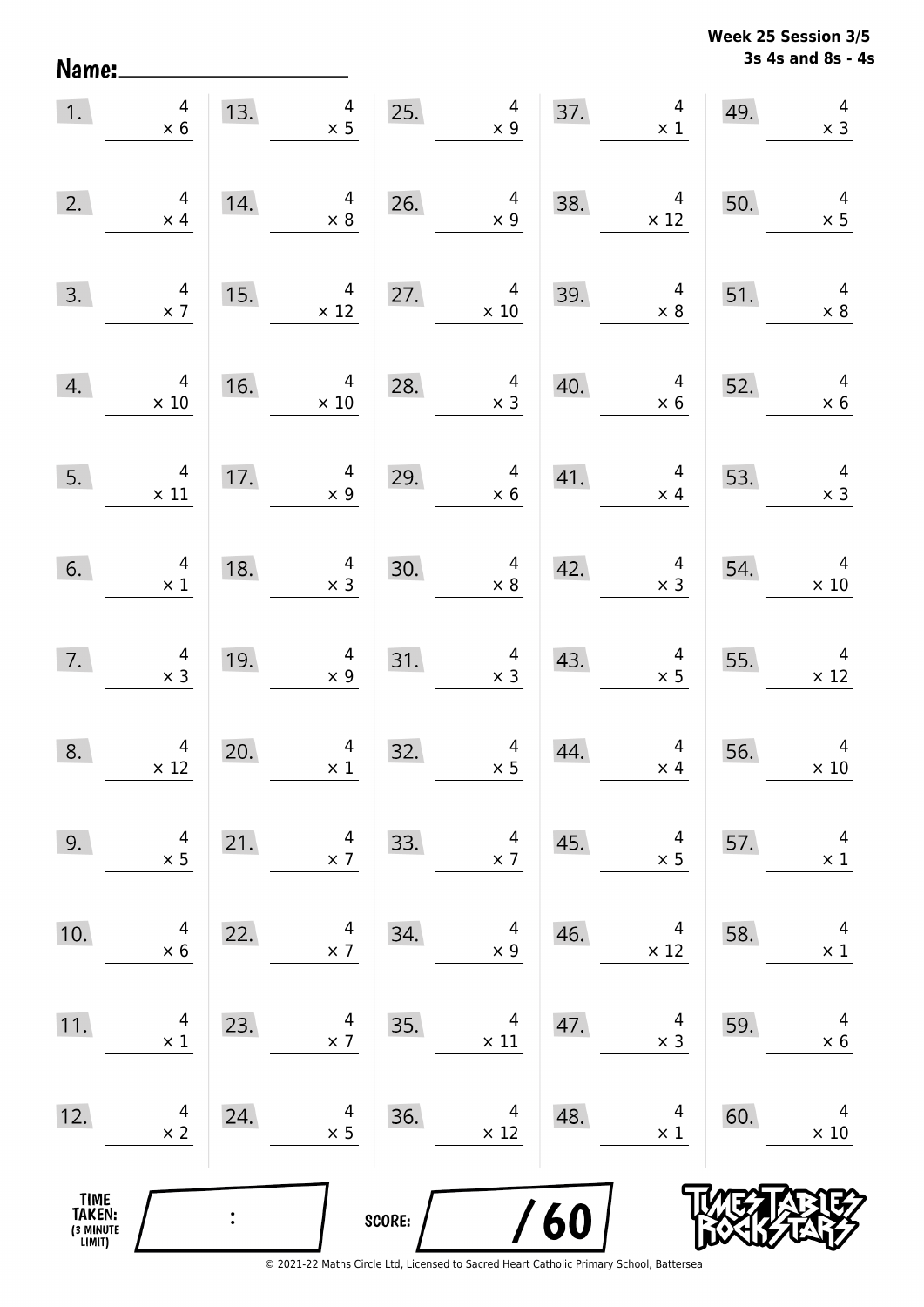| Week 25 Session 4/5 |                   |  |
|---------------------|-------------------|--|
|                     | 3s 4s and 8s - 4s |  |

|                                       |               |        |                   |     | 3s 4s and 8s - 4s       |
|---------------------------------------|---------------|--------|-------------------|-----|-------------------------|
| $\vert 1. \vert$                      | $28 \div 4 =$ |        |                   |     |                         |
| 2.                                    |               | 22.    | $44 \div 4 =$     |     |                         |
| 3.                                    |               | 23.    | $16 \div 4 =$     | 43. | $8 \div 4 =$            |
| 4.                                    |               | 24.    | $12 \div 4 =$     | 44. | $44 \div 4 =$           |
| 5.                                    | $44 \div 4 =$ | 25.    | $28 \div 4 =$     | 45. |                         |
| 6.                                    | $4 \div 4 =$  | 26.    | $36 \div 4 =$     |     | $46.$ $40 \div 4 =$     |
| 7.                                    | $4 \div 4 =$  | 27.    | $44 \div 4 =$     |     | $47.$ $4 \div 4 =$      |
| 8.                                    | $28 \div 4 =$ | 28.    | $44 \div 4 =$     |     |                         |
| 9.                                    | $12 \div 4 =$ | 29.    | $4 \div 4 =$      |     | 49. $8 \div 4 =$        |
| 10.                                   | $44 \div 4 =$ | 30.    | $8 \div 4 =$      |     | 50. $12 \div 4 =$       |
| 11.                                   | $28 \div 4 =$ |        |                   |     |                         |
| 12.                                   | $44 \div 4 =$ | 32.    | $36 \div 4 =$     |     | 52. $24 \div 4 =$       |
| 13.                                   | $20 \div 4 =$ |        | $33. 12 \div 4 =$ |     | 53. $4 \div 4 =$        |
| 14.                                   | $20 \div 4 =$ |        |                   |     | $54. \qquad 4 \div 4 =$ |
| 15.                                   | $44 \div 4 =$ | 35.    | $16 \div 4 =$     |     | 55. $36 \div 4 =$       |
| 16.                                   | $12 \div 4 =$ |        |                   | 56. |                         |
| 17.                                   | $40 \div 4 =$ | 37.    | $36 \div 4 =$     |     | 57. $16 \div 4 =$       |
| 18.                                   | $36 \div 4 =$ | 38.    | $16 \div 4 =$     |     | 58. $24 \div 4 =$       |
| 19.                                   | $32 \div 4 =$ | 39.    | $28 \div 4 =$     |     | 59. $8 \div 4 =$        |
| 20.                                   | $28 \div 4 =$ | 40.    | $12 \div 4 =$     | 60. | $40 \div 4 =$           |
| TIME<br>TAKEN:<br>(3 MINUTE<br>LIMIT) |               | SCORE: | 60                |     |                         |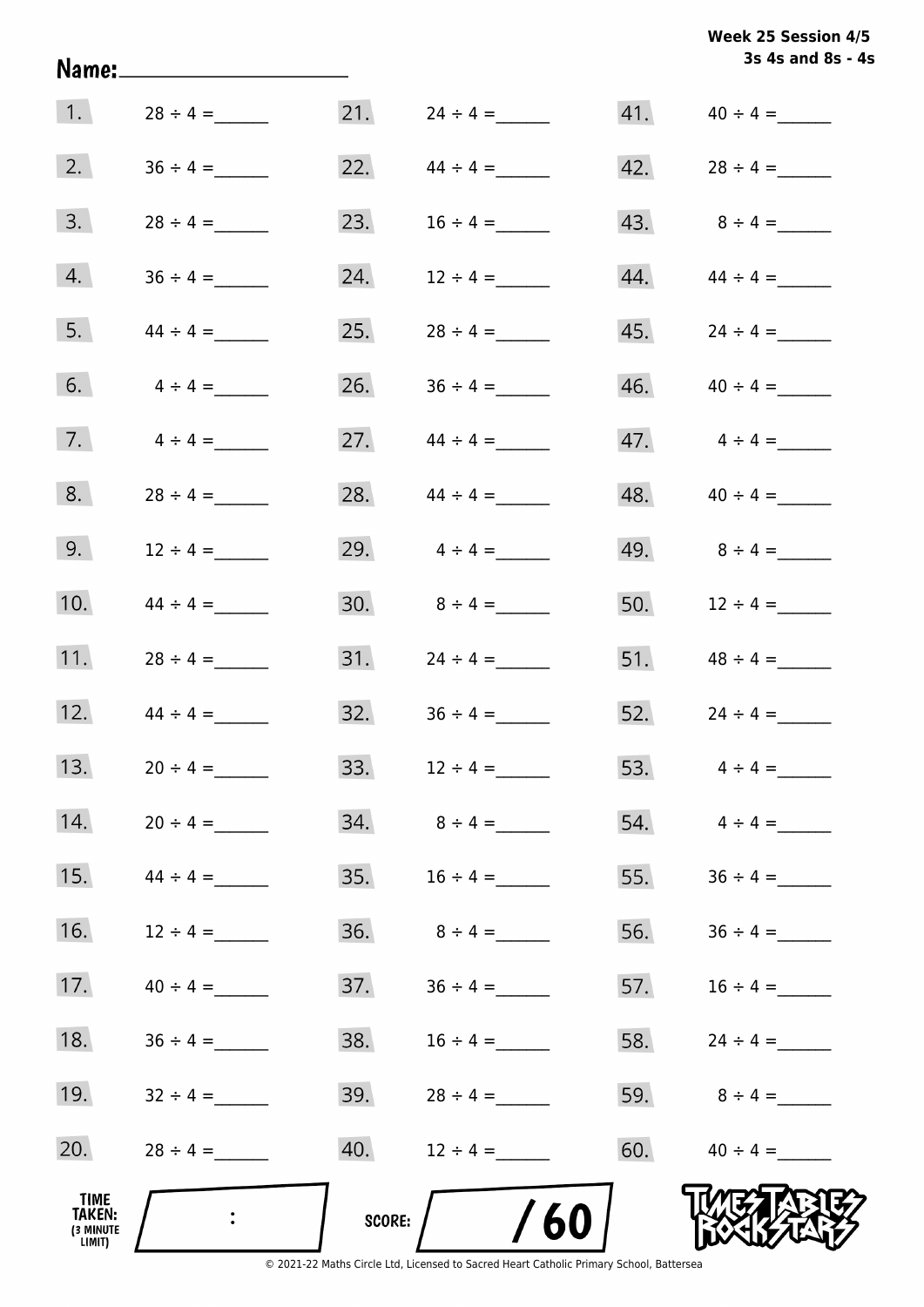| Week 25 Session 5/5 |                   |  |  |
|---------------------|-------------------|--|--|
|                     | 3s 4s and 8s - 4s |  |  |

|                                                     |                         |     |                       |     | $41. \qquad 4 \div 4 =$ | ADD UP                    |
|-----------------------------------------------------|-------------------------|-----|-----------------------|-----|-------------------------|---------------------------|
| 2.                                                  | $4 \times 10 =$         |     | 22. $4 \times 10 =$   | 42. | $24 \div 4 =$           | YOUR TIME<br>FOR THE WEEK |
| 3.                                                  | $4 \times 1 =$          |     | 23. $4 \times 12 =$   | 43. | $8 \div 4 =$            | MINUTES<br>S1:            |
|                                                     | $4.4 \times 5 =$        |     |                       | 44. | $44 \div 4 =$           | S2:                       |
| 5.                                                  | $4 \times 10 =$         |     |                       | 45. |                         | S3:                       |
|                                                     |                         |     |                       | 46. | $28 \div 4 =$           | S4:                       |
|                                                     | $7. \quad 4 \times 6 =$ |     |                       | 47. | $24 \div 4 =$           | 55:<br>Total:             |
|                                                     | $8. 4 \times 12 =$      |     | 28. $4 \times 7 =$    | 48. |                         | SECONDS                   |
|                                                     |                         |     | 29. $4 \times 10 =$   | 49. | $16 \div 4 =$           | S1:                       |
|                                                     |                         |     | 30. $4 \times 2 =$    | 50. | $28 \div 4 =$           | S2:<br>S3:                |
|                                                     |                         |     | 31. $12 \div 4 =$ 51. |     | $32 \div 4 =$           | S4:                       |
|                                                     |                         |     | 32. $40 \div 4 =$ 52. |     | $40 \div 4 =$           | SS:                       |
|                                                     | 13. $4 \times 2 =$      |     | 33. $44 \div 4 =$ 53. |     | $12 \div 4 =$           | Total:                    |
|                                                     | 14. $4 \times 12 =$     | 34. | $32 \div 4 =$         |     | $54.$ $40 \div 4 =$     | ADD UP<br>YOUR SCORE      |
| 15.                                                 | $4 \times 4 =$          | 35. | $36 \div 4 =$         | 55. | $40 \div 4 =$           | FOR THE WEEK<br>$S1$ :    |
| 16.                                                 | $4 \times 9 =$          | 36. | $48 \div 4 =$         | 56. |                         | S2:                       |
|                                                     |                         | 37. | $28 \div 4 = 57.$     |     | $48 \div 4 =$           | S3:                       |
|                                                     | 18. $4 \times 3 =$      | 38. | $8 \div 4 = 58.$      |     | $44 \div 4 =$           | S4:                       |
|                                                     | 19. $4 \times 5 =$      | 39. | $24 \div 4 =$ 59.     |     | $12 \div 4 =$           | S5:                       |
|                                                     |                         | 40. | $8 \div 4 = 60.$      |     | $36 \div 4 =$           | Total:                    |
| <b>TIME</b><br><b>TAKEN:</b><br>(3 MINUTE<br>LIMIT) |                         |     | SCORE:                |     | 60                      |                           |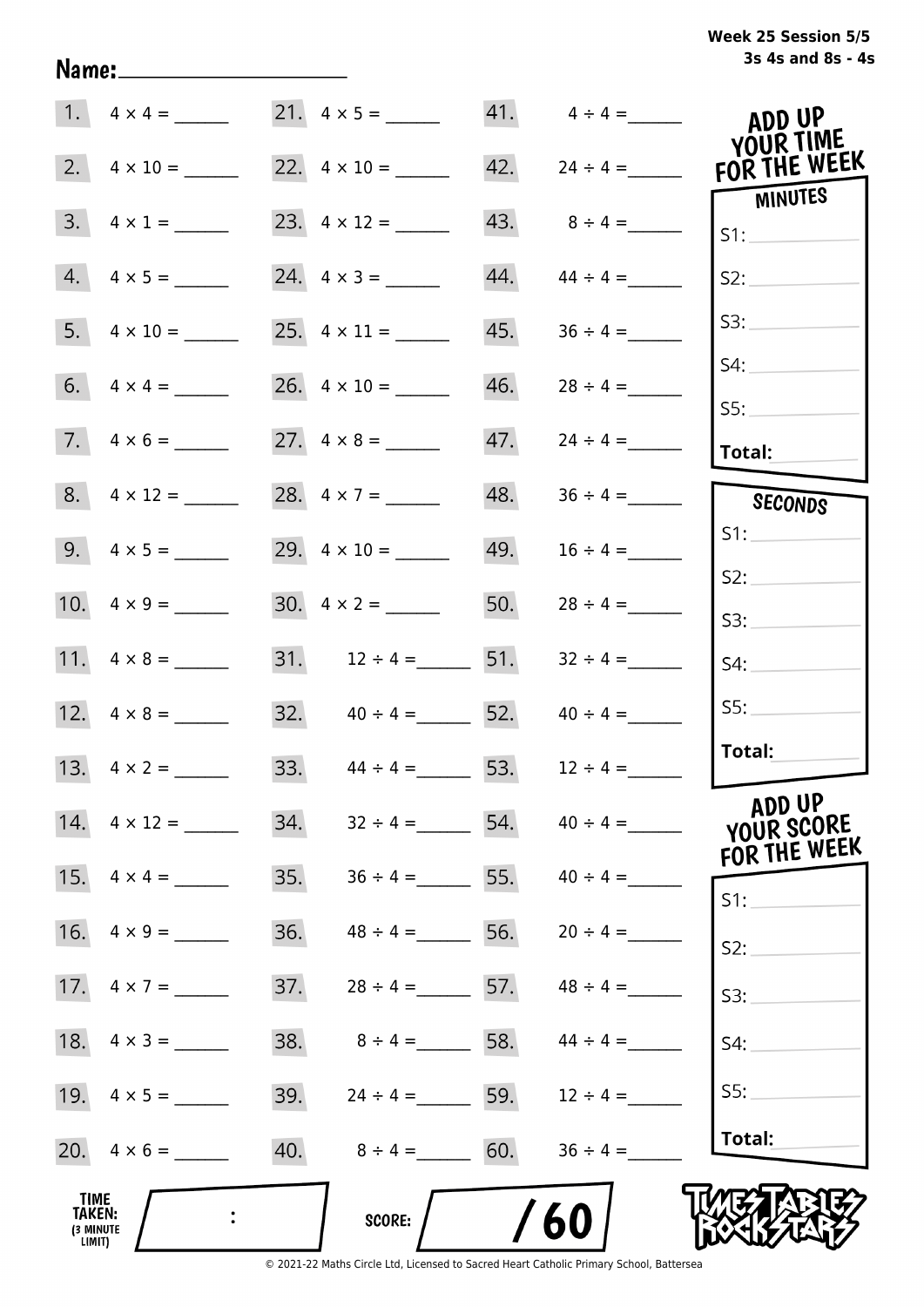# **3s 4s and 8s - 4s Week 26 Session 1/5**

|                                              |                           | 3s 4s and 8s - 4         |
|----------------------------------------------|---------------------------|--------------------------|
|                                              |                           |                          |
|                                              |                           | $42. 10 \times 4 =$      |
| $3. \quad 4 \times 10 =$                     | 23. $4 \times 9 =$        | $43. 6 \times 4 =$       |
| $4. \quad 4 \times 9 =$                      | $24. \quad 4 \times 9 =$  | $44. 5 \times 4 =$       |
| 5. $4 \times 3 =$                            | 25. $4 \times 4 =$        | $45. 6 \times 4 =$       |
|                                              | 26. $4 \times 7 =$        | $46. \quad 4 \times 4 =$ |
| 7. $4 \times 8 =$                            | 27. $4 \times 11 =$       | $47. \ 8 \times 4 =$     |
| 8. $4 \times 7 =$                            | 28. $4 \times 8 =$        |                          |
| 9. $4 \times 7 =$                            |                           | 49. $12 \times 4 =$      |
| 10. $4 \times 2 =$                           | $30. \quad 4 \times 11 =$ |                          |
| 11. $4 \times 7 =$                           |                           |                          |
| 12. $4 \times 8 =$                           | $32. 10 \times 4 =$       | 52. $5 \times 4 =$       |
|                                              |                           |                          |
| 14. $4 \times 9 =$                           | $34. 6 \times 4 =$        | 54. $12 \times 4 =$      |
| 15. $4 \times 6 =$                           | $35. 1 \times 4 =$        |                          |
| 16. $4 \times 1 =$                           | $36. 10 \times 4 =$       |                          |
|                                              | $37.$ 12 x 4 = ______     | 57. $5 \times 4 =$       |
| 18. $4 \times 7 =$                           |                           |                          |
| 19. $4 \times 6 =$                           |                           |                          |
| 20. $4 \times 10 =$                          |                           | 60. $9 \times 4 =$       |
| TIME<br><b>TAKEN:</b><br>(3 MINUTE<br>LIMIT) | /60<br>score:             |                          |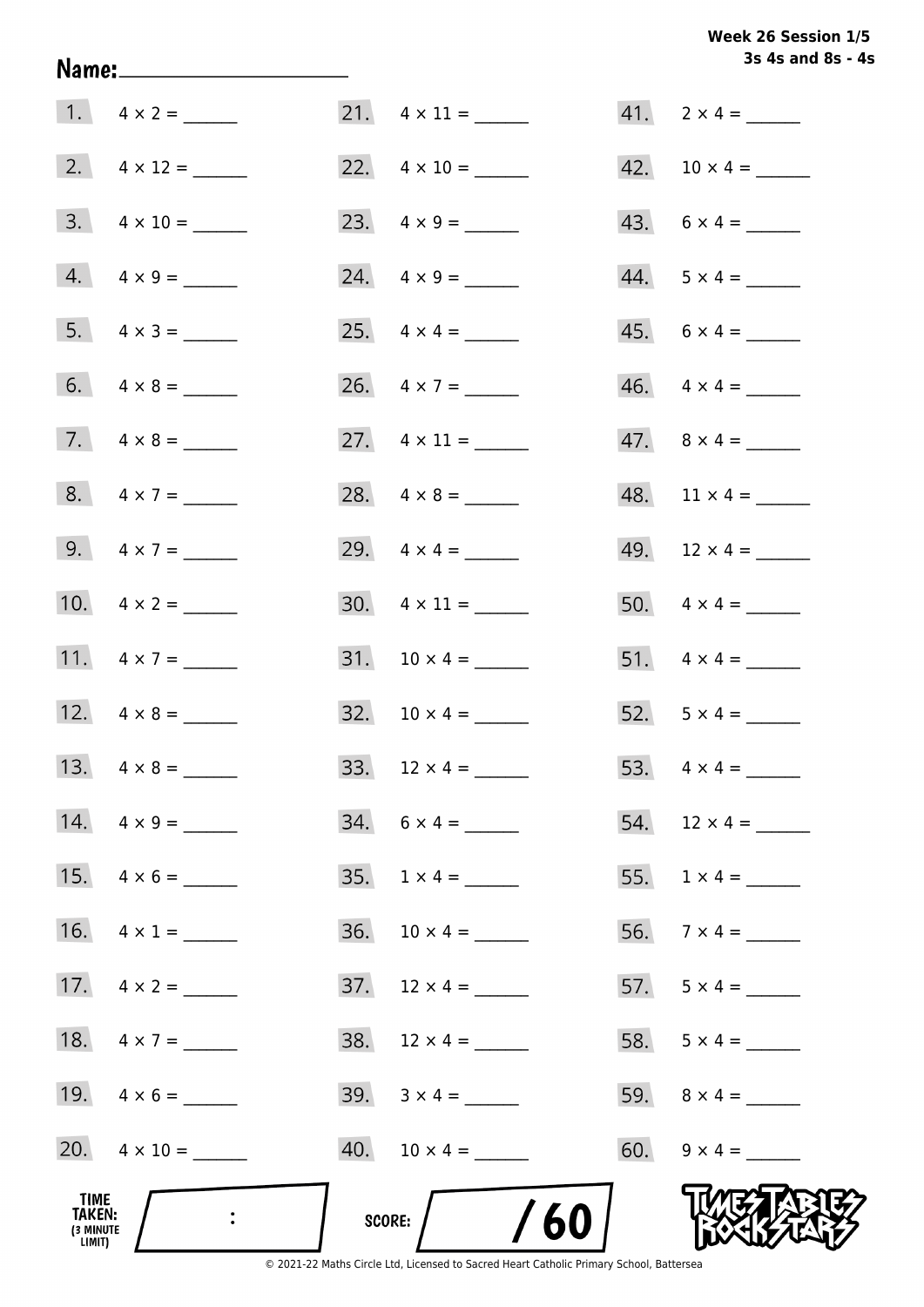| Week 26 Session 2/5 |  |
|---------------------|--|
| 3s 4s and 8s - 4s   |  |

|                                       | $\begin{array}{ c c }\n\hline\n1. & 4 & 12\n\end{array}$ | 13. | $4\overline{)48}$             |        | 25. $4\overline{)28}$         |     | 37. $4\sqrt{16}$      | 49.             | $\overline{4}$<br>$\overline{4}$  |
|---------------------------------------|----------------------------------------------------------|-----|-------------------------------|--------|-------------------------------|-----|-----------------------|-----------------|-----------------------------------|
| 2.                                    | $4\sqrt{4}$                                              | 14. | $4\overline{)36}$             | 26.    | $4\overline{)16}$             | 38. | $4\overline{)32}$     | 50.             | $\overline{20}$<br>$\overline{4}$ |
| 3.                                    | $4\sqrt{12}$                                             | 15. | $4\sqrt{12}$                  | 27.    | $4\overline{)32}$             |     | 39. $4\overline{)32}$ | 51.             | $\frac{1}{20}$<br>$\overline{4}$  |
| 4.                                    | $4\overline{4}$                                          | 16. | $4\sqrt{24}$                  | 28.    | $4\overline{)16}$             | 40. | $4\sqrt{40}$          | 52.             | $\boxed{44}$<br>$4\sqrt{ }$       |
| 5.                                    | $4\sqrt{32}$                                             | 17. | $4\overline{20}$              | 29.    | $4\sqrt{40}$                  |     | 41. $4\sqrt{44}$      | 53.             | $4\overline{28}$                  |
| 6.                                    | $4\overline{)36}$                                        | 18. | $4\overline{)16}$             | 30.    | $4\overline{)32}$             |     | 42. $4\sqrt{32}$      | 54.             | $\boxed{44}$<br>$4\vert$          |
| 7.                                    | $4\overline{16}$                                         | 19. | $4\overline{20}$              | 31.    | $4 \overline{)44}$            | 43. | $4\sqrt{16}$          | 55. $4\sqrt{ }$ | $\frac{1}{40}$                    |
| 8.                                    | $4\overline{)44}$                                        | 20. | $4\sqrt{20}$                  | 32.    | $4\overline{\smash{)}\ 24}$   | 44. | $4\sqrt{20}$          | 56. $4\sqrt{ }$ | 40                                |
| 9.                                    | 12<br>4                                                  | 21. | $\overline{\mathcal{A}}$<br>4 | 33.    | 8<br>4                        | 45. | 48<br> 4              | 57.             | 44<br>4                           |
| 10.                                   | $\, 8$<br>4                                              | 22. | $20\,$<br>4                   | 34.    | 48<br>$\overline{\mathbf{4}}$ | 46. | 44<br>4               | 58.             | 24<br>4                           |
| 11.                                   | 28<br>4                                                  | 23. | 24<br>4                       | 35.    | ${\bf 28}$<br>4               | 47. | 28<br> 4              | 59.             | 28<br>4                           |
| 12.                                   | 4<br>4                                                   | 24. | 48<br>4                       | 36.    | 28<br>4                       | 48. | 24<br> 4              | 60.             | 4<br>4                            |
| TIME<br>TAKEN:<br>(3 MINUTE<br>LIMIT) |                                                          |     |                               | SCORE: |                               | 60  |                       |                 |                                   |

Name: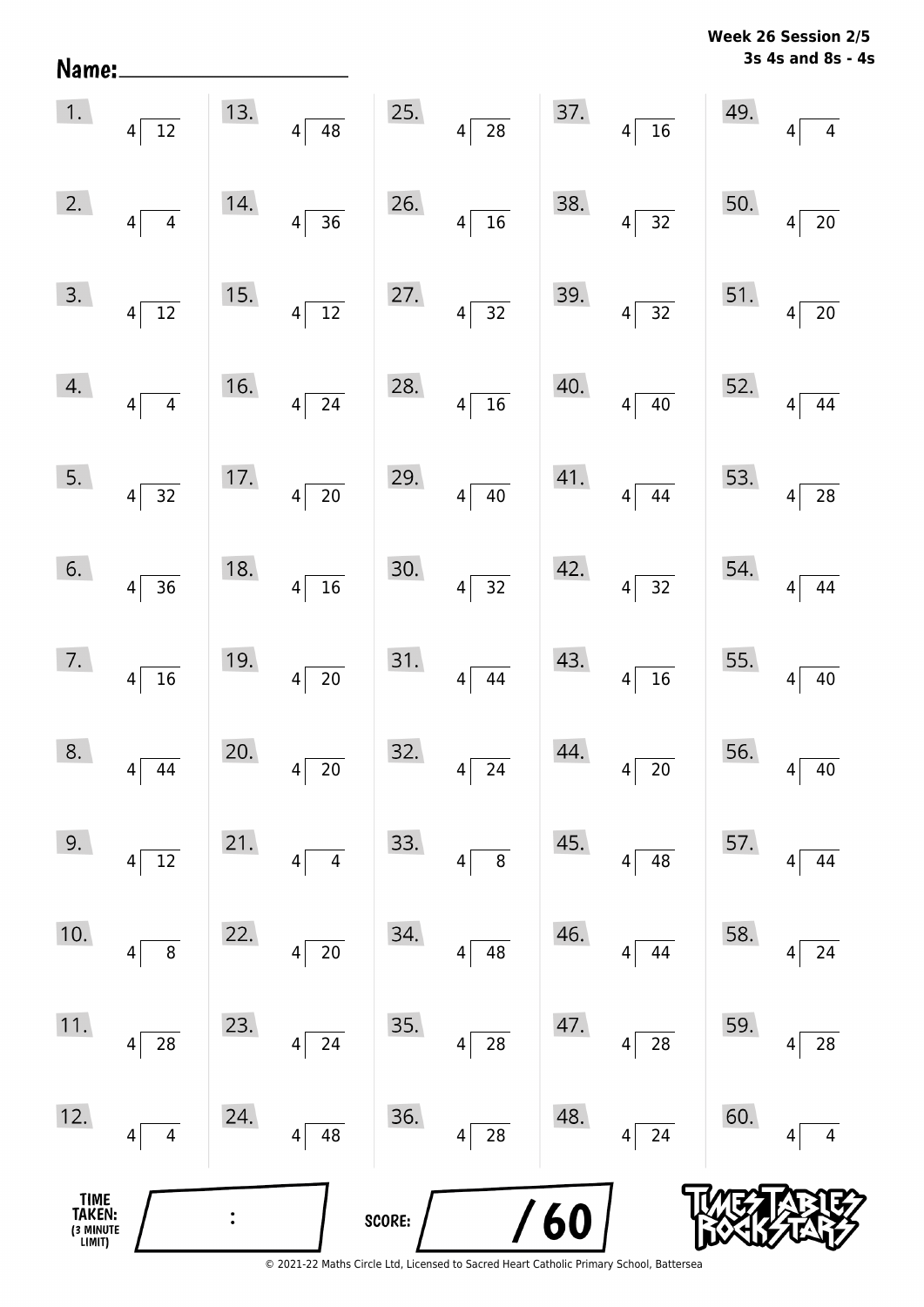**3s 4s and 8s - 4s Week 26 Session 3/5** 

| 1.                                            | $\overline{4}$<br>$\times$ 10                 |     | 4<br>13.<br>$\times$ 3                        |        | 25. $\begin{array}{c} 4 \\ \times 9 \end{array}$ | 37. | $\overline{4}$<br>$\times$ 6                 | 49. | $\overline{4}$<br>$\times$ 8                 |
|-----------------------------------------------|-----------------------------------------------|-----|-----------------------------------------------|--------|--------------------------------------------------|-----|----------------------------------------------|-----|----------------------------------------------|
| 2.                                            | $\begin{array}{c} 4 \\ \times 1 \end{array}$  | 14. | $\overline{4}$<br>$\times$ 4                  | 26.    | $\overline{4}$<br>$\times$ 12                    | 38. | $\overline{4}$<br>$\times$ 4                 | 50. | $4 \times 5$                                 |
| 3.                                            | $4 \times 5$                                  | 15. | $\overline{a}$<br>$\times$ 4                  | 27.    | $\overline{4}$<br>$\times 7$                     | 39. | $\overline{4}$<br>$\times$ 2                 | 51. | $\overline{4}$<br>$\times$ 6                 |
| 4.                                            | $\begin{array}{c} 4 \\ \times 1 \end{array}$  | 16. | $\overline{4}$<br>$\times$ 7                  | 28.    | $\overline{4}$<br>$\times$ 2                     | 40. | $\overline{4}$<br>$\times$ 3                 | 52. | $\begin{array}{c}4 \ \times 12\end{array}$   |
| 5.                                            | $4 \times 6$                                  | 17. | $\begin{array}{c} 4 \\ \times 11 \end{array}$ | 29.    | $\overline{4}$<br>$\times$ 10                    | 41. | $\overline{4}$<br>$\times$ 11                | 53. | $\overline{4}$<br>$\times$ 10                |
| 6.                                            | $\begin{array}{c} 4 \\ \times 12 \end{array}$ | 18. | $\begin{array}{r} 4 \\ \times 5 \end{array}$  | 30.    | $\overline{\mathbf{r}}$<br>$\times$ 5            | 42. | $\overline{4}$<br>$\times$ 5                 | 54. | $\begin{array}{c} 4 \\ \times 8 \end{array}$ |
| 7.                                            | $4 \times 2$                                  | 19. | $4 \times 8$                                  |        | 31. $4 \times 11$                                | 43. | $\overline{4}$<br>$\times$ 4                 | 55. | $4 \times 5$                                 |
| 8.                                            | $\begin{array}{c} 4 \\ \times 11 \end{array}$ | 20. | $\begin{array}{c} 4 \\ \times 7 \end{array}$  | 32.    | $\begin{array}{c} 4 \\ \times 8 \end{array}$     | 44. | $\begin{array}{c} 4 \\ \times 2 \end{array}$ | 56. | $\overline{4}$<br>$\times$ 10                |
| 9.                                            | 4<br>$\times 8$                               | 21. | 4<br>$\times$ 2                               | 33.    | 4<br>$\times$ 6                                  | 45. | 4<br>$\times$ 3                              | 57. | 4<br>$\times 2$                              |
| 10.                                           | 4<br>$\times$ 9                               | 22. | 4<br>$\times$ 3                               | 34.    | 4<br>$\times$ 1                                  | 46. | 4<br>$\times$ 11                             | 58. | 4<br>$\times$ 6                              |
| 11.                                           | 4<br>$\times$ 7                               | 23. | 4<br>$\times$ 9                               | 35.    | 4<br>$\times$ 7                                  | 47. | 4<br>$\times 10$                             | 59. | 4<br>$\times$ 11                             |
| 12.                                           | 4<br>$\times$ 3                               | 24. | 4<br>$\times 6$                               | 36.    | 4<br>$\times$ 7                                  | 48. | 4<br>$\times$ 3                              | 60. | 4<br>$\times$ 11                             |
| <b>TIME<br/>TAKEN:</b><br>(3 MINUTE<br>LIMIT) |                                               |     |                                               | SCORE: |                                                  | 60  |                                              |     |                                              |

Name: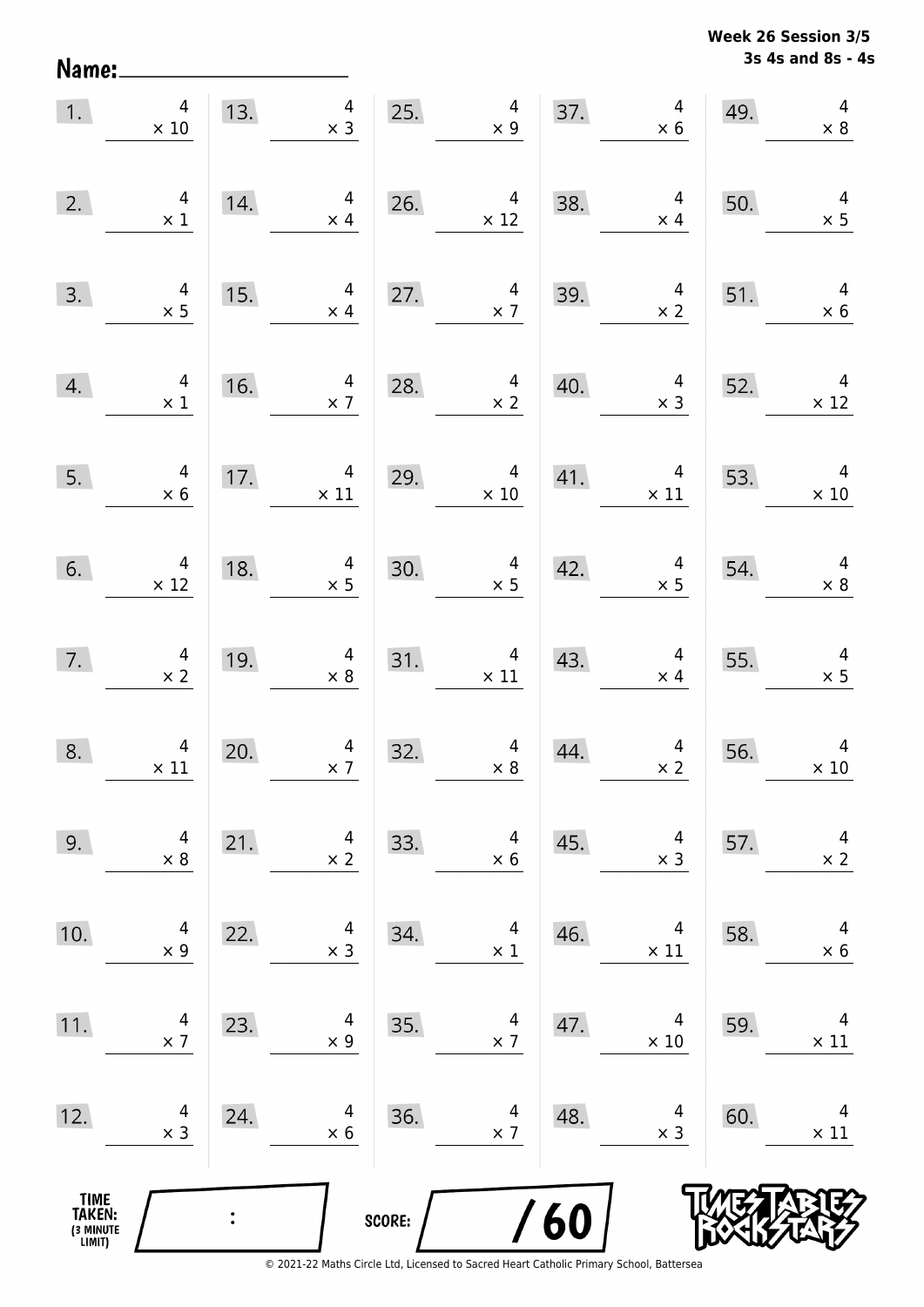| Week 26 Session 4/5 |                   |  |
|---------------------|-------------------|--|
|                     | 3s 4s and 8s - 4s |  |

|                                                     |               |        |                  |     | 3s 4s and 8s - 4s               |
|-----------------------------------------------------|---------------|--------|------------------|-----|---------------------------------|
| $\vert 1. \vert$                                    | $24 \div 4 =$ |        | 21. $8 \div 4 =$ |     | $41. 20 \div 4 =$               |
| 2.                                                  | $48 \div 4 =$ | 22.    | $48 \div 4 =$    |     | $42. \qquad 4 \div 4 =$         |
| 3.                                                  |               | 23.    |                  |     | 43. $8 \div 4 =$                |
| 4.                                                  |               | 24.    | $20 \div 4 =$    | 44. | $28 \div 4 =$                   |
| 5.                                                  | $24 \div 4 =$ | 25.    | $44 \div 4 =$    |     | $45. \hspace{1.5cm} 4 \div 4 =$ |
| 6.                                                  | $28 \div 4 =$ | 26.    | $40 \div 4 =$    |     |                                 |
| 7.                                                  | $8 \div 4 =$  | 27.    | $16 \div 4 =$    |     |                                 |
| 8.                                                  | $28 \div 4 =$ | 28.    |                  |     |                                 |
| 9.                                                  | $16 \div 4 =$ | 29.    | $40 \div 4 =$    | 49. | $32 \div 4 =$                   |
| 10.                                                 |               | 30.    | $12 \div 4 =$    | 50. | $16 \div 4 =$                   |
| 11.                                                 | $16 \div 4 =$ | 31.    | $20 \div 4 =$    | 51. |                                 |
| 12.                                                 |               | 32.    | $8 \div 4 =$     | 52. | $4 \div 4 =$                    |
| 13.                                                 | $16 \div 4 =$ | 33.    | $40 \div 4 =$    |     | 53. $48 \div 4 =$               |
| 14.                                                 | $28 \div 4 =$ | 34.    | $48 \div 4 =$    |     |                                 |
| 15.                                                 | $16 \div 4 =$ | 35.    | $32 \div 4 =$    |     | 55. $44 \div 4 =$               |
| 16.                                                 |               | 36.    |                  |     | 56. $44 \div 4 =$               |
| 17.                                                 |               | 37.    | $24 \div 4 =$    |     | 57. $28 \div 4 =$               |
| 18.                                                 | $32 \div 4 =$ | 38.    | $40 \div 4 =$    | 58. | $32 \div 4 =$                   |
| 19.                                                 | $20 \div 4 =$ | 39.    | $24 \div 4 =$    | 59. | $32 \div 4 =$                   |
| 20.                                                 | $20 \div 4 =$ | 40.    | $44 \div 4 =$    | 60. | $44 \div 4 =$                   |
| <b>TIME</b><br><b>TAKEN:</b><br>(3 MINUTE<br>LIMIT) |               | SCORE: | 60               |     |                                 |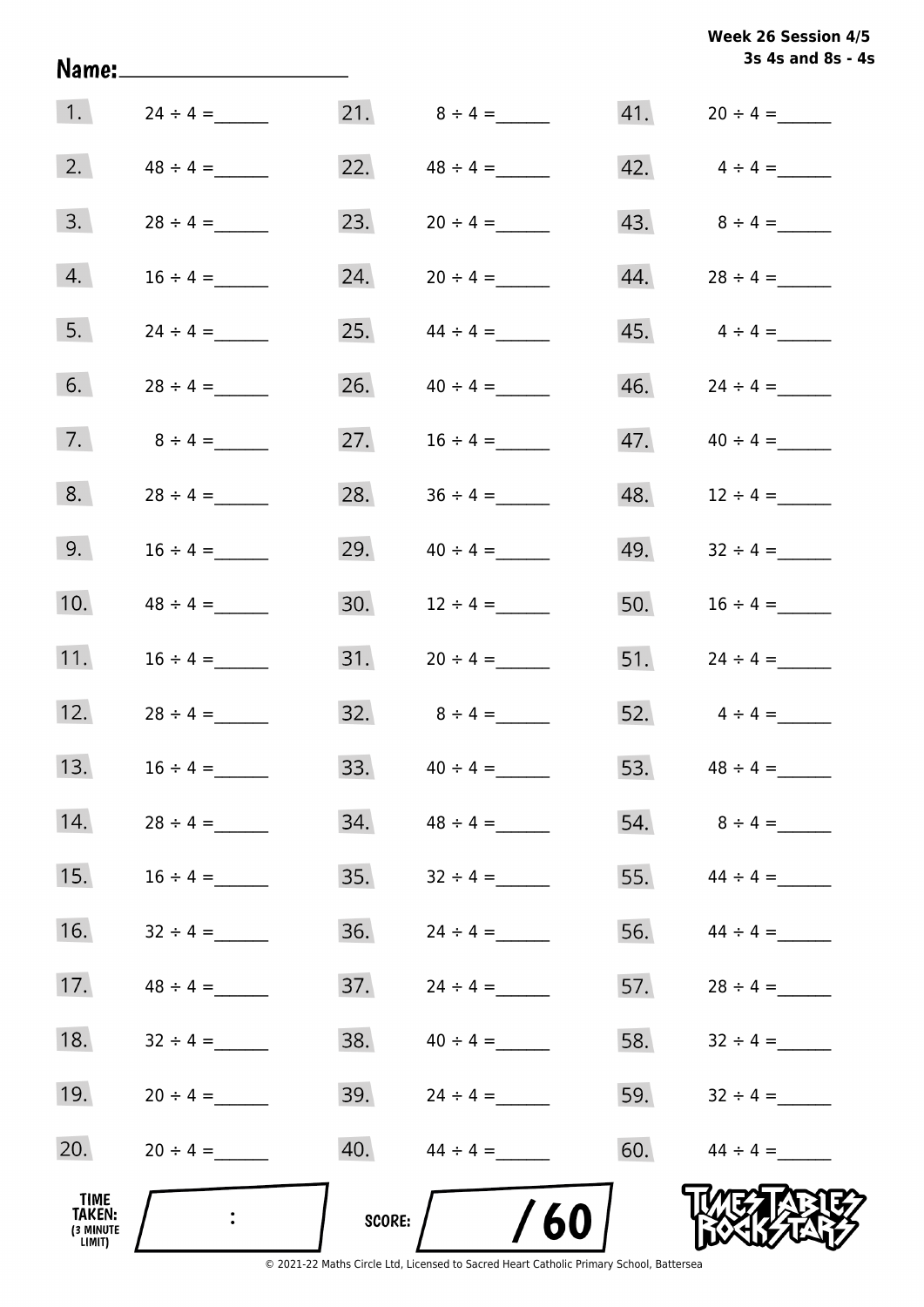| Week 26 Session 5/5 |                   |  |  |
|---------------------|-------------------|--|--|
|                     | 3s 4s and 8s - 4s |  |  |

|                                       | 21. $4 \times 12 =$      | 41.               |               | ADD UP<br>YOUR TIME   |
|---------------------------------------|--------------------------|-------------------|---------------|-----------------------|
| 2.<br>$4 \times 4 =$                  | 22. $4 \times 3 =$       | 42.               | $28 \div 4 =$ | FOR THE WEEK          |
| 3.                                    |                          | 43.               |               | <b>MINUTES</b><br>S1: |
| 4.<br>$4 \times 4 =$                  | 24. $4 \times 12 =$      | 44.               | $16 \div 4 =$ | S2:                   |
|                                       |                          | 45.               | $24 \div 4 =$ | S3:                   |
|                                       |                          | 46.               | $8 \div 4 =$  | S4:<br>SS:            |
|                                       |                          | 47.               | $4 \div 4 =$  | Total:                |
| $8. \quad 4 \times 11 =$              | 28. $4 \times 1 =$       | 48.               | $40 \div 4 =$ | SECONDS               |
|                                       | 29. $4 \times 12 =$      | 49.               | $32 \div 4 =$ | S1:                   |
| 10. $4 \times 7 =$                    | 30. $4 \times 5 =$       | 50.               | $16 \div 4 =$ | S2:                   |
|                                       |                          |                   |               | S3:                   |
| 11. $4 \times 11 =$                   | 31. $12 \div 4 =$ 51.    |                   | $20 \div 4 =$ | S4:                   |
|                                       | 32. $16 \div 4 =$ 52.    |                   | $20 \div 4 =$ | SS:                   |
|                                       | 33. $8 \div 4 = 53$ .    |                   | $48 \div 4 =$ | Total:                |
| 14. $4 \times 8 =$                    | 34.                      | $28 \div 4 = 54.$ | $28 \div 4 =$ | ADD UP<br>YOUR SCORE  |
| 15. $4 \times 11 =$                   | 35.<br>$48 \div 4 = 55.$ |                   | $12 \div 4 =$ | FOR THE WEEK<br>S1:   |
| 16.<br>$4 \times 2 =$                 | 36.<br>$48 \div 4 =$     | 56.               | $20 \div 4 =$ | S2:                   |
| 17.<br>$4 \times 9 =$                 | 37.<br>$20 \div 4 =$ 57. |                   | $36 \div 4 =$ | S3:                   |
| 18. $4 \times 7 =$                    | 38.<br>$12 \div 4 = 58.$ |                   | $48 \div 4 =$ | S4:                   |
|                                       | 39.<br>$4 \div 4 = 59.$  |                   | $48 \div 4 =$ | SS:                   |
| $20. \quad 4 \times 6 =$              | 40.<br>$24 \div 4 = 60.$ |                   | $36 \div 4 =$ | Total:                |
| TIME<br>TAKEN:<br>(3 MINUTE<br>LIMIT) | <b>SCORE:</b>            |                   | 60            |                       |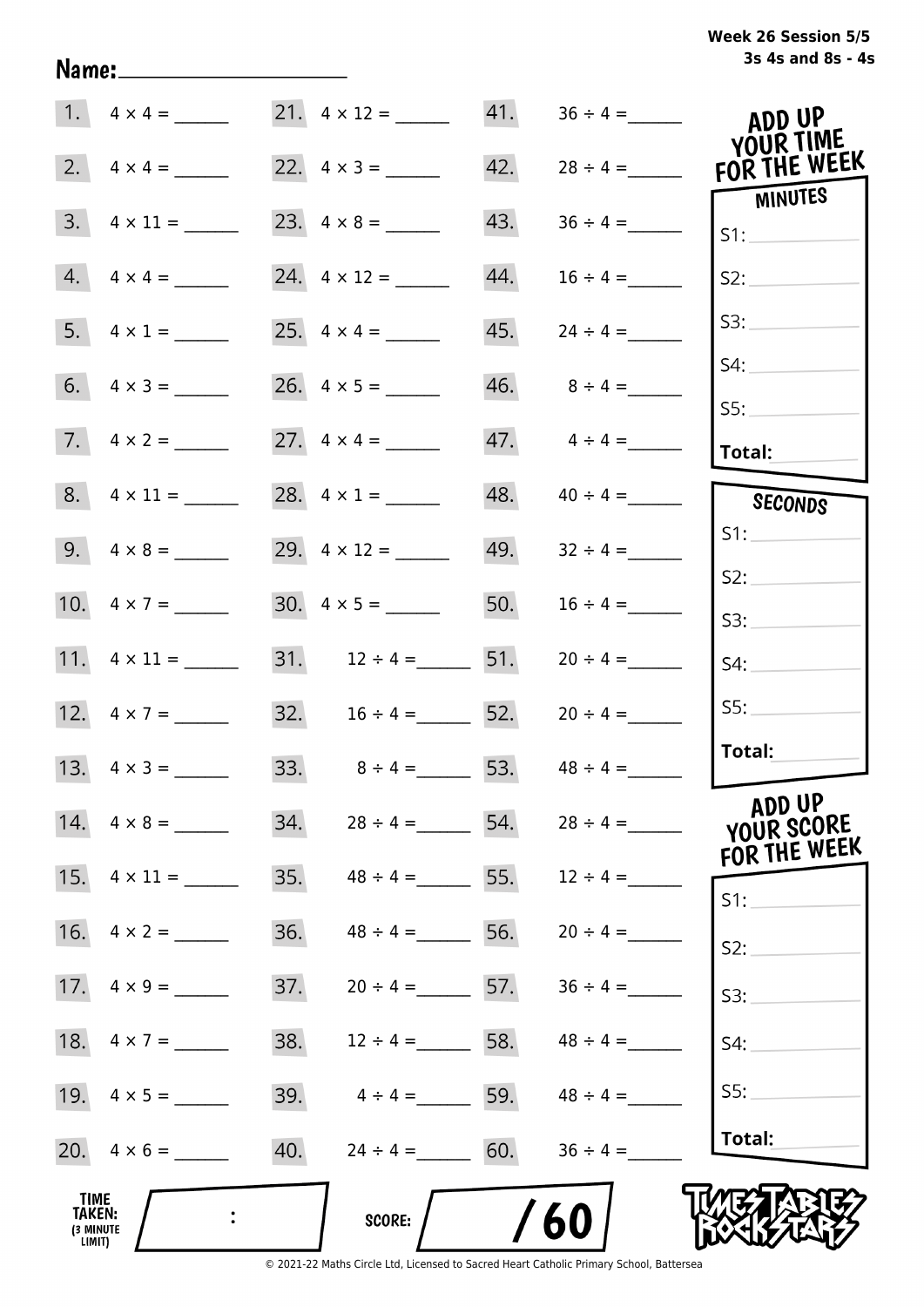# **3s 4s and 8s - 8s Week 27 Session 1/5**

| TIME<br>TAKEN:<br>(3 MINUTE<br>LIMIT) |                           | /60<br>SCORE:             |                          |
|---------------------------------------|---------------------------|---------------------------|--------------------------|
|                                       | 20. $8 \times 3 =$        | $40. 1 \times 8 =$        | $60. 5 \times 8 =$       |
|                                       |                           |                           |                          |
|                                       |                           | $38. 7 \times 8 =$        |                          |
|                                       | 17. $8 \times 12 =$       |                           |                          |
|                                       |                           |                           |                          |
|                                       |                           | $35. 6 \times 8 =$        |                          |
|                                       | 14. $8 \times 11 =$       | $34. 10 \times 8 =$       |                          |
|                                       |                           |                           |                          |
|                                       | 12. $8 \times 10 =$       | $32. 6 \times 8 =$        |                          |
|                                       | 11. $8 \times 12 =$       |                           |                          |
|                                       |                           | $30. \quad 8 \times 12 =$ |                          |
|                                       | 9. $8 \times 6 =$         |                           |                          |
|                                       | $8. \qquad 8 \times 10 =$ |                           |                          |
|                                       |                           | 27. $8 \times 7 =$        | $47. 6 \times 8 =$       |
|                                       |                           |                           |                          |
|                                       |                           |                           | $45.7 \times 8 =$        |
|                                       | $4.8 \times 5 =$          |                           |                          |
|                                       |                           |                           | $43. \quad 4 \times 8 =$ |
|                                       |                           |                           |                          |
|                                       |                           | $21. \quad 8 \times 1 =$  | $41. 5 \times 8 =$       |

Name: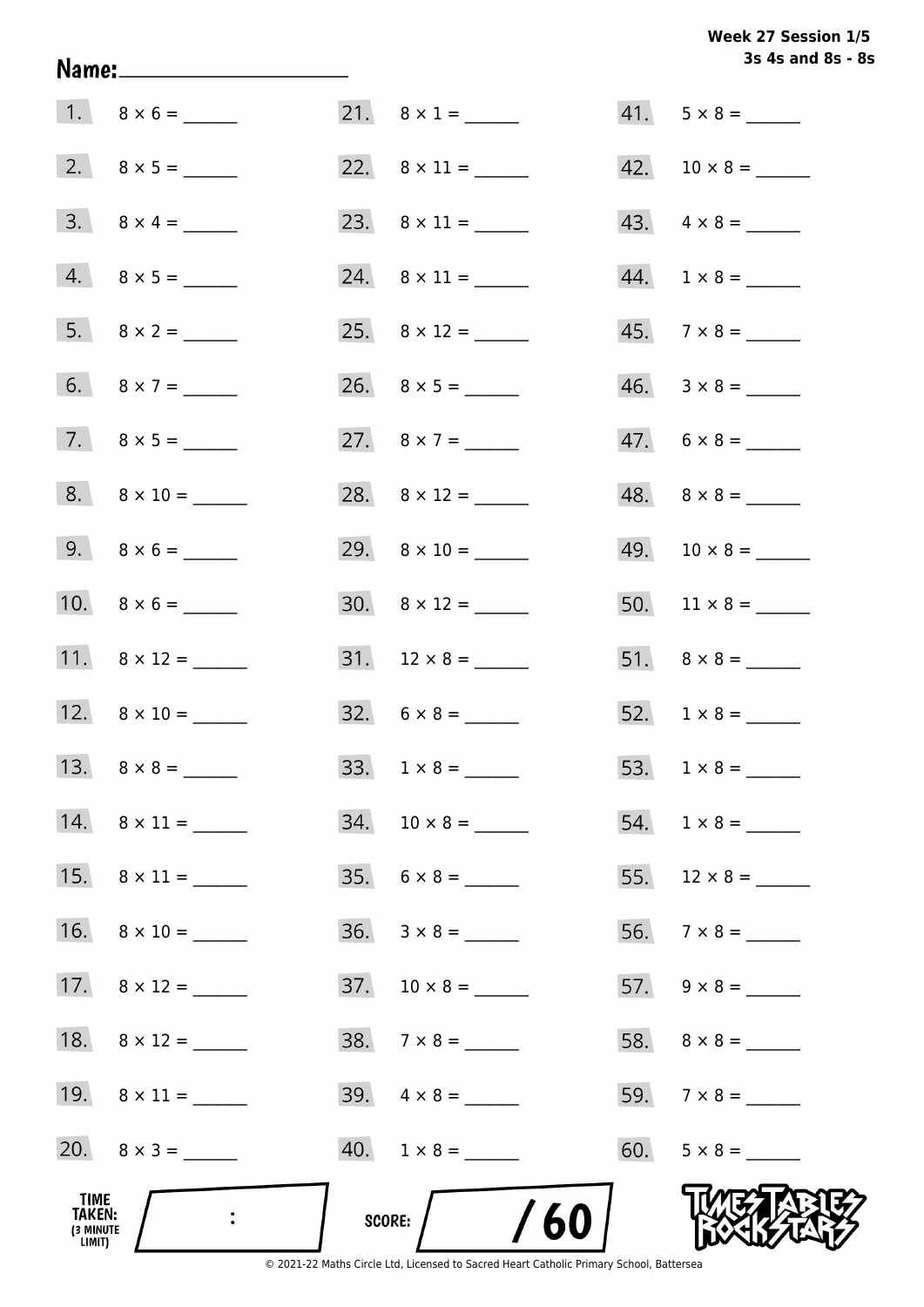| Name:                                 |                                   |                |                                    |        |                                 |     |                                   |     | MEEK TI SEPSION TIS<br>3s 4s and 8s - 8s |
|---------------------------------------|-----------------------------------|----------------|------------------------------------|--------|---------------------------------|-----|-----------------------------------|-----|------------------------------------------|
| 1.                                    | $8\sqrt{72}$                      | 13.            | $\overline{24}$<br>$\mathbf{8}$    | 25.    | $\mathbf{8}$<br>$\overline{24}$ | 37. | $\overline{96}$<br>$8\sqrt{ }$    | 49. | 96<br>8                                  |
| 2.                                    | 64<br>8                           | 14.            | $\overline{\textbf{88}}$<br>$\, 8$ | 26.    | 80<br>$\, 8$                    | 38. | $\overline{32}$<br>8 <sup>1</sup> | 50. | $72\,$<br>8                              |
| 3.                                    | $\overline{72}$<br>8 <sup>1</sup> | 15.            | $\overline{32}$<br>$\bf 8$         | 27.    | 64<br>$\bf 8$                   | 39. | $8\overline{72}$                  | 51. | 16<br>8                                  |
| 4.                                    | 8 <br>80                          | 16.            | 96<br>$\, 8$                       | 28.    | 56<br>$\bf{8}$                  | 40. | 48<br>8 <sup>2</sup>              | 52. | $40\,$<br>8 <sup>1</sup>                 |
| 5.                                    | $8 \overline{)72}$                | 17.            | $\sqrt{48}$<br>$\bf 8$             | 29.    | $\bf 8$<br>64                   | 41. | $8 \mid 64$                       | 53. | $\bf{8}$<br>${\bf 80}$                   |
| 6.                                    | 8 <sup>1</sup><br>64              | 18.            | 64<br>$\, 8$                       | 30.    | 80<br>$\,8\,$                   | 42. | $\overline{72}$<br>8              | 54. | 24<br>8                                  |
| 7.                                    | $8^{\circ}$<br>24                 | 19.            | $\overline{96}$<br>$\bf 8$         | 31.    | 32<br>8 <sup>1</sup>            | 43. | 88<br>8                           | 55. | 16<br>8                                  |
| 8.                                    | 32<br>8                           | 20.            | $32\,$<br>8                        | 32.    | $16\,$<br>8                     | 44. | $\bf 8$<br>8                      | 56. | $80\,$<br>8                              |
| 9.                                    | 96<br>8                           | 21.            | $16\,$<br>8                        | 33.    | ${\bf 16}$<br>8                 | 45. | 48<br>8                           | 57. | 64<br>8                                  |
| 10.                                   | $72\,$<br>8                       | 22.            | $40\,$<br>8                        | 34.    | $40\,$<br>8                     | 46. | 8<br>8                            | 58. | 48<br>8                                  |
| 11.                                   | 56<br>8                           | 23.            | 56<br>8                            | 35.    | 24<br>8                         | 47. | 96<br>8                           | 59. | 16<br>8                                  |
| 12.                                   | 16<br>8                           | 24.            | $40\,$<br>8                        | 36.    | $40\,$<br>8                     | 48. | 88<br>8                           | 60. | 64<br>8                                  |
| TIME<br>TAKEN:<br>(3 MINUTE<br>LIMIT) |                                   | $\ddot{\cdot}$ |                                    | SCORE: |                                 | 60  |                                   |     |                                          |

**Week 27 Session 2/5**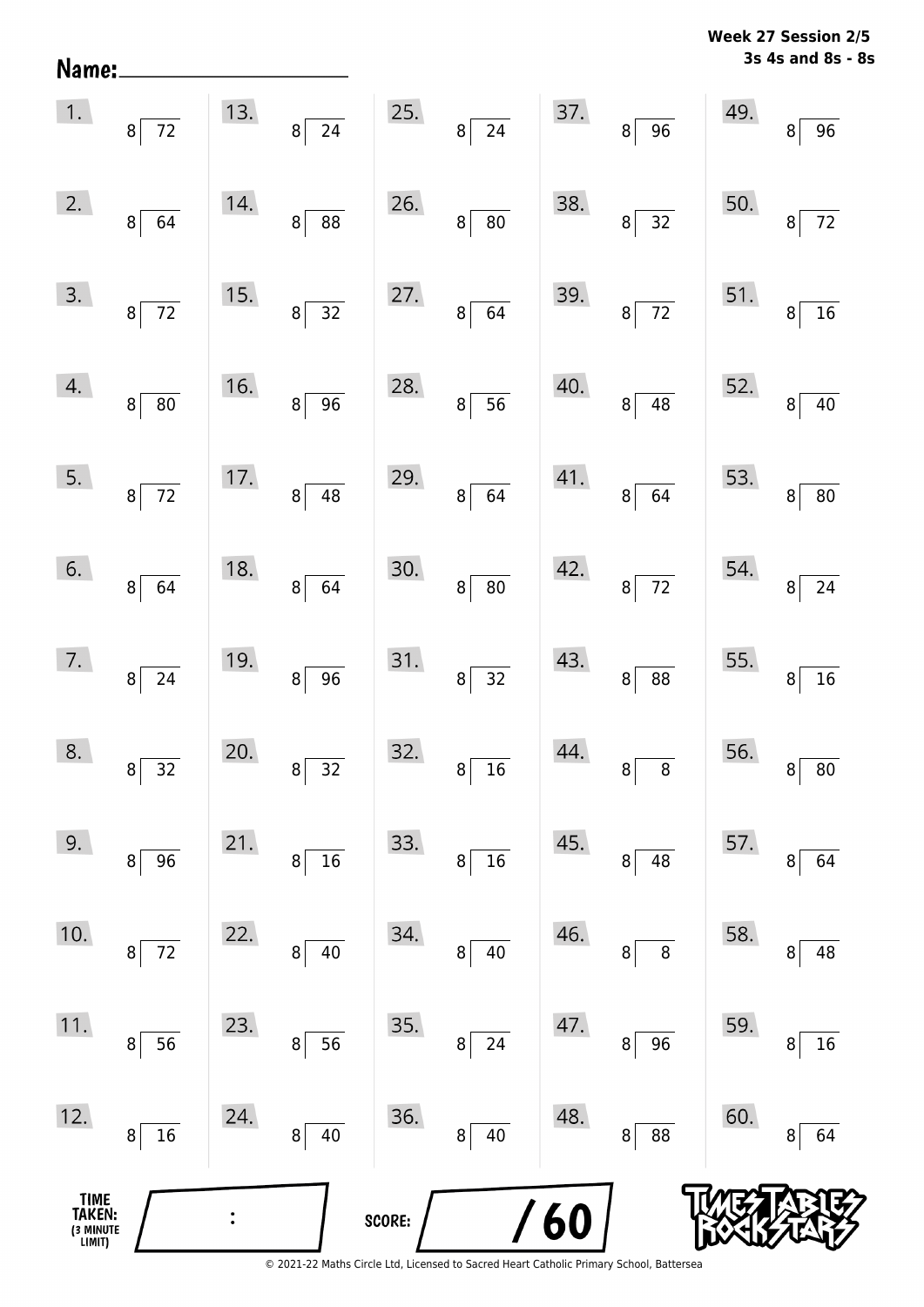Name:

**3s 4s and 8s - 8s Week 27 Session 3/5** 

| 1.                                            | $\bf 8$<br>$\times$ 4                        | 13. | $\begin{array}{c} 8 \\ \times 5 \end{array}$  | 25.    | $\begin{array}{c} 8 \\ \times 3 \end{array}$               | 37. | $\begin{array}{c} 8 \\ \times 2 \end{array}$ | 49. | $\boldsymbol{8}$<br>$\times$ 9           |
|-----------------------------------------------|----------------------------------------------|-----|-----------------------------------------------|--------|------------------------------------------------------------|-----|----------------------------------------------|-----|------------------------------------------|
| 2.                                            | $\, 8$<br>$\times$ 10                        | 14. | $\,8\,$<br>$\times$ 11                        | 26.    | $\begin{array}{c} 8 \\ \times 2 \end{array}$               | 38. | $\begin{array}{c} 8 \\ \times 7 \end{array}$ | 50. | $\overline{\phantom{0}}$ 8<br>$\times$ 1 |
| 3.                                            | $\begin{array}{c} 8 \\ \times 6 \end{array}$ | 15. | $\, 8$<br>$\times$ 3                          | 27.    | $\begin{array}{c} 8 \\ \times 7 \end{array}$               | 39. | $\,8\,$<br>$\times$ 9                        | 51. | $\overline{\phantom{0}}$ 8<br>$\times 8$ |
| 4.                                            | $\begin{array}{c} 8 \\ \times 9 \end{array}$ | 16. | $\begin{array}{c} 8 \\ \times 3 \end{array}$  | 28.    | $\begin{array}{c} 8 \\ \times 4 \end{array}$               | 40. | $\overline{\phantom{0}}$ 8<br>$\times$ 11    | 52. | $\overline{\phantom{0}}$<br>$\times$ 6   |
| 5.                                            | $\begin{array}{c} 8 \\ \times 5 \end{array}$ | 17. | $\begin{array}{c} 8 \\ \times 2 \end{array}$  | 29.    | $\begin{array}{c} 8 \\ \times 9 \end{array}$               | 41. | $\overline{\mathbf{8}}$<br>$\times$ 12       | 53. | $\overline{\phantom{a}}$<br>$\times$ 7   |
| 6.                                            | $\begin{array}{c} 8 \\ \times 9 \end{array}$ | 18. | $\begin{array}{c} 8 \\ \times 3 \end{array}$  | 30.    | $\begin{array}{c} 8 \\ \times 4 \end{array}$               | 42. | $\overline{\mathbf{8}}$<br>$\times$ 12       | 54. | $\overline{\phantom{a}}$<br>$\times$ 1   |
| 7.                                            | $\overline{\phantom{0}}$ 8<br>$\times$ 11    | 19. | $\begin{array}{c} 8 \\ \times 11 \end{array}$ |        | $\begin{array}{c c}\n 31. & 8 \\  \times 10\n \end{array}$ | 43. | 8 <sup>8</sup><br>$\times$ 1                 | 55. | $\overline{\phantom{a}}$<br>$\times$ 1   |
| 8.                                            | $\begin{array}{c} 8 \\ \times 9 \end{array}$ | 20. | $\begin{array}{c} 8 \\ \times 8 \end{array}$  | 32.    | $\begin{array}{c} 8 \\ \times 2 \end{array}$               | 44. | $\begin{array}{c} 8 \\ \times 2 \end{array}$ | 56. | $\boldsymbol{8}$<br>$\times$ 1           |
| 9.                                            | 8<br>$\times$ 2                              | 21. | 8<br>$\times$ 7                               | 33.    | 8<br>$\times$ 3                                            | 45. | 8<br>$\times 8$                              | 57. | 8<br>$\times$ 2                          |
| 10.                                           | 8<br>$\times$ 7                              | 22. | 8<br>$\times$ 5                               | 34.    | 8<br>$\times 6$                                            | 46. | 8<br>$\times$ 4                              | 58. | $\, 8$<br>$\times$ 7                     |
| 11.                                           | 8<br>$\times 8$                              | 23. | 8<br>$\times$ 11                              | 35.    | 8<br>$\times$ 6                                            | 47. | 8<br>$\times 2$                              | 59. | $\,8\,$<br>$\times$ 9                    |
| 12.                                           | 8<br>$\times$ 11                             | 24. | 8<br>$\times$ 12                              | 36.    | 8<br>$\times$ 1                                            | 48. | 8<br>$\times$ 5                              | 60. | $\, 8$<br>$\times$ 4                     |
| <b>TIME<br/>TAKEN:</b><br>(3 MINUTE<br>LIMIT) |                                              |     |                                               | SCORE: |                                                            | 60  |                                              |     |                                          |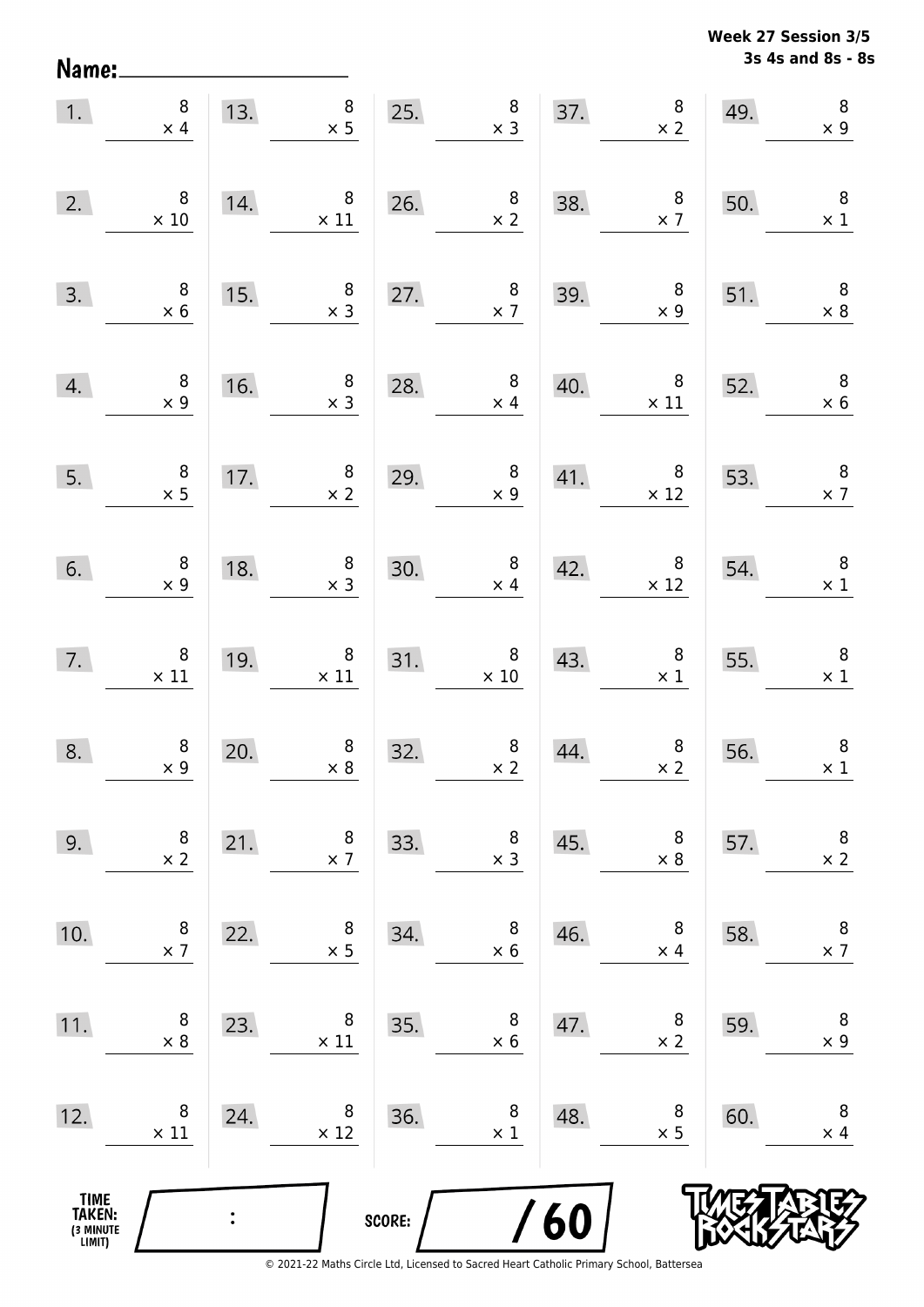|                                       | Name:_________________________ |        |                                  |     | 3s 4s and 8s - 8s                |
|---------------------------------------|--------------------------------|--------|----------------------------------|-----|----------------------------------|
| $\vert 1. \vert$                      | $32 \div 8 =$                  |        | 21. $32 \div 8 =$                |     |                                  |
| 2.                                    |                                |        | 22. $88 \div 8 =$                |     | $42. \hspace{1.5cm} 40 \div 8 =$ |
| 3.                                    | $8 \div 8 =$                   | 23.    |                                  | 43. |                                  |
| 4.                                    |                                | 24.    | $40 \div 8 =$                    |     |                                  |
| 5.                                    |                                |        |                                  | 45. | $40 \div 8 =$                    |
| 6.                                    |                                | 26.    | $64 \div 8 =$                    | 46. |                                  |
| 7.                                    |                                | 27.    | $24 \div 8 =$                    | 47. | $72 \div 8 =$                    |
| 8.                                    | $8 \div 8 =$                   | 28.    | $48 \div 8 =$                    | 48. |                                  |
| 9.                                    | $16 \div 8 =$                  | 29.    | $88 \div 8 =$                    | 49. |                                  |
| 10.                                   |                                | 30.    | $16 \div 8 =$                    | 50. | $72 \div 8 =$                    |
| 11.                                   | $72 \div 8 =$                  |        |                                  | 51. |                                  |
| 12.                                   |                                |        | $32. \hspace{1.5cm} 32 \div 8 =$ |     | 52. $96 \div 8 =$                |
| 13.                                   |                                | 33.    |                                  | 53. | $64 \div 8 =$                    |
| 14.                                   |                                | 34.    | $40 \div 8 =$                    |     | 54. $8 \div 8 =$                 |
| 15.                                   |                                | 35.    | $40 \div 8 =$                    | 55. |                                  |
| 16.                                   | $64 \div 8 =$                  | 36.    | $64 \div 8 =$                    | 56. |                                  |
| 17.                                   |                                |        |                                  | 57. | $40 \div 8 =$                    |
| 18.                                   |                                |        |                                  | 58. |                                  |
| 19.                                   |                                |        |                                  | 59. |                                  |
| 20.                                   |                                |        | 40. $72 \div 8 =$                | 60. | $80 \div 8 =$                    |
| TIME<br>TAKEN:<br>(3 MINUTE<br>LIMIT) |                                | SCORE: | /60                              |     |                                  |

**Week 27 Session 4/5**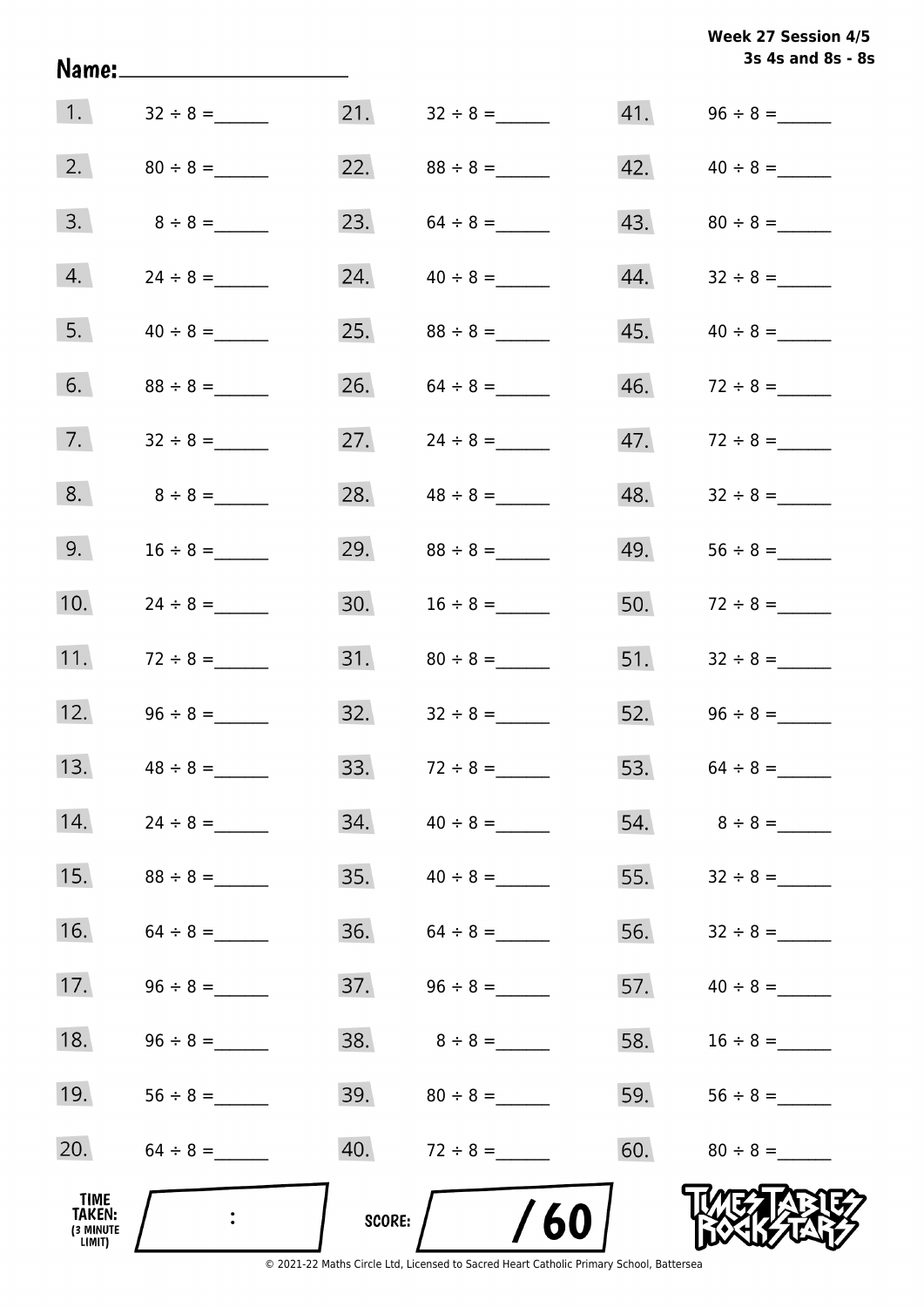|                                              |                          |     |                       |     | 41. $40 \div 8 =$               | ADD UP<br>YOUR TIME                  |
|----------------------------------------------|--------------------------|-----|-----------------------|-----|---------------------------------|--------------------------------------|
|                                              |                          |     |                       | 42. | $32 \div 8 =$                   | FOR THE WEEK                         |
|                                              | $3. \quad 8 \times 10 =$ |     |                       |     | $43. 8 \div 8 =$                | MINUTES<br>S1:                       |
|                                              | $4. 8 \times 4 =$        |     |                       | 44. | $64 \div 8 =$                   | S2:                                  |
|                                              | $5. \quad 8 \times 3 =$  |     |                       | 45. | $88 \div 8 =$                   | S3:                                  |
|                                              |                          |     |                       |     | $46. 64 \div 8 =$               | S4:                                  |
|                                              |                          |     |                       |     | $47.$ $72 \div 8 =$             | SS:<br>Total:                        |
|                                              |                          |     |                       |     | $48. 72 \div 8 =$               | <b>SECONDS</b>                       |
|                                              |                          |     |                       |     |                                 | S1:                                  |
|                                              |                          |     |                       | 50. |                                 | S2:                                  |
|                                              |                          |     | 31. $64 \div 8 =$ 51. |     | $24 \div 8 =$                   | S3:                                  |
|                                              |                          |     |                       |     |                                 | S4:<br>SS:                           |
|                                              | 12. $8 \times 1 =$       |     | 32. $32 \div 8 =$ 52. |     | $16 \div 8 =$                   | Total:                               |
|                                              |                          |     | 33. $16 \div 8 =$ 53. |     | $56 \div 8 =$                   |                                      |
|                                              | 14. $8 \times 7 =$       | 34. |                       |     | $40 \div 8 =$ 54. $72 \div 8 =$ | ADD UP<br>YOUR SCORE<br>FOR THE WEEK |
|                                              | 15. $8 \times 3 =$       | 35. | $24 \div 8 =$ 55.     |     |                                 | $S1$ :                               |
|                                              | 16. $8 \times 10 =$      | 36. | $48 \div 8 =$         | 56. | $64 \div 8 =$                   | S2:                                  |
|                                              |                          | 37. | $40 \div 8 =$ 57.     |     | $32 \div 8 =$                   | S3:                                  |
|                                              | 18. $8 \times 1 =$       | 38. | $24 \div 8 =$ 58.     |     | $16 \div 8 =$                   | S4:                                  |
|                                              | 19. $8 \times 4 =$       | 39. | $96 \div 8 =$ 59.     |     | $80 \div 8 =$                   | SS:                                  |
|                                              |                          | 40. | $96 \div 8 = 60.$     |     | $56 \div 8 =$                   | Total:                               |
| TIME<br><b>TAKEN:</b><br>(3 MINUTE<br>LIMIT) |                          |     | <b>SCORE:</b>         |     | 60                              |                                      |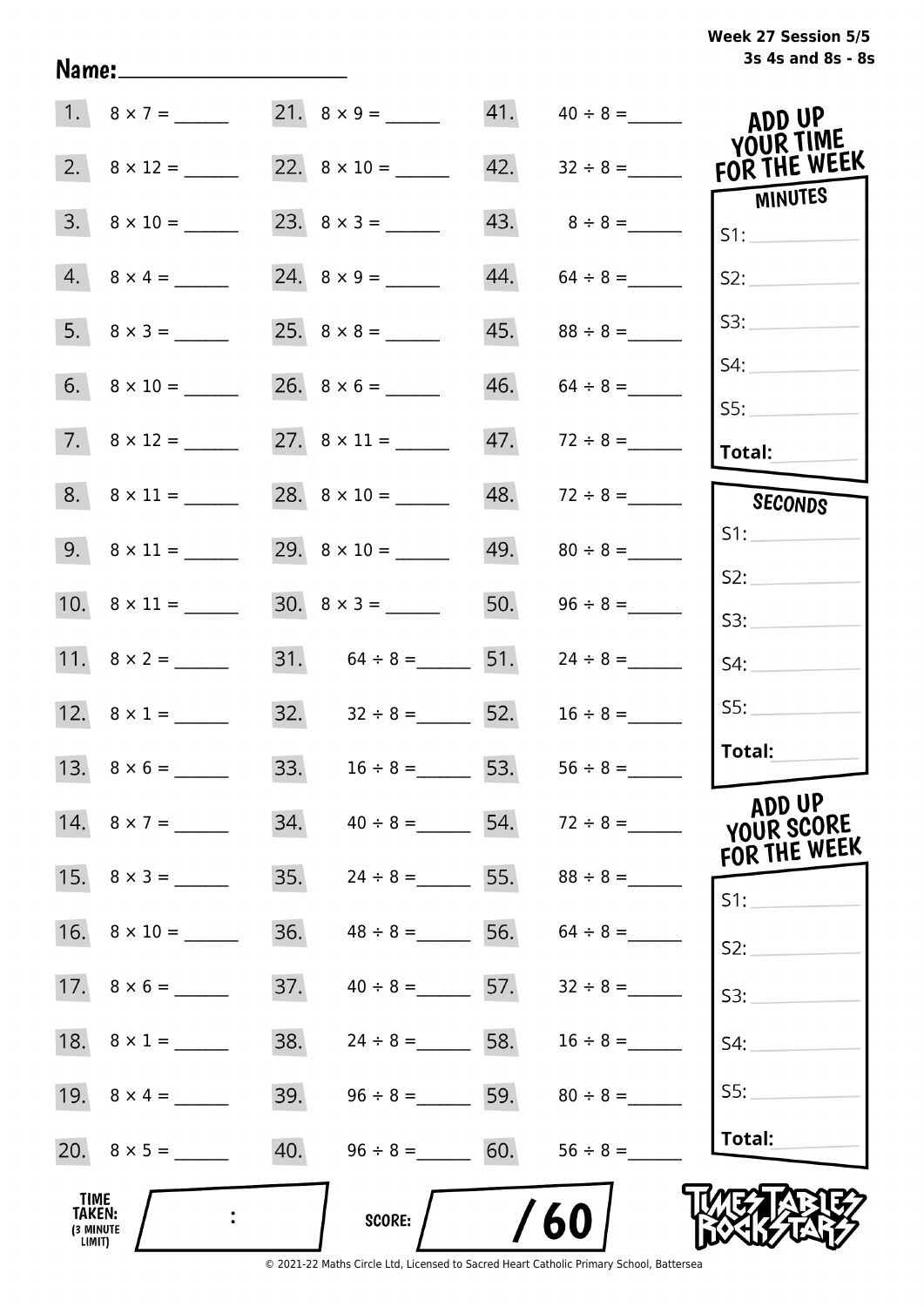Week 28 Session 1/5 3s 4s and 8s - 3s, 8s

| TIME<br>TAKEN:<br>(3 MINUTE<br>LIMIT) |                         | /60<br>SCORE:             |                          |
|---------------------------------------|-------------------------|---------------------------|--------------------------|
|                                       | 20. $3 \times 2 =$      | $40. \quad 9 \times 3 =$  |                          |
|                                       | 19. $3 \times 6 =$      | $39. \quad 11 \times 8 =$ |                          |
|                                       |                         | $38.$ 11 x 3 = ______     |                          |
|                                       | 17. $3 \times 4 =$      | $37. \quad 12 \times 3 =$ |                          |
|                                       | 16. $3 \times 7 =$      |                           |                          |
|                                       |                         | $35. \quad 11 \times 8 =$ | 55. $1 \times 8 =$       |
|                                       |                         | $34.$ 11 × 8 = ______     |                          |
|                                       |                         |                           | 53. $11 \times 3 =$      |
|                                       | 12. $3 \times 7 =$      | $32. \quad 4 \times 8 =$  |                          |
|                                       | 11. $3 \times 7 =$      | $31. \quad 8 \times 3 =$  | 51. $5 \times 3 =$       |
|                                       | 10. $3 \times 6 =$      | $30.8 \times 11 =$        | 50. $9 \times 3 =$       |
|                                       | 9. $3 \times 5 =$       | 29. $3 \times 10 =$       |                          |
|                                       | $8. \quad 8 \times 9 =$ |                           |                          |
|                                       |                         | 27. $8 \times 3 =$        | $47. \quad 4 \times 3 =$ |
|                                       |                         |                           | $46. \quad 4 \times 8 =$ |
|                                       |                         |                           |                          |
|                                       | $4. 3 \times 1 =$       | 24. $3 \times 7 =$        |                          |
|                                       |                         |                           | $43. \quad 9 \times 3 =$ |
|                                       |                         |                           | 42. $12 \times 8 =$      |
|                                       |                         |                           |                          |

Name: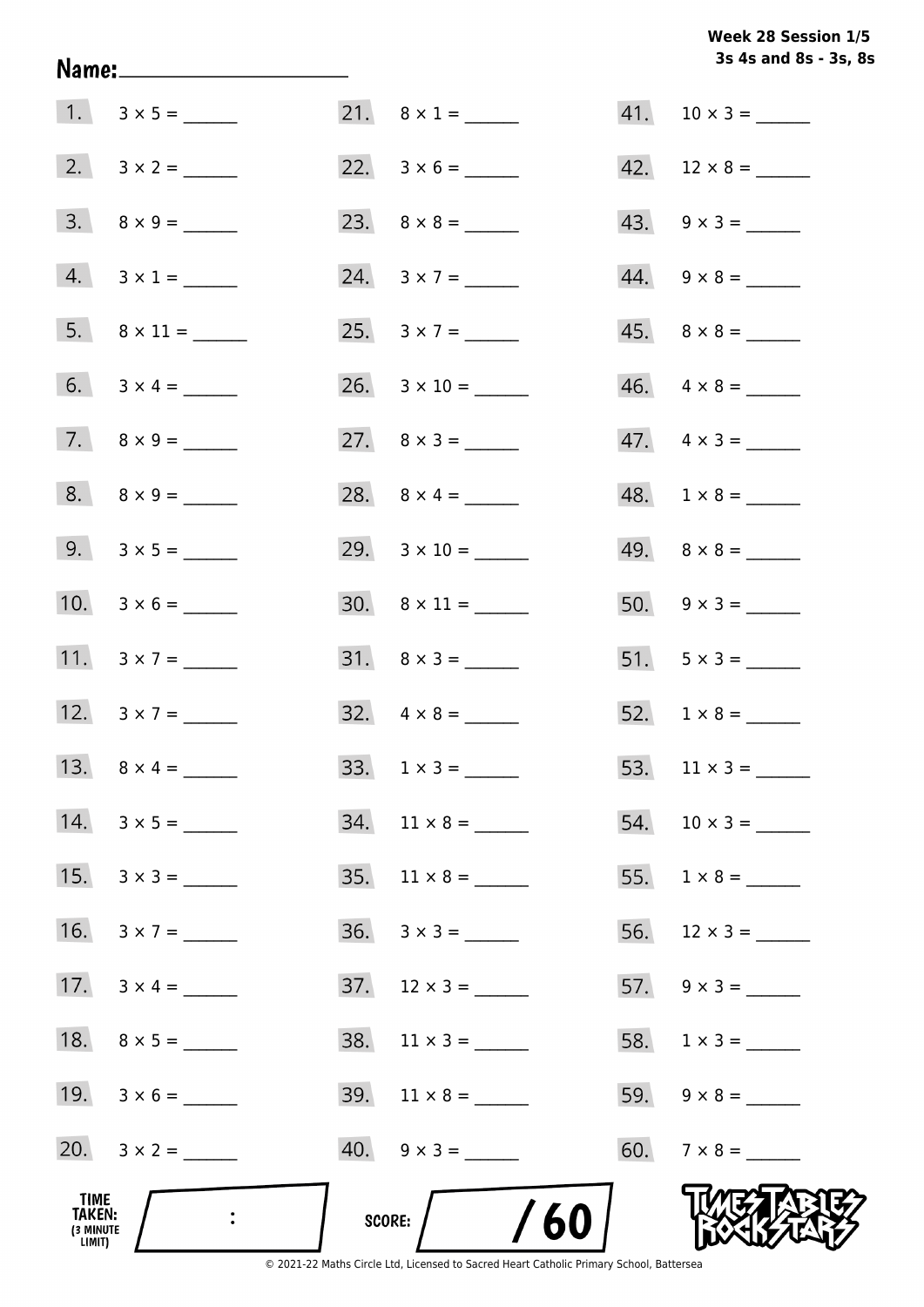| Name:                                         |                                            |     |                     |        |                                            |     |                             |     | 3s 4s and 8s - 3s, 8s             |
|-----------------------------------------------|--------------------------------------------|-----|---------------------|--------|--------------------------------------------|-----|-----------------------------|-----|-----------------------------------|
| 1.                                            | $3\vert$<br>15                             | 13. | $3\overline{24}$    | 25.    | 8 <sup>1</sup><br>88                       | 37. | $\overline{36}$<br>3        | 49. | 88<br>8 <sup>1</sup>              |
| 2.                                            | 8 <sup>1</sup><br>40                       | 14. | $3 \overline{)33}$  | 26.    | 48<br>8                                    | 38. | $\overline{12}$<br>3        | 50. | $\,6$<br>3                        |
| 3.                                            | 8 <sup>1</sup><br>$80\,$                   | 15. | $40\,$<br>$8 \vert$ | 27.    | 30<br>$\overline{\mathbf{3}}$              | 39. | $\overline{15}$<br>3        | 51. | $30\,$<br>$\overline{\mathsf{3}}$ |
| 4.                                            | 30<br>$\overline{\mathsf{3}}$              | 16. | $\overline{3}$<br>3 | 28.    | $15\,$<br>$\overline{\mathsf{3}}$          | 40. | $\overline{21}$<br>3        | 52. | $40\,$<br>8 <sup>1</sup>          |
| 5.                                            | $\overline{27}$<br>3 <sup>2</sup>          | 17. | 48<br>8             | 29.    | $\overline{56}$<br>8                       | 41. | $\overline{88}$<br>8        | 53. | 36<br>$\overline{3}$              |
| 6.                                            | 8 <sup>1</sup><br>40                       | 18. | $8\overline{)16}$   | 30.    | $\overline{21}$<br>$\overline{\mathsf{3}}$ | 42. | $\overline{12}$<br>$3\vert$ | 54. | 48<br>8 <sup>1</sup>              |
| 7.                                            | $\overline{6}$<br>$\overline{\mathbf{3}}$  | 19. | 40<br>$8\vert$      | 31.    | 64<br>8 <sup>2</sup>                       | 43. | 56<br>8 <sup>2</sup>        | 55. | 36<br>$\mathsf{3}$                |
| 8.                                            | $\overline{27}$<br>$\overline{\mathbf{3}}$ | 20. | 33<br>3             | 32.    | $\overline{12}$<br>3                       | 44. | 40<br>8                     | 56. | 64<br>8                           |
| 9.                                            | 88<br>8                                    | 21. | $30\,$<br>3         | 33.    | 80<br>8                                    | 45. | 24<br>3                     | 57. | $21\,$<br>3                       |
| 10.                                           | 8<br>8                                     | 22. | 88<br>8             | 34.    | 80<br>8                                    | 46. | 30<br>3                     | 58. | $80\,$<br>8                       |
| 11.                                           | 24<br>3                                    | 23. | $\overline{6}$<br>3 | 35.    | 24<br>3                                    | 47. | 40<br>8                     | 59. | 33<br>3                           |
| 12.                                           | 56<br>8                                    | 24. | 56<br>8             | 36.    | 56<br>8                                    | 48. | $40\,$<br>$\, 8$            | 60. | 48<br>8                           |
| <b>TIME<br/>TAKEN:</b><br>(3 MINUTE<br>LIMIT) |                                            |     |                     | SCORE: |                                            | 60  |                             |     |                                   |

**Week 28 Session 2/5**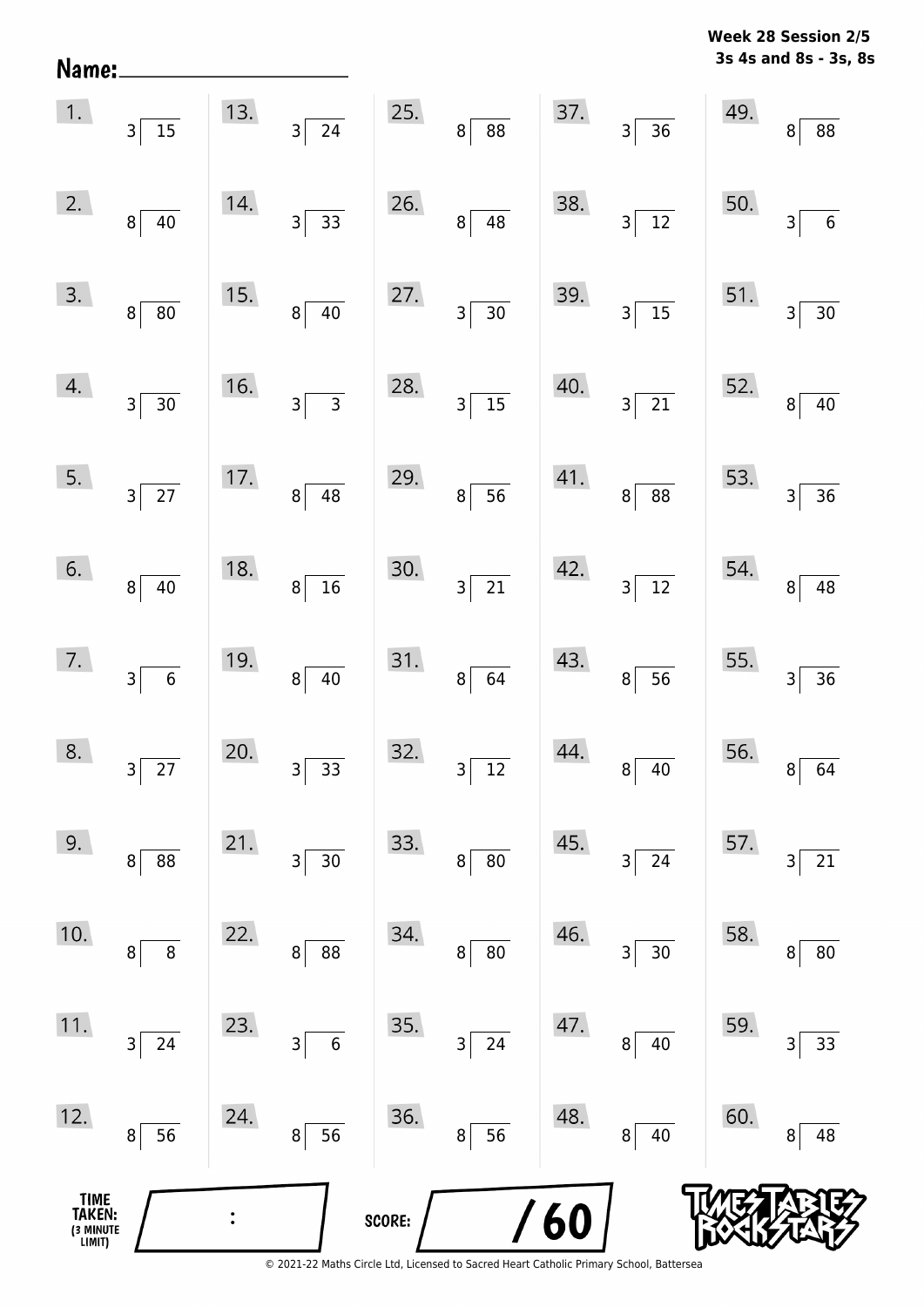Name:

**3s 4s and 8s - 3s, 8s Week 28 Session 3/5** 

| 1.                                            | $\begin{array}{c} 8 \\ \times 8 \end{array}$  | 13.            | $\begin{array}{ c c c }\n \hline\n & 8 & 25. \\  \hline\n x 11 & & \n\end{array}$ |        | $\begin{array}{c} 8 \\ \times 1 \end{array}$        |     | $\frac{3}{2}$<br>37.                              | 49.                                    | $\, 8$<br>$\times 8$                          |
|-----------------------------------------------|-----------------------------------------------|----------------|-----------------------------------------------------------------------------------|--------|-----------------------------------------------------|-----|---------------------------------------------------|----------------------------------------|-----------------------------------------------|
| 2.                                            | $\,8\,$<br>$\times$ 11                        | 14.            | $\overline{\phantom{0}}$ 8<br>$\times$ 1                                          |        | 26. $\begin{array}{r} 8 \\ \times 3 \end{array}$    | 38. | $\begin{array}{r} 8 \\ \times 5 \end{array}$      | 50.                                    | $\overline{\phantom{a}}$<br>$\times$ 6        |
| 3.                                            | $\begin{array}{c} 8 \\ \times 3 \end{array}$  | 15.            | $\begin{array}{c} 8 \\ \times 9 \end{array}$                                      |        | 27. $3 \times 12$                                   | 39. | $\begin{array}{r} 8 \\ \times 12 \end{array}$     | 51.                                    | $\overline{\phantom{0}}$<br>$\times$ 8        |
|                                               | 4. $8 \times 11$                              | 16.            | 8 <sup>8</sup><br>$\times$ 1                                                      | 28.    | $\begin{array}{r} 8 \\ \times 1 \end{array}$        | 40. | 8 <sup>1</sup><br>$\times$ 4                      | 52.                                    | $\begin{array}{c} 8 \\ \times 11 \end{array}$ |
| 5.                                            | $\overline{\phantom{0}}$ 8<br>$\times$ 1      |                | 17. $\begin{array}{r} 8 \\ \times 10 \end{array}$                                 |        | $\begin{array}{r} 3 \\ \times 8 \end{array}$<br>29. |     | 41. $\begin{array}{r} 8 \\ \times 10 \end{array}$ | $\begin{array}{c}\n53. \\ \end{array}$ | $\begin{array}{c} 8 \\ \times 4 \end{array}$  |
| 6.                                            | $\begin{array}{c} 3 \\ \times 8 \end{array}$  | 18.            | $\begin{array}{c} 3 \\ \times 4 \end{array}$                                      | 30.    | $\begin{array}{c} 3 \\ \times 9 \end{array}$<br>30. |     | 42. $3 \times 11$                                 | 54.                                    | $\overline{\phantom{0}}$<br>$\times$ 10       |
| 7.                                            | $\begin{array}{c} 8 \\ \times 11 \end{array}$ | 19.            | $\begin{array}{c} 8 \\ \times 11 \end{array}$                                     |        | 31. $\begin{array}{r} 3 \\ \times 4 \end{array}$    | 43. | $\begin{array}{c} 8 \\ \times 1 \end{array}$      | 55.                                    | $\begin{array}{r} 8 \\ \times 4 \end{array}$  |
| 8.                                            | $\begin{array}{r} 3 \\ \times 12 \end{array}$ | 20.            | $\begin{array}{c} 3 \\ \times 6 \end{array}$                                      | 32.    | $\begin{array}{c} 8 \\ \times 7 \end{array}$        | 44. | $\frac{3}{x}$                                     | 56.                                    | $\, 8$<br>$\times$ 5                          |
| 9.                                            | 3<br>$\times$ 8                               | 21.            | 3<br>$\times$ 12                                                                  | 33.    | 8<br>$\times$ 10                                    | 45. | 3<br>$\times$ 11                                  | 57.                                    | $\, 8$<br>$\times$ 4                          |
| 10.                                           | 8<br>$\times$ 7                               | 22.            | 8<br>$\times 2$                                                                   | 34.    | 3<br>$\times$ 12                                    | 46. | 8<br>$\times$ 9                                   | 58.                                    | $\mathsf 3$<br>$\times$ 11                    |
| 11.                                           | 8<br>$\times$ 2                               | 23.            | 3<br>$\times$ 7                                                                   | 35.    | 8<br>$\times$ 10                                    | 47. | 8<br>$\times$ 2                                   | 59.                                    | $\mathsf 3$<br>$\times$ 2                     |
| 12.                                           | 8<br>$\times$ 5                               | 24.            | 3<br>$\times$ 8                                                                   | 36.    | 3<br>$\times$ 10                                    | 48. | 8<br>$\times$ 11                                  | 60.                                    | 3<br>$\times$ 3                               |
| <b>TIME<br/>TAKEN:</b><br>(3 MINUTE<br>LIMIT) |                                               | $\ddot{\cdot}$ |                                                                                   | SCORE: |                                                     | 60  |                                                   |                                        |                                               |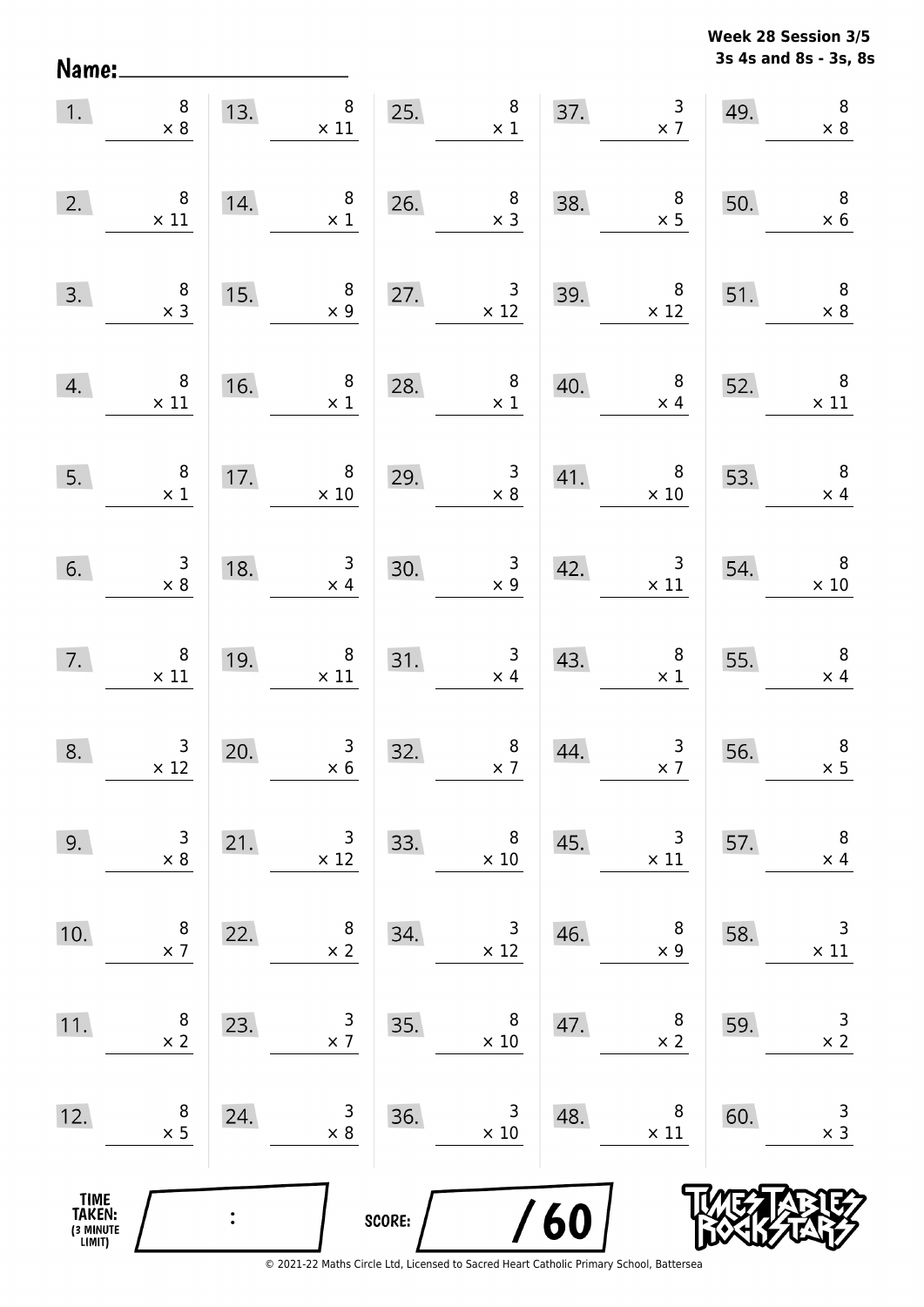| Week 28 Session 4/5   |  |
|-----------------------|--|
| 3s 4s and 8s - 3s, 8s |  |

|                                       |               |        |                                  |     | 3s 4s and 8s - 3s, 8            |
|---------------------------------------|---------------|--------|----------------------------------|-----|---------------------------------|
| $\vert$ 1.                            |               |        |                                  | 41. |                                 |
| 2.                                    |               | 22.    |                                  |     |                                 |
| 3.                                    | $16 \div 8 =$ | 23.    |                                  | 43. |                                 |
| 4.                                    | $32 \div 8 =$ | 24.    |                                  | 44. |                                 |
| 5.                                    | $72 \div 8 =$ | 25.    | $96 \div 8 =$                    | 45. | $33 \div 3 =$                   |
| 6.                                    | $72 \div 8 =$ |        |                                  | 46. | $15 \div 3 =$                   |
| 7.                                    |               | 27.    |                                  |     | $47. \hspace{1.5cm} 3 \div 3 =$ |
| 8.                                    | $24 \div 3 =$ |        | 28. $72 \div 8 =$                | 48. | $15 \div 3 =$                   |
| 9.                                    | $6 \div 3 =$  |        | 29. $8 \div 8 =$                 |     | 49. $27 \div 3 =$               |
| 10.                                   |               |        |                                  |     |                                 |
| 11.                                   |               |        |                                  |     | 51. $9 \div 3 =$                |
| 12.                                   | $24 \div 3 =$ | 32.    | $88 \div 8 =$                    |     | 52. $64 \div 8 =$               |
| 13.                                   | $96 \div 8 =$ | 33.    | $24 \div 8 =$                    | 53. |                                 |
| 14.                                   | $27 \div 3 =$ |        |                                  |     |                                 |
| 15.                                   | $32 \div 8 =$ |        |                                  | 55. | $24 \div 8 =$                   |
| 16.                                   |               | 36.    | $18 \div 3 =$                    |     | 56. $6 \div 3 =$                |
| 17.                                   | $8 \div 8 =$  |        |                                  |     | 57. $24 \div 8 =$               |
| 18.                                   | $24 \div 8 =$ |        | $38. \hspace{1.5cm} 24 \div 3 =$ |     |                                 |
| 19.                                   | $30 \div 3 =$ |        | $39.$ $96 \div 8 =$              |     | 59. $24 \div 3 =$               |
| 20.                                   | $18 \div 3 =$ |        |                                  |     | $60.$ $96 \div 8 =$             |
| TIME<br>TAKEN:<br>(3 MINUTE<br>LIMIT) |               | SCORE: | 60                               |     |                                 |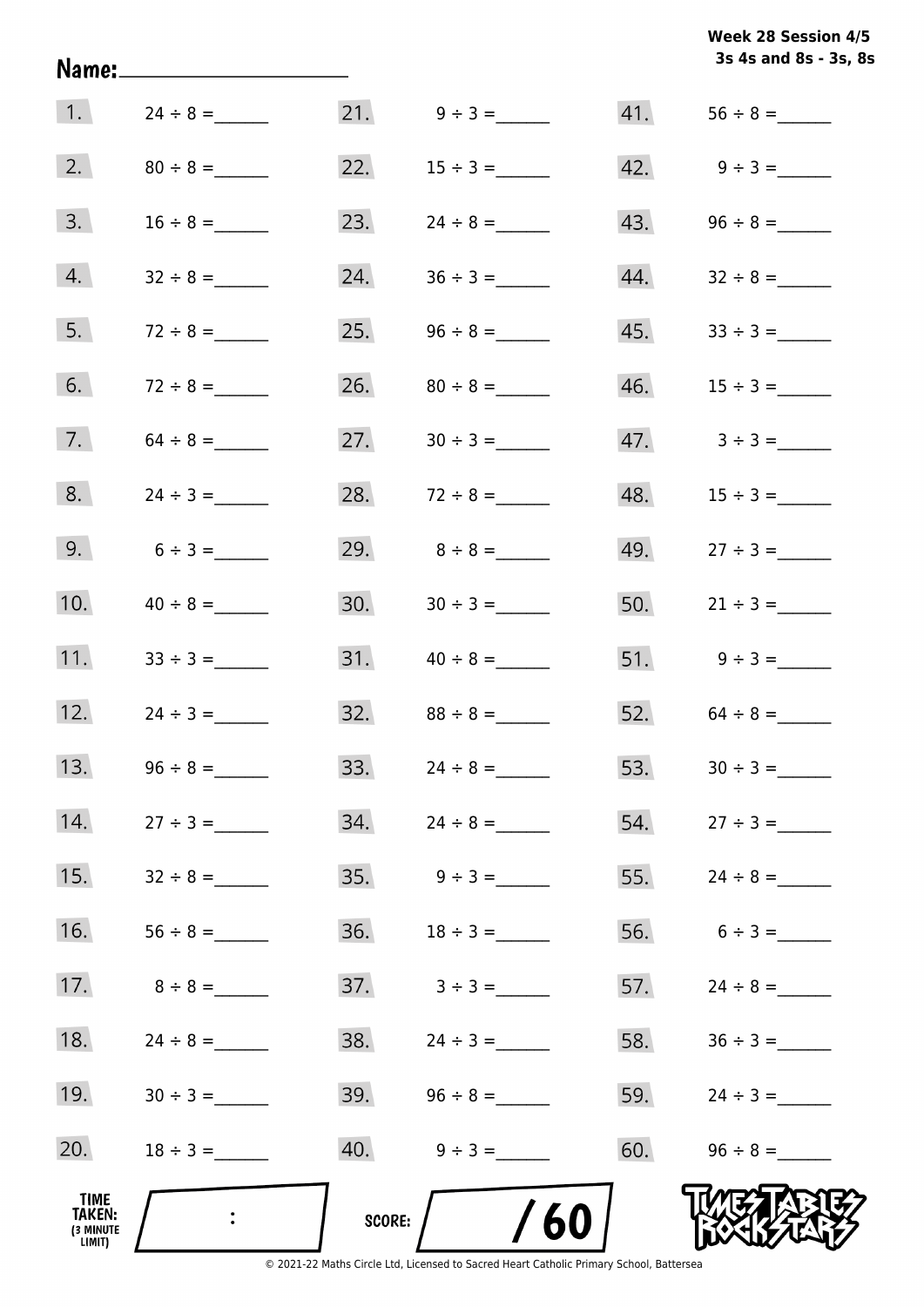# **3s 4s and 8s - 3s, 8s Week 28 Session 5/5**

|                                              |                         |     |                                      | 41. |                          | ADD UP<br>YOUR TIME    |
|----------------------------------------------|-------------------------|-----|--------------------------------------|-----|--------------------------|------------------------|
| 2.                                           |                         |     |                                      |     | $42. \qquad 40 \div 8 =$ | FOR THE WEEK           |
| 3.                                           | $3 \times 10 =$         |     |                                      | 43. |                          | <b>MINUTES</b><br>S1:  |
| 4.                                           |                         |     |                                      | 44. | $33 \div 3 =$            | S2:                    |
|                                              | 5. $3 \times 7 =$       |     |                                      |     | $45.$ $9 \div 3 =$       | S3:                    |
|                                              | $6. 3 \times 8 =$       |     | 26. $8 \times 7 =$                   |     |                          | S4:                    |
|                                              | $7. \quad 3 \times 3 =$ |     |                                      |     | $47. 64 \div 8 =$        | SS:<br>Total:          |
|                                              |                         |     | 28. $8 \times 7 =$                   |     |                          | SECONDS                |
|                                              |                         |     |                                      |     | $49. 56 \div 8 =$        | S1:                    |
|                                              |                         |     |                                      | 50. | $30 \div 3 =$            | S2:<br>S3:             |
|                                              | 11. $8 \times 1 =$      |     | 31. $33 \div 3 =$ 51. $3 \div 3 =$   |     |                          | S4:                    |
|                                              |                         |     | $32. \hspace{1.5cm} 21 \div 3 =$ 52. |     | $21 \div 3 =$            | SS:                    |
|                                              | 13. $3 \times 7 =$      |     | 33. $9 \div 3 =$ 53. $32 \div 8 =$   |     |                          | Total:                 |
|                                              |                         |     | $34. \qquad 24 \div 8 =$             |     |                          | ADD UP<br>YOUR SCORE   |
|                                              |                         | 35. | $9 \div 3 =$ 55.                     |     | $21 \div 3 =$            | FOR THE WEEK<br>$S1$ : |
|                                              |                         | 36. | $21 \div 3 =$                        |     | 56. $36 \div 3 =$        | S2:                    |
|                                              |                         | 37. | $12 \div 3 =$ 57. $72 \div 8 =$      |     |                          | S3:                    |
|                                              | 18. $8 \times 4 =$      | 38. | $88 \div 8 =$ 58.                    |     | $27 \div 3 =$            | S4:                    |
|                                              | 19. $8 \times 1 =$      | 39. | $24 \div 3 =$ 59.                    |     | $64 \div 8 =$            | SS:                    |
|                                              |                         | 40. | $15 \div 3 = 60.$                    |     | $56 \div 8 =$            | Total:                 |
| TIME<br><b>TAKEN:</b><br>(3 MINUTE<br>LIMIT) |                         |     | <b>SCORE:</b>                        |     | 60                       |                        |

Name: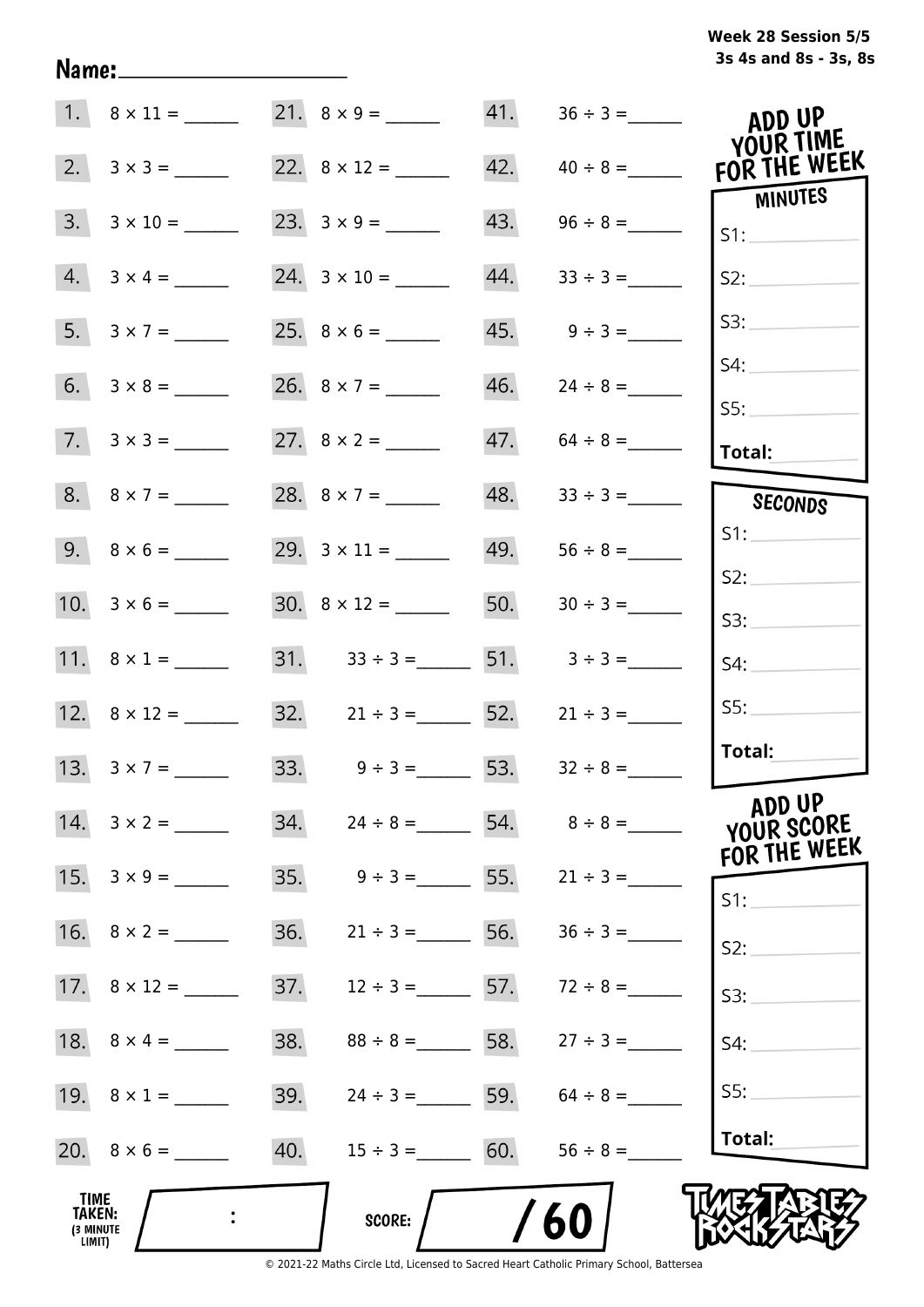# Week 29 Session 1/5 3s 4s and 8s - 4s

|                                              |                          |                             | 3s 4s and 8s - 4               |
|----------------------------------------------|--------------------------|-----------------------------|--------------------------------|
|                                              |                          |                             |                                |
|                                              |                          |                             | 42. $9 \times 4 =$             |
|                                              | $3. \quad 4 \times 10 =$ | 23. $4 \times 8 =$          | 43. $2 \times 4 =$             |
|                                              | $4. \quad 4 \times 11 =$ | 24. $4 \times 8 =$          | $44. \quad 4 \times 4 =$       |
|                                              |                          |                             | $45.$ 11 $\times$ 4 = ________ |
|                                              | 6. $4 \times 8 =$        | 26. $4 \times 9 =$          | $46. 5 \times 4 =$             |
|                                              | 7. $4 \times 12 =$       | 27. $4 \times 12 =$         |                                |
|                                              | $8. 4 \times 9 =$        | 28. $4 \times 8 =$          | $48. 9 \times 4 =$             |
|                                              | 9. $4 \times 10 =$       | 29. $4 \times 9 =$          | $49. 5 \times 4 =$             |
|                                              | 10. $4 \times 1 =$       | $30. \quad 4 \times 12 =$   | $50.$ 2 x 4 = _______          |
|                                              |                          |                             | 51. $9 \times 4 =$             |
|                                              | 12. $4 \times 12 =$      | 32. $6 \times 4 =$          | 52. $1 \times 4 =$             |
|                                              | 13. $4 \times 1 =$       |                             | 53. $9 \times 4 =$             |
|                                              | 14. $4 \times 6 =$       | $34. 1 \times 4 =$          | $54. \quad 4 \times 4 =$       |
|                                              | 15. $4 \times 2 =$       | $35. 5 \times 4 =$          | 55. $4 \times 4 =$             |
|                                              |                          | $36. \quad 1 \times 4 = \_$ |                                |
|                                              | 17. $4 \times 2 =$       |                             | 57. $1 \times 4 =$             |
|                                              |                          |                             |                                |
|                                              | 19. $4 \times 10 =$      |                             |                                |
|                                              | 20. $4 \times 9 =$       |                             | 60. $5 \times 4 =$             |
| TIME<br><b>TAKEN:</b><br>(3 MINUTE<br>LIMIT) |                          | /60<br>SCORE:               |                                |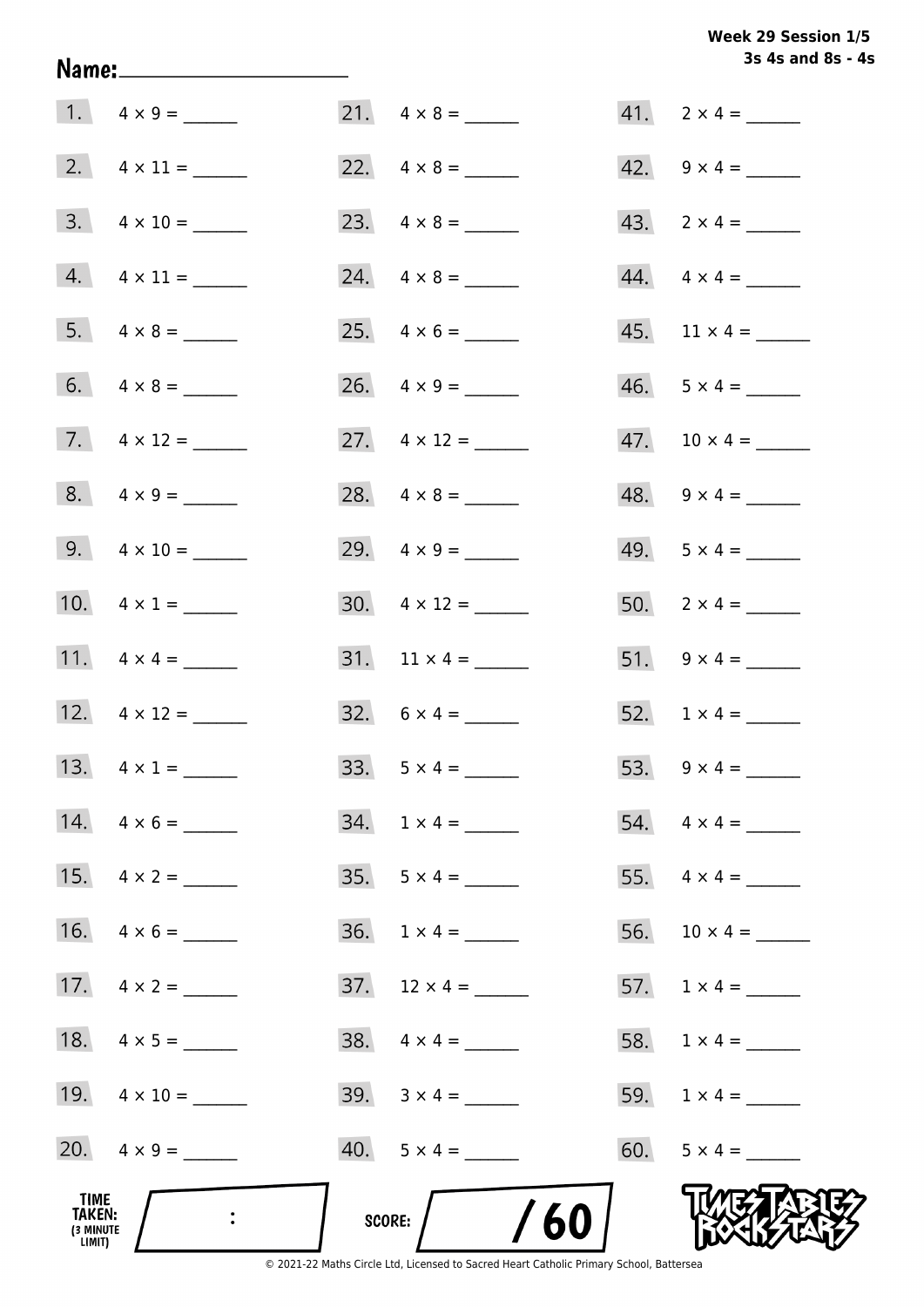**3s 4s and 8s - 4s Week 29 Session 2/5** 

| TIME<br>TAKEN:<br>(3 MINUTE<br>LIMIT) |                        |     |                                | SCORE: |                        | 60  |                                   |                                         |                                     |
|---------------------------------------|------------------------|-----|--------------------------------|--------|------------------------|-----|-----------------------------------|-----------------------------------------|-------------------------------------|
| 12.                                   | $12\,$<br>4            | 24. | 36<br>4                        | 36.    | 8<br>$\overline{4}$    | 48. | $4$ 16                            | 60.                                     | 16<br>4                             |
| 11.                                   | 20<br>4                | 23. | $40\,$<br>4                    | 35.    | $12\,$<br>4            | 47. | 36<br>$4\vert$                    | 59.                                     | 32<br>4                             |
| 10.                                   | 44<br> 4               | 22. | 16<br>4                        | 34.    | $16\,$<br>4            | 46. | 24<br>$\vert 4 \vert$             | 58.                                     | 40<br>4                             |
| 9.                                    | 4 <br>40               | 21. | 24<br>4                        | 33.    | 4<br>4                 | 45. | 28<br> 4                          | 57.                                     | 24<br>4                             |
| 8.                                    | $4\overline{4}$        | 20. | $\overline{40}$<br>$4\sqrt{ }$ | 32.    | $4\overline{24}$       | 44. | $4\overline{)32}$                 | 56.                                     | $\overline{4}$<br>$\overline{4}$    |
| 7.                                    | $4\overline{12}$       | 19. | $4\overline{)32}$              | 31.    | $4\sqrt{28}$           | 43. | $4\overline{)32}$                 | 55. $4\sqrt{ }$                         | $\boxed{8}$                         |
| 6.                                    | $4\overline{20}$       | 18. | $4\overline{24}$               | 30.    | $4\overline{16}$       |     | $42.$ $4 \overline{)12}$          |                                         | 54. $4\overline{)24}$               |
| 5.                                    | $4\overline{4}$        | 17. | $4\overline{)44}$              | 29.    | $4\overline{28}$       |     | $41.$ $4 \overline{)24}$          | 53.                                     | $4\overline{)32}$                   |
| 4.                                    | $4\overline{16}$       | 16. | $4\overline{24}$               | 28.    | $4\overline{)32}$      | 40. | $4\overline{)32}$                 | 52.                                     | $\sqrt{24}$<br>$4\sqrt{ }$          |
| 3.                                    | $4\overline{)44}$      | 15. | $4\overline{)32}$              | 27.    | $4\overline{)32}$      |     | 39. $4\sqrt{48}$                  | $\begin{bmatrix} 51. & 4 \end{bmatrix}$ | $\sqrt{32}$                         |
| 2.                                    | $4\sqrt{40}$           | 14. | $4\overline{)36}$              | 26.    | $4\overline{28}$       | 38. | $4\overline{8}$                   | 50.                                     | $\overline{4}$<br>$\overline{4}$    |
|                                       | $1.$ $4\overline{)44}$ |     | 13. $4\sqrt{48}$               |        | 25. $4 \overline{)28}$ |     | $37.$ $4 \overline{\smash{)}\ 8}$ | 49.                                     | $\left 4\right $<br>$\overline{28}$ |

Name: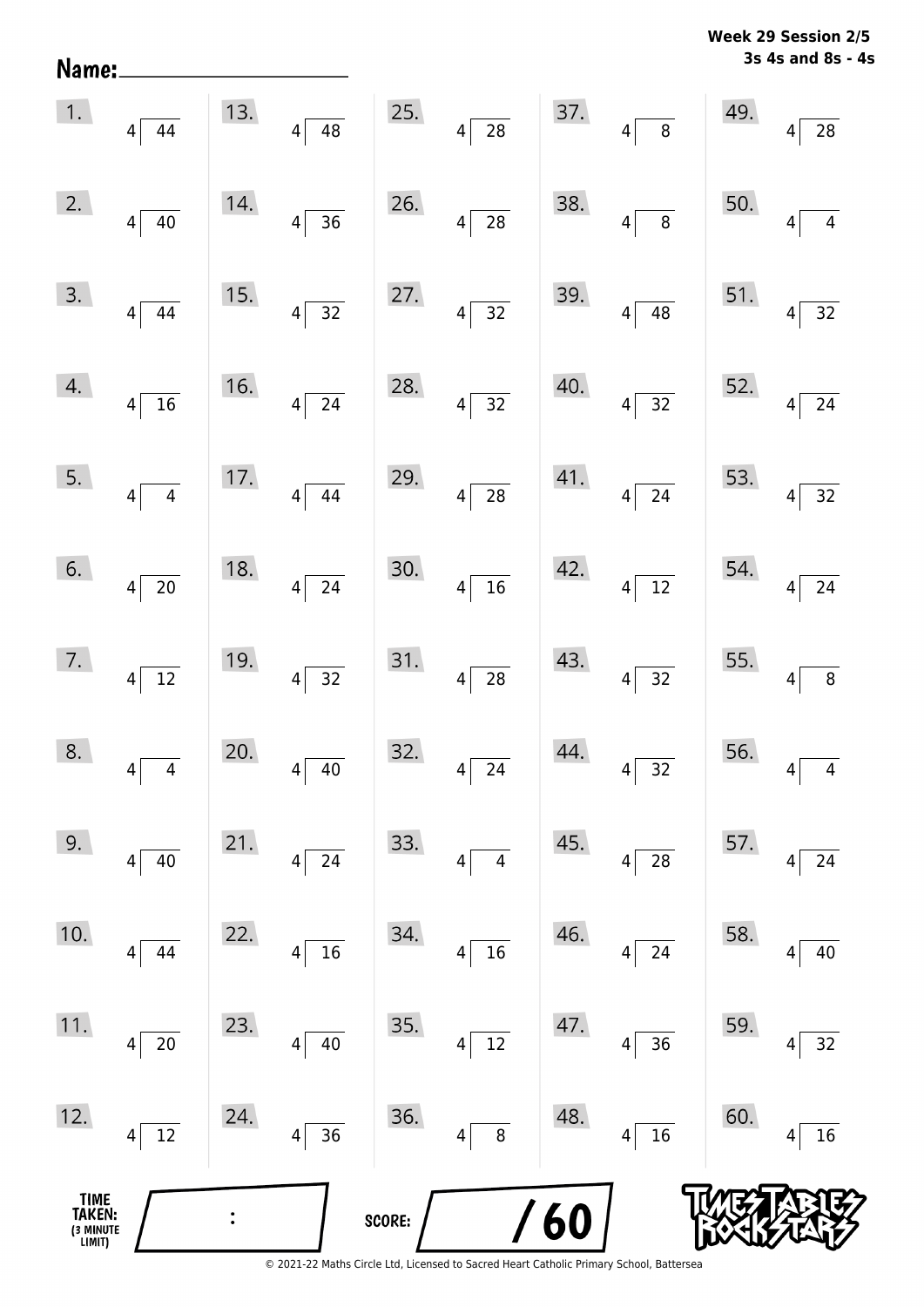**3s 4s and 8s - 4s Week 29 Session 3/5** 

| 1.                                            | $\overline{4}$<br>$\times$ 4                    | 13.            | $\overline{4}$<br>$\times$ 5                 | 25.    | $\begin{array}{c} 4 \\ \times 8 \end{array}$ |     | $\overline{4}$<br>37.<br>$\times$ 12         | 49. | $\overline{4}$<br>$\times$ 6                 |
|-----------------------------------------------|-------------------------------------------------|----------------|----------------------------------------------|--------|----------------------------------------------|-----|----------------------------------------------|-----|----------------------------------------------|
| 2.                                            | $4 \times 5$                                    | 14.            | 4<br>$\times$ 6                              | 26.    | $\overline{\mathbf{r}}$<br>$\times 1$        | 38. | $\overline{4}$<br>$\times$ 8                 | 50. | $\overline{4}$<br>$\times$ 1                 |
| 3.                                            | $\begin{array}{c} 4 \\ \times 7 \end{array}$    | 15.            | $\overline{4}$<br>$\times$ 12                | 27.    | $\overline{4}$<br>$\times 6$                 | 39. | $\overline{a}$<br>$\times$ 3                 | 51. | $\overline{4}$<br>$\times$ 11                |
| 4.                                            | $\begin{array}{c} 4 \\ \times 1 \end{array}$    | 16.            | $\overline{4}$<br>$\times$ 11                | 28.    | $\overline{a}$<br>$\times$ 5                 | 40. | $\overline{4}$<br>$\times$ 2                 | 52. | $\overline{4}$<br>$\times 8$                 |
| 5.                                            | $\overline{4}$<br>$\times$ 3                    | 17.            | $\overline{4}$<br>$\times$ 8                 | 29.    | $\overline{4}$<br>$\times$ 9                 |     | $41.$ $4$<br>$\times$ 4                      | 53. | $\overline{4}$<br>$\times$ 11                |
| 6.                                            | $4 \times 5$                                    | 18.            | $\overline{4}$<br>$\times$ 4                 | 30.    | $\overline{\mathbf{4}}$<br>$\times$ 6        | 42. | $\overline{4}$<br>$\times$ 4                 | 54. | $\begin{array}{r} 4 \\ \times 5 \end{array}$ |
| 7.                                            | $\begin{array}{c} 4 \\ \times 2 \end{array}$    | 19.            | $\begin{array}{c} 4 \\ \times 7 \end{array}$ | 31.    | $\begin{array}{c} 4 \\ \times 8 \end{array}$ | 43. | $\begin{array}{c} 4 \\ \times 6 \end{array}$ | 55. | $\overline{4}$<br>$\times$ 1                 |
| 8.                                            | $\begin{array}{c} 4 \\ \times \ 10 \end{array}$ | 20.            | $4$<br>$\times 9$                            | 32.    | $\begin{array}{c} 4 \\ \times 2 \end{array}$ | 44. | $\overline{4}$<br>$\times$ 12                | 56. | $\overline{4}$<br>$\times$ 11                |
| 9.                                            | 4<br>$\times$ 11                                | 21.            | 4<br>$\times$ 6                              | 33.    | 4<br>$\times$ 11                             | 45. | 4<br>$\times$ 11                             | 57. | 4<br>$\times$ 10                             |
| 10.                                           | 4<br>$\times 6$                                 | 22.            | 4<br>$\times$ 1                              | 34.    | 4<br>$\times$ 8                              | 46. | 4<br>$\times$ 9                              | 58. | 4<br>$\times$ 4                              |
| 11.                                           | 4<br>$\times$ 3                                 | 23.            | 4<br>$\times 2$                              | 35.    | 4<br>$\times 8$                              | 47. | 4<br>$\times$ 5                              | 59. | 4<br>$\times$ 8                              |
| 12.                                           | 4<br>$\times 8$                                 | 24.            | 4<br>$\times$ 1                              | 36.    | 4<br>$\times$ 9                              | 48. | 4<br>$\times$ 8                              | 60. | 4<br>$\times$ 1                              |
| <b>TIME<br/>TAKEN:</b><br>(3 MINUTE<br>LIMIT) |                                                 | $\ddot{\cdot}$ |                                              | SCORE: |                                              | 60  |                                              |     |                                              |

Name: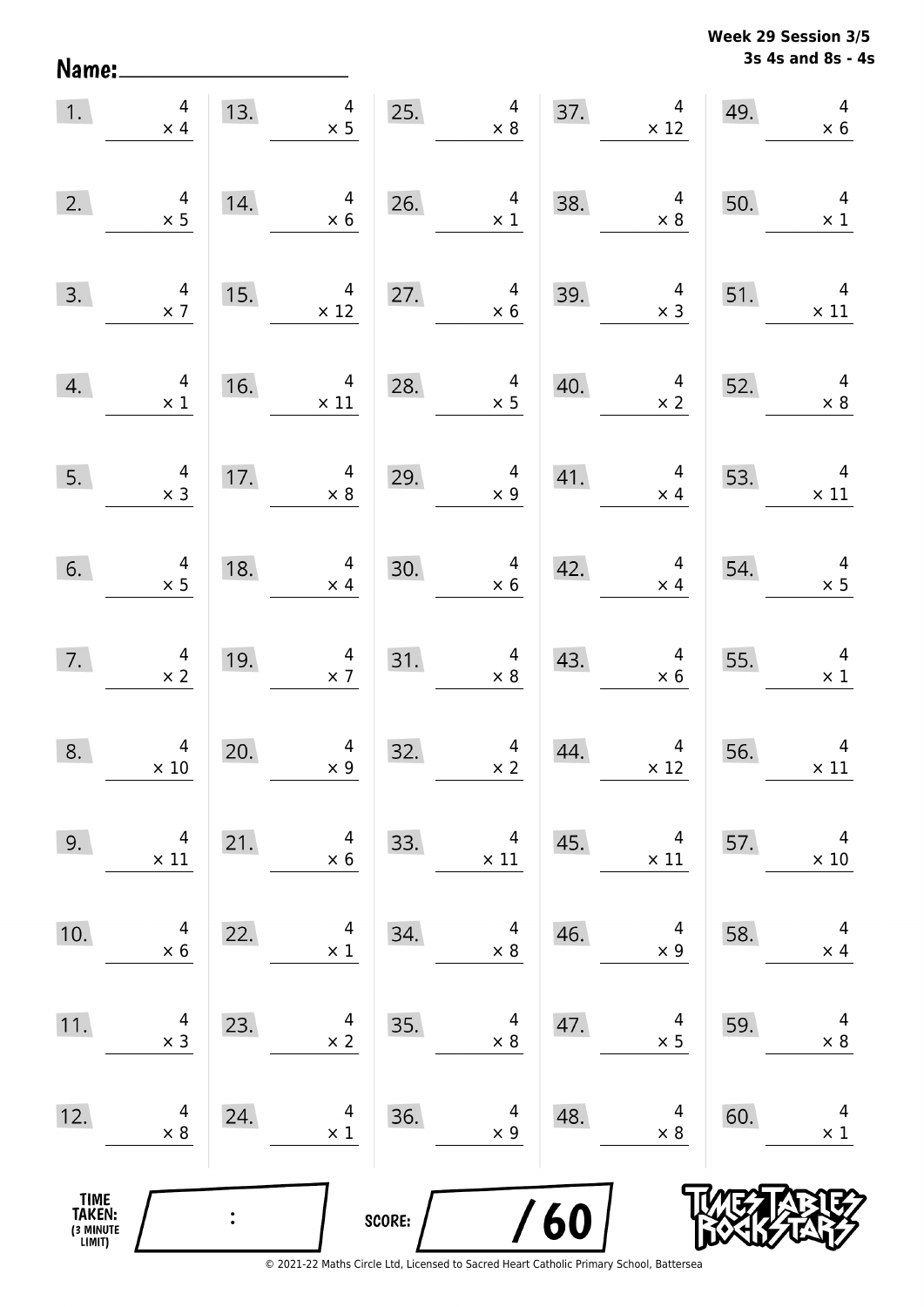| <b>Week 29 Session 4/5</b> |  |
|----------------------------|--|
| 3s 4s and 8s - 4s          |  |

|                                       |                  |        |                         |     | 3s 4s and 8s - 4    |
|---------------------------------------|------------------|--------|-------------------------|-----|---------------------|
|                                       | 1. $32 \div 4 =$ |        | $21.$ $44 \div 4 =$     |     |                     |
| 2.                                    | $4 \div 4 =$     | 22.    | $36 \div 4 =$           | 42. | $16 \div 4 =$       |
| 3.                                    | $16 \div 4 =$    | 23.    | $16 \div 4 =$           | 43. | $8 \div 4 =$        |
| 4.                                    | $8 \div 4 =$     | 24.    |                         | 44. | $24 \div 4 =$       |
| 5.                                    | $12 \div 4 =$    | 25.    | $40 \div 4 =$           | 45. |                     |
| 6.                                    | $4 \div 4 =$     | 26.    | $32 \div 4 =$           | 46. | $32 \div 4 =$       |
| 7.                                    | $16 \div 4 =$    | 27.    | $28 \div 4 =$           | 47. | $12 \div 4 =$       |
| 8.                                    | $12 \div 4 =$    | 28.    | $12 \div 4 =$           | 48. | $44 \div 4 =$       |
| 9.                                    | $24 \div 4 =$    | 29.    | $28 \div 4 =$           | 49. | $40 \div 4 =$       |
| 10.                                   | $12 \div 4 =$    | 30.    | $12 \div 4 =$           | 50. | $48 \div 4 =$       |
| 11.                                   | $4 \div 4 =$     | 31.    | $24 \div 4 =$           | 51. | $32 \div 4 =$       |
| 12.                                   | $36 \div 4 =$    | 32.    | $36 \div 4 =$           | 52. | $32 \div 4 =$       |
| 13.                                   | $20 \div 4 =$    | 33.    | $28 \div 4 =$           | 53. | $44 \div 4 =$       |
| 14.                                   | $28 \div 4 =$    |        | $34. \qquad 4 \div 4 =$ |     | $54.$ $28 \div 4 =$ |
| 15.                                   | $28 \div 4 =$    | 35.    | $28 \div 4 =$           | 55. | $16 \div 4 =$       |
| 16.                                   |                  |        | $36.$ $44 \div 4 =$     | 56. | $8 \div 4 =$        |
| 17.                                   | $28 \div 4 =$    |        |                         | 57. |                     |
| 18.                                   | $32 \div 4 =$    | 38.    | $4 \div 4 =$            |     | 58. $20 \div 4 =$   |
| 19.                                   | $36 \div 4 =$    |        | 39. $36 \div 4 =$       | 59. | $12 \div 4 =$       |
| 20.                                   | $36 \div 4 =$    |        | $40.$ $44 \div 4 =$     | 60. | $16 \div 4 =$       |
| TIME<br>TAKEN:<br>(3 MINUTE<br>LIMIT) |                  | SCORE: | 60                      |     |                     |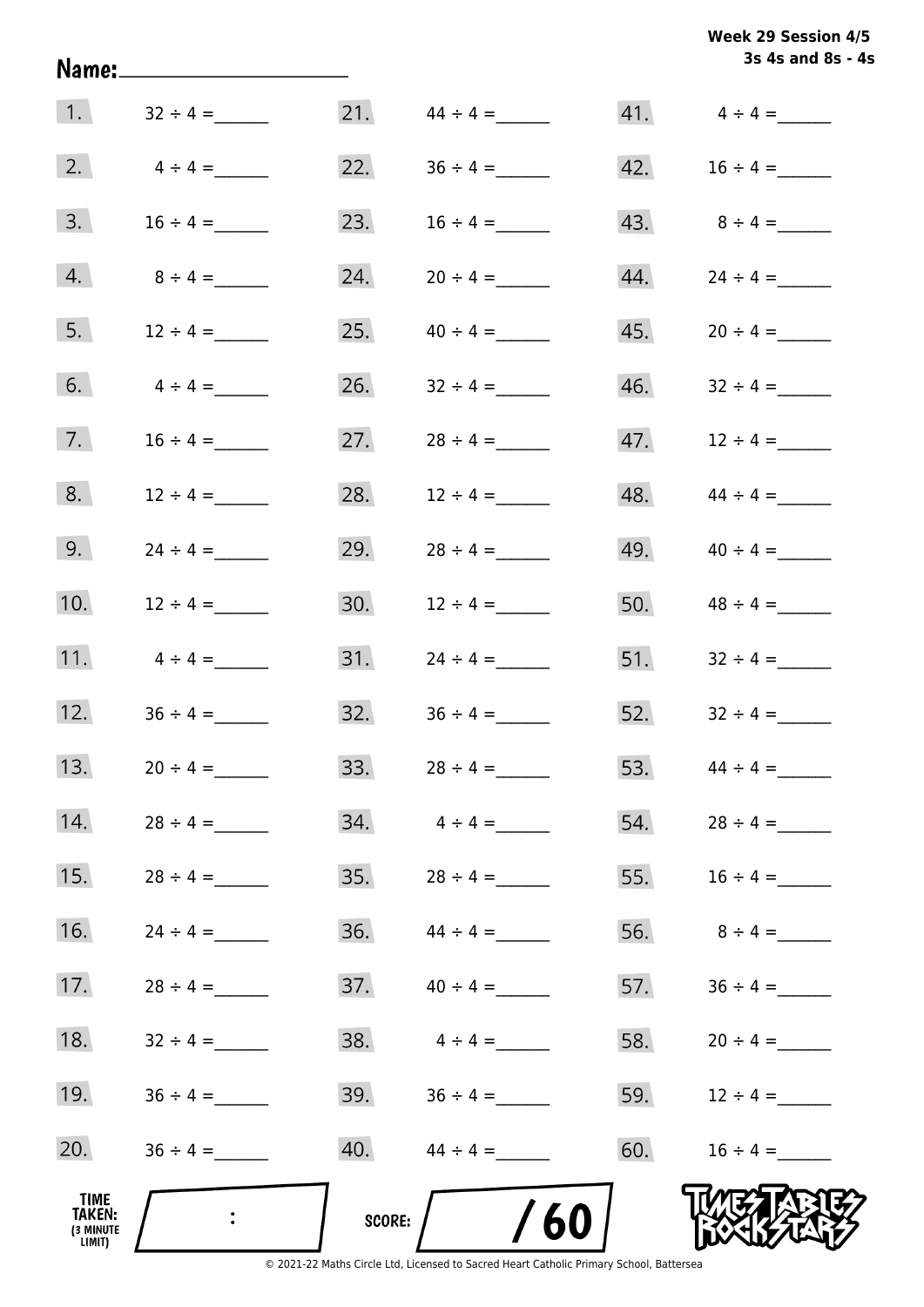| Week 29 Session 5/5 |                   |  |  |
|---------------------|-------------------|--|--|
|                     | 3s 4s and 8s - 4s |  |  |

| 1.                                           | $4 \times 6 =$           | 21. $4 \times 12 =$ |                       | $41.$ $44 \div 4 =$             | ADD UP                    |
|----------------------------------------------|--------------------------|---------------------|-----------------------|---------------------------------|---------------------------|
| 2.                                           | $4 \times 3 =$           |                     |                       | 42.<br>$24 \div 4 =$            | YOUR TIME<br>FOR THE WEEK |
| 3.                                           | $4 \times 8 =$           |                     | 43.                   | $28 \div 4 =$                   | <b>MINUTES</b><br>S1:     |
| 4.                                           |                          | 24. $4 \times 9 =$  | 44.                   | $4 \div 4 =$                    | S2:                       |
| 5.                                           | $4 \times 6 =$           |                     | 45.                   | $8 \div 4 =$                    | S3:                       |
|                                              |                          |                     | 46.                   | $28 \div 4 =$                   | S4:                       |
|                                              | $7. \quad 4 \times 7 =$  |                     |                       | 47.<br>$32 \div 4 =$            | SS:<br>Total:             |
|                                              |                          |                     | 48.                   | $28 \div 4 =$                   | SECONDS                   |
|                                              | 9. $4 \times 3 =$        |                     |                       | 49.<br>$24 \div 4 =$            | S1:                       |
|                                              | 10. $4 \times 7 =$       | 30. $4 \times 2 =$  |                       | 50. $40 \div 4 =$               | S2:<br>S3:                |
|                                              |                          |                     | 31. $40 \div 4 =$ 51. | $40 \div 4 =$                   | S4:                       |
|                                              |                          |                     | 32. $28 \div 4 =$ 52. | $24 \div 4 =$                   | SS:                       |
|                                              | 13. $4 \times 9 =$       |                     | 33. $8 \div 4 = 53$ . | $4 \div 4 =$                    | Total:                    |
|                                              | $14. \quad 4 \times 3 =$ | 34.                 | $4 \div 4 =$ 54.      | $32 \div 4 =$                   | ADD UP<br>YOUR SCORE      |
| 15.                                          | $4 \times 3 =$           | 35.                 | $12 \div 4 =$ 55.     | $48 \div 4 =$                   | FOR THE WEEK<br>S1:       |
| 16.                                          | $4 \times 6 =$           | 36.                 | 56.<br>$32 \div 4 =$  | $4 \div 4 =$                    | S2:                       |
| 17.                                          | $4 \times 5 =$           | 37.                 | $12 \div 4 =$ 57.     | $16 \div 4 =$                   | S3:                       |
|                                              |                          | 38.                 |                       | $20 \div 4 = 58.$ $48 \div 4 =$ | S4:                       |
|                                              |                          | 39.                 |                       | $8 \div 4 = 59.$ $4 \div 4 =$   | SS:                       |
|                                              | $20. \quad 4 \times 6 =$ | 40.                 | $48 \div 4 = 60.$     | $8 \div 4 =$                    | Total:                    |
| <b>TIME</b><br>TAKEN:<br>(3 MINUTE<br>LIMIT) |                          | SCORE:              |                       | 60                              |                           |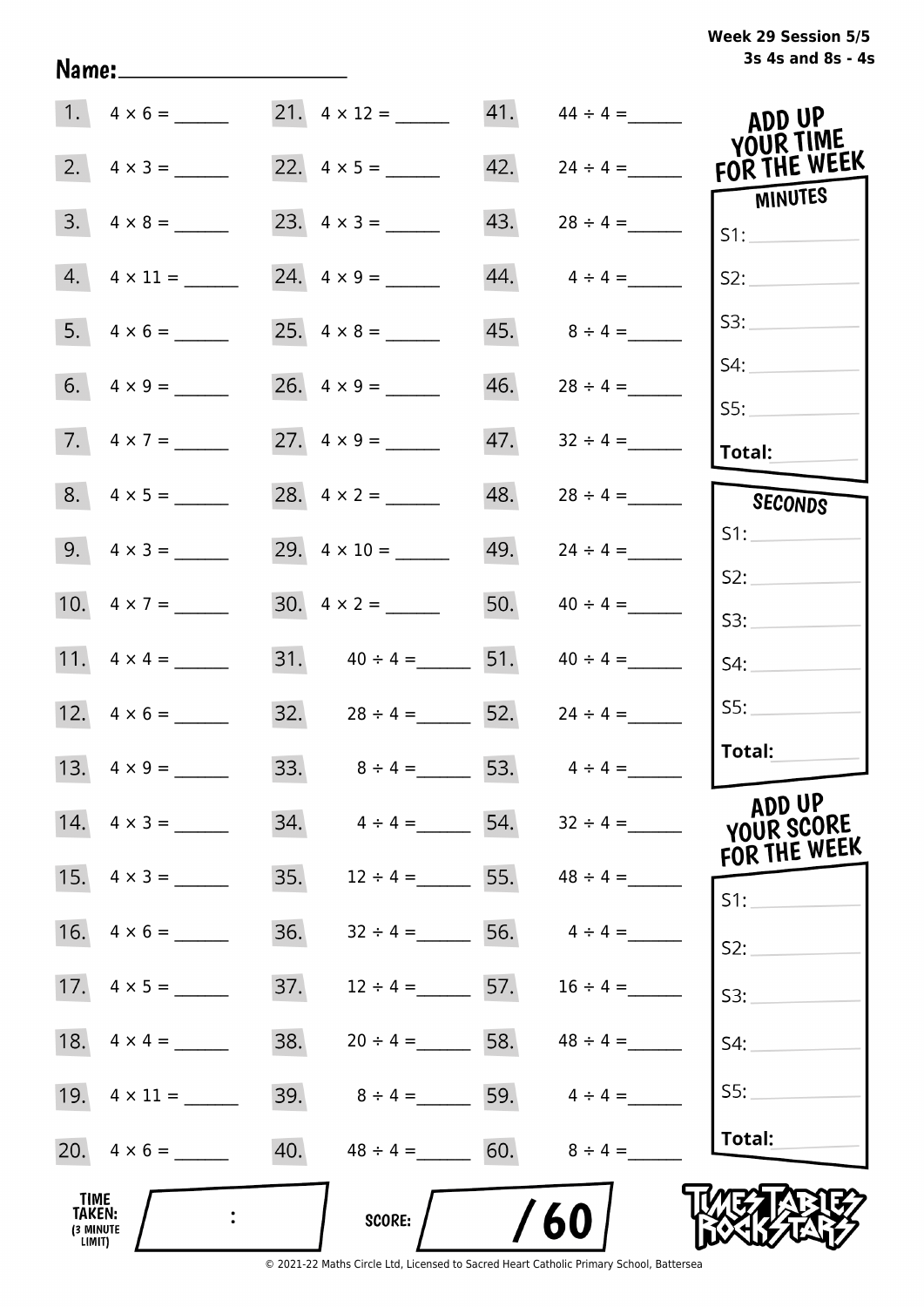# Week 30 Session 1/5 3s 4s and 8s - 8s

| TIME<br>TAKEN:<br>(3 MINUTE<br>LIMIT) | $\ddot{\phantom{1}}$     |     | /60<br>SCORE:            |     |                          |
|---------------------------------------|--------------------------|-----|--------------------------|-----|--------------------------|
|                                       |                          |     | $40. 5 \times 8 =$       | 60. |                          |
|                                       | 19. $8 \times 5 =$       |     | $39. \quad 3 \times 8 =$ | 59. | $11 \times 8 =$          |
|                                       | 18. $8 \times 4 =$       |     |                          | 58. |                          |
|                                       | 17. $8 \times 4 =$       |     |                          |     | 57. $2 \times 8 =$       |
|                                       |                          | 36. |                          | 56. | $11 \times 8 =$          |
|                                       | 15. $8 \times 1 =$       |     | $35. 7 \times 8 =$       |     |                          |
|                                       | $14. \quad 8 \times 3 =$ |     | $34. \quad 4 \times 8 =$ |     |                          |
|                                       |                          |     |                          |     |                          |
|                                       | 12. $8 \times 9 =$       |     | $32. 1 \times 8 =$       |     |                          |
|                                       | 11. $8 \times 10 =$      |     | $31. 7 \times 8 =$       |     |                          |
|                                       |                          |     | $30. 8 \times 11 =$      |     |                          |
|                                       | 9. $8 \times 10 =$       |     |                          |     |                          |
|                                       | 8. $8 \times 7 =$        |     |                          |     | $48. 5 \times 8 =$       |
|                                       |                          |     | 27. $8 \times 4 =$       |     | $47. \quad 8 \times 8 =$ |
|                                       |                          |     |                          |     |                          |
|                                       |                          |     |                          |     | $45. \quad 4 \times 8 =$ |
|                                       | $4. 8 \times 3 =$        |     |                          |     | $44. \quad 2 \times 8 =$ |
|                                       |                          |     |                          |     | $43. 1 \times 8 =$       |
|                                       |                          |     | 22. $8 \times 12 =$      |     | $42. 5 \times 8 =$       |
|                                       |                          |     |                          |     | $41. \quad 4 \times 8 =$ |

Name: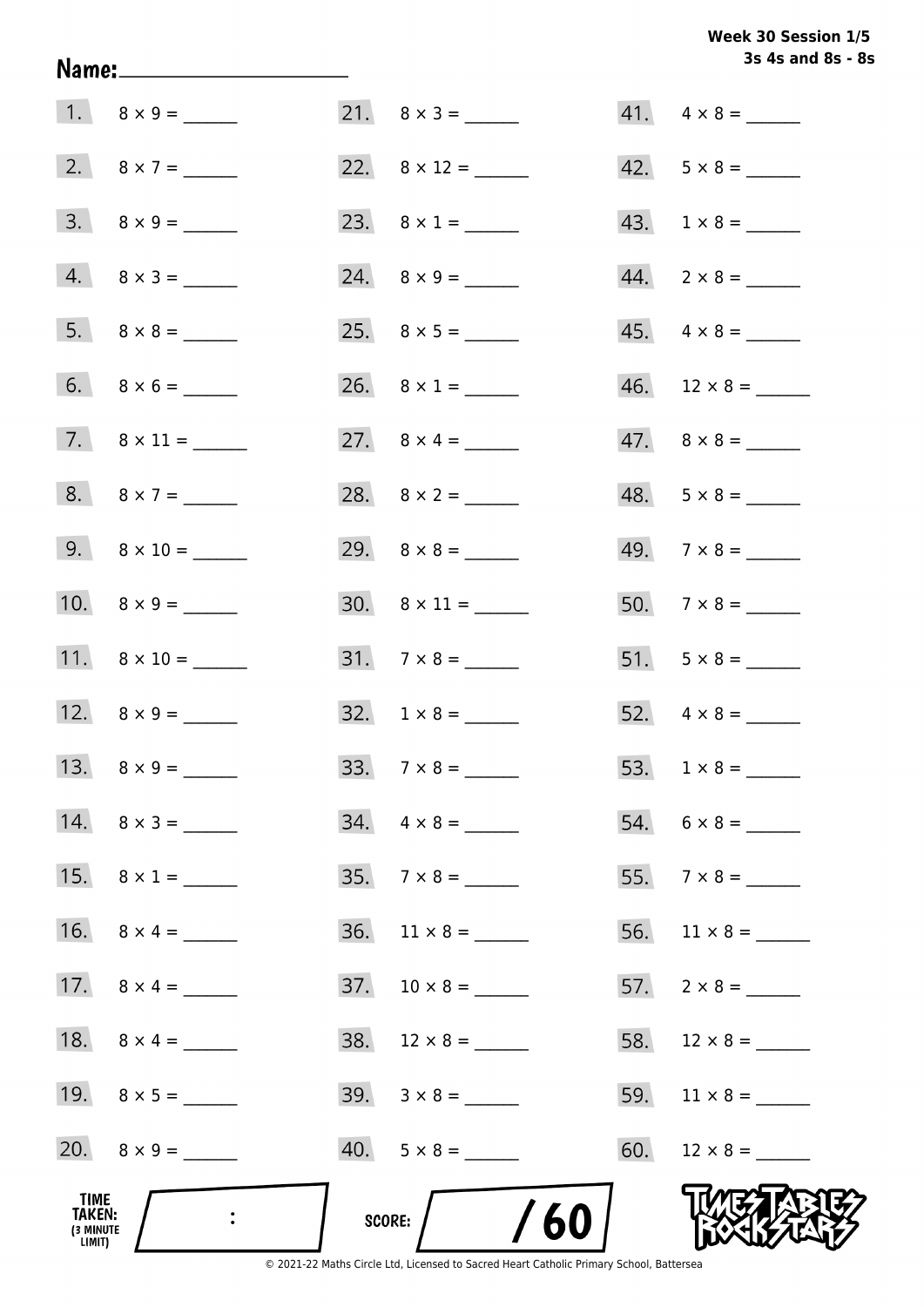| Name:                                 |                      |                |                                   |        |                       |     |                                      | 17 CC | v<br>ניג ווטוככ<br>3s 4s and 8s - 8s |
|---------------------------------------|----------------------|----------------|-----------------------------------|--------|-----------------------|-----|--------------------------------------|-------|--------------------------------------|
| 1.                                    | $8\overline{24}$     | 13.            | $\overline{24}$<br>8 <sup>2</sup> | 25.    | $\bf{8}$<br>40        | 37. | $\overline{96}$<br>8 <sup>1</sup>    | 49.   | 8 <sup>1</sup><br>64                 |
| 2.                                    | 88<br> 8             | 14.            | 88<br>$\bf 8$                     | 26.    | 48<br>$\bf{8}$        | 38. | 56<br>8                              | 50.   | $72\,$<br>8                          |
| 3.                                    | 8 <sup>1</sup><br>96 | 15.            | 96<br>$\, 8$                      | 27.    | $\bf{8}$<br>48        | 39. | $40\,$<br>8 <sup>2</sup>             | 51.   | $72\,$<br>8                          |
| 4.                                    | $8\vert$<br>24       | 16.            | 96<br>$\, 8$                      | 28.    | $\bf{8}$<br>48        | 40. | $\overline{\bf 8}$<br>8 <sup>1</sup> | 52.   | ${\bf 80}$<br>8 <sup>1</sup>         |
| 5.                                    | 8 <br>40             | 17.            | $\overline{56}$<br>$\bf{8}$       | 29.    | 88<br>$\,8\,$         | 41. | 64<br>8 <sup>1</sup>                 | 53.   | $24\,$<br>8 <sup>1</sup>             |
| 6.                                    | 8 <sup>1</sup><br>88 | 18.            | $40\,$<br>$\bf 8$                 | 30.    | $\bf 8$<br>${\bf 80}$ | 42. | 96<br>8 <sup>1</sup>                 | 54.   | 56<br>8                              |
| 7.                                    | $8 \mid 96$          | 19.            | $\overline{96}$<br>$\bf 8$        | 31.    | $\bf{8}$<br>64        | 43. | $\overline{8}$<br>8                  | 55.   | 32<br>8                              |
| 8.                                    | 8<br>8               | 20.            | $72\,$<br>8                       | 32.    | $40\,$<br>8           | 44. | 72<br>8                              | 56.   | 24<br>8                              |
| 9.                                    | $\bf 8$<br>8         | 21.            | 64<br>8                           | 33.    | $72\,$<br>8           | 45. | ${\bf 80}$<br>8                      | 57.   | $40\,$<br>8                          |
| 10.                                   | $\bf 8$<br>8         | 22.            | 64<br>8                           | 34.    | ${\bf 16}$<br>8       | 46. | $\bf 8$<br>8                         | 58.   | $72\,$<br>8                          |
| 11.                                   | $72$<br>8            | 23.            | $72\,$<br>8                       | 35.    | $40\,$<br>8           | 47. | 24<br>8                              | 59.   | 24<br>8                              |
| 12.                                   | 32<br>8              | 24.            | $24\,$<br>8                       | 36.    | 64<br>8               | 48. | $\overline{32}$<br>8                 | 60.   | 96<br>8                              |
| TIME<br>TAKEN:<br>(3 MINUTE<br>LIMIT) |                      | $\ddot{\cdot}$ |                                   | SCORE: |                       | 60  |                                      |       |                                      |

**Week 30 Session 2/5**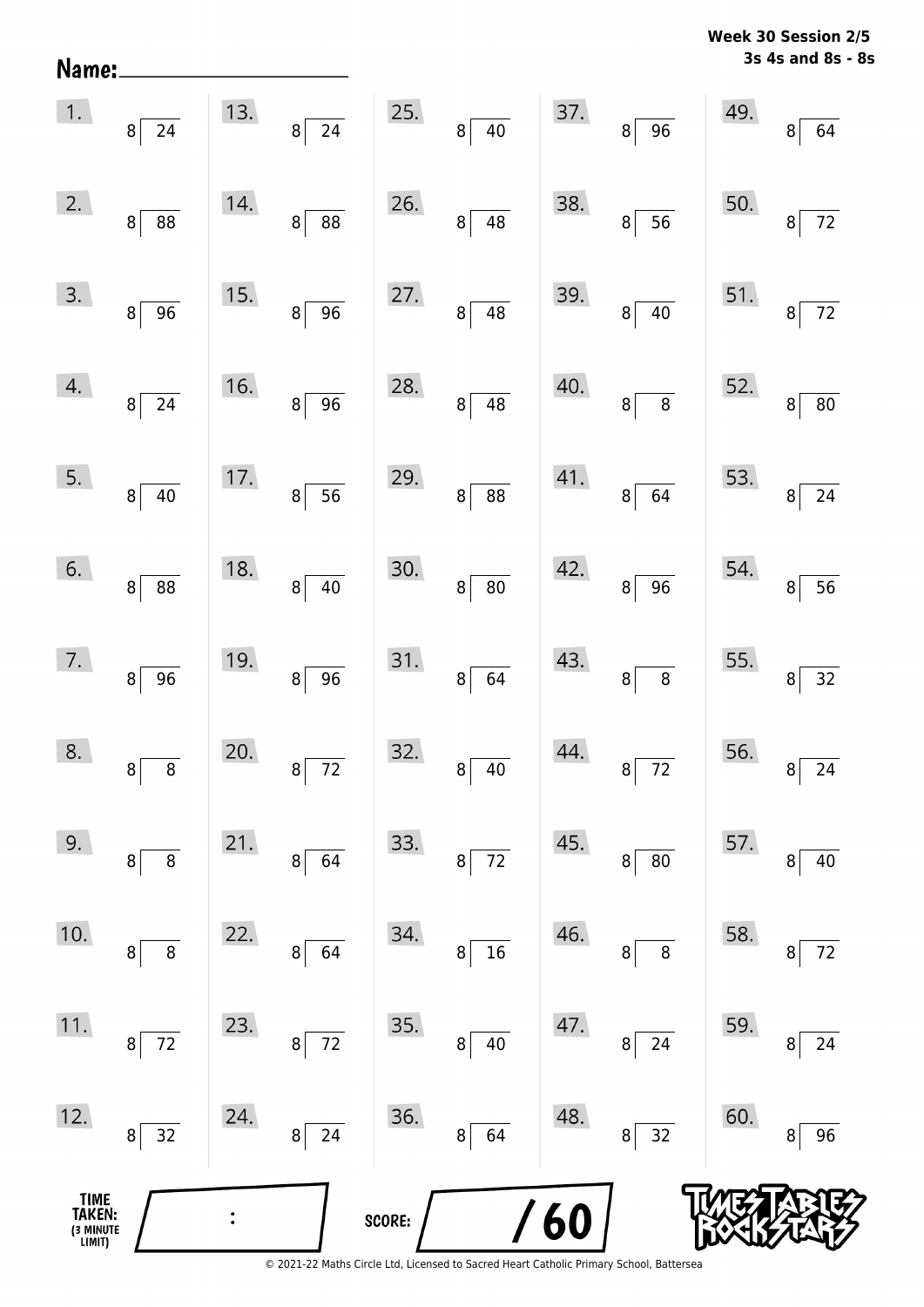**3s 4s and 8s - 8s Week 30 Session 3/5** 

| 1.                                    | $\begin{array}{c} 8 \\ \times 5 \end{array}$  |     | 8<br>13.<br>$\times$ 4                            | 25.    | $\boldsymbol{8}$<br>$\times$ 4               |     | 8 <sub>o</sub><br>37. $8 \times 11$              | 49. | $\, 8$<br>$\times 8$                          |
|---------------------------------------|-----------------------------------------------|-----|---------------------------------------------------|--------|----------------------------------------------|-----|--------------------------------------------------|-----|-----------------------------------------------|
| 2.                                    | $\begin{array}{c} 8 \\ \times 8 \end{array}$  | 14. | $\begin{array}{c} 8 \\ \times 2 \end{array}$      |        | 26. $8 \times 11$                            | 38. | $\begin{array}{r} 8 \\ \times 8 \end{array}$     | 50. | $\overline{\phantom{0}}$ 8<br>$\times$ 4      |
| 3.                                    | $\begin{array}{r} 8 \\ \times 6 \end{array}$  | 15. | $\begin{array}{c} 8 \\ \times 3 \end{array}$      | 27.    | $\begin{array}{c} 8 \\ \times 7 \end{array}$ | 39. | $\begin{array}{c} 8 \\ \times 9 \end{array}$     | 51. | $\overline{\phantom{0}}$ 8<br>$\times$ 4      |
| 4.                                    | $\overline{\phantom{0}}$ 8<br>$\times 10$     | 16. | 8 <sup>8</sup><br>$\times$ 1                      | 28.    | 8 <sup>1</sup><br>$\times$ 1                 | 40. | 8 <sup>1</sup><br>$\times$ 4                     | 52. | $\overline{\mathbf{8}}$<br>$\times 6$         |
| 5.                                    | $\begin{array}{c} 8 \\ \times 6 \end{array}$  |     | 17. $\begin{array}{r} 8 \\ \times 12 \end{array}$ | 29.    | $\begin{array}{c} 8 \\ \times 4 \end{array}$ |     | 41. $\begin{array}{c} 8 \\ \times 2 \end{array}$ | 53. | $\begin{array}{c} 8 \\ \times 11 \end{array}$ |
| 6.                                    | $\begin{array}{c} 8 \\ \times 7 \end{array}$  | 18. | $\begin{array}{c} 8 \\ \times 8 \end{array}$      | 30.    | $\begin{array}{c} 8 \\ \times 3 \end{array}$ | 42. | $\begin{array}{c} 8 \\ \times 3 \end{array}$     | 54. | $\begin{array}{c} 8 \\ \times 3 \end{array}$  |
| 7.                                    | $\begin{array}{c} 8 \\ \times 5 \end{array}$  | 19. | $\begin{array}{c} 8 \\ \times 9 \end{array}$      |        | 31. $8 \times 3$                             | 43. | $\begin{array}{r} 8 \\ \times 12 \end{array}$    | 55. | $\overline{\phantom{0}}$ 8<br>$\times 10$     |
| 8.                                    | $\begin{array}{c} 8 \\ \times 11 \end{array}$ | 20. | $\begin{array}{c} 8 \\ \times 9 \end{array}$      | 32.    | $\begin{array}{c} 8 \\ \times 7 \end{array}$ | 44. | $\begin{array}{c} 8 \\ \times 1 \end{array}$     | 56. | $\, 8$<br>$\times 9$                          |
| 9.                                    | 8<br>$\times$ 11                              | 21. | 8<br>$\times$ 10                                  | 33.    | 8<br>$\times$ 7                              | 45. | 8<br>$\times$ 1                                  | 57. | $\, 8$<br>$\times$ 11                         |
| 10.                                   | 8<br>$\times$ 11                              | 22. | 8<br>$\times 6$                                   | 34.    | 8<br>$\times 2$                              | 46. | 8<br>$\times$ 12                                 | 58. | $\, 8$<br>$\times$ 9                          |
| 11.                                   | 8<br>$\times$ 3                               | 23. | 8<br>$\times$ 11                                  | 35.    | 8<br>$\times$ 2                              | 47. | 8<br>$\times$ 3                                  | 59. | 8<br>$\times$ 2                               |
| 12.                                   | 8<br>$\times 6$                               | 24. | 8<br>$\times$ 5                                   | 36.    | 8<br>$\times$ 12                             | 48. | 8<br>$\times$ 12                                 | 60. | $\,8\,$<br>$\times$ 3                         |
| TIME<br>TAKEN:<br>(3 MINUTE<br>LIMIT) |                                               |     |                                                   | SCORE: |                                              | 60  |                                                  |     |                                               |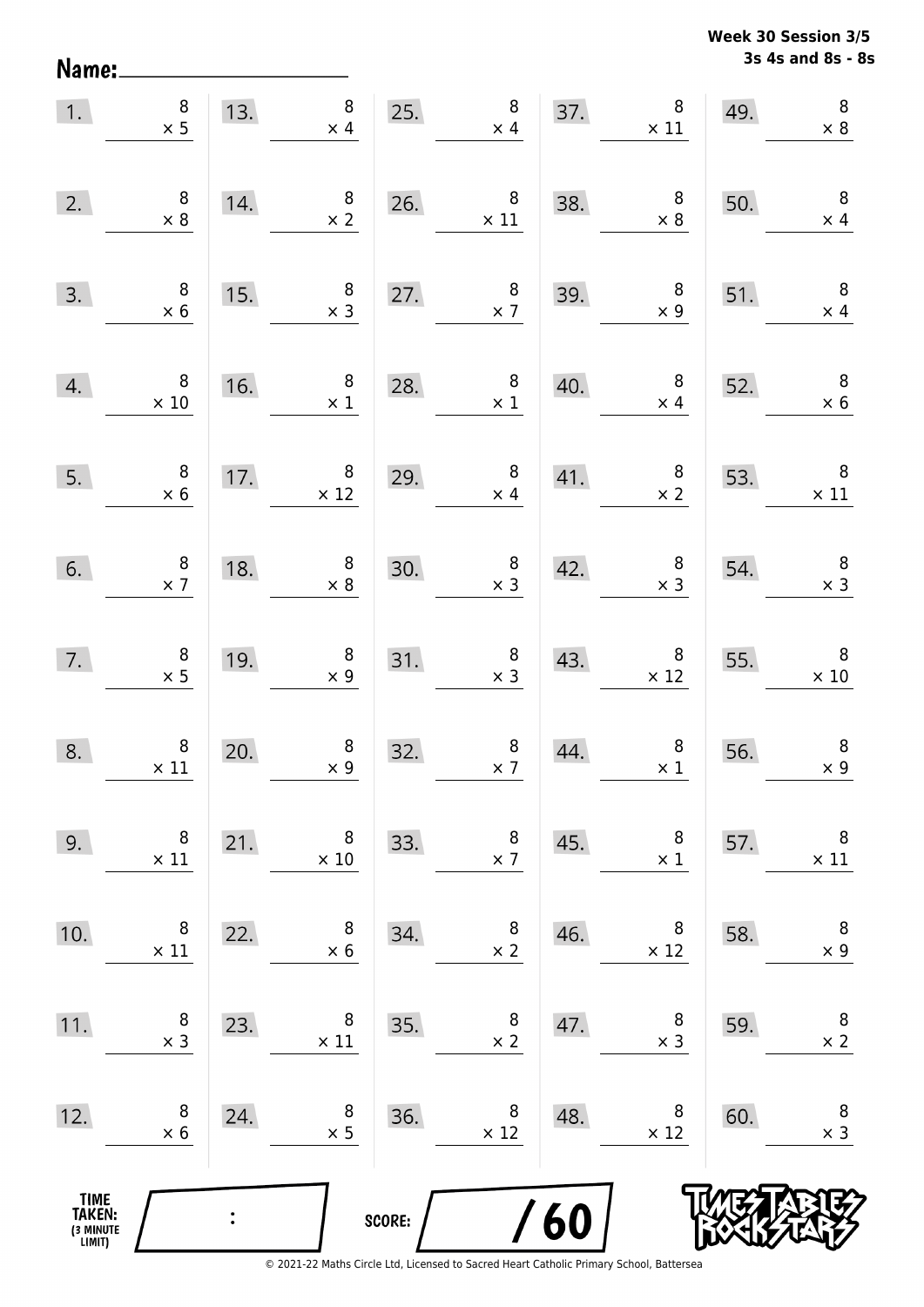| Week 30 Session 4/5 |  |
|---------------------|--|
| 3s 4s and 8s - 8s   |  |
|                     |  |

| 1.                                    | $8 \div 8 =$  | 21.    |               |     |                   |
|---------------------------------------|---------------|--------|---------------|-----|-------------------|
| 2.                                    |               | 22.    |               |     | 42. $80 \div 8 =$ |
| 3.                                    |               | 23.    |               | 43. |                   |
| 4.                                    | $8 \div 8 =$  | 24.    | $24 \div 8 =$ | 44. |                   |
| 5.                                    | $24 \div 8 =$ | 25.    | $80 \div 8 =$ | 45. |                   |
| 6.                                    |               | 26.    | $24 \div 8 =$ | 46. |                   |
| 7.                                    |               | 27.    | $48 \div 8 =$ | 47. |                   |
| 8.                                    |               | 28.    |               | 48. | $48 \div 8 =$     |
| 9.                                    |               | 29.    | $16 \div 8 =$ | 49. |                   |
| 10.                                   |               | 30.    | $72 \div 8 =$ |     | 50. $8 \div 8 =$  |
| 11.                                   | $8 \div 8 =$  | 31.    | $16 \div 8 =$ |     |                   |
| 12.                                   | $64 \div 8 =$ | 32.    |               |     | 52. $8 \div 8 =$  |
| 13.                                   | $72 \div 8 =$ | 33.    | $80 \div 8 =$ |     | 53. $64 \div 8 =$ |
| 14.                                   | $72 \div 8 =$ | 34.    | $24 \div 8 =$ |     | 54. $64 \div 8 =$ |
| 15.                                   | $96 \div 8 =$ | 35.    | $32 \div 8 =$ |     |                   |
| 16.                                   | $64 \div 8 =$ | 36.    |               | 56. |                   |
| 17.                                   | $8 \div 8 =$  | 37.    | $88 \div 8 =$ | 57. | $16 \div 8 =$     |
| 18.                                   | $48 \div 8 =$ | 38.    | $40 \div 8 =$ | 58. |                   |
| 19.                                   |               | 39.    | $72 \div 8 =$ | 59. | $80 \div 8 =$     |
| 20.                                   |               | 40.    | $32 \div 8 =$ | 60. | $24 \div 8 =$     |
| TIME<br>TAKEN:<br>(3 MINUTE<br>LIMIT) |               | SCORE: | 60            |     |                   |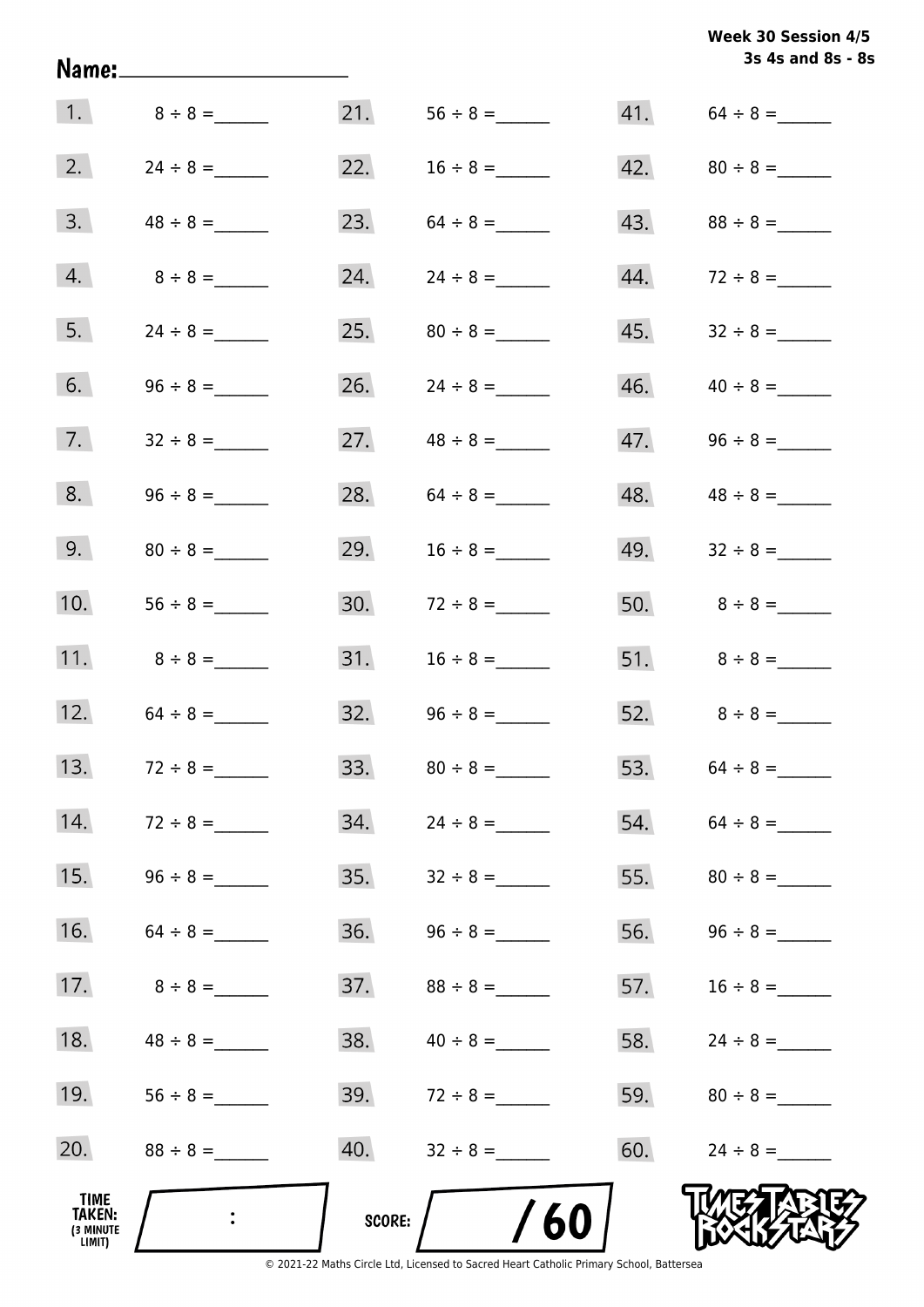# **3s 4s and 8s - 8s Week 30 Session 5/5**

|                                       | $1. \quad 8 \times 10 =$ |                                     |                   |     | 21. $8 \times 8 =$ 41. $40 \div 8 =$  | ADD UP<br>YOUR TIME    |
|---------------------------------------|--------------------------|-------------------------------------|-------------------|-----|---------------------------------------|------------------------|
|                                       |                          |                                     |                   |     | 22. $8 \times 11 =$ 42. $96 \div 8 =$ | FOR THE WEEK           |
|                                       | $3. \quad 8 \times 12 =$ |                                     |                   | 43. |                                       | <b>MINUTES</b><br>S1:  |
|                                       | $4. 8 \times 7 =$        | $24. \quad 8 \times 10 =$           |                   | 44. | $88 \div 8 =$                         | S2:                    |
|                                       | $5. \quad 8 \times 12 =$ | 25. $8 \times 7 =$                  |                   |     |                                       | S3:                    |
|                                       | 6. $8 \times 1 =$        |                                     |                   |     |                                       | S4:                    |
|                                       | $7. \quad 8 \times 3 =$  |                                     |                   |     |                                       | SS:<br><b>Total:</b>   |
|                                       |                          |                                     |                   | 48. |                                       | SECONDS                |
|                                       |                          |                                     |                   | 49. | $48 \div 8 =$                         | S1:                    |
|                                       |                          |                                     |                   | 50. | $24 \div 8 =$                         | S2:<br>S3:             |
|                                       | 11. $8 \times 1 =$       | $31.$ $56 \div 8 =$ 51.             |                   |     |                                       | S4:                    |
|                                       |                          | $32. \hspace{1.5cm} 8 \div 8 =$ 52. |                   |     | $88 \div 8 =$                         | SS:                    |
|                                       |                          |                                     |                   |     | 33. $40 \div 8 =$ 53. $80 \div 8 =$   | Total:                 |
|                                       | 14. $8 \times 1 =$       | 34.                                 |                   |     | $48 \div 8 =$ 54. $8 \div 8 =$        | ADD UP<br>YOUR SCORE   |
|                                       |                          | 35.                                 | $64 \div 8 =$ 55. |     | $32 \div 8 =$                         | FOR THE WEEK<br>$S1$ : |
|                                       | 16. $8 \times 10 =$      | 36.                                 | $24 \div 8 =$ 56. |     | $48 \div 8 =$                         | S2:                    |
|                                       |                          | 37.                                 | $56 \div 8 =$ 57. |     | $40 \div 8 =$                         | S3:                    |
|                                       | 18. $8 \times 5 =$       | 38.                                 | $72 \div 8 =$ 58. |     | $16 \div 8 =$                         | S4:                    |
|                                       | 19. $8 \times 6 =$       | 39.                                 | $40 \div 8 =$ 59. |     | $64 \div 8 =$                         | S5:                    |
|                                       |                          | 40.                                 | $32 \div 8 = 60.$ |     | $56 \div 8 =$                         | Total:                 |
| TIME<br>TAKEN:<br>(3 MINUTE<br>LIMIT) |                          |                                     | <b>SCORE:</b>     |     | 60                                    |                        |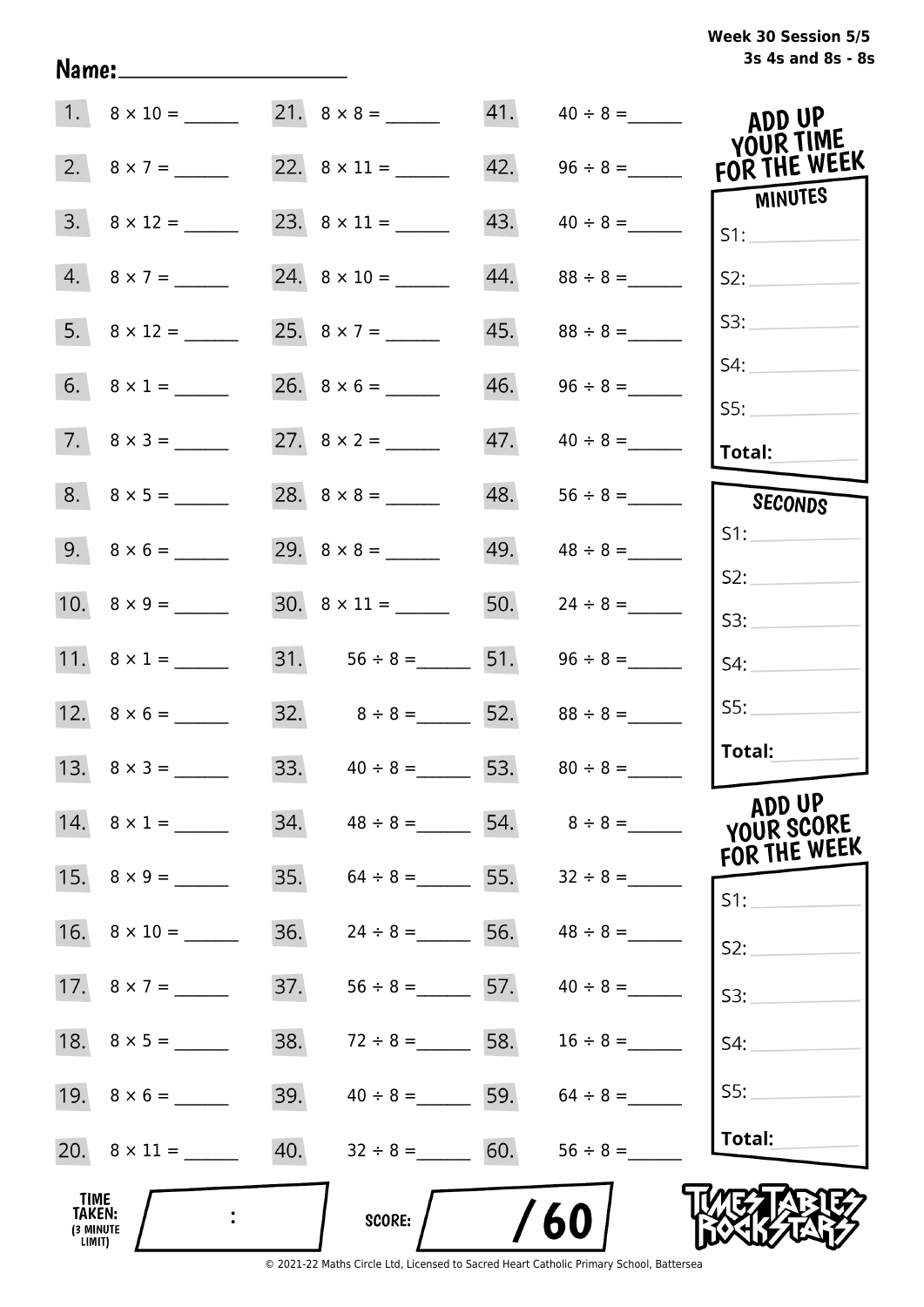# **3s 4s and 8s - 3s, 4s, 8s Week 31 Session 1/5**

| TIME<br>TAKEN:<br>(3 MINUTE<br>LIMIT) |                         | /60<br>SCORE:            |                          |
|---------------------------------------|-------------------------|--------------------------|--------------------------|
|                                       | 20. $4 \times 10 =$     | $40.$ 12 x 8 = ______    | 60. $9 \times 3 =$       |
|                                       | 19. $8 \times 5 =$      | 39. $6 \times 4 =$       |                          |
|                                       | 18. $3 \times 12 =$     |                          |                          |
|                                       | 17. $8 \times 3 =$      | $37. 10 \times 3 =$      |                          |
|                                       | 16. $3 \times 8 =$      | $36. \quad 7 \times 8 =$ |                          |
|                                       | 15. $8 \times 12 =$     | $35. \quad 5 \times 3 =$ |                          |
|                                       |                         | $34. 6 \times 3 =$       | 54. $12 \times 4 =$      |
|                                       |                         |                          |                          |
|                                       |                         |                          |                          |
|                                       | 11. $4 \times 1 =$      | $31. \quad 4 \times 3 =$ | 51. $12 \times 4 =$      |
|                                       |                         |                          |                          |
|                                       | 9. $4 \times 2 =$       |                          | 49. $3 \times 4 =$       |
|                                       |                         | 28. $4 \times 8 =$       | $48. \quad 8 \times 4 =$ |
|                                       | 7. $4 \times 7 =$       | 27. $8 \times 7 =$       | $47. 6 \times 3 =$       |
|                                       |                         |                          | $46. 2 \times 8 =$       |
|                                       | $5. 4 \times 5 =$       |                          | $45. 1 \times 3 =$       |
|                                       | $4. 3 \times 11 =$      | $24. \quad 4 \times 3 =$ | $44. 1 \times 8 =$       |
|                                       | $3. \quad 4 \times 4 =$ |                          | $43. \quad 3 \times 3 =$ |
|                                       |                         |                          | 42. $9 \times 4 =$       |
|                                       | 1. $4 \times 3 =$       |                          | $41. 5 \times 3 =$       |

Name: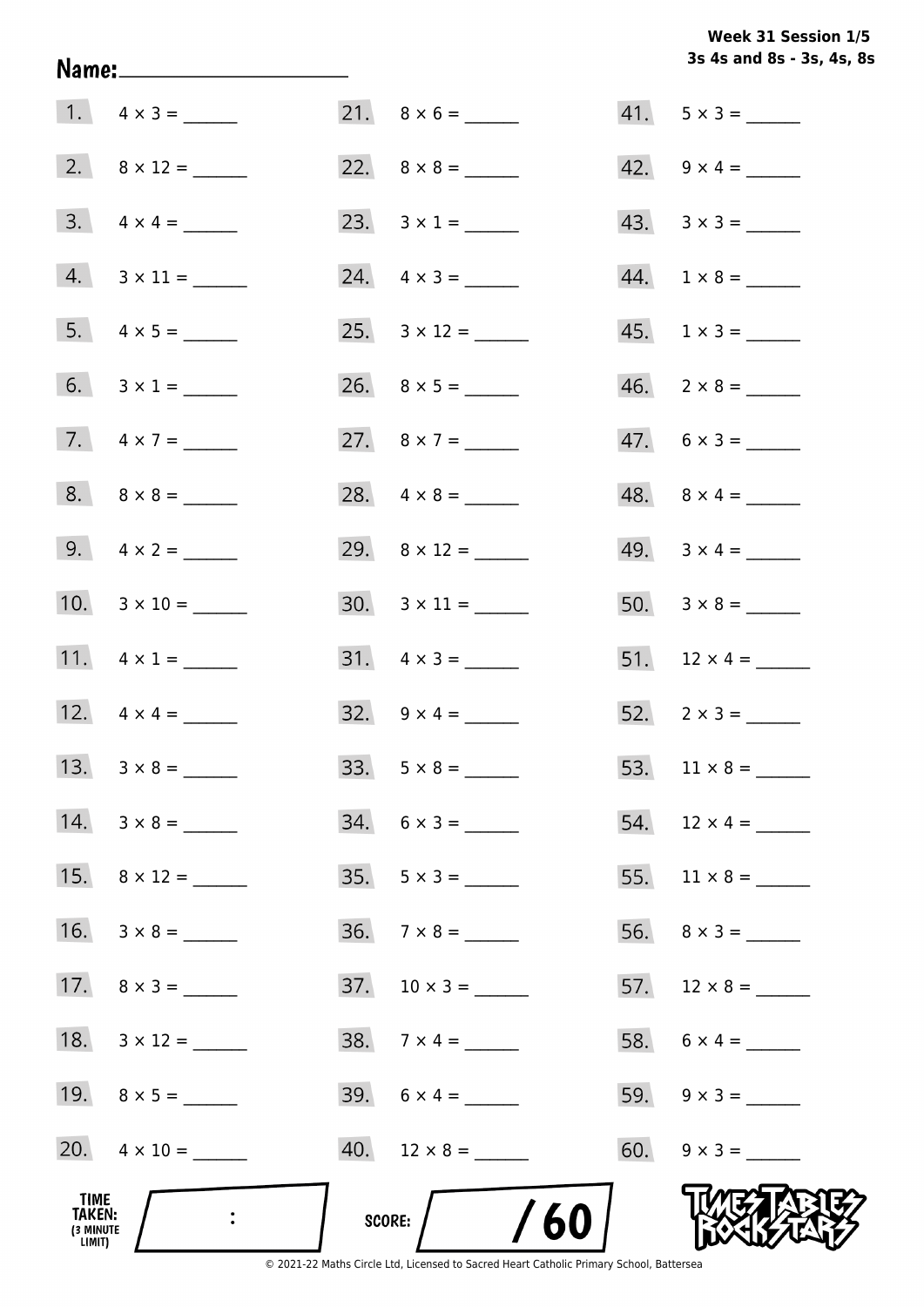**3s 4s and 8s - 3s, 4s, 8s Week 31 Session 2/5** 

| Name:                                 |                                   |     |                                            |        |                      |     |                                     |     | 3s 4s and 8s - 3s, 4s, 8   |
|---------------------------------------|-----------------------------------|-----|--------------------------------------------|--------|----------------------|-----|-------------------------------------|-----|----------------------------|
| 1.                                    | 3 <br>$\,$ 6 $\,$                 | 13. | $\overline{64}$<br>$8^{\frac{1}{2}}$       | 25.    | $4\sqrt{44}$         | 37. | $\frac{1}{32}$<br>$8^{\frac{1}{2}}$ | 49. | $\overline{96}$<br>8       |
| 2.                                    | $3\vert$<br>$\overline{33}$       | 14. | $\overline{20}$<br>$\overline{\mathbf{4}}$ | 26.    | $3\overline{)36}$    | 38. | $\overline{4}$<br>$\vert 4 \vert$   | 50. | $\overline{21}$<br>3       |
| 3.                                    | $4\vert$<br>48                    | 15. | $\overline{21}$<br>3 <sup>5</sup>          | 27.    | $8\overline{64}$     | 39. | $\overline{9}$<br>$3\vert$          | 51. | $\overline{3}$<br>3        |
| 4.                                    | $\overline{8}$<br> 4              | 16. | $\overline{4}$<br>$\overline{\mathbf{4}}$  | 28.    | $3\overline{)33}$    | 40. | $\overline{72}$<br>$8\vert$         | 52. | $\overline{24}$<br>8       |
| 5.                                    | $3\vert$<br>$\overline{33}$       | 17. | $\overline{12}$<br>$\overline{\mathbf{4}}$ | 29.    | $8\overline{)32}$    | 41. | $\overline{32}$<br>$4\sqrt{ }$      | 53. | $\overline{56}$<br>$\bf 8$ |
| 6.                                    | 16<br>8 <sup>1</sup>              | 18. | $\overline{24}$<br>$\mathbf{8}$            | 30.    | $8\overline{72}$     | 42. | $\bf 8$<br>$8\vert$                 | 54. | $\overline{15}$<br>3       |
| 7.                                    | 8 <sup>1</sup><br>88              | 19. | $\overline{9}$<br>$3\vert$                 | 31.    | $3 \overline{)36}$   | 43. | $\overline{36}$<br>$3\vert$         | 55. | 8<br>64                    |
| 8.                                    | 48<br>8                           | 20. | 88<br>8                                    | 32.    | 36<br>4              | 44. | $\overline{\mathbf{4}}$<br>4        | 56. | 4<br>4                     |
| 9.                                    | 48<br>4                           | 21. | 40<br>8                                    | 33.    | 16<br> 4             | 45. | 48<br>$\vert 4 \vert$               | 57. | 36<br>3                    |
| 10.                                   | 48<br>4                           | 22. | 96<br>8                                    | 34.    | 48<br>8 <sup>1</sup> | 46. | $12\,$<br>$\overline{\mathbf{3}}$   | 58. | $\,6\,$<br>3               |
| 11.                                   | $\bf 8$<br>4                      | 23. | $16\,$<br>8                                | 35.    | 96<br>8 <sup>2</sup> | 47. | 36<br>$\vert 4 \vert$               | 59. | 3<br>3                     |
| 12.                                   | $16\,$<br>$\overline{\mathbf{4}}$ | 24. | 48<br>8                                    | 36.    | 48<br>$4\vert$       | 48. | $21\,$<br>$3\vert$                  | 60. | $18\,$<br>3                |
| TIME<br>TAKEN:<br>(3 MINUTE<br>LIMIT) |                                   |     |                                            | SCORE: |                      | 60  |                                     |     |                            |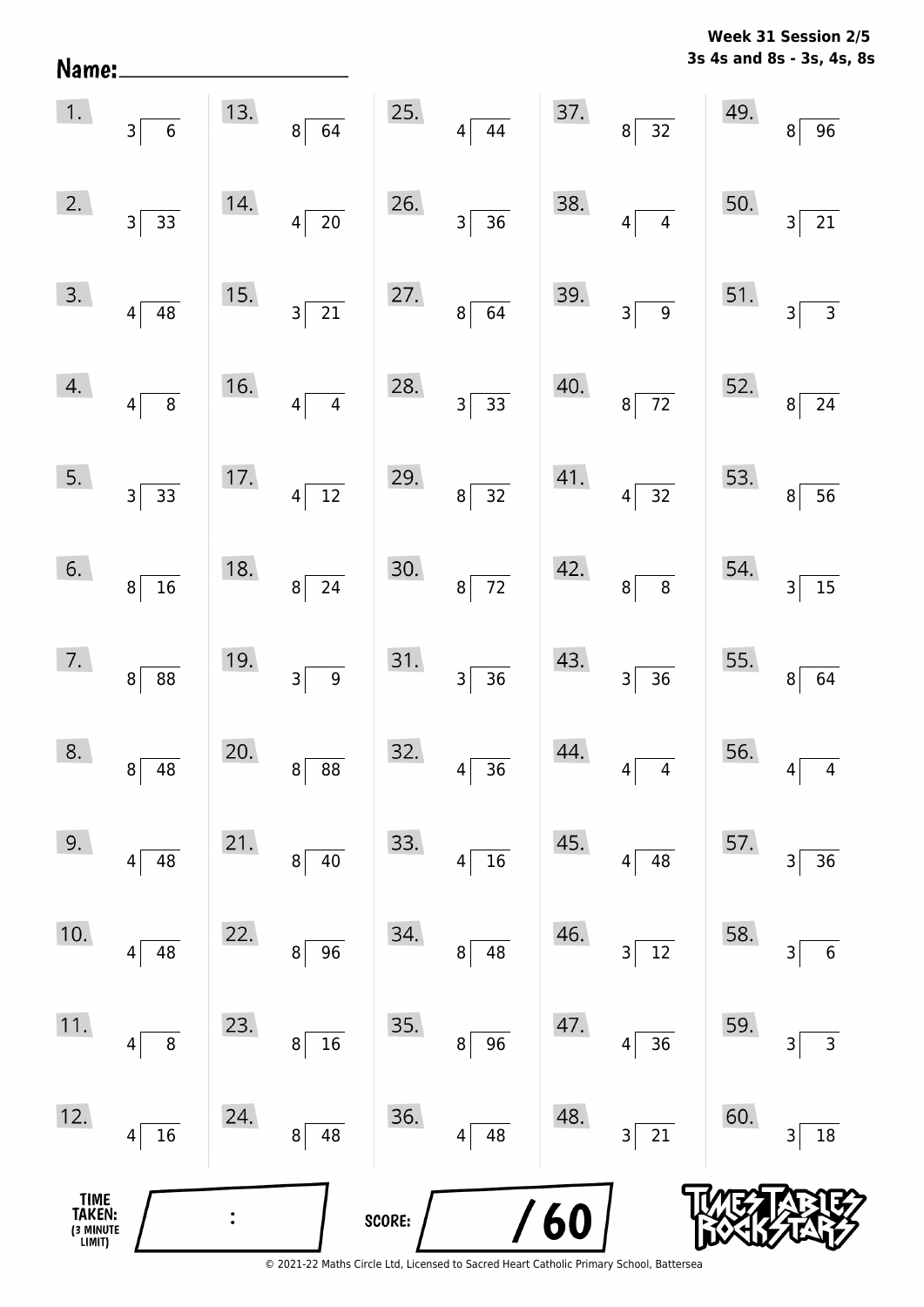**3s 4s and 8s - 3s, 4s, 8s Week 31 Session 3/5** 

| 1.                                            | $\begin{array}{c} 3 \\ \times 6 \end{array}$  |                | $\overline{4}$<br>13.<br>$\times$ 2          | 25.    | $8\phantom{1}$<br>$\times$ 10                       | 37. | $\overline{4}$<br>$\times$ 9                 | 49. | $\, 8$<br>$\times$ 4                         |
|-----------------------------------------------|-----------------------------------------------|----------------|----------------------------------------------|--------|-----------------------------------------------------|-----|----------------------------------------------|-----|----------------------------------------------|
| 2.                                            | $\begin{array}{c} 4 \\ \times 3 \end{array}$  | 14.            | $\overline{\phantom{a}}$ 3<br>$\times$ 11    | 26.    | $\begin{array}{c} 3 \\ \times 5 \end{array}$        | 38. | $\begin{array}{c} 8 \\ \times 1 \end{array}$ | 50. | $\begin{array}{c} 4 \\ \times 2 \end{array}$ |
| 3.                                            | $\begin{array}{c} 3 \\ \times 3 \end{array}$  | 15.            | $\,8\,$<br>$\times$ 1                        | 27.    | $\begin{array}{c} 8 \\ \times 5 \end{array}$        | 39. | $\overline{4}$<br>$\times$ 1                 | 51. | $\overline{\phantom{0}}$<br>$\times$ 4       |
| 4.                                            | $\begin{array}{c} 8 \\ \times 6 \end{array}$  | 16.            | $8\phantom{1}$<br>$\times$ 4                 |        | $\begin{array}{c} 8 \\ \times 7 \end{array}$<br>28. | 40. | $\overline{4}$<br>$\times$ 7                 | 52. | $\overline{4}$<br>$\times$ 7                 |
| 5.                                            | $\overline{\phantom{a}}$<br>$\times$ 4        | 17.            | $\overline{\mathbf{3}}$<br>$\times$ 3        | 29.    | $\overline{4}$<br>$\times 6$                        |     | $41.$ $4$<br>$\times$ 4                      | 53. | $\overline{4}$<br>$\times$ 2                 |
| 6.                                            | $\begin{array}{c} 3 \\ \times 9 \end{array}$  | 18.            | $\begin{array}{c} 3 \\ \times 4 \end{array}$ | 30.    | $\begin{array}{c} 8 \\ \times 1 \end{array}$        | 42. | $\begin{array}{c} 8 \\ \times 6 \end{array}$ | 54. | $\overline{\phantom{0}}$<br>$\times$ 11      |
| 7.                                            | $\begin{array}{c} 8 \\ \times 11 \end{array}$ | 19.            | $\overline{4}$<br>$\times$ 4                 | 31.    | $\begin{array}{c} 8 \\ \times 2 \end{array}$        | 43. | $\begin{array}{c} 4 \\ \times 3 \end{array}$ | 55. | $\overline{4}$<br>$\times 10$                |
| 8.                                            | $\begin{array}{c} 4 \\ \times 5 \end{array}$  | 20.            | $\begin{array}{c} 3 \\ \times 8 \end{array}$ | 32.    | $\overline{a}$<br>$\times$ 3                        | 44. | $\begin{array}{c} 4 \\ \times 5 \end{array}$ | 56. | $\mathbf{3}$<br>$\times$ 4                   |
| 9.                                            | 8<br>$\times$ 10                              | 21.            | 8<br>$\times$ 9                              | 33.    | 3<br>$\times$ 12                                    | 45. | 3<br>$\times$ 6                              | 57. | 3<br>$\times$ 1                              |
| 10.                                           | 8<br>$\times$ 3                               | 22.            | 4<br>$\times$ 3                              | 34.    | 3<br>$\times 10$                                    | 46. | 3<br>$\times$ 1                              | 58. | 4<br>$\times$ 5                              |
| 11.                                           | 8<br>$\times$ 4                               | 23.            | 3<br>$\times$ 1                              | 35.    | 4<br>$\times 8$                                     | 47. | 3<br>$\times$ 7                              | 59. | 8<br>$\times$ 2                              |
| 12.                                           | 3<br>$\times$ 9                               | 24.            | 3<br>$\times$ 4                              | 36.    | 3<br>$\times$ 2                                     | 48. | 8<br>$\times$ 9                              | 60. | 3<br>$\times$ 8                              |
| <b>TIME<br/>TAKEN:</b><br>(3 MINUTE<br>LIMIT) |                                               | $\ddot{\cdot}$ |                                              | SCORE: |                                                     | 60  |                                              |     |                                              |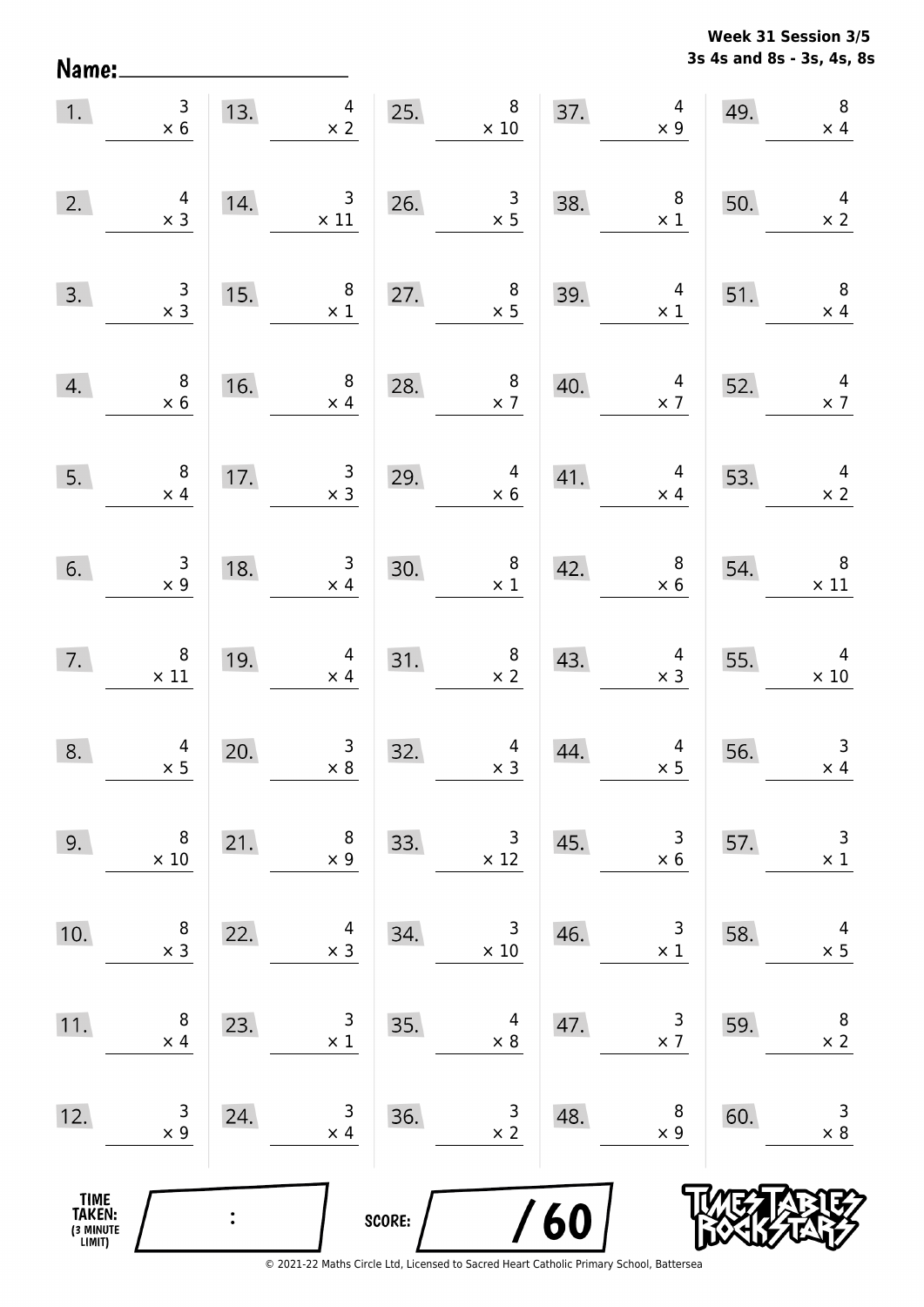|                                                     |               |               |                                                                                               |     | 3s 4s and 8s - 3s, 4s, 8s |
|-----------------------------------------------------|---------------|---------------|-----------------------------------------------------------------------------------------------|-----|---------------------------|
| $\vert 1. \vert$                                    |               |               | 21. $18 \div 3 =$                                                                             |     |                           |
| 2.                                                  | $18 \div 3 =$ |               | 22. $18 \div 3 =$                                                                             |     | 42. $15 \div 3 =$         |
| 3.                                                  |               | 23.           | $32 \div 4 =$                                                                                 |     | 43. $12 \div 3 =$         |
| 4.                                                  | $48 \div 4 =$ | 24.           |                                                                                               |     |                           |
| 5.                                                  | $12 \div 3 =$ | 25.           | $27 \div 3 =$                                                                                 |     |                           |
| 6.                                                  | $12 \div 3 =$ |               | 26. $33 \div 3 =$                                                                             |     |                           |
| 7.                                                  |               |               | 27. $6 \div 3 =$                                                                              |     |                           |
| 8.                                                  | $20 \div 4 =$ | 28.           | $4 \div 4 =$                                                                                  |     | $48. 20 \div 4 =$         |
| 9.                                                  |               | 29.           | $48 \div 4 =$                                                                                 |     | 49. $12 \div 4 =$         |
| 10.                                                 | $20 \div 4 =$ |               | 30. $12 \div 4 =$                                                                             |     | 50. $12 \div 4 =$         |
| 11.                                                 |               |               |                                                                                               |     |                           |
| 12.                                                 |               |               |                                                                                               |     | 52. $24 \div 8 =$         |
| 13.                                                 |               | 33.           | $27 \div 3 =$                                                                                 | 53. | $36 \div 4 =$             |
| 14.                                                 | $27 \div 3 =$ | 34.           | $21 \div 3 =$                                                                                 | 54. | $24 \div 4 =$             |
| 15.                                                 |               | 35.           |                                                                                               | 55. |                           |
| 16.                                                 | $36 \div 3 =$ | 36.           | $12 \div 4 =$                                                                                 | 56. | $72 \div 8 =$             |
| 17.                                                 | $33 \div 3 =$ | 37.           |                                                                                               | 57. |                           |
| 18.                                                 |               | 38.           | $4 \div 4 =$                                                                                  | 58. | $4 \div 4 =$              |
| 19.                                                 | $12 \div 3 =$ | 39.           |                                                                                               | 59. |                           |
| 20.                                                 | $64 \div 8 =$ | 40.           | $16 \div 4 =$                                                                                 | 60. | $80 \div 8 =$             |
| <b>TIME</b><br><b>TAKEN:</b><br>(3 MINUTE<br>LIMIT) |               | <b>SCORE:</b> | 60<br>© 2021-22 Maths Circle Ltd, Licensed to Sacred Heart Catholic Primary School, Battersea |     |                           |

**Week 31 Session 4/5**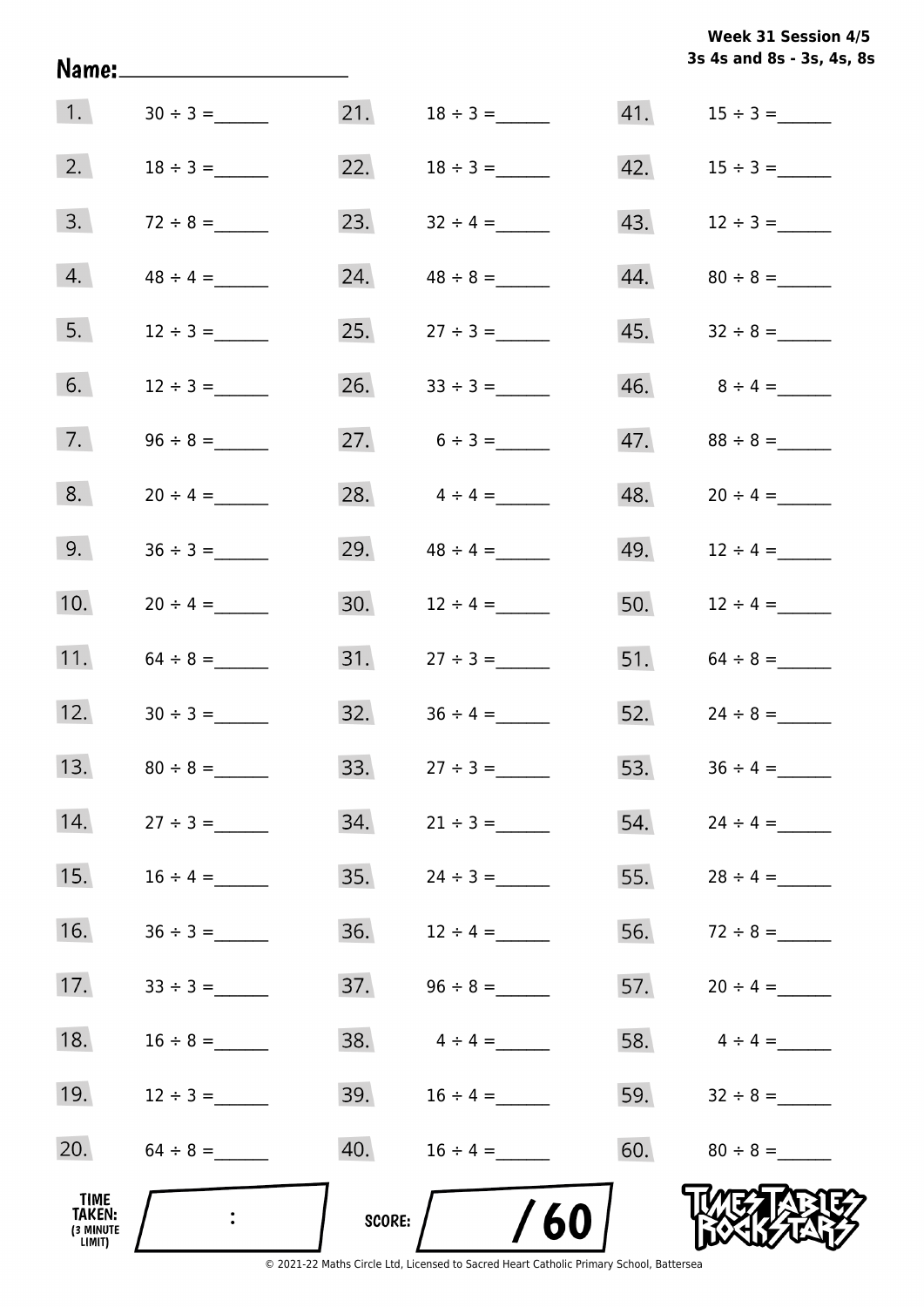|  | Week 31 Session 5/5       |  |  |  |
|--|---------------------------|--|--|--|
|  | 3s 4s and 8s - 3s, 4s, 8s |  |  |  |

| 1.                                                  |                          | $21. \quad 3 \times 11 =$                           | 41. | $32 \div 4 =$     | ADD UP<br>YOUR TIME  |
|-----------------------------------------------------|--------------------------|-----------------------------------------------------|-----|-------------------|----------------------|
| 2.                                                  | $3 \times 4 =$           |                                                     | 42. | $27 \div 3 =$     | FOR THE WEEK         |
| 3.                                                  |                          |                                                     | 43. |                   | MINUTES<br>S1:       |
| 4.                                                  | $8 \times 8 =$           | $24. 3 \times 3 =$                                  | 44. | $8 \div 4 =$      | S2:                  |
|                                                     |                          | 25. $8 \times 1 =$                                  | 45. | $12 \div 4 =$     | S3:                  |
|                                                     |                          |                                                     | 46. | $36 \div 3 =$     | S4:<br>SS:           |
|                                                     | $7. \quad 3 \times 12 =$ | $27. \quad 3 \times 8 =$                            | 47. | $72 \div 8 =$     | Total:               |
|                                                     | $8. 4 \times 6 =$        | 28. $8 \times 1 =$                                  | 48. | $40 \div 4 =$     | SECONDS              |
|                                                     |                          | 29. $3 \times 11 =$                                 | 49. | $15 \div 3 =$     | S1:                  |
|                                                     |                          |                                                     |     | 50. $80 \div 8 =$ | S2:<br>S3:           |
|                                                     | 11. $4 \times 2 =$       | 31. $44 \div 4 =$ 51.                               |     | $36 \div 4 =$     | S4:                  |
|                                                     |                          | 32. $4 \div 4 =$ 52. $72 \div 8 =$                  |     |                   | SS:                  |
|                                                     |                          | $33. \hspace{1.5cm} 33 \div 3 = \hspace{1.5cm} 53.$ |     |                   | Total:               |
|                                                     | 14. $8 \times 5 =$       | 34.<br>$56 \div 8 =$ 54.                            |     |                   | ADD UP<br>YOUR SCORE |
|                                                     |                          | 35.<br>$6 \div 3 =$                                 | 55. |                   | FOR THE WEEK<br>S1:  |
|                                                     | 16. $8 \times 2 =$       | 36.<br>$12 \div 4 =$                                | 56. |                   | S2:                  |
| 17.                                                 | $4 \times 10 =$          | 37.<br>$18 \div 3 =$ 57.                            |     | $21 \div 3 =$     | S3:                  |
|                                                     |                          | 38.<br>$36 \div 3 =$ 58.                            |     | $72 \div 8 =$     | S4:                  |
|                                                     |                          | 39.<br>$28 \div 4 =$ 59.                            |     | $32 \div 4 =$     | SS:                  |
|                                                     |                          | 40.<br>$8 \div 4 = 60.$                             |     | $36 \div 4 =$     | Total:               |
| <b>TIME</b><br><b>TAKEN:</b><br>(3 MINUTE<br>LIMIT) |                          | <b>SCORE:</b>                                       |     | /60               |                      |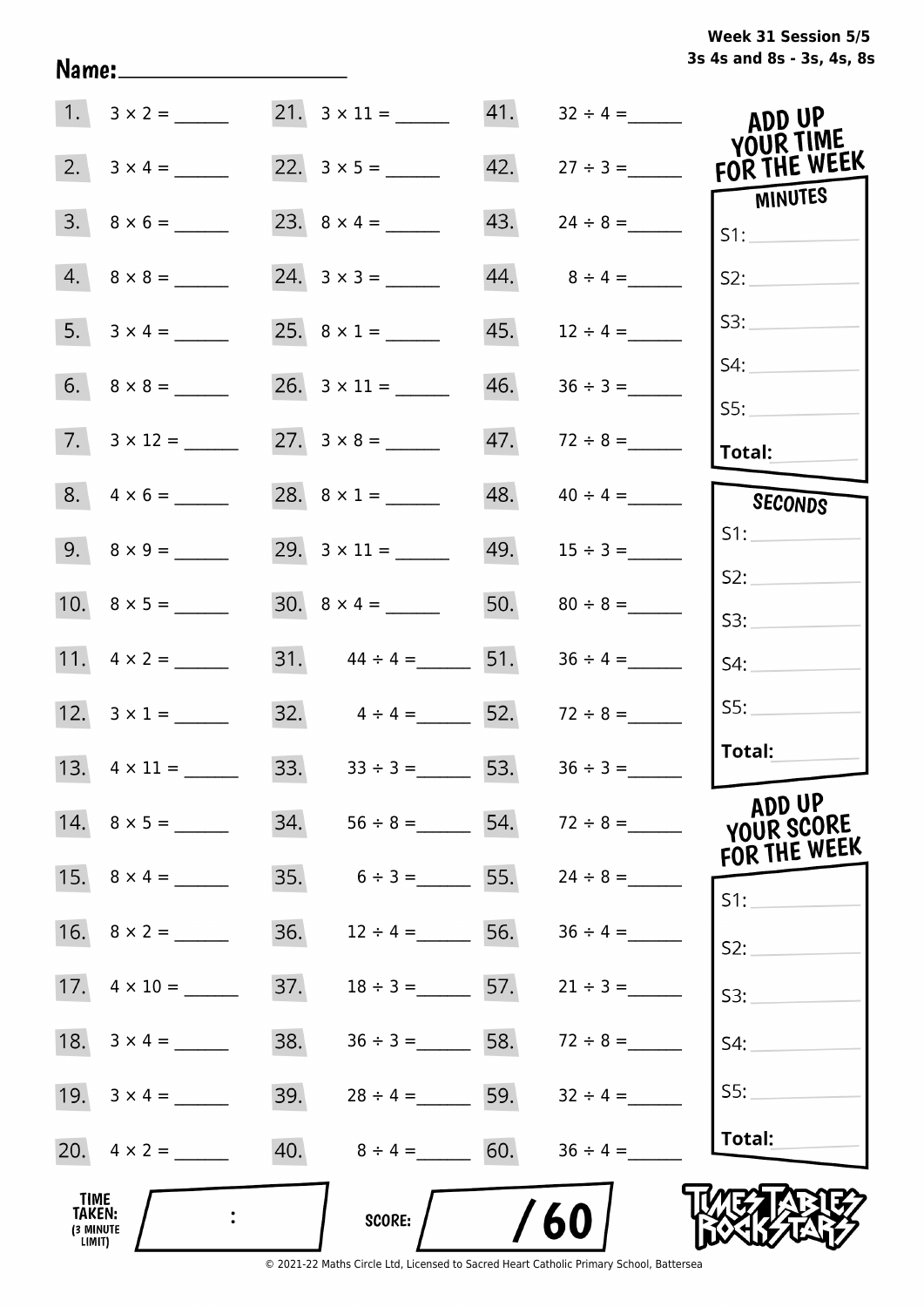**3s 4s and 8s - 3s, 4s, 8s Week 32 Session 1/5** 

| TIME<br>TAKEN:<br>(3 MINUTE<br>LIMIT) |                     | SCORE: $/$ /60           |                             |
|---------------------------------------|---------------------|--------------------------|-----------------------------|
|                                       | 20. $4 \times 6 =$  | $40. \quad 2 \times 3 =$ |                             |
|                                       | 19. $4 \times 5 =$  | 39. $2 \times 4 =$       |                             |
|                                       |                     | $38. 6 \times 8 =$       | 58. $7 \times 4 =$          |
|                                       | 17. $8 \times 6 =$  | $37. \quad 9 \times 8 =$ | 57. $7 \times 3 =$          |
|                                       |                     | $36.$ 12 × 3 = _______   |                             |
|                                       | 15. $4 \times 5 =$  |                          |                             |
|                                       | 14. $4 \times 11 =$ |                          |                             |
|                                       |                     | 33. $7 \times 3 =$       | 53. $12 \times 8 =$         |
|                                       | 12. $8 \times 12 =$ | $32. 5 \times 4 =$       |                             |
|                                       | 11. $3 \times 1 =$  | $31. \quad 3 \times 3 =$ |                             |
|                                       |                     |                          |                             |
|                                       | 9. $3 \times 5 =$   |                          | 49. $2 \times 4 =$          |
|                                       | 8. $4 \times 9 =$   |                          |                             |
|                                       |                     | 27. $8 \times 1 =$       | $47. \quad 3 \times 4 = \_$ |
|                                       |                     |                          | $46. 5 \times 8 =$          |
|                                       |                     |                          | $45. \quad 9 \times 3 =$    |
|                                       | $4. 3 \times 3 =$   | 24. $4 \times 2 =$       | $44. \quad 2 \times 8 =$    |
|                                       | $3. 3 \times 4 =$   |                          | 43. $11 \times 3 =$         |
|                                       |                     |                          | $42.7 \times 8 =$           |
|                                       |                     |                          | $41.7 \times 4 =$           |

Name: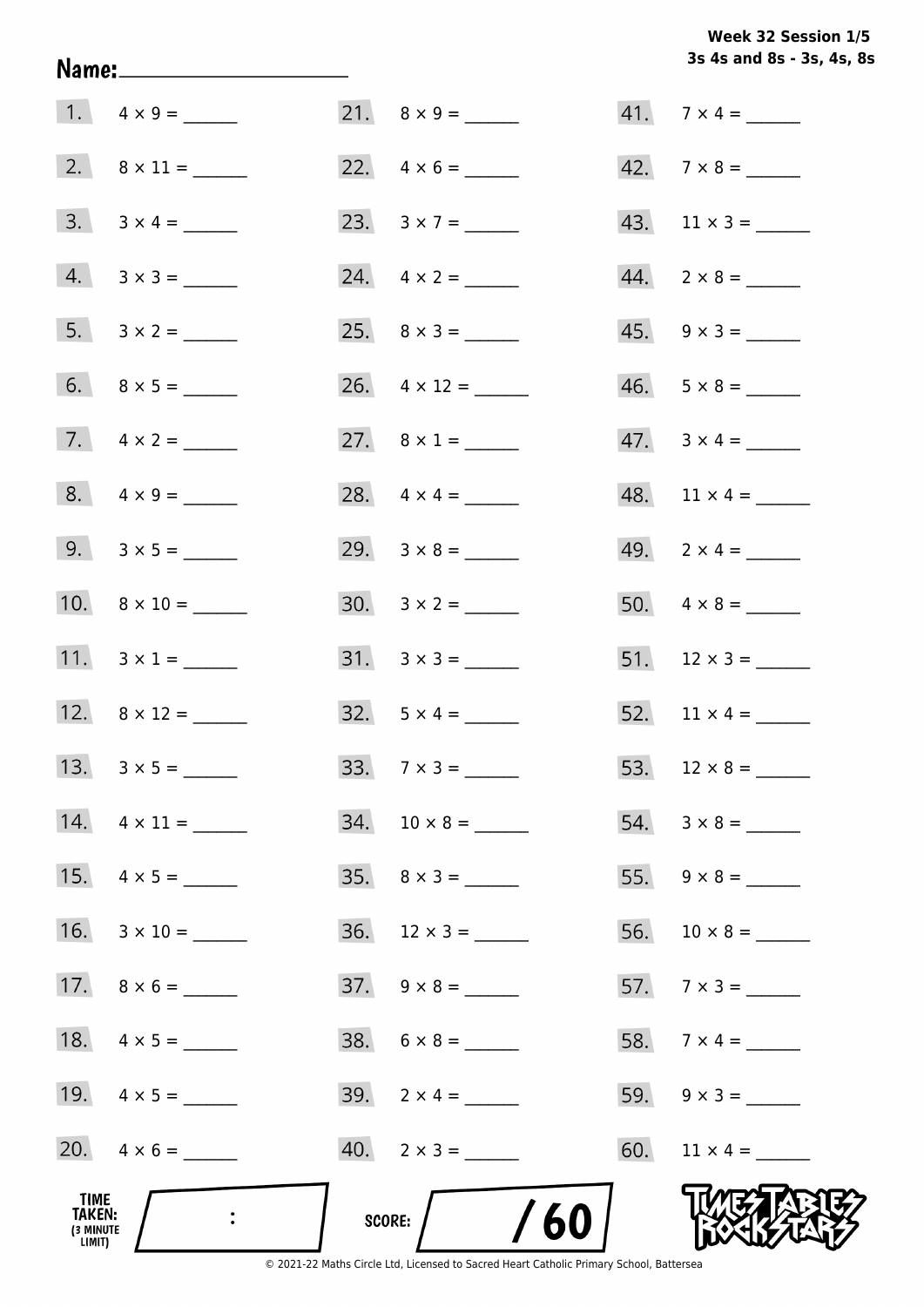| Name <mark>:</mark>                   |                              |     |                                    |        |                                   |     |                                |     | 3s 4s and 8s - 3s, 4s, 8s |
|---------------------------------------|------------------------------|-----|------------------------------------|--------|-----------------------------------|-----|--------------------------------|-----|---------------------------|
| 1.                                    | $4\vert$<br>$16\,$           | 13. | $\bf 8$<br> 8                      | 25.    | $\overline{24}$<br>$\mathsf{3}$   | 37. | 33<br>3                        | 49. | 3<br>12                   |
| 2.                                    | 12<br>3                      | 14. | $18\,$<br>$3\vert$                 | 26.    | 64<br>$\bf 8$                     | 38. | $\overline{15}$<br>3           | 50. | 16<br>4                   |
| 3.                                    | $3\vert$<br>24               | 15. | $\overline{16}$<br>$\vert 4 \vert$ | 27.    | 24<br>$\bf 8$                     | 39. | $\overline{9}$<br>$\mathsf{3}$ | 51. | 32<br>$\bf 8$             |
| 4.                                    | $20\,$<br>$\vert 4 \vert$    | 16. | 88<br> 8                           | 28.    | $\overline{36}$<br>4              | 40. | $\overline{21}$<br>3           | 52. | 88<br>8                   |
| 5.                                    | $8\vert$<br>32               | 17. | 80<br> 8                           | 29.    | ${\bf 18}$<br>$\mathsf{3}$        | 41. | $3 \overline{)33}$             | 53. | $\bf 8$<br>$\bf 8$        |
| 6.                                    | 32<br>8                      | 18. | $4\overline{)32}$                  | 30.    | $\overline{32}$<br>$\overline{4}$ | 42. | $4\overline{20}$               | 54. | $20\,$<br>4               |
| 7.                                    | $72$<br>8                    | 19. | $\overline{16}$<br>$\bf{8}$        | 31.    | $\overline{16}$<br>4              | 43. | $3 \overline{)15}$             | 55. | 96<br>8                   |
| 8.                                    | 48<br>8                      | 20. | $\overline{16}$<br>4               | 32.    | $\overline{36}$<br>4              | 44. | 9<br>3                         | 56. | 24<br>3                   |
| 9.                                    | 8<br>40                      | 21. | $72\,$<br>8                        | 33.    | 32<br>8                           | 45. | 48<br>4                        | 57. | $\, 8$<br>4               |
| 10.                                   | $\overline{\mathbf{4}}$<br>4 | 22. | $12\,$<br>$\overline{4}$           | 34.    | 12<br>3                           | 46. | 24<br>3                        | 58. | $\boldsymbol{6}$<br>3     |
| 11.                                   | 24<br>4                      | 23. | $24\,$<br>8                        | 35.    | $72\,$<br>8                       | 47. | $\overline{3}$<br>3            | 59. | $\bf 8$<br>8              |
| 12.                                   | 16<br>4                      | 24. | $\overline{3}$<br>$3\vert$         | 36.    | $\boldsymbol{6}$<br>3             | 48. | 24<br>8                        | 60. | $21\,$<br>3               |
| TIME<br>TAKEN:<br>(3 MINUTE<br>LIMIT) |                              |     |                                    | SCORE: |                                   | 60  |                                |     |                           |

**Week 32 Session 2/5**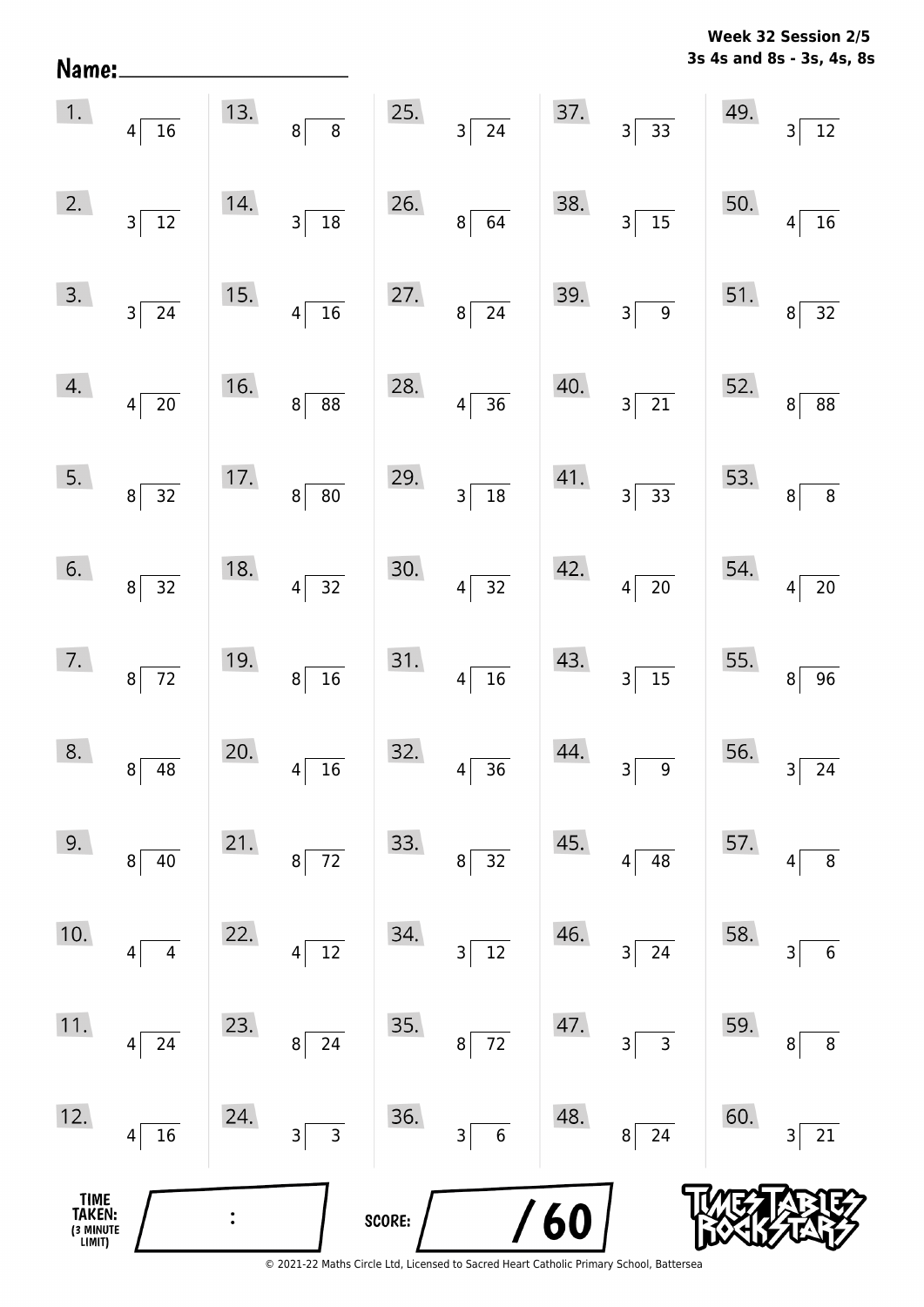**3s 4s and 8s - 3s, 4s, 8s Week 32 Session 3/5** 

| $\overline{1}$ .                      | $\begin{array}{c} 8 \\ \times 1 \end{array}$ | 13. |                                                   |        | $\begin{array}{ c c c }\n \hline\n & 3 & 25. & 4 \\  \times 12 & & \times 3 \\  \hline\n\end{array}$ |     | 37. $8 \times 1$                                                                              | 49. | $\,8\,$<br>$\times$ 10                                                                       |
|---------------------------------------|----------------------------------------------|-----|---------------------------------------------------|--------|------------------------------------------------------------------------------------------------------|-----|-----------------------------------------------------------------------------------------------|-----|----------------------------------------------------------------------------------------------|
| 2.                                    | $\begin{array}{c} 4 \\ \times 2 \end{array}$ | 14. | $\begin{array}{c} 8 \\ \times 3 \end{array}$      |        | 26. $4 \times 6$                                                                                     | 38. | $\overline{4}$<br>$\times$ 9                                                                  | 50. | $\overline{\mathbf{8}}$<br>$\times$ 7                                                        |
| 3.                                    | $\overline{\phantom{a}}$<br>$\times$ 10      | 15. | 4<br>$\times$ 4                                   |        | 27. $\begin{array}{r} 8 \\ \times 3 \end{array}$                                                     | 39. | $\begin{array}{r} 3 \\ \times 1 \end{array}$                                                  | 51. | $\overline{\phantom{a}}$ 8<br>$\times$ 11                                                    |
| 4.                                    | $\begin{array}{c} 8 \\ \times 5 \end{array}$ | 16. | $\begin{array}{r} 4 \\ \times 11 \end{array}$     | 28.    | $\begin{array}{c} 4 \\ \times 2 \end{array}$                                                         | 40. | $\begin{array}{@{}c@{\hspace{1em}}c@{\hspace{1em}}}\n & 3 & 52. \\  \times 7 & & \end{array}$ |     | $\overline{4}$<br>$\times 10$                                                                |
| 5.                                    | $\begin{array}{r} 3 \\ \times 8 \end{array}$ |     | 17. $\begin{array}{c} 8 \\ \times 4 \end{array}$  |        | 29. $\begin{array}{r} 8 \\ \times 11 \end{array}$                                                    | 41. |                                                                                               |     | $\begin{array}{ c c c } \hline 3 & 53. & 8 \\ \hline x & 6 & \times 8 \\ \hline \end{array}$ |
| 6.                                    | $\begin{array}{c} 8 \\ \times 3 \end{array}$ |     | 18. $4 \times 12$                                 |        | 30. $\begin{array}{r} 3 \\ \times 6 \end{array}$                                                     |     | 42. $\begin{array}{c} 4 \\ \times 8 \end{array}$ 54.                                          |     | $\begin{array}{r} 3 \\ \times 10 \end{array}$                                                |
| 7.                                    | $\begin{array}{c} 3 \\ \times 4 \end{array}$ | 19. | 19. $\begin{array}{c} 8 \\ \times 11 \end{array}$ |        | 31. $\begin{array}{r} 3 \\ \times 2 \end{array}$                                                     |     | 43. $4^{4} \times 4$                                                                          | 55. | $\begin{array}{c} 8 \\ \times 9 \end{array}$                                                 |
| 8.                                    | $\begin{array}{c} 4 \\ \times 3 \end{array}$ | 20. | $\begin{array}{c} 4 \\ \times 12 \end{array}$     | 32.    | $\begin{array}{c} 3 \\ \times 10 \end{array}$                                                        | 44. | $\begin{array}{c c} 4 \\ \times 3 \end{array}$                                                | 56. | $\overline{3}$<br>$\times$ 11                                                                |
| 9.                                    | 3<br>$\times$ 2                              | 21. | 3<br>$\times$ 9                                   | 33.    | 4<br>$\times$ 9                                                                                      | 45. | 4<br>$\times$ 11                                                                              | 57. | 8<br>$\times$ 10                                                                             |
| 10.                                   | 3<br>$\times$ 3                              | 22. | 4<br>$\times$ 7                                   | 34.    | 8<br>$\times$ 11                                                                                     | 46. | 8<br>$\times$ 11                                                                              | 58. | 4<br>$\times$ 6                                                                              |
| 11.                                   | 3<br>$\times$ 4                              | 23. | 3<br>$\times 10$                                  | 35.    | 4<br>$\times 2$                                                                                      | 47. | 4<br>$\times 2$                                                                               | 59. | 4<br>$\times$ 12                                                                             |
| 12.                                   | 3<br>$\times$ 10                             | 24. | 3<br>$\times$ 6                                   | 36.    | 4<br>$\times$ 12                                                                                     | 48. | 8<br>$\times$ 7                                                                               | 60. | 4<br>$\times$ 10                                                                             |
| TIME<br>TAKEN:<br>(3 MINUTE<br>LIMIT) |                                              |     |                                                   | SCORE: |                                                                                                      | /60 |                                                                                               |     |                                                                                              |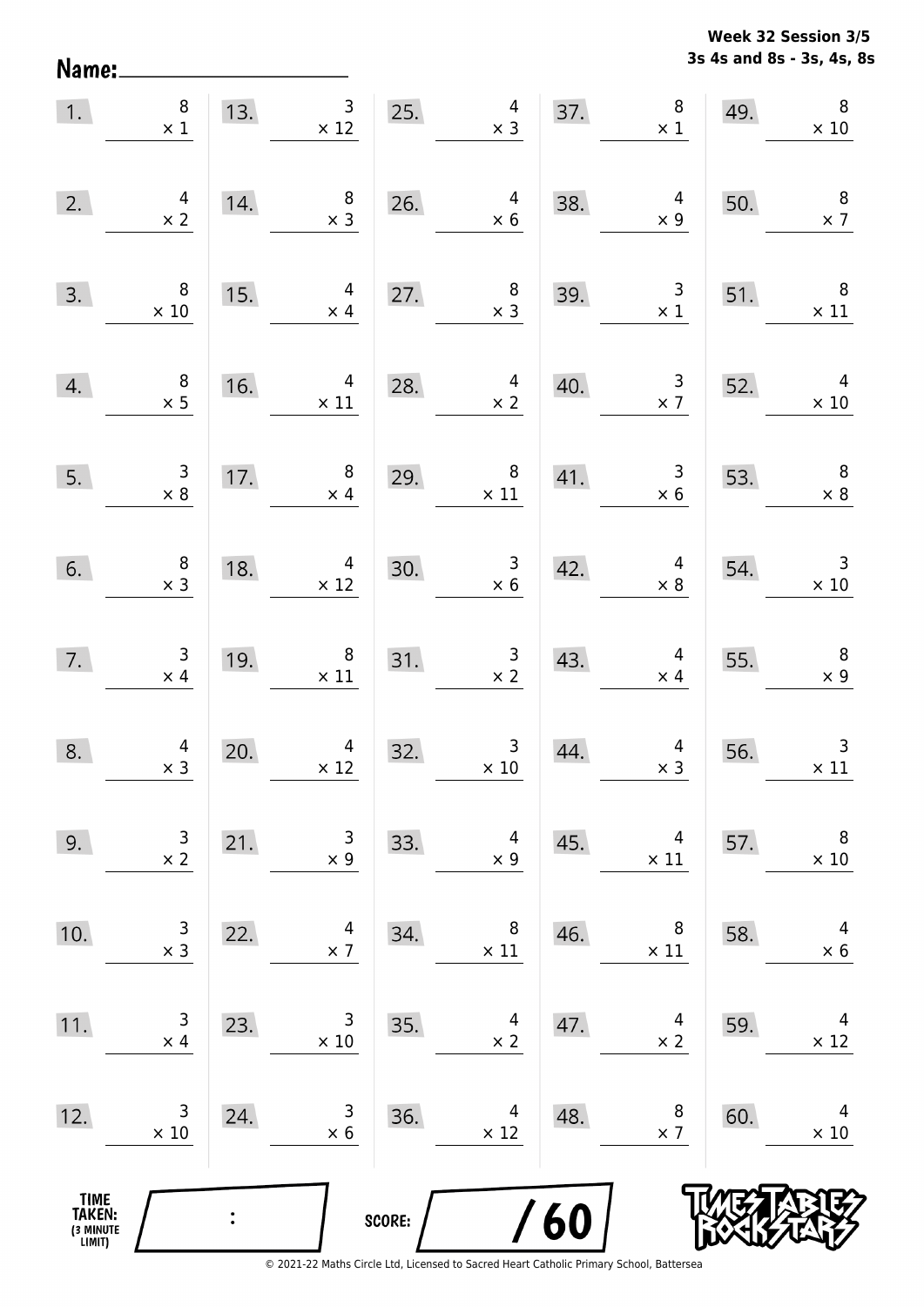|                                              | Name:_______________________ |               |                               |     | 3s 4s and 8s - 3s, 4s, 8s |
|----------------------------------------------|------------------------------|---------------|-------------------------------|-----|---------------------------|
| 1.                                           |                              |               | 21. $16 \div 8 =$             |     |                           |
| 2.                                           |                              |               | 22. $72 \div 8 =$             |     | $42. 64 \div 8 =$         |
| 3.                                           | $28 \div 4 =$                |               | 23. $6 \div 3 =$              |     |                           |
| 4.                                           |                              |               | 24. $4 \div 4 =$              | 44. |                           |
| 5.                                           | $12 \div 4 =$                |               | $25. \hspace{1cm} 3 \div 3 =$ |     |                           |
| 6.                                           | $32 \div 4 =$                |               | 26. $64 \div 8 =$             | 46. |                           |
| 7.                                           | $8 \div 4 =$                 |               | 27. $3 \div 3 =$              |     | $47.6 \div 3 =$           |
| 8.                                           | $28 \div 4 =$                |               | 28. $96 \div 8 =$             |     |                           |
| 9.                                           |                              |               | 29. $18 \div 3 =$             |     | 49. $44 \div 4 =$         |
| 10.                                          | $8 \div 8 =$                 |               |                               |     | 50. $6 \div 3 =$          |
| 11.                                          | $12 \div 3 =$                |               |                               |     |                           |
| 12.                                          |                              |               | $32.$ $36 \div 4 =$           |     |                           |
| 13.                                          | $21 \div 3 =$                | 33.           |                               | 53. | $24 \div 4 =$             |
| 14.                                          | $80 \div 8 =$                | 34.           | $36 \div 3 =$                 |     | $54. \qquad 4 \div 4 =$   |
| 15.                                          | $24 \div 8 =$                | 35.           | $24 \div 3 =$                 |     | 55. $6 \div 3 =$          |
| 16.                                          | $80 \div 8 =$                | 36.           |                               | 56. |                           |
| 17.                                          |                              | 37.           | $80 \div 8 =$                 | 57. |                           |
| 18.                                          |                              | 38.           | $30 \div 3 =$                 |     |                           |
| 19.                                          | $21 \div 3 =$                |               | 39. $72 \div 8 =$             |     | 59. $8 \div 4 =$          |
| 20.                                          | $3 \div 3 =$                 | 40.           | $44 \div 4 =$                 | 60. | $12 \div 4 =$             |
| TIME<br><b>TAKEN:</b><br>(3 MINUTE<br>LIMIT) |                              | <b>SCORE:</b> | /60                           |     |                           |

**3s 4s and 8s - 3s, 4s, 8s**

**Week 32 Session 4/5** 

© 2021-22 Maths Circle Ltd, Licensed to Sacred Heart Catholic Primary School, Battersea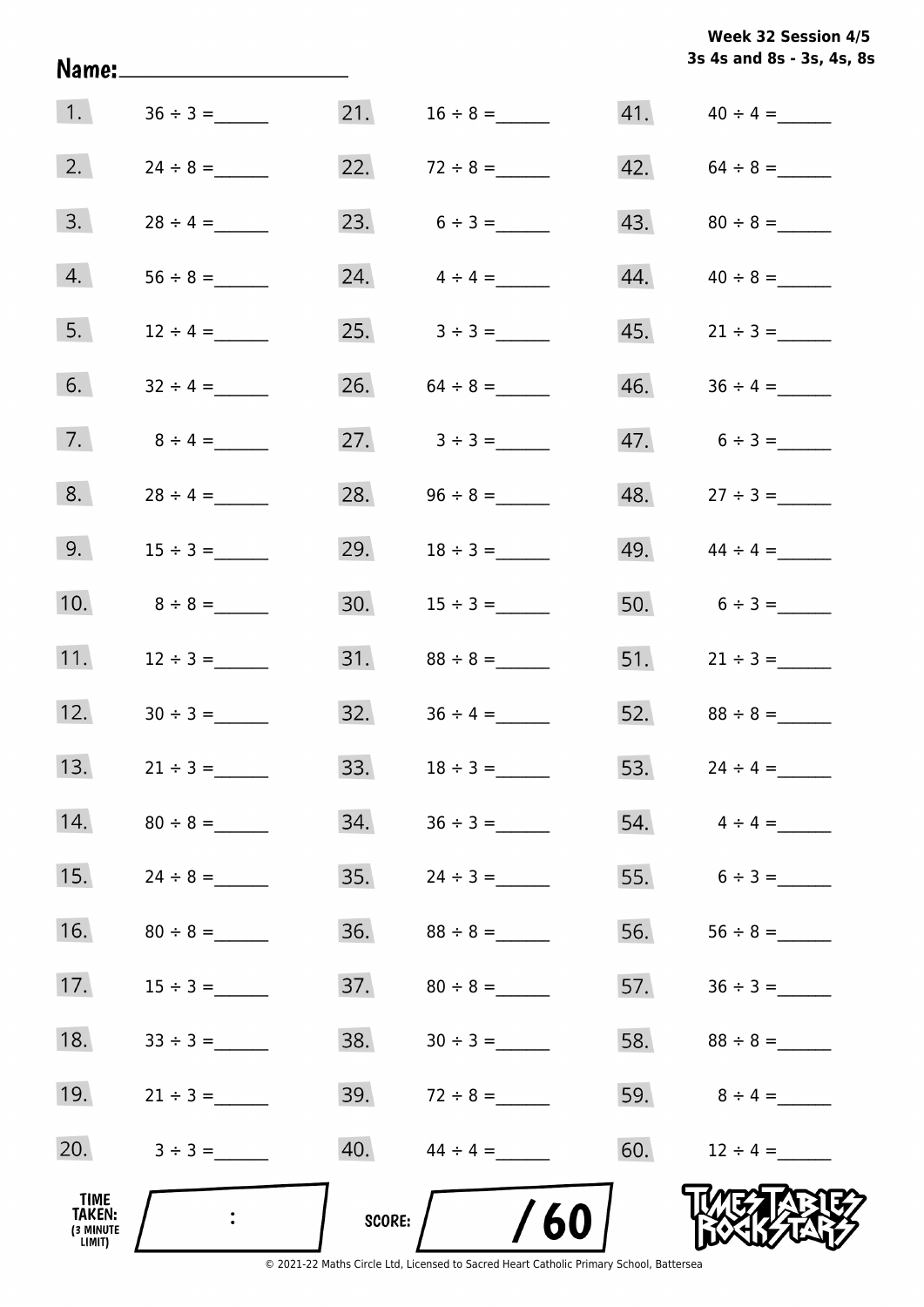# **3s 4s and 8s - 3s, 4s, 8s Week 32 Session 5/5**

|                                              | $1. 3 \times 9 =$  |     |                                     |     | 41. $16 \div 8 =$               | ADD UP<br>YOUR TIME                  |
|----------------------------------------------|--------------------|-----|-------------------------------------|-----|---------------------------------|--------------------------------------|
| 2.                                           | $4 \times 2 =$     |     | 22. $3 \times 2 =$                  | 42. | $15 \div 3 =$                   | FOR THE WEEK                         |
| 3.                                           | $4 \times 5 =$     |     |                                     | 43. |                                 | MINUTES<br>S1:                       |
| 4.                                           | $3 \times 11 =$    |     |                                     | 44. | $4 \div 4 =$                    | S2:                                  |
| 5.                                           | $4 \times 10 =$    |     |                                     |     | $45. 3 \div 3 =$                | S3:                                  |
| 6.                                           | $3 \times 3 =$     |     |                                     | 46. | $24 \div 3 =$                   | S4:                                  |
|                                              | $7. 3 \times 5 =$  |     |                                     | 47. | $21 \div 3 =$                   | SS:                                  |
|                                              |                    |     |                                     |     |                                 | Total:                               |
|                                              | $8. 4 \times 10 =$ |     |                                     | 48. | $16 \div 4 =$                   | SECONDS                              |
|                                              | 9. $4 \times 4 =$  |     | 29. $8 \times 1 =$                  | 49. | $28 \div 4 =$                   | S1:                                  |
|                                              |                    |     |                                     |     |                                 | S2:                                  |
|                                              |                    |     | $30. \quad 4 \times 12 =$           |     | 50. $4 \div 4 =$                | S3:                                  |
|                                              | 11. $4 \times 2 =$ |     | 31. $36 \div 4 =$ 51. $9 \div 3 =$  |     |                                 | S4:                                  |
|                                              | 12. $4 \times 1 =$ |     | 32. $12 \div 4 =$ 52. $72 \div 8 =$ |     |                                 | SS:                                  |
|                                              |                    |     | 33. $8 \div 8 = 53$ .               |     | $24 \div 4 =$                   | Total:                               |
|                                              | 14. $8 \times 5 =$ | 34. |                                     |     | $88 \div 8 =$ 54. $40 \div 4 =$ | ADD UP<br>YOUR SCORE<br>FOR THE WEEK |
|                                              | 15. $3 \times 9 =$ | 35. | $56 \div 8 =$ 55.                   |     | $15 \div 3 =$                   | S1:                                  |
| 16.                                          | $3 \times 4 =$     | 36. | $28 \div 4 =$                       | 56. | $40 \div 8 =$                   | S2:                                  |
|                                              |                    | 37. | $32 \div 8 = 57.$                   |     | $18 \div 3 =$                   | S3:                                  |
| 18.                                          | $4 \times 10 =$    | 38. | $27 \div 3 = 58.$                   |     | $36 \div 3 =$                   | S4:                                  |
|                                              |                    | 39. | $24 \div 4 =$ 59. $3 \div 3 =$      |     |                                 | S5:                                  |
|                                              |                    | 40. | $4 \div 4 = 60.$ $3 \div 3 =$       |     |                                 | Total:                               |
| <b>TIME</b><br>TAKEN:<br>(3 MINUTE<br>LIMIT) |                    |     | SCORE:                              |     | 60                              |                                      |

Name: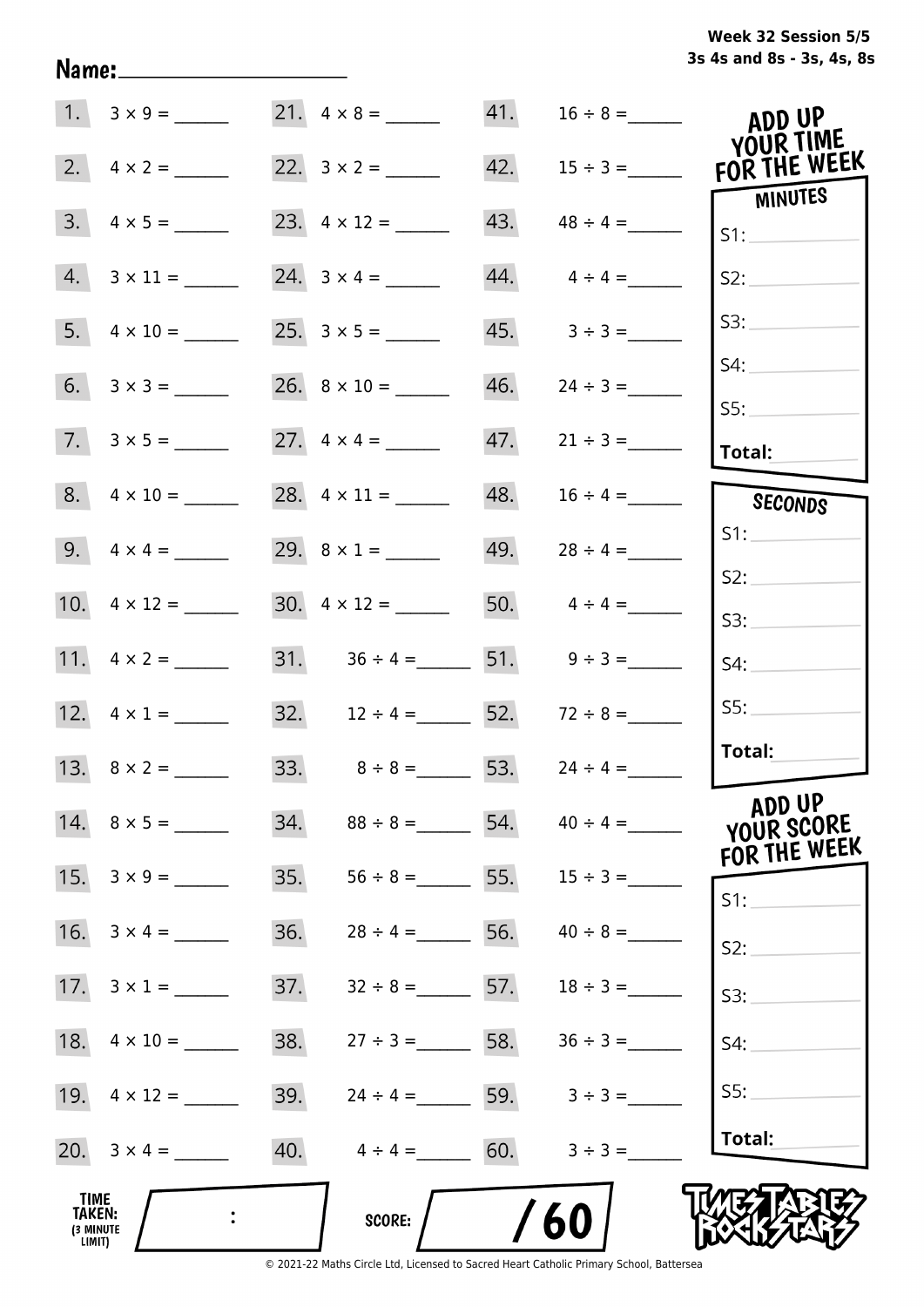**3s 4s and 8s - 3s, 4s, 8s Week 33 Session 1/5** 

| TIME<br>TAKEN:<br>(3 MINUTE<br>LIMIT) |                     | /60<br>SCORE:             |                          |
|---------------------------------------|---------------------|---------------------------|--------------------------|
|                                       | 20. $8 \times 9 =$  | $40. 6 \times 4 =$        |                          |
|                                       | 19. $4 \times 11 =$ | 39. $8 \times 4 =$        |                          |
|                                       | 18. $4 \times 3 =$  | $38. 3 \times 8 =$        |                          |
|                                       | 17. $3 \times 12 =$ | $37. \quad 3 \times 3 =$  |                          |
| 16.                                   |                     |                           |                          |
|                                       |                     |                           | 55. $10 \times 3 =$      |
|                                       | 14. $3 \times 11 =$ | $34. 5 \times 3 =$        |                          |
|                                       | 13. $3 \times 10 =$ |                           |                          |
|                                       | 12. $4 \times 12 =$ | $32. \quad 11 \times 3 =$ | 52. $6 \times 4 =$       |
|                                       |                     | $31. \quad 8 \times 8 =$  |                          |
|                                       | 10. $4 \times 10 =$ | $30. \quad 4 \times 10 =$ |                          |
|                                       | 9. $4 \times 9 =$   |                           | $49.$ 12 × 8 = ______    |
|                                       | $8. 3 \times 5 =$   |                           | $48. 5 \times 8 =$       |
|                                       |                     | 27. $4 \times 4 =$        | $47. \quad 8 \times 8 =$ |
|                                       |                     | 26. $4 \times 11 =$       | $46. \quad 9 \times 3 =$ |
|                                       |                     |                           | $45.7 \times 4 =$        |
|                                       | $4. \ 4 \times 9 =$ |                           | $44. \quad 9 \times 4 =$ |
|                                       |                     |                           | $43. 6 \times 4 =$       |
|                                       | 2. $8 \times 7 =$   |                           | $42. \quad 3 \times 3 =$ |
|                                       |                     | $21. \quad 4 \times 9 =$  |                          |

Name: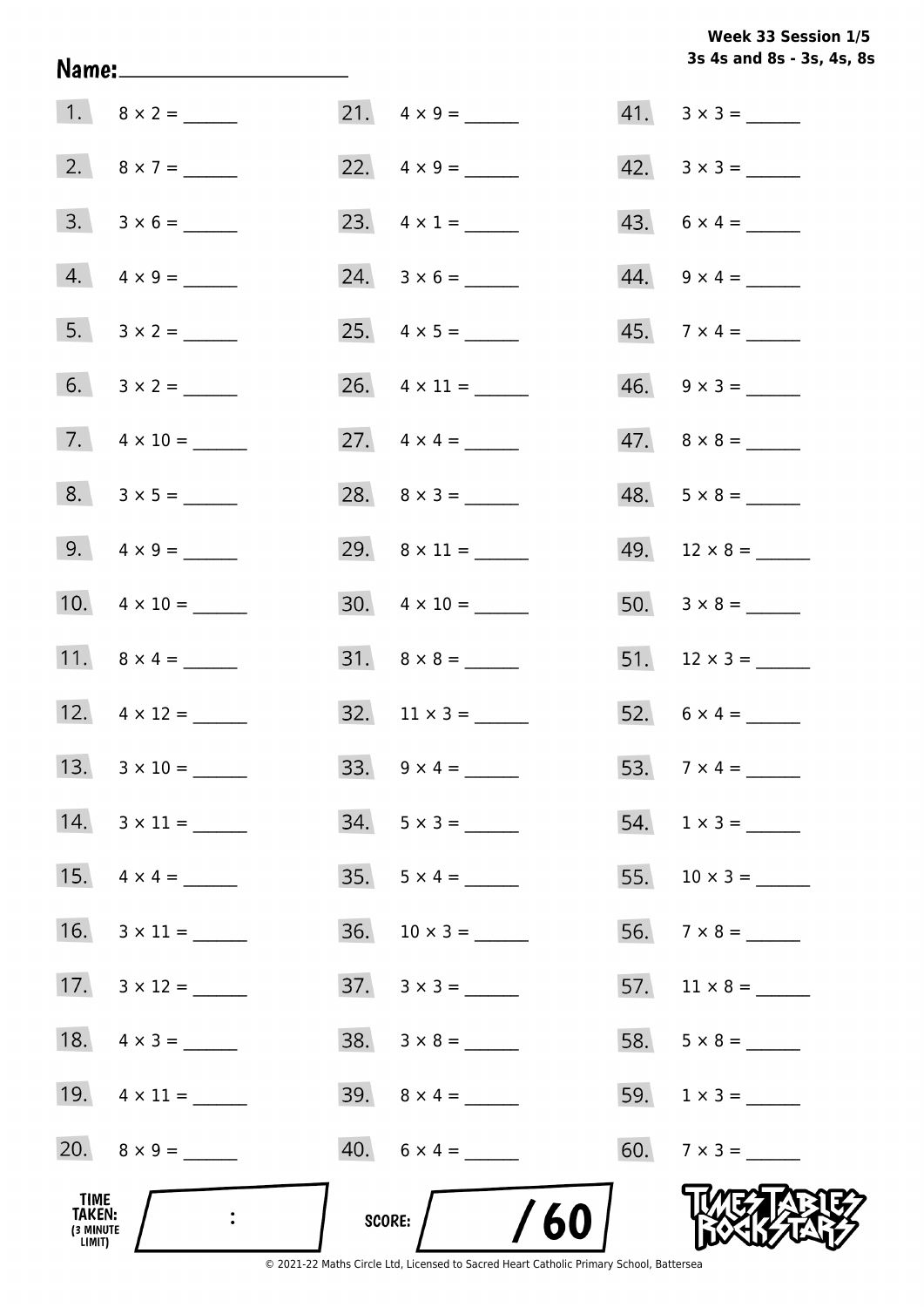|                           | Week 33 Session 2/5 |
|---------------------------|---------------------|
| 3s 4s and 8s - 3s, 4s, 8s |                     |

|                                       | $\begin{array}{ c c }\n\hline\n1. & 3 & 12\n\end{array}$ |     | 13. $8\overline{72}$          |        | 25. $8 \overline{)24}$                      |     | 37.864                                                          | 49.                                          | $\mathbf{8}$<br>$\overline{80}$                                  |
|---------------------------------------|----------------------------------------------------------|-----|-------------------------------|--------|---------------------------------------------|-----|-----------------------------------------------------------------|----------------------------------------------|------------------------------------------------------------------|
| 2.                                    | $3\overline{)18}$                                        | 14. | $3\overline{27}$              | 26.    | $4\overline{)44}$                           | 38. | $8\sqrt{96}$                                                    | 50.                                          | $\overline{3}$<br>$\overline{\overline{\overline{\overline{3}}}$ |
| 3.                                    | $8 \overline{\smash{)}\ 88}$                             | 15. | $3\overline{)30}$             | 27.    | $3\overline{)18}$                           |     | $39.$ $4 \overline{)24}$                                        | 51.                                          | $\overline{8}$<br>$\boxed{80}$                                   |
| 4.                                    | $4\overline{8}$                                          | 16. | $3\overline{)12}$             | 28.    | $8 \overline{) 88}$                         |     | $40.$ $3\overline{)27}$                                         |                                              | 52. $8\overline{72}$                                             |
| 5.                                    | $4\overline{)48}$                                        |     | 17. $8\sqrt{72}$              | 29.    | $8\overline{)32}$                           |     | $\begin{array}{ c c }\n 41. & \n \hline\n 3 & 12\n \end{array}$ | 53. $\begin{bmatrix} 53. \\ 8 \end{bmatrix}$ | $\overline{\qquad \qquad }$                                      |
| 6.                                    | $8\overline{)}80$                                        | 18. | $4\overline{28}$              | 30.    | $8\sqrt{48}$                                | 42. | $8 \overline{) 80}$                                             |                                              | 54. $8\overline{64}$                                             |
| 7.                                    | $3\overline{)12}$                                        | 19. | $8\overline{8}$               | 31.    | $8 \overline{\smash{)}\ 88}$                | 43. | $4\overline{)32}$                                               | 55. $4\lceil$                                | $\overline{20}$                                                  |
| 8.                                    | $\overline{\phantom{0}}$ 6<br>$3\vert$                   | 20. | $3\sqrt{12}$                  | 32.    | $4\overline{)16}$                           | 44. | $3\overline{)15}$                                               | 56.                                          | $3\overline{21}$                                                 |
| 9.                                    | $18\,$<br>$\overline{3}$                                 | 21. | 21<br>$\overline{\mathbf{3}}$ | 33.    | 48<br>4                                     | 45. | 32<br> 4                                                        | 57.                                          | $12\,$<br>4                                                      |
| 10.                                   | 44<br>4                                                  | 22. | 21<br>3                       | 34.    | 12<br>$\overline{\mathbf{4}}$               | 46. | $\overline{\mathbf{4}}$<br>4                                    | 58.                                          | 16<br>4                                                          |
| 11.                                   | 27<br>$\overline{3}$                                     | 23. | 3<br>$\boldsymbol{9}$         | 35.    | $\bf 8$<br>$80\,$                           | 47. | 88<br>8 <sup>1</sup>                                            | 59.                                          | 28<br>4                                                          |
| 12.                                   | $18\,$<br>$\overline{3}$                                 | 24. | $\overline{12}$<br>3          | 36.    | $\overline{\mathsf{3}}$<br>$\boldsymbol{6}$ | 48. | $3\overline{)27}$                                               | 60.                                          | 15<br>3                                                          |
| TIME<br>TAKEN:<br>(3 MINUTE<br>LIMIT) |                                                          |     |                               | SCORE: |                                             | 60  |                                                                 |                                              |                                                                  |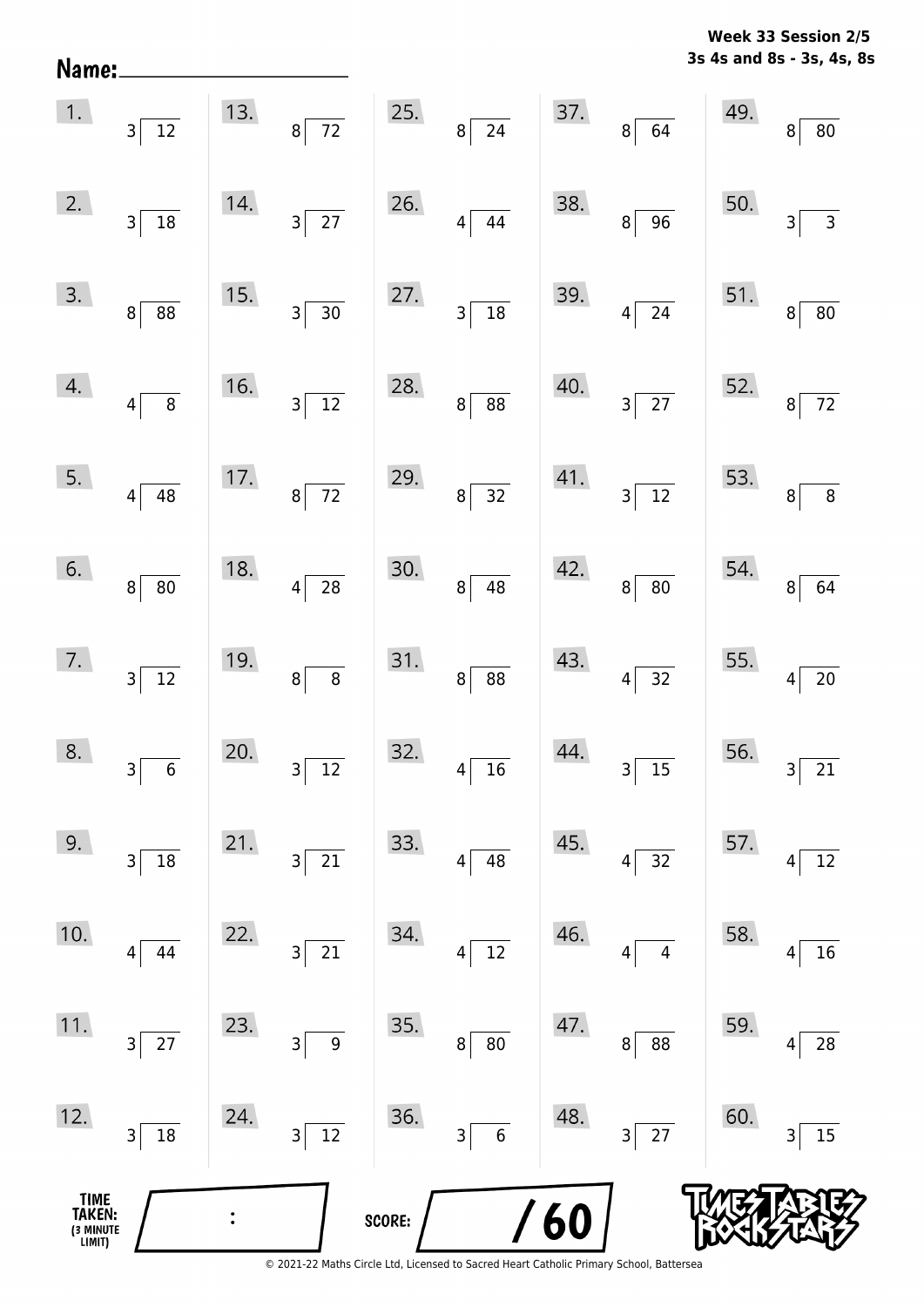**3s 4s and 8s - 3s, 4s, 8s Week 33 Session 3/5** 

| 1.                                    | $\overline{4}$<br>$\times$ 4                  | 13.            | $\overline{4}$<br>$\times$ 7                 |        | 25.<br>$\begin{array}{c} 4 \\ \times 2 \end{array}$ | 37. | $\mathsf{3}$<br>$\times$ 11                  | 49. | $\begin{array}{c} 3 \\ \times 5 \end{array}$ |
|---------------------------------------|-----------------------------------------------|----------------|----------------------------------------------|--------|-----------------------------------------------------|-----|----------------------------------------------|-----|----------------------------------------------|
| 2.                                    | $\begin{array}{c} 3 \\ \times 3 \end{array}$  | 14.            | $\,8\,$<br>$\times$ 11                       | 26.    | $\begin{array}{c} 8 \\ \times 8 \end{array}$        | 38. | $\overline{4}$<br>$\times$ 7                 | 50. | $\begin{array}{c} 8 \\ \times 3 \end{array}$ |
| 3.                                    | $4 \times 8$                                  | 15.            | $\, 8$<br>$\times$ 6                         | 27.    | $\begin{array}{c} 8 \\ \times 7 \end{array}$        | 39. | $\begin{array}{c} 3 \\ \times 5 \end{array}$ | 51. | $\boldsymbol{8}$<br>$\times$ 4               |
| 4.                                    | $\begin{array}{c} 4 \\ \times 3 \end{array}$  | 16.            | 4<br>$\times$ 6                              | 28.    | $\begin{array}{c} 3 \\ \times 5 \end{array}$        | 40. | $\overline{\mathbf{3}}$<br>$\times$ 4        | 52. | $\overline{\mathbf{8}}$<br>$\times$ 5        |
| 5.                                    | $\begin{array}{c} 8 \\ \times 8 \end{array}$  | 17.            | $\begin{array}{c} 3 \\ \times 9 \end{array}$ | 29.    | $\overline{a}$<br>$\times$ 2                        | 41. | $\overline{4}$<br>$\times$ 9                 | 53. | $\overline{\phantom{0}}$ 8<br>$\times$ 10    |
| 6.                                    | $\begin{array}{c} 8 \\ \times 10 \end{array}$ | 18.            | $\begin{array}{c} 3 \\ \times 2 \end{array}$ | 30.    | $\begin{array}{c} 8 \\ \times 2 \end{array}$        | 42. | $\overline{3}$<br>$\times 12$                | 54. | $\begin{array}{c} 4 \\ \times 3 \end{array}$ |
| 7.                                    | $\begin{array}{c} 4 \\ \times 6 \end{array}$  | 19.            | $\boldsymbol{8}$<br>$\times$ 4               | 31.    | $\begin{array}{c} 3 \\ \times 2 \end{array}$        | 43. | $\begin{array}{c} 3 \\ \times 1 \end{array}$ | 55. | $\overline{\phantom{a}}$<br>$\times$ 3       |
| 8.                                    | $\begin{array}{c} 8 \\ \times 6 \end{array}$  | 20.            | $\overline{4}$<br>$\times$ 4                 | 32.    | $\begin{array}{c} 3 \\ \times 9 \end{array}$        | 44. | $\begin{array}{c} 8 \\ \times 2 \end{array}$ | 56. | $\mathsf 3$<br>$\times 8$                    |
| 9.                                    | 8<br>$\times 6$                               | 21.            | 3<br>$\times$ 9                              | 33.    | 8<br>$\times$ 1                                     | 45. | 4<br>$\times$ 2                              | 57. | 4<br>$\times$ 11                             |
| 10.                                   | 8<br>$\times$ 2                               | 22.            | 8<br>$\times$ 1                              | 34.    | 4<br>$\times$ 9                                     | 46. | 8<br>$\times$ 7                              | 58. | $\mathsf 3$<br>$\times$ 7                    |
| 11.                                   | 4<br>$\times$ 7                               | 23.            | 8<br>$\times 8$                              | 35.    | 3<br>$\times$ 11                                    | 47. | $\mathsf 3$<br>$\times$ 3                    | 59. | 4<br>$\times$ 1                              |
| 12.                                   | 3<br>$\times$ 9                               | 24.            | 8<br>$\times$ 7                              | 36.    | 8<br>$\times$ 12                                    | 48. | 3<br>$\times$ 1                              | 60. | 4<br>$\times$ 12                             |
| TIME<br>TAKEN:<br>(3 MINUTE<br>LIMIT) |                                               | $\ddot{\cdot}$ |                                              | SCORE: |                                                     | 60  |                                              |     |                                              |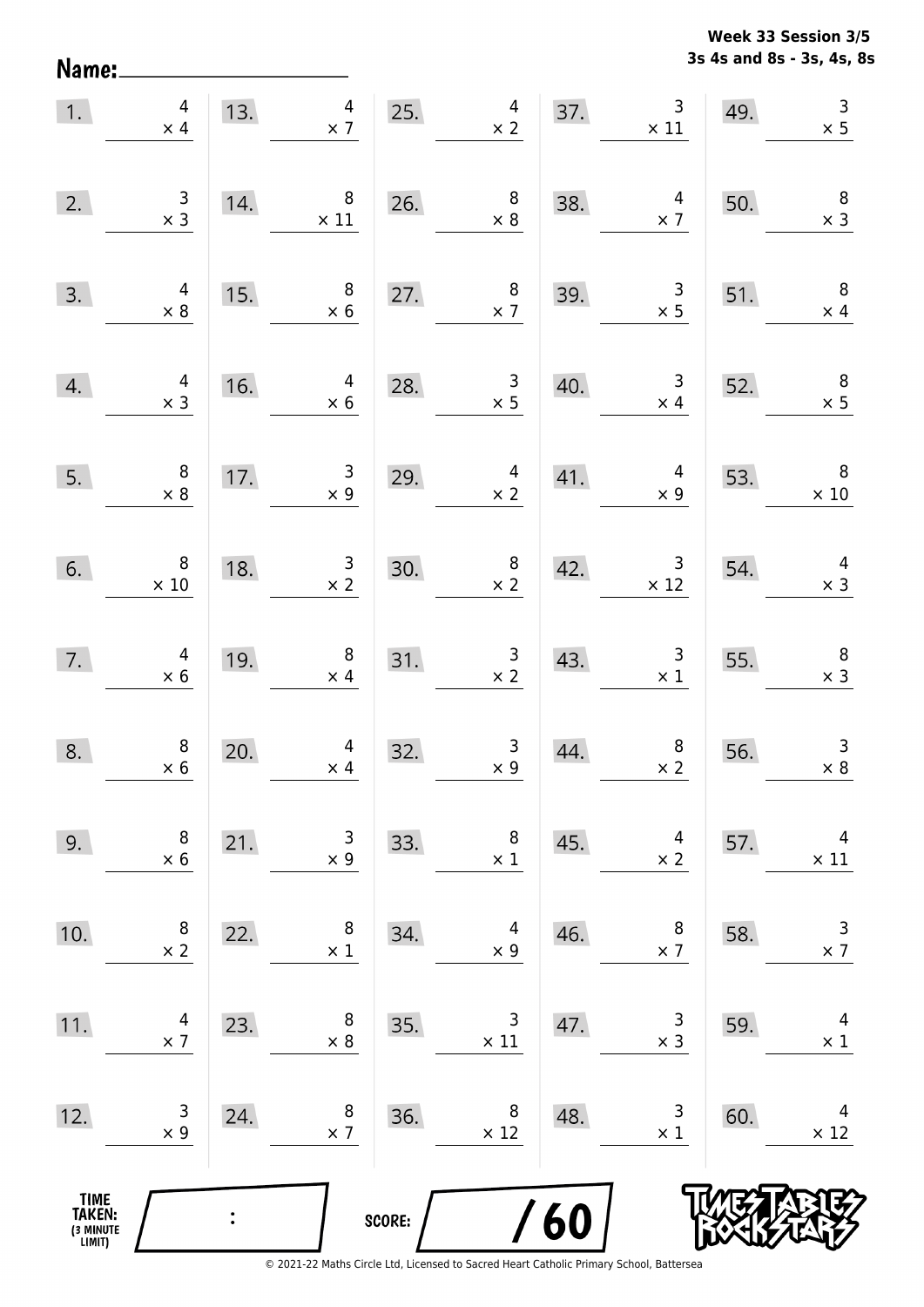|                                              | Name:_________________________ |        |               |     | 3s 4s and 8s - 3s, 4s, 8 |
|----------------------------------------------|--------------------------------|--------|---------------|-----|--------------------------|
|                                              | 1. $4 \div 4 =$                |        |               |     |                          |
| 2.                                           | $16 \div 8 =$                  | 22.    | $48 \div 4 =$ | 42. | $32 \div 4 =$            |
| 3.                                           |                                | 23.    |               | 43. |                          |
| 4.                                           | $20 \div 4 =$                  | 24.    | $12 \div 4 =$ | 44. |                          |
| 5.                                           |                                | 25.    |               | 45. | $48 \div 8 =$            |
| 6.                                           | $6 \div 3 =$                   | 26.    | $24 \div 4 =$ | 46. |                          |
| 7.                                           | $3 \div 3 =$                   | 27.    | $32 \div 8 =$ | 47. | $80 \div 8 =$            |
| 8.                                           | $80 \div 8 =$                  | 28.    |               | 48. | $8 \div 4 =$             |
| 9.                                           | $88 \div 8 =$                  | 29.    | $33 \div 3 =$ | 49. | $32 \div 8 =$            |
| 10.                                          |                                | 30.    |               |     | 50. $24 \div 8 =$        |
| 11.                                          | $28 \div 4 =$                  |        |               |     | $51.$ $24 \div 4 =$      |
| 12.                                          | $8 \div 4 =$                   | 32.    | $56 \div 8 =$ |     | 52. $18 \div 3 =$        |
| 13.                                          | $20 \div 4 =$                  | 33.    | $4 \div 4 =$  | 53. | $21 \div 3 =$            |
| 14.                                          | $44 \div 4 =$                  | 34.    | $24 \div 8 =$ | 54. | $36 \div 4 =$            |
| 15.                                          | $8 \div 4 =$                   | 35.    | $48 \div 8 =$ | 55. | $44 \div 4 =$            |
| 16.                                          | $9 \div 3 =$                   | 36.    | $15 \div 3 =$ | 56. |                          |
| 17.                                          | $64 \div 8 =$                  | 37.    | $18 \div 3 =$ | 57. | $88 \div 8 =$            |
| 18.                                          | $28 \div 4 =$                  | 38.    | $96 \div 8 =$ | 58. | $21 \div 3 =$            |
| 19.                                          | $4 \div 4 =$                   | 39.    | $88 \div 8 =$ | 59. |                          |
| 20.                                          | $88 \div 8 =$                  | 40.    |               | 60. | $80 \div 8 =$            |
| TIME<br><b>TAKEN:</b><br>(3 MINUTE<br>LIMIT) |                                | SCORE: | /60           |     |                          |

**3s 4s and 8s - 3s, 4s, 8s**

**Week 33 Session 4/5**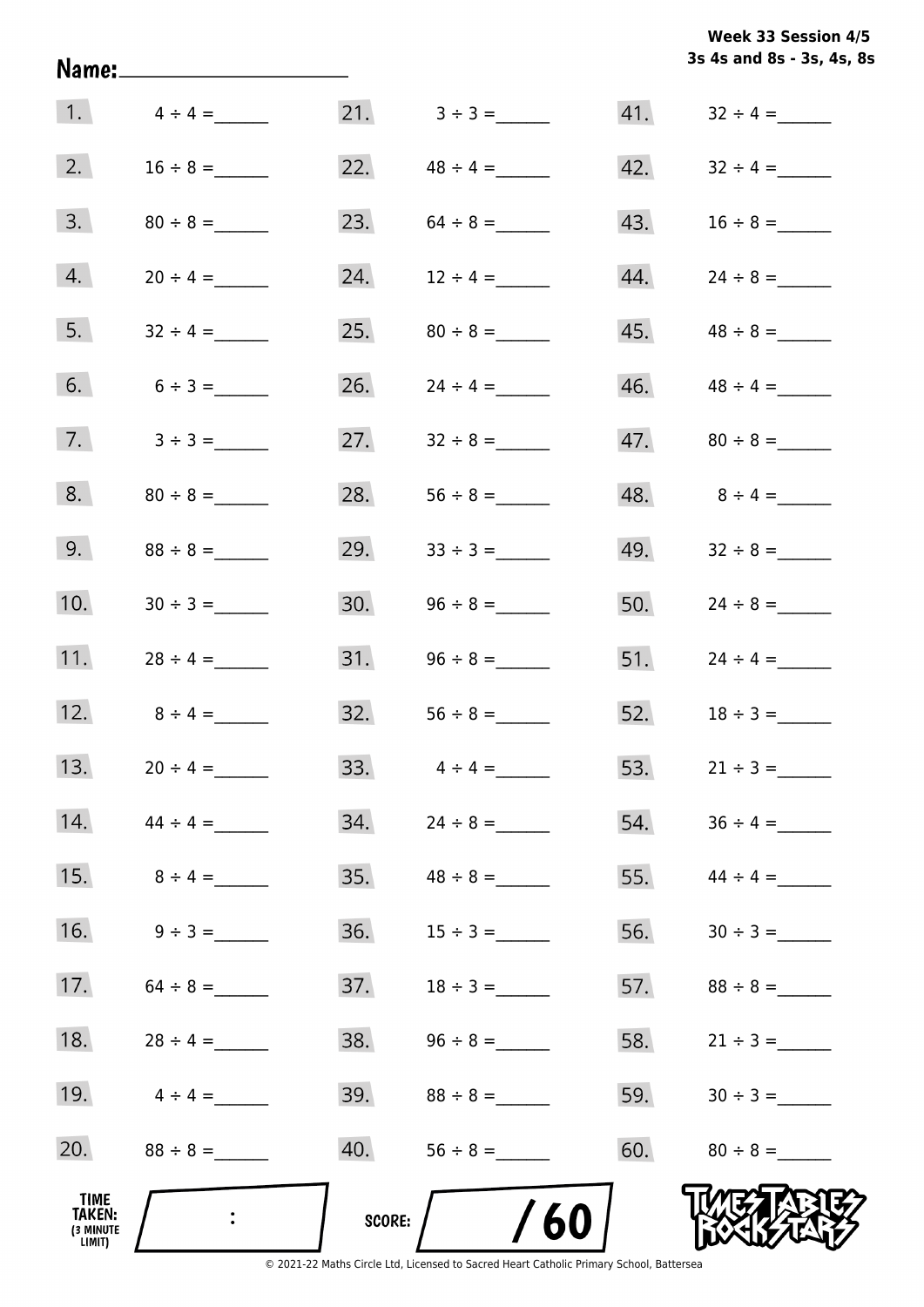|  | Week 33 Session 5/5       |  |  |  |
|--|---------------------------|--|--|--|
|  | 3s 4s and 8s - 3s, 4s, 8s |  |  |  |

|                                       |                             |     |                                     |     | $41. \qquad 4 \div 4 =$         | ADD UP                               |
|---------------------------------------|-----------------------------|-----|-------------------------------------|-----|---------------------------------|--------------------------------------|
| 2.                                    | $3 \times 6 =$              |     |                                     |     | $42. \qquad 3 \div 3 =$         | YOUR TIME<br>FOR THE WEEK            |
| 3.                                    |                             |     | 23. $3 \times 4 =$                  | 43. |                                 | MINUTES<br>S1:                       |
|                                       | $4. \quad 8 \times 11 = \_$ |     |                                     | 44. | $40 \div 8 =$                   | S2:                                  |
|                                       |                             |     |                                     | 45. | $27 \div 3 =$                   | S3:                                  |
|                                       |                             |     |                                     | 46. |                                 | S4:                                  |
|                                       | $7. 3 \times 6 =$           |     |                                     | 47. |                                 | SS:<br>Total:                        |
|                                       | $8. \quad 8 \times 6 =$     |     |                                     | 48. | $18 \div 3 =$                   | SECONDS                              |
|                                       | 9. $8 \times 12 =$          |     |                                     | 49. | $40 \div 8 =$                   | S1:                                  |
|                                       |                             |     |                                     |     | 50. $9 \div 3 =$                | S2:                                  |
|                                       | 11. $4 \times 6 =$          |     | 31. $12 \div 3 =$ 51. $24 \div 8 =$ |     |                                 | S3:<br>S4:                           |
|                                       |                             |     | 32. $48 \div 4 =$ 52. $48 \div 8 =$ |     |                                 | SS:                                  |
|                                       | 13. $8 \times 9 =$          |     | 33. $96 \div 8 = 53. 9 \div 3 =$    |     |                                 | Total:                               |
|                                       | 14. $8 \times 2 =$          | 34. |                                     |     | $20 \div 4 =$ 54. $40 \div 8 =$ | ADD UP<br>YOUR SCORE<br>FOR THE WEEK |
|                                       | 15. $3 \times 6 =$          | 35. | $33 \div 3 =$ 55.                   |     | $88 \div 8 =$                   | $S1$ :                               |
| 16.                                   | $4 \times 2 =$              | 36. | $36 \div 4 =$                       | 56. | $88 \div 8 =$                   | S2:                                  |
| 17.                                   | $4 \times 2 =$              | 37. | $6 \div 3 =$ 57. $16 \div 8 =$      |     |                                 | S3:                                  |
|                                       |                             | 38. | $3 \div 3 =$ 58. $16 \div 8 =$      |     |                                 | S4:                                  |
|                                       |                             | 39. | $32 \div 4 =$ 59.                   |     | $48 \div 4 =$                   | S5:                                  |
|                                       | 20. $4 \times 1 =$          | 40. | $21 \div 3 = 60.$                   |     | $96 \div 8 =$                   | Total:                               |
| TIME<br>TAKEN:<br>(3 MINUTE<br>LIMIT) |                             |     | <b>SCORE:</b>                       |     | /60                             |                                      |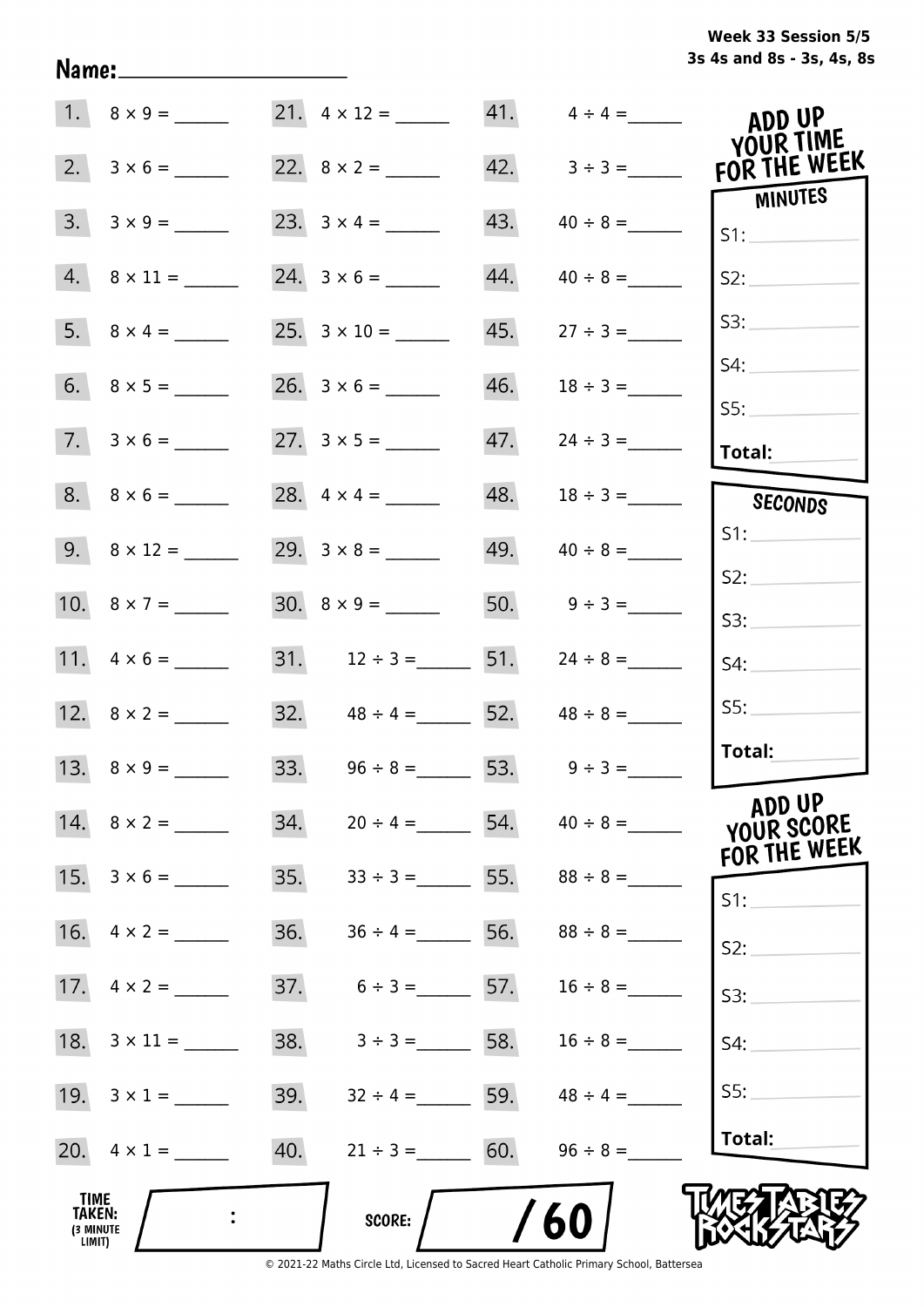**3s 4s and 8s - 3s Week 34 Session 1/5** 

|                                              |                         |                          | 3s 4s and 8s - 3         |
|----------------------------------------------|-------------------------|--------------------------|--------------------------|
|                                              |                         |                          | $41. \quad 4 \times 3 =$ |
|                                              |                         |                          | $42. \quad 8 \times 3 =$ |
|                                              | $3. 3 \times 4 =$       |                          | $43. \quad 3 \times 3 =$ |
|                                              | $4. 3 \times 8 =$       |                          | $44. \quad 4 \times 3 =$ |
|                                              | $5. 3 \times 10 =$      | 25. $3 \times 7 =$       | $45.$ 12 × 3 = ______    |
|                                              | 6. $3 \times 12 =$      | 26. $3 \times 10 =$      | $46. \quad 7 \times 3 =$ |
|                                              | $7. \quad 3 \times 8 =$ | 27. $3 \times 4 =$       |                          |
|                                              | $8. 3 \times 1 =$       | 28. $3 \times 3 =$       | $48. 10 \times 3 =$      |
|                                              | 9. $3 \times 12 =$      |                          | $49. 1 \times 3 =$       |
|                                              |                         |                          | $50.7 \times 3 =$        |
|                                              |                         |                          |                          |
|                                              | 12. $3 \times 9 =$      | $32. 6 \times 3 =$       | 52. $7 \times 3 =$       |
| 13.                                          |                         | $33. \quad 2 \times 3 =$ |                          |
| 14.                                          | $3 \times 12 =$         |                          | $54. 2 \times 3 =$       |
| 15.                                          | $3 \times 4 =$          | $35. \quad 9 \times 3 =$ |                          |
| 16.                                          | $3 \times 8 =$          | $36. 10 \times 3 =$      | $56. 1 \times 3 =$       |
| 17.                                          | $3 \times 6 =$          | $37. 1 \times 3 =$       | $57.$ 12 × 3 = ______    |
| 18.                                          | $3 \times 6 =$          |                          |                          |
|                                              |                         |                          |                          |
|                                              | 20. $3 \times 4 =$      |                          | 60. $7 \times 3 =$       |
| TIME<br><b>TAKEN:</b><br>(3 MINUTE<br>LIMIT) |                         | /60<br>SCORE:            |                          |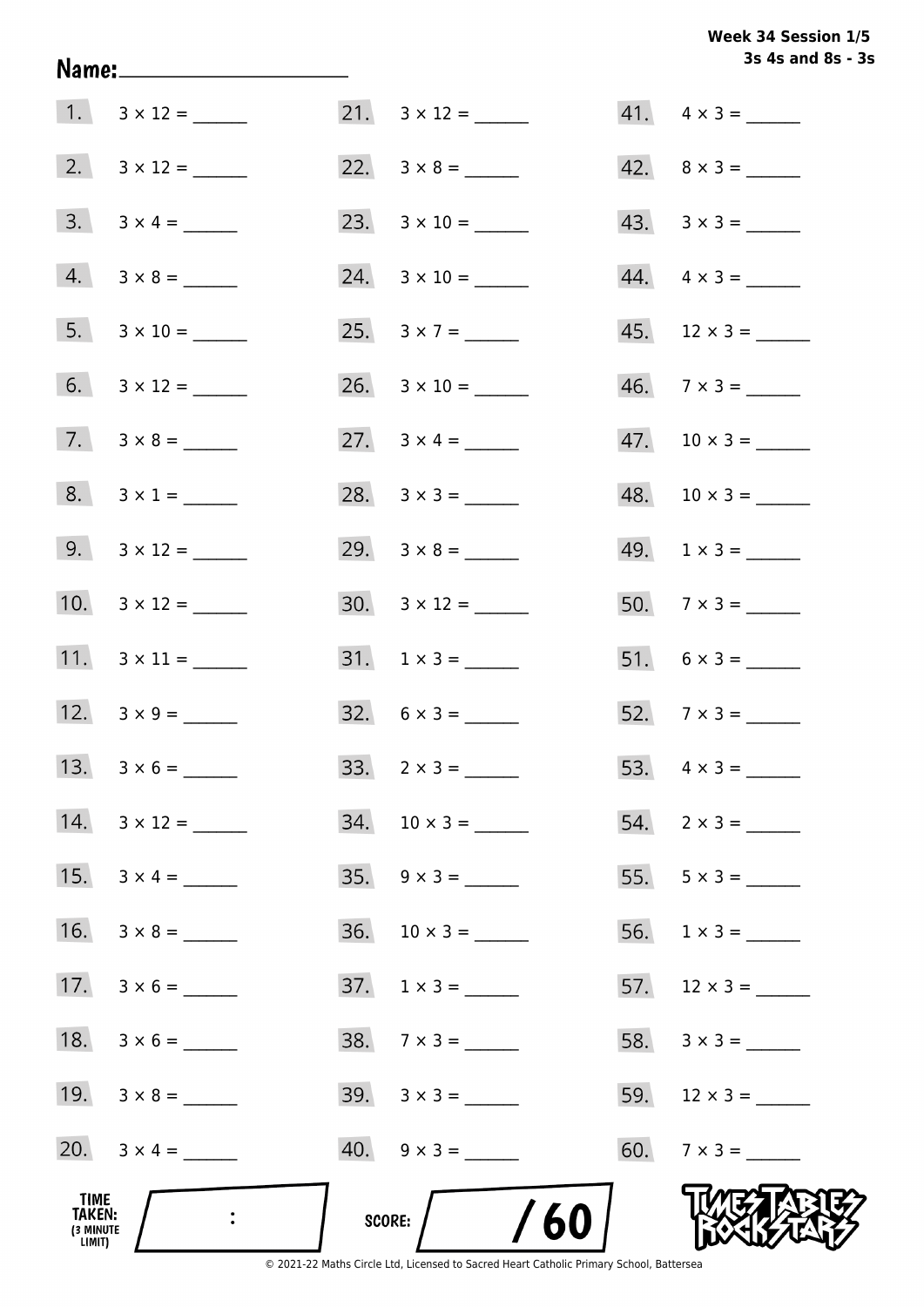| Name:                                 |                                |     |                                                        |        |                                             |     |                                            |     | 3S 4S and 8S - 3                                      |
|---------------------------------------|--------------------------------|-----|--------------------------------------------------------|--------|---------------------------------------------|-----|--------------------------------------------|-----|-------------------------------------------------------|
| 1.                                    | $3\overline{)30}$              | 13. | $3\overline{)33}$                                      |        | 25. $3\overline{)27}$                       | 37. | $3\overline{9}$                            | 49. | $\overline{33}$<br>$\overline{3}$                     |
| 2.                                    | $3\overline{27}$               | 14. | $\frac{1}{18}$<br>$3\vert$                             | 26.    | $3\overline{)15}$                           | 38. | $3\sqrt{12}$                               | 50. | $\overline{21}$<br>$\overline{\mathbf{3}}$            |
| 3.                                    | $3\sqrt{36}$                   | 15. | 3 <sup>5</sup>                                         | 27.    | $3\overline{3}$                             | 39. | $3\overline{24}$                           | 51. | $\overline{21}$<br>$\overline{3}$                     |
| 4.                                    | $3\sqrt{18}$                   | 16. | $3\overline{)33}$                                      | 28.    | $3\overline{)15}$                           | 40. | $3\sqrt{15}$                               | 52. | $\overline{21}$<br>$\overline{3}$                     |
| 5.                                    | $3\sqrt{21}$                   | 17. | $3\overline{)30}$                                      | 29.    | $3\sqrt{12}$                                | 41. | $3\sqrt{21}$                               | 53. | $\overline{30}$<br>$\overline{3}$                     |
| 6.                                    | $3 \overline{)30}$             | 18. | $3\overline{)33}$                                      | 30.    | $3\overline{27}$                            | 42. | $3\overline{3}$                            | 54. | $\overline{18}$<br>3                                  |
| 7.                                    | $3\overline{3}$                | 19. | $\overline{\overline{\phantom{a}3}}$<br>3 <sup>5</sup> | 31.    | $3\overline{27}$                            | 43. | $3\overline{)15}$                          | 55. | $\overline{\phantom{0}}$ 6<br>$\overline{\mathbf{3}}$ |
| 8.                                    | 3<br>3                         | 20. | $\boldsymbol{6}$<br>3                                  | 32.    | 24<br>3                                     | 44. | $\overline{12}$<br>3                       | 56. | $\overline{36}$<br>3                                  |
| 9.                                    | 33<br>$\mathsf 3$              | 21. | $15\,$<br>$\overline{\mathbf{3}}$                      | 33.    | 33<br>3 <sup>1</sup>                        | 45. | 12<br>3                                    | 57. | 27<br>3                                               |
| 10.                                   | 33<br>$\mathsf{3}$             | 22. | 33<br>$\vert$ 3                                        | 34.    | $\boldsymbol{6}$<br>$\overline{\mathsf{3}}$ | 46. | $30\,$<br>3                                | 58. | $12\,$<br>3                                           |
| 11.                                   | 33<br>$\mathsf{3}$             | 23. | $12\,$<br>$\overline{\mathbf{3}}$                      | 35.    | $\overline{30}$<br>$\overline{\mathbf{3}}$  | 47. | $\overline{21}$<br>$\overline{\mathsf{3}}$ | 59. | 33<br>3                                               |
| 12.                                   | $\overline{3}$<br>$\mathsf{3}$ | 24. | $\overline{15}$<br>$\overline{\mathsf{3}}$             | 36.    | $\overline{33}$<br>$3\vert$                 | 48. | $\overline{27}$<br>3                       | 60. | $\boldsymbol{9}$<br>3                                 |
| TIME<br>TAKEN:<br>(3 MINUTE<br>LIMIT) |                                |     |                                                        | SCORE: |                                             | 60  |                                            |     |                                                       |

© 2021-22 Maths Circle Ltd, Licensed to Sacred Heart Catholic Primary School, Battersea

**3s 4s and 8s - 3s Week 34 Session 2/5**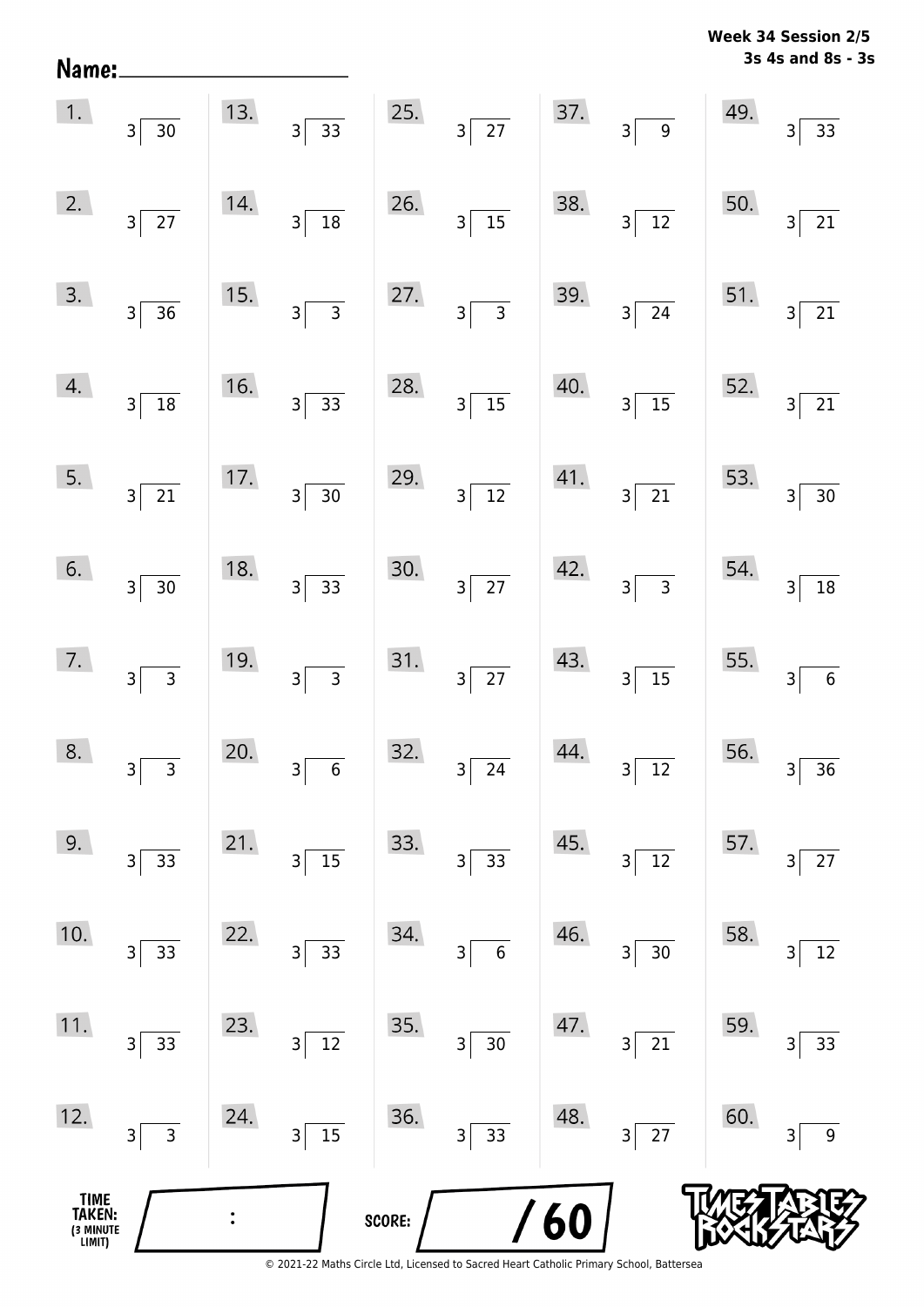**3s 4s and 8s - 3s Week 34 Session 3/5** 

| 1.                                    | $\begin{array}{c} 3 \\ \times 1 \end{array}$  | 13.                                    | $\begin{array}{c c}\n 3 \\  \times 3\n \end{array}$ |        | 25. $\frac{3}{x 4}$                              |     | $\begin{array}{c} 3 \\ x 3 \end{array}$<br>37.       | 49.                                                                                           | $\begin{array}{c} 3 \\ \times 2 \end{array}$ |
|---------------------------------------|-----------------------------------------------|----------------------------------------|-----------------------------------------------------|--------|--------------------------------------------------|-----|------------------------------------------------------|-----------------------------------------------------------------------------------------------|----------------------------------------------|
| 2.                                    | $\begin{array}{c} 3 \\ \times 11 \end{array}$ | 14.                                    | $\begin{array}{c} 3 \\ \times 3 \end{array}$        |        | 26. $\frac{3}{x7}$                               | 38. | $\begin{array}{c} 3 \\ \times 1 \end{array}$         | 50.                                                                                           | $\begin{array}{c} 3 \\ \times 9 \end{array}$ |
| 3.                                    | $\begin{array}{c} 3 \\ \times 1 \end{array}$  | 15.                                    | $\frac{3}{\times 12}$                               |        | 27. $\begin{array}{r} 3 \\ \times 8 \end{array}$ | 39. | $\begin{array}{r} 3 \\ \times 4 \end{array}$         | 51.                                                                                           | $\begin{array}{c} 3 \\ \times 8 \end{array}$ |
| 4.                                    | $\frac{3}{x1}$                                | 16.                                    | $\begin{array}{c} 3 \\ \times 3 \end{array}$        | 28.    | $\begin{array}{r} 3 \\ \times 12 \end{array}$    | 40. |                                                      | $\begin{array}{@{}c@{\hspace{1em}}c@{\hspace{1em}}}\n & 3 & 52. \\  \times 5 & & \end{array}$ | $\begin{array}{c} 3 \\ \times 6 \end{array}$ |
| 5.                                    | $\frac{3}{x 4}$                               | $\begin{array}{c}\n17. \\ \end{array}$ | $\begin{array}{r} 3 \\ \times 10 \end{array}$       | 29.    | $\begin{array}{r} 3 \\ \times 6 \end{array}$     |     | 41.                                                  | $\begin{array}{ c c } \hline 3 & 53. \\ \hline \times 7 & \hline \end{array}$                 | $\begin{array}{r} 3 \\ \times 2 \end{array}$ |
| 6.                                    | $\frac{3}{x1}$                                | $\frac{18.}{\frac{1}{2}}$              | $\begin{array}{r} 3 \\ \times 6 \end{array}$        |        | 30. $\begin{array}{r} 3 \\ \times 5 \end{array}$ |     | 42. $\begin{array}{c} 3 \\ \times 1 \end{array}$ 54. |                                                                                               | $\begin{array}{r} 3 \\ \times 6 \end{array}$ |
| 7.                                    | $\begin{array}{c} 3 \\ \times 3 \end{array}$  | 19.                                    | $\begin{array}{r} 3 \\ \times 10 \end{array}$       |        | 31. $\begin{array}{c} 3 \\ \times 1 \end{array}$ | 43. | $\begin{array}{c} 3 \\ \times 9 \end{array}$         | 55.                                                                                           | $\begin{array}{c} 3 \\ \times 8 \end{array}$ |
| 8.                                    | $\begin{array}{c} 3 \\ \times 6 \end{array}$  | 20.                                    | $\begin{array}{c} 3 \\ \times 4 \end{array}$        | 32.    | $\begin{array}{c} 3 \\ \times 6 \end{array}$     | 44. | $\begin{array}{c c} 3 \\ \times 2 \end{array}$       | 56.                                                                                           | $\begin{array}{c} 3 \\ x 3 \end{array}$      |
| 9.                                    | 3<br>$\times$ 7                               | 21.                                    | 3<br>$\times$ 10                                    | 33.    | 3<br>$\times$ 12                                 | 45. | 3<br>$\times 10$                                     | 57.                                                                                           | 3<br>$\times$ 5                              |
| 10.                                   | 3<br>$\times$ 1                               | 22.                                    | 3<br>$\times$ 12                                    | 34.    | $\overline{3}$<br>$\times$ 2                     | 46. | 3<br>$\times$ 11                                     | 58.                                                                                           | $\mathsf 3$<br>$\times$ 10                   |
| 11.                                   | 3<br>$\times 8$                               | 23.                                    | 3<br>$\times 10$                                    | 35.    | 3<br>$\times 8$                                  | 47. | $\mathsf 3$<br>$\times$ 7                            | 59.                                                                                           | $\mathsf 3$<br>$\times$ 7                    |
| 12.                                   | 3<br>$\times$ 1                               | 24.                                    | 3<br>$\times$ 9                                     | 36.    | 3<br>$\times$ 7                                  | 48. | 3<br>$\times$ 1                                      | 60.                                                                                           | 3<br>$\times$ 7                              |
| TIME<br>TAKEN:<br>(3 MINUTE<br>LIMIT) |                                               |                                        |                                                     | SCORE: |                                                  | 60  |                                                      |                                                                                               |                                              |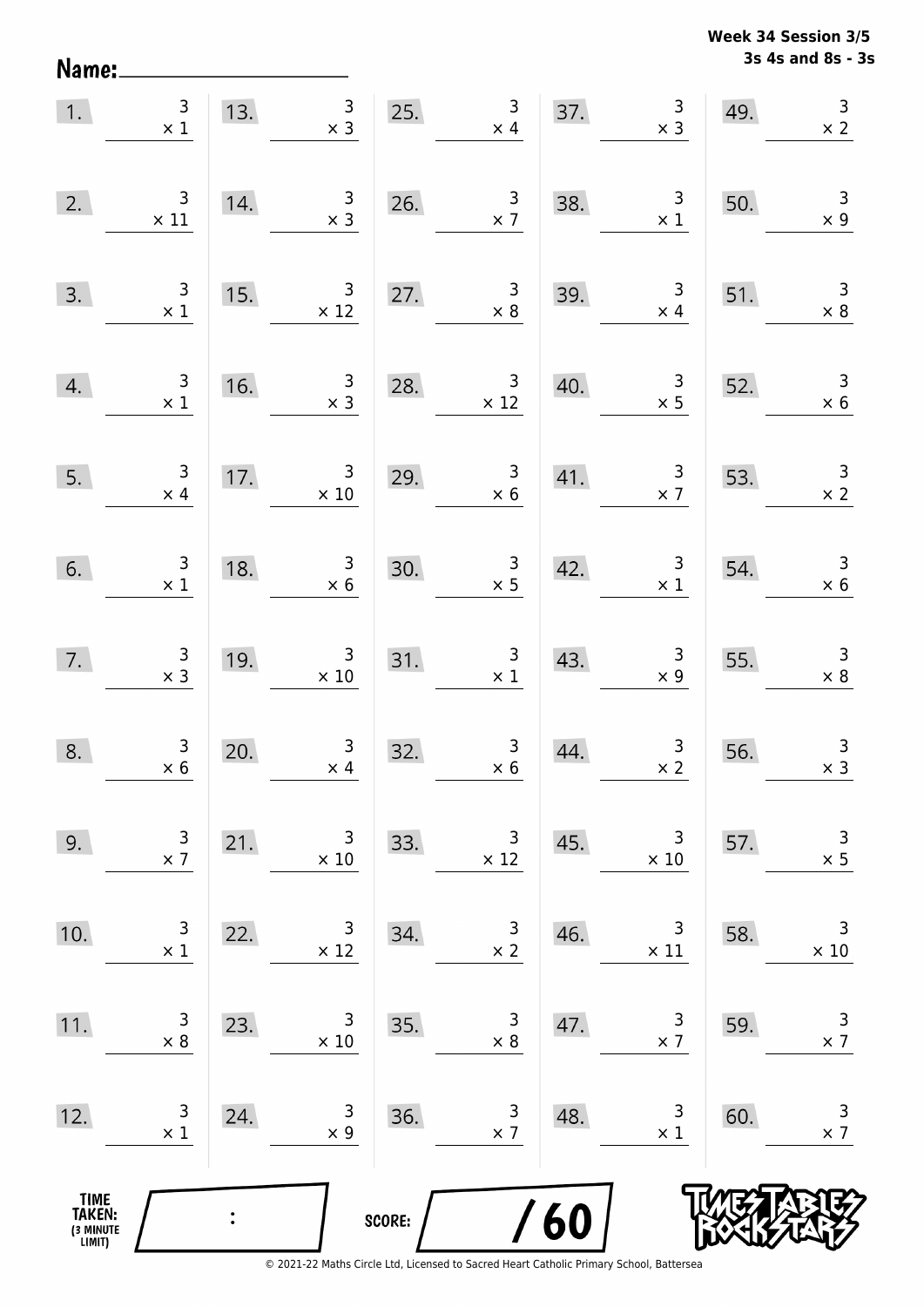| 1. $9 \div 3 =$<br>2.<br>$9 \div 3 =$<br>3.<br>23.<br>$12 \div 3 =$<br>4.<br>24.<br>$9 \div 3 =$<br>5.<br>25.<br>6.<br>26.<br>$30 \div 3 =$<br>7.<br>27.<br>$27 \div 3 =$<br>8.<br>28.<br>$27 \div 3 =$ |                  |     | 3s 4s and 8s - 3s |
|---------------------------------------------------------------------------------------------------------------------------------------------------------------------------------------------------------|------------------|-----|-------------------|
|                                                                                                                                                                                                         |                  |     |                   |
|                                                                                                                                                                                                         | 22. $6 \div 3 =$ | 42. |                   |
|                                                                                                                                                                                                         | $6 \div 3 =$     | 43. |                   |
|                                                                                                                                                                                                         | $21 \div 3 =$    | 44. | $33 \div 3 =$     |
|                                                                                                                                                                                                         | $3 \div 3 =$     | 45. | $24 \div 3 =$     |
|                                                                                                                                                                                                         | $33 \div 3 =$    | 46. |                   |
|                                                                                                                                                                                                         | $30 \div 3 =$    | 47. | $12 \div 3 =$     |
|                                                                                                                                                                                                         | $18 \div 3 =$    | 48. |                   |
| 9.<br>29.<br>$18 \div 3 =$                                                                                                                                                                              | $9 \div 3 =$     | 49. | $9 \div 3 =$      |
| 10.<br>30.<br>$21 \div 3 =$                                                                                                                                                                             | $24 \div 3 =$    | 50. |                   |
| 11.<br>$36 \div 3 =$                                                                                                                                                                                    |                  |     |                   |
| 12.<br>32.<br>$6 \div 3 =$                                                                                                                                                                              | $21 \div 3 =$    | 52. | $15 \div 3 =$     |
| 13.<br>33.<br>$21 \div 3 =$                                                                                                                                                                             | $3 \div 3 =$     | 53. | $9 \div 3 =$      |
| 14.<br>34.<br>$3 \div 3 =$                                                                                                                                                                              | $36 \div 3 =$    | 54. |                   |
| 15.<br>35.<br>$3 \div 3 =$                                                                                                                                                                              | $21 \div 3 =$    | 55. | $3 \div 3 =$      |
| 16.<br>36.<br>$27 \div 3 =$                                                                                                                                                                             | $24 \div 3 =$    | 56. | $12 \div 3 =$     |
| 17.<br>37.<br>$9 \div 3 =$                                                                                                                                                                              |                  | 57. | $18 \div 3 =$     |
| 18.<br>38.<br>$6 \div 3 =$                                                                                                                                                                              | $36 \div 3 =$    | 58. | $9 \div 3 =$      |
| 19.<br>39.<br>$12 \div 3 =$                                                                                                                                                                             |                  | 59. |                   |
| 20.<br>40.<br>$18 \div 3 =$                                                                                                                                                                             | $18 \div 3 =$    |     |                   |
| <b>TIME</b><br>TAKEN:<br>SCORE:<br>(3 MINUTE<br>LIMIT)<br>© 2021-22 Maths Circle Ltd, Licensed to Sacred Heart Catholic Primary School, Battersea                                                       |                  | 60. |                   |

**3s 4s and 8s - 3s Week 34 Session 4/5**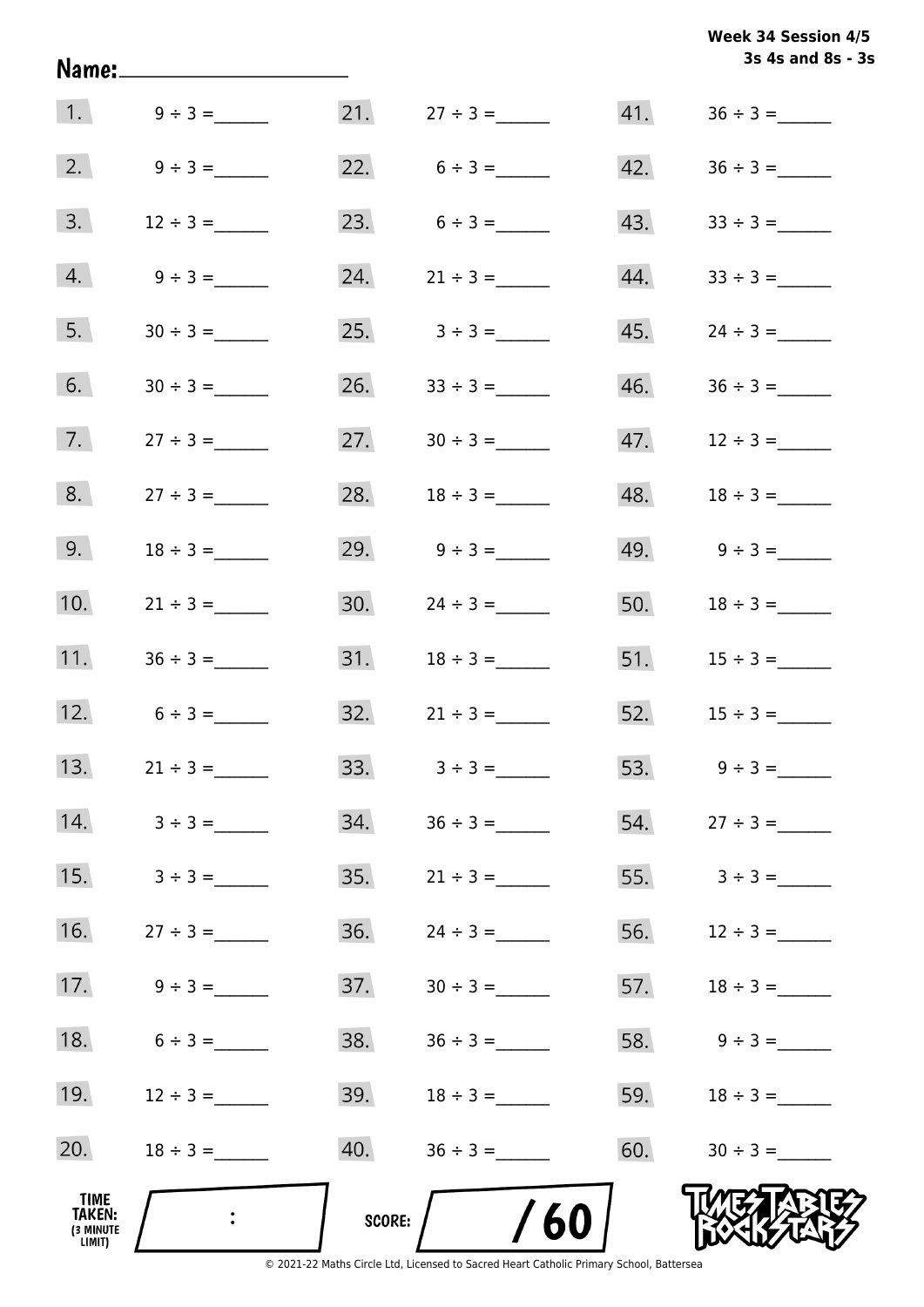| Week 34 Session 5/5 |  |
|---------------------|--|
| 3s 4s and 8s - 3s   |  |

|                                       | 1. $3 \times 7 =$  | 21. $3 \times 11 =$ 41. |                   |                                     | ADD UP<br>YOUR TIME   |
|---------------------------------------|--------------------|-------------------------|-------------------|-------------------------------------|-----------------------|
| 2.                                    | $3 \times 3 =$     |                         | 42.               | $27 \div 3 =$                       | FOR THE WEEK          |
| 3.                                    | $3 \times 1 =$     | 23. $3 \times 7 =$      | 43.               |                                     | <b>MINUTES</b><br>S1: |
| 4.                                    |                    | $24. 3 \times 10 =$     | 44.               | $24 \div 3 =$                       | S2:                   |
| 5.                                    | $3 \times 1 =$     |                         | 45.               | $27 \div 3 =$                       | S3:                   |
| 6.                                    | $3 \times 6 =$     |                         | 46.               | $6 \div 3 =$                        | S4:<br>SS:            |
| 7.                                    | $3 \times 3 =$     |                         | 47.               |                                     | <b>Total:</b>         |
|                                       | $8. 3 \times 7 =$  | 28. $3 \times 10 =$     | 48.               | $21 \div 3 =$                       | SECONDS               |
|                                       |                    | 29. $3 \times 1 =$      | 49.               | $36 \div 3 =$                       | S1:                   |
|                                       | 10. $3 \times 4 =$ |                         | 50.               | $27 \div 3 =$                       | S2:<br>S3:            |
|                                       |                    |                         |                   | 31. $18 \div 3 =$ 51. $27 \div 3 =$ | S4:                   |
|                                       |                    | $32. \t12 \div 3 = 52.$ |                   | $12 \div 3 =$                       | S5:                   |
|                                       |                    |                         |                   | 33. $9 \div 3 = 53.$ $9 \div 3 =$   | Total:                |
| 14.                                   | $3 \times 10 =$    | $34.$ $15 \div 3 =$ 54. |                   | $24 \div 3 =$                       | ADD UP<br>YOUR SCORE  |
|                                       | 15. $3 \times 5 =$ | 35.                     |                   | $9 \div 3 =$ 55. $6 \div 3 =$       | FOR THE WEEK<br>S1:   |
| 16.                                   |                    | 36.                     | $18 \div 3 =$     | 56. $3 \div 3 =$                    | S2:                   |
|                                       | 17. $3 \times 5 =$ | 37.                     | $33 \div 3 =$ 57. | $21 \div 3 =$                       | S3:                   |
|                                       | 18. $3 \times 8 =$ | 38.                     | $27 \div 3 =$     | 58. $21 \div 3 =$                   | S4:                   |
|                                       |                    | 39.                     | $6 \div 3 =$ 59.  | $30 \div 3 =$                       | S5:                   |
|                                       | 20. $3 \times 7 =$ | 40.                     | $36 \div 3 = 60.$ | $3 \div 3 =$                        | Total:                |
| TIME<br>TAKEN:<br>(3 MINUTE<br>LIMIT) |                    | <b>SCORE:</b>           |                   | 60                                  |                       |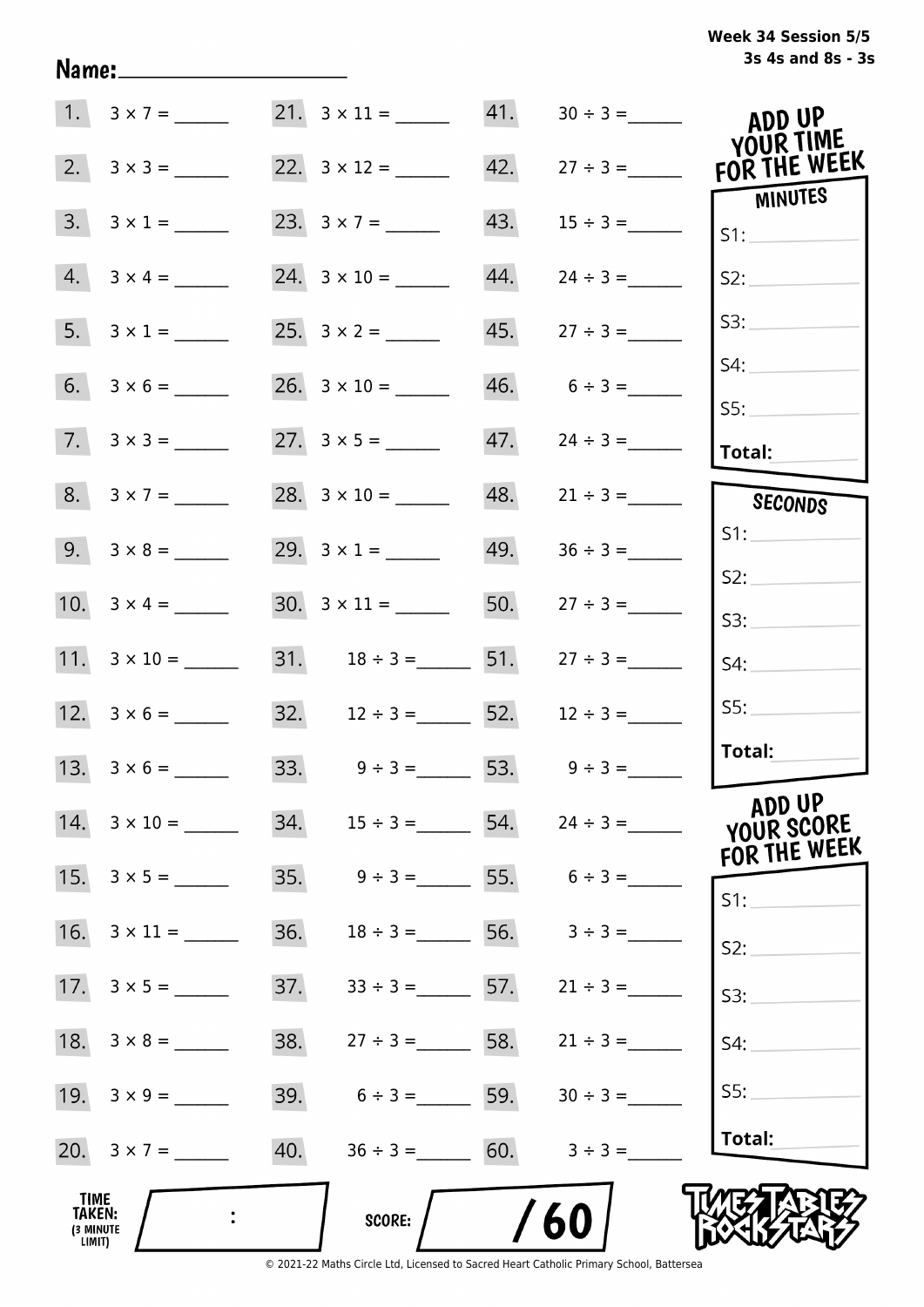# Week 35 Session 1/5 3s 4s and 8s - 4s

|                                              |                         |                          | 3s 4s and 8s - 4         |
|----------------------------------------------|-------------------------|--------------------------|--------------------------|
|                                              |                         | 21. $4 \times 3 =$       | $41. \quad 4 \times 4 =$ |
|                                              |                         | 22. $4 \times 9 =$       | 42. $8 \times 4 =$       |
|                                              | $3. \quad 4 \times 3 =$ |                          | $43. \quad 3 \times 4 =$ |
|                                              | $4. \quad 4 \times 8 =$ |                          |                          |
|                                              |                         |                          |                          |
|                                              | 6. $4 \times 7 =$       | 26. $4 \times 8 =$       | $46. 1 \times 4 =$       |
|                                              | 7. $4 \times 1 =$       | 27. $4 \times 7 =$       | $47. \quad 3 \times 4 =$ |
|                                              | $8. 4 \times 10 =$      | 28. $4 \times 6 =$       |                          |
|                                              | 9. $4 \times 10 =$      | 29. $4 \times 12 =$      | 49. $10 \times 4 =$      |
|                                              | 10. $4 \times 10 =$     |                          | 50. $10 \times 4 =$      |
|                                              | 11. $4 \times 12 =$     |                          | 51. $5 \times 4 =$       |
|                                              | 12. $4 \times 8 =$      | $32. \quad 4 \times 4 =$ | 52. $4 \times 4 =$       |
|                                              | 13. $4 \times 7 =$      |                          |                          |
|                                              | 14. $4 \times 6 =$      | $34. \quad 8 \times 4 =$ | 54. $12 \times 4 =$      |
|                                              | 15. $4 \times 2 =$      | 35. $7 \times 4 =$       |                          |
|                                              | 16. $4 \times 1 =$      | $36. \quad 7 \times 4 =$ | 56. $12 \times 4 =$      |
|                                              |                         | $37.7 \times 4 =$        | 57. $5 \times 4 =$       |
|                                              |                         | $38. \quad 8 \times 4 =$ |                          |
|                                              | 19. $4 \times 3 =$      |                          | 59. $2 \times 4 =$       |
|                                              | 20. $4 \times 8 =$      |                          | 60. $9 \times 4 =$       |
| TIME<br><b>TAKEN:</b><br>(3 MINUTE<br>LIMIT) | $\mathbf{L}$            | /60/<br><b>SCORE:</b>    |                          |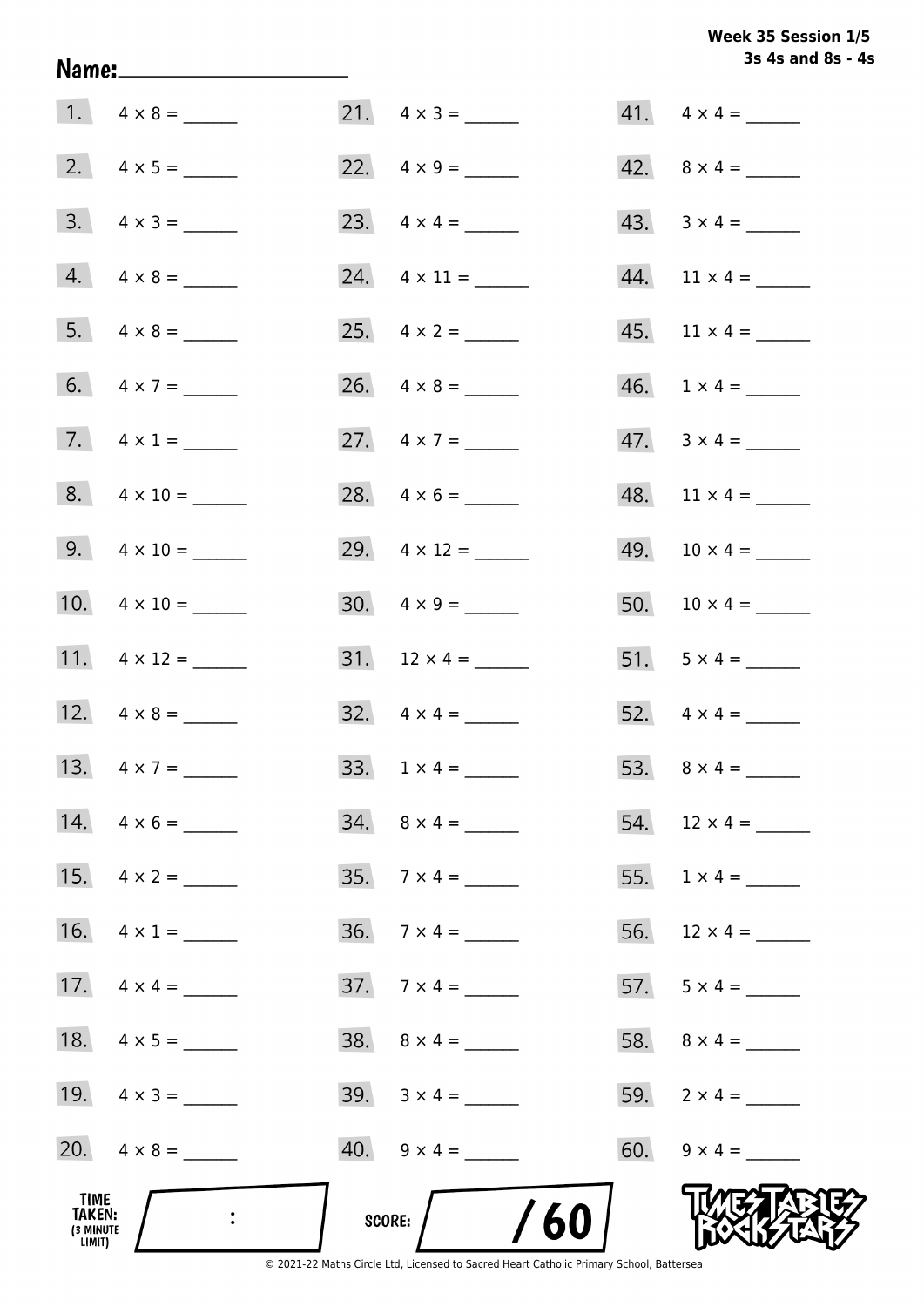**3s 4s and 8s - 4s Week 35 Session 2/5** 

| 1.                                   | $4\overline{4}$             | 13. | $4\overline{28}$ |        | 25. $4\overline{)36}$         |     | 37. $4\overline{)4}$      | 49. | $\overline{4}$                    |
|--------------------------------------|-----------------------------|-----|------------------|--------|-------------------------------|-----|---------------------------|-----|-----------------------------------|
| 2.                                   | $4\sqrt{48}$                | 14. | $4\overline{20}$ | 26.    | $4\overline{)36}$             | 38. | $4\overline{8}$           | 50. | $\overline{28}$<br>$\overline{4}$ |
| 3.                                   | $4\overline{24}$            | 15. | $4\sqrt{20}$     | 27.    | $4\overline{)48}$             | 39. | $4\overline{20}$          |     | 51. $4\overline{)36}$             |
| 4.                                   | $4\overline{24}$            | 16. | $4\sqrt{12}$     | 28.    | $4\overline{4}$               | 40. | $4\overline{8}$           | 52. | $\overline{8}$<br>$\overline{4}$  |
| 5.                                   | $4\sqrt{36}$                | 17. | $4\sqrt{16}$     | 29.    | $4\overline{28}$              | 41. | $4\overline{)32}$         | 53. | $\overline{44}$<br>$\overline{4}$ |
| 6.                                   | $4\overline{)32}$           | 18. | $4\sqrt{16}$     | 30.    | $4\overline{)48}$             | 42. | $4\overline{28}$          | 54. | $\frac{1}{28}$<br>$4\sqrt{ }$     |
| 7.                                   | $4\overline{12}$            | 19. | $4\overline{4}$  | 31.    | $4\sqrt{12}$                  | 43. | $4\sqrt{44}$              | 55. | $\frac{1}{12}$<br>$\overline{4}$  |
| 8.                                   | $\overline{24}$<br>$4\vert$ | 20. | $4\sqrt{40}$     | 32.    | $4\sqrt{16}$                  | 44. | $4\sqrt{8}$               | 56. | $4\overline{28}$                  |
| 9.                                   | $\overline{4}$<br>4         | 21. | 32<br>4          | 33.    | 36<br>$\overline{\mathbf{4}}$ | 45. | $\overline{4}$<br>4       | 57. | 12<br>4                           |
| 10.                                  | 40<br>4                     | 22. | 48<br>4          | 34.    | 40<br>4                       | 46. | 44<br>4                   | 58. | 28<br>4                           |
| 11.                                  | 32<br>$\overline{4}$        | 23. | $12\,$<br>4      | 35.    | 32<br>$\overline{\mathbf{4}}$ | 47. | $12\,$<br>$\vert 4 \vert$ | 59. | 48<br>4                           |
| 12.                                  | 36<br>$\overline{4}$        | 24. | 16<br>4          | 36.    | $40\,$<br>4                   | 48. | ${\bf 28}$<br> 4          | 60. | 28<br>4                           |
| TIME<br>TAKEN:<br>3 MINUTE<br>LIMIT) |                             |     |                  | SCORE: |                               | 60  |                           |     |                                   |

Name: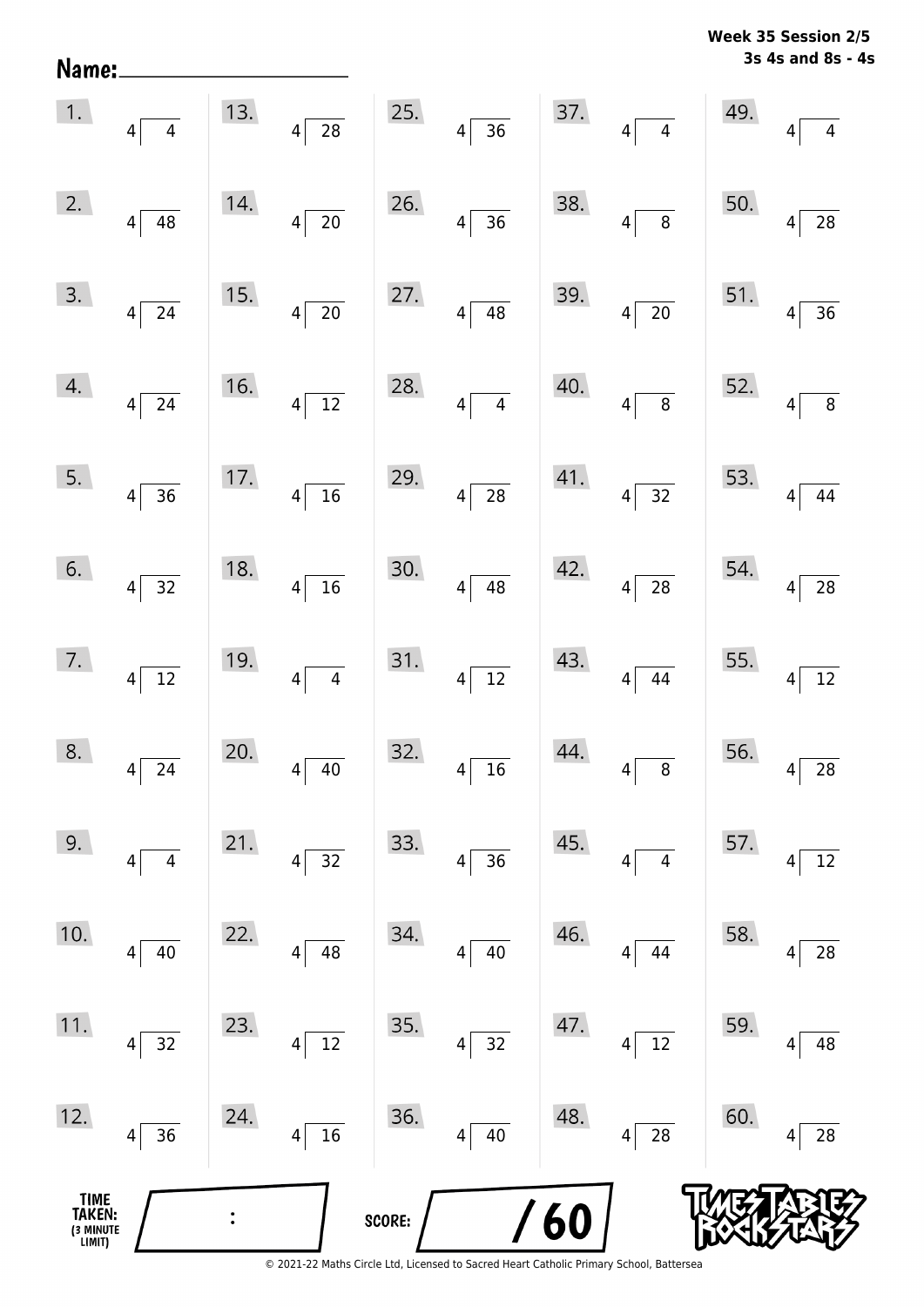**3s 4s and 8s - 4s Week 35 Session 3/5** 

| 1.                                    | $4 \times 9$                                   |     | 13. $4 \times 2$                                                                                          |        | 25. $4 \times 2$                             |                                           | $\begin{array}{c} 4 \\ \times 3 \end{array}$<br>37.                           | 49. | $\overline{4}$<br>$\times 6$                  |
|---------------------------------------|------------------------------------------------|-----|-----------------------------------------------------------------------------------------------------------|--------|----------------------------------------------|-------------------------------------------|-------------------------------------------------------------------------------|-----|-----------------------------------------------|
| 2.                                    | $4 \times 3$                                   | 14. | $\begin{array}{c} 4 \\ \times 5 \end{array}$                                                              | 26.    | $\overline{4}$<br>$\times$ 1                 | 38.                                       | $\overline{4}$<br>$\times$ 2                                                  | 50. | $\overline{4}$<br>$\times$ 9                  |
| 3.                                    | $4 \times 8$                                   |     | $\overline{4}$<br>$\overline{\phantom{a}15.}$<br>$\times$ 4                                               |        | 27. $4 \times 10$                            | 39.                                       | $\overline{4}$<br>$\times$ 4                                                  | 51. | $\overline{\phantom{a}}$<br>$\times$ 9        |
| 4.                                    | $\begin{array}{c}\n4 \\ \times 6\n\end{array}$ |     | 16. $4 \times 10$                                                                                         |        | 28. $4 \times 10$                            | 40.                                       | $\begin{array}{ c c } \hline & 4 & 52. \\ \hline & x 11 & \hline \end{array}$ |     | $4 \times 8$                                  |
| 5.                                    | $\frac{4}{\times 7}$                           |     | 17. $4 \times 4$                                                                                          | 29.    | $\begin{array}{c} 4 \\ \times 9 \end{array}$ |                                           | 41. $4 \times 12$                                                             | 53. | $\begin{array}{c} 4 \\ \times 11 \end{array}$ |
| 6.                                    | $\begin{array}{c} 4 \\ \times 1 \end{array}$   | 18. | $\begin{array}{c c} & 4 \\ \times 11 & \end{array}$                                                       | 30.    | $\begin{array}{c} 4 \\ \times 7 \end{array}$ | 42.                                       | $\begin{array}{c}\n4 \\ \times 12\n\end{array}$                               | 54. | $\begin{array}{c} 4 \\ \times 11 \end{array}$ |
| 7.                                    | $\begin{array}{c} 4 \\ \times 9 \end{array}$   |     | $\begin{array}{c}\n4 \\ \times 12\n\end{array}$<br>$\begin{array}{c c} \hline 19. & \\\hline \end{array}$ |        | 31. $4 \times 4$                             | $\begin{array}{c}\n 43. \\  -\end{array}$ | $\begin{array}{r}4\\ \times 9\end{array}$                                     |     | 55. $4 \times 11$                             |
| 8.                                    | $4 \times 6$                                   | 20. | $\frac{4}{\times 7}$                                                                                      | 32.    | $\begin{array}{c} 4 \\ \times 6 \end{array}$ | 44.                                       | $\begin{array}{c} 4 \\ \times 9 \end{array}$                                  | 56. | $\overline{a}$<br>$\times$ 5                  |
| 9.                                    | 4<br>$\times$ 7                                | 21. | 4<br>$\times$ 4                                                                                           | 33.    | 4<br>$\times$ 6                              | 45.                                       | 4<br>$\times$ 8                                                               | 57. | 4<br>$\times$ 12                              |
| 10.                                   | 4<br>$\times$ 5                                | 22. | 4<br>$\times$ 11                                                                                          | 34.    | 4<br>$\times$ 2                              | 46.                                       | 4<br>$\times$ 3                                                               | 58. | 4<br>$\times$ 3                               |
| 11.                                   | 4<br>$\times$ 3                                | 23. | 4<br>$\times 8$                                                                                           | 35.    | 4<br>$\times$ 1                              | 47.                                       | 4<br>$\times$ 3                                                               | 59. | 4<br>$\times$ 6                               |
| 12.                                   | 4<br>$\times 8$                                | 24. | 4<br>$\times$ 2                                                                                           | 36.    | 4<br>$\times$ 7                              | 48.                                       | 4<br>$\times$ 12                                                              | 60. | 4<br>$\times$ 10                              |
| TIME<br>TAKEN:<br>(3 MINUTE<br>LIMIT) |                                                |     |                                                                                                           | SCORE: |                                              | 60                                        |                                                                               |     |                                               |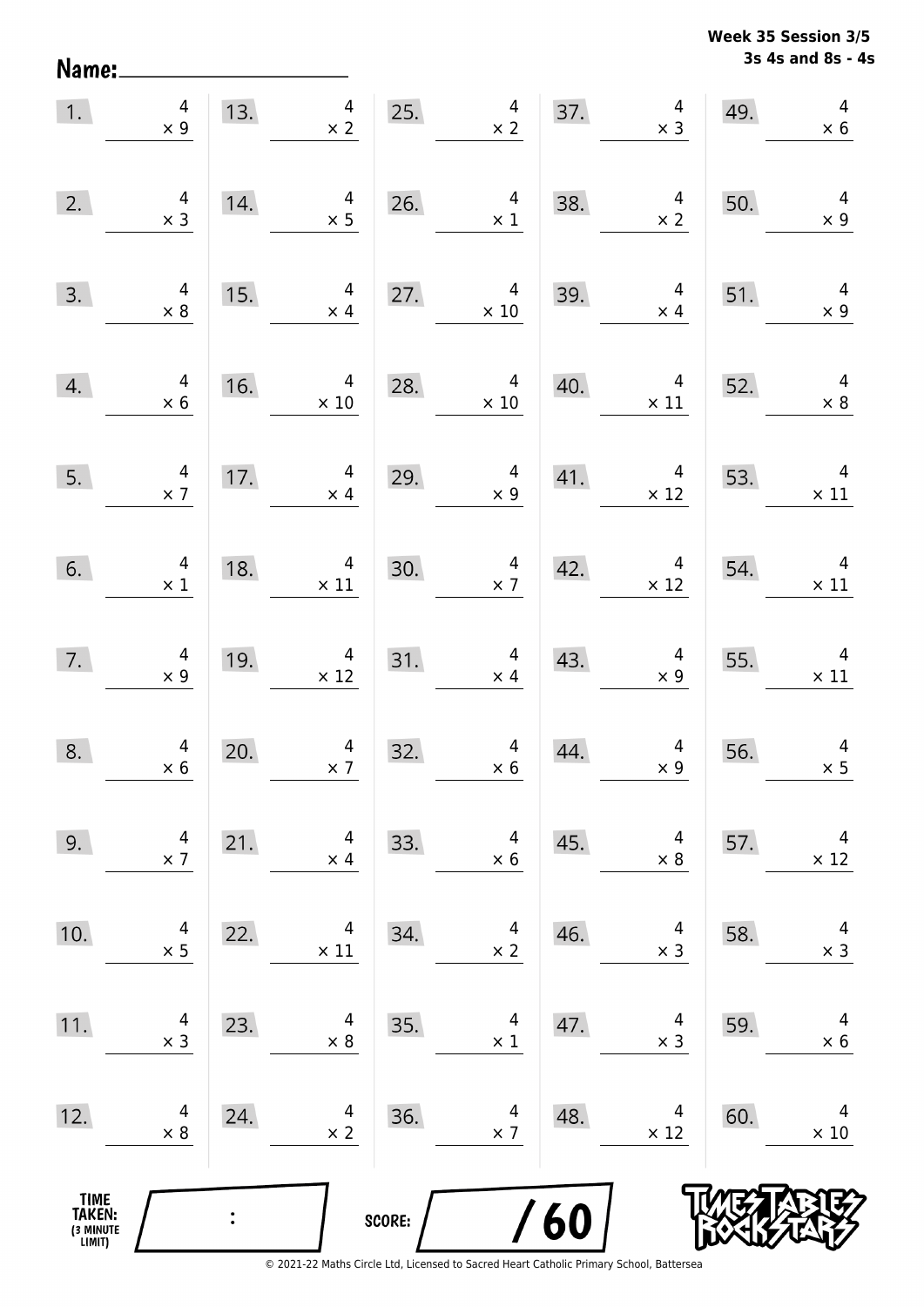| Week 35 Session 4/5 |  |
|---------------------|--|
| 3s 4s and 8s - 4s   |  |

|                                       |                  |        |                     |     | 3s 4s and 8s - 4    |
|---------------------------------------|------------------|--------|---------------------|-----|---------------------|
|                                       | 1. $48 \div 4 =$ |        | $21.$ $44 \div 4 =$ |     |                     |
| 2.                                    |                  | 22.    | $4 \div 4 =$        | 42. | $24 \div 4 =$       |
| 3.                                    | $4 \div 4 =$     | 23.    |                     | 43. | $12 \div 4 =$       |
| 4.                                    |                  | 24.    |                     | 44. | $40 \div 4 =$       |
| 5.                                    | $20 \div 4 =$    | 25.    | $44 \div 4 =$       | 45. | $48 \div 4 =$       |
| 6.                                    | $12 \div 4 =$    | 26.    | $16 \div 4 =$       | 46. | $48 \div 4 =$       |
| 7.                                    | $40 \div 4 =$    | 27.    | $20 \div 4 =$       | 47. | $40 \div 4 =$       |
| 8.                                    | $32 \div 4 =$    | 28.    | $4 \div 4 =$        | 48. | $20 \div 4 =$       |
| 9.                                    | $44 \div 4 =$    | 29.    | $40 \div 4 =$       | 49. | $16 \div 4 =$       |
| 10.                                   | $44 \div 4 =$    | 30.    | $12 \div 4 =$       | 50. | $48 \div 4 =$       |
| 11.                                   | $48 \div 4 =$    | 31.    | $20 \div 4 =$       | 51. | $16 \div 4 =$       |
| 12.                                   | $32 \div 4 =$    | 32.    | $20 \div 4 =$       | 52. | $8 \div 4 =$        |
| 13.                                   | $24 \div 4 =$    | 33.    | $28 \div 4 =$       | 53. | $16 \div 4 =$       |
| 14.                                   | $12 \div 4 =$    | 34.    | $20 \div 4 =$       |     | $54.$ $40 \div 4 =$ |
| 15.                                   | $28 \div 4 =$    | 35.    | $12 \div 4 =$       | 55. | $32 \div 4 =$       |
| 16.                                   | $24 \div 4 =$    | 36.    | $24 \div 4 =$       |     | 56. $4 \div 4 =$    |
| 17.                                   | $8 \div 4 =$     | 37.    | $44 \div 4 =$       |     | 57. $8 \div 4 =$    |
| 18.                                   | $28 \div 4 =$    | 38.    | $20 \div 4 =$       |     | 58. $16 \div 4 =$   |
| 19.                                   | $16 \div 4 =$    | 39.    | $8 \div 4 =$        |     | 59. $36 \div 4 =$   |
| 20.                                   | $24 \div 4 =$    | 40.    | $8 \div 4 =$        | 60. | $32 \div 4 =$       |
| TIME<br>TAKEN:<br>(3 MINUTE<br>LIMIT) |                  | SCORE: | 60                  |     |                     |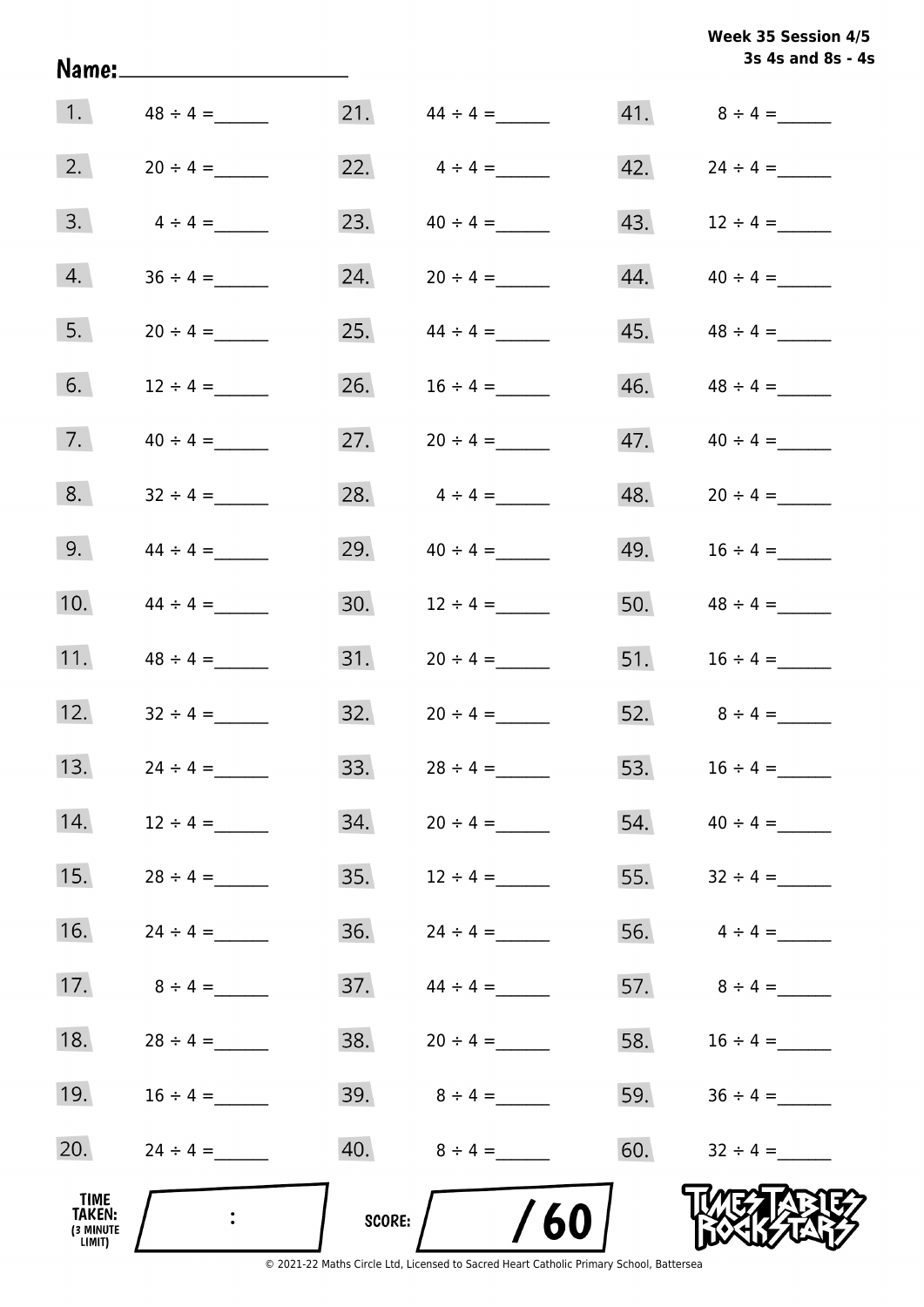| Week 35 Session 5/5 |                   |  |  |
|---------------------|-------------------|--|--|
|                     | 3s 4s and 8s - 4s |  |  |

|                                       |                     |     | $21. \quad 4 \times 11 =$           |     | $41. \qquad 4 \div 4 =$ | ADD UP<br>YOUR TIME                  |
|---------------------------------------|---------------------|-----|-------------------------------------|-----|-------------------------|--------------------------------------|
| 2.                                    | $4 \times 3 =$      |     |                                     | 42. | $28 \div 4 =$           | FOR THE WEEK                         |
| 3.                                    | $4 \times 9 =$      |     |                                     | 43. |                         | <b>MINUTES</b><br>S1:                |
| 4.                                    | $4 \times 11 =$     |     | 24. $4 \times 1 =$                  | 44. | $12 \div 4 =$           | S2:                                  |
| 5.                                    | $4 \times 1 =$      |     |                                     | 45. | $44 \div 4 =$           | S3:                                  |
| 6.                                    |                     |     |                                     | 46. | $36 \div 4 =$           | S4:                                  |
|                                       |                     |     |                                     | 47. | $32 \div 4 =$           | SS:<br>Total:                        |
|                                       | 8. $4 \times 1 =$   |     | 28. $4 \times 7 =$                  | 48. | $40 \div 4 =$           | SECONDS                              |
|                                       |                     |     |                                     | 49. | $20 \div 4 =$           | S1:                                  |
|                                       | 10. $4 \times 12 =$ |     | $30. \quad 4 \times 6 =$            |     | 50. $8 \div 4 =$        | S2:<br>S3:                           |
|                                       | 11. $4 \times 6 =$  |     | 31. $36 \div 4 =$ 51. $44 \div 4 =$ |     |                         | S4:                                  |
|                                       |                     |     | 32. $24 \div 4 = 52. 8 \div 4 =$    |     |                         | SS:                                  |
|                                       |                     |     | 33. $16 \div 4 = 53.$ $40 \div 4 =$ |     |                         | Total:                               |
|                                       | 14. $4 \times 7 =$  | 34. | $8 \div 4 =$ 54. $36 \div 4 =$      |     |                         | ADD UP<br>YOUR SCORE<br>FOR THE WEEK |
|                                       | 15. $4 \times 1 =$  | 35. | $44 \div 4 =$ 55. $8 \div 4 =$      |     |                         | S1:                                  |
| 16.                                   | $4 \times 11 =$     | 36. | $16 \div 4 =$                       | 56. | $32 \div 4 =$           | S2:                                  |
| 17.                                   | $4 \times 4 =$      | 37. | $40 \div 4 =$ 57.                   |     | $8 \div 4 =$            | S3:                                  |
| 18.                                   | $4 \times 11 =$     | 38. | $44 \div 4 =$ 58. $16 \div 4 =$     |     |                         | S4:                                  |
|                                       |                     | 39. | $36 \div 4 =$ 59. $48 \div 4 =$     |     |                         | S5:                                  |
|                                       | 20. $4 \times 5 =$  | 40. | $16 \div 4 = 60.$                   |     | $36 \div 4 =$           | Total:                               |
| TIME<br>TAKEN:<br>(3 MINUTE<br>LIMIT) |                     |     | <b>SCORE:</b>                       |     | 60                      |                                      |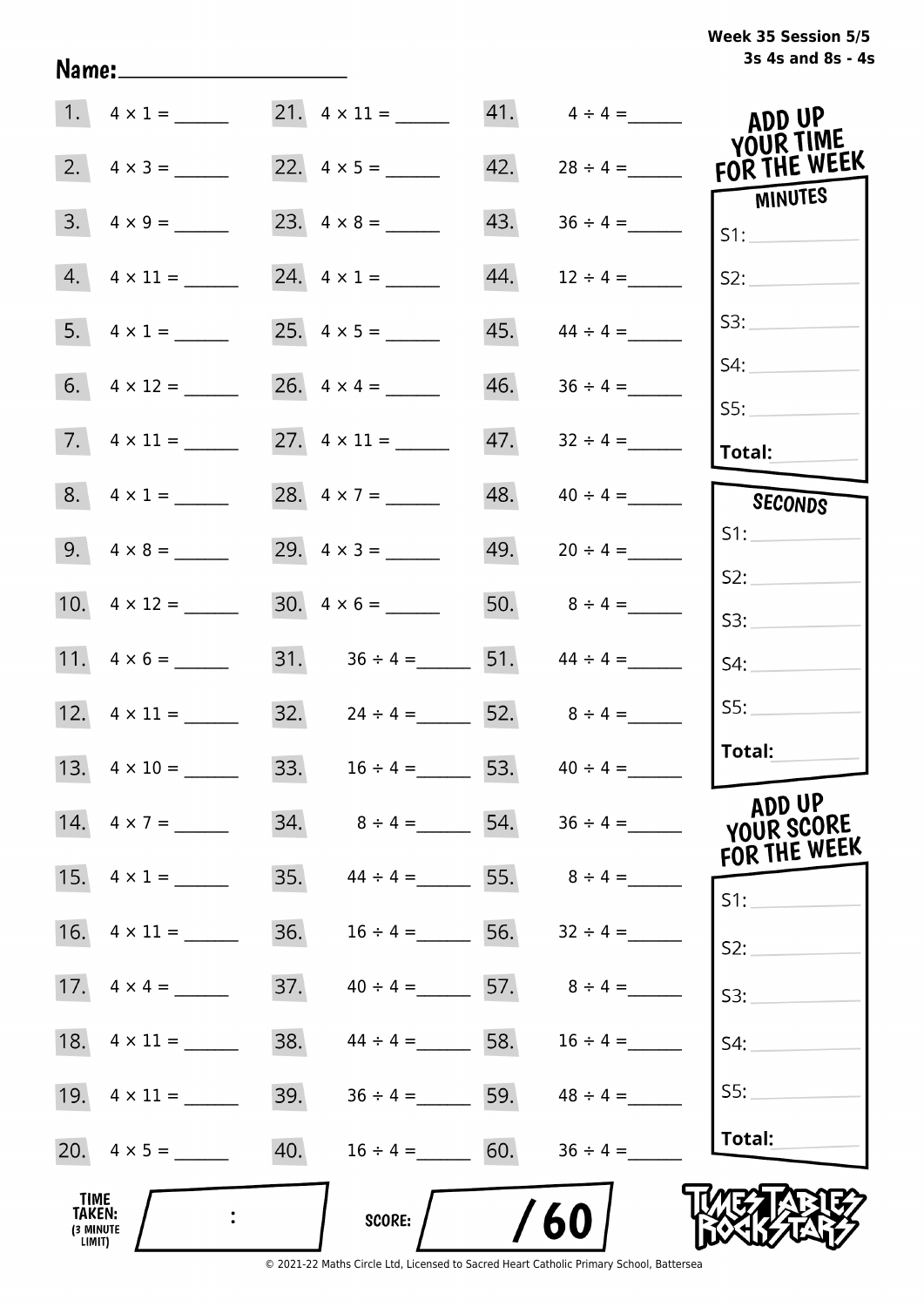# Week 36 Session 1/5 3s 4s and 8s - 8s

| TIME<br>TAKEN:<br>(3 MINUTE<br>LIMIT) | $\ddot{\phantom{1}}$    | /60<br>SCORE:                |                          |
|---------------------------------------|-------------------------|------------------------------|--------------------------|
|                                       | 20. $8 \times 1 =$      | $40. \quad 3 \times 8 =$     |                          |
|                                       | 19. $8 \times 7 =$      | $39. 1 \times 8 =$           |                          |
|                                       | 18. $8 \times 10 =$     | $38. 1 \times 8 =$           |                          |
|                                       | 17. $8 \times 3 =$      | $37.7 \times 8 =$            |                          |
|                                       |                         | $36.$ 11 × 8 = _______       |                          |
|                                       | 15. $8 \times 4 =$      | $35. \quad 11 \times 8 = \_$ |                          |
|                                       |                         |                              |                          |
|                                       | 13. $8 \times 1 =$      |                              |                          |
|                                       |                         | $32. \quad 4 \times 8 =$     |                          |
|                                       | 11. $8 \times 10 =$     | $31. \quad 2 \times 8 =$     |                          |
|                                       |                         | $30. \quad 8 \times 9 =$     |                          |
|                                       | 9. $8 \times 9 =$       |                              |                          |
|                                       | $8. \quad 8 \times 3 =$ |                              | $48. 2 \times 8 =$       |
|                                       |                         |                              | $47. \quad 3 \times 8 =$ |
|                                       |                         |                              |                          |
|                                       |                         |                              |                          |
|                                       | $4. 8 \times 3 =$       | 24. $8 \times 1 =$           | $44. \quad 9 \times 8 =$ |
|                                       | $3. \ 8 \times 1 =$     |                              | 43. $12 \times 8 =$      |
|                                       | 2. $8 \times 7 =$       |                              | $42. 10 \times 8 =$      |
|                                       |                         |                              | $41. \quad 8 \times 8 =$ |

Name: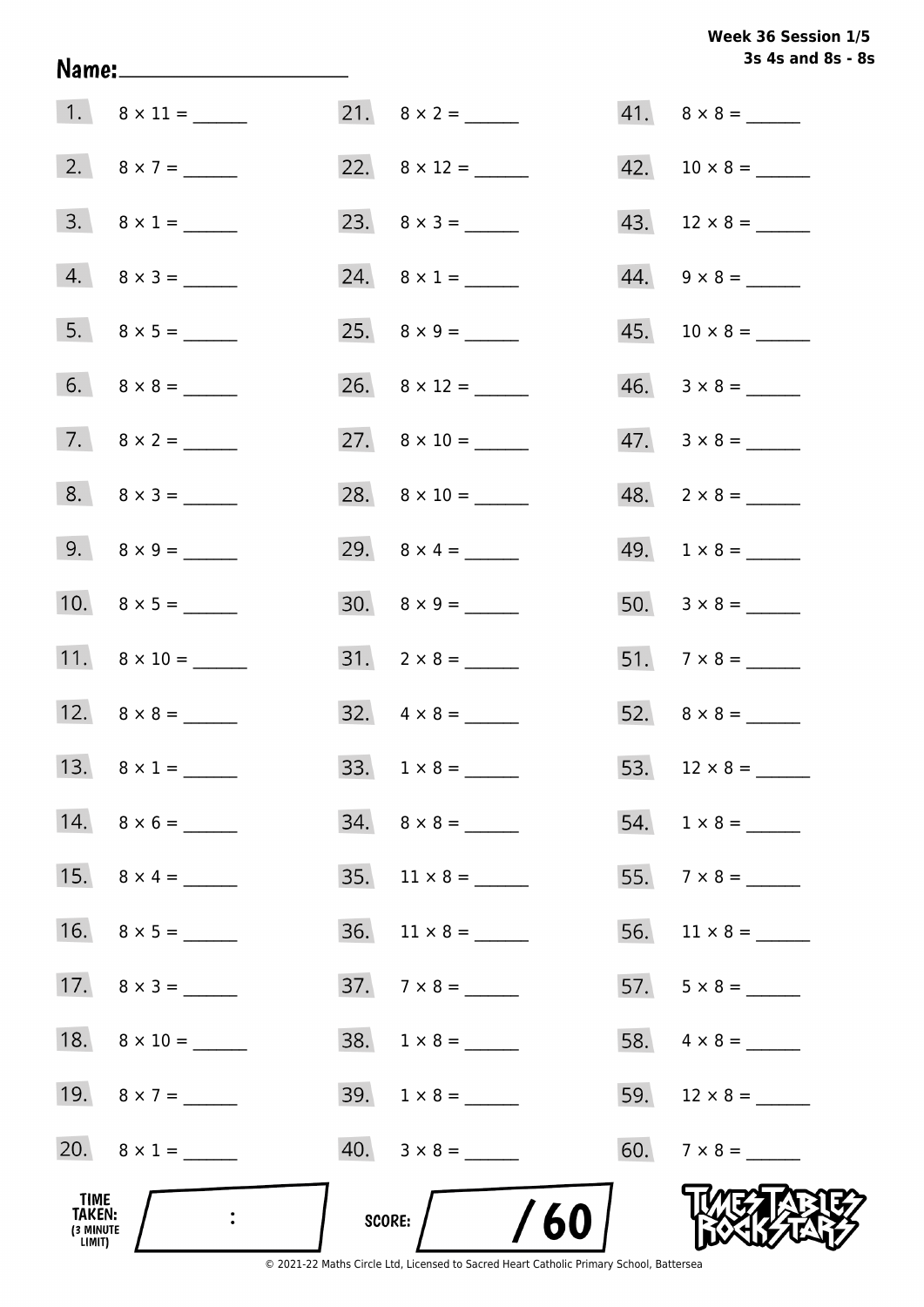**3s 4s and 8s - 8s Week 36 Session 2/5** 

| 1.                                   | $8\overline{)24}$                  |     | 13. $8 \overline{)24}$ |        | 25. $8 \overline{)96}$ |     | 37. $8 \overline{)24}$   | 49.       | $\overline{48}$<br>$\mathbf{8}$   |
|--------------------------------------|------------------------------------|-----|------------------------|--------|------------------------|-----|--------------------------|-----------|-----------------------------------|
| 2.                                   | $\overline{80}$<br>$\vert 8 \vert$ | 14. | $8\overline{)24}$      | 26.    | $8\overline{)32}$      | 38. | $8\sqrt{96}$             | 50.       | $\overline{48}$<br>$\mathbf{8}$   |
| 3.                                   | 8 <sup>°</sup><br>$\frac{1}{16}$   | 15. | $8\overline{8}$        | 27.    | $8\overline{72}$       | 39. | $8\sqrt{40}$             | 51.       | $\overline{8}$<br>$\overline{48}$ |
| 4.                                   | $8\lceil$<br>$\frac{1}{16}$        | 16. | $8\overline{8}$        | 28.    | $8\sqrt{96}$           | 40. | $8\overline{8}$          | 52.       | 8                                 |
| 5.                                   | $8\overline{72}$                   | 17. | $8\overline{)32}$      | 29.    | $8\overline{72}$       | 41. | $8\sqrt{40}$             | 53.       | $\overline{96}$<br>$\overline{8}$ |
| 6.                                   | $\overline{8}$<br>$\overline{48}$  | 18. | $8\sqrt{16}$           | 30.    | $8\overline{72}$       | 42. | $8\sqrt{16}$             | 54.       | $8\overline{72}$                  |
| 7.                                   | 8 <br>$\overline{96}$              | 19. | $8\overline{)32}$      | 31.    | $8\overline{72}$       | 43. | $8\sqrt{16}$             | $55.$ $8$ | $\boxed{72}$                      |
| 8.                                   | $\mathbf{8}$                       | 20. | $8\overline{)}56$      | 32.    | $8\overline{72}$       | 44. | $8\sqrt{24}$             |           | 56. $8\overline{)32}$             |
| 9.                                   | 80<br>8                            | 21. | 24<br>8                | 33.    | 48<br>$\bf 8$          | 45. | 16<br>8                  | 57.       | 96<br>8                           |
| 10.                                  | 24<br>8                            | 22. | 72<br>8                | 34.    | $80\,$<br>8            | 46. | 24<br>8                  | 58.       | 24<br>8                           |
| 11.                                  | 64<br>8                            | 23. | 32<br>8                | 35.    | $\, 8$<br>$40\,$       | 47. | 32<br>8 <sup>1</sup>     | 59.       | 96<br>8                           |
| 12.                                  | ${\bf 80}$<br>8                    | 24. | 56<br>8                | 36.    | 32<br>$\bf 8$          | 48. | $80\,$<br>8 <sup>1</sup> | 60.       | 32<br>8                           |
| TIME<br>TAKEN:<br>3 MINUTE<br>LIMIT) |                                    |     |                        | SCORE: |                        | 60  |                          |           |                                   |

Name: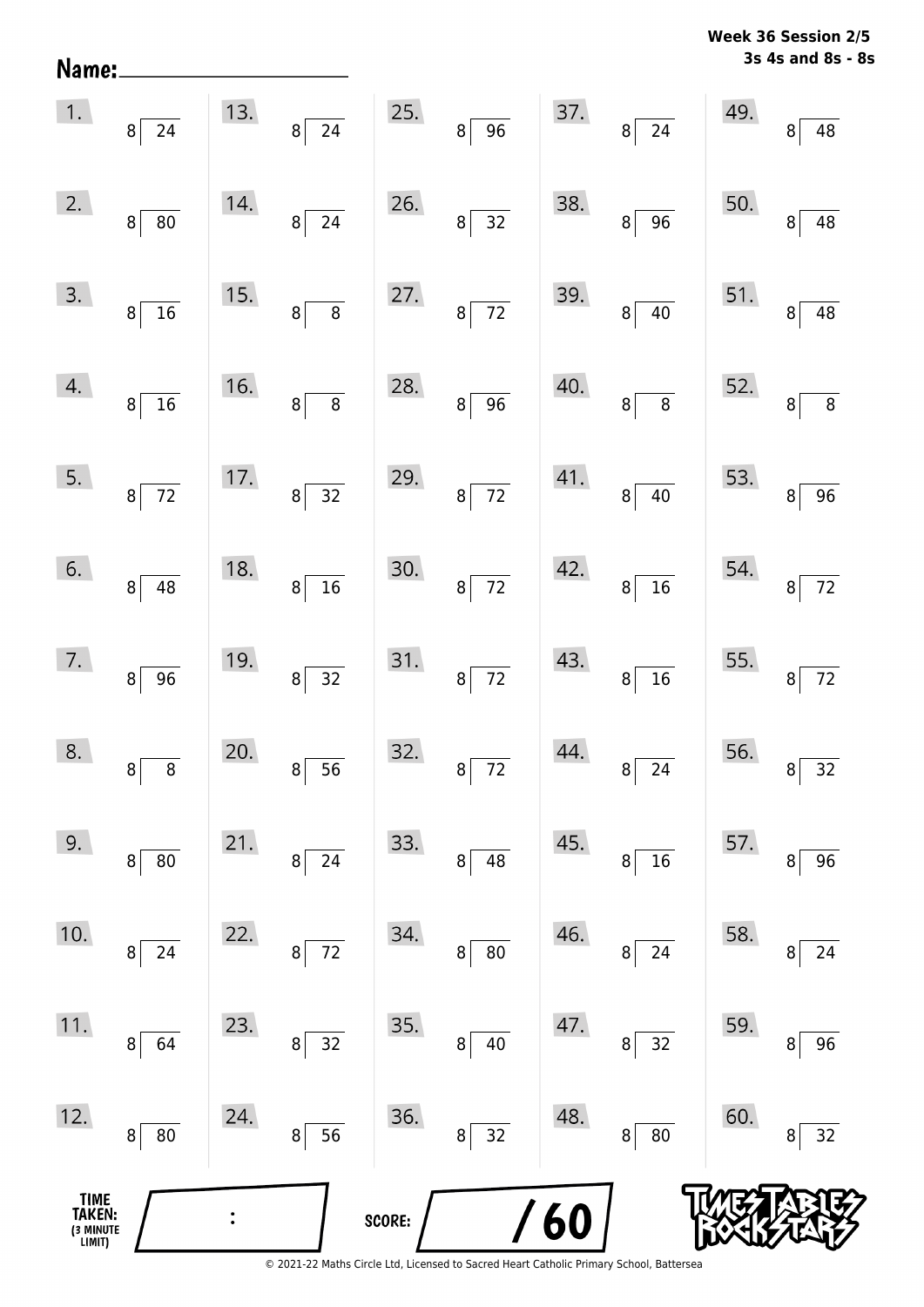**3s 4s and 8s - 8s Week 36 Session 3/5** 

| 1.                                    | $\begin{array}{c} 8 \\ \times 3 \end{array}$  |                | 13. $\begin{array}{r} 8 \\ \times 6 \end{array}$  | 25.           | $\begin{array}{c} 8 \\ \times 9 \end{array}$     |                   | $\begin{array}{c} 8 \\ \times 7 \end{array}$<br>37.       | 49.                                                                                           | $\, 8$<br>$\times$ 7                          |
|---------------------------------------|-----------------------------------------------|----------------|---------------------------------------------------|---------------|--------------------------------------------------|-------------------|-----------------------------------------------------------|-----------------------------------------------------------------------------------------------|-----------------------------------------------|
| 2.                                    | $\,8\,$<br>$\times$ 10                        | 14.            | $\overline{\phantom{0}}$ 8<br>$\times 10$         |               | 26. $\begin{array}{r} 8 \\ \times 3 \end{array}$ | 38.               | $\begin{array}{r} 8 \\ \times 6 \end{array}$              | 50.                                                                                           | $\boldsymbol{8}$<br>$\times$ 7                |
| 3.                                    | $\begin{array}{c} 8 \\ \times 4 \end{array}$  | 15.            | $\begin{array}{c} 8 \\ \times 5 \end{array}$      | 27.           | $\begin{array}{c}\n 8 \\  \times 6\n\end{array}$ | 39.               | $\begin{array}{r} 8 \\ \times 1 \end{array}$              | 51.                                                                                           | $\begin{array}{c} 8 \\ \times 3 \end{array}$  |
| 4.                                    | $\begin{array}{c} 8 \\ \times 12 \end{array}$ | 16.            | $\begin{array}{c} 8 \\ \times 3 \end{array}$      | 28.           | $\begin{array}{c} 8 \\ \times 4 \end{array}$     | 40.               |                                                           | $\begin{array}{@{}c@{\hspace{1em}}c@{\hspace{1em}}}\n & 8 & 52. \\  \times 5 & & \end{array}$ | $\overline{\mathbf{8}}$<br>$\times$ 9         |
| 5.                                    | $\begin{array}{c} 8 \\ \times 12 \end{array}$ |                | 17. $\begin{array}{r} 8 \\ \times 10 \end{array}$ | 29.           | $\begin{array}{c} 8 \\ \times 9 \end{array}$     |                   | $\begin{array}{c c}\n41. & & 8 \\ \times 10\n\end{array}$ | 53.                                                                                           | $\overline{\phantom{a}}$<br>$\times 2$        |
| 6.                                    | $\begin{array}{c} 8 \\ \times 7 \end{array}$  | 18.            | $\begin{array}{c} 8 \\ \times 5 \end{array}$      | 30.           | $\begin{array}{c} 8 \\ \times 12 \end{array}$    | $\overline{42}$ . | $\begin{array}{c} 8 \\ \times 10 \end{array}$             | 54.                                                                                           | $\begin{array}{c} 8 \\ \times 12 \end{array}$ |
| 7.                                    | $\begin{array}{c} 8 \\ \times 9 \end{array}$  | 19.            | $\begin{array}{c} 8 \\ \times 9 \end{array}$      |               | 31. $\begin{array}{r} 8 \\ \times 4 \end{array}$ | 43.               | $\begin{array}{c} 8 \\ \times 4 \end{array}$              | 55.                                                                                           | $\begin{array}{c} 8 \\ \times 10 \end{array}$ |
| 8.                                    | $8$<br>$\times 6$                             | 20.            | $\begin{array}{c} 8 \\ \times 6 \end{array}$      | 32.           | $\begin{array}{c} 8 \\ \times 7 \end{array}$     | 44.               | $\begin{array}{c} 8 \\ \times 1 \end{array}$              | 56.                                                                                           | $\, 8$<br>$\times$ 8                          |
| 9.                                    | 8<br>$\times$ 11                              | 21.            | 8<br>$\times$ 2                                   | 33.           | 8<br>$\times$ 9                                  | 45.               | 8<br>$\times$ 12                                          | 57.                                                                                           | $\,8\,$<br>$\times$ 2                         |
| 10.                                   | 8<br>$\times$ 4                               | 22.            | 8<br>$\times$ 9                                   | 34.           | 8<br>$\times$ 6                                  | 46.               | 8<br>$\times$ 4                                           | 58.                                                                                           | $\, 8$<br>$\times$ 5                          |
| 11.                                   | 8<br>$\times$ 5                               | 23.            | 8<br>$\times$ 10                                  | 35.           | 8<br>$\times$ 2                                  | 47.               | 8<br>$\times 10$                                          | 59.                                                                                           | $\,8\,$<br>$\times$ 5                         |
| 12.                                   | 8<br>$\times 8$                               | 24.            | 8<br>$\times$ 7                                   | 36.           | 8<br>$\times 8$                                  | 48.               | 8<br>$\times 8$                                           | 60.                                                                                           | 8<br>$\times$ 6                               |
| TIME<br>TAKEN:<br>(3 MINUTE<br>LIMIT) |                                               | $\ddot{\cdot}$ |                                                   | <b>SCORE:</b> |                                                  | 60                |                                                           |                                                                                               |                                               |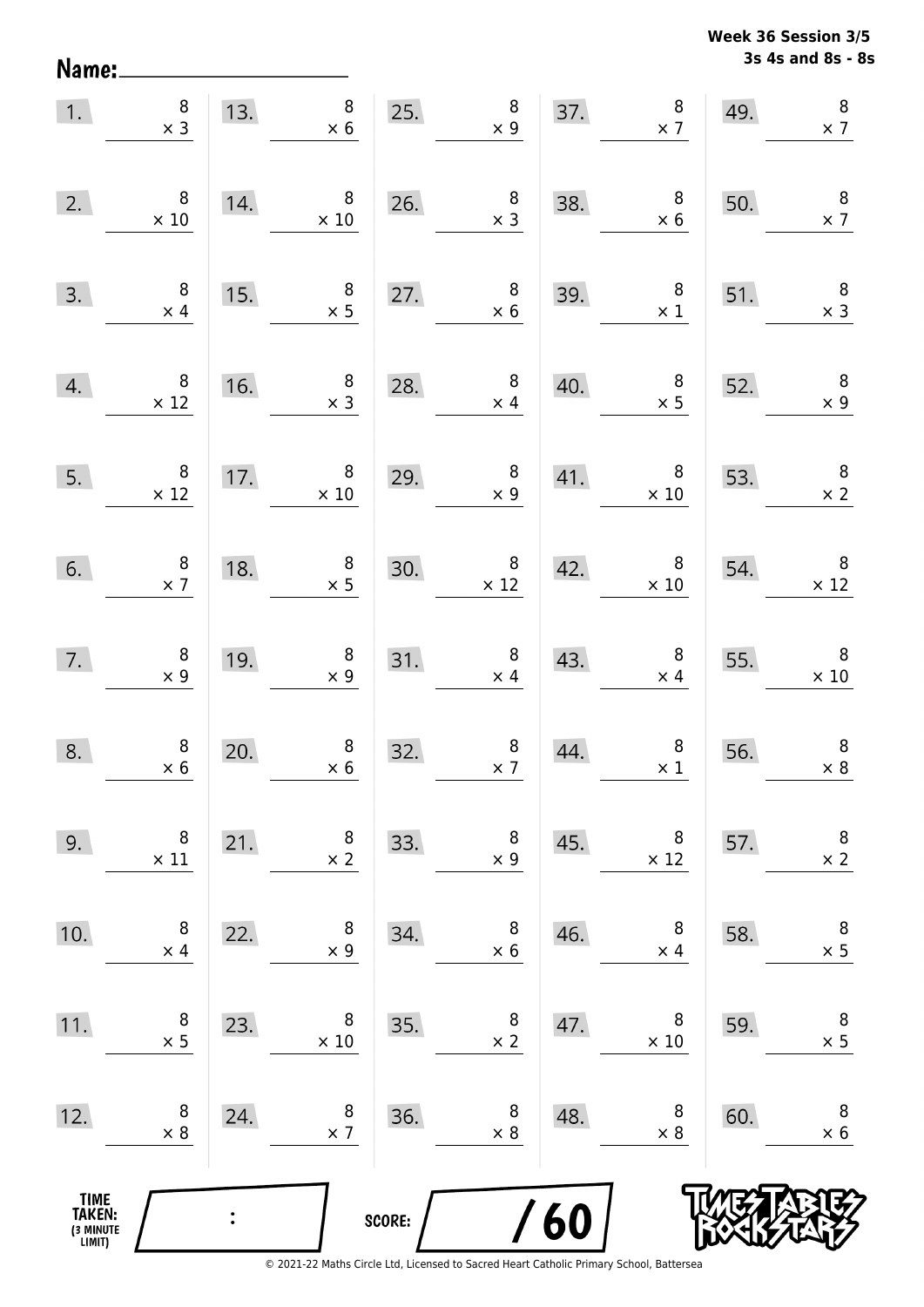|                                       | Name:______________________ |               |               |     | Week 36 Session 4/5<br>3s 4s and 8s - 8s |
|---------------------------------------|-----------------------------|---------------|---------------|-----|------------------------------------------|
| 1.                                    | $16 \div 8 =$               |               |               | 41. | $72 \div 8 =$                            |
| 2.                                    | $24 \div 8 =$               | 22.           | $16 \div 8 =$ | 42. | $40 \div 8 =$                            |
| 3.                                    |                             | 23.           | $88 \div 8 =$ | 43. |                                          |
| 4.                                    | $24 \div 8 =$               | 24.           |               | 44. | $16 \div 8 =$                            |
| 5.                                    |                             | 25.           | $32 \div 8 =$ | 45. | $64 \div 8 =$                            |
| 6.                                    |                             | 26.           |               | 46. |                                          |
| 7.                                    |                             | 27.           |               |     |                                          |
| 8.                                    |                             | 28.           | $8 \div 8 =$  | 48. |                                          |
| 9.                                    |                             | 29.           |               | 49. |                                          |
| 10.                                   | $64 \div 8 =$               |               |               | 50. | $88 \div 8 =$                            |
| 11.                                   | $48 \div 8 =$               |               |               |     | $51.$ $96 \div 8 =$                      |
| 12.                                   | $32 \div 8 =$               | 32.           | $80 \div 8 =$ |     | 52. $96 \div 8 =$                        |
| 13.                                   | $8 \div 8 =$                | 33.           | $88 \div 8 =$ | 53. |                                          |
| 14.                                   | $8 \div 8 =$                | 34.           | $88 \div 8 =$ | 54. |                                          |
| 15.                                   |                             | 35.           | $8 \div 8 =$  | 55. |                                          |
| 16.                                   |                             | 36.           |               | 56. |                                          |
| 17.                                   | $8 \div 8 =$                | 37.           | $48 \div 8 =$ | 57. | $32 \div 8 =$                            |
| 18.                                   | $32 \div 8 =$               | 38.           | $24 \div 8 =$ | 58. | $48 \div 8 =$                            |
| 19.                                   | $72 \div 8 =$               | 39.           |               | 59. |                                          |
| 20.                                   |                             | 40.           |               | 60. |                                          |
| TIME<br>TAKEN:<br>(3 MINUTE<br>LIMIT) |                             | <b>SCORE:</b> | /60           |     |                                          |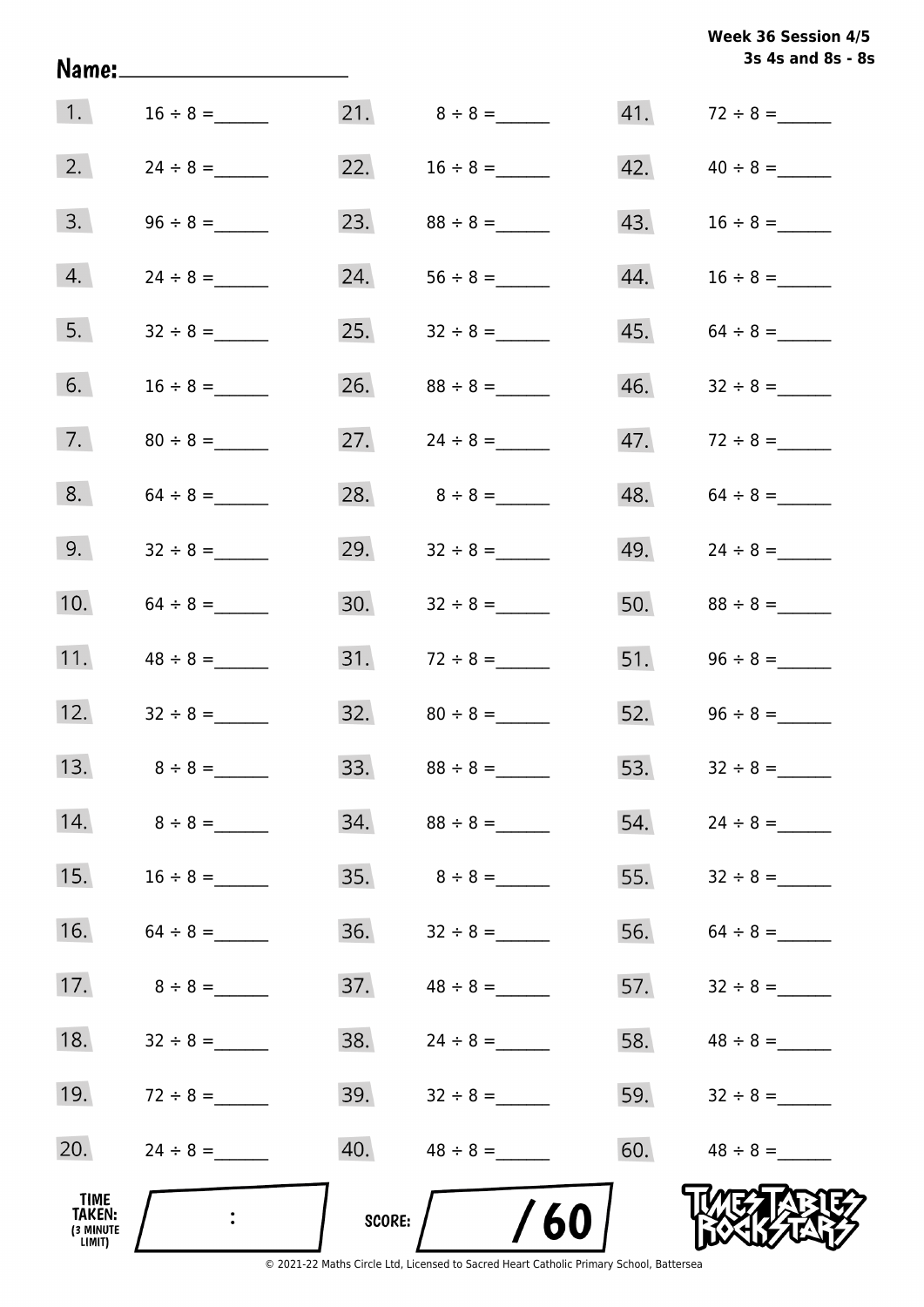| Week 36 Session 5/5 |                   |  |  |
|---------------------|-------------------|--|--|
|                     | 3s 4s and 8s - 8s |  |  |

|                                        |                          |     | 21. $8 \times 1 =$                  |     | $41. 72 \div 8 =$               | ADD UP<br>YOUR TIME  |
|----------------------------------------|--------------------------|-----|-------------------------------------|-----|---------------------------------|----------------------|
|                                        | 2. $8 \times 7 =$        |     |                                     |     | $42. \qquad 96 \div 8 =$        | FOR THE WEEK         |
|                                        | $3. \quad 8 \times 10 =$ |     |                                     | 43. |                                 | MINUTES<br>S1:       |
|                                        | $4. 8 \times 8 =$        |     |                                     |     |                                 | S2:                  |
|                                        |                          |     |                                     |     |                                 | S3:                  |
|                                        |                          |     |                                     |     | $46. \hspace{1.5cm} 8 \div 8 =$ | S4:                  |
|                                        | $7. \quad 8 \times 8 =$  |     |                                     |     |                                 | SS:<br>Total:        |
|                                        | $8. \quad 8 \times 11 =$ |     |                                     |     | $48. \qquad 48 \div 8 =$        | SECONDS              |
|                                        |                          |     |                                     |     |                                 | S1:                  |
|                                        |                          |     | $30. \quad 8 \times 11 =$           |     | 50. $88 \div 8 =$               | S2:<br>S3:           |
|                                        |                          |     | 31. $88 \div 8 =$ 51.               |     | $56 \div 8 =$                   | S4:                  |
|                                        |                          |     | 32. $56 \div 8 =$ 52. $88 \div 8 =$ |     |                                 | SS:                  |
|                                        |                          |     | 33. $56 \div 8 =$ 53. $48 \div 8 =$ |     |                                 | Total:               |
|                                        |                          |     | 34. $96 \div 8 =$ 54. $8 \div 8 =$  |     |                                 | ADD UP<br>YOUR SCORE |
|                                        | 15. $8 \times 6 =$       |     | 35. $96 \div 8 =$ 55. $56 \div 8 =$ |     |                                 | FOR THE WEEK<br>S1:  |
|                                        |                          | 36. | $64 \div 8 =$ 56. $24 \div 8 =$     |     |                                 | S2:                  |
|                                        |                          |     | 37. $8 \div 8 =$ 57. $48 \div 8 =$  |     |                                 | S3:                  |
|                                        |                          | 38. | $64 \div 8 =$ 58. $24 \div 8 =$     |     |                                 | S4:                  |
|                                        |                          | 39. | $8 \div 8 =$ 59.                    |     | $96 \div 8 =$                   | SS:                  |
|                                        | 20. $8 \times 1 =$       |     | 40. $16 \div 8 =$ 60.               |     | $80 \div 8 =$                   | Total:               |
| _TIME<br>TAKEN:<br>(3 MINUTE<br>LIMIT) |                          |     | <b>SCORE:</b>                       |     | 60                              |                      |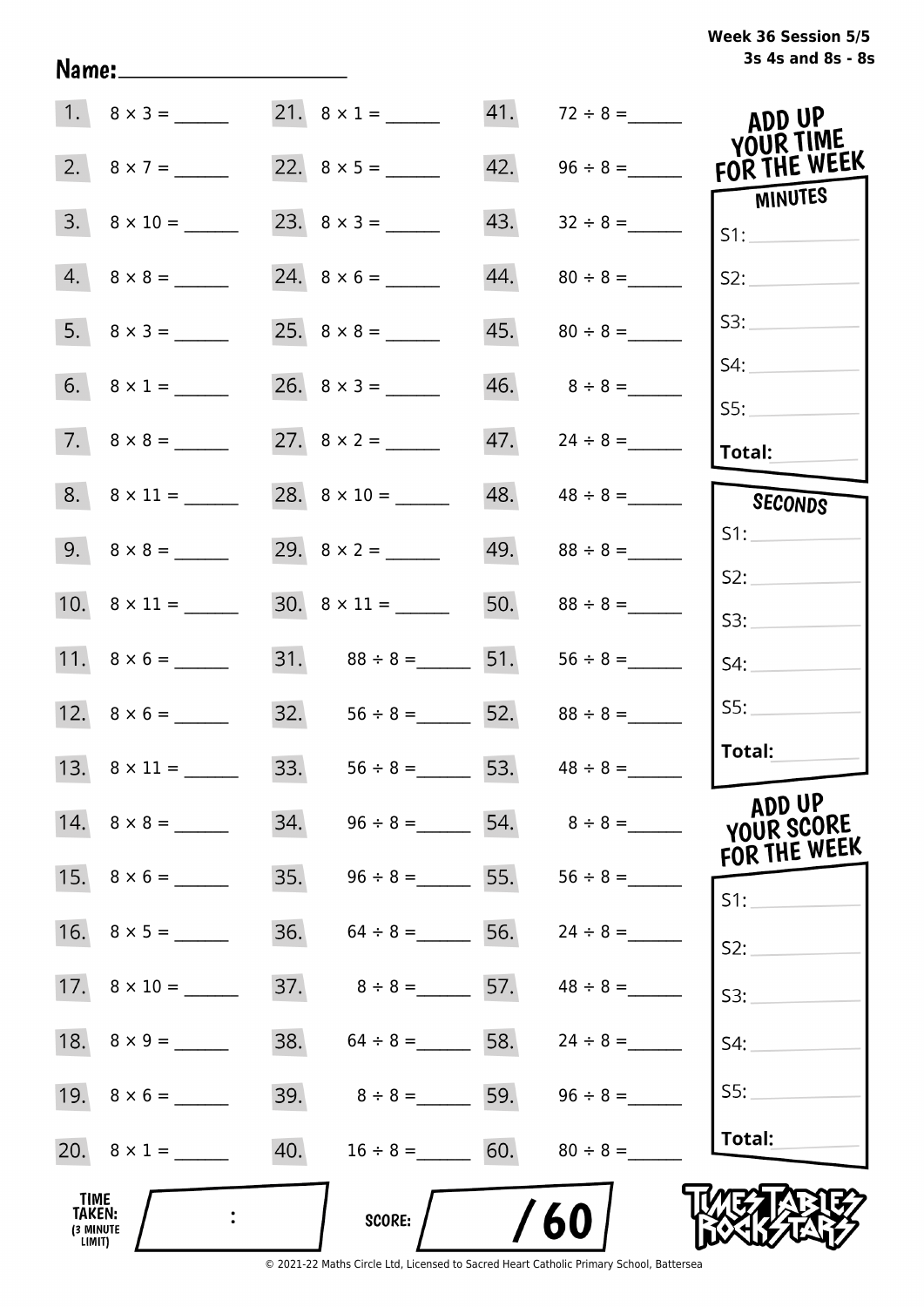Week 37 Session 1/5 3s 4s and 8s - 3s, 4s, 8s

|                                              |                         |                             | 3s 4s and 8s - 3s, 4s, 8 |
|----------------------------------------------|-------------------------|-----------------------------|--------------------------|
|                                              | $1. 3 \times 6 =$       | 21. $4 \times 2 =$          | $41. \quad 8 \times 3 =$ |
|                                              |                         | 22. $3 \times 4 =$          | $42. 6 \times 8 =$       |
|                                              | $3. \quad 8 \times 6 =$ | 23. $8 \times 4 =$          |                          |
|                                              | $4. 8 \times 3 =$       | $24. 3 \times 6 =$          |                          |
|                                              |                         |                             | $45.7 \times 8 =$        |
|                                              | 6. $8 \times 1 =$       |                             | $46. \quad 9 \times 3 =$ |
|                                              | 7. $4 \times 6 =$       | 27. $8 \times 3 =$          | $47. 6 \times 8 =$       |
|                                              | 8. $3 \times 12 =$      | 28. $4 \times 11 =$         | $48.$ 11 × 3 = ______    |
|                                              | 9. $4 \times 9 =$       | 29. $8 \times 1 =$          | $49. 5 \times 8 =$       |
|                                              | 10. $4 \times 1 =$      | $30. \quad 4 \times 9 =$    |                          |
|                                              | 11. $8 \times 1 =$      | $31. \quad 8 \times 3 =$    |                          |
|                                              | 12. $3 \times 4 =$      | $32. \quad 3 \times 4 =$    |                          |
|                                              | 13. $4 \times 12 =$     |                             |                          |
|                                              | $14. 3 \times 6 =$      |                             | 54. $2 \times 4 =$       |
|                                              | 15. $4 \times 4 =$      | $35. \quad 11 \times 8 =$   | 55. $11 \times 4 =$      |
|                                              |                         | $36. \quad 3 \times 4 = \_$ |                          |
|                                              | 17. $4 \times 1 =$      |                             |                          |
|                                              |                         |                             |                          |
|                                              | 19. $4 \times 9 =$      |                             | 59. $4 \times 3 =$       |
|                                              | 20. $3 \times 11 =$     |                             |                          |
| TIME<br><b>TAKEN:</b><br>(3 MINUTE<br>LIMIT) |                         | SCORE: $/$ /60              |                          |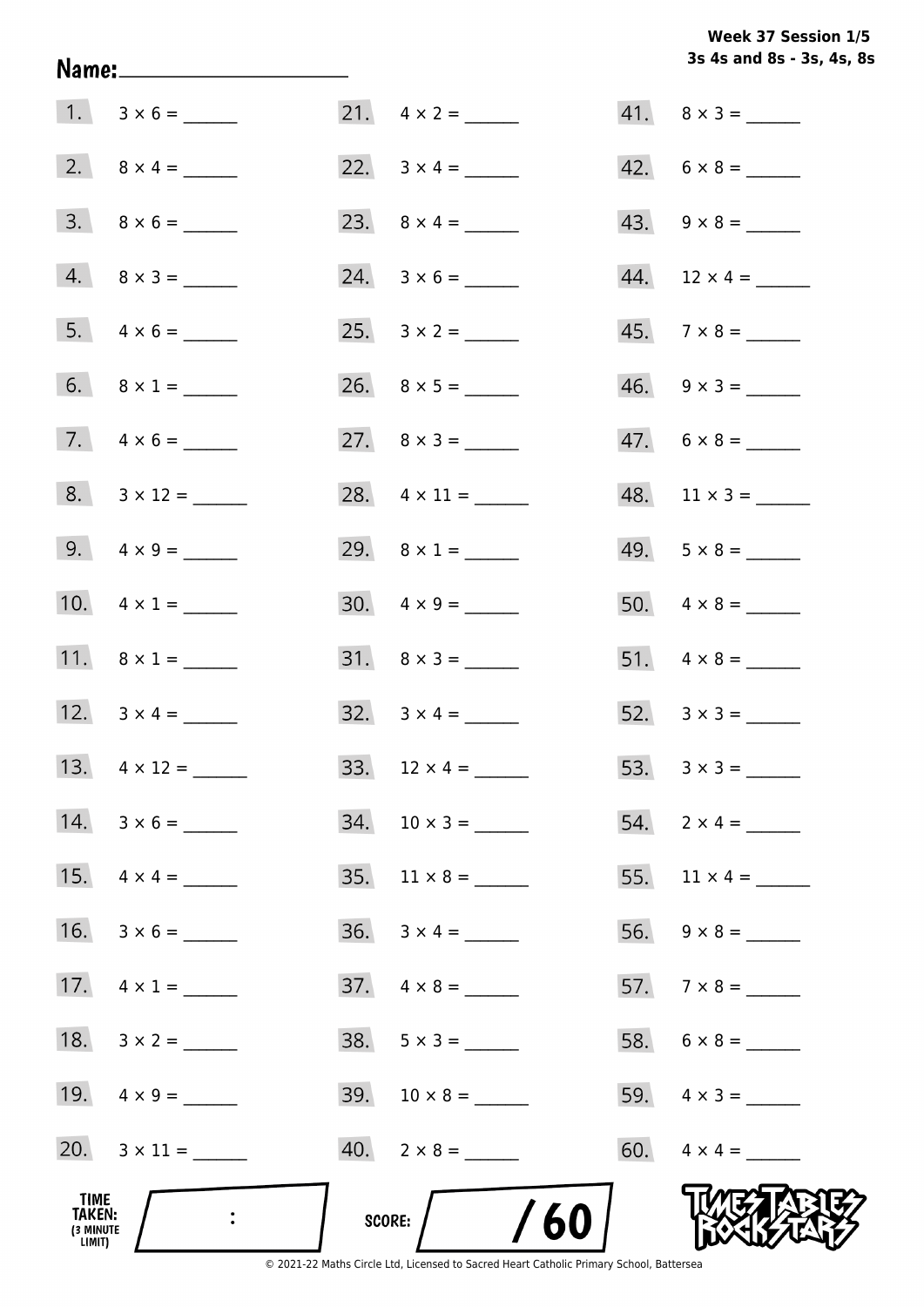**3s 4s and 8s - 3s, 4s, 8s Week 37 Session 2/5** 

| TIME<br>TAKEN:<br>(3 MINUTE<br>LIMIT) |                                   |     |                       | SCORE: |                                             | $\sqrt{60}$ |                                                    |                                        |                                   |
|---------------------------------------|-----------------------------------|-----|-----------------------|--------|---------------------------------------------|-------------|----------------------------------------------------|----------------------------------------|-----------------------------------|
| 12.                                   | 32<br>$\vert 4 \vert$             | 24. | 28<br>4               | 36.    | 3<br>33                                     | 48.         | $27$<br>3                                          | 60.                                    | 21<br>3                           |
| 11.                                   | 21<br>3                           | 23. | 18<br>3               | 35.    | 16<br>$\bf 8$                               | 47.         | $\, 8$<br>4                                        | 59.                                    | 27<br>3                           |
| 10.                                   | 12<br>4                           | 22. | 12<br>3               | 34.    | $72\,$<br>$\bf 8$                           | 46.         | $\bf 8$<br>8                                       | 58.                                    | $\boldsymbol{6}$<br>3             |
| 9.                                    | 3<br>$\boldsymbol{6}$             | 21. | 18<br>3               | 33.    | 40<br>4                                     | 45.         | $\overline{\mathbf{4}}$<br>$\vert 4 \vert$         | 57.                                    | 40<br>4                           |
| 8.                                    | 3 <sup>2</sup><br>$\overline{21}$ | 20. | $4\overline{)16}$     | 32.    | $4\overline{)32}$                           | 44.         | $8\sqrt{80}$                                       |                                        | 56. $3\overline{)33}$             |
| 7.                                    | $3\overline{)}$ 3                 | 19. | $3\overline{)33}$     | 31.    | $3\overline{)36}$                           | 43.         | $3\overline{9}$                                    | 55. $\begin{bmatrix} 55 \end{bmatrix}$ | $\boxed{88}$                      |
| 6.                                    | $4\overline{4}$                   | 18. | $3\overline{)30}$     | 30.    | $8\overline{)}56$                           |             | $\begin{array}{ c c }\n 42. & 3 & 36\n\end{array}$ | 54.                                    | $\boxed{12}$<br>3 <sup>1</sup>    |
| 5.                                    | $3\overline{\smash{)}24}$         | 17. | $4\overline{)32}$     | 29.    | $3\overline{)30}$                           | 41.         | $8\sqrt{40}$                                       | 53.                                    | $8\sqrt{96}$                      |
| 4.                                    | $8\overline{)32}$                 | 16. | $8\sqrt{80}$          | 28.    | $4\overline{20}$                            | 40.         | $3\overline{)24}$                                  | 52.                                    | $\overline{24}$<br>$\overline{3}$ |
| 3.                                    | $4\overline{)40}$                 | 15. | $3\overline{)24}$     | 27.    | $8 \overline{) 88}$                         |             | 39. $4\overline{\smash{)}\,8}$                     |                                        | 51. $3\overline{)9}$              |
| 2.                                    | 8 <sup>1</sup><br>$\overline{80}$ | 14. | $3\overline{)30}$     | 26.    | $3\overline{)15}$                           | 38.         | $8\overline{)48}$                                  | 50.                                    | $\overline{3}$<br>$\frac{1}{15}$  |
| 1.                                    | $4\overline{4}$                   |     | 13. $8\overline{)32}$ |        | 25. $8\overline{)16}$ 37. $4\overline{)48}$ |             |                                                    | 49.                                    | $4\sqrt{ }$<br>$\overline{4}$     |

Name: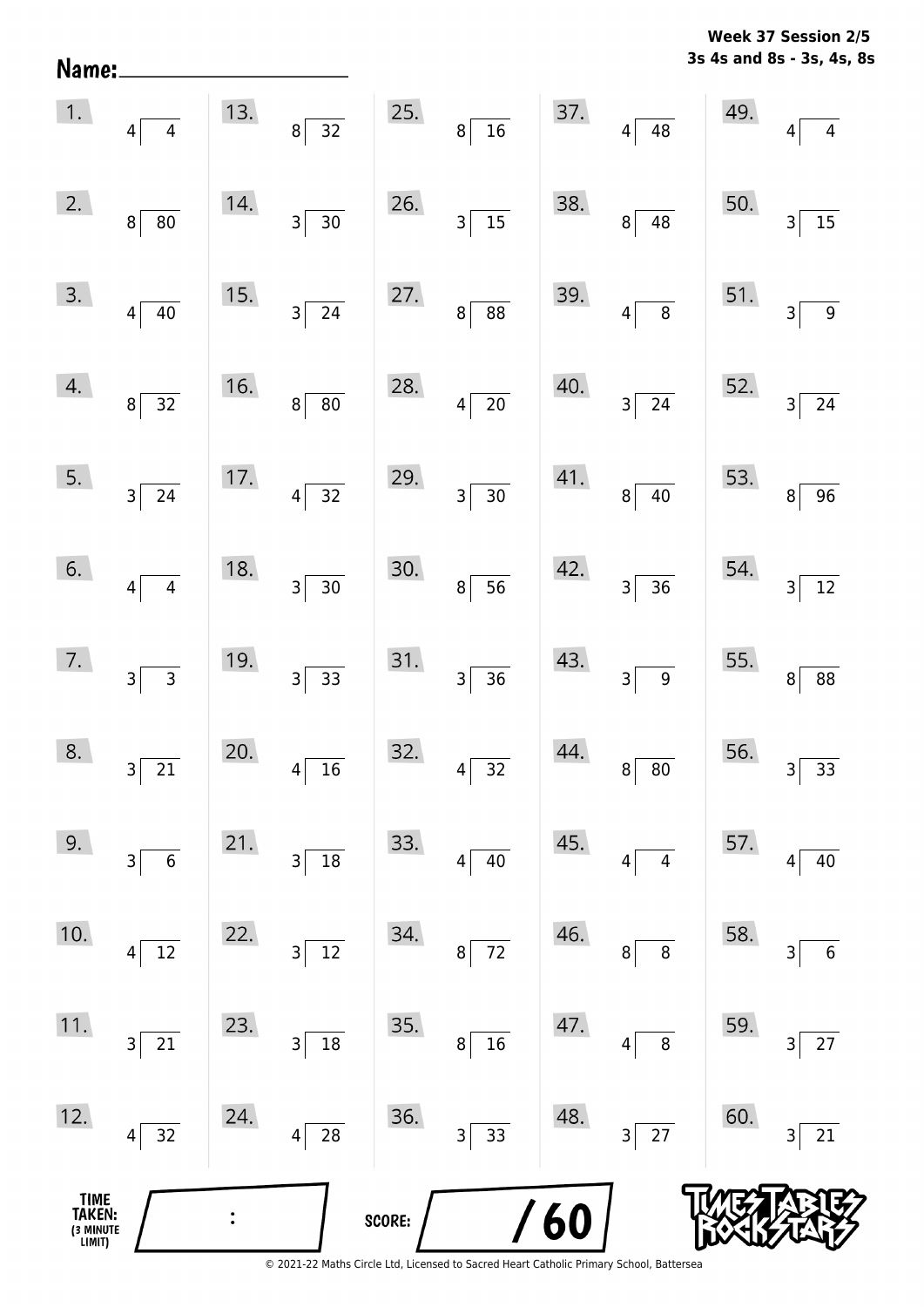Name:

**3s 4s and 8s - 3s, 4s, 8s Week 37 Session 3/5** 

| 1.                                    | $\overline{4}$<br>$\times$ 12                   | 13. | $8\phantom{.}$<br>$\times$ 12                | 25.    | $\overline{\mathbf{3}}$<br>$\times$ 4               | 37. | $\begin{array}{c} 3 \\ \times 7 \end{array}$    | 49. | $\overline{3}$<br>$\times$ 3                 |
|---------------------------------------|-------------------------------------------------|-----|----------------------------------------------|--------|-----------------------------------------------------|-----|-------------------------------------------------|-----|----------------------------------------------|
| 2.                                    | $\,8\,$<br>$\times$ 4                           | 14. | 8<br>$\times$ 1                              | 26.    | $\begin{array}{c} 3 \\ \times 11 \end{array}$       | 38. | $\overline{4}$<br>$\times$ 12                   | 50. | $\overline{\phantom{0}}$ 8<br>$\times$ 4     |
| 3.                                    | 4<br>$\times$ 11                                | 15. | 4<br>$\times$ 11                             | 27.    | $\overline{a}$<br>$\times 2$                        | 39. | $\begin{array}{c} 3 \\ \times 8 \end{array}$    | 51. | $\times$ 11                                  |
| 4.                                    | $\overline{4}$<br>$\times$ 4                    | 16. | $\overline{4}$<br>$\times$ 11                | 28.    | $\mathbf{3}$<br>$\times$ 4                          | 40. | $\begin{array}{c} 8 \\ \times 2 \end{array}$    | 52. | $\overline{\phantom{0}}$<br>$\times$ 4       |
| 5.                                    | $\overline{\phantom{0}}$ 8<br>$\times$ 12       | 17. | $\, 8$<br>$\times$ 4                         | 29.    | $\overline{4}$<br>$\times$ 10                       | 41. | $\overline{4}$<br>$\times$ 7                    | 53. | $\overline{\phantom{a}}$<br>$\times$ 11      |
| 6.                                    | $\overline{a}$<br>$\times$ 6                    | 18. | $\begin{array}{c} 8 \\ \times 6 \end{array}$ | 30.    | $\begin{array}{r} 3 \\ \times 6 \end{array}$        | 42. | $\begin{array}{c} 3 \\ \times 4 \end{array}$    | 54. | $\begin{array}{c} 3 \\ \times 5 \end{array}$ |
| 7.                                    | $\begin{array}{c} 3 \\ \times 12 \end{array}$   | 19. | $\overline{4}$<br>$\times$ 7                 |        | $\begin{array}{c} 8 \\ \times 5 \end{array}$<br>31. | 43. | $\begin{array}{c} 4 \\ \times 11 \end{array}$   | 55. | $\overline{\mathbf{8}}$<br>$\times$ 8        |
| 8.                                    | $\begin{array}{c} 4 \\ \times \ 11 \end{array}$ | 20. | $\begin{array}{c} 8 \\ \times 1 \end{array}$ | 32.    | $\begin{array}{c} 3 \\ \times 9 \end{array}$        | 44. | $\begin{array}{c} 8 \\ \times \ 11 \end{array}$ | 56. | $\mathsf 3$<br>$\times$ 12                   |
| 9.                                    | 4<br>$\times 8$                                 | 21. | 8<br>$\times$ 10                             | 33.    | 4<br>$\times$ 10                                    | 45. | 3<br>$\times$ 2                                 | 57. | 8<br>$\times$ 12                             |
| 10.                                   | 4<br>$\times$ 4                                 | 22. | 8<br>$\times$ 1                              | 34.    | 8<br>$\times$ 7                                     | 46. | 4<br>$\times$ 6                                 | 58. | 4<br>$\times$ 4                              |
| 11.                                   | 4<br>$\times$ 11                                | 23. | 8<br>$\times$ 7                              | 35.    | 8<br>$\times 6$                                     | 47. | 3<br>$\times$ 2                                 | 59. | $\,8\,$<br>$\times$ 8                        |
| 12.                                   | 8<br>$\times$ 3                                 | 24. | 3<br>$\times$ 12                             | 36.    | 3<br>$\times$ 1                                     | 48. | 4<br>$\times$ 6                                 | 60. | $\,8\,$<br>$\times$ 5                        |
| TIME<br>TAKEN:<br>(3 MINUTE<br>LIMIT) |                                                 |     |                                              | SCORE: |                                                     | /60 |                                                 |     |                                              |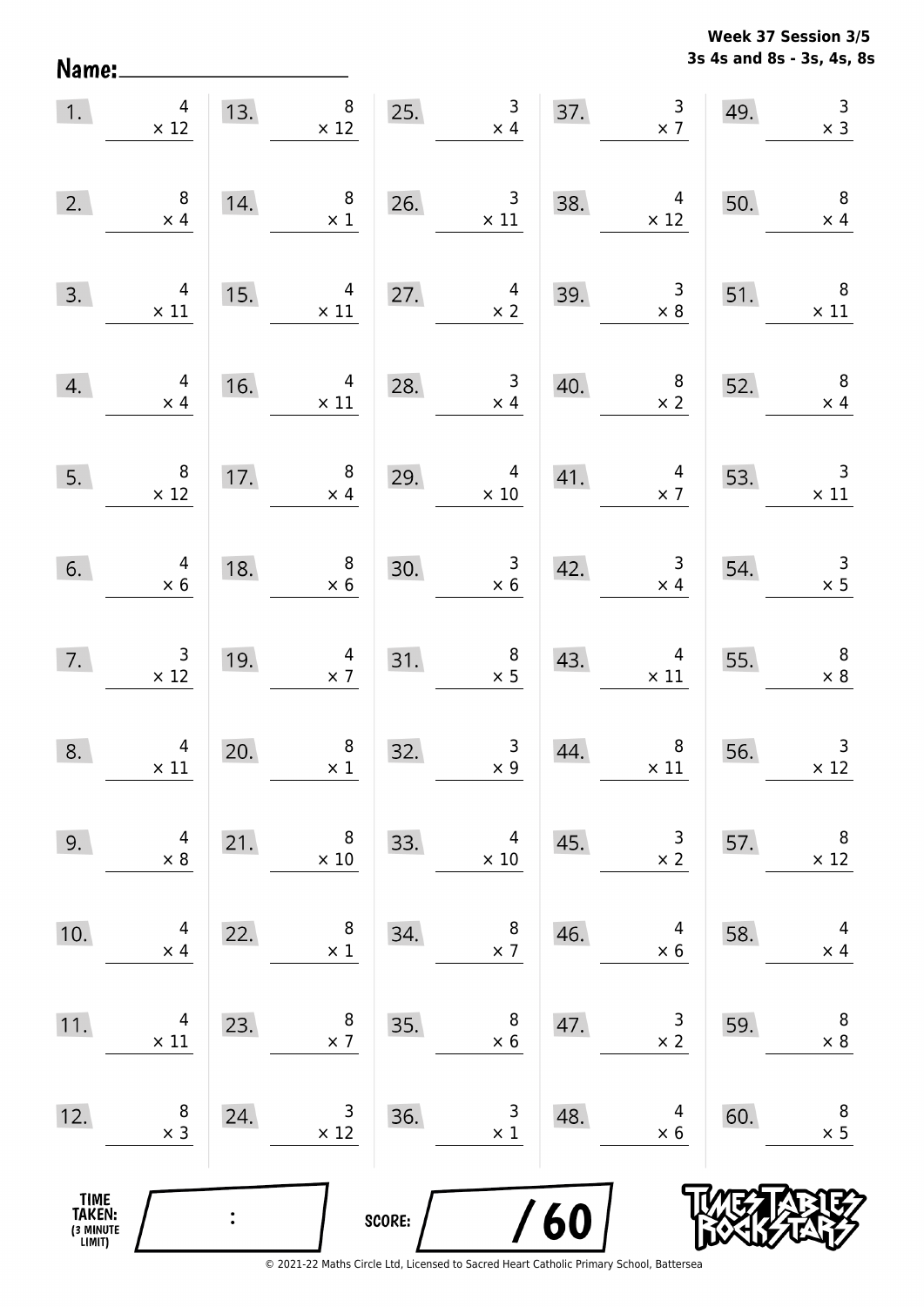|                                       |               |            |                       |     | 3s 4s and 8s - 3s, 4s, 8s |
|---------------------------------------|---------------|------------|-----------------------|-----|---------------------------|
| $\vert$ 1.                            | $32 \div 8 =$ |            | 21. $32 \div 4 =$     |     |                           |
| 2.                                    | $18 \div 3 =$ | 22.        | $12 \div 3 =$         | 42. |                           |
| 3.                                    | $40 \div 4 =$ |            | 23. $64 \div 8 =$     | 43. |                           |
| 4.                                    | $6 \div 3 =$  |            | 24. $48 \div 8 =$     |     |                           |
| 5.                                    | $40 \div 8 =$ |            | 25. $6 \div 3 =$      | 45. |                           |
| 6.                                    | $44 \div 4 =$ |            |                       |     |                           |
| 7.                                    | $88 \div 8 =$ |            | 27. $33 \div 3 =$     | 47. |                           |
| 8.                                    | $88 \div 8 =$ |            | 28. $3 \div 3 =$      |     |                           |
| 9.                                    |               |            | 29. $24 \div 4 =$     |     | 49. $6 \div 3 =$          |
| 10.                                   |               |            |                       | 50. |                           |
| 11.                                   | $12 \div 4 =$ |            |                       |     | 51. $32 \div 4 =$         |
| 12.                                   | $6 \div 3 =$  |            |                       |     |                           |
| 13.                                   | $33 \div 3 =$ |            |                       |     | 53. $21 \div 3 =$         |
| 14.                                   | $24 \div 3 =$ |            | $34. \t\t 4 \div 4 =$ |     | $54. 6 \div 3 =$          |
| 15.                                   |               |            |                       | 55. |                           |
| 16.                                   | $12 \div 4 =$ |            |                       |     | 56. $21 \div 3 =$         |
| 17.                                   | $18 \div 3 =$ |            |                       |     |                           |
| 18.                                   | $24 \div 8 =$ |            |                       |     |                           |
| 19.                                   | $44 \div 4 =$ |            | 39. $72 \div 8 =$     |     | 59. $12 \div 4 =$         |
| 20.                                   | $80 \div 8 =$ |            |                       |     | 60. $27 \div 3 =$         |
| TIME<br>TAKEN:<br>(3 MINUTE<br>LIMIT) |               | SCORE: $/$ | 60                    |     |                           |

**Week 37 Session 4/5**